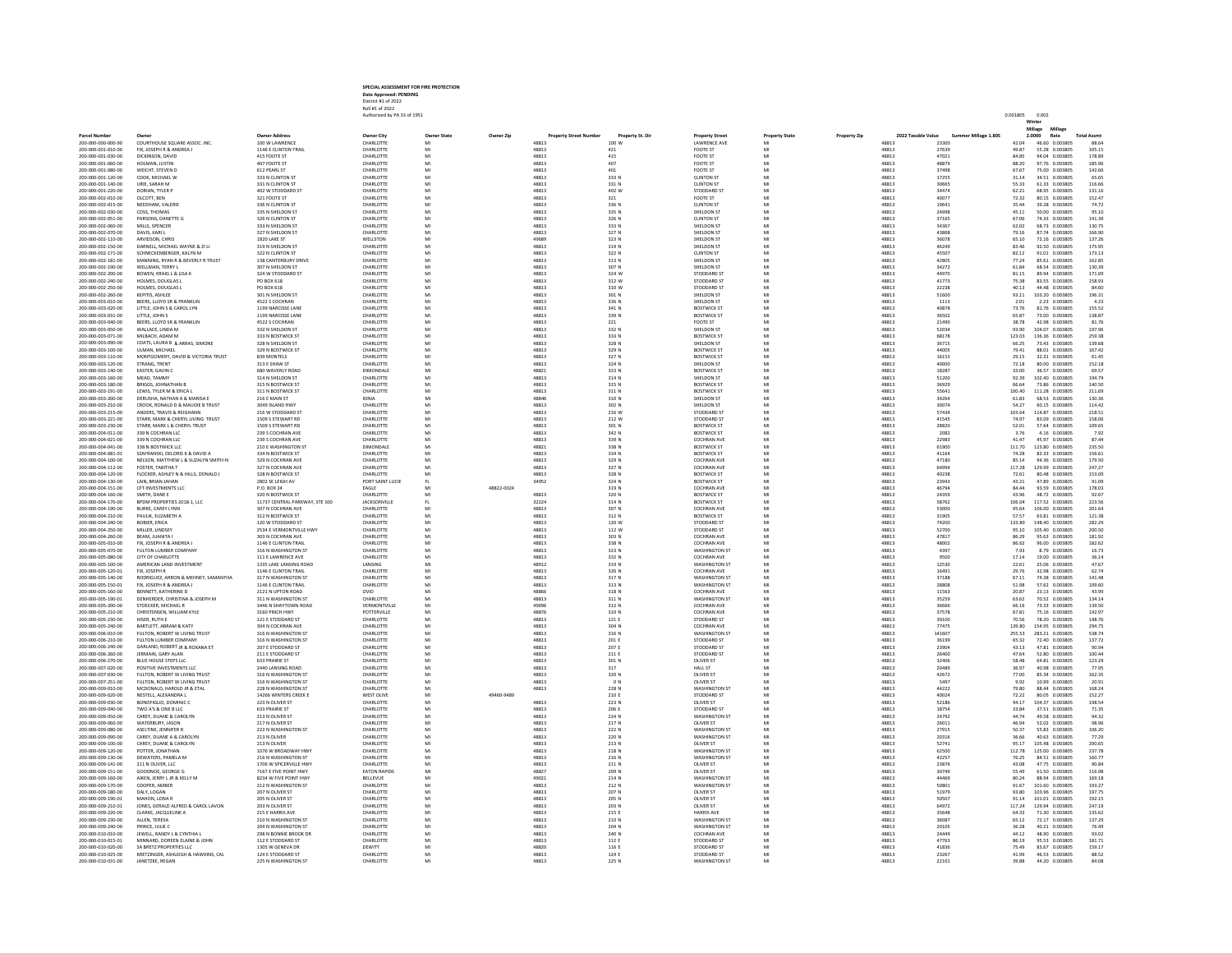| 200-000-010-050-01                       | PITCHER, JENNIFER C                                                       | 3896 VALLEY HWY                                              | CHARLOTTE                      |          |            | 48813          | 234 N          | <b>COCHRAN AVE</b>                      | M        | 48813          | 26342          | 47.53            | 52.68 0.003805                     | 100.22           |
|------------------------------------------|---------------------------------------------------------------------------|--------------------------------------------------------------|--------------------------------|----------|------------|----------------|----------------|-----------------------------------------|----------|----------------|----------------|------------------|------------------------------------|------------------|
| 200-000-010-061-00<br>200-000-010-070-00 | HALL, DOUGLAS J<br>CURTIS, MORRIS II                                      | 223 N WASHINGTON ST<br>230 N COCHRAN AVE                     | CHARLOTTE<br>CHARLOTTE         | MI<br>M  |            | 48813<br>48813 | 223 N<br>230 N | <b>WASHINGTON ST</b><br>COCHRAN AVE     | MI<br>M  | 48813<br>48813 | 59400<br>49230 | 107.19<br>88.84  | 118.80 0.003805<br>98.46 0.003805  | 225.99<br>187.30 |
| 200-000-010-080-00                       | KOYL, MATTHEW J & RUDDOCK, JESSICA                                        | 226 N COCHRAN AVE                                            | CHARLOTTE                      | MI       |            | 48813          | 226 N          | <b>COCHRAN AVE</b>                      | MI       | 48813          | 49613          | 89.53            | 99.23 0.003805                     | 188.75           |
| 200-000-010-090-00                       | SJOLANDER, CATHERINI                                                      | 222 N COCHRAN AVE                                            | CHARLOTTE                      |          |            | 48813          | 222 N          | COCHRAN AVE                             | M        | 48813          | 36614          | 66.07            | 73.23 0.003805                     | 139.30           |
| 200-000-010-100-00                       | CET INVESTMENTS LLC                                                       | P.O. BOX 24                                                  | <b>FAGLE</b>                   | MI       | 48822-0024 |                | 219 N          | WASHINGTON ST                           | MI       | 48813          | 36878          | 66.55            | 73.76 0.003805                     | 140.30           |
| 200-000-010-130-00<br>200-000-010-140-01 | TSM ENTERPRISES LLC<br>RICKERD, DERIK                                     | 218 N COCHRAN AVE<br>1031 NORTHWAY DRIV                      | CHARLOTTI<br>CHARLOTT          | MI       |            | 48813<br>48813 | 218 N<br>217 N | <b>COCHRAN AVE</b><br>WASHINGTON S'     | MI<br>M  | 48813<br>4881  | 64500<br>27216 | 116.39<br>49.1   | 129.00 0.003805<br>54.43 0.003805  | 245.39<br>103.54 |
| 200-000-010-145-00                       | FLYNN MICHAELD & LOIS I                                                   | 116 F SHAW ST                                                | CHARLOTTE                      | MI       |            | 48813          | 215 N          | WASHINGTON ST                           | MI       | 48813          | 18634          | 33.63            | 37.27 0.003805                     | 70.89            |
| 200-000-010-150-00                       | FIX, JOSEPH R                                                             | 1146 E CLINTON TRAIL                                         | CHARLOTTE                      | MI       |            | 48813          | 213 N          | WASHINGTON ST                           | MI       | 48813          | 26441          | 47.71            | 52.88 0.003805                     | 100.59           |
| 200-000-010-170-00                       | MEAD, COURTNEY                                                            | 214 N COCHRAN AVE                                            | CHARLOTTE                      | MI       |            | 48813          | 214 N          | COCHRAN AVE                             | M        | 48813          | 23233          | 41.97            | 46.47 0.003805                     | 88.39            |
| 200-000-010-180-00                       | VANDERSTELT, JOANNE & ANNA                                                | 225 VAN LIEU ST                                              | CHARLOTTE                      | MI       |            | 48813          | 211 N          | <b>WASHINGTON ST</b>                    | MI<br>M  | 48813          | 25137          | 45.36            | 50.27 0.003805                     | 95.63            |
| 200-000-010-190-00<br>200-000-010-200-00 | KENYON, JEFFREY L<br>DANGLER, HOLLY & KEMPER, RANDALL                     | 14813 STARE ROAD<br>209 N WASHINGTON ST                      | LAKE ODESS<br><b>CHARLOTTE</b> | MI       |            | 48849<br>48813 | 121 E<br>209 N | <b>HARRIS AVE</b><br>WASHINGTON ST      | MI       | 48813<br>48813 | 73700<br>38529 | 132.99<br>69.53  | 147.40 0.003805<br>77.06 0.003805  | 280.39<br>146.58 |
| 200-000-010-210-00                       | KENYON, JEFF                                                              | 14813 STATE ROAD                                             | <b>LAKE ODESSA</b>             | MI       |            | 48849          | 117 E          | <b>HARRIS AVE</b>                       | MI       | 48813          | 38300          | 69.11            | 76.60 0.003805                     | 145.71           |
| 200-000-010-215-00                       | WRIGHT, AMANDA L & DEBRA L                                                | 113 E HARRIS AVE                                             | CHARLOTTE                      |          |            | 48813          | 113 E          | <b>HARRIS AVE</b>                       | M        | 48813          | 36727          | 66.27            | 73.45 0.003805                     | 139.73           |
| 200-000-010-220-00                       | POTTER, JASON J & LINDSAY A                                               | 210 N COCHRAN AVE                                            | <b>CHARLOTTE</b>               | MI       |            | 48813          | 210 N          | <b>COCHRAN AVE</b>                      | MI       | 48813          | 101629         | 183.39           | 203.26 0.003805                    | 286.65           |
| 200-000-010-230-00<br>200-000-011-010-00 | 35 YEARS LLC<br>MARTIN RARRARA                                            | 621 S GRAND AVENUE                                           | LANSING<br><b>CHARLOTTE</b>    | MI       |            | 48933          | 200 N<br>123 W | <b>COCHRAN AVE</b><br>STODDARD ST       | M<br>M   | 48813          | 63785          | 115.10           | 127.57 0.003805                    | 242.67           |
| 200-000-011-013-00                       | LYMAN, TIMOTHY                                                            | 6113 VALLEY HWY<br>117 W STODDARD ST                         | CHARLOTTE                      | MI<br>MI |            | 48813<br>48813 | 117 W          | STODDARD ST                             | MI       | 48813<br>48813 | 37998<br>53734 | 68.57<br>96.96   | 76.00 0.003805<br>107.47 0.003805  | 144.56<br>204.43 |
| 200-000-011-015-00                       | POTTER, JONATHAI                                                          | 1076 W BROADWAY HW                                           | CHARLOTTE                      |          |            | 48813          | 109 W          | STODDARD ST                             | M        | 48813          | 2199           | 39.69            | 43.99 0.003805                     | 83.68            |
| 200-000-011-020-00                       | CHARLOTTE APARTMENT LLC                                                   | 4437 S AINGER ROAD                                           | <b>CHARLOTTE</b>               | MI       |            | 48813          | 235 N          | COCHRAN AVE                             | MI       | 48813          | 49668          | 89.63            | 99.34 0.003805                     | 188.96           |
| 200-000-011-030-00                       | CLARYSSE, OMER P & DIANE M                                                | 233 N COCHRAN AVE                                            | CHARLOTTE                      | MI       |            | 48813          | 233 N          | COCHRAN AVE                             | MI       | 48813          | 37603          | 67.85            | 75.21 0.003805                     | 143.06           |
| 200-000-011-051-00                       | SCOTLAND, BARBARA C TRUST                                                 | 15820 CHALICE VINE CT                                        | HUGHESVILLE                    | MD       | 20637-3136 |                | 236 N          | <b>BOSTWICK ST</b>                      | M        | 48813          | 37687          | 68.01            | 75.37 0.003805                     | 143.38           |
| 200-000-011-056-00                       | <b>GAMMAGE, PEGGY L</b>                                                   | 232 N BOSTWICK ST                                            | CHARLOTTE<br>CHARLOTTE         | MI       |            | 48813          | 232 N          | <b>BOSTWICK ST</b>                      | MI<br>M  | 48813          | 41480          | 74.85            | 82.96 0.003805                     | 157.81           |
| 200-000-011-060-00<br>200-000-011-090-00 | TWO A'S & ONE B LLC<br>GAMMAGE, PEG                                       | 633 PRAIRIE ST<br>232 N BOSTWICK ST                          | CHARLOTTE                      | MI       |            | 48813<br>48813 | 229 N<br>224 N | COCHRAN AVE<br><b>BOSTWICK ST</b>       | MI       | 48813<br>48813 | 44328<br>14627 | 79.99<br>26.39   | 88.66 0.003805<br>29.25 0.003805   | 168.65<br>55.65  |
| 200-000-011-100-00                       | BLUE HOUSE STEPS LLC                                                      | <b>633 PRAIRIE ST</b>                                        | CHARLOTTE                      | MI       |            | 48813          | 223 N          | <b>COCHRAN AVE</b>                      | MI       | 48813          | 31119          | 56.15            | 62.24 0.003805                     | 118.39           |
| 200-000-011-120-00                       | LONG, ROBYN TRUS'                                                         | 222 N BOSTWICK ST                                            | CHARLOTTE                      | MI       |            | 48813          | 222 N          | <b>BOSTWICK ST</b>                      |          | 48813          | 34581          | 62.40            | 69.16 0.003805                     | 131.56           |
| 200-000-011-130-00                       | WAMBOLD, DAVID A & BARBARA & REED.                                        | 2525 PINEVIEW DR NE                                          | <b>GRAND RAPIDS</b>            | MI       |            | 49525          | 220 N          | <b>BOSTWICK ST</b>                      | MI       | 48813          | 34356          | 62.00            | 68.71 0.003805                     | 130.71           |
| 200-000-011-140-00                       | SAYRE, LIZA L & TAMARELLI, JAMES R                                        | 4820 WHITE RD                                                | OLIVET                         | MI       |            | 49076          | 217 N          | <b>COCHRAN AVI</b>                      | M        | 48813          | 64010          | 115.51           | 128.02 0.003805                    | 243.53           |
| 200-000-011-160-00                       | DUTCH BROTHERS DEVELOPMENT GROUP LI                                       | 114 E LAWRENCE AVE., STE 160                                 | CHARLOTTE                      | MI       |            | 48813          | 218 N          | <b>BOSTWICK ST</b>                      | M        | 48813          | 24226          | 43.72            | 48.45 0.003805                     | 92.17            |
| 200-000-011-180-01<br>200-000-011-190-00 | MONROE, MARILYN J<br>SHILLELAIGH HOLDINGS LLC                             | 213 N COCHRAN AVE<br>114 W HARRIS AVE                        | CHARLOTTE<br>CHARLOTTE         | MI<br>M  |            | 48813<br>48813 | 213 N<br>114 W | <b>COCHRAN AVE</b><br><b>HARRIS AVE</b> | MI<br>M  | 48813<br>48813 | 84007<br>88900 | 151.59<br>160.42 | 168.01 0.003805<br>177.80 0.003805 | 319.60<br>338.22 |
| 200-000-011-220-01                       | BRUCH, MATTHEW J                                                          | 2217 NARROW LAKE ROAD                                        | CHARLOTTE                      | MI       |            | 48813          | 116 W          | <b>HARRIS AVE</b>                       | M        | 48813          | 39968          | 72.12            | 79.94 0.003805                     | 152.06           |
| 200-000-011-230-00                       | BARTZEN, BRADLEY                                                          | 5981 BATTLE CREEK HWY                                        | BELLEVUE                       | MI       |            | 49021          | 118 W          | <b>HARRIS AVE</b>                       | MI       | 48813          | 32400          | 58.47            | 64.80 0.003805                     | 123.27           |
| 200-000-012-010-01                       | HOLMES, DOUGLAS L                                                         | PO BOX 618                                                   | CHARLOTTE                      |          |            | 48813          | 221 W          | STODDARD ST                             | M        | 48813          | 36255          | 65.42            | 72.51 0.003805                     | 137.93           |
| 200-000-012-020-01                       | <b>BURK FARMS INC.</b>                                                    | 13195 ROOSEVELT RD                                           | <b>HEMLOCK</b>                 | MI       |            | 48626          | 211 W          | STODDARD ST                             | MI       | 48813          | 47667          | 86.02            | 95.33 0.003805                     | 181 35           |
| 200-000-012-030-00                       | WESTBROOK, JOHN RUSSELL & ALLISON I                                       | 241 N BOSTWICK ST                                            | CHARLOTTE<br>CHARLOTTI         | MI       |            | 48813          | 241 N          | <b>BOSTWICK ST</b>                      | MI<br>MI | 48813          | 61378          | 110.76           | 122.76 0.003805                    | 233.51           |
| 200-000-012-040-00<br>200-000-012-050-00 | YOUNGS, JASON<br>WARE, TIA ANN                                            | 238 N SHELDON ST<br>236 N SHELDON ST                         | CHARLOTTE                      | MI<br>MI |            | 48813<br>48813 | 238 N<br>236 N | SHELDON ST<br>SHELDON ST                | MI       | 48813<br>48813 | 6704:<br>52900 | 120.98<br>95.46  | 134.08 0.003805<br>105.80 0.003805 | 255.06<br>201.26 |
| 200-000-012-060-00                       | VALLANCE, WILLIAM J                                                       | 8402 WOLF RD                                                 | BELLEVUE                       | MI       | 49021-9605 |                | 237 N          | <b>BOSTWICK ST</b>                      | MI       | 48813          | 40189          | 72.52            | 80.38 0.003805                     | 152.90           |
| 200-000-012-070-00                       | RICE, CHANCE                                                              | 235 N BOSTWICK ST                                            | CHARLOTT                       | MI       |            | 48813          | 235 N          | <b>BOSTWICK ST</b>                      | M        | 48813          | 78800          | 142.19           | 157.60 0.003805                    | 299.79           |
| 200-000-012-080-00                       | LEDESMA, TIFFANY & DANIELLE                                               | 226 N SHELDON ST                                             | CHARLOTTE                      | MI       |            | 48813          | 226 N          | SHELDON ST                              | MI       | 48813          | 36929          | 66.64            | 73.86 0.003805                     | 140.50           |
| 200-000-012-100-00                       | NICHOLS, MARGARET A TRUST                                                 | 227 N BOSTWICK ST                                            | CHARLOTTI                      |          |            | 48813          | 227 N          | <b>BOSTWICK ST</b>                      | M        | 48813          | 4886           | 88.18            | 97.73 0.003805                     | 185.91           |
| 200-000-012-110-00                       | MARKS JON F & CHRISTINE A                                                 | 225 N ROSTWICK ST                                            | CHARLOTTE                      | MI       |            | 48813          | 225 N          | <b>ROSTWICK ST</b>                      | MI       | 48813          | 68416          | 123.46           | 136.83 0.003805                    | 260.29           |
| 200-000-012-120-00<br>200-000-012-150-00 | KELLEY, NATHAN A<br>WOOTEN, RYAN D                                        | 220 N SHELDON ST<br>223 N BOSTWICK ST                        | CHARLOTTE<br>CHARLOTTI         | MI<br>MI |            | 48813<br>48813 | 220 N<br>223 N | SHELDON ST<br><b>BOSTWICK ST</b>        | MI<br>MI | 48813<br>48813 | 42900          | 77.41<br>66.06   | 85.80 0.003805<br>73.22 0.003805   | 163.21<br>139.28 |
| 200-000-012-160-00                       | MARTIN MARI ANN TRUST                                                     | 216 N SHELDON ST                                             | CHARLOTTE                      | MI       |            | 48813          | 216 N          | SHELDON ST                              | MI       | 48813          | 36609<br>53607 | 96.73            | 107.21 0.003805                    | 203.95           |
| 200-000-012-170-00                       | LONEY, SHANE                                                              | 7559 BASELINE HW                                             | BELLEVUE                       |          |            | 49021          | 214 N          | SHELDON ST                              |          | 48813          | 42000          | 75.79            | 84.00 0.003805                     | 159.79           |
| 200-000-012-180-00                       | <b>GRINOLD, CHARAL</b>                                                    | 221 N BOSTWICK ST                                            | CHARLOTTE                      | MI       |            | 48813          | 221 N          | <b>BOSTWICK ST</b>                      | MI       | 48813          | 44662          | 80.59            | 89.32 0.003805                     | 169.92           |
| 200-000-012-190-00                       | TELLOYAN, ALEXANDER & LILY                                                | 217 N BOSTWICK ST                                            | CHARLOTTE                      | MI       |            | 48813          | 217 N          | <b>BOSTWICK ST</b>                      | MI       | 48813          | 48400          | 87.34            | 96.80 0.003805                     | 184.14           |
| 200-000-012-200-00                       | MOLLETTE, AUSTIN                                                          | 204 W HARRIS AVE                                             | CHARLOTTI                      |          |            | 48813          | 204 W          | <b>HARRIS AVE</b>                       |          | 48813          | 58117          | 104.87           | 116.23 0.003805                    | 221.11           |
| 200-000-012-210-00                       | ORMAN, MICHAEL S & MAUREEN K                                              | 590 N STINE<br>1469 E CLINTON TRAIL                          | <b>CHARLOTTE</b>               | MI       |            | 48813          | 206 W          | HARRIS AVE                              | MI       | 48813          | 36620          | 66.08            | 73.24 0.003805                     | 139.32           |
| 200-000-012-221-00<br>200-000-012-240-00 | HUVA, DAVID W II<br>METZ, TODD & GLENDA                                   | 212 N SHELDON ST                                             | CHARLOTTE<br>CHARLOTTI         | MI<br>MI |            | 48813<br>48813 | 220 W<br>212 N | <b>HARRIS AVE</b><br>SHELDON ST         | MI<br>M  | 48813<br>48813 | 34629<br>34271 | 62.49<br>61.84   | 69.26 0.003805<br>68.54 0.003805   | 131.75<br>130.38 |
| 200-000-013-010-00                       | BARTLETT, WILLIAM R &                                                     | 325 W STODDARD ST                                            | CHARLOTTE                      | MI       |            | 48813          | 325 W          | STODDARD ST                             | MI       | 48813          | 61980          | 111.84           | 123.96 0.003805                    | 235.80           |
| 200-000-013-020-00                       | LITZENBERG, CHRISTINA & CLINTON                                           | 321 W STODDARD ST                                            | CHARLOTTE                      |          |            | 48813          | 321 W          | STODDARD ST                             |          | 48813          | 54335          | 98.05            | 108.67 0.003805                    | 206.72           |
| 200-000-013-030-00                       | TELEHOWSKI, NECIA & RICHARD P                                             | 237 N SHELDON ST                                             | CHARLOTTI                      | MI       |            | 48813          | 237 N          | SHELDON ST                              | MI       | 48813          | 66695          | 120.35           | 133.39 0.003805                    | 253.74           |
| 200-000-013-050-00                       | TRUAX, JOEL & FAITH                                                       | 230 N CLINTON ST                                             | CHARLOTTE                      | MI       |            | 48813          | 230 N          | <b>CLINTON ST</b>                       | MI       | 48813          | 14418          | 26.02            | 28.84 0.003805                     | 54.85            |
| 200-000-013-060-00<br>200-000-013-070-00 | WELLS, ANNETTE L<br>BALLARD, DOUG                                         | 235 N SHELDON ST<br>902 WARREN AVE                           | CHARLOTTE<br>CHARLOTTE         | MI       |            | 48813<br>48813 | 235 N<br>231 N | SHELDON ST<br>SHELDON ST                | MI       | 48813<br>48813 | 33668<br>30139 | 60.75<br>54.39   | 67.34 0.003805<br>60.28 0.003805   | 128.09           |
| 200-000-013-090-00                       | PETERSEN, D                                                               | 224 N CLINTON ST                                             | CHARLOTTE                      | M        |            | 48813          | 224 N          | <b>CLINTON ST</b>                       | M        | 48813          | 43361          | 78.24            | 86.72 0.003805                     | 114.66<br>164.97 |
| 200-000-013-100-00                       | AEDER, BRYON                                                              | 225 N SHELDON ST                                             | CHARLOTTE                      | MI       |            | 48813          | 225 N          | SHELDON ST                              | M        | 48813          | 33223          | 59.95            | 66.45 0.003805                     | 126.40           |
| 200-000-013-110-00                       | TORRES, JEFFREY D & MICHELLE                                              | 219 N SHELDON ST                                             | CHARLOTTE                      | MI       |            | 48813          | 219 N          | SHELDON ST                              | MI       | 48813          | 71396          | 128.83           | 142.79 0.003805                    | 271.63           |
| 200-000-013-120-00                       | POND, MICHAEL JR & KHAILEA                                                | 222 N CLINTON ST                                             | CHARLOTTE                      | MI       |            | 48813          | 222 N          | <b>CLINTON ST</b>                       | M        | 48813          | 63426          | 114.45           | 126.85 0.003805                    | 241.30           |
| 200-000-013-150-00                       | KING, JACKIE                                                              | 213 N SHELDON ST                                             | CHARLOTTE                      | MI       |            | 48813          | 213 N          | <b>SHELDON ST</b>                       | MI       | 48813          | 54587          | 98.50            | 109.17 0.003805                    | 207.68           |
| 200-000-013-160-00<br>200-000-013-190-00 | HALL CINDY L<br>JONES, THOMAS W & KATHY & WILLIAM T                       | 214 N CLINTON ST<br>205 N SHELDON ST                         | CHARLOTTE<br>CHARLOTT          | MI<br>M  |            | 48813<br>48813 | 214 N<br>205 N | <b>CLINTON ST</b><br>SHELDON ST         | MI<br>M  | 48813          | 64418<br>29381 | 116.24<br>53.02  | 128.84 0.003805<br>58.76 0.003805  | 245.08<br>111.78 |
| 200-000-013-200-00                       | MORTENSON, MICHAEL J                                                      |                                                              |                                |          |            |                |                |                                         |          |                |                | 136.17           | 150.92 0.003805                    | 287.09           |
| 200-000-013-210-00                       | SLOT, MATTHEW J & AMY L                                                   |                                                              |                                |          |            |                |                |                                         |          | 48813          |                |                  | 117.61 0.003805                    | 223.73           |
| 200-000-013-220-00                       |                                                                           | 203 N SHELDON ST                                             | CHARLOTTE<br>CHARLOTTE         | MI<br>MI |            | 48813<br>48813 | 203 N<br>314 W | SHELDON ST<br><b>HARRIS AVE</b>         | MI<br>MI | 48813<br>48813 | 75461<br>58807 | 106.12           |                                    | 242.73           |
| 200-000-014-010-00                       | PRICKETT, KARALYNN ANN & SHAUN M                                          | 314 W HARRIS AVE<br>320 W HARRIS AVE                         | CHARLOTTI                      | MI       |            | 48813          | 320 W          | <b>HARRIS AVE</b>                       | MI       | 48813          | 63800          | 115.13           | 127.60 0.003805                    |                  |
|                                          | MILLER. TIMOTHY E                                                         | 411 W STODDARD ST                                            | CHARLOTTE                      | MI       |            | 48813          | 411 W          | STODDARD ST                             | MI       | 48813          | 28547          | 51.51            | 57.09 0.003805                     | 108.61           |
| 200-000-014-020-00                       | MILLER, LINDSEY                                                           | 2534 E VERMONTVILLE HWY                                      | CHARLOTTE                      | MI       |            | 48813          | 241 N          | <b>CLINTON ST</b>                       | M        | 48813          | 23100          | 41.68            | 46.20 0.003805                     | 87.88            |
| 200-000-014-050-00                       | LAYFIELD, GARY L JR & DAWN M                                              | 233 N CLINTON ST                                             | CHARLOTTE                      | MI       |            | 48813          | 233 N          | CLINTON ST                              | MI       | 48813          | 59683          | 107.70           | 119.37 0.003805                    | 227.06           |
| 200-000-014-070-00                       | SMITH, DAWN C                                                             | 229 N CLINTON ST                                             | CHARLOTTE                      | MI       |            | 48813          | 229 N          | <b>CLINTON ST</b>                       | MI<br>M  | 48813          | 35421          | 63.92            | 70.84 0.003805                     | 134.76           |
| 200-000-014-110-0:<br>200-000-014-130-00 | CHRISNELL, NADIA<br>WATSON ISAREL MARLS                                   | 223 N CLINTON S<br>217 N CLINTON ST                          | CHARLOTTI<br>CHARLOTTE         | MI       |            | 48813<br>48813 | 223 N<br>217 N | <b>CLINTON ST</b><br>CLINTON ST         | MI       | 4881<br>48813  | 45800<br>43733 | 82.65<br>78.92   | 91.60 0.003805<br>87.47 0.003805   | 174.25<br>166.38 |
| 200-000-014-140-00                       | FELICE, JAMES M                                                           | 221 N CLINTON ST                                             | CHARLOTTE                      | MI       |            | 48813          | 221 N          | <b>CLINTON ST</b>                       | MI       | 48813          | 44064          | 79.51            | 88.13 0.003805                     | 167.64           |
| 200-000-014-170-00                       | ZAMORA, WENDY & FELIPE GILBERT                                            | 412 W HARRIS AVE                                             | CHARLOTTI                      |          |            | 48813          | 412 W          | <b>HARRIS AVE</b>                       | M        | 48813          | 70445          | 127.12           | 140.89 0.003805                    | 268.01           |
| 200-000-014-180-00                       | HOLT, SHERRY R                                                            | 213 N CLINTON ST                                             | CHARLOTTE                      | MI       |            | 48813          | 213 N          | <b>CLINTON ST</b>                       | M        | 48813          | 33141          | 59.80            | 66.28 0.003805                     | 126.08           |
| 200-000-014-190-00<br>200-000-014-230-00 | SMITH, KRISANNA M<br>DEMPSEY, BRIAN                                       | 404 W HARRIS AVE<br>420 W HARRIS AVE                         | CHARLOTTI<br><b>CHARLOTTE</b>  | MI       |            | 48813<br>48813 | 404 W<br>420 W | <b>HARRIS AVE</b><br>HARRIS AVE         | M<br>MI  | 48813<br>48813 | 63051<br>57266 | 113.78<br>103.34 | 126.10 0.003805<br>114.53 0.003805 | 239.88<br>217.87 |
| 200-000-014-240-00                       | PUFFENBERGER, BRIAN & STRADER                                             | 1567 S CHESTER ROAD                                          | CHARLOTTE                      | MI       |            | 48813          | 422 W          | <b>HARRIS AVE</b>                       | MI       | 48813          | 47710          | 86.09            | 95.42 0.003805                     | 181.51           |
| 200-000-015-010-00                       | REINECKE, SETH PATRICK                                                    | 425 W HARRIS AVE                                             | CHARLOTTI                      |          |            | 48813          | 425 W          | <b>HARRIS AVE</b>                       | M        | 48813          | 71298          | 128.6            | 142.60 0.003805                    | 271.25           |
| 200-000-015-020-00                       | <b>DAVIS MITCHELLE &amp; CAROL</b>                                        | 417 W HARRIS AVE                                             | <b>CHARLOTTE</b>               | MI       |            | 48813          | 417 W          | HARRIS AVE                              | MI       | 48813          | 43148          | 77.86            | 208200.0.02805                     | 164.16           |
| 200-000-015-030-00                       | WILSON, TONYA & STARK, JOHN I                                             | 2177 S CHESTER                                               | CHARLOTTE                      | MI       |            | 48813          | 415 W          | <b>HARRIS AVE</b>                       | M        | 48813          | 24915          | 44.96            | 49.83 0.003805                     | 94.79            |
| 200-000-015-040-00                       | LOVELAND, MICHAEL E & WANDA A TRUST                                       | 413 W HARRIS AVE                                             | CHARLOTTI                      | MI       |            | 48813          | 413 W          | HARRIS AVE                              | M        | 48813          | 28762          | 51.90            | 57.52 0.003805                     | 109.43           |
| 200-000-015-051-00<br>200-000-015-055-00 | NEFF. JENNIE S & HARTON, DOUGL<br>NEFF, JENNIE S & HARTON, DOUG           | 1628 W LAWRENCE AVE                                          | CHARLOTTE<br>CHARLOTTE         | MI       |            | 48813<br>48813 | 123 N<br>0 N   | <b>CLINTON ST</b><br><b>CLINTON ST</b>  | MI<br>M  | 48813<br>48813 | 39132<br>1113  | 70.61<br>2.01    | 78.26 0.003805<br>2.23 0.003805    | 148.88<br>4.23   |
| 200-000-015-070-00                       | PARISH, JOHN D                                                            | 1628 W LAWRENCE AVE<br>294 PERRY RD                          | VERMONTVILLE                   | MI       |            | 49096          | 402 W          | <b>LAWRENCE AVE</b>                     | MI       | 48813          | 10055          | 18.14            | 20.11 0.003805                     | 38.25            |
| 200-000-015-090-00                       | KORROCH, CHRISTINE A                                                      | 408 W LAWRENCE AVE                                           | CHARLOTTE                      | MI       |            | 48813          | 408 W          | <b>LAWRENCE AVE</b>                     | MI       | 48813          | 57115          | 103.06           | 114.23 0.003805                    | 217.29           |
| 200-000-015-100-00                       | SMITKO, KEVIN                                                             | 416 W LAWRENCE AVE                                           | CHARLOTTI                      |          |            | 48813          | 416 W          | LAWRENCE AVE                            | M        | 48813          | 78877          | 142.33           | 157.75 0.003805                    | 300.09           |
| 200-000-015-120-00                       | POWERS, CHAD B                                                            | 422 W LAWRENCE AVE                                           | CHARLOTTE                      | MI       |            | 48813          | 422 W          | <b>LAWRENCE AVE</b>                     | MI       | 48813          | 57924          | 104.52           | 115.85 0.003805                    | 220.37           |
| 200-000-016-010-00<br>200-000-016-020-00 | PHILLIPS ENTERPRISES PROPERTY MNGMT<br>BAUM, JULIE                        | 429 W HARRIS AVE<br>7855 MOYER RD                            | CHARLOTTE<br>CHARLOTTE         | MI<br>MI |            | 48813<br>48813 | 120 N<br>112 N | <b>CLINTON ST</b><br><b>CLINTON ST</b>  | M<br>MI  | 48813<br>48813 | 24932          | 44.99<br>32.94   | 49.86 0.003805<br>36.51 0.003805   | 94.85<br>69.44   |
| 200-000-016-030-00                       | <b>BRUCE, JANETTE K TRUST</b>                                             | 317 W HARRIS AVE                                             | CHARLOTTE                      | MI       |            | 48813          | 317 W          | <b>HARRIS AVE</b>                       | MI       | 48813          | 18253<br>39365 | 71.03            | 78.73 0.003805                     | 149.76           |
| 200-000-016-041-00                       | HUNN, RONALD ROGER DALE& AMANDA                                           | 313 W HARRIS AVE                                             | CHARLOTTE                      | MI       |            | 48813          | 313 W          | <b>HARRIS AVE</b>                       |          | 48813          | 35790          | 64.58            | 71.58 0.003805                     | 136.16           |
| 200-000-016-050-00                       | HUVA, MARJORIE A TRUST                                                    | 722 LINDEN ST                                                | CHARLOTTE                      | MI       |            | 48813          | 309 W          | HARRIS AVE                              | MI       | 48813          |                | 48.68            | 53.95 0.003805                     | 102.63           |
| 200-000-016-060-00                       | SHIPMAN, DANIEL & NERMIN                                                  | 305 W HARRIS AVE                                             | CHARLOTTE                      | MI       |            | 48813          | 305 W          | <b>HARRIS AVE</b>                       | M        | 48813          | 26975<br>25995 | 46.91            | 51.99 0.003805                     | 98.90            |
| 200-000-016-070-00<br>200-000-016-075-00 | LERCH, JAMES M<br>MCNEW, CHERYL & MATTHEW                                 | 115 N SHELDON ST<br>111 N SHELDON ST                         | CHARLOTTI<br>CHARLOTTE         | MI<br>MI |            | 48813<br>48813 | 301 W<br>111 N | <b>HARRIS AVE</b><br>SHELDON ST         | M<br>MI  | 48813<br>48813 | 46898<br>24196 | 84.63<br>43.66   | 93.80 0.003805<br>48.39 0.003805   | 178.42<br>92.05  |
| 200-000-016-080-00                       | SMITH, ANDREW D & AMY J TRUST                                             | 120 PLEASANT ST                                              | CHARLOTTE                      | MI       | 48813-0116 |                | 304 W          | <b>LAWRENCE AVI</b>                     | M        | 48813          | 46108          | 83.20            | 92.22 0.003805                     | 175.42           |
| 200-000-016-090-00                       | DAVIS, LARRY L & CHARLOTTI                                                | 304 N NELSON ST                                              | POTTERVILLE                    | M        |            | 48876          | 312 W          | LAWRENCE AV                             | MI       | 48813          | 20229          | 36.50            | 40.46 0.003805                     | 76.96            |
| 200-000-016-101-00                       | RODRIQUEZ, FREDRIC J & LELA                                               | 316 W LAWRENCE AVE                                           | CHARLOTTE                      | MI       |            | 48813          | 316 W          | <b>LAWRENCE AVE</b>                     | MI       | 48813          | 37005          | 66.78            | 74.01 0.003805                     | 140.79           |
| 200-000-016-110-00                       | MCRAE, JAMES & ALISON                                                     | 320 W LAWRENCE AVE                                           | CHARLOTTI                      |          |            | 48813          | 320 W          | LAWRENCE AVI                            | M        | 48813          | 33721          | 60.85            | 67.44 0.003805                     | 128.29           |
| 200-000-016-120-00                       | DILL LEANNA MARIE & MOLLA, ROBERT                                         | 324 W LAWRENCE AVE                                           | <b>CHARLOTTE</b>               | MI       |            | 48813          | 324 W          | <b>LAWRENCE AVE</b>                     | MI       | 48813          | 36486          | 65.84            | 72.97 0.003805                     | 138.81           |
| 200-000-017-010-00<br>200-000-017-020-00 | DUTCH BROTHERS DEVELOPMENT GROUP LL<br>DUTCH BROTHERS DEVELOPMENT GROUP L | 114 E LAWRENCE AVE., STE 160<br>114 E LAWRENCE AVE., STE 160 | CHARLOTTE<br>CHARLOTTE         | MI       |            | 48813<br>48813 | 120 N<br>110 N | SHELDON ST<br>SHELDON ST                | M<br>M   | 48813          | 41720<br>21516 | 75.28            | 83.44 0.003805<br>43.03 0.003805   | 158.72<br>81.86  |
| 200-000-017-030-00                       | CROOK RONALD D & MAUDIE RELL TRUST                                        | 3049 ISLAND HWY                                              | CHARLOTTE                      | MI       |            | 48813          | 215 W          | <b>HARRIS AVE</b>                       | MI       | 48813<br>48813 | 22111          | 38.83<br>39.90   | 44.22 0.003805                     | 84 12            |
| 200-000-017-070-00                       | GREEN, JEFFREY C & LISA J                                                 | PO BOX 174                                                   | CHARLOTTE                      | MI       |            | 48813          | 209 W          | <b>HARRIS AVE</b>                       | MI       | 48813          | 56158          | 101.34           | 112.32 0.003805                    | 213.65           |
| 200-000-017-080-00                       | WIRT, KENNETH E & KAREN I                                                 | 123 N BOSTWICK ST                                            | CHARLOTTI                      |          |            | 48813          | 123 N          | <b>BOSTWICK ST</b>                      |          | 48813          | 59684          | 107.70           | 119.37 0.003805                    | 227.07           |
| 200-000-017-100-00                       | <b>BOSTWICK ONE-11 LLC</b>                                                | 319 N WHEATON ROAD                                           | CHARLOTTE                      |          |            | 48813          | 111 N          | <b>BOSTWICK ST</b>                      | M        | 48813          | 58810          | 106.12           | 117.62 0.003805                    | 223.74           |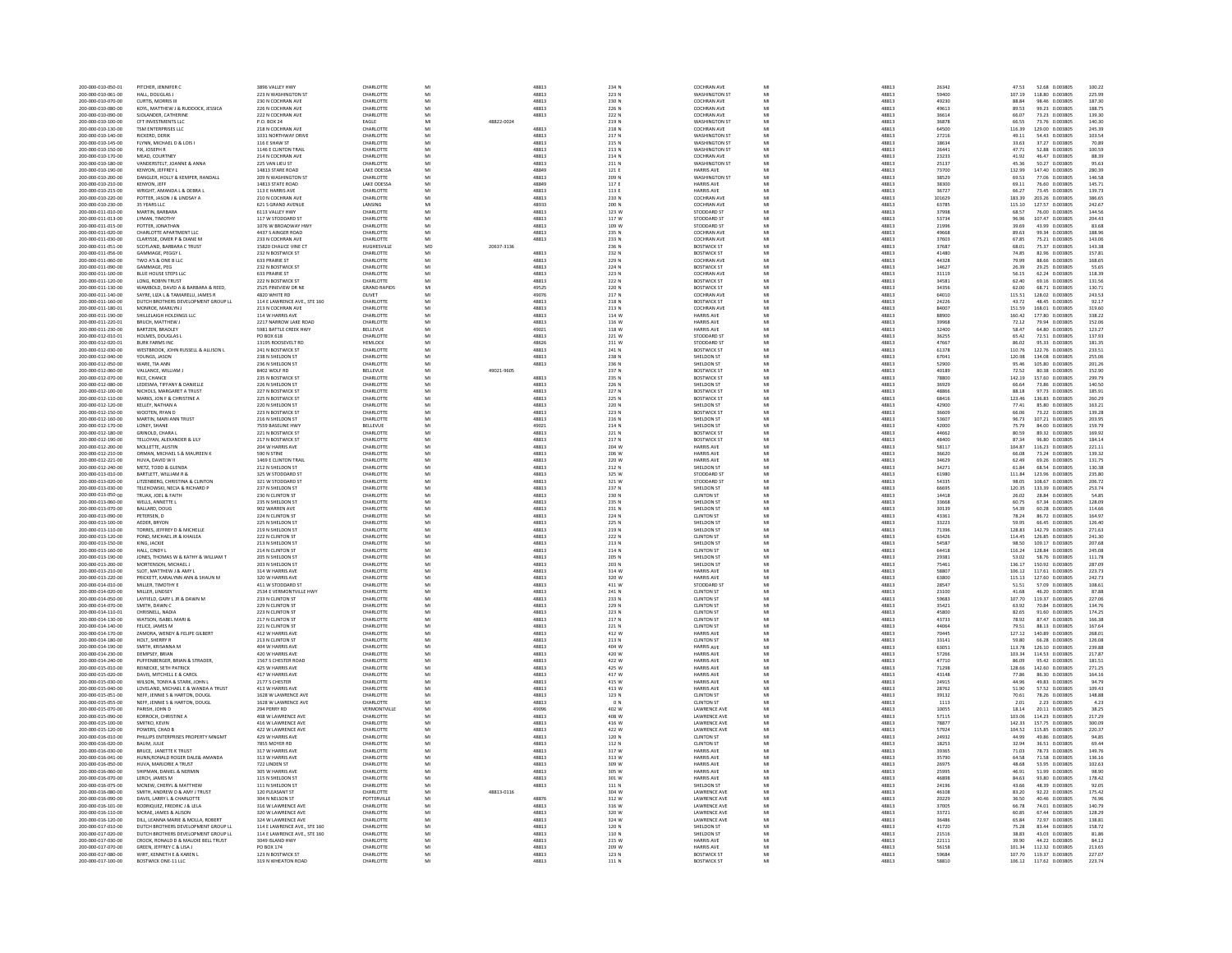| 200-000-017-120-01 | KILGO, SCOTT & CHARLA J                    | 206 W LAWRENCE AVE           | CHARLOTTE           | MI             |            | 48813          | 206 W  | <b>LAWRENCE AVE</b>  | $_{\rm MI}^{\rm MI}$ | 48813 | 175754         | 317.15         | 351.51 0.003805                   | 668.66                                          |
|--------------------|--------------------------------------------|------------------------------|---------------------|----------------|------------|----------------|--------|----------------------|----------------------|-------|----------------|----------------|-----------------------------------|-------------------------------------------------|
| 200-000-018-030-00 | CHARLOTTE BARYAMES LLC                     | 2423 S CEDAR ST              | LANSING             | MI             |            | 48912          | 101 E  | <b>LAWRENCE AVE</b>  |                      | 48813 | 46436          | 83.79          | 92.87 0.003805                    | 176.67                                          |
| 200-000-018-035-00 | HOLIFIELD, RONALD DALE &                   | 1719 LAVENDER DRIV           | <b>HASTINGS</b>     | MI             |            | 49058          | 109 E  | LAWRENCE AVI         | MI                   | 48813 | 66100          | 119.28         | 132.20 0.003805                   | 251.48                                          |
| 200-000-018-040-00 | MVS REALTY, LLC                            | 325 W LAKE LANSING ROAD      | <b>EAST LANSING</b> | MI             |            | 48823          | 110 N  | COCHRAN AVE          | MI                   | 48813 | 28728          | 51.84          | 57.46 0.003805                    | 109.30                                          |
| 200-000-019-030-01 | MOREHOUSE, LEO J & CAROL L ET AL           | 112 KREBS CT                 | CHARLOTTE           | MI             |            | 48813          | 212 E  | <b>HARRIS AVE</b>    | MI<br>M              | 48813 | 45975          | 82.96          | 91.95 0.003805                    | 174.91                                          |
| 200-000-019-040-01 | <b>BURGESS, BROC &amp; JOELLE</b>          | 216 E HARRIS AVE             | CHARLOTTE           | MI             |            | 48813          | 216 E  | <b>HARRIS AVE</b>    |                      | 48813 | 39230          | 70.79          | 78.46 0.003805                    | 149.25                                          |
| 200-000-019-050-00 | LAHR, TRAVIS                               | 115 N OLIVER ST              | CHARLOTTE           | MI             |            | 48813          | 115 N  | OLIVER ST            | MI                   | 48813 | 69720          | 125.81         | 139.44 0.003805                   | 265.25                                          |
| 200-000-019-060-01 | FIX, JOSEPH R & ANDREA J                   | 1146 E CLINTON TRAIL         | CHARLOTTE           | MI             |            | 48813          | 113 N  | OLIVER ST            | MI                   | 48813 | 33751          | 60.90          | 67.50 0.003805                    | 128.41                                          |
| 200-000-019-071-00 | MIRADOR, LLC                               | <b>PO BOX 235</b>            | CHARLOTTE           | MI             |            | 48813          | 221 E  | <b>LAWRENCE AVE</b>  | MI                   | 48813 | 28498          | 51.42          | 57.00 0.003805                    | 108.42                                          |
| 200-000-019-081-00 | SHOOK, STEPHEN B & SUSAN H                 | 219 E LAWRENCE AVE           | CHARLOTTE           | MI             |            | 48813          | 219 E  | <b>LAWRENCE AVE</b>  | MI                   | 48813 | 49019          | 88.45          | 98.04 0.003805                    | 186.49                                          |
| 200-000-019-101-00 | DUTCH BROTHERS DEVELOPMENT GROUP LL        | 114 E LAWRENCE AVE., STE 160 | CHARLOTTE           | MI             |            | 48813          | 209 E  | LAWRENCE AVI         | MI                   | 48813 | 31054          | 56.0           | 62.11 0.003805                    | 118.14                                          |
| 200-000-019-111-00 | MCNAMARA ROSALRA                           | 205 E LAWRENCE               | CHARLOTTE           | MI             |            | 48813<br>48813 | 205 E  | LAWRENCE AVE         | MI                   | 48813 | 34449<br>27785 | 62.16          | 68.90 0.003805<br>55.57 0.003805  | $\begin{array}{c} 131.06 \\ 105.71 \end{array}$ |
| 200-000-020-010-00 | TWO A'S & ONE B LLC                        | 633 PRAIRIE ST               | CHARLOTTE           | MI             |            |                | 116N   | OLIVER ST            | MI                   | 48813 |                | 50.14          |                                   |                                                 |
| 200-000-020-020-00 | MITCHELL, WILLIAM E & CAROL                | 112 N OLIVER ST              | CHARLOTTE           | MI             |            | 48813          | 112 N  | OLIVER ST            | MI                   | 48813 | 64333          | 116.09         | 128.67 0.003805                   | 244.75                                          |
| 200-000-020-030-00 | NIKLAS, BRADLEY D                          | 104 N OLIVER ST              | CHARLOTTE           | MI             |            | 48813          | 104 N  | <b>OLIVER ST</b>     | MI                   | 48813 | 73327          | 132.32         | 146.65 0.003805                   | 278.97                                          |
| 200-000-020-040-00 | MITCHELL, WILLIAM E & CARO                 | 112 N OLIVER ST              | CHARLOTTE           | MI             |            | 48813          | 310 E  | <b>HARRIS AVE</b>    | MI                   | 48813 | 1113           | 2.01           | 2.23 0.003805                     | 4.23                                            |
| 200-000-020-051-00 | HAYES GREEN BEACH HOSPITAL                 | 321 E HARRIS AVE             | CHARLOTTE           | MI             |            | 48813          | 312 E  | <b>HARRIS AVE</b>    | MI                   | 48813 | 88699          | 160.06         | 177.40 0.003805                   | 337.46                                          |
| 200-000-020-060-00 | ST ANDRE, CLAUDIA PERRY                    | 316 E HARRIS AVE             | CHARLOTTE           | MI             |            | 48813          | 316 E  | <b>HARRIS AVE</b>    | MI<br>MI             | 48813 | 2230           | 4.02<br>150.78 | 4.46 0.003805                     | 8.48                                            |
| 200-000-020-070-00 | COOK, CHARLES E & SHARON A TRUST           | 319 E LAWRENCE AVE           | CHARLOTTE           | MI             |            | 48813          | 319 E  | <b>LAWRENCE AVI</b>  |                      | 48813 | 83559          |                | 167.12 0.003805                   | 317.90                                          |
| 200-000-020-081-00 | WIERSMA, DAVID J & CARLY                   | 317 E LAWRENCE AVE           | CHARLOTTE           | MI             |            | 48813          | 317 E  | <b>LAWRENCE AVE</b>  | MI                   | 48813 | 46820          | 84.49          | 93.64 0.003805                    | 178.13                                          |
| 200-000-020-091-00 | ROOT, PAUL E                               | 311 E LAWRENCE AVE           | CHARLOTTE           | MI             |            | 48813          | 311 E  | <b>LAWRENCE AVI</b>  | MI                   | 48813 | 43631          | 78.73          | 87.26 0.003805                    | 165.99                                          |
| 200-000-020-100-00 | FREINY, KEVIN K                            | 301 E LAWRENCE AVE           | CHARLOTTE           | MI             |            | 48813          | 301 E  | <b>LAWRENCE AVI</b>  | MI                   | 48813 | 67883          | 122.49         | 135.77 0.003805                   | 258.26                                          |
| 200-000-021-010-00 | BEARUP, RICHARD S & JUDY J                 | 302 E LAWRENCE AVE           | CHARLOTTE           | MI             |            | 48813          | 302 E  | <b>LAWRENCE AVE</b>  | MI                   | 48813 | 81358          | 146.81         | 162.72 0.003805                   | 309.53                                          |
| 200-000-021-030-00 | LATHROP, DAVID L II                        | 306 E LAWRENCE AVE           | CHARLOTTE           | MI             |            | 48813          | 306 E  | <b>LAWRENCE AVI</b>  | MI                   | 48813 | 18725          | 33.79          | 37.45 0.003805                    | 71.24                                           |
| 200-000-021-040-00 | MONROE FOWARD D & RETH A                   | 312 F LAWRENCE AVE           | <b>CHARLOTTE</b>    | MI             |            | 48813          | 312 F  | <b>LAWRENCE AVE</b>  | MI                   | 48813 | 66388          | 119.80         | 132.78 0.003805                   | 252.57                                          |
| 200-000-021-050-00 | LISON, ERIC EDWARD & SUSAN ELLEN           | 320 E LAWRENCE AVE           | CHARLOTTE           | MI             |            | 48813          | 320 E  | <b>LAWRENCE AVE</b>  | MI                   | 48813 | 15549          | 28.06          | 31.10 0.003805                    | 59.16                                           |
| 200-000-021-090-00 | MCCONE, SIENNA                             | 109 S OLIVER ST              | CHARLOTTE           | MI             |            | 48813          | 109 S  | <b>OLIVER ST</b>     | MI                   | 48813 | 58384          | 105.35         | 116.77 0.003805                   | 222.12                                          |
| 200-000-021-120-00 | PENFIELD, REBECCA J                        | 121 S OLIVER ST              | CHARLOTTE           | MI             |            | 48813          | 121 S  | <b>OLIVER ST</b>     | MI                   | 48813 | 69850          | 126.04         | 139.70 0.003805                   | 265.74                                          |
| 200-000-021-140-00 | BECKER, NEIL A & L VAN                     | 317 E LOVETT ST              | CHARLOTTE           | MI             |            | 48813          | 317 E  | <b>LOVETT ST</b>     | MI                   | 48813 | 74601          | 134.62         | 149.20 0.003805                   | 283.82                                          |
| 200-000-021-150-00 | LONDON, DEROLD                             | 319 E LOVETT ST              | CHARLOTTE           | MI<br>Mi       |            | 48813          | 319 E  | <b>LOVETT ST</b>     | MI                   | 48813 | 81400          | 146.89         | 162.80 0.003805                   | 309.69                                          |
| 200-000-021-160-00 | VANSTEE, NATHANIEL J                       | 127 S OLIVER ST              | CHARLOTTE           |                |            | 48813          | 127 S  | <b>OLIVER ST</b>     | Ж                    | 48813 | 75311          | 135.90         | 150.62 0.003805                   | 286.52                                          |
| 200-000-021-200-00 | MORGAN, GABRIEL WELL                       | 139 S OLIVER ST              | CHARLOTTI           | M              |            | 48813          | 139 \$ | <b>OLIVER ST</b>     | MI                   | 48813 | 54537          | 98.43          | 109.07 0.003805                   | 207.49                                          |
| 200-000-021-210-00 | HAZEL ANDREW L& KELLEY L                   | 303 F LOVETT ST              | CHARLOTTE           | MI             |            | 48813          | 303 F  | <b>LOVETT ST</b>     | MI                   | 48813 | 67590          | 121.97         | 135.18 0.003805                   | 257.15                                          |
| 200-000-021-230-00 | BAXTER, FREDERIC E & VICTORIA              | 321 E LOVETT ST              | CHARLOTTE           | MI             |            | 48813          | 321 E  | <b>LOVETT ST</b>     | MI                   | 48813 | 73407          | 132.46         | 146.81 0.003805                   | 279.28                                          |
| 200-000-021-240-00 | CORNISH, DWAYNI                            | 309 E LOVETT ST              | CHARLOTTE           | M              |            | 48813          | 309    | <b>LOVETT ST</b>     | MI                   | 48813 | 55933          | 100.93         | 111.87 0.003805                   | 212.80                                          |
| 200-000-022-130-00 | LAHR, MICHAEL P & ARLETTA J TRUST          | 422 PEARL ST                 | CHARLOTTE           | MI             |            | 48813          | 119 S  | <b>WASHINGTON ST</b> | MI                   | 48813 | 59211          | 106.85         | 118.42 0.003805                   | 225.27                                          |
| 200-000-022-140-00 | STADEL, DARYL D & MELANIE L &              | 130 S OLIVER ST              | CHARLOTTE           | MI             |            | 48813          | 130 S  | <b>OLIVER ST</b>     | MI                   | 48813 | 60005          | 108.28         | 120.01 0.003805                   | 228.29                                          |
| 200-000-022-150-00 | DUWECK MICHAEL HANS                        | 140 S OLIVER ST              | CHARLOTTE           | MI             |            | 48813          | tan s  | OLIVER ST            | MI                   | 48813 | 50484          | 91.10          | 100.97 0.003805                   | 192.07                                          |
| 200-000-022-190-00 | POTTER, THOMAS E                           | 221 E LOVETT ST              | CHARLOTTE           | MI             |            | 48813          | 221 E  | <b>LOVETT ST</b>     | MI                   | 48813 | 101010         | 182.27         | 202.02 0.003805                   | 384.29                                          |
| 200-000-022-200-00 | HARTON, DOUGLAS A & JENNI                  | 1628 LAWRENCE HW             | CHARLOTTI           | MI             |            | 48813          | 209 E  | <b>LOVETT ST</b>     | MI                   | 48813 | 32172          | 58.0           | 64.34 0.003805                    | 122.40                                          |
| 200-000-022-210-00 | GREGG CONNOR &                             | 205 F LOVETT ST              | CHARLOTTE           | MI             |            | 48813          | 205 F  | <b>LOVETT ST</b>     | MI                   | 48813 | 28520          | 51.46          | 57.04 0.003805                    | 108.50                                          |
| 200-000-022-215-00 | JAE PROPERTIES #1 LLC                      | P.O. BOX 469                 | MARSHALL            | MI             | 49068-0469 |                | 141 S  | WASHINGTON ST        | MI                   | 48813 | 31417          | 56.69          | 62.83 0.003805                    | 119.53                                          |
| 200-000-022-220-00 | FLETCHER, CHRISTOPHER J & MAR'             | 217 E LOVETT ST              | CHARLOTTI           | MI             |            | 48813          | 217    | <b>LOVETT ST</b>     | MI                   | 4881  | 6373           | 115.01         | 127.47 0.003805                   | 242.48                                          |
| 200-000-022-240-00 | GOMEZ, DEVIN                               | 201 E LOVETT ST              | CHARLOTTE           | MI             |            | 48813          | 201 E  | <b>LOVETT ST</b>     | MI                   | 48813 | 31807          | 57.40          | 63.61 0.003805                    | 121.01                                          |
| 200-000-023-010-00 | NATIONAL CITY BANK OF MI\IL                | 101 S COCHRAN AVI            | CHARLOTTI           | M              |            | 48813          | 101S   | COCHRAN AV           | M                    | 48813 | 149666         | 270.07         | 299.33 0.003805                   | 569.40                                          |
| 200-000-023-015-00 | PELLEGRINO, ARMAND A                       | 1400 BATTLE CREEK ROAD       | CHARLOTTE           | MI             |            | 48813          | 105.5  | COCHRAN AVE          | MI                   | 48813 | 45600          | 82.29          | 91.20 0.003805                    | 173.49                                          |
| 200-000-023-020-00 | ARVIDSON, CHRISTOPHER E                    | 1820 LAKE ST                 | WELLSTON            | MI             |            | 49689          | 107 S  | <b>COCHRAN AVE</b>   | MI                   | 48813 | 26506          | 47.83          | 53.01 0.003805                    | 100.84                                          |
| 200-000-023-026-00 | JEWETT, ROBERT G JP                        | 109 S COCHRAN AVI            | CHARLOTTE           | M              |            | 48813          | 109 S  | COCHRAN AVE          | MI                   | 48813 | 65792          | 118.72         | 131.58 0.003805                   | 250.31                                          |
| 200-000-023-045-00 | PRECEDENT PROPERTIES LLC                   | 239 S COCHRAN AVE            | CHARLOTTE           | MI             |            | 48813          | 112F   | <b>LAWRENCE AVE</b>  | MI                   | 48813 | 43142          | 77.85          | 86.28 0.003805                    | 164.13                                          |
| 200-000-023-050-00 | DUTCH BROTHERS DEVELOPMENT GROUP LL        | 114 E LAWRENCE AVE., STE 160 | CHARLOTTE           | MI             |            | 48813          | 114 E  | <b>LAWRENCE AV</b>   |                      | 48813 | 40369          | 72.85          | 80.74 0.003805                    | 153.58                                          |
| 200-000-023-055-00 | TRIPP KARLA SLIF                           | 2615 BOW ST                  | JACKSON             | MI             |            | 49203          | 118 E  | LAWRENCE AVE         | MI                   | 48813 | 44700          | 80.66          | 89.40 0.003805                    | 170.06                                          |
| 200-000-023-060-00 | ROLLE, ROBERT D P.C.                       | 106 S WASHINGTON             | CHARLOTTE           | MI             |            | 48813          | 104 S  | <b>WASHINGTON ST</b> | MI                   | 48813 | 47371          | 85.48          | 94.74 0.003805                    | 180.22                                          |
| 200-000-023-070-00 | MCNAMARA, DAVID BRIAN                      | 108 S WASHINGTON ST          | CHARLOTTE           | MI             |            | 48813          | 108 S  | WASHINGTON ST        | MI                   | 48813 | 7899           | 14.25          | 15.80 0.003805                    | 30.05                                           |
| 200-000-023-080-00 | SHETENHELM RENTALS LLC                     | <b>PO ROX 353</b>            | <b>CHARLOTTE</b>    | MI             |            | 48813          | 115.5  | COCHRAN AVE          | MI                   | 48813 | 24466          | 44.15          | 48.93 0.003805                    | 93.08                                           |
| 200-000-023-086-01 | SHETENHELM RENTALS LLC                     | PO BOX 353                   | CHARLOTTE           | MI             |            | 48813          | 117 S  | <b>COCHRAN AVE</b>   | MI                   | 48813 | 20768          | 37.48          | 41.54 0.003805                    | 79.01                                           |
| 200-000-023-086-02 | DUTCH BROTHERS DEVELOPMENT GROUP LL        | 114 E LAWRENCE AVE., STE 160 | CHARLOTTI           | MI             |            |                |        | COCHRAN AVI          | MI                   | 48813 | 31423          |                |                                   |                                                 |
|                    |                                            |                              |                     |                |            |                |        |                      |                      |       |                |                |                                   |                                                 |
|                    |                                            |                              |                     |                |            | 48813          | 119 S  |                      |                      |       |                | 56.70          | 62.85 0.003805                    | 119.55                                          |
| 200-000-023-120-00 | 123-1/2 COCHRAN, LLC                       | 125 S COCHRAN AVE            | CHARLOTTE           | MI             |            | 48813          | 123 S  | <b>COCHRAN AVE</b>   | MI                   | 48813 | 6734           | 12.15          | 13.47 0.003805                    | 25.62                                           |
| 200-000-023-126-00 | CRANDALL, JAMES G TRUST                    | 882 CHADS WAY                | CHARLOTTE           | MI             |            | 48813          | 121 S  | COCHRAN AVI          |                      | 48813 | 73361          | 132.38         | 146.72 0.003805                   | 279.10                                          |
| 200-000-023-130-00 | 125 COCHRAN, LLC                           | 125 S COCHRAN AVE            | CHARLOTTE           | MI             |            | 48813          | 125 S  | COCHRAN AVE          | MI                   | 48813 | 28694          | 51.78          | 57.39 0.003805                    | 109.17                                          |
| 200-000-023-135-01 | CLEVELAND, CANDICE                         | 127 1/2 S COCHRAN AVE        | CHARLOTTE           | MI             |            | 48813          | 127 S  | <b>COCHRAN AVE</b>   | MI                   | 48813 | 58900          | 106.29         | 117.80 0.003805                   | 224.09                                          |
| 200-000-023-135-02 | CLEVELAND, CANDICE                         | 127 1/2 S COCHRAN AVE        | CHARLOTTE           | MI             |            | 48813          | 127 S  | COCHRAN AVI          |                      | 48813 | 17251          | 31.13          | 34.50 0.003805                    | 65.63                                           |
| 200-000-023-140-00 | <b>FOULTY TRUST COMPANY</b>                | 610 OTTAWA ST, APT#301       | <b>LANSING</b>      | MI             |            | 48933          | 129 S  | <b>COCHRAN AVE</b>   | MI                   | 48813 | 30776          | 55.54          | 61.55 0.003805                    |                                                 |
| 200-000-023-160-00 | POTTER 131 REAL ESTATE LLC                 | 131 S COCHRAN AVE            | CHARLOTTE           | $\overline{M}$ |            | 48813          | 131 S  | COCHRAN AVE          | MI                   | 48813 | 50300          | 90.77          | 100.60 0.003805                   | 117.09<br>191.37                                |
| 200-000-023-170-00 | K.L.O. INVESTMENTS LLC                     | 133 S COCHRAN AVE            | CHARLOTTE           | MI             |            | 48813          | 133 S  | COCHRAN AVE          | MI                   | 48813 | 56600          | 102.13         | 113.20 0.003805                   | 215.33                                          |
| 200-000-023-175-00 | FORTE, JOHN                                | 135 S COCHRAN AVE            | CHARLOTTE           | MI             |            | 48813          | 135 S  | <b>COCHRAN AVE</b>   | MI                   | 48813 | 49159          | 88.71          | 98.32 0.003805                    | 187.03                                          |
| 200-000-023-200-00 | DAS 137 LLC & SCHROEDER, MARK              | 137 S COCHRAN AVE            | CHARLOTTE           | MI             |            | 48813          | 137 S  | COCHRAN AVI          | MI                   | 48813 | 31800          | 57.38          | 63.60 0.003805                    | 120.98                                          |
| 200-000-023-206-03 | MODERN EQUITIES, LLC                       | PO BOX 56                    | CHARLOTTE           | MI             |            | 48813          | 139 S  | COCHRAN AVE          | MI                   | 48813 | 84600          | 152.66         | 169.20 0.003805                   | 321.86                                          |
| 200-000-023-220-00 | MODERN EQUITIES LLC                        | P.O. BOX 56                  | CHARLOTTE           | MI             |            | 48813          | 143 S  | <b>COCHRAN AVE</b>   | MI                   | 48813 | 62600          | 112.96         | 125.20 0.003805                   | 238.16                                          |
| 200-000-023-240-00 | UNCLE COLLINS ENTERPRISE INC               | 6222 SPARTAN LN              | CHARLOTTI           | M              |            | 48813          | 145 \$ | COCHRAN AVI          | MI                   | 48813 | 64900          | 117.11         | 129.80 0.003805                   | 246.91                                          |
| 200-000-023-245-00 | LAD OF CHARLOTTE LLC                       | 16913 ERIN'S WAY             | <b>GRAND LEDGE</b>  | MI             |            | 48837          | 147 S  | <b>COCHRAN AVE</b>   | MI                   | 48813 | 58681          | 105.89         | 117.36 0.003805                   | 223.25                                          |
| 200-000-024-010-00 | MAXI AUTO CENTERS IN                       | 125 W LAWRENCE AVE           | CHARLOTTE           | MI             |            | 48813          | 125 W  | <b>LAWRENCE AVE</b>  | MI                   | 48813 | 38714          | 69.8           | 77.43 0.003805                    | 147.29                                          |
| 200-000-024-020-00 | THE DANCE CONSERVATORY                     | 121 W LAWRENCE AVE           | CHARLOTTE           | MI             |            | 48813          | 121 W  | <b>LAWRENCE AVI</b>  | MI                   | 48813 | 24587          | 44.37          | 49.17 0.003805                    | 93.54                                           |
| 200-000-024-030-00 | THE DANCE CONSERVATORY                     | 121 W LAWRENCE AVE           | CHARLOTTE           | MI             |            | 48813          | 119 W  | <b>LAWRENCE AVE</b>  | MI                   | 48813 | 15092          | 27.23          | 30.18 0.003805                    | 57.42                                           |
| 200-000-024-040-00 | 115 BUILDING LLC                           | 5602 MOYER ROAD              | CHARLOTTE           | M              |            | 48813          | 115 W  | LAWRENCE AVE         | MI                   | 48813 | 50300          | 90.77          | 100.60 0.003805                   | 191.37                                          |
| 200-000-024-050-00 | 113 W LAWRENCE LLC                         | 1413 BRIARWOOD DF            | LANSING             | MI             |            | 48917          | 113 W  | <b>LAWRENCE AVI</b>  | MI                   | 48813 | 28458          | 51.35          | 56.92 0.003805                    | 108.27                                          |
| 200-000-024-055-01 | JEWELL, RANDY L & CYNTHIA L                | 298 N BONNIE BROOK DR        | CHARLOTTE           | MI             |            | 48813          | 111 W  | <b>LAWRENCE AVI</b>  | MI                   | 48813 | 28803          | 51.98          | 57.61 0.003805                    | 109.58                                          |
| 200-000-024-060-02 | OMAR'S REAL ESTATE LLC                     | 2954 CAMERON DR              | OLIVET              | MI             |            | 49076          | 107 W  | LAWRENCE AVI         | MI                   | 48813 | 51900          | 93.65          | 103.80 0.003805                   | 197.45                                          |
| 200-000-024-066-90 | CROSSWALK TEEN CENTER. INC                 | 103 W LAWRENCE AVE           | CHARLOTTE           | MI             |            | 48813          | 103 W  | <b>LAWRENCE AVE</b>  | MI                   | 48813 | 8857           | 15.98          | 17.71 0.003805                    | 33.70                                           |
| 200-000-024-075-00 | DELEEUW, MATTHEW D & JENNIFER              | 1247 KRISTINA DR             | CHARLOTTE           | MI             |            | 48813          | 106 S  | COCHRAN AVE          | MI                   | 48813 | 18790          | 33.91          | 37.58 0.003805                    | 71.49                                           |
| 200-000-024-080-00 | WIRT, KENNETH E                            | 123 N BOSTWICK ST            | CHARLOTTE           | MI             |            | 48813          | 108S   | COCHRAN AVE          | M                    | 48813 | 19851          | 35.82          |                                   | 75.52                                           |
| 200-000-024-086-01 | DUTCH BROTHERS DEVELOPMENT GROUP LL        | 114 E LAWRENCE AVE., STE 160 | CHARLOTTE           | MI             |            | 48813          | 112 S  | <b>COCHRAN AVE</b>   | MI                   | 48813 | 126387         | 228.07         | 39.70 0.003805<br>252.77 0.003805 | 480.84                                          |
| 200-000-024-090-00 | LEZELL BUILDING CO LLC                     | 114 S COCHRAN AVE            | CHARLOTTE           | MI             |            | 48813          | 114 S  | COCHRAN AVE          | MI                   | 48813 | 59348          | 107.09         | 118.70 0.003805                   | 225.79                                          |
| 200-000-024-095-00 | <b>IATCHAW MARTIN I &amp; SLIE F TRUST</b> | 930 FOREST ST                | <b>CHARLOTTE</b>    | MI             |            | 48813          | 116.5  | <b>COCHRAN AVE</b>   | MI                   | 48813 | 78849          | 142.28         | 157.70 0.003805                   | 299.98                                          |
| 200-000-024-120-00 | LATCHAW, MARTIN L & SUE E TRUST            | 930 FOREST ST                | CHARLOTTE           | MI             |            | 48813          | 118 S  | <b>COCHRAN AVE</b>   | MI                   | 48813 | 59376          | 107.14         | 118.75 0.003805                   | 225.90                                          |
| 200-000-024-130-00 | DOOLITTLE BULDING LLC                      | 300 N DONEGAL ST             | <b>EATON RAPID</b>  | MI             |            | 48827          | 122 S  | COCHRAN AVE          | MI                   | 48813 | 63434          | 114.47         | 126.87 0.003805                   | 241.33                                          |
| 200-000-024-160-00 | L O VENTURES                               | 2001 COOLIDGE RD             | <b>EAST LANSING</b> | MI             |            | 48823          | 124 S  | <b>COCHRAN AVE</b>   | MI                   | 48813 | 26408          | 47.65          | 52.82 0.003805                    | 100.47                                          |
| 200-000-024-165-00 | RILEY'S TAX SERVICE IN                     | 126 S COCHRAN AVI            | CHARLOTTE           | MI             |            | 48813          | 126 S  | <b>COCHRAN AVE</b>   | MI                   | 48813 | 36988          | 66.74          | 73.98 0.003805                    | 140.72                                          |
| 200-000-024-170-00 | DOUBLE D REAL ESTATE LLC                   | 128 S COCHRAN AVE            | CHARLOTTE           | MI             |            | 48813          | 128.5  | COCHRAN AVE          | MI                   | 48813 | 130500         | 235.49         | 261.00 0.003805                   | 496.49                                          |
| 200-000-024-176-00 | WIRT, KENNETH E                            | 123 N BOSTWICK ST            | CHARLOTTE           | MI             |            | 48813          | 134 S  | <b>COCHRAN AVE</b>   | MI                   | 48813 | 99516          | 179.58         | 199.03 0.003805                   | 378.61                                          |
| 200-000-024-210-00 | RIVER BIRCH INVESTMENTS LLC                | 346 MAPLEVIEW DR             | CHARLOTTE           |                |            | 48813          | 136 S  | COCHRAN AV           | MI                   | 4881  | 3949           | 71.20          | 78.98 0.003805                    | 150.24                                          |
| 200-000-024-215-00 | REAL PROS REAL ESTATE LLC                  | 128 S COCHRAN                | <b>CHARLOTTE</b>    | MI             |            | 48813          | 138.5  | COCHRAN AVE          | MI                   | 48813 | 88000          | 158.80         | 176.00 0.003805                   | 334.80                                          |
| 200-000-024-240-00 | HOORT, KENDRA L                            | 693 COMMERCIAL ST            | EAST WEYMOUTH       | MA             | 02189-1070 |                | 140 S  | <b>COCHRAN AVE</b>   | MI                   | 48813 | 32063          | 57.86          | 64.13 0.003805                    | 121.98                                          |
| 200-000-024-251-00 | RODRIGUEZ MARTIAL ARTS IN                  | 142 S COCHRAN AVE            | CHARLOTTE           | MI             |            | 48813          | 142 S  | COCHRAN AVI          | MI                   | 4881  | 48500          | 87.52          | 97.00 0.003805                    | 184.52                                          |
| 200-000-024-254-00 | SCHWALBACH, TRACEY L                       | 106 W LOVETT ST              | CHARLOTTE           | MI             |            | 48813          | 106 W  | LOVETT ST            | MI                   | 48813 | 17612          | 31.78          | 35.22 0.003805                    | 67.00                                           |
| 200-000-024-256-00 | LAN DU, LLC                                | 4604 MALPASO                 | LANSING             | MI             |            | 48917          | 144 S  | COCHRAN AVI          | MI                   | 48813 | 54400          | 98.1           | 108.80 0.003805                   | 206.96                                          |
| 200-000-025-010-00 | <b>RROWN SHERY</b>                         | 221 W LAWRENCE AVE           | <b>CHARLOTTE</b>    | MI             |            | 48813          | 221 W  | <b>LAWRENCE AVE</b>  | MI                   | 48813 | 47710          | 86.09          | 95.42 0.003805                    | 181.51                                          |
| 200-000-025-020-00 | WILKINSON, JESSICA M                       | 113 S SHELDON ST             | CHARLOTTE           | MI             |            | 48813          | 113 S  | SHELDON ST           | MI                   | 48813 | 55265          | 99.73          | 110.53 0.003805                   | 210.26                                          |
| 200-000-025-030-00 | FELDPAUSCH, MATTHEW & DESIREE              | 115 S SHELDON ST             | CHARLOTTI           | MI             |            | 48813          | 115 S  | SHELDON ST           | MI                   | 4881  | 38140          | 68.87          | 76.28 0.003805                    | 145.10                                          |
| 200-000-025-150-00 | DUTCH BROTHERS DEVELOPMENT GROUP LL        | 114 E LAWRENCE AVE., STE 160 | <b>CHARLOTTE</b>    | MI             |            | 48813          | 134.5  | <b>ROSTWICK ST</b>   | MI                   | 48813 | 47752          | 86.17          | 95.50 0.003805                    | 181.67                                          |
| 200-000-025-160-00 | CASTLE, EDWARD L LIVING TRUST              | 131 S SHELDON ST             | CHARLOTTE           | $\overline{M}$ |            | 48813          | 131 S  | SHELDON ST           |                      | 48813 | 31205          | 56.31          | 62.41 0.003805                    | 118.72                                          |
| 200-000-025-170-00 | WALKER COURTNEY N                          | 133 S SHELDON ST             | CHARLOTTE           | MI             |            | 48813          | 1335   | SHELDON ST           | MI                   | 48813 | 27644          | 49.88          | 55.29 0.003805                    | 105.17                                          |
| 200-000-025-175-00 | MOORE, ARTHUR W & JENNIFER J               | 212 W LOVETT ST              | CHARLOTTE           | MI             |            | 48813          | 212 W  | <b>LOVETT ST</b>     | MI                   | 48813 | 30540          | 55.11          | 61.08 0.003805                    | 116.19                                          |
| 200-000-025-200-00 | SMITH, D'LYNN                              | 260 E SANTEE HW              | CHARLOTTE           | MI             |            | 48813          | 216 W  | <b>LOVETT ST</b>     | M                    | 48813 | 20300          | 36.63          | 40.60 0.003805                    | 77.23                                           |
| 200-000-026-010-00 | LORD, TODD R & KALEIGH L                   | 321 W LAWRENCE AVE           | <b>CHARLOTTE</b>    | MI             |            | 48813          | 321 W  | <b>LAWRENCE AVE</b>  | MI                   | 48813 | 33324          | 60.13          | 66.65 0.003805                    | 126.78                                          |
| 200-000-026-030-00 | VANDERLAAN, JASON                          | 315 W LAWRENCE AVE           | CHARLOTTE           | MI             |            | 48813          | 315 W  | <b>LAWRENCE AVE</b>  | MI                   | 48813 | 97700          | 176.30         | 195.40 0.003805                   | 371.70                                          |
| 200-000-026-040-00 | SMITH, VINCENT E & MARY M                  | 309 W LAWRENCE AVE           | CHARLOTTE           | MI             |            | 48813          | 309 W  | <b>LAWRENCE AVI</b>  | MI                   | 48813 | 39091          | 70.54          | 78.18 0.003805                    | 148.72                                          |
| 200-000-026-050-00 | HALE, JARRETT L JR                         | 4127 BELL HWY                | <b>EATON RAPIDS</b> | MI             |            | 48827          | 102S   | SHELDON ST           | MI                   | 48813 | 39803          | 71.82          | 79.61 0.003805                    | 151.43                                          |
| 200-000-026-060-00 | WAUGH, ARON & KATIE B                      | 106 S SHELDON ST             | CHARLOTTE           |                |            | 48813          | 106 S  | SHELDON ST           |                      | 48813 | 20991          | 37.88          | 41.98 0.003805                    | 79.86                                           |
| 200-000-026-065-00 | MAXSON, STEVEN R                           | 112 S SHELDON ST             | <b>CHARLOTTE</b>    | MI             |            | 48813          | 112 S  | SHELDON ST           | MI                   | 48813 | 42118          | 76.00          | 84.24 0.003805                    | 160.24                                          |
| 200-000-026-070-00 | HUVER, JANE E                              | 114 S SHELDON ST             | CHARLOTTE           | MI             |            | 48813          | 114 S  | SHELDON ST           | MI                   | 48813 | 48651          | 87.79          | 97.30 0.003805                    | 185.09                                          |
| 200-000-026-080-00 | KELLOGG, TUEN                              | 7970 CLARK LAKE ROAD         | CHELSEA             |                |            | 48118          | 113 S  | <b>CLINTON ST</b>    |                      | 48813 | 42600          | 76.87          | 85.20 0.003805                    | 162.07                                          |
| 200-000-026-090-00 | FUIGER LARRY V.R. IENNIFER A               | 1491 N DIFTZ RD              | <b>WERRERVILLE</b>  | M              | 48892-9277 |                | 117.5  | CLINTON ST           | MI                   | 48813 | 3813           | 6.88           | 2.63 0.003805                     | 14.51                                           |
| 200-000-026-100-00 | MR. HOUSE'S HOUSES LLC                     | 633 PRAIRIE ST               | CHARLOTTE           |                |            | 48813          | 120 S  | SHELDON ST           |                      | 48813 | 29342          | 52.95          | 58.68 0.003805                    | 111.63                                          |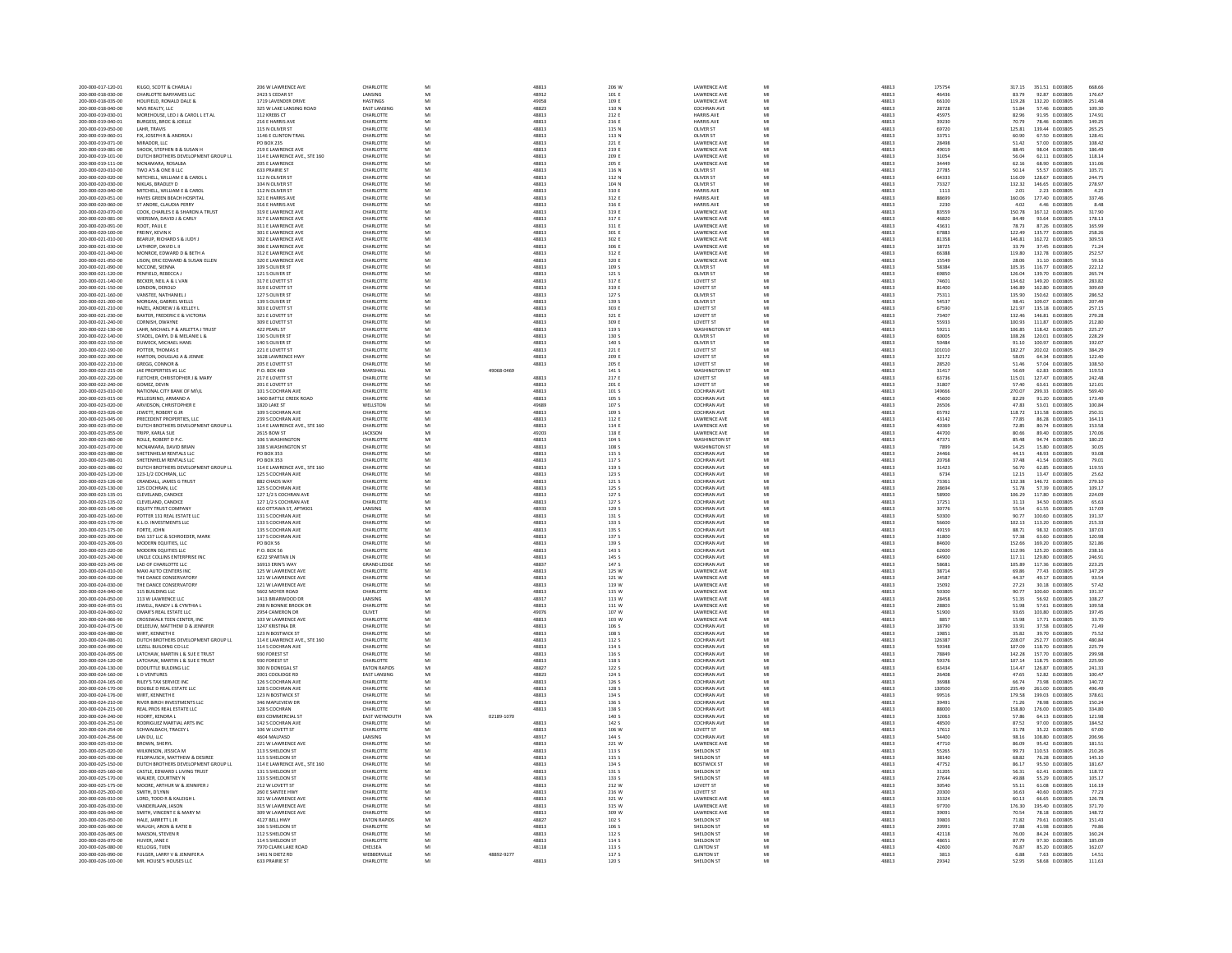| 200-000-026-110-00                       | SILVAS, CRUZ                                                          | 122 S SHELDON ST                              | CHARLOTTE                        | MI       |            | 48813          | 122 S                     | SHELDON ST                                 | MI                      | 48813          | 22596           | 40.77<br>45.19 0.003805                                | 85.97             |
|------------------------------------------|-----------------------------------------------------------------------|-----------------------------------------------|----------------------------------|----------|------------|----------------|---------------------------|--------------------------------------------|-------------------------|----------------|-----------------|--------------------------------------------------------|-------------------|
| 200-000-026-120-00                       | BRUCH, MATTHEW J                                                      | 2217 NARROW LAKE ROAD                         | CHARLOTTE                        | MI       |            | 48813          | 119 S                     | <b>CLINTON ST</b>                          | $\mathsf{M} \mathsf{I}$ | 48813          | 32610           | 58.84<br>65.22 0.003805                                | 124.06            |
| 200-000-026-130-00<br>200-000-026-140-00 | MCLENDON, FAITH<br>ROBERSON, DUSTIN & JACQUELINE                      | 129 S CLINTON ST<br>126 S SHELDON ST          | CHARLOTTE<br>CHARLOTTE           | MI<br>MI |            | 48813<br>48813 | 129 S<br>126 S            | <b>CLINTON ST</b><br>SHELDON ST            | MI<br>MI                | 48813<br>48813 | 38634<br>58571  | 69.72<br>77.27 0.003805<br>105.69<br>117.14 0.003805   | 146.98<br>222.83  |
| 200-000-026-150-00                       | WESEMAN, JOHN H & LORI KAY                                            | 7498 VALLEY HWY                               | VERMONTVILLE                     | MI       |            | 49096          | 130 S                     | SHELDON ST                                 |                         | 48813          | 128708          | 232.25<br>257.42 0.003805                              | 489.67            |
| 200-000-026-160-00                       | MODERN EQUITIES LLC                                                   | 318 S SHELDON ST                              | CHARLOTTE                        | MI       |            | 48813          | 133 S                     | <b>CLINTON ST</b>                          | MI                      | 48813          | 30036           | 54.20<br>60.07 0.003805                                | 114.27            |
| 200-000-026-170-00                       | SAWATZKI, JAMES A & AMY.                                              | 137 S CLINTON ST                              | CHARLOTTE                        | MI       |            | 48813          | 137 S                     | <b>CLINTON ST</b>                          |                         | 48813          | 34075           | 68.15 0.003805<br>61.49                                | 129.64            |
| 200-000-026-200-00                       | CORKWELL, ROBERT J & TAMARA I                                         | 314 W LOVETT ST                               | CHARLOTTE                        | MI       |            | 48813          | 314 W                     | LOVETT ST                                  | MI                      | 48813          | 40178           | 72.50<br>80.36 0.003805                                | 152.86            |
| 200-000-026-210-00                       | HALL, GREGORY S & SHERIL                                              | 320 W LOVETT ST                               | CHARLOTTE                        | MI       |            | 48813          | 320 W                     | LOVETT ST                                  | MI                      | 48813          | 35960           | 64.89<br>71.92 0.003805                                | 136.81            |
| 200-000-027-010-00<br>200-000-027-020-00 | FULLERTON, JOSHUA K & ERICA<br>ALBERTS, KIM F                         | 423 W LAWRENCE AVI<br>415 W LAWRENCE AVE      | CHARLOTTE<br>CHARLOTTE           | MI<br>MI |            | 48813<br>48813 | 423 W<br>415 W            | <b>LAWRENCE AVI</b><br><b>LAWRENCE AVE</b> | MI                      | 48813<br>48813 | 91952<br>74714  | 165.93<br>183.90 0.003805<br>134.82<br>149.43 0.003805 | 349.83<br>284.25  |
| 200-000-027-030-00                       | SHEETS, DUANE                                                         | 409 W LAWRENCE AVE                            | CHARLOTTE                        | MI       |            | 48813          | 409 W                     | <b>LAWRENCE AVE</b>                        | MI                      | 48813          | 85194           | 170.39 0.003805<br>153.73                              | 324.12            |
| 200-000-027-050-00                       | CLARK, SHERI LYNN                                                     | 405 W LAWRENCE AVE                            | CHARLOTTE                        | MI       |            | 48813          | 405 W                     | <b>LAWRENCE AVE</b>                        | MI                      | 48813          | 51258           | 92.50<br>102.52 0.003805                               | 195.01            |
| 200-000-027-070-00                       | MASON, CALEB J                                                        | 116 S CLINTON ST                              | CHARLOTTE                        | MI       |            | 48813          | 116 S                     | <b>CLINTON ST</b>                          | MI                      | 48813          | 71070           | 128.25<br>142.14 0.003805                              | 270.39            |
| 200-000-027-100-00                       | RABEY, CHARLES T & DIANNA M TRUST                                     | 120 S CLINTON ST                              | CHARLOTTE                        | MI       |            | 48813          | 120 \$                    | <b>CLINTON ST</b>                          | MI                      | 48813          | 64517           | 116.42<br>129.03 0.003805                              | 245.45            |
| 200-000-027-130-00                       | CROOK RONALD D & MALIDIE B TRUST<br>BRUCH, MATTHEW J                  | 3049 ISLAND HWY<br>2217 NARROW LAKE ROAD      | CHARLOTTE                        | MI       |            | 48813          | 130S                      | CLINTON ST<br><b>CLINTON ST</b>            | MI<br>MI                | 48813          | 33960           | 61.28<br>67.92 0.003805<br>78.79 0.003805              | 129.20            |
| 200-000-027-152-00<br>200-000-027-170-00 | FIX, JOSEPH R                                                         | 1146 E CLINTON TRAIL                          | CHARLOTTE<br>CHARLOTTE           | MI<br>MI |            | 48813<br>48813 | 136 S<br>420 W            | LOVETT ST                                  | MI                      | 48813<br>48813 | 39396<br>22979  | 71.09<br>41.47<br>45.96 0.003805                       | 149.88<br>87.42   |
| 200-000-027-175-00                       | HARDING, DONALD L                                                     | 416 W LOVETT ST                               | CHARLOTTE                        | MI       |            | 48813          | 418 W                     | <b>LOVETT ST</b>                           | MI                      | 48813          | 29840           | 53.85<br>59.68 0.003805                                | 113.53            |
| 200-000-027-190-00                       | RUBIO, JOSE                                                           | 138 S CLINTON ST                              | CHARLOTTE                        | MI       |            | 48813          | 138 S                     | <b>CLINTON ST</b>                          |                         | 48813          | 39483           | 71.25<br>78.97 0.003805                                | 150.21            |
| 200-000-027-195-00                       | KEMPF, MICHAEL W II                                                   | 412 W LOVETT ST                               | CHARLOTTE                        | MI       |            | 48813          | 412 W                     | LOVETT ST                                  | MI                      | 48813          | 29749           | 53.68<br>59.50 0.003805                                | 113.18            |
| 200-000-027-201-00                       | HARDING, DONALD LEE                                                   | 416 W LOVETT ST                               | CHARLOTTE<br>CHARLOTTE           | MI       |            | 48813          | 416 W                     | LOVETT ST                                  | MI<br>MI                | 48813          | 50730           | 91.54<br>101.46 0.003805                               | 193.00            |
| 200-000-027-220-00<br>200-000-027-230-00 | OSWALD, LINDA W<br>FOLSOM, BARBARA & HOFFMAN, SCOTT                   | 410 W LOVETT ST<br>142 S CLINTON ST           | CHARLOTTE                        | MI<br>MI |            | 48813<br>48813 | 410 W<br>142 S            | LOVETT ST<br><b>CLINTON ST</b>             | MI                      | 48813<br>48813 | 31224<br>40798  | 62.45 0.003805<br>56.34<br>73.62<br>81.60 0.003805     | 118.79<br>155.22  |
| 200-000-028-010-00                       | SIEFERT, DEANNA MARLENE                                               | 419 W LOVETT ST                               | CHARLOTTE                        | MI       |            | 48813          | 419 W                     | LOVETT ST                                  | MI                      | 48813          | 63170           | 126.34 0.003805<br>113.99                              | 240.33            |
| 200-000-028-015-01                       | RYSKO, MICHAEL O & HEIDI S                                            | 415 W LOVETT ST                               | CHARLOTTE                        | MI       |            | 48813          | 415 W                     | LOVETT ST                                  | MI                      | 48813          | 85222           | 153.78<br>170.44 0.003805                              | 324.23            |
| 200-000-028-020-00                       | FLETCHER, JAKE & ALEXANDRA                                            | 409 W LOVETT ST                               | CHARLOTTE                        | MI       |            | 48813          | 409 W                     | LOVETT ST                                  | MI                      | 48813          | 54800           | 109.60 0.003805<br>98.89                               | 208.49            |
| 200-000-028-030-00                       | DUTCH BROTHERS DEVELOPMENT GROUP LI                                   | 114 E LAWRENCE AVE., STE 160                  | CHARLOTTE                        | MI       |            | 48813          | 403 W                     | LOVETT ST                                  | MI                      | 48813          | 30171           | 54.44<br>60.34 0.003805                                | 114.79            |
| 200-000-028-070-01<br>200-000-028-110-00 | GRUNDSTROM.CHARLES&JANET TRUST<br>KHOURI, GEORGIOS E & BALLOUT, SAMIR | 220 S CLINTON ST<br>224 S CLINTON ST          | CHARLOTTE<br>CHARLOTTE           | MI<br>MI |            | 48813<br>48813 | 220 S<br>224S             | <b>CLINTON ST</b><br><b>CLINTON ST</b>     | MI                      | 48813<br>48813 | 67988<br>41776  | 122.68<br>135.98 0.003805<br>83.55 0.003805<br>75.38   | 258.66<br>158.94  |
| 200-000-029-010-00                       | SOWLE, STEVEN M & DIANE M                                             | 323 W LOVETT ST                               | CHARLOTTE                        | MI       |            | 48813          | 323 W                     | LOVETT ST                                  | MI                      | 48813          | 42717           | 77.08<br>85.43 0.003805                                | 162.52            |
| 200-000-029-015-00                       | KELLEY, KRISTEN                                                       | 319 W LOVETT ST                               | CHARLOTTE                        | MI       |            | 48813          | 319 W                     | LOVETT ST                                  | MI                      | 48813          | 47827           | 95.65 0.003805<br>86.30                                | 181.96            |
| 200-000-029-020-00                       | MORALES, SARA S                                                       | 313 W LOVETT ST                               | CHARLOTTE                        | MI       |            | 48813          | 313 W                     | <b>LOVETT ST</b>                           | MI                      | 48813          | 44829           | 80.89<br>89.66 0.003805                                | 170.55            |
| 200-000-029-025-00                       | YODER, DOROTHY M TRUST                                                | 1896 CARLISLE HWY                             | CHARLOTTE                        | MI       |            | 48813          | 309 W                     | LOVETT ST                                  | MI                      | 48813          | 25133           | 45.35<br>50.27 0.003805                                | 95.62             |
| 200-000-029-030-00<br>200-000-029-035-00 | GROFF, STEPHEN JR<br>CUNNINGHAM RICHARD & PATRICIA                    | 303 W LOVETT ST<br>216 S SHELDON ST           | CHARLOTTE<br>CHARLOTTE           | MI<br>MI |            | 48813<br>48813 | 303 W<br>216.5            | LOVETT ST<br>SHELDON ST                    | MI                      | 48813<br>48813 | 44315<br>31531  | 79.97<br>88.63 0.003805<br>56.90<br>63.06 0.003805     | 168.60<br>119.96  |
| 200-000-029-040-00                       | SMITH, BRIAN                                                          | 211 S CLINTON ST                              | CHARLOTTE                        | MI       |            | 48813          | 211 S                     | <b>CLINTON ST</b>                          | MI                      | 48813          | 66953           | 120.82<br>133.91 0.003805                              | 254.72            |
| 200-000-029-070-00                       | OBRIEN, JOSEPH THOMAS                                                 | 220 S SHELDON ST                              | CHARLOTTE                        | MI       |            | 48813          | 220 S                     | SHELDON ST                                 | MI                      | 48813          | 58329           | 105.25<br>116.66 0.003805                              | 221.91            |
| 200-000-029-080-00                       | COOK, BRANDON E                                                       | 217 S CLINTON ST                              | CHARLOTTE                        | MI       |            | 48813          | 217 S                     | <b>CLINTON ST</b>                          | MI                      | 48813          | 54649           | 98.61<br>109.30 0.003805                               | 207.91            |
| 200-000-029-100-00<br>200-000-029-120-00 | CORTEZ, RUDOLPH N<br><b>RICHEY RRODY</b>                              | 732 WALNUT ST<br>225 S CLINTON ST             | CHARLOTTE<br>CHARLOTTE           |          |            | 48813<br>48813 | 228 \$<br>2255            | SHELDON ST<br>CLINTON ST                   | MI                      | 48813<br>48813 | 32142           | 58.00<br>64.28 0.00380<br>90.04<br>99.80 0.003805      | 122.28<br>189.84  |
| 200-000-029-130-00                       | POPOFF, JENNA F                                                       | 229 S CLINTON ST                              | CHARLOTTE                        | MI<br>MI |            | 48813          | 229 S                     | <b>CLINTON ST</b>                          | MI                      | 48813          | 49900<br>32900  | 59.37<br>65.80 0.003805                                | 125.17            |
| 200-000-029-140-00                       | MODERN EQUITIES LLC                                                   | 318 S SHELDON ST                              | CHARLOTTE                        |          |            | 48813          | 234 S                     | SHELDON ST                                 | MI                      | 48813          | 41934           | 75.67<br>83.87 0.003805                                | 159.54            |
| 200-000-029-150-00                       | COONS, MICHAEL                                                        | 236 S SHELDON ST                              | CHARLOTTE                        | MI<br>Mi |            | 48813          | 236 S                     | SHELDON ST                                 | MI                      | 48813          | 66709           | 120.38<br>133.42 0.003805                              | 253.79            |
| 200-000-029-160-00                       | <b>BRADFORD, NICHOLAS /</b>                                           | 235 S CLINTON ST                              | CHARLOTTE                        | MI       |            | 48813          | 235 S                     | <b>CLINTON ST</b>                          | MI                      | 48813          | 46700           | 84.27<br>93.40 0.003805                                | 177.67            |
| 200-000-029-170-00                       | <b>IAMIESON HEATHER</b>                                               | 237 S CLINTON ST                              | CHARLOTTE                        | MI       |            | 48813          | 237.5                     | CUNTON ST                                  | MI                      | 48813          | 75500           | 136.24<br>151.00 0.003805                              | 287.24            |
| 200-000-029-190-00<br>200-000-029-200-00 | PRAY & CO LLC                                                         | 401 W SEMINARY ST                             | CHARLOTTE<br>CHARLOTTE           | MI<br>MI |            | 48813<br>48813 | 238 S                     | SHELDON ST                                 | MI<br>MI                | 48813<br>48813 | 6865<br>34688   | 13.73 0.003805<br>12.39<br>69.38 0.003805<br>62.59     | 26.12             |
| 200-000-029-211-00                       | MAURER, DARWIN L & JOY E<br>PRAY, JOSEPH E & LEONORE R TRUST          | 239 S CLINTON ST<br>316 W SEMINARY ST         | CHARLOTTE                        | MI       |            | 48813          | 239 S<br>316 W            | <b>CLINTON ST</b><br><b>SEMINARY ST</b>    | MI                      | 48813          | 82322           | 148.55<br>164.64 0.003805                              | 131.97<br>313.19  |
| 200-000-029-220-00                       | PRAY & CO LL                                                          | 401 W SEMINARY ST                             | CHARLOTTE                        | MI       |            | 48813          | 312 W                     | SEMINARY ST                                |                         | 48813          | 27074           | 54.15 0.003805<br>48.86                                | 103.00            |
| 200-000-029-230-00                       | PRAY & CO LLC                                                         | 401 W SEMINARY ST                             | CHARLOTTE                        | MI       |            | 48813          | 244 S                     | SHELDON ST                                 | MI                      | 48813          | 8544            | 15.42<br>17.09 0.003805                                | 32.51             |
| 200-000-030-010-00                       | BATES, MARC J & TRACY M                                               | 221 W LOVETT ST                               | CHARLOTTE                        | MI       |            | 48813          | 221 W                     | LOVETT ST                                  | MI                      | 48813          | 76955           | 138.87<br>153.91 0.003805                              | 292.78            |
| 200-000-030-020-00<br>200-000-030-040-00 | P GADOLA PROPERTIES LLC<br>BRUCH, MATTHEW J                           | 2015 WALMART DRIVE<br>2217 NARROW LAKE ROAD   | LANSING<br>CHARLOTTE             | MI<br>MI |            | 48917<br>48813 | 204 S<br>217 S            | <b>BOSTWICK ST</b><br>SHELDON ST           | MI<br>MI                | 48813<br>48813 | 110538<br>36220 | 221.08 0.003805<br>199.47<br>65.36<br>72.44 0.003805   | 420.54<br>137.80  |
| 200-000-030-070-00                       | ARCHER, CHARLES & SUZANNI                                             | 218 S BOSTWICK ST                             | CHARLOTTE                        | MI       |            | 48813          | 218 S                     | <b>BOSTWICK ST</b>                         |                         | 48813          | 37708           | 68.04<br>75.42 0.003805                                | 143.46            |
| 200-000-030-080-00                       | SWAN, CHARLES STANELY                                                 | 219 S SHELDON ST                              | CHARLOTTE                        | MI       |            | 48813          | 219 S                     | SHELDON ST                                 | MI                      | 48813          | 29757           | 53.70<br>59.51 0.003805                                | 113.21            |
|                                          |                                                                       |                                               |                                  |          |            |                |                           |                                            |                         |                |                 |                                                        |                   |
|                                          |                                                                       |                                               | CHARLOTTE                        | MI       |            |                |                           |                                            | MI                      |                |                 | 123.89                                                 |                   |
| 200-000-030-210-00<br>200-000-030-215-00 | WAITE, GREGORY A & CHRYSTYN<br>DEPLER, DREW & DAWN                    | 243 S SHELDON ST<br>212 W SEMINARY ST         | CHARLOTTE                        | MI       |            | 48813<br>48813 | 243 S<br>212 W            | SHELDON ST<br><b>SEMINARY ST</b>           | MI                      | 48813<br>48813 | 68656<br>36695  | 137.31 0.003805<br>73.39 0.003805<br>66.22             | 261.20<br>139.61  |
| 200-000-030-220-00                       | DUTCH BROTHERS DEVELOPMENT GROUP LL                                   | 114 E LAWRENCE AVE., STE 160                  | CHARLOTTE                        | MI       |            | 48813          | 238 S                     | <b>BOSTWICK ST</b>                         | MI                      | 48813          | 28714           | 51.81<br>57.43 0.003805                                | 109.24            |
| 200-000-030-230-00                       | HARTENBURG, DANIELLE R                                                | 242 S BOSTWICK ST                             | CHARLOTTE                        | MI       |            | 48813          | 242 S                     | <b>BOSTWICK ST</b>                         |                         | 48813          | 39922           | 72.0<br>79.84 0.003805                                 | 151.88            |
| 200-000-030-235-00                       | HAZEL WILLIAM C                                                       | 22885 WAI SINGHAM DRIVE                       | <b>FARMINGTON</b>                | MI       |            | 48335          | 210 W                     | SEMINARY ST                                | MI                      | 48813          | 26683           | 48.15<br>53.37 0.003805                                | 101.52            |
| 200-000-031-020-00<br>200-000-031-030-00 | MBT ENTERPRISES LLC<br>THE RAMOS GROUP LLC                            | 5420 BECKLEY RD #115<br>1399 NICHOLAS LANE    | <b>BATTLE CREEK</b><br>CHARLOTTE | MI<br>MI |            | 49015<br>48813 | 200 S<br>208S             | <b>COCHRAN AVE</b><br>COCHRAN AVE          | MI<br>MI                | 48813<br>48813 | 89337<br>29767  | 178.67 0.003805<br>161.21<br>53.71<br>59.53 0.003805   | 339.88<br>113.25  |
| 200-000-031-060-01                       | DAVIS, BRUCE A & DEANNES                                              | 218 S COCHRAN AVE                             | CHARLOTTE                        | MI       |            | 48813          | 214 S                     | COCHRAN AVE                                | MI                      | 48813          | 93004           | 167.83<br>186.01 0.003805                              | 353.83            |
| 200-000-031-070-02                       | HUGHES, MARK O & VALERIE K                                            | 210 S COCHRAN AVE                             | CHARLOTTE                        | MI       |            | 48813          | 210 S                     | COCHRAN AVI                                | MI                      | 48813          | 13644           | 24.67<br>27.29 0.003805                                | 51.91             |
| 200-000-031-076-00                       | 218 S COCHRAN LLC                                                     | 4390 S PERKEY ROAD                            | CHARLOTTE                        | MI       |            | 48813          | 218.5                     | <b>COCHRAN AVE</b>                         | MI                      | 48813          | 80987           | 146 14<br>161.97 0.003805                              | 308.12            |
| 200-000-031-110-00                       | PRECEDENT PROPERTIES, LLC                                             | 239 S COCHRAN AVE                             | CHARLOTTE                        | MI       |            | 48813          | 224 S                     | <b>COCHRAN AVE</b>                         | MI                      | 48813          | 9346            | 18.69 0.003805<br>16.86                                | 35.56             |
| 200-000-031-115-00<br>200-000-031-152-01 | FLAMINGO VENTURES LLC<br>EATON FEDERAL SAVINGS AND LOAN               | 222 S COCHRAN AVE<br>236 S COCHRAN AVE        | CHARLOTTE<br>CHARLOTTE           | MI<br>MI |            | 48813<br>48813 | 222 \$<br>236 S           | COCHRAN AVI<br><b>COCHRAN AVE</b>          | MI<br>MI                | 48813<br>48813 | 30012<br>494739 | 54.16<br>60.02 0.003805<br>892.76<br>989.48 0.003805   | 114.18<br>1882.23 |
| 200-000-031-230-00                       | EATON FEDERAL SAVINGS BANK                                            | 236 S COCHRAN AVE                             | CHARLOTTE                        | MI       |            | 48813          | 240 S                     | COCHRAN AVI                                | MI                      | 48813          | 81851           | 163.70 0.003805<br>147.70                              | 311.40            |
| 200-000-032-011-00                       | WILCO INVESTMENTS INC.                                                | PO BOX 74                                     | CHARLOTTE                        | MI       |            | 48813          | 201.5                     | <b>COCHRAN AVE</b>                         | MI                      | 48813          | 124449          | 224.57<br>248.90 0.003805                              | 473.47            |
| 200-000-032-016-00                       | LAUPP, JOHN A                                                         | 2851 LAUREL OAK DR                            | HOWELL                           | MI       |            | 48855          | 114 E                     | LOVETT ST                                  | MI                      | 48813          | 39400           | 78.80 0.003805<br>71.10                                | 149.90            |
| 200-000-032-018-00                       | C&L BLACK PROPERTIES LLC                                              | 7180 W CUTLER ROAD                            | DEWITT                           | MI       |            | 48820          | 116 B                     | LOVETT ST                                  | MI                      | 48813          | 39704           | 71.65<br>79.41 0.003805                                | 151.05            |
| 200-000-032-020-00<br>200-000-032-030-00 | BEEBE, GARY M & MILDRED H<br>BEEBE, GARY M & MILDRED I                | 1335 E CLINTON TRAIL<br>1335 E CLINTON TRAIL  | CHARLOTTE<br>CHARLOTT            | MI<br>MI |            | 48813<br>48813 | 120 E<br>124 E            | LOVETT ST<br>LOVETT ST                     | MI                      | 48813<br>48813 | 37726<br>30884  | 68.08<br>75.45 0.003805<br>55.73                       | 143.53<br>117.50  |
| 200-000-032-040-00                       | CHARLOTTE SHOE REPAIR LLC                                             | 215 S COCHRAN AVE                             | CHARLOTTE                        | MI       |            | 48813          | 215 S                     | <b>COCHRAN AVE</b>                         | MI                      | 48813          | 55003           | 61.77 0.003805<br>99.25<br>110.01 0.003805             | 209.26            |
| 200-000-032-070-00                       | C&L BLACK PROPERTIES LLC                                              | 7180 W CUTLER ROAD                            | DEWITT                           | MI       |            | 48820          | 218 S                     | <b>WASHINGTON ST</b>                       | MI                      | 48813          | 32400           | 64.80 0.003805<br>58.47                                | 123.27            |
| 200-000-032-080-00                       | B'S FLORAL, LLC                                                       | 217 S COCHRAN AVE                             | CHARLOTTE                        | MI       |            | 48813          | 217 S                     | COCHRAN AVE                                | MI                      | 48813          | 35200           | 63.52<br>70.40 0.003805                                | 133.92            |
| 200-000-032-085-00                       | 219-221 S COCHRAN LLC                                                 | 2249 CANDLEWOOD DR                            | CHARLOTTE                        | MI       |            | 48813          | 219 S                     | <b>COCHRAN AVE</b>                         | MI                      | 48813          | 41462           | 74.82<br>82.92 0.003805                                | 157.74            |
| 200-000-032-090-00<br>200-000-032-095-00 | 219-221 S COCHRAN LLC<br>C & L BLACK PROPERTIES LLC                   | 2249 CANDLEWOOD DR<br>7180 WEST CUTLER        | CHARLOTTE<br><b>DEWITT</b>       | MI<br>MI |            | 48813<br>48820 | 221 <sub>5</sub><br>225 S | COCHRAN AVE<br><b>COCHRAN AVE</b>          | MI                      | 48813<br>48813 | 43624<br>96108  | 87.25 0.003805<br>78.72<br>173.43<br>192.22 0.003805   | 165.97<br>365.64  |
| 200-000-032-120-00                       | AIKEN, JERRY & KELLY                                                  | 8234 W FIVE POINT HWY                         | BELLEVUE                         | MI       |            | 49021          | 227S                      | COCHRAN AVE                                | MI                      | 48813          | 41199           | 82.40 0.003805<br>74.34                                | 156.74            |
| 200-000-032-130-00                       | FRAZIER, VANBERT L III & LAURA L                                      | 1165 FLANDERS RD                              | CHARLOTTE                        | MI       |            | 48813          | 229 S                     | COCHRAN AVE                                | MI                      | 48813          | 32158           | 58.03<br>64.32 0.003805                                | 122.35            |
| 200-000-032-135-00                       | SW DENTAL MANAGEMENT COMPANY                                          | 52300 WEST 12 MILE ROAD                       | WIXOM                            | MI       |            | 48393          | 231 S                     | <b>COCHRAN AVE</b>                         | MI                      | 48813          | 116042          | 209.40<br>232.08 0.003805                              | 441.48            |
| 200-000-032-150-01<br>200-000-032-155-00 | WILCO, INC<br>OWEN-CONLEY ENTERTAINMENT LLC                           | P.O. BOX 74<br>235 S COCHRAN AVE              | CHARLOTTE<br>CHARLOTTE           | MI<br>MI |            | 48813<br>48813 | 234 S<br>235.5            | WASHINGTON ST<br>COCHRAN AVE               | MI                      | 48813<br>48813 | 47485<br>80691  | 85.69<br>94.98 0.003805<br>145.61<br>161.38 0.003805   | 180.67<br>306.99  |
| 200-000-032-161-00                       | 239 S COCHRAN LLC                                                     | 239 S COCHRAN AVE                             | CHARLOTTE                        | MI       |            | 48813          | 239 S                     | <b>COCHRAN AVE</b>                         | MI                      | 48813          | 81747           | 163.49 0.003805<br>147.51                              | 311.01            |
| 200-000-032-205-00                       | 2 BP. LLC                                                             | 241 S COCHRAN                                 | CHARLOTTE                        | MI       |            | 48813          | 241S                      | COCHRAN AVE                                | MI                      | 48813          | 69619           | 125.63<br>139.24 0.003805                              | 264.87            |
| 200-000-032-210-00                       | MASONIC ASSOCIATION                                                   | P.O. BOX 177                                  | CHARLOTTE                        | MI       |            | 48813          | 245 S                     | <b>COCHRAN AVE</b>                         | MI                      | 48813          | 136448          | 246.22<br>272.90 0.003805                              | 519.12            |
| 200-000-033-021-00<br>200-000-033-031-00 | HP RENTALS LLC<br>MAIFR IFFFREY M & CAROLYN LTRUST                    | 2534 E VERMONTVILLE HW<br>2250 CANDI EWOOD DR | CHARLOTTE<br>CHARLOTTE           | MI<br>MI |            | 48813<br>48813 | 210 B<br>212.5            | LOVETT ST<br><b>LOVETT ST</b>              | MI                      | 48813<br>48813 | 41500<br>31237  | 74.89<br>83.00 0.00380<br>56.37<br>62.47 0.003805      | 157.89<br>118.84  |
| 200-000-033-041-00                       | SHETENHELM, JOSEPH A & HOEKZEMA, SA                                   | 218 E LOVETT ST                               | CHARLOTTE                        | MI       |            | 48813          | 218 E                     | <b>LOVETT ST</b>                           | MI                      | 48813          | 67045           | 134.09 0.003805<br>120.98                              | 255.07            |
| 200-000-033-051-00                       | WARSTLER, CAMERON                                                     | 220 E LOVETT ST                               | CHARLOTTE                        | MI       |            | 48813          | 2201                      | LOVETT ST                                  | MI                      | 48813          | 58734           | 117.47 0.003805<br>105.99                              | 223.45            |
| 200-000-033-061-00                       | WARREN, MICHAEL                                                       | 229 CEDAR ST                                  | LAKE ODESSA                      | MI       |            | 48849          | 218 S                     | <b>OLIVER ST</b>                           | MI                      | 48813          | 53958           | 97.37<br>107.92 0.003805                               | 205.28            |
| 200-000-034-015-00<br>200-000-034-020-00 | SPAGNUOLO, PATRICIA A & JAMES B<br>MILLER, ROBERT & CONNIE TRUST      | 310 E LOVETT ST<br>316 F LOVETT ST            | CHARLOTTE<br>CHARLOTTE           | MI<br>MI |            | 48813          | 310 E<br>316 F            | LOVETT ST<br><b>LOVETT ST</b>              | MI<br>MI                | 48813<br>48813 | 83381<br>86728  | 150.46<br>166.76 0.003805<br>156.50<br>173.46 0.003805 | 317.22<br>329.96  |
| 200-000-034-032-00                       | BAUER MANAGEMENT LLC                                                  | PO BOX 116                                    | CHARLOTTE                        | MI       | 48813-0116 | 48813          | 320 E                     | <b>LOVETT ST</b>                           | MI                      | 48813          | 40899           | 73.80<br>81.80 0.003805                                | 155.60            |
| 200-000-034-080-00                       | FISH, KATELYN N                                                       | 215 S OLIVER ST                               | CHARLOTTE                        | MI       |            | 48813          | 215 S                     | <b>OLIVER ST</b>                           | MI                      | 48813          | 25916           | 46.77<br>51.83 0.003805                                | 98.60             |
| 200-000-034-090-00                       | HUNTER, BRITTANY R & KYLE R                                           | 219 S OLIVER ST                               | CHARLOTTE                        | MI       |            | 48813          | 219 S                     | OLIVER ST                                  | MI                      | 48813          | 61100           | 110.25<br>122.20 0.003805                              | 232.45            |
| 200-000-034-110-00                       | DEGRAW, MIND                                                          | 221 S OLIVER ST                               | CHARLOTTE                        | MI       |            | 48813          | 221S                      | <b>OLIVER ST</b>                           |                         | 48813          | 55500           | 111.00 0.003805<br>100.15                              | 211.15            |
| 200-000-034-130-00                       | BRUCH, MATTHEW J                                                      | 2217 NARROW LAKE ROAD                         | CHARLOTTE                        | MI       |            | 48813          | 323 E                     | <b>SEMINARY ST</b>                         | MI                      | 48813          | 42053           | 75.88<br>84.11 0.003805                                | 159.99            |
| 200-000-034-140-00                       | BRUCH, MATTHEW J                                                      | 2217 NARROW LAKE ROAD                         | CHARLOTTE                        | MI       |            | 48813          | 225 S                     | OLIVER ST                                  | MI<br>MI                | 48813          | 39975           | 72.13<br>79.95 0.003805                                | 152.08            |
| 200-000-034-150-00<br>200-000-034-160-00 | BODELL, CLYDE D<br>COSBY, MARK                                        | 1241 N SHAYTOWN<br>319 E LOVETT ST            | VERMONTVILLE<br>CHARLOTTE        | MI<br>MI |            | 49096<br>48813 | 231 S<br>237 S            | OLIVER ST<br>OLIVER ST                     | MI                      | 48813<br>48813 | 24156<br>38741  | 43.59<br>48.31 0.003805<br>69.91<br>77.48 0.003805     | 91.90<br>147.39   |
| 200-000-034-170-00                       | HOOD, GILBERT W                                                       | 325 E SEMINARY ST                             | CHARLOTTE                        | MI       |            | 48813          | 325 E                     | SEMINARY ST                                |                         | 48813          | 17503           | 31.58<br>35.01 0.003805                                | 66.59             |
| 200-000-034-180-00                       | FIX. JOSEPH R                                                         | 1146 E CLINTON TRAIL                          | CHARLOTTE                        | MI       |            | 48813          | 321 E                     | <b>SEMINARY ST</b>                         | MI                      | 48813          | 17355           | 31.32<br>34.71 0.003805                                | 66.03             |
| 200-000-034-190-00                       | HALSTEAD, BENJAMIN                                                    | 241 S OLIVER ST                               | CHARLOTTE                        | MI       |            | 48813          | 241 S                     | OLIVER ST<br><b>LANSING RD</b>             | MI                      | 48813          | 42723           | 85.45 0.003805<br>77.09                                | 162.54            |
| 200-005-300-080-00<br>200-005-300-120-00 | SHAHEEN PROPERTIES LLC<br>CHARLOTTE ESTATES LLC                       | 1616 LANSING RD<br>5640 W MAPLE #303          | CHARLOTTE<br>WEST BLOOMFIELD     | MI<br>MI |            | 48813<br>48322 | 1421<br>0 <sub>0</sub>    | PACKARD HW                                 | MI                      | 48813<br>48813 | 42694<br>35718  | 77.04<br>85.39 0.003805<br>64.45<br>71.44 0.003805     | 162.43<br>135.89  |
| 200-005-400-003-00                       | MEADOWS MOBILE HOME PARI                                              | 31550 NORTHWESTERN HWY, STE 220               | <b>FARMINGTON HILLS</b>          | MI       | 48334-2532 |                | 1563                      | <b>LANSING RD</b>                          |                         | 48813          | 729600          | 1316.56<br>1459.20 0.003805                            | 2775.76           |
| 200-005-400-015-00                       | <b>IVAN CROSSING LLC</b>                                              | 1730 GLASS DR                                 | CHARLOTTE                        | MI       | 48813-7741 |                | 1699                      | <b>LANSING RD</b>                          | MI                      | 48813          | 201125          | 362.93<br>402.25 0.003805                              | 765.18            |
| 200-005-400-074-02                       | SKYLINE BULDINGS INC                                                  | 57538 WINDHAM CT                              | WASHINGTON                       | MI       |            | 48094          | 1761                      | <b>LANSING RD</b>                          | MI                      | 48813          | 17200           | 31.04<br>34.40 0.003805                                | 65.44             |
| 200-005-400-078-02                       | CHARLOTTE LODGE #2565                                                 | 1809 LANSING RD                               | CHARLOTTE                        | MI       |            | 48813          | 1809                      | <b>LANSING RD</b>                          |                         | 48813          | 69446           | 138.89 0.003805<br>125.32                              | 264.21            |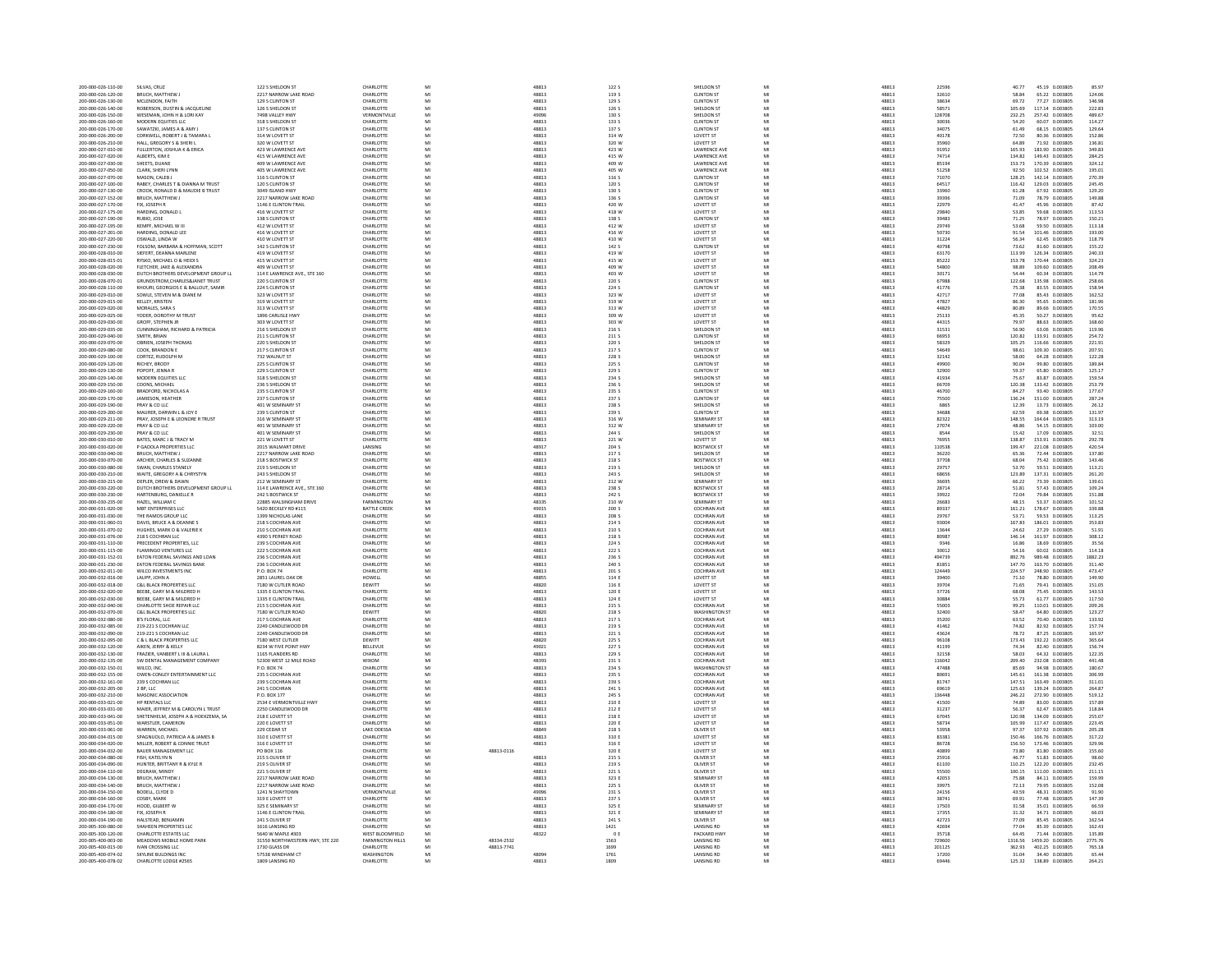| 200-005-400-080-00                       | PATEL, NAGINBHAI & VIMALABAHEN                              | 1865 LANSING RD                         | CHARLOTTI                          | MI       |            | 48813          | 1865              | <b>LANSING RD</b>                      | MI<br>Mi | 48813          | 106002           | 191.28                                      | 212.00 0.003805                                                    | 403.28                |
|------------------------------------------|-------------------------------------------------------------|-----------------------------------------|------------------------------------|----------|------------|----------------|-------------------|----------------------------------------|----------|----------------|------------------|---------------------------------------------|--------------------------------------------------------------------|-----------------------|
| 200-005-400-085-00                       | LIBERTY SQUARE LLC<br>JACKSON, SARA TRUST #1 ET A           | <b>5668 VERMONTVILLE HWY</b>            | CHARLOTTE<br>CHARLOTTI             | MI       |            | 48813<br>48813 | 1820              | <b>LANSING RD</b><br>LANSING RD        |          | 48813          | 53524            | 96.58<br>317.73                             | 107.05 0.003805<br>352.15 0.003805                                 | 203.63                |
| 200-005-400-090-00<br>200-005-400-110-00 | MAPLE KNOLL MHP HOLDINGS LLC                                | 1780 LANSING RD<br>1406 S WESTNEDGE AVE | KALAMAZOO                          | MI<br>MI |            | 49008          | 1780<br>1716      | <b>LANSING RD</b>                      | MI       | 48813<br>48813 | 176077<br>230300 | 415.58                                      | 460.60 0.003805                                                    | 669.88<br>876.18      |
| 200-005-400-145-00                       | LANSING AUTOMAKERS FEDERAL CU                               | 106 MARKETPLACE BLVD                    | LANSING                            | MI       | 48917-7753 |                | 1553              | <b>LANSING RD</b>                      | MI       | 48813          | 452454           | 816.45                                      | 904.91 0.003805                                                    | 1721.36               |
| 200-005-400-151-01                       | PCM DELTA PROPERTIES, LLC                                   | 6145 W SAGINAW                          | <b>LANSING</b>                     | M        |            | 48917          | 1658              | <b>LANSING RD</b>                      | M        | 48813          | 758316           | 1368.38                                     | 1516.63 0.003805                                                   | 2885.01               |
| 200-005-400-154-00                       | SHAHEEN PROPERTIES LLC<br>SHAHEEN PROPERTIES LLC            | 1616 LANSING RD<br>1616 LANSING RD      | CHARLOTTE<br>CHARLOTTE             | MI       |            | 48813          | $\Omega$          | <b>LANSING RD</b>                      | MI<br>MI | 48813<br>48813 | 53686            | 96.88                                       | 107.37 0.003805                                                    | 204.25                |
| 200-005-400-156-00<br>200-005-400-160-00 | <b>KMART CORPORATION</b>                                    | 3333 BEVERLY ROAD                       | HOFFMAN ESTATES                    | MI       |            | 48813<br>60179 | 1616              | <b>LANSING RD</b><br><b>LANSING RD</b> | MI       | 48813          | 818062<br>10592  | 1476.19<br>19.11                            | 1636.12 0.003805<br>21.18 0.003805                                 | 3112.32<br>40.30      |
| 200-005-600-002-90                       | <b>TANNER, ROY</b>                                          | 202 CRANMER                             | CHARLOTTE                          | MI       |            | 48813          | 202               | CRANMER                                | MI       | 48813          | 1136             | 2.05                                        | 2.27 0.003805                                                      | 4.32                  |
| 200-005-600-003-90                       | <b>BULLEN, JEFFERY</b>                                      | 203 CRANMER                             | CHARLOTTI                          | MI       |            | 48813          | 203               | CRANMER                                | MI       | 48813          | 1962             | 3.54                                        | 3.92 0.003805                                                      | 7.46                  |
| 200-005-600-004-90                       | RUGG, JENNA                                                 | 204 CRANMER                             | CHARLOTTI                          | MI       |            | 48813          | 204               | CRANMER                                | MI       | 48813          | 1700             | $\begin{array}{c} 3.07 \\ 1.30 \end{array}$ | $\begin{array}{rr} 3.40 & 0.003805 \\ 1.45 & 0.003805 \end{array}$ | $6.47$<br>2.75        |
| 200-005-600-005-90<br>200-005-600-006-90 | ANSPACH, ANTHONY & WOOD, AMBER-MAE<br>STEVENS, LARRY & JUDY | 205 CRANMER<br>206 CRANMER              | CHARLOTTI<br>CHARLOTTI             | MI<br>MI |            | 48813          | 205               | CRANMER<br>CRANMER                     | MI<br>MI | 48813<br>48813 | 723              | 1.48                                        | 1.64 0.003805                                                      |                       |
| 200-005-600-007-90                       | CYPHERT, ANNETTE                                            | 207 CRANMER                             | CHARLOTTE                          | MI       |            | 48813<br>48813 | 206<br>207        | CRANMER                                | MI       | 48813          | 819<br>582       | 1.05                                        | 1.16 0.003805                                                      | 3.12<br>2.21          |
| 200-005-600-008-90                       | PRUDEN, VALERIE                                             | 208 CRANMER                             | CHARLOTTI                          | MI       |            | 48813          | 208               | CRANMER                                | MI       | 48813          | 1813             | 3.27                                        | 3.63 0.003805                                                      | 6.90                  |
| 200-005-600-009-90                       | DAVIS, KIM                                                  | 209 CRANMER                             | CHARLOTTI                          | MI       |            | 48813          | 209               | CRANMER                                | MI       | 48813          | 1195             | 2.16                                        | 2.39 0.003805                                                      | 4.55                  |
| 200-005-600-010-90                       | WETZEL, GLORIA                                              | 210 CRANMER                             | CHARLOTTE                          | MI       |            | 48813          | 210               | CRANMER                                | MI       | 48813          | 1259             | 2.27                                        | 2.52 0.003805                                                      | 4.79                  |
| 200-005-600-011-90                       | <b>VARRONE, AUSTII</b>                                      | 211 CRANMEI                             | CHARLOTTE                          | M        |            | 48813          | 211               | CRANMER                                | M        | 48813          | 1756             | 3.17                                        | 3.51 0.003805                                                      | 6.68                  |
| 200-005-600-012-90                       | MCALPINE GLYNN                                              | 212 CRANMER<br>213 CRANMER              | CHARLOTTE                          | MI       |            | 48813          | 212               | CRANMER<br>CRANMER                     | MI<br>MI | 48813          | 2892             | 5.22<br>0.36                                | 5.78 0.003805                                                      | 11.00                 |
| 200-005-600-013-90<br>200-005-600-014-90 | WELLS, LAURI & BRIAN<br>GARRETT, ROSE                       | 214 CRANMER                             | CHARLOTTE<br>CHARLOTTI             | MI<br>MI |            | 48813<br>48813 | 213<br>214        | CRANMER                                | MI       | 48813<br>48813 | 198<br>819       | 1.48                                        | 0.40 0.003805<br>1.64 0.003805                                     | 0.75<br>3.12          |
| 200-005-600-015-90                       | BROWNHELL, BRENDA                                           | 215 CRANMER                             | CHARLOTTE                          | MI       |            | 48813          | 215               | CRANMER                                | MI       | 48813          | 745              | 1.34                                        | 1.49 0.003805                                                      | 2.83                  |
| 200-005-600-016-90                       | CASTANEDA, DAMINGA                                          | 216 CRANMER                             | CHARLOTTE                          | MI       |            | 48813          | 216               | CRANMER                                | MI       | 48813          | 265              | 0.48                                        | 0.53 0.003805                                                      | 1.01                  |
| 200-005-600-017-90                       | <b>IFDVINA MARANDA</b>                                      | 1206 N SHORE DRIVE                      | SPRINGPORT                         | MI       |            | 49284          | 217               | CRANMER                                | MI       | 48813          | 800              | 1.44                                        | 1.60 0.003805                                                      | 3.04                  |
| 200-005-600-018-90                       | ALAMAT, CYNTHIA                                             | 219 CRANMER                             | CHARLOTTE                          | MI       |            | 48813          | 219               | CRANMER                                | MI       | 48813          | 2346             | 4.23                                        | 4.69 0.003805                                                      | 8.93                  |
| 200-005-600-019-90<br>200-005-600-020-90 | RUMZEK, LACEY<br>CRIDDLE RONNIE                             | 221 CRANMER<br>222 CRANMER              | CHARLOTTI<br>CHARLOTTE             | MI       |            | 48813<br>48813 | 221<br>222        | CRANMER<br>CRANMER                     | MI<br>MI | 48813<br>48813 | 5000<br>4764     | 9.02<br>8.60                                | 10.00 0.003805<br>9.53 0.003805                                    | 19.02<br>18.12        |
| 200-005-600-021-90                       | CALDWELL, DONOVAN                                           | 223 CRANMER                             | CHARLOTTE                          | MI       |            | 48813          | 223               | CRANMER                                | MI       | 48813          | 853              | 1.54                                        | 1.71 0.003805                                                      | 3.25                  |
| 200-005-600-022-90                       | EDWARDS, KEITH & LAURA                                      | 224 CRANMER                             | CHARLOTTI                          | MI       |            | 48813          | 224               | CRANMER                                | MI       | 48813          | 2401             | 4.33                                        | 4.80 0.003805                                                      | 9.13                  |
| 200-005-600-023-90                       | ARTHUR, BARBARA                                             | 225 CRANMER                             | CHARLOTTI                          | MI       |            | 48813          | 225               | CRANMER                                | MI       | 48813          | 732              | 1.32                                        | 1.46 0.003805                                                      | 2.78                  |
| 200-005-600-024-90                       | JOHNSON, HANNA                                              | 226 CRANMEI                             | CHARLOTTI                          | MI       |            | 48813          | 226               | CRANMER                                |          | 48813          | 523              | 0.94                                        | 1.05 0.003805                                                      | 1.99                  |
| 200-005-600-025-90                       | RANRURY MELISSA                                             | 227 CRANMER                             | CHARLOTTI                          | MI       |            | 48813          | 227               | CRANMER                                | MI       | 48813          | 1239             | 224                                         | 2.48 0.003805                                                      | 4.71                  |
| 200-005-600-026-90<br>200-005-600-027-90 | ESCAMILLA, RAUL<br>HANCOCK, DENNIS & CHRISTINA              | 513 FOREST ST<br>229 CRANMEI            | CHARLOTTE<br>CHARLOTTI             | MI       |            | 48813<br>48813 | 228<br>229        | CRANMER<br>CRANMER                     | MI       | 48813<br>48813 | 1480             | 2.67<br>0.70                                | 2.96 0.003805<br>0.77 0.003805                                     | 5.63<br>$1.47\,$      |
| 200-005-600-028-90                       | VANOUS CHRISTINA                                            | 230 CRANMER                             | CHARLOTTI                          | MI       |            | 48813          | 230               | CRANMER                                | MI       | 48813          | 1667             | 3.01                                        | 3.33 0.003805                                                      | 6.34                  |
| 200-005-600-029-90                       | MCLEOD, DAWN                                                | 401 MARYJANE                            | CHARLOTTE                          | MI       |            | 48813          | 401               | MARYJANE                               | MI       | 48813          | 3984             | 7.19                                        | 7.97 0.003805                                                      | 15.16                 |
| 200-005-600-030-90                       | SMITH RACHELLE                                              | 402 MARYIANE                            | CHARLOTTI                          | MI       |            | 48813          | 402               | MARYIANI                               | MI       | 48813          | 1000             | 1.80                                        | 2.00 0.003805                                                      | 3.80                  |
| 200-005-600-031-90                       | CLASS, VIRGINIA                                             | 403 MARYJANE                            | CHARLOTTI                          | MI       |            | 48813          | 403               | MARYJANE                               | MI       | 48813          | 541              | 0.98                                        | 1.08 0.003805                                                      | 2.06                  |
| 200-005-600-032-90<br>200-005-600-033-90 | CARRIER, MARY<br>LIU, SAIZHU                                | 404 MARYJANI<br>405 MARYIANE            | CHARLOTTI<br>CHARLOTTE             | MI<br>MI |            | 48813<br>48813 | 404<br>405        | MARYJANI<br>MARYIANI                   | MI       | 48813<br>48813 | 5445<br>2331     | 9.83<br>4.21                                | 10.89 0.003805<br>4.66 0.003805                                    | 20.72                 |
| 200-005-600-034-90                       | PARISH, DEAN                                                | 406 MARYJANE                            | CHARLOTTI                          | MI       |            | 48813          | 406               | MARYJANE                               | MI       | 48813          | 512              | 0.92                                        | 1.02 0.003805                                                      | 8.87<br>1.95          |
| 200-005-600-035-90                       | RUFF, DESIREE                                               | 407 MARYJANI                            | CHARLOTTI                          |          |            | 48813          | 407               | MARYJANI                               |          | 48813          | 2600             | 4.69                                        | 5.20 0.003805                                                      | 9.89                  |
| 200-005-600-037-90                       | VANDYKE, DEBORAH                                            | 409 MARYJANE                            | CHARLOTTE                          | MI       |            | 48813          | 409               | MARYJANE                               | MI       | 48813          | 4028             | 7.27                                        | 8.06 0.003805                                                      | 15.32                 |
| 200-005-600-038-90                       | FORRESTER, JAMES                                            | 410 MARYJANI                            | CHARLOTTI                          | MI       |            | 48813          | 410               | MARYJANI                               | MI       | 48813          | 403              | 0.73                                        | $0.81$ 0.003805                                                    | 1.53                  |
| 200-005-600-039-90                       | COLON, KAY                                                  | 411 MARYJANE                            | CHARLOTTI                          | MI       |            | 48813          | 411               | MARYIANE                               | MI       | 48813          | 1400             | 2.53                                        | 2.80 0.003805                                                      | 5.33                  |
| 200-005-600-040-90                       | CLEMONS, APRIL                                              | 412 MARYJANE                            | CHARLOTTE                          | MI       |            | 48813          | 412               | MARYJANE                               | MI       | 48813          | 400              | 0.72                                        | 0.80 0.003805                                                      | 1.52                  |
| 200-005-600-041-90<br>200-005-600-042-90 | THE MEADOWS MOBILE HOME PARK<br>BAKER, MARVIN               | 1563 LANSING ROAD<br>414 MARYIANE       | CHARLOTTI<br>CHARLOTTI             | MI<br>MI |            | 48813          | 413               | MARYJANI<br>MARYIANI                   | MI       | 48813<br>48813 | 628<br>191       | $1.13\,$                                    | 1.26 0.003805<br>0.38 0.003805                                     | 2.39                  |
| 200-005-600-043-90                       | SLOCUM, JERROLD                                             | 415 MARYJANI                            | CHARLOTTI                          | MI       |            | 48813<br>48813 | $\frac{414}{415}$ | MARYJANI                               | MI       | 48813          | 3099             | 0.34<br>5.59                                | 6.20 0.003805                                                      | $\frac{0.73}{11.79}$  |
| 200-005-600-044-90                       | SHUSTER, TAMMY                                              | 416 MARYJANE                            | CHARLOTTE                          | M        |            | 48813          | 416               | MARYIANI                               | MI       | 48813          | 1675             | 3.02                                        | 3.35 0.003805                                                      | 6.37                  |
| 200-005-600-045-90                       | PRUDEN, JAMES                                               | 418 MARYJANE                            | CHARLOTTE                          | MI       |            | 48813          | 418               | MARYJANE                               | MI       | 48813          | 4700             | 8.48                                        | 9.40 0.003805                                                      | 17.88                 |
| 200-005-600-046-90                       | WENDORF, JENNIFER                                           | 501 HUGHES                              | CHARLOTTE                          | MI       |            | 48813          | 501               | <b>HUGHES</b>                          | MI       | 48813          | 403              | 0.73                                        | 0.81 0.003805                                                      | 1.53                  |
| 200-005-600-047-90                       | HAYWOOD, RON & ROSS, CHARLES                                | 503 HUGHES                              | CHARLOTTE                          | MI       |            | 48813          | 503               | <b>HUGHES</b>                          | MI       | 48813          | 1554             | 2.80                                        | $3.11 \quad 0.003805$                                              | 5.91                  |
| 200-005-600-048-90<br>200-005-600-049-90 | <b>TURNER, SCOTT</b><br>SMITH, TERRY                        | <b>505 HUGHES</b><br>507 HUGHES         | CHARLOTTI<br>CHARLOTTI             | MI       |            | 48813<br>48813 | 505<br>507        | <b>HUGHES</b><br>HUGHE!                | MI<br>MI | 48813<br>48813 | 679<br>364       | 1.23<br>0.60                                | 1.36 0.003805<br>0.73 0.003805                                     | 2.58<br>$_{\rm 1.38}$ |
| 200-005-600-050-90                       | CRAVEN, JOYCE                                               | 508 HUGHES                              | CHARLOTTE                          | MI       |            | 48813          | 508               | <b>HUGHES</b>                          | MI       | 48813          | 893              | 1.61                                        | 1.79 0.003805                                                      | 3.40                  |
| 200-005-600-051-90                       | RUNDQUIST, LISA                                             | 509 HUGHES                              | CHARLOTTI                          | MI       |            | 48813          | 509               | HUGHES                                 | MI       | 48813          | 425              | 0.77                                        | 0.85 0.003805                                                      | 1.62                  |
| 200-005-600-052-90                       | HERBAN, TERAESA                                             | 510 HUGHES                              | CHARLOTTI                          | MI       |            | 48813          | 510               | HUGHES                                 | MI       | 48813          | 753              | 1.36                                        | 1.51 0.003805                                                      | 2.86                  |
| 200-005-600-053-90                       | JONES, RENNY & CHRIS                                        | 511 HUGHES                              | CHARLOTTE                          | MI       |            | 48813          | 511               | <b>HUGHES</b>                          | MI       | 48813          | 1093             | 1.97                                        | 2.19 0.003805                                                      | 4.16                  |
| 200-005-600-054-90<br>200-005-600-055-90 | RICHARDS, DAVE                                              | 512 HUGHES<br>513 HUGHES                | CHARLOTTI<br>CHARLOTTE             | MI<br>MI |            | 48813          | 512               | HUGHES                                 | MI<br>M  | 48813<br>48813 | 2341             | 4.22                                        | 4.68 0.003805                                                      | 8.91                  |
| 200-005-600-056-90                       | GRAVES, VICKI<br>ANDREWS, NICHELLE                          | 514 HUGHES                              | CHARLOTTI                          | MI       |            | 48813<br>48813 | 513<br>514        | HUGHES<br>HUGHES                       | MI       | 48813          | 3900<br>413      | 7.04<br>0.75                                | 7.80 0.003805<br>0.83 0.003805                                     | $14.84$<br>$1.57$     |
| 200-005-600-057-90                       | NEWTON, EMILY                                               | <b>515 HUGHES</b>                       | CHARLOTTE                          |          |            | 48813          | 515               | HUGHES                                 | MI       | 48813          | 2466             | 4.45                                        | 4.93 0.003805                                                      | 9.38                  |
| 200-005-600-058-90                       | RUDESILL, GLEN & CHRIS                                      | <b>S16 HUGHES</b>                       | CHARLOTTI                          | MI       |            | 48813          | 516               | <b>HUGHES</b>                          | MI       | 48813          | 4588             | 8.28                                        | 9.18 0.003805                                                      | 17.46                 |
| 200-005-600-059-90                       | NASH, GLORIA                                                | 517 HUGHES                              | CHARLOTTE                          | MI       |            | 48813          | 517               | HUGHES                                 | MI       | 48813          | 5441             | 9.82                                        | 10.88 0.003805                                                     | 20.70                 |
| 200-005-600-060-90                       | TABER, DAVID                                                | 518 HUGHES                              | CHARLOTTE                          |          |            | 48813          | 518               | <b>HUGHES</b>                          | MI       | 48813          | 2016             | 3.64                                        | 4.03 0.003805                                                      | 7.67                  |
| 200-005-600-063-90<br>200-005-600-064-90 | WILLSON, BRUCE & NATALIE<br>MCDERMOTT, V JOHN               | 370 SSTH ST<br>707 ARROWHEAD            | <b>GRAND JUNCTION</b><br>CHARLOTTI | MI       | 49056-9125 | 48813          | 705<br>707        | ARROWHEAD<br>ARROWHEAD                 | MI<br>M  | 48813<br>48813 | 1508<br>600      | 2.72<br>1.08                                | 3.02 0.003805<br>1.20 0.003805                                     | 5.74<br>2.28          |
| 200-005-600-066-90                       | STANLEY, CHAD & DAWN                                        | 711 ARROWHEAD                           | CHARLOTTE                          | MI       |            | 48813          | 711               | ARROWHEAD                              | MI       | 48813          | 1407             | 2.54                                        | 2.81 0.003805                                                      |                       |
| 200-005-600-067-90                       | DEROSIA, VICKIE                                             | 713 ARROWHEAD                           | CHARLOTTI                          | MI       |            | 48813          | 713               | ARROWHEAD                              | MI       | 48813          | 2560             | 4.62                                        | 5.12 0.003805                                                      | 5.35<br>9.74          |
| 200-005-600-068-90                       | POTTER, ROSA                                                | 715 ARROWHEAD                           | CHARLOTT                           | MI       |            | 48813          | 715               | ARROWHEAD                              | MI       | 48813          | 3159             | 5.70                                        | 6.32 0.003805                                                      | 12.02                 |
| 200-005-600-069-90                       | <b>IACOPELLI, PATRICK &amp; ALEXIS</b>                      | 717 ARROWHEAD                           | CHARLOTTE                          | MI       |            | 48813          | 717               | ARROWHEAD                              | MI       | 48813          | 942              | 170                                         | 1.88 0.003805                                                      | 3.58                  |
| 200-005-600-070-90<br>200-005-600-071-90 | JORDAN, ALICE<br>PHILLIPS, JOYCE & LLOYD                    | 719 ARROWHEAD<br>721 ARROWHEAD          | CHARLOTTI<br>CHARLOTTI             | MI<br>MI |            | 48813<br>48813 | 719<br>721        | ARROWHEAD<br>ARROWHEAD                 | MI<br>MI | 48813<br>48813 | 502<br>2466      | 0.91<br>4.45                                | 1.00 0.003805<br>4.93 0.003805                                     | 1.91                  |
| 200-005-600-072-90                       | HAYWOOD, CHARLES JR                                         | 723 ARROWHEAD                           | CHARLOTTE                          | MI       |            | 48813          | 723               | ARROWHEAD                              | MI       | 48813          | 1756             | 3.17                                        | 3.51 0.003805                                                      | 9.38<br>6.68          |
| 200-005-600-073-90                       | <b>BROSKEY, ROSE</b>                                        | 101 CORONA                              | CHARLOTTI                          | MI       |            | 48813          | 101               | CORONA                                 | MI       | 48813          | 2056             | 3.71                                        | 4.11 0.003805                                                      | 7.82                  |
| 200-005-600-074-90                       | <b>RERGSTAD PENNY</b>                                       | 102 CORONA                              | CHARLOTTI                          | MI       |            | 48813          | 102               | CORONA                                 | MI       | 48813          | 737              | 1.33                                        | 1.47 0.003805                                                      |                       |
| 200-005-600-075-90                       | DEBOER, JOHN                                                | 103 CORONA                              | CHARLOTTE                          | MI       |            | 48813          | 103               | CORONA                                 | MI       | 48813          | 826              | 1.49                                        | 1.65 0.003805                                                      | $\frac{2.80}{3.14}$   |
| 200-005-600-076-90                       | WILLIAMS, ELIZABETH                                         | 104 CORONA                              | CHARLOTTE                          |          |            | 48813          | 104               | <b>CORONA</b>                          | MI       | 48813          |                  | 0.70                                        | 0.78 0.003805                                                      | $1.48\,$<br>1.19      |
| 200-005-600-077-90<br>200-005-600-078-90 | VARRONE, KYLEE & CRUZ, DALLAS<br>STANKE, EDWARD             | 105 CORONA<br>106 CORONA                | CHARLOTTI<br>CHARLOTTI             | MI<br>MI |            | 48813<br>48813 | 105<br>106        | CORONA<br>CORONA                       | MI<br>MI | 48813<br>48813 | 314<br>464       | 0.57<br>0.84                                | 0.63 0.003805<br>0.93 0.003805                                     | 1.77                  |
| 200-005-600-079-90                       | YEOMANS, DAVID & SABRINA                                    | 107 CORONA                              | CHARLOTTE                          | MI       |            | 48813          | 107               | CORONA                                 | MI       | 48813          | 5059             | 9.13                                        | 10.12 0.003805                                                     | 19.25                 |
| 200-005-600-080-90                       | CRABTREE, CHARLES                                           | 108 CORONA                              | CHARLOTTE                          | MI       |            | 48813          | 108               | CORONA                                 | MI       | 48813          | 1045             | 1.89                                        | 2.09 0.003805                                                      | 3.98                  |
| 200-005-600-081-90                       | <b>RUTHRUFF, SHARON</b>                                     | 109 CORONA                              | CHARLOTTI                          | MI       |            | 48813          | 109               | <b>CORONA</b>                          |          | 48813          | 778              | 1.40                                        | 1.56 0.003805                                                      | 2.96                  |
| 200-005-600-082-90                       | WOODMAN, HAROLD & TERRY                                     | 110 CORONA                              | CHARLOTTE                          | MI       |            | 48813          | 110               | CORONA                                 | MI       | 48813          | 1184             | 2.14                                        | 2.37 0.003805                                                      | 4.50                  |
| 200-005-600-083-90<br>200-005-600-084-90 |                                                             |                                         |                                    | MI       |            | 48813          | 111               | CORONA                                 | MI       | 48813          | 1100             | 1.98                                        | 2.20 0.003805                                                      | 4.18                  |
|                                          | MILLER, MICHAEL                                             | 111 CORONA                              | CHARLOTTI                          |          |            |                |                   |                                        |          |                |                  |                                             |                                                                    | 0.76<br>3.47          |
|                                          | RANDALL, HARVEY & CAROL                                     | 112 CORONA                              | CHARLOTTI                          | MI       |            | 48813          | 112               | CORONA                                 | MI       | 48813          | 201              | 0.36                                        | 0.40 0.003805                                                      |                       |
| 200-005-600-085-90                       | FAVERO, JOYCE                                               | 113 CORONA                              | CHARLOTTE                          | MI       |            | 48813          | 113               | CORONA                                 | MI       | 48813          | 912              | 1.65                                        | 1.82 0.003805                                                      |                       |
| 200-005-600-086-90<br>200-005-600-087-90 | ESCAMILLA, RAUL<br>PRESTON, JUDY                            | 513 FOREST ST<br>115 CORONA             | CHARLOTTI<br>CHARLOTTI             | MI<br>MI |            | 48813<br>48813 | 114<br>115        | CORONA<br>CORONA                       | MI<br>MI | 48813<br>48813 | 1169<br>648      | $_{\rm 2.11}$<br>1.17                       | 2.34 0.003805<br>1.30 0.003805                                     | 4.45<br>2.47          |
| 200-005-600-088-90                       | LEWIS, MARCELLA                                             | 116 CORONA                              | CHARLOTTE                          | MI       |            | 48813          | 116               | CORONA                                 | MI       | 48813          | 300              | 0.54                                        | 0.60 0.003805                                                      | 1.14                  |
| 200-005-600-089-90                       | LIBERSHER, CHERYL                                           | 117 CORONA                              | CHARLOTTE                          | MI       |            | 48813          | 117               | <b>CORONA</b>                          |          | 48813          | 300              | 0.54                                        | $0.60$ $0.003805$                                                  | 1.14                  |
| 200-005-600-090-90                       | <b>BUSH, TERRY</b>                                          | 118 CORONA                              | CHARLOTTI                          | MI       |            | 48813          | 118               | CORONA                                 | MI       | 48813          | 1859             | 3.35                                        | 3.72 0.003805                                                      | 7.07                  |
| 200-005-600-091-90                       | LETTERLY, REBECCA                                           | 119 CORONA                              | CHARLOTTI                          | MI       |            | 48813          | 119               | CORONA                                 | MI<br>MI | 48813          | 600              | 1.08                                        | 1.20 0.003805                                                      | 2.28                  |
| 200-005-600-092-90<br>200-005-600-093-90 | MAURER, KATHLEEN<br>KING, JEFFERY & SHERRY                  | 4347 VOICE ROAD<br>122 CORONA           | KINGSLEY<br>CHARLOTTI              | MI<br>MI |            | 49649<br>48813 | 121<br>122        | CORONA<br>CORONA                       | MI       | 48813<br>48813 | 1277<br>127      | 2.30<br>0.23                                | 2.55 0.003805<br>0.25 0.003805                                     | 4.86<br>0.48          |
| 200-005-600-094-90                       | OVERHOLT, DEBRA                                             | 123 CORONA                              | CHARLOTTI                          | MI       |            | 48813          | 123               | CORONA                                 | MI       | 48813          | 1033             | 1.86                                        | 2.07 0.003805                                                      | 3.93                  |
| 200-005-600-095-90                       | ZIMMERLEE, DON                                              | 124 CORONA                              | <b>CHARLOTTI</b>                   | MI       |            | 48813          | 124               | CORONA                                 | M        | 48813          | 477              |                                             | 0.95 0.003805                                                      | $1.81\,$              |
| 200-005-600-096-90                       | THAXTON, WINIFRED & CHARLENE                                | 125 CORONA                              | CHARLOTTI                          | MI       |            | 48813          | 125               | CORONA                                 | MI       | 48813          | 1367             | $0.86$<br>$2.47$                            | 2.73 0.003805                                                      | 5.20                  |
| 200-005-600-097-90                       | BELL, COREY                                                 | 126 CORONA                              | CHARLOTTE                          | MI       |            | 48813          | 126               | CORONA                                 | MI       | 48813          | 300              | 0.54                                        | 0.60 0.003805                                                      | 1.14                  |
| 200-005-600-098-90                       | PEASLEY, ROBERT & H                                         | 127 CORONA                              | CHARLOTTE                          | MI       |            | 48813          | 127               | CORONA                                 | MI<br>MI | 48813          | 1790             | 3.23                                        | 3.58 0.003805                                                      | 6.81                  |
| 200-005-600-099-90                       | FURTADO, DANIEL                                             | 128 CORONA                              | CHARLOTTI                          | MI<br>MI |            | 48813          | 128               | CORONA<br>CORONA                       | MI       | 48813<br>48813 | 3600             | 6.50                                        | 7.20 0.003805                                                      | 13.70                 |
| 200-005-600-100-90<br>200-005-600-101-90 | WILSON, ASHLEA<br><b>BONITA POWELL</b>                      | 129 CORONA<br>130 CORONA                | CHARLOTTE<br>CHARLOTTE             | MI       |            | 48813<br>48813 | 129<br>130        | CORONA                                 | MI       | 48813          | 763<br>535       | 1.38<br>0.97                                | 1.53 0.003805<br>1.07 0.003805                                     | 2.90<br>2.04          |
| 200-005-600-102-90                       | BOWSER, BARBARA                                             | 131 CORONA                              | CHARLOTTE                          |          |            | 48813          | 131               | CORONA                                 |          | 48813          | 502              | 0.91                                        | 1.00 0.003805                                                      | $1.91\,$              |
| 200-005-600-103-90                       | ROCKAFFILOW KFITH                                           | 132 CORONA                              | CHARLOTTE                          | MI       |            | 48813          | 132               | CORONA                                 | MI       | 48813          | 12000            | 21.65                                       | 24.00 0.003805                                                     | 45.65                 |
| 200-005-600-104-90                       | KAYLOR, EMILY                                               | 802 DERAILER                            | CHARLOTTE                          | MI       |            | 48813          | 802               | DERAILER                               | MI       | 48813          | 405              | 0.73                                        | 0.81 0.003805                                                      | 1.54                  |
| 200-005-600-105-90<br>200-005-600-106-90 | DECKER, LARRY<br>HOLICK ROBERT                              | 804 DERAILER<br><b>806 DERAILER</b>     | CHARLOTTE<br>CHARLOTTE             | MI       |            | 48813<br>48813 | 804<br>806        | DERAILER<br><b>DERAILER</b>            | MI       | 48813<br>48813 | 1779<br>2884     | 3.21<br>5.20                                | 3.56 0.003805<br>5.77 0.003805                                     | 6.77<br>10.97         |
| 200-005-600-107-90                       | SHIPLETT, ALAN                                              | 808 DERAILER                            | CHARLOTTE                          | MI       |            | 48813          | 808               | DERAILER                               | MI       | 48813          | 1200             | 2.17                                        | 2.40 0.003805                                                      | 4.57                  |
| 200-005-600-108-90                       | PATTERSON, ZACKERY & SMITH, MONICA                          | 810 DERAILER                            | CHARLOTTE                          |          |            | 48813          | 810               | DERAILER                               |          | 48813          | 1013             |                                             | 2.03 0.003805                                                      | 3.85                  |
| 200-005-600-109-90                       | WINTERS, RAY & LINDA                                        | 302 SLEEPER                             | CHARLOTTE                          | MI       |            | 48813          | 302               | SLEEPER                                | MI       | 48813          | 535              | 0.97                                        | 1.07 0.003805                                                      | 2.04                  |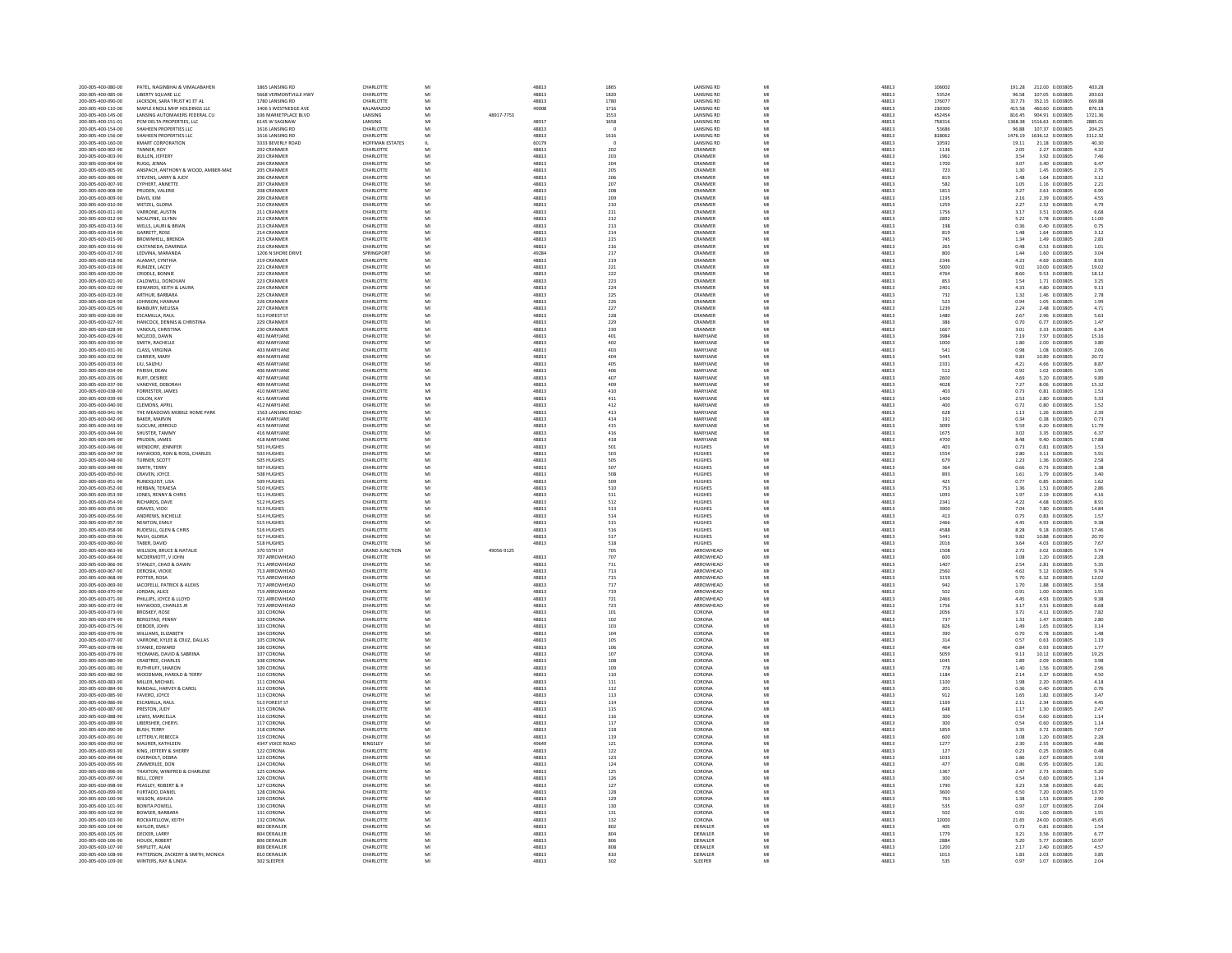| 200-005-600-110-90 | CAREY, JERROL                                       | 304 SLEEPER                  | CHARLOTTE          | MI             |            | 48813          | 304                                         | SLEEPER              | MI | 48813          | 1151        | 2.30 0.003805<br>2.08                              | 4.38                                        |
|--------------------|-----------------------------------------------------|------------------------------|--------------------|----------------|------------|----------------|---------------------------------------------|----------------------|----|----------------|-------------|----------------------------------------------------|---------------------------------------------|
| 200-005-600-111-90 |                                                     | 305 SLEEPER                  | CHARLOTTI          |                |            |                |                                             | SLEEPER              |    | 48813          |             |                                                    |                                             |
| 200-005-600-112-90 | CARPENTER, JANET<br>PRIMM KAREN & ANDREW            | 306 SLEEPER                  | CHARLOTTI          | MI             |            | 48813<br>48813 | 305<br>306                                  | SLEEPER              | MI | 48813          | 3627<br>300 | 6.54<br>7.25 0.003805<br>0.54<br>0.60 0.003805     | 13.80                                       |
|                    |                                                     |                              |                    |                |            |                |                                             |                      |    |                |             |                                                    | 1.14                                        |
| 200-005-600-113-90 | PENDELL, MATHEW                                     | 307 SLEEPER                  | CHARLOTTE          | MI             |            | 48813          | 307                                         | SLEEPER              | MI | 48813          | 500         | 0.90<br>1.00 0.003805                              | 1.90                                        |
| 200-005-600-114-90 | SMITH, ETTA                                         | 308 SLEEPEI                  | CHARLOTTE          |                |            | 48813          | 308                                         | SLEEPER              |    | 48813          | 1047<br>413 | 1.89<br>2.09 0.003805                              | $\begin{array}{c} 3.98 \\ 1.57 \end{array}$ |
| 200-005-600-115-90 | POLHAMUS, ROBERT & JAQUELINE                        | 309 SLEEPER                  | CHARLOTTI          | MI             |            | 48813          | 309                                         | SLEEPER              |    | 48813          |             | 0.75<br>0.83 0.003805                              |                                             |
| 200-005-600-116-90 | BARNES, MICHAEL                                     | 310 SLEEPEI                  | CHARLOTTI          |                |            | 48813          | 310                                         | SLEEPER              |    | 48813          | 302         | 0.54<br>0.60 0.003805                              | 1.15                                        |
| 200-005-600-117-90 | <b>ZIFLESCH WYATT &amp; HOLIGH SHAIANN</b>          | 311 SLEEPER                  | CHARLOTTE          | MI             |            | 48813          | 311                                         | SLEEPER              | MI | 48813          | 723         | 1.30<br>1.45 0.003805                              | 2.75                                        |
| 200-005-600-118-90 | ROITER, STEVEN                                      | 312 SLEEPER                  | CHARLOTTE          | MI             |            | 48813          | 312                                         | SLEEPER              |    | 48813          | 569         | 1.03<br>1.14 0.003805                              | 2.16                                        |
| 200-005-600-119-90 | DAUGHENBAUGH, BRIAN & MICHELE                       | 313 SLEEPER                  | CHARLOTTI          | MI             |            | 48813          | 313                                         | SLEEPER              | M  | 48813          | 800         | 1.44<br>1.60 0.003805                              | 3.04                                        |
| 200-005-600-120-90 | BULLARD, JARED                                      | 314 SLEEPER                  | CHARLOTTE          | MI             |            | 48813          | 314                                         | SLEEPER              | MI | 48813          | 761         | 1.37<br>1.52 0.003805                              | 2.90                                        |
|                    |                                                     |                              |                    |                |            |                |                                             |                      |    |                |             |                                                    |                                             |
| 200-005-600-121-90 | SCHAUB, THOMAS                                      | 602 LITTLE PIERR             | CHARLOTTE          | MI             |            | 48813          | 602                                         | LITTLE PIERRI        |    | 48813          | 900         | 1.62<br>1.80 0.003805                              | 3.42                                        |
| 200-005-600-122-90 | CORBIN, MELISSA                                     | <b>604 LITTLE PIERRI</b>     | CHARLOTTI          | MI             |            | 48813          | 604                                         | LITTLE PIERRE        | MI | 48813          | 2884        | 5.20<br>5.77 0.003805                              | 10.97                                       |
| 200-005-600-123-90 | USREY, MITCHELL                                     | 606 LITTLE PIERRI            | CHARLOTTI          | MI             |            | 48813          | 606                                         | LITTLE PIERRE        |    | 48813          | 1885        | 3,40<br>3.77 0.003805                              | 7.17                                        |
| 200-005-600-124-90 | WALDRON, JANETTE                                    | <b>608 LITTLE PIERRI</b>     | CHARLOTTI          | MI             |            | 48813          | 608                                         | LITTLE PIERRE        | MI | 48813          | 2066        | 3.73<br>4.13 0.003805                              | 7.86                                        |
| 200-005-600-125-90 | MIDDAUGH, JOYCE                                     | 610 LITTLE PIERRI            | CHARLOTTI          | MI             |            | 48813          | 610                                         | LITTLE PIERRE        | MI | 48813          | 1100        | 1.98<br>2.20 0.003805                              | 4.18                                        |
|                    |                                                     |                              |                    |                |            |                |                                             |                      |    |                |             |                                                    |                                             |
| 200-005-600-126-90 | GARCIA, FIDEL                                       | 612 LITTLE PIERR             | CHARLOTTI          |                |            | 48813          | 612                                         | LITTLE PIERRE        |    | 48813          | 311         | 0.56<br>0.62 0.003805                              | 1.18                                        |
| 200-005-600-127-90 | GATES TYP                                           | 614 LITTLE PIERRE            | CHARLOTTE          | MI             |            | 48813          | 614                                         | <b>LITTLE PIERRE</b> | MI | 48813          | 700         | 1.26<br>1.40 0.003805                              | $_{\rm 2.66}^{\rm 2.66}$                    |
| 200-005-600-128-90 | SEARS, HELEN                                        | 616 LITTLE PIERR             | CHARLOTTI          | $\overline{M}$ |            | 48813          | 616                                         | LITTLE PIERRE        |    | 48813          | 405         | 0.73<br>0.81 0.003805                              |                                             |
| 200-005-600-129-90 | VERGASON, ROBERT & BRENDA                           | 201 CRANMER                  | CHARLOTTI          | MI             |            | 48813          | 201                                         | CRANMER              | MI | 48813          | 541         | 0.98<br>1.08 0.003805                              | 2.06                                        |
| 200-006-300-011-02 | SILO DEVELOPMENT LLC                                | 1252 N COCHRAN               | CHARLOTTE          | MI             |            | 48813          | 0 N                                         | <b>COCHRAN AVE</b>   | MI | 48813          | 48732       | 87.94<br>97.46 0.003805                            | 185.40                                      |
| 200-006-300-051-00 | <b>ROMEO ENTERPRISES</b>                            | 5770 VENTURE PAR             | KALAMAZOC          |                |            | 49009          | 0 N                                         | COCHRAN AVI          |    | 48813          | 10488       | 18.93<br>20.98 0.00380                             | 39.90                                       |
| 200-006-300-060-00 | CHARLOTTE CAPITAL LUMITED PT                        | 5770 VENTURE PARK            | KALAMAZOO          | MI             |            | 49009          | 303 F                                       | PACKARD HW           | MI | 48813          | 544553      | 28.98<br>1089 11 0.003805                          | 2071.75                                     |
|                    |                                                     |                              |                    |                |            |                |                                             |                      |    |                |             |                                                    |                                             |
| 200-006-300-070-02 | LARCYN DVELOPMENT LLC                               | 1252 N COCHRAN AVE           | CHARLOTTE          | MI             |            | 48813          | 1252 N                                      | <b>COCHRAN AVE</b>   |    | 48813          | 1025079     | 1849.76 2050.16 0.003805                           | 3899.91                                     |
| 200-006-300-100-00 | DEAN INVESTMENT PROPERTIES LLC                      | 4812 AURELIUS ROAD           | <b>LANSING</b>     | MI             |            | 48910          | 307 F                                       | PACKARD HW           | MI | 48813          | 288052      | 519.79<br>576.10 0.003805                          | 1095.89                                     |
| 200-006-300-110-00 | ERIC ROGERS, LLC                                    | 1101 LIPSEY DRIVE            | CHARLOTTI          | MI             |            | 48813          | 1101                                        | LIPSEY DR            |    | 48813          | 105597      | 190.55<br>211.19 0.003805                          | 401.74                                      |
| 200-006-300-120-00 | VICTORINOX LLC                                      | 1200 LIPSEY DR               | CHARLOTTI          | MI             |            | 48813          | 1215                                        | LIPSEY DR            |    | 48813          | 1666379     | 3006.98<br>3332.76 0.003805                        | 6339.74                                     |
| 200-006-300-150-01 | ALRO STEEL CORPORATION                              | PO BOX 927                   | <b>JACKSON</b>     | MI             | 49203-0927 |                | 1298                                        | <b>LIPSEY DR</b>     | MI | 48813          | 1262385     | 2277.97 2524.77 0.003805                           | 4802.74                                     |
| 200-006-300-200-09 | IN MOLD SOLUTIONS LLC                               | 7230 CUESTA WAY DR NE        | ROCKFORD           | MI             |            | 49341          | 400                                         | PARKLAND DR          |    | 48813          | 1055833     | 1905.25 2111.67 0.003805                           | 4016.92                                     |
| 200-006-300-200-14 |                                                     | 435 E PACKARD HWY            | CHARLOTTI          | MI             |            | 48813          |                                             | PACKARD HW           | MI | 48813          | 160210      |                                                    | 609.52                                      |
|                    | ITAC PROPERTIES LLC<br>ENOVAPREMIER OF MICHIGAN LLC |                              |                    |                |            |                | 435 E                                       |                      |    |                |             | 289.10 320.42 0.003805<br>1923.63 2132.03 0.003805 |                                             |
| 200-006-300-200-15 |                                                     | 1630 LYNDON FARM CT STE 100  | LOUISVILLE         | KY             |            | 40223          | 403                                         | PARKLAND DR          |    | 48813          | 1066017     |                                                    | 4055.66                                     |
| 200-006-300-200-16 | VICTORINOX LLC                                      | 1200 LIPSEY DR               | CHARLOTTI          | MI             |            | 48813          | 1200                                        | LIPSEY DR            |    | 48813          | 1664997     | 3004.49<br>3329.99 0.003805                        | 6334.48                                     |
| 200-006-300-200-17 | LINN, RANDY W                                       | 1200 LIPSEY DR               | CHARLOTTE          | MI             |            | 48813          | $\Omega$                                    | <b>LIPSEY DR</b>     | MI | 48813          | 51439       | 92.82<br>102.88 0.003805                           | 195.70                                      |
| 200-006-300-210-01 | JAD PROPERTY HOLDINGS LLC                           | 4250 LENNON ROAD             | FLINT              |                |            | 48507          | 0 <sub>0</sub>                              | PACKARD HW           |    | 48813          | 57228       | 103.27<br>114.46 0.003805                          | 217.72                                      |
| 200-006-300-210-02 | JAD PROPERTY HOLDINGS LLC                           | 4250 LENNON ROAD             | FLINT              | MI             |            | 48507          | 451 E                                       | PACKARD HWY          | MI | 48813          | 253498      | 457.44<br>507.00 0.003805                          | 964.43                                      |
|                    | VICTORINOX LLC                                      |                              |                    |                |            |                |                                             |                      | MI |                |             |                                                    |                                             |
| 200-006-300-221-00 |                                                     | 711 W BROADWAY HWY           | CHARLOTTE          | MI             |            | 48813          | 505 E                                       | PACKARD HWY          |    | 48813          | 104126      | 187.90<br>208.25 0.003805                          | 396.15                                      |
| 200-006-400-050-01 | CAP REAL ESTATE INC                                 | 591 E PACKARD HWY            | CHARLOTTI          |                |            | 48813          | 591 E                                       | PACKARD HW           |    | 48813          | 437847      | 790.09<br>875.69 0.003805                          | 1665.79                                     |
| 200-006-400-081-01 | MCM MI BUTTERNUT LLC                                | 10455 RIVERSIDE DR., STE 210 | PALM BEACH GARDENS | FL.            |            | 33410          | 801 E                                       | PACKARD HWY          | MI | 48813          | 423000      | 763.30<br>846.00 0.003805                          | 1609.30                                     |
| 200-006-400-081-02 | SPARTAN TURF LLC                                    | 747 E PACKARD HW             | CHARLOTTI          |                |            | 48813          | 747 E                                       | PACKARD HW           |    | 48813          | 25453       | 45.93<br>50.91 0.00380                             | 96.84                                       |
| 200-006-400-200-18 | CONSUMERS POWER CO                                  | ONE ENERGY PLAZA             | <b>IACKSON</b>     | MI             |            | 49201          | 1201                                        | <b>RENTON RD</b>     | MI | 48813          | 25018       | 45.14<br>50.04 0.003805                            | 95.18                                       |
| 200-006-600-001-90 | JANOUSEK, TRACY                                     | 792 OTTAWA CT LOT#1          | CHARLOTTE          | MI             |            | 48813          | 792                                         | OTTAWA CT            |    | 48813          | 2677        | 4.83<br>5.35 0.003805                              | 10.18                                       |
|                    | <b>OCCUPAN</b>                                      |                              |                    | MI             |            |                |                                             | OTTAWA CT            |    |                |             |                                                    |                                             |
| 200-006-600-002-90 |                                                     | 814 OTTAWA CT LOT#2          | CHARLOTTE          |                |            | 48813          | 814                                         |                      |    | 48813          | 679         | 1.23<br>1.36 0.003805                              | 2.58                                        |
| 200-006-600-003-90 | OCCUPANT                                            | 828 OTTAWA CT LOT#3          | CHARLOTTI          | MI             |            | 48813          | 828                                         | OTTAWA CT            | MI | 48813          | 1000        | 1.80<br>2.00 0.003805                              | $\begin{array}{c} 3.80 \\ 6.77 \end{array}$ |
| 200-006-600-005-90 | <b>BIGFORD, RAYMOND</b>                             | 856 OTTAWA CT LOT#5          | CHARLOTTI          |                |            | 48813          | 856                                         | OTTAWA CT            |    | 48813          | 1779        | 3.21<br>3.56 0.003805                              |                                             |
| 200-006-600-006-90 | WESTON, STEVEN & HEATHER                            | 870 OTTAWA CT LOT#6          | CHARLOTTE          | MI             |            | 48813          | 870                                         | OTTAWA CT            | MI | 48813          | 619         | 1.12<br>1.24 0.003805                              | 2.35                                        |
| 200-006-600-008-90 | OCCUPANT                                            | 898 OTTAWA CT LOT#8          | CHARLOTTE          | MI             |            | 48813          | 898                                         | OTTAWA CT            |    | 48813          | 1200        | 2.17<br>2.40 0.003805                              | 4.57                                        |
| 200-006-600-009-90 | OCCUPANT                                            | 899 OTTAWA CT LOT#9          | CHARLOTTI          | MI             |            | 48813          | 899                                         | OTTAWA CT            | M  | 48813          | 619         | $1.12\,$<br>1.24 0.003805                          | 2.35                                        |
| 200-006-600-010-90 | OCCUPANT                                            | 883 OTTAWA CT LOT#10         | CHARLOTTE          | MI             |            | 48813          | 883                                         | OTTAWA CT            | MI | 48813          | 400         | 0.72<br>0.80 0.003805                              | 1.52                                        |
|                    |                                                     |                              |                    |                |            |                |                                             |                      |    |                |             |                                                    |                                             |
| 200-006-600-011-90 | <b>OCCUPAN</b>                                      | 869 OTTAWA CT LOT#11         | CHARLOTTE          | MI             |            | 48813          | 869                                         | OTTAWA CT            |    | 48813          | 1239        | 2.24<br>2.48 0.003805                              | 4.71                                        |
| 200-006-600-012-90 | OCCUPANT                                            | 855 OTTAWA CT LOT#12         | CHARLOTTI          | MI             |            | 48813          | 855                                         | OTTAWA CT            | MI | 48813          | 600         | 1.08<br>1.20 0.003805                              | 2.28                                        |
| 200-006-600-013-90 | NELSON, PHYLLIS                                     | 841 OTTAWA CT LOT#13         | CHARLOTTI          | MI             |            | 48813          | 841                                         | OTTAWA CT            |    | 48813          | 819         | 1.48<br>1.64 0.003805                              | 3.12                                        |
| 200-006-600-014-90 | OCCUPANT                                            | 821 OTTAWA CT LOT#14         | CHARLOTTE          | MI             |            | 48813          | 821                                         | OTTAWA CT            | MI | 48813          | 400         | 0.72<br>0.80 0.003805                              | $1.52\,$                                    |
| 200-006-600-015-90 | OCCUPANT                                            | 1118 MAPLE LEAF CT LOT#15    | CHARLOTTE          | MI             |            | 48813          | 1118                                        | MAPLE LEAF CT        | MI | 48813          | 600         | 1.08<br>1.20 0.003805                              | 2.28                                        |
| 200-006-600-017-90 | <b>OCCUPAN</b>                                      | 1140 MAPLE LEAF CT LOT #17   | CHARLOTTI          |                |            | 48813          | 1140                                        | MAPLE LEAF CT        |    | 48813          | 200         | 0.36<br>0.40 0.003805                              | 0.76                                        |
| 200-006-600-018-90 | <b>BLANCHARD ANGELA</b>                             | 1148 MAPLE LEAF CT LOT #18   | CHARLOTTE          | MI             |            | 48813          |                                             | MAPLE LEAF CT        | MI | 48813          | 819         | 1.48<br>1.64 0.003805                              | 3.12                                        |
| 200-006-600-021-90 | MARSHALL, MARY &                                    | 1176 MAPLE LEAF CT LOT #21   | CHARLOTTI          | MI             |            | 48813          | $\begin{array}{c} 1148 \\ 1176 \end{array}$ | MAPLE LEAF CT        |    | 48813          | 1351        | 2.44<br>2.70 0.003805                              | 5.14                                        |
| 200-006-600-022-90 | OCCUPANT                                            |                              | CHARLOTTE          | MI             |            |                |                                             | MAPLE LEAF CT        | MI | 48813          |             | 10.40                                              |                                             |
|                    |                                                     | 1184 MAPLE LEAF CT LOT #22   |                    |                |            | 48813          | 1184                                        |                      |    |                | 5763        | 11.53 0.003805                                     | 21.93                                       |
| 200-006-600-023-90 | NAGEL, THOMAS & KAREN                               | 1303 BURNT STORE ROAD #105   | PUNTA GORDA        | FL.            |            | 33950          | 1192                                        | MAPLE LEAF CT        | MI | 48813          | 2452        | 4.42<br>4.90 0.003805                              | 9.33                                        |
| 200-006-600-024-90 | <b>OCCUPAN</b>                                      | 1200 MAPLE LEAF CT LOT #24   | CHARLOTTE          |                |            | 48813          | 1200                                        | MAPLE LEAF CT        |    | 48813          | 541         | 0.98<br>1.08 0.003805                              | 2.06                                        |
| 200-006-600-025-90 | BATTERSON, ROXIE                                    | 1222 MAPLE LEAF CT LOT#25    | CHARLOTTE          | MI             |            | 48813          | 1222                                        | MAPLE LEAF CT        | MI | 48813          | 1173        | 2.12<br>2.35 0.003805                              | 4.46                                        |
| 200-006-600-027-90 | OCCUPANT                                            | 1197 MAPLE LEAF CT LOT #27   | CHARLOTTE          | MI             |            | 48813          | 1197                                        | MAPLE LEAF CT        | MI | 48813          | 1989        | 3.59<br>3.98 0.003805                              | 7.57                                        |
| 200-006-600-028-90 | ROARDMAN, LOR                                       | 1189 MAPLE LEAF CT LOT #28   | CHARLOTTE          | M              |            | 48813          |                                             | MAPLE LEAF CT        | M  | 48813          | 2534        | 4.57<br>5.07 0.003805                              |                                             |
| 200-006-600-032-90 | KRUITHOF, NANCY                                     | 1157 MAPLE LEAF CT LOT #32   | CHARLOTTI          | MI             |            |                | 1189<br>1157                                | MAPLE LEAF CT        |    |                | 405         | 0.73<br>0.81 0.003805                              | $\begin{array}{c} 9.64 \\ 1.54 \end{array}$ |
|                    |                                                     |                              |                    |                |            | 48813          |                                             |                      |    | 48813          |             |                                                    |                                             |
| 200-006-600-034-90 | DANKENBRING, ROBERT & AMY                           | 1141 MAPLE LEAF CT LOT#34    | CHARLOTTE          | MI             |            | 48813          | 1141                                        | MAPLE LEAF CT        | MI | 48813          | 265         | 0.48<br>0.53 0.003805                              | 1.01                                        |
| 200-006-600-035-90 | SIMONS, JOHN E                                      | 1133 MAPLE LEAF CT LOT#35    | CHARLOTTE          | MI             |            | 48813          | 1133                                        | MAPLE LEAF CT        | MI | 48813          | 831         | 1.50<br>1.66 0.003805                              | 3.16                                        |
| 200-007-100-012-01 | 500 PACKARD HIGHWAY LLO                             | 38955 HILLS TECH DR          | <b>FARMINGTON</b>  | MI             |            | 48331          | 500 E                                       | PACKARD HW           |    | 48813          | 5177414     | 9342.64 10354.83 0.003805                          | 19697.47                                    |
| 200-007-100-081-00 | LOWE, VIRGINIA J TRUST                              | 1020 N COCHRAN AVE           | CHARLOTTE          | MI             |            | 48813          | 1020 N                                      | COCHRAN AVE          | MI | 48813          | 89363       | 161.26<br>178.73 0.003805                          | 339.98                                      |
| 200-007-100-091-01 | TRUMLEY, RICHARD L TRUST                            | 1010 N COCHRAN AVE           | CHARLOTTE          | MI             |            | 48813          | 1010 N                                      | <b>COCHRAN AVE</b>   | MI | 48813          | 106384      | 191.97<br>212.77 0.003805                          | 404.74                                      |
| 200-007-100-100-00 | SULLIVAN, GARY T & MARY ANN E                       | 976 N COCHRAN AVE            | CHARLOTTI          | M              |            | 48813          | 976 N                                       | COCHRAN AVE          |    | 48813          | 73900       | 133.35<br>147.80 0.003805                          | 281.15                                      |
| 200-007-100-110-00 | KIRKHAM, GLENN & DIANE M                            | 938 N COCHRAN AVE            | CHARLOTTI          | MI             |            | 48813          | 938 N                                       | <b>COCHRAN AVE</b>   | MI | 48813          | 78019       | 140.79<br>156.04 0.003805                          | 296.82                                      |
|                    |                                                     |                              |                    |                |            |                |                                             |                      |    |                |             |                                                    |                                             |
| 200-007-100-130-00 | REED, JEFFERY                                       | 818 N COCHRAN AVE            | CHARLOTTI          |                |            | 48813          | 818 N                                       | COCHRAN AVE          |    | 48813          | 73814       | 133.20<br>147.63 0.003805                          | 280.83                                      |
| 200-007-100-150-00 | MORRELL STREET PROPERTIES LLC                       | 202 MORRELL ST               | CHARLOTTE          | MI             |            | 48813          | 202                                         | MORRELL ST           | MI | 48813          | 18440       | 33.27<br>36.88 0.003805                            | 70.15                                       |
| 200-007-100-200-00 | LEISURE TEE, LLC                                    | 3210 DARYLS WAY              | CHARLOTTE          | MI             |            | 48813          |                                             | INTERIOR LAND        | MI | 48813          | 13617       | 27.23 0.003805<br>24.57                            | 51.81                                       |
| 200-007-200-140-02 | DZIABA, STANLEY                                     | 599 E FEATHER VALLEY RD      | FREMONT            |                |            | 46737          |                                             | TULLY BROWN DI       |    | 48813          | 250         | 4.5:<br>5.00 0.003805                              | 9.51                                        |
| 200-007-300-010-00 | WIMMER, JOSEPH C & BILLIE K                         | 734 N COCHRAN AVE            | CHARLOTTE          | MI             |            | 48813          | 734 N                                       | <b>COCHRAN AVE</b>   | MI | 48813          | 66135       | 119.34<br>132.27 0.003805                          | 251.61                                      |
| 200-007-300-020-00 | SMITH, RONALD EUGENE & LEIGHIA ANN                  | 742 N COCHRAN AVE            | CHARLOTTI          |                |            | 48813          | 742 N                                       | COCHRAN AVI          |    | 48813          | 49777       | 89.82<br>99.55 0.003805                            | 189.38                                      |
| 200-007-300-030-00 | MORRELL STREET PROPERTIES LLC                       | 202 MORRELL ST               | CHARLOTTE          | MI             |            | 48813          | 0 N                                         | COCHRAN AVE          | MI | 48813          | 956         | 1.73<br>1.91 0.003805                              | 3.64                                        |
|                    |                                                     |                              |                    | MI             |            |                |                                             |                      |    |                |             |                                                    |                                             |
| 200-007-300-040-03 | LEISURE TEE, LLC                                    | 3210 DARYLS WAY              | CHARLOTTE          |                |            | 48813          | 681                                         | <b>LANSING RD</b>    |    | 48813          | 461086      | 832.03<br>922.17 0.003805                          | 1754.20                                     |
| 200-007-300-080-01 | CFT INVESTMENTS LLC                                 | <b>PO BOX 24</b>             | EAGLE              | MI             |            | 48822          | 728 N                                       | COCHRAN AVE          | MI | 48813          | 24195       | 43.66<br>48.39 0.003805                            | 92.05                                       |
| 200-007-300-080-02 | MORRELL STREET PROPERTIES LLC                       | 202 MORRELL ST               | CHARLOTTI          | MI             |            | 48813          |                                             | MORRELL ST           | MI | 48813          | 2239        | 4.04<br>4.48 0.003805                              | 8.52                                        |
| 200-007-300-081-00 | CROWNER RENTALS LLC                                 | 439 SUMPTER ST               | CHARLOTT           |                |            | 48813          | 439                                         | <b>SUMPTER ST</b>    |    | 48813          | 80651       | 145.53<br>161.30 0.003805                          | 306.84                                      |
| 200-007-300-090-00 | CFT INVESTMENTS LLC                                 | 502 N COCHRAN                | CHARLOTTE          | MI             |            | 48813          | 724 N                                       | <b>COCHRAN AVE</b>   | MI | 48813          | 43973       | 79.35<br>87.95 0.003805                            | 167.30                                      |
| 200-007-300-100-00 | REED, ANDREW & JEFFERY                              | 818 N COCHRAN AVE            | CHARLOTTI          | MI             |            | 48813          | 718 N                                       | <b>COCHRAN AVE</b>   |    | 48813          | 31921       | 63.84 0.003805<br>57.60                            | 121.44                                      |
| 200-007-300-110-00 | RAMEY, JOSHUA                                       | 103 MORRELL ST               | CHARLOTTI          | MI             |            | 48813          | 714 N                                       | COCHRAN AVE          | M  | 48813          | 10200       | 20.40 0.003805<br>18.41                            | 38.81                                       |
| 200-007-300-120-00 | RAMEY, JOSHUA                                       | 103 MORRELL ST               | CHARLOTTE          | MI             |            | 48813          | 103                                         | MORRELL ST           | MI | 48813          | 29400       | 53.05<br>58.80 0.003805                            | 111.85                                      |
| 200-007-300-130-00 | MORRELL STREET PROPERTIES LLC                       | 202 MORRELL ST               | CHARLOTTI          | MI             |            | 48813          |                                             | MORRELL ST           |    |                | 333144      | 601.16<br>666.29 0.003805                          | 1267.45                                     |
| 200-007-300-150-00 | TWO A'S & ONE B LLC                                 | 633 PRAIRIE ST               | CHARLOTTI          | MI             |            | 48813          | 202<br>708 N                                | <b>COCHRAN AVE</b>   | MI | 48813<br>48813 | 24818       | 44.78<br>49.64 0.003805                            | 94.42                                       |
|                    |                                                     |                              |                    |                |            |                |                                             |                      |    |                |             |                                                    |                                             |
| 200-007-300-161-00 | DAILEY, CHRISTOPHER & CHELSEY L                     | 704 N COCHRAN AVE            | CHARLOTTI          | MI             |            | 48813          | 704 N                                       | COCHRAN AVE          |    | 48813          | 51000       | 92.03<br>102.00 0.003805                           | 194.03                                      |
| 200-007-300-170-00 | MORALES, TERRY L & MARIETTA K                       | 102 MORRELL ST               | CHARLOTTE          | MI             |            | 48813          | 102                                         | MORRELL ST           | MI | 48813          | 27114       | 48.93<br>54.23 0.003805                            | 103.16                                      |
| 200-007-300-181-00 | <b>BAUMGRAS, MYLES</b>                              | 652 N COCHRAN AVE            | CHARLOTTE          | MI             |            | 48813          | 652 N                                       | COCHRAN AVE          | MI | 48813          | 33166       | 59.85<br>66.33 0.003805                            | 126.18                                      |
| 200-007-300-190-00 | <b>BISHOP, BRITTANY</b>                             | 646 N COCHRAN AVE            | CHARLOTTI          |                |            | 48813          | 646 N                                       | <b>COCHRAN AVE</b>   |    | 48813          | 52165       | 94.13<br>104.33 0.003805                           | 198.46                                      |
| 200-007-300-200-00 | MCLEOD TARA A                                       | <b>640 N COCHRAN AVE</b>     | CHARLOTTE          | MI             |            | 48813          | 640 N                                       | <b>COCHRAN AVE</b>   | MI | 48813          | 23482       | 42.37<br>46.96 0.003805                            | 89.34                                       |
| 200-007-300-210-00 | PARISH, RONALD D I                                  | 634 N COCHRAN AVE            | CHARLOTTI          | MI             |            | 48813          | 634 N                                       | <b>COCHRAN AVE</b>   |    | 48813          | 29590       | 59.18 0.003805<br>53.40                            | 112.58                                      |
| 200-007-300-220-00 | AKINS, VIRGIL TIMOTH'                               | 630 N COCHRAN AVE            | CHARLOTTI          | MI             |            | 48813          | 630 N                                       | <b>COCHRAN AVE</b>   | MI | 48813          | 59900       | 108.09<br>119.80 0.003805                          | 227.89                                      |
| 200-007-300-230-00 |                                                     |                              |                    | MI             |            |                |                                             |                      | MI |                | 28854       | 52.07                                              |                                             |
|                    | NEFF, TERRY E                                       | 220 FOLK                     | POTTERVILLE        |                |            | 48876          | 624 N                                       | <b>COCHRAN AVE</b>   |    | 48813          |             | 57.71 0.003805                                     | 109.78                                      |
| 200-007-300-240-00 | MISENER, TERRY L & STORMIE                          | 620 N COCHRAN AVE            | CHARLOTTE          | MI             |            | 48813          | 620 N                                       | COCHRAN AVI          |    | 48813          | 36753       | 66.32<br>73.51 0.003805                            | 139.83                                      |
| 200-007-300-250-00 | VANNA ENTERPRISES LLC                               | 114 E LAWRENCE AVE., STE 160 | CHARLOTTE          | MI             |            | 48813          | 618 N                                       | <b>COCHRAN AVE</b>   | MI | 48813          | 34251       | 61.81<br>68.50 0.003805                            | 130.31                                      |
| 200-007-300-260-01 | DEPUE, KRISSANN L & JOHN R                          | 616 N COCHRAN                | CHARLOTTE          | MI             |            | 48813          | 616 N                                       | COCHRAN AVE          |    | 48813          | 22144       | 44.29 0.003805<br>39.96                            | 84.25                                       |
| 200-007-300-270-01 | WELCH, JOHN B                                       | 610 N COCHRAN AVE            | <b>CHARLOTTE</b>   | MI             |            | 48813          | 610 N                                       | COCHRAN AVE          | M  | 48813          | 18682       | 33.71                                              | 71.08                                       |
| 200-007-300-281-00 | HUVA, MARJORIE A TRUST                              | 722 LINDEN ST                | CHARLOTTE          | MI             |            | 48813          | 602 N                                       | <b>COCHRAN AVE</b>   |    | 48813          | 26893       | 37.36 0.003805<br>53.79 0.003805<br>48.53          | 102.31                                      |
| 200-007-300-290-00 | CFT INVESTMENTS LLC                                 | P.O. BOX 24                  | EAGLE              | MI             |            | 48822          | 516 N                                       | COCHRAN AVE          | M  | 48813          | 16019       | 28.91<br>32.04 0.003805                            | 60.94                                       |
| 200-007-300-300-02 | BAHMER, TIMOTHY & ANGELA                            | 211 MUNSON ST                | CHARLOTTE          | MI             |            | 48813          | 211                                         | MUNSON ST            | MI | 48813          | 56190       | 101.39<br>112.38 0.003805                          | 213.77                                      |
| 200-007-300-310-00 | ZANGER, MOLLEEN                                     | 105 MUNSON ST                | CHARLOTTI          | MI             |            | 48813          | 105                                         | MUNSON ST            |    | 48813          | 30249       | 54.58<br>60.50 0.003805                            | 115.08                                      |
|                    |                                                     |                              |                    | MI             |            |                |                                             | MUNSON ST            |    |                |             |                                                    |                                             |
| 200-007-300-314-00 | L L JOHNSON LUMBER MFG CO                           | 563 N COCHRAN AVE            | CHARLOTTE          |                |            | 48813          |                                             |                      | MI | 48813          | 599         | 1.08<br>1.20 0.003805                              | 2.28                                        |
| 200-007-300-316-00 | TAPPEN, MARY                                        | 34 E GERMANTOWN PIKE PMB 243 | <b>NORRISTOWN</b>  | PA             |            | 19401          | 108                                         | MUNSON ST            |    | 48813          | 28290       | 51.05<br>56.58 0.003805                            | 107.63                                      |
| 200-007-300-320-00 | TAPPEN, MARY FRANCES                                | 521 N WASHINGTON ST          | CHARLOTTE          | MI             |            | 48813          | 521 N                                       | <b>WASHINGTON ST</b> |    | 48813          | 19540       | 35.26<br>39.08 0.003805                            | 74.34                                       |
| 200-007-300-330-00 | PELLEGRINO, ARMAND                                  | 411 N WASHINGTON ST          | CHARLOTTE          | MI             |            | 48813          | 415 N                                       | <b>WASHINGTON ST</b> | MI | 48813          | 2332        | 4.21<br>4.66 0.003805                              | 8.87                                        |
| 200-007-300-350-00 | TAPPEN, KAREN & MAR                                 | 518 N WASHINGTON ST          | CHARLOTTI          |                |            | 48813          | 518 N                                       | WASHINGTON ST        |    | 48813          | 23199       | 41.86<br>46.40 0.003805                            | 88.26                                       |
| 200-007-300-360-00 | SANDERS COREY A                                     | <b>516 N WASHINGTON ST</b>   | CHARLOTTE          | MI             |            | 48813          | 516 N                                       | WASHINGTON ST        | MI | 48813          | 31973       | 57.70<br>63.95 0.003805                            | 121.64                                      |
| 200-007-300-370-00 |                                                     |                              | CHARLOTTE          | MI             |            | 48813          | 514 N                                       | WASHINGTON ST        | MI | 48813          | 31724       | 57.25<br>63.45 0.003805                            | 120.69                                      |
| 200-007-300-390-00 |                                                     |                              |                    |                |            |                |                                             |                      |    |                |             |                                                    |                                             |
|                    | THORNE, PAMELA                                      | 514 N WASHINGTON ST          |                    |                |            |                |                                             |                      |    |                |             |                                                    |                                             |
|                    | <b>DDM INVESTMENTS LLC</b>                          | PO BOX 70061                 | LANSING            | MI             |            | 48907          | 440                                         | SPRING ST            |    | 48813          | 16654       | 30.0<br>33.31 0.003805                             | 63.36                                       |
| 200-007-300-400-00 | CFT INVESTMENTS LLC                                 | <b>PO BOX 24</b>             | EAGLE              | MI             |            | 48822          | 460 N                                       | <b>COCHRAN AVE</b>   | MI | 48813          | 27548       | 49.71<br>55.10 0.003805                            | 104.81                                      |
| 200-007-300-410-00 | HOOK, FRANCIS D REV LIVING TRUST                    | 452 N COCHRAN AVE            | CHARLOTTI          |                |            | 48813          | 456 N                                       | COCHRAN AVI          |    | 48813          |             | 14.30 0.00380                                      |                                             |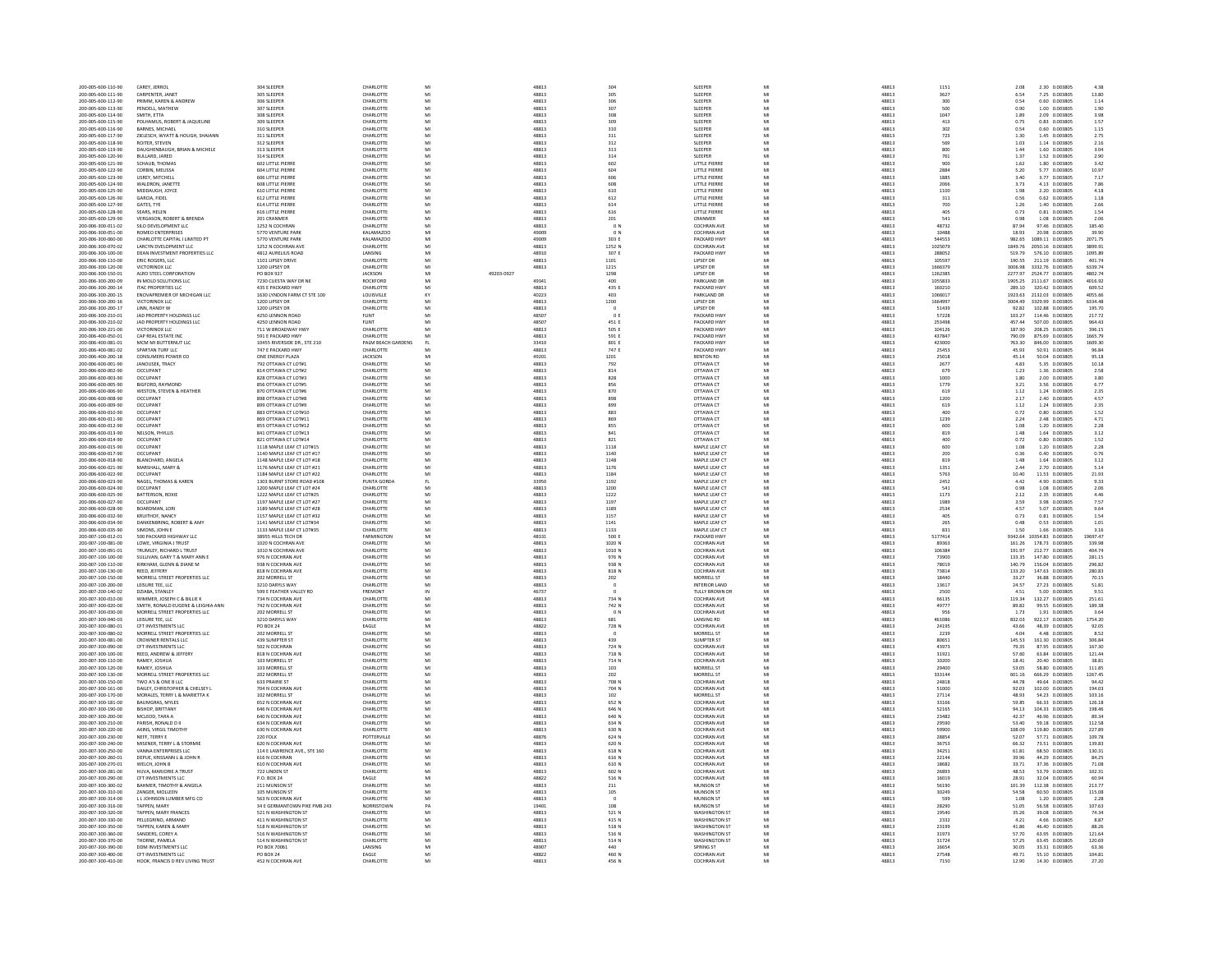| 200-007-300-420-00                       | HOOK, FRANCIS D TRUST                                                  | 452 N COCHRAN AVE                                | CHARLOTTE                      |                |            | 48813          | 452 N            | COCHRAN AVE                                 | MI       | 48813          | 43220             | 77.99<br>86.44 0.003805<br>164.43                                                                           |
|------------------------------------------|------------------------------------------------------------------------|--------------------------------------------------|--------------------------------|----------------|------------|----------------|------------------|---------------------------------------------|----------|----------------|-------------------|-------------------------------------------------------------------------------------------------------------|
| 200-007-300-430-00                       | REED ROGER A & DONNA                                                   | 448 N COCHRAN AVE                                | <b>CHARLOTTE</b>               | MI             |            | 48813          | 448 N            | COCHRAN AVE                                 | MI       | 48813          | 30003             | 54.14<br>60.01 0.003805<br>114.15                                                                           |
| 200-007-300-440-00<br>200-007-300-450-00 | DEDMAN, CHARLES M & JOANNE M<br>DUTCH BROTHERS DEVELOPMENT GROUP LL    | 370 E KALAMO HWY<br>114 E LAWRENCE AVE., STE 160 | CHARLOTTE<br>CHARLOTTE         | MI             |            | 48813<br>48813 | 442 N<br>438 N   | <b>COCHRAN AVE</b><br>COCHRAN AVE           | MI<br>MI | 48813<br>48813 | 34983<br>46900    | 69.97 0.003805<br>133.09<br>63.13<br>84.63<br>93.80 0.003805<br>178.43                                      |
| 200-007-300-460-00                       | GRANT DONALD D                                                         | 3802 N CHESTER RD                                | CHARLOTTE                      | M              |            | 48813          | 436 N            | <b>COCHRAN AVE</b>                          | MI       | 48813          | 29349             | 52.96<br>58.70 0.003805<br>111.66                                                                           |
| 200-007-300-471-00                       | DAVIS, KEVIN T                                                         | 432 N COCHRAN                                    | CHARLOTTE                      |                |            | 48813          | 432 N            | COCHRAN AVE                                 |          | 48813          | 114409            | 435.27<br>206.45<br>228.82 0.003805                                                                         |
| 200-007-300-480-00                       | PELLEGRINOS PROPERTIES INC                                             | 411 N WASHINGTON ST                              | CHARLOTTE                      | MI             |            | 48813          | 411 N            | WASHINGTON ST                               | MI       | 48813          | 61314             | 110.64<br>122.63 0.003805<br>233.27                                                                         |
| 200-007-300-502-01<br>200-007-300-502-02 | BILLIPS, CRAIG R<br>STULBERG, MORRIS TRUSTEE                           | 7885 S CHANDLER RD<br>7885 S CHANDLER RD         | SAINT JOHNS<br>ST JOHNS        | M              |            | 48879<br>48879 | 414 N<br>414 N   | <b>WASHINGTON ST</b><br><b>WASHINGTON S</b> | MI<br>M  | 48813<br>48813 | 14897<br>3432     | 26.88<br>29.79 0.003805<br>56.68<br>6.19<br>6.86 0.003805<br>13.06                                          |
| 200-007-300-505-00                       | <b>IFA RODNEY IS TRUDY K TRUST</b>                                     | 1550 RUSSELL LEADE                               | CHARLOTTE                      | MI             |            | 48813          | 416 N            | WASHINGTON ST                               | MI       | 48813          | 125643            | 226.72<br>251.29 0.003805<br>478.01                                                                         |
| 200-007-300-510-00                       | CONSUMERS POWER CO                                                     | ONE ENERGY PLAZA                                 | <b>JACKSON</b>                 | MI             | 49201-9938 |                | 0 N              | <b>WASHINGTON ST</b>                        | MI       | 48813          | 2196              | 4.39 0.003805<br>8.35<br>3.96                                                                               |
| 200-007-300-521-00                       | ESCAMILLA, RAUI                                                        | 430 N COCHRAN AVE                                | CHARLOTTE                      |                |            | 48813          | 430 N            | COCHRAN AVE                                 | MI       | 48813          | 78592             | 141.82<br>157.18  0.003805<br>299.00                                                                        |
| 200-007-300-530-01<br>200-007-300-530-02 | CONSUMERS POWER CO<br>ABDO, THOMAS S & LUCY E                          | ONE ENERGY PLAZA<br>344 N COCHRAN AVE            | <b>JACKSON</b><br>CHARLOTTE    | MI             | 49201-9938 | 48813          | 0 N<br>344 N     | <b>COCHRAN AVE</b><br>COCHRAN AVE           | MI<br>MI | 48813<br>48813 | 2331<br>42208     | 4.21<br>4.66 0.003805<br>8.87<br>76.16<br>84.42 0.003805<br>160.58                                          |
| 200-007-300-550-00                       | POSITIVE INVESTMENTS LLC                                               | 2440 LANSING ROAD                                | CHARLOTTE                      | M              |            | 48813          | 305              | HALL ST                                     | MI       | 48813          | 78663             | 141.95<br>157.33 0.003805<br>299.27                                                                         |
| 200-007-400-030-01                       | SPEEEDWAY LLC                                                          | 539 S MAIN ST                                    | FINDLAY                        | OH             |            | 45840          | 687              | <b>LANSING RD</b>                           | MI       | 48813          | 1138100           | 2053.70<br>2276.20 0.003805<br>4329.90                                                                      |
| 200-007-400-062-00                       | LG COUNTRY CLUB LLC                                                    | 2108 WILDFLOWER LAN                              | MILFORD                        |                |            | 48380          | 539              | <b>LANSING RD</b>                           | MI       | 48813          | 193900            | 349.89<br>387.80 0.003805<br>737.69                                                                         |
| 200-007-400-071-00                       | LG COUNTRY CLUB LLC                                                    | 2108 WILDFLOWER LANE                             | MILFORD                        | M              |            | 48380          | 541              | <b>LANSING RD</b>                           | MI       | 48813          | 166200            | 299.91<br>332.40 0.003805<br>632.31                                                                         |
| 200-007-400-081-00<br>200-007-400-091-01 | BUTTERNUT CREEK PRESERVATION LDH<br>SUNDANCE INC.                      | 423 W SSTH ST, 8TH FLOO<br>7915 KENSINGTON COURT | <b>NEW YORK</b><br>RRIGHTON    | M              |            | 10019<br>48116 | 535<br>660       | <b>LANSING RD</b><br><b>LANSING RD</b>      | MI       | 48813<br>48813 | 1459775<br>522869 | 2919.55 0.003805<br>2634.16<br>5553.71<br>943.52<br>1045.74 0.003805<br>1989.26                             |
| 200-007-400-091-02                       | NLTB INC                                                               | <b>6048 BURGER STREET</b>                        | <b>DEARBORN HEIGHTS</b>        | MI             |            | 48127          | 640              | <b>LANSING RD</b>                           | MI       | 48813          | 145282            | 262.16<br>290.56 0.003805<br>552.73                                                                         |
| 200-007-400-100-00                       | THE FIVE M COMPANY                                                     | 111 W MT HOPE AVE                                | LANSING                        |                |            | 48910          | 686              | <b>LANSING RD</b>                           | M        | 48813          | 571914            | 1032.02<br>1143.83 0.003805<br>2175.85                                                                      |
| 200-007-400-122-02                       | S & L POPERTIES CHARLOTTE LLC                                          | 2651 KIRKING COURT                               | PORTAGE                        | WI             |            | 53901          | 524              | <b>LANSING RD</b>                           | MI       | 48813          | 766000            | 1382.25<br>1532.00 0.003805<br>2914.25                                                                      |
| 200-007-400-122-03<br>200-007-400-125-00 | ATLAS PROPERTY LLC<br>HADDAD, NANCY B TRUST ET EL                      | P.O. BOX 80856                                   | LANSING<br>MIDDLEVILLE         | MI             | 49333-8543 | 48908          | 520<br>530       | <b>LANSING RD</b><br><b>LANSING RD</b>      | MI<br>MI | 48813<br>48813 | 108301<br>499143  | 412.03<br>195.43<br>216.60 0.003805<br>900.70<br>998.29 0.003805<br>1898.99                                 |
| 200-007-400-131-01                       | CHARLOTTE PLAZA ASSOCIATES                                             | 7710 BOUMAN<br>26776 W TWELVE MILE RD, STE 200   | SOUTHFIELD                     | MI             |            | 48034          | 515              | <b>LANSING RD</b>                           | MI       | 48813          | 356600            | 1356.68<br>643.48<br>713.20 0.003805                                                                        |
| 200-007-400-131-02                       | O'REILLY AUTO ENTERPRISES LLC                                          | P.O. BOX 9167                                    | SPRINGFIELD                    | MO             | 65801-9167 |                | 507              | <b>LANSING RD</b>                           | MI       | 48813          | 326472            | 589.12<br>652.94 0.003805<br>1242.06                                                                        |
| 200-007-400-140-00                       | SCE RC FUNDING LLC                                                     | THREE GLENLAKE PKWY STH FL                       | ATI ANTA                       | GA             |            | 30328          | 503              | <b>LANSING RD</b>                           | MI       | 48813          | 256977            | 463.71<br>513.95 0.003805<br>977.67                                                                         |
| 200-007-400-151-00                       | KELSEY, JEANNE C                                                       | 403 LANSING RD                                   | CHARLOTTE                      | MI             |            | 48813          | 403              | <b>LANSING RD</b>                           | MI       | 48813          | 263461            | 526.92 0.003805<br>1002.34<br>475.42                                                                        |
| 200-007-400-181-01<br>200-007-400-200-01 | DIONISE INVESTMENT:<br>MICHIGAN PIZZA HUT. INC.                        | P.O. BOX 70061<br>2053 NILES RD                  | LANSING<br>SAINT JOSEPH        | MI             |            | 48917<br>49085 | 329<br>325       | <b>LANSING RD</b><br><b>LANSING RD</b>      | MI<br>MI | 48813<br>48813 | 269828<br>191655  | 486.90<br>539.66 0.003805<br>1026.56<br>345.84<br>383.31 0.003805<br>729.15                                 |
| 200-007-400-205-01                       | WESTGATE PLAZA INC                                                     | PO BOX 310289                                    | FLINT                          |                |            | 48531          | $315\,$          | <b>LANSING RD</b>                           | MI       | 48813          | 60964             | 110.01<br>121.93 0.003805<br>231.94                                                                         |
| 200-007-400-211-01                       | DAVID J STANTON & ASSOC REAL ESTATE                                    | 714 W MICHIGAN                                   | <b>IACKSON</b>                 | MI             |            | 49202          | 310              | <b>LANSING RD</b>                           | MI       | 48813          | 354171            | 639.10<br>708.34 0.003805<br>1347.44                                                                        |
| 200-007-400-230-01                       | DAVID J STANTON & ASSOC REAL ESTATE                                    | 714 W MICHIGAN                                   | <b>JACKSON</b>                 | MI             |            | 49202          | 318              | LANSING RD                                  | MI       | 48813          | 27305             | 49.27<br>54.61 0.003805<br>103.88                                                                           |
| 200-007-400-240-01                       | SEED INVESTMENTS LLC                                                   | 2423 N CEDAR ST                                  | HOLT                           |                |            | 48842          | 320              | <b>LANSING RD</b>                           | M        | 48813          | 175920            | 317.45<br>351.84 0.003805<br>669.29                                                                         |
| 200-007-400-250-02                       | FIFTH THIRD RANK                                                       | 38 FOUNTAIN SO PLAZA, MD 10ATA1                  | CINCINNATI                     | OH             |            | 45263          | 328              | <b>LANSING RD</b>                           | MI       | 48813          | 296987            | 535.91<br>593.97 0.003805<br>1129.89                                                                        |
| 200-007-400-271-01<br>200-007-400-280-00 | ATLAS PROPERTY LLC<br>CTA TRUCKS LLC                                   | P.O. BOX 80856<br>400 LANSING RD                 | LANSING<br>CHARLOTTE           | MI<br>MI       |            | 48908<br>48813 | 400              | LANSING RD<br><b>LANSING RD</b>             | MI<br>MI | 48813<br>48813 | 71900<br>192500   | 129.74<br>143.80 0.003805<br>273.54<br>347 37<br>385.00 0.003805<br>732.37                                  |
| 200-007-400-290-00                       | MDC OF ALBION LLC                                                      | P.O. BOX 56                                      | <b>ALBION</b>                  | MI             |            | 49224          | 424              | <b>LANSING RD</b>                           | MI       | 48813          | 179576            | 324.04<br>359.15 0.003805<br>683.20                                                                         |
| 200-007-400-301-00                       | BEST FAMILY INVESTMENT LLC                                             | 16870 BLACK WALNUT LANE                          | <b>EAST LANSING</b>            |                |            | 48823          | 504              | <b>LANSING RD</b>                           | MI       | 48813          | 165773            | 299.14<br>331.55 0.003805<br>630.68                                                                         |
| 200-007-400-311-00                       | DAVID J STANTON & ASSOC REAL ESTATE                                    | 714 W MICHIGAN                                   | <b>JACKSON</b>                 | MI             |            | 49202          | 719              | ISLAND HWY                                  | MI       | 48813          | 9032              | 16.30<br>18.06 0.003805<br>34.36                                                                            |
| 200-007-400-321-00                       | PEDRO'S PROPERTIES LLC                                                 | 9676 SAGINAW ST                                  | REESE                          | MI             |            | 48757          | 799              | <b>ISLAND HWY</b>                           | MI       | 48813          | 252857            | 456.28<br>505.71 0.003805<br>961.99                                                                         |
| 200-007-400-450-00<br>200-008-100-025-03 | ORELL FARM PROPERTIES LLO<br>DDD INC                                   | 5858 N COCHRAN RD<br>4300 BEECHWOOD LANE         | CHARLOTTE<br>SOUTH HAVEN       | MI             |            | 48813<br>49090 | 1302 E           | <b>ISLAND HWY</b><br>PACKARD HW             | M<br>MI  | 48813<br>48813 | 3444<br>786100    | 6.21<br>6.89 0.00380<br>13.10<br>1418.52<br>1572.20 0.003805<br>2990.72                                     |
| 200-008-100-025-04                       | VALLEY OAK PROPERTIES IV LLC                                           | 6011 STADIUM DR                                  | <b>KALAMAZOO</b>               |                |            | 49009          | 1315             | <b>LANSING RD</b>                           | MI       | 48813          | 272800            | 492.27<br>545.60 0.003805<br>1037.87                                                                        |
| 200-008-100-030-00                       | MEGA MASTERS LLC                                                       | 711 W BROADWAY HW                                | CHARLOTTE                      | MI             |            | 48813          | 1401             | <b>LANSING RD</b>                           | MI       | 48813          | 70760             | 127.69<br>141.52 0.003805<br>269.21                                                                         |
| 200-008-100-055-00                       | HASSELBACK, KELLY & JOAN TRUST                                         | 4747 N CLINTON TRAIL                             | CHARLOTTE                      | MI             |            | 48813          | 1035             | <b>LANSING RD</b>                           | MI       | 48813          | 85786             | 154.80<br>171.57 0.003805<br>326.37                                                                         |
| 200-008-100-102-00                       | CITY OF CHARLOTTE                                                      | 111 E LAWRENCE AVE                               | CHARLOTTE                      |                |            | 48813          | 1325             | <b>ISLAND HWY</b>                           | M        | 48813          | 150133            | 270.91<br>300.27 0.003805<br>571.18                                                                         |
| 200-008-200-008-00<br>200-008-200-012-01 | ROGERS JOSEPHINE F                                                     | PO DRAWER A<br>239 TANGLEWOOD DRIVE              | <b>BATESVILLE</b><br>SAN PABLO | AR.            |            | 72503          | 0.1<br>1642 E    | PACKARD HW<br>PACKARD HW                    | MI<br>MI | 48813<br>48813 | 6700<br>297338    | 12.09<br>13.40 0.003805<br>25.49<br>536.55<br>1131.22                                                       |
| 200-008-200-013-03                       | ZHANG, LAWRENCE ZHEN LE & CHANG, LE<br>MURPHY OIL USA, INC             | 200 PEACH STREET                                 | EL DORADO                      | A <sub>R</sub> |            | 94806<br>71730 | 1686 F           | PACKARD HWY                                 | MI       | 48813          | 504272            | 594.68 0.003805<br>909.96<br>1008.54 0.003805<br>1918.50                                                    |
| 200-008-200-013-04                       | WALMART REAL ESTATE BUSINESS TRUST                                     | PO BOX 8050                                      | BENTONVILLE                    | AR             | 72712-8050 |                | 1680 E           | PACKARD HWY                                 | MI       | 48813          | 3279200           | 5917.32<br>6558.40 0.003805<br>12475.72                                                                     |
| 200-008-200-015-02                       | THE CARRINGTON COMPAN                                                  | P.O. BOX 1328                                    | EUREKA                         |                |            | 95502          | 0 E              | PACKARD HW                                  | MI       | 48813          | 65686             | 118.53<br>131.37 0.003805<br>249.90                                                                         |
| 200-008-200-031-01                       | THE CARRINGTON COMPANY                                                 | P.O. BOX 1328                                    | <b>FUREKA</b>                  | CA             |            | 95502          | 1662 E           | PACKARD HW                                  | MI       | 48813          | 811600            | 1464.53<br>1623.20 0.003805<br>3087.73                                                                      |
| 200-008-200-082-05                       | <b>CRANDELL ENTERPRISES INC</b><br>MIDWEST BUILDING SERVICES LLC       | 800 ISLAND HWY                                   | CHARLOTTE<br>CHARLOTTE         | MI             |            | 48813<br>48813 |                  | CHADS WAY                                   | MI<br>MI | 48813<br>48813 | 29865<br>14000    | 53.89<br>59.73 0.003805<br>113.62<br>25.26<br>53.26                                                         |
| 200-008-200-082-10<br>200-008-200-082-11 | MIDWEST BUILDING SERVICES LLC                                          | 1110 N WHEATON ROAD<br>1110 N WHEATON ROAD       | CHARLOTTE                      | M<br>MI        |            | 48813          |                  | SANDVIEW DR<br>CHADS WAY                    | MI       | 48813          | 12000             | 28.00 0.003805<br>21.65<br>24.00 0.003805<br>45.65                                                          |
| 200-008-200-090-00                       | THE CARRINGTON COMPANY                                                 | P.O. BOX 1328                                    |                                |                |            |                |                  |                                             |          |                |                   |                                                                                                             |
|                                          |                                                                        |                                                  |                                |                |            |                |                  |                                             |          |                |                   |                                                                                                             |
| 200-008-200-101-01                       | THE CARRINGTON COMPANY                                                 | P.O. BOX 1328                                    | EUREKA<br>EUREKA               | CA<br>CA       |            | 95502<br>95502 | 1650 E<br>1658 E | PACKARD HW<br>PACKARD HWY                   | MI<br>MI | 48813<br>48813 | 1618242<br>495420 | 2920.12<br>3236.48 0.003805<br>6156.60<br>990.84 0.003805<br>1884.83<br>893.99                              |
| 200-008-200-120-01                       | <b>CRANDELL ENTERPRISES INC.</b>                                       | 800 ISLAND HWY                                   | CHARLOTTE                      | MI             |            | 48813          | 0 E              | PACKARD HWY                                 | MI       | 48813          | 909               | 1.64<br>1.82 0.003805<br>3.46                                                                               |
| 200-008-300-011-00                       | CITY OF CHARLOTTE                                                      | PO BOX 398                                       | OLIVET                         |                |            | 49076          |                  | <b>ISLAND HWY</b>                           | MI       | 48813          | 343               | 0.62<br>0.69 0.003805<br>1.30                                                                               |
| 200-008-300-020-00                       | CITY OF CHARLOTTE                                                      | 239 S COCHRAN AVE                                | <b>CHARLOTTE</b>               | MI             |            | 48813          | 1315             | ISLAND HWY                                  | MI       | 48813          | 679               | 1.23<br>1.36 0.003805<br>2.58                                                                               |
| $200 - 008 - 400 - 001 - 00$             | CRANDELL, RANDOLPH A & SHERRI                                          | 701 CHADS WAY                                    | CHARLOTTE                      |                |            | 48813          |                  | INTERIOR LAND                               | MI       | 48813          | 3712              | 14.12<br>7.42 0.003805<br>6.70                                                                              |
| 200-008-400-020-00<br>200-008-600-001-90 | <b>CRANDELL ENTERPRISES INC</b><br>STERLING FLIGHT SERVICES LLC        | 800 ISLAND HWY<br>1325 ISLAND HWY                | CHARLOTTE<br>CHARLOTTE         | M<br>MI        |            | 48813<br>48813 | 0 E<br>1313      | PACKARD HW<br><b>ISLAND HWY</b>             | MI<br>MI | 48813<br>48813 | 1225<br>21899     | 2.21<br>2.45 0.003805<br>4.66<br>83.31<br>39.52<br>43.80 0.003805                                           |
| 200-008-600-002-90                       | PRECEDENT PROPERTIES & LIFETIME ADV                                    | 239 S COCHRAN AVE                                | CHARLOTTE                      |                |            | 48813          | 1315             | <b>ISLAND HWY</b>                           | MI       | 48813          | 20240             | 36.52<br>40.48 0.003805<br>77.00                                                                            |
| 200-008-600-003-90                       | VANATOR DOUGLAS FT AL                                                  | 623 SHIPHERD                                     | OLIVET                         | MI             |            | 49076          |                  | <b>ISLAND HWY</b>                           | MI       | 48813          | 12837             | 23.16<br>25.67 0.003805<br>48.84                                                                            |
| 200-009-100-002-00                       | <b>CRANDELL ENTERPRISES INC</b>                                        | 800 ISLAND HWY                                   | CHARLOTTE                      | MI             |            | 48813          | 0 N              | <b>STONEHILL</b>                            | MI       | 48813          | 1716              | 3.10<br>3.43 0.003805<br>6.53                                                                               |
| 200-009-100-015-02                       | <b>CRANDELL ENTERPRISES IN</b>                                         | 800 ISLAND HWY                                   | CHARLOTTE                      | M              |            | 48813          | 0 E              | PACKARD HW                                  | MI       | 48813          | 76168             | 137.45<br>152.34 0.003805<br>289.78                                                                         |
| 200-009-100-030-00                       | CICORELLI, JAMES & TERRI                                               | 3210 DARYLS WAY                                  | CHARLOTTE                      | MI             |            | 48813          | 0 E              | DARYLS WAY                                  | MI       | 48813          | 1300              | 2.35<br>2.60 0.003805<br>4.95                                                                               |
| 200-012-100-150-01<br>200-012-200-070-00 | FOUR R'S PROPERTIES LLC<br>TIGHE, STEPHANIE J & DURDA, KATHY A         | 1442 BROOKFIELD RD<br>3415 W NEEDMORE HWY        | CHARLOTTE<br>CHARLOTTE         | MI             |            | 48813<br>48813 | 718<br>1009 N    | TUMBLEWEED LAN<br>COCHRAN AVE               | MI<br>MI | 48813<br>48813 | 890755<br>99800   | 1607.37<br>1781.51 0.003805<br>3388.88<br>180.09<br>199.60 0.003805<br>379.69                               |
| 200-012-200-075-00                       | WEISSENBORN, KEVIN J & TAMRA K                                         | 1010 SHELDON ROW                                 | CHARLOTTE                      | MI             |            | 48813          | 1010             | SHELDON ROW                                 | MI       | 48813          | 100349            | 181.08<br>200.70 0.003805<br>381.78                                                                         |
| 200-012-200-077-02                       | DOCKETT, JONATHON                                                      | 901 HIGH ST                                      | CHARLOTTE                      |                |            | 48813          | 901              | HIGH ST                                     | MI       | 48813          | 80000             | 160.00 0.003805<br>304.36<br>144.36                                                                         |
| 200-012-200-077-05                       | FETTERMAN, GERALD M TRUST                                              | 889 HIGH ST                                      | CHARLOTTE                      | MI             |            | 48813          | 889              | HIGH ST                                     | MI       | 48813          | 38759             | 69.94<br>77.52 0.003805<br>147.46                                                                           |
| 200-012-200-078-00                       | DEMOTT, CASEY C & JAIME R                                              | 911 HIGH ST                                      | CHARLOTTE                      | M<br>M         |            | 48813          | $\mathsf{911}$   | HIGH ST                                     | MI       | 48813          | 54617             | 207.79<br>109.23 0.003805<br>98.56                                                                          |
| 200-012-200-082-00<br>200-012-200-084-00 | HAAS, BRIAN & MELISSA<br>KENYON, JONATHON G & AMANDA J TRUST           | 208 BEECH ST<br>915 HIGH ST                      | CHARLOTTE<br>CHARLOTTE         | MI             |            | 48813<br>48813 | 208<br>915       | <b>BEECH ST</b><br>HIGH ST                  | MI<br>MI | 48813<br>48813 | 91482<br>71970    | 165.08<br>182.96 0.003805<br>348.04<br>129.87<br>143.94 0.003805<br>273.81                                  |
| 200-012-200-085-00                       | KAUFFMAN, CHRISTOPHER & JESSICA                                        | 1002 SHELDON ROW                                 | CHARLOTTE                      |                |            | 48813          | 1002             | SHELDON ROW                                 | MI       | 48813          | 113732            | 227.46 0.003805<br>432.69<br>205.23                                                                         |
| 200-012-200-090-00                       | WELLINGTON FARMS APARTMENTS LLC                                        | 5770 VENTURE PARK DRIVE                          | KALAMAZOC                      | M              |            | 49009          | $611\,$          | <b>REFCH ST</b>                             | MI       | 48813          | 417044            | 752.56<br>1586.64                                                                                           |
| 200-012-200-098-00                       | DUNCAN, CURTIS W & GAIL M                                              | 927 HIGH ST                                      | CHARLOTTE                      | M              |            | 48813          | 927              | HIGH ST                                     | MI       | 48813          | 71148             | 834.09 0.003805<br>142.30 0.003805<br>270.68<br>128.39                                                      |
| 200-012-200-099-01<br>200-012-200-107-00 | JONES, JOANNE R TRUST<br>MANGRUM, BRANDON L                            | 605 BEECH ST<br>815 HIGH ST                      | CHARLOTTE<br>CHARLOTTE         | MI             |            | 48813<br>48813 | 605<br>815       | <b>BEECH ST</b><br>HIGH ST                  | MI<br>MI | 48813<br>48813 | 79072<br>55795    | 142.69<br>158.14 0.003805<br>300.83<br>100.68<br>111.59 0.003805<br>212.27                                  |
| 200-012-200-110-00                       | DUNN, JANET E                                                          | 921 FOREST ST                                    | CHARLOTTE                      |                |            | 48813          | 921              | <b>FOREST ST</b>                            | MI       | 48813          | 51892             | 103.78 0.003805<br>197.42<br>93.64                                                                          |
| 200-012-200-116-00                       | LAVINE, DAVID A & CHRISTY A                                            | 919 FOREST ST                                    | CHARLOTTE                      | MI             |            | 48813          | 919              | <b>FOREST ST</b>                            | MI       | 48813          | 50699             | 101.40 0.003805<br>91.49<br>192.88                                                                          |
| 200-012-200-119-00                       | EWING, RYAN J                                                          | 920 HIGH ST                                      | CHARLOTTE                      | MI             |            | 48813          | 920              | HIGH ST                                     | MI       | 48813          | 54839             | 98.96<br>109.68 0.003805<br>208.63                                                                          |
| 200-012-200-120-00<br>200-012-200-125-00 | SHUMAKER, DOUGLAS D & KATHLEEM<br>SMITH, JOHN                          | 916 HIGH ST<br>917 FOREST ST                     | CHARLOTTE<br>CHARLOTTE         | MI             |            | 48813<br>48813 | 916<br>917       | HIGH ST<br><b>FOREST ST</b>                 | MI<br>MI | 48813<br>48813 | 53025<br>47418    | 106.05 0.003805<br>201.73<br>95.68<br>85.57<br>94.84 0.003805<br>180.40                                     |
| 200-012-200-130-04                       | KUPTZ, JOHN T & PATRICIA G                                             | 801 FOREST ST                                    | CHARLOTTE                      | M              |            | 48813          | 913              | <b>FOREST ST</b>                            | MI       | 48813          | 18200             | 69.24<br>32.84<br>36.40 0.003805                                                                            |
| 200-012-200-136-00                       | HARR, LAURA M                                                          | 909 FOREST ST                                    | CHARLOTTE                      | M              |            | 48813          | 909              | <b>FOREST ST</b>                            | MI       | 48813          | 77400             | 154.80 0.003805<br>139.67<br>294.47                                                                         |
| 200-012-200-139-00                       | JOA, YURISLEYDIS & YURIZANT                                            | 905 FOREST ST                                    | CHARLOTTE                      | MI             |            | 48813          | 905              | <b>FOREST ST</b>                            | MI       | 48813          | 58247             | 105.11<br>116.49 0.003805<br>221.60                                                                         |
| 200-012-200-140-01                       | KUPTZ, PATRICIA G & JOHN T &                                           | 801 FOREST ST                                    | CHARLOTTE                      |                |            | 48813          | 801              | <b>FOREST ST</b>                            | MI       | 48813          | 72751             | 145.50 0.003805<br>276.78<br>131.28                                                                         |
| 200-012-300-100-00<br>200-012-400-010-00 | LUMLEY, SCOTT                                                          | 704 FOOTE ST                                     | <b>CHARLOTTE</b><br>CHARLOTTE  | M              |            | 48813<br>48813 | 704              | <b>FOOTE ST</b><br><b>FOREST ST</b>         | MI<br>MI | 48813<br>48813 | 61257<br>82845    | 110.54<br>233.05<br>315.18<br>149.49                                                                        |
| 200-012-400-015-00                       | COOK, BRADLEY J & CHERISH L<br><b>VILLIAMS, GARY A &amp; BARBARA A</b> | 731 FOREST ST<br>729 FOREST ST                   | CHARLOTTE                      |                |            | 48813          | 731<br>729       | <b>FOREST ST</b>                            | MI       | 48813          | 43136             | $\begin{array}{rr} 122.51 & 0.003805 \\ 165.69 & 0.003805 \end{array}$<br>86.27 0.003805<br>77.84<br>164.11 |
| 200-012-400-020-00                       | LATIMORE, LACIE LEA                                                    | 723 FOREST ST                                    | CHARLOTTE                      | M              |            | 48813          | 723              | <b>FOREST ST</b>                            | MI       | 48813          | 48246             | 87.06<br>96.49 0.003805<br>183.55                                                                           |
| 200-012-400-025-01                       | HUMMELL, BRYN & JANICE                                                 | 715 FOREST ST                                    | CHARLOTTE                      |                |            | 48813          | 715              | <b>FOREST ST</b>                            | MI       | 48813          | 33727             | 67.45 0.003805<br>60.86<br>128.31                                                                           |
| 200-012-400-035-00                       | CLARK, JIM B                                                           | 496 SHEFFIELD DR                                 | <b>DIMONDALE</b>               |                | 48821-9774 |                | 645              | <b>FOREST ST</b>                            | MI       | 48813          | 15977             | 28.83<br>31.95 0.003805<br>60.78                                                                            |
| 200-012-400-040-00<br>200-012-400-045-00 | HOEFLER, MARKELLE<br>HALEY, JOHN J & PATRICIA TRUST                    | 633 FOREST ST                                    | CHARLOTTE<br>CHARLOTTE         |                |            | 48813          | 633<br>631       | <b>FOREST ST</b><br><b>FOREST ST</b>        | MI<br>MI | 48813<br>48813 | 53406             | 96.37<br>106.81 0.003805<br>203.18                                                                          |
| 200-012-400-050-00                       | JONES, BOBBY                                                           | 631 FOREST ST<br>629 FOREST ST                   | CHARLOTTE                      | MI             |            | 48813<br>48813 | 629              | <b>FOREST ST</b>                            | MI       | 48813          | 54274<br>53200    | 97.94<br>108.55 0.003805<br>206.49<br>96.00<br>106.40 0.003805<br>202.40                                    |
| 200-012-400-055-00                       | VELASQUEZ, JOHN C                                                      | 627 FOREST ST                                    | CHARLOTTE                      | MI             |            | 48813          | 627              | <b>FOREST ST</b>                            | MI       | 48813          | 58292             | 221.77<br>105.19<br>116.58 0.003805                                                                         |
| 200-012-400-060-00                       | HALL, JEANETTE & MCDONOUGH, DENISE                                     | 4601 PARE ROAD                                   | DIMONDALE                      | M              |            | 48821          | 615              | <b>FOREST ST</b>                            | MI       | 48813          | 63893             | 127.79 0.003805<br>115.29<br>243.08                                                                         |
| 200-012-400-065-00                       | DIPP. JASON E & KAILIE C                                               | 603 FOREST ST                                    | CHARLOTTE                      | MI             |            | 48813          | 603              | <b>FOREST ST</b>                            | MI       | 48813          | 49372             | 89.09<br>98.74 0.003805<br>187.84                                                                           |
| 200-012-400-070-00<br>200-012-400-075-00 | SNYDER, JUDITH A<br>SNYDER, JUDITH A                                   | 519 AMITY ST<br>519 AMITY ST                     | CHARLOTTE<br>CHARLOTTE         | MI             |            | 48813<br>48813 | $522\,$<br>522   | AMITY ST<br>AMITY ST                        | MI<br>MI | 48813<br>48813 | 2230<br>16756     | 4.02<br>4.46 0.003805<br>8.48<br>30.24<br>33.51 0.003805<br>63.75                                           |
| 200-012-400-082-00                       | COOK, MASHYL D                                                         | 419 SUMPTER ST                                   | CHARLOTTE                      |                |            | 48813          | 532              | AMITY ST                                    | MI       | 48813          | 25987             | 51.97 0.003805<br>98.87<br>46.89                                                                            |
| 200-012-400-083-00                       | YEARY, JOHNATHAN                                                       | 526 AMITY ST                                     | CHARLOTTE                      |                |            | 48813          | 526              | AMITY ST                                    | MI       | 48813          | 54757             | 98.81<br>109.51 0.003805<br>208.32                                                                          |
| 200-012-400-085-00                       | <b>BLAKNEY, APRIL</b>                                                  | 602 HIGH ST                                      | CHARLOTTE                      | MI             |            | 48813          | 602              | HIGH ST                                     | MI       | 48813          | 50024             | 90.27<br>100.05 0.003805<br>190.32                                                                          |
| 200-012-400-090-00                       | PRICE, DAVID J & AMY M                                                 | 604 HIGH ST                                      | CHARLOTTE                      |                |            | 48813          | 604              | HIGH ST                                     | MI       | 48813          | 38415             | 69.32<br>76.83 0.003805<br>146.15                                                                           |
| 200-012-400-095-00<br>200-012-400-100-00 | TOWE, DANIEL LEE<br>WHITTEN, SCOTT M                                   | 606 HIGH ST<br>608 HIGH ST                       | <b>CHARLOTTE</b><br>CHARLOTTE  | M<br>MI        |            | 48813<br>48813 | 606<br>608       | HIGH ST<br>HIGH ST                          | MI<br>MI | 48813<br>48813 | 33560<br>24113    | 60.56<br>67.12 0.003805<br>127.68<br>43.51<br>48.23 0.003805<br>91.74                                       |
| 200-012-400-105-00                       | HOYLE, MICHAEL & LAURA                                                 | 619 FOREST ST                                    | CHARLOTTE                      |                |            | 48813          |                  | <b>FOREST ST</b>                            |          | 48813          | 58238             | 221.57<br>105.09<br>116.48 0.003805                                                                         |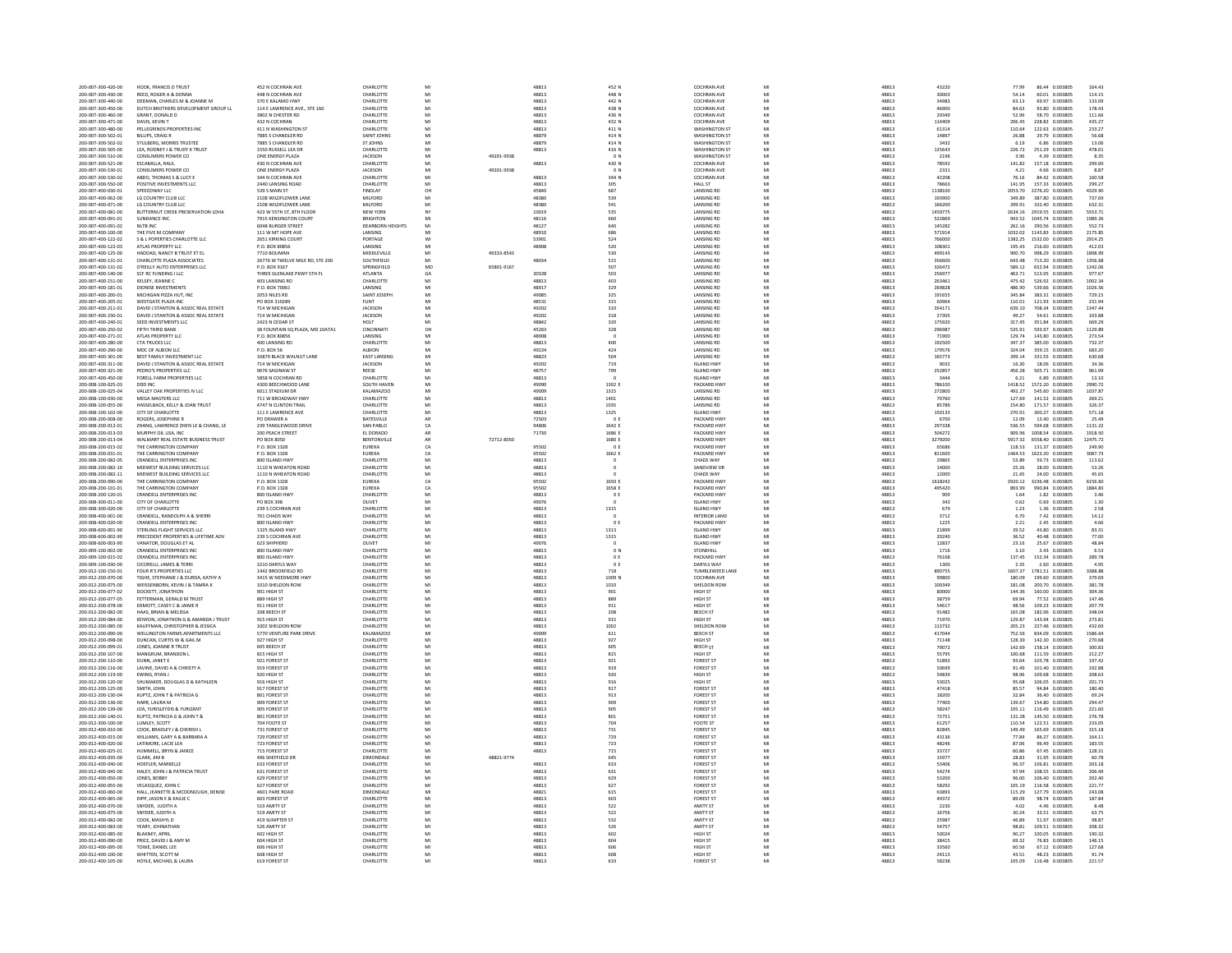| 200-012-400-110-00                       | SPIKER, CHRISTOPHER M                                              | 630 HIGH ST                                              | CHARLOTTE                        | MI<br>Mi | 48813                   | 630                                         | HIGH ST                                | MI       | 48813                   | 34206                   | 61.72<br>68.41 0.003805<br>130.14                                        |
|------------------------------------------|--------------------------------------------------------------------|----------------------------------------------------------|----------------------------------|----------|-------------------------|---------------------------------------------|----------------------------------------|----------|-------------------------|-------------------------|--------------------------------------------------------------------------|
| 200-012-400-115-00                       | BROWN, TAMMY                                                       | 638 HIGH ST                                              | CHARLOTTE                        |          | 48813                   | 638                                         | HIGH ST                                | MI       | 48813                   | 30015                   | 54.16<br>60.03 0.003805<br>114.19                                        |
| 200-012-400-120-00<br>200-012-400-125-00 | KING, CHARLES<br>METZ TODD & KATIF I                               | 640 HIGH ST<br>642 HIGH ST                               | CHARLOTTE<br>CHARLOTTE           | MI       | 48813<br>48813          | 640<br>642                                  | HIGH ST<br>HIGH ST                     | MI       | 48813<br>48813          | 30901<br>30324          | 55.76<br>61.80 0.00380<br>117.56<br>54.72<br>60.65 0.003805<br>115.37    |
| 200-012-400-131-00                       | JEWELL, MARCIA K LIFE LEASE                                        | 711 HIGH ST                                              | CHARLOTTE                        | MI       | 48813                   | 711                                         | HIGH ST                                | MI       | 48813                   | 35235                   | 63.58<br>70.47 0.003805<br>134.05                                        |
| 200-012-400-132-00                       | FERREE, DARRELL W & JULIA C & CHRIS                                | 717 HIGH ST                                              | CHARLOTTE                        | MI       | 48813                   | 717                                         | HIGH ST                                | MI       | 48813                   | 173124                  | 312.40<br>346.25 0.003805<br>658.65                                      |
| 200-012-400-141-00                       | TURNER, DAVID L                                                    | 709 HIGH ST                                              | CHARLOTTE                        | MI       | 48813                   | 709                                         | HIGH ST                                | MI       | 48813                   | 53631                   | 96.78<br>107.26 0.003805<br>204.04                                       |
| 200-012-400-150-00                       | LAKE, REBECCA S                                                    | 2844 TWELVE OAKS DRIVE                                   | CHARLOTTE                        | MI       | 48813                   | 643                                         | HIGH ST                                |          | 48813                   | 29700                   | 53.59<br>59.40 0.003805<br>112.99                                        |
| 200-012-400-155-00                       | PHEIPS CALER & LAURA MARIE                                         | 641 HIGH ST                                              | CHARLOTTE                        | MI       | 48813                   | 641                                         | HIGH ST                                | MI       | 48813                   | 32233                   | 58.16<br>64.47 0.003805<br>122.63                                        |
| 200-012-400-160-00                       | BROWN, DARRY A & GINA                                              | 631 HIGH ST                                              | CHARLOTTE                        | MI       | 48813                   | 631                                         | HIGH ST                                | MI       | 48813                   | 62932                   | 113.56<br>125.86 0.003805<br>239.42                                      |
| 200-012-400-181-00                       | EGGLESTON, BILLY & SANDRA                                          | 619 HIGH ST                                              | CHARLOTTE                        | MI       | 48813                   | 619                                         | HIGH ST                                | MI       | 48813                   | 37357                   | 67.43<br>74.71 0.003805<br>142.12                                        |
| 200-012-400-187-00                       | REED, ROBIN P & SANDRA D                                           | 609 HIGH ST                                              | CHARLOTTE                        | MI       | 48813                   | 609                                         | HIGH ST                                | MI       | 48813                   | 45981                   | 82.97<br>91.96 0.003805<br>174.93                                        |
| 200-012-400-191-00<br>200-012-400-210-00 | FUHR, FREDERICK JR & KATHLEEN<br>STAR LAND DEVELOPMENT LLC.        | 601 HIGH ST<br>121 FAST TUSCOLA ST                       | CHARLOTTE<br><b>FRANKFNMLITI</b> | MI       | 48813<br>48734          | 601<br>421 N                                | HIGH ST<br><b>COCHRAN AVE</b>          | MI       | 48813<br>48813          | 45659<br>2466           | 173.71<br>82.39<br>91.32 0.00380<br>4.45<br>4.93 0.003805<br>9 38        |
| 200-012-400-216-00                       | 401 N COCHRAN LLC                                                  | 239 S COCHRAN AVE                                        | CHARLOTTE                        | MI       | 48813                   | 401 N                                       | <b>COCHRAN AVE</b>                     | MI       | 48813                   | 18268                   | 69.50<br>32.96<br>36.54 0.003805                                         |
| 200-012-400-220-00                       | WINGATE, SUZANNE K                                                 | 433 HIGH ST                                              | CHARLOTTE                        | MI       | 48813                   | 433                                         | HIGH ST                                | MI       | 48813                   | 72595                   | 276.19<br>131.00<br>145.19 0.003805                                      |
| 200-012-400-232-00                       | HALL ROBERT E & SHEILA I                                           | 405 HIGH ST                                              | CHARLOTTE                        | MI       | 48813                   | 405                                         | HIGH ST                                | MI       | 48813                   | 47745                   | 86.16<br>95.49 0.003805<br>181.65                                        |
| 200-012-400-243-01                       | HAUN, MACKLIN H & SUE ANN                                          | 401 HIGH ST                                              | CHARLOTTE                        | MI       | 48813                   | 401                                         | HIGH ST                                | MI       | 48813                   | 115651                  | 439.99<br>208.69<br>231.30 0.003805                                      |
| 200-012-400-255-00                       | WIFTZKF RICHARD A                                                  | 620 FOOTE ST                                             | CHARLOTTE                        | MI       | 48813                   |                                             | INTERIOR LAND                          | MI       | 48813                   | 2331                    | 4.21<br>4.66 0.003805<br>8.87                                            |
| 200-012-400-262-01                       | WIETZKE, RICHARD A                                                 | 620 FOOTE ST                                             | CHARLOTTE                        | MI       | 48813                   | 620                                         | FOOTE ST                               | MI       | 48813                   | 114341                  | 435.01<br>206.33<br>228.68 0.003805                                      |
| 200-012-400-265-00                       | HOOK, DEBRA L                                                      | 626 FOOTE ST                                             | CHARLOTTE                        | MI       | 48813                   | 626                                         | FOOTE ST                               | MI       | 48813                   | 61743                   | 123.49 0.003805<br>234.90<br>111.42                                      |
| 200-012-400-270-00<br>200-012-400-310-00 | DYGERT, MICHAEL S<br>GUETSCHOW, GREGG G & SUSAN E                  | 628 FOOTE ST<br>720 HIGH ST                              | CHARLOTTE<br>CHARLOTTE           | MI<br>MI | 48813<br>48813          | 628<br>720                                  | <b>FOOTE ST</b><br>HIGH ST             | MI<br>MI | 48813<br>48813          | 43840<br>78614          | 79.11<br>87.68 0.003805<br>166.79<br>141.86<br>157.23 0.003805<br>299.09 |
| 200-012-400-340-00                       | FROST, DAVID P                                                     | 721 HIGH ST                                              | CHARLOTTE                        |          | 48813                   |                                             | HIGH ST                                | MI       | 48813                   | 44751                   | 89.50 0.003805<br>170.26<br>80.75                                        |
| 200-013-100-033-00                       | VAN SPLINTERN, ROBERT & SANDRA                                     | 1915 W 5 POINT                                           | CHARLOTTE                        | MI<br>Mi | 48813                   | $\begin{array}{c} 721 \\ 0 \ W \end{array}$ | LAWRENCE AVE                           | MI       | 48813                   | 541                     | 0.98<br>1.08 0.003805<br>2.06                                            |
| 200-013-100-036-00                       | VAN SPLINTERN, ROBERT & SANDRA                                     | 1915 W 5 POINT                                           | CHARLOTTE                        | MI       | 48813                   | 0 W                                         | <b>LAWRENCE AVE</b>                    | MI       | 48813                   | 679                     | 2.58<br>1.23<br>1.36 0.003805                                            |
| 200-013-100-046-00                       | <b>BAKER, ERIC S</b>                                               | 1120 W LAWRENCE AVE                                      | CHARLOTTE                        | MI       | 48813                   | 1120 W                                      | <b>LAWRENCE AVE</b>                    | MI       | 48813                   | 68883                   | 124.30<br>137.77 0.003805<br>262.07                                      |
| 200-013-100-050-00                       | SOMMER, ANDREW & GABRIELLE                                         | 1100 W LAWRENCE AVE                                      | CHARLOTTE                        | MI       | 48813                   | 1100 W                                      | <b>LAWRENCE AVE</b>                    | MI       | 48813                   | 44267                   | 88.53 0.003805<br>168.41<br>79.88                                        |
| 200-013-100-060-00                       | RICHMAN, DAN                                                       | 1050 W LAWRENCE AVE                                      | CHARLOTTE                        | MI       | 48813                   | 1050 W                                      | <b>LAWRENCE AVE</b>                    | MI       | 48813                   | 75305                   | 135.89<br>150.61 0.003805<br>286.50                                      |
| 200-013-100-070-00                       | MALTZ, MITCHELL                                                    | 911 FOOTE ST                                             | CHARLOTTE                        | MI       | 48813                   | 911                                         | FOOTE ST                               | MI       | 48813                   | 58800                   | 106.10<br>117.60 0.003805<br>223.70                                      |
| 200-013-100-080-00                       | GILLESPIE, JASON B<br>FALIK. MARY LEE ET AL TRUSTEES               | 229 1/2 S COCHRAN AVE                                    | CHARLOTT                         | MI       | 48813                   | 901                                         | FOOTE ST                               | MI       | 48813                   | 10969                   | 21.94 0.003805<br>41.73<br>19.79                                         |
| 200-013-100-083-00<br>200-013-100-090-00 | SMITH, RONALD L                                                    | 890 FOOTE ST<br>809 FOOTE ST                             | CHARLOTTE<br>CHARLOTTE           | MI<br>MI | 48813<br>48813          | 809                                         | <b>FOOTE ST</b><br>FOOTE ST            | MI<br>MI | 48813<br>48813          | 4810<br>34134           | 8.68<br>9.62 0.003805<br>18.30<br>61.59<br>68.27 0.003805<br>129.86      |
| 200-013-100-110-00                       | GARDNER, DONNA.                                                    | 821 FOOTE ST                                             | CHARLOTTE                        | MI       | 48813                   | 821                                         | FOOTE ST                               | MI       | 48813                   | 53443                   | 96.44<br>106.89 0.003805<br>203.32                                       |
| 200-013-100-121-90                       | SPARROW EATON HOSPITAL                                             | 321 E HARRIS AVE                                         | CHARLOTTE                        | MI       | 48813                   | 800 W                                       | <b>LAWRENCE AVE</b>                    | MI       | 48813                   | 10400                   | 18.77<br>20.80 0.003805<br>39.57                                         |
| 200-013-100-141-00                       | GARVIE, DALE L & CAROL A                                           | 725 FOOTE ST                                             | CHARLOTTE                        | MI       | 48813                   | $725\,$                                     | FOOTE ST                               |          | 48813                   | 78792                   | 142.18<br>157.58 0.003805<br>299.76                                      |
| 200-013-100-145-00                       | DEVERMAN DAVID & KEISEY                                            | 721 FOOTE ST                                             | CHARLOTTE                        | MI       | 48813                   | 721                                         | <b>FOOTE ST</b>                        | MI       | 48813                   | 93437                   | 168.60<br>186.86 0.003805<br>355.46                                      |
| 200-013-100-150-00                       | SCHLOSSER, MICHAEL                                                 | 707 FOOTE ST                                             | CHARLOTTE                        | MI       | 48813                   | 707                                         | FOOTE ST                               |          | 48813                   | 40288                   | 72.70<br>80.58 0.003805<br>153.28                                        |
| 200-013-100-160-00                       | MCCALL ANTHONY                                                     | 329 N LINCOLN ST                                         | CHARLOTTE                        | MI       | 48813                   | 329 N                                       | <b>LINCOLN ST</b>                      | MI       | 48813                   | 43384                   | 78.29<br>86.77 0.003805<br>165.05                                        |
| 200-013-100-165-00                       | SMITH, ERIC & MADISON                                              | 323 N LINCOLN ST                                         | CHARLOTTE                        | MI       | 48813                   | 323 N                                       | LINCOLN ST                             | MI       | 48813                   | 69058                   | 124.62<br>138.12 0.003805<br>262.73                                      |
| 200-013-100-200-00                       | ALGER, TAMARA                                                      | 129 N LINCOLN S                                          | CHARLOTTE                        |          | 48813                   | 129 N                                       | LINCOLN ST                             |          | 48813                   | 47135                   | 85.0<br>94.27 0.003805<br>179.33                                         |
| 200-013-100-211-00                       | MCKEE MANDL& BRADLEY T                                             | 123 N LINCOLN ST                                         | CHARLOTTE                        | MI       | 48813                   | 123 N                                       | <b>INCOLN ST</b>                       | MI       | 48813                   | 39467                   | 71 22<br>78.93 0.003805<br>150.15                                        |
| 200-013-100-214-00<br>200-013-100-215-00 | GIERZAK, WILLIAM L<br>WESEMAN, JOHN H & LORI KAY                   | 1164 BROOKFIELD RD<br>7498 VALLEY HIGHWAY                | CHARLOTTE<br>VERMONTVILLE        | MI<br>MI | 48813<br>49096          | 125 N<br>700 W                              | LINCOLN ST<br><b>LAWRENCE AVE</b>      | MI<br>MI | 48813<br>48813          | 16863<br>28727          | 33.73 0.003805<br>64.16<br>30.43<br>51.84<br>57.45 0.003805<br>109.29    |
| 200-013-100-220-00                       | <b>CRESCENT MOON ESTATES LLC</b>                                   | 834 CHADS WAY                                            | CHARLOTTE                        | MI       | 48813                   | 710 W                                       | <b>LAWRENCE AVE</b>                    | MI       | 48813                   | 103747                  | 207.49 0.003805<br>394.71<br>187.21                                      |
| 200-013-100-231-01                       | FALIK, MARY LEE                                                    | 790 W LAWRENCE AVE                                       | CHARLOTTE                        | MI       | 48813                   | 722 W                                       | LAWRENCE AVI                           | MI       | 48813                   | 194900                  | 351.70<br>389.80 0.003805<br>741.50                                      |
| 200-013-100-231-02                       | FAUK DONALD S & MARY LEE                                           | 790 W LAWRENCE AVE                                       | CHARLOTTE                        | MI       | 48813                   | 790 W                                       | <b>LAWRENCE AVE</b>                    | MI       | 48813                   | 157936                  | 285.00<br>315.87 0.003805<br>600.87                                      |
| 200-013-100-302-01                       | LOCKE, JOHN EDWARD JR                                              | 6869 BENTON RD                                           | CHARLOTTE                        | MI       | 48813                   | 0 W                                         | <b>LAWRENCE AVE</b>                    | MI       | 48813                   | 3154                    | 5.69<br>6.31 0.003805<br>12.00                                           |
| 200-013-100-321-01                       | LOCKE, JOHN EDWARD JR                                              | 6869 BENTON RD                                           | CHARLOTTE                        | MI       | 48813                   | 0 W                                         | LAWRENCE AVI                           | MI       | 48813                   | 16918                   | 30.53<br>33.84 0.003805                                                  |
| 200-013-100-321-02                       | FLEET SERVICE INC                                                  | 1498 W NEEDMORE                                          | CHARLOTTE                        | MI       | 48813                   | 1001 W                                      | <b>LAWRENCE AVE</b>                    | MI       | 48813                   | 85200                   | $64.36$<br>$324.14$<br>153.74<br>170.40 0.003805                         |
| 200-013-100-341-01                       | LCG2R GREAT LAKES DENTAL LLC                                       | 3500 MAPLE AVE., STE 1600                                | DALLAS                           | TX       | 75219                   | 917 W                                       | LAWRENCE AVI                           | MI       | 48813                   | 289200                  | 521.86<br>578.40 0.003805<br>1100.26                                     |
| 200-013-100-382-00                       | <b>I FGACY PARKE PARTNERS LLC</b>                                  | 330 MARSHALL STREET STE 100                              | <b>LANSING</b>                   | MI       | 48912                   | 915 W                                       | <b>LAWRENCE AVE</b>                    | MI       | 48813                   | 2453565                 | 4427.46<br>4907.13 0.003805<br>9334.59                                   |
| 200-013-100-385-00                       | LEGACY PARKE ANNEX LLC                                             | 300 MARSHALL STREET, STE 100                             | LANSING                          | MI       | 48912                   | 913 W                                       | <b>LAWRENCE AVE</b>                    | MI       | 48813                   | 10442                   | 20.88 0.003805<br>39.73<br>18.84                                         |
| 200-013-100-400-00                       | CHRISTIE, DANIEL A & CONNIE J                                      | 809 W LAWRENCE AVE                                       | CHARLOTTE                        | MI       | 48813                   | 809 W                                       | LAWRENCE AV                            | MI       | 48813                   | 34530                   | 131.37<br>62.31<br>69.06 0.003805                                        |
| 200-013-100-410-00<br>200-013-100-420-00 | SILVERS, STEVEN A & HELFRICH, CHRIS<br>WESEMAN, JOHN H & LORI K    | 805 W LAWRENCE AVE<br>7498 VALLEY HWY                    | CHARLOTTE<br>VERMONTVILLI        | MI<br>MI | 48813<br>49096          | 805 W<br>801 W                              | <b>LAWRENCE AVE</b><br>LAWRENCE AVI    | MI<br>MI | 48813<br>48813          | 47414                   | 85.56<br>94.83 0.003805<br>180.39<br>108.47<br>120.22 0.003805<br>228.68 |
| 200-013-100-430-00                       | WESEMAN, JOHN H                                                    | 7498 VALLEY HWY                                          | VERMONTVILLE                     | MI       | 49096                   | 731 W                                       | <b>LAWRENCE AVE</b>                    | MI       | 48813                   | 60109<br>53275          | 96.13<br>106.55 0.003805<br>202.68                                       |
| 200-013-100-442-00                       | <b>GLOBAL AG SOURCE INC</b>                                        | 306 ANDRUS DRIVE                                         | MURRAY                           | KY       | 42701                   | 110 S                                       | LINCOLN ST                             | MI       | 48813                   | 246000                  | 443.91<br>492.00 0.003805<br>935.91                                      |
| 200-013-100-450-00                       | JOHN WESEMAN LIMITED                                               | 705 W LAWRENCE AVE                                       | CHARLOTTE                        | MI       | 48813                   | 705 W                                       | LAWRENCE AVE                           | MI       | 48813                   | 99872                   | 199.74 0.003805<br>379.96<br>180.22                                      |
| 200-013-100-471-00                       | JONES TRAILER COMPANY LLC                                          | 3040 MOCCASIN DR                                         | DEWITT                           | MI       | 48820                   | 122 S                                       | LINCOLN ST                             | MI       | 48813                   | 33389                   | 60.25<br>66.78 0.003805<br>127.03                                        |
| 200-013-100-480-00                       | REMOS REALTY LLC                                                   | 912 WARREN AVE                                           | CHARLOTTE                        |          |                         |                                             |                                        |          |                         |                         |                                                                          |
|                                          |                                                                    |                                                          |                                  |          |                         |                                             |                                        |          |                         |                         |                                                                          |
| 200-013-100-490-00                       | HANDLEY, LINDSEY J                                                 |                                                          | CHARLOTTE                        | MI<br>MI | 48813                   | 124 S<br>200 S                              | <b>LINCOLN ST</b><br><b>LINCOLN ST</b> | MI<br>MI | 48813                   | 24081                   | 43.45<br>48.16 0.003805<br>91.62<br>83.32                                |
| 200-013-100-500-00                       | POLZIN, FRED R                                                     |                                                          | CHARLOTTE                        | MI       |                         | 206 S                                       | LINCOLN ST                             | MI       |                         |                         | 92.35 0.003805<br>58.23 0.003805<br>52.54                                |
| 200-013-100-512-00                       | MILLER, DAVID J                                                    | 200 S LINCOLN ST<br>206 S LINCOLN ST<br>210 S LINCOLN ST | CHARLOTTE                        | MI       | 48813<br>48813<br>48813 | 210S                                        | LINCOLN ST                             | MI       | 48813<br>48813<br>48813 | 46175<br>29115<br>44315 | 175.67<br>110.77<br>79.97<br>88.63 0.003805<br>168.60                    |
| 200-013-100-520-00                       | TRADER, DONALD W & KIMBERLY L                                      | 216 S LINCOLN ST                                         | CHARLOTTE                        | MI       | 48813                   | 216 S                                       | <b>LINCOLN ST</b>                      | MI       | 48813                   | 46885                   | 84.60<br>93.77 0.003805<br>178.37                                        |
| 200-013-100-530-00                       | DUTCH BROTHERS DEVELOPMENT GROUP LL                                | 114 E LAWRENCE AVE., STE 160                             | CHARLOTTE                        | MI       | 48813                   | 220 S                                       | LINCOLN ST                             |          | 48813                   | 41537                   | 83.07 0.003805<br>158.03<br>74.95                                        |
| 200-013-100-540-00                       | BRAND, JEFFREY C & TAMMIE M                                        | 5397 PACKARD HWY                                         | CHARLOTTE                        | MI       | 48813                   | 226 S                                       | <b>LINCOLN ST</b>                      | MI       | 48813                   | 33882                   | 61.14<br>67.76 0.003805<br>128.90                                        |
| 200-013-100-550-00                       | BIRGY, MARK A & HANNAH N                                           | 230 S LINCOLN ST                                         | CHARLOTTE                        | MI       | 48813                   | 230 S                                       | <b>LINCOLN ST</b>                      | MI       | 48813                   | 32496                   | 58.64<br>64.99 0.003805<br>123.63                                        |
| 200-013-100-554-00                       | E & W APARTMENTS LLC                                               | 331 S AINGER RD                                          | CHARLOTTE                        | MI       | 48813                   | 714 W                                       | <b>SEMINARY ST</b>                     | MI       | 48813                   | 34891                   | 62.96<br>69.78 0.003805<br>132.74                                        |
| 200-013-100-556-00                       | <b>OIKOS PROPERTIES</b>                                            | 500 WESTOVER DR #15160                                   | SANFORD                          | NC       | 27330                   | 238 S                                       | <b>LINCOLN ST</b>                      | MI       | 48813                   | 34300                   | 61.89<br>68.60 0.003805<br>130.49                                        |
| 200-013-100-560-00                       | CORRIDON, GEORGE&CAROL, VALENZUELA,<br>WEICHT SHAWN P & KIMBERLY A | 718 W SEMINARY ST                                        | CHARLOTTE<br>CHARLOTTE           | MI       | 48813                   | 718 W                                       | SEMINARY ST<br><b>SEMINARY ST</b>      | MI       | 48813                   | 29741                   | 53.67<br>59.48 0.003805<br>113.15<br>83.12                               |
| 200-013-100-570-00                       |                                                                    | 720 W SEMINARY ST                                        |                                  | MI       | 48813                   | 720 W                                       |                                        |          | 48813                   | 46062                   | 92.12 0.003805<br>175.24                                                 |
| 200-013-100-580-00<br>200-013-100-590-00 | STARR, MARK L & CHERYL L TRUST<br>KEUSCH, STEPHEN L                | 1509 S STEWART RD<br><b>738 W SEMINARY ST</b>            | CHARLOTTE<br>CHARLOTTE           | MI       | 48813<br>48813          | 730 W<br>738 W                              | <b>SEMINARY ST</b><br>SEMINARY ST      | MI       | 48813<br>48813          | 37887<br>42043          | 68.37<br>75.77 0.003805<br>144.14<br>75.87<br>84.09 0.003805<br>159.95   |
| 200-013-100-601-00                       | HAKEOS, THOMAS J & BARBARA J                                       | 744 W SEMINARY                                           | CHARLOTTE                        | MI       | 48813                   | 744 W                                       | SEMINARY ST                            | MI       | 48813                   | 20918                   | 37.75<br>41.84 0.003805<br>79.58                                         |
| 200-013-100-605-00                       | DORNBOS, JARED S                                                   | 752 W SEMINARY ST                                        | CHARLOTTE                        | MI       | 48813                   | 752 W                                       | <b>SEMINARY ST</b>                     |          | 48813                   | 53734                   | 204.43<br>96.96<br>107.47 0.003805                                       |
| 200-013-100-611-00                       | <b>F &amp; W APARTMENTS LLC</b>                                    | 331 S AINGER RD                                          | CHARLOTTE                        | MI       | 48813                   | 760 W                                       | SEMINARY ST                            | MI       | 48813                   | 20643                   | 37.25<br>41.29 0.003805<br>78.54                                         |
| 200-013-100-615-00                       | BRANDEBURG, DIANNE HOW & DOUGLAS                                   | 756 W SEMINARY ST                                        | CHARLOTTE                        | MI       | 48813                   | 756 W                                       | <b>SEMINARY ST</b>                     | MI       | 48813                   | 45257                   | 172.18<br>81.67<br>90.51 0.003805                                        |
| 200-013-100-620-00                       | BULMER, JO A TRUST                                                 | 774 W SEMINARY S'                                        | CHARLOTTE                        | MI       | 48813                   | 774 W                                       | <b>SEMINARY ST</b>                     | MI       | 48813                   | 25187                   | 45.45<br>50.37 0.00380<br>95.82                                          |
| 200-013-100-625-00<br>200-013-100-630-00 | KARN WAYNE D & ANNA N<br>WONCH, MATTHEW W & ERIN Y                 | 788 W SEMINARY ST<br>784 W SEMINARY ST                   | <b>CHARLOTTE</b><br>CHARLOTTE    | MI       | 48817<br>48813          | 788 W<br>784 W                              | SEMINARY ST<br><b>SEMINARY ST</b>      | MI       | 48813                   | 66409                   | 119.84<br>132.82 0.003805<br>252.65<br>116.47<br>129.08 0.003805         |
| 200-013-200-011-00                       | WIFTZKE JAMES R & DIANA                                            | 625 FOOTE ST                                             | CHARLOTTE                        | MI<br>MI | 48813                   | 625                                         | <b>FOOTE ST</b>                        | MI       | 48813<br>48813          | 64542<br>114362         | 245.55<br>206.37<br>228.72 0.003805<br>435.09                            |
| 200-013-200-015-01                       | LINCOLN, NICOLAS D & TAST, TERRY A                                 | 336 N LINCOLN ST                                         | CHARLOTTE                        | MI       | 48813                   | 336 N                                       | LINCOLN ST                             | MI       | 48813                   | 96352                   | 173.87<br>192.70 0.003805<br>366.57                                      |
| 200-013-200-015-02                       | BRITTEN, JEFFERY W                                                 | 674 W STODDARD ST                                        | CHARLOTTE                        | MI       | 48813                   | 674 W                                       | STODDARD ST                            | MI       | 48813                   | 62994                   | 113.67<br>125.99 0.003805<br>239.66                                      |
| 200-013-200-020-00                       | COLE KATHERINE                                                     | FE GRADODE W 333                                         | CHARLOTTE                        | MI       | 48813                   | 666 W                                       | STODDARD ST                            | MI       | 48813                   | 50906                   | 91.86<br>101.81 0.003805<br>193.67                                       |
| 200-013-200-025-00                       | OUDSEMA, BRENT J                                                   | 547 W STODDARD ST                                        | CHARLOTTE                        | MI       | 48813                   | 547 W                                       | STODDARD ST                            | MI       | 48813                   | 77275                   | 154.55 0.003805<br>139.44<br>293.99                                      |
| 200-013-200-030-00                       | WAGES, DENNIS A & SUSAN WILLARD-WAG                                | 543 W STODDARD ST                                        | CHARLOTTE                        |          | 48813                   | 543 W                                       | STODDARD ST                            | MI       | 48813                   | 69173                   | 263.17<br>124.82<br>138.35 0.003805                                      |
| 200-013-200-035-00                       | LENZ, LARRY O & NORIAN T TRUST                                     | 535 W STODDARD ST                                        | CHARLOTTE                        | MI<br>Mi | 48813                   | 535 W                                       | STODDARD ST                            | MI       | 48813                   | 79215                   | 142.94<br>158.43 0.003805<br>301.37                                      |
| 200-013-200-040-00<br>200-013-200-067-00 | INSIGHT INV GROUP LLC<br>VANNA ENTERPRISES LLC                     | 417 N CLINTON ST                                         | CHARLOTTE<br>CHARLOTTE           | MI<br>MI | 48813<br>48813          | 531 W<br>200                                | STODDARD ST<br>HIGH ST                 | MI<br>MI | 48813<br>48813          | 13902<br>66000          | 52.89<br>25.09<br>27.80 0.00380<br>119.10<br>132.00 0.003805<br>251.10   |
| 200-013-200-071-00                       | PANCOST, TIMOTHY D & VALERIE S                                     | 114 E LAWRENCE AVE., STE 160                             | CHARLOTTE                        | MI       | 48813                   | 206                                         | HIGH ST                                | MI       | 48813                   | 92385                   | 184.77 0.003805<br>351.48<br>166.71                                      |
| 200-013-200-074-00                       | NEVINS, RICK & TONI                                                | 206 HIGH ST<br>210 HIGH ST                               | CHARLOTTE                        | MI       | 48813                   | 210                                         | HIGH ST                                | MI       | 48813                   | 82198                   | 164.40 0.003805<br>312.72<br>148.33                                      |
| 200-013-200-076-00                       | SUMMERS, RICHARD & KATHRYN J                                       | 230 N LINCOLN ST                                         | CHARLOTTE                        | MI       | 48813                   | 230 N                                       | <b>LINCOLN ST</b>                      | MI       | 48813                   | 62453                   | 112.70<br>124.91 0.003805<br>237.60                                      |
| 200-013-200-078-00                       | SLATER, JERRY F & APRIL M                                          | 621 W STODDARD ST                                        | CHARLOTTE                        | MI       | 48813                   | 621 W                                       | STODDARD ST                            |          | 48813                   | 74979                   | 135.30<br>285.26<br>149.96 0.003805                                      |
| 200-013-200-081-00                       | JOHNSON, JESSICA R                                                 | 615 W STODDARD ST                                        | CHARLOTTE                        | MI       | 48813                   | 615 W                                       | STODDARD ST                            | MI       | 48813                   | 69686                   | 125.75<br>139.37 0.003805<br>265.12                                      |
| 200-013-200-083-01                       | WIETZKE, JAMES R & DIANA D                                         | 620 W HARRIS AVE                                         | CHARLOTTE                        | MI       | 48813                   | 0 N                                         | LINCOLN ST                             | MI       | 48813                   | 13341                   | 50.76<br>24.07<br>26.68 0.003805                                         |
| 200-013-200-084-01                       | LOEWENSTEIN, DOROTHY M LIVING TRUST                                | 2900 THOMAS AVE, SOUTH                                   | MINNEAPOLIS                      | MN       | 55416                   | 224 N                                       | LINCOLN ST                             | MI       | 48813                   | 51753                   | 93.39<br>103.51 0.003805<br>196.89                                       |
| 200-013-200-085-00                       | WIETZKE, JAMES R & DIANA D                                         | 620 W HARRIS AVE                                         | CHARLOTTE                        | MI       | 48813                   | 620 W                                       | <b>HARRIS AVE</b>                      | MI       | 48813                   | 46384                   | 83.70<br>92.77 0.003805<br>176.47                                        |
| 200-013-200-095-00<br>200-013-200-101-01 | BULMER, EDWARD A & LORRIANE<br>DORNBOS SIGN INC                    | 124 N LINCOLN ST<br>619 W HARRIS AVE                     | CHARLOTTE<br>CHARLOTTE           | MI<br>MI | 48813<br>48813          | 126 N<br>619 W                              | LINCOLN ST<br><b>HARRIS AVE</b>        | MI       | 48813<br>48813          | 19844<br>95188          | 39.69 0.003805<br>75.50<br>35.81<br>171.77<br>190.38 0.003805<br>362.14  |
| 200-013-200-105-00                       | FIX, JOSEPH R                                                      |                                                          | CHARLOTTE                        | MI       | 48813                   | 626 W                                       | <b>LAWRENCE AVE</b>                    | MI       | 48813                   | 30772                   | 55.53<br>61.54 0.003805                                                  |
| 200-013-200-110-01                       | FIX, JOSEPH R & ANDREA                                             | 1146 E CLINTON TRAIL<br>1146 E CLINTON TRAIL             | CHARLOTTE                        | MI       | 48813                   | 622 W                                       | LAWRENCE AVE                           | MI       | 48813                   | 37128                   | 117.07<br>74.26 0.003805<br>67.00<br>141.25                              |
| 200-013-200-115-00                       | <b>BRANDT, TERESA P</b>                                            | 615 W HARRIS AVE                                         | CHARLOTTE                        | MI       | 48813                   | 615 W                                       | <b>HARRIS AVE</b>                      | MI       | 48813                   | 35047                   | 63.24<br>70.09 0.003805<br>133.34                                        |
| 200-013-200-120-00                       | VANNA ENTERPRISES LLC                                              | 114 E LAWRENCE AVE., STE 160                             | CHARLOTTE                        | MI       | 48813                   | 620 W                                       | <b>LAWRENCE AVE</b>                    | MI       | 48813                   | 22584                   | 45.17 0.003805<br>85.92<br>40.75                                         |
| 200-013-200-125-00                       | MCVEY GARY MICHAEL                                                 | <b>613 W HARRIS AVE</b>                                  | CHARLOTTE                        | MI       | 48813                   | 613 W                                       | HARRIS AVE                             | MI       | 48813                   | 37776                   | 68.17<br>75.55 0.003805<br>143.72                                        |
| 200-013-200-135-00                       | ELLIOTT, ELISABETH                                                 | 616 W LAWRENCE AVE                                       | CHARLOTTE                        | MI       | 48813                   | 616 W                                       | LAWRENCE AVE                           |          | 48813                   | 40535                   | 81.07 0.003805<br>154.22<br>73.15                                        |
| 200-013-200-142-00                       | CRAVEN, DAVID 0                                                    | 605 W HARRIS AVE                                         | CHARLOTTE                        | MI       | 48813                   | 605 W                                       | <b>HARRIS AVE</b>                      | MI       | 48813                   | 66100                   | 119.28<br>132.20 0.003805<br>251.48                                      |
| 200-013-200-145-00                       | EWING, ALFRED G & DELORES J                                        | 609 W HARRIS AVE                                         | CHARLOTTE                        | MI       | 48813                   | 609 W                                       | <b>HARRIS AVE</b>                      | MI       | 48813                   | 63427                   | 114.45<br>126.85 0.003805<br>241.31                                      |
| 200-013-200-150-00<br>200-013-200-157-00 | BLIVEN, CHRISTOPHER LEWIS<br>EATON CO EDUCATIONAL EMP CU           | <b>5159 HOUSTON ROAD</b><br>180 HIGH ST                  | EATON RAPIDS<br>CHARLOTTE        | MI       | 48827<br>48813          | 601 W<br>180                                | <b>HARRIS AVE</b><br>HIGH ST           | MI       | 48813<br>48813          | 46071<br>281683         | 92.14 0.00380<br>175.28<br>83.14<br>508.30<br>563.37 0.003805<br>1071.66 |
| 200-013-200-177-00                       | PHILLIPS, ROBERT G & JANET E                                       | 429 W HARRIS AVE                                         | CHARLOTTE                        | MI       | 48813                   | 0 W                                         | <b>HARRIS AVE</b>                      | MI       | 48813                   | 9546                    | 17.23<br>19.09 0.003805<br>36.32                                         |
| 200-013-200-181-00                       | <b>PHILLIPS ENTERPRISES PROPERTY MNGMT</b>                         | 429 W HARRIS AV                                          | CHARLOTT                         |          | 4881                    | 431 W                                       | <b>HARRIS AVE</b>                      |          | 48813                   | 3786                    | 75.72 0.00380<br>144.04                                                  |
| 200-013-200-185-00                       | PHILLIPS, ROBERT G & JANET E                                       | 429 W HARRIS AVE                                         | CHARLOTTE                        | MI       | 48813                   | 429 W                                       | <b>HARRIS AVE</b>                      |          | 48813                   | 42345                   | 76.41<br>84.69 0.003805<br>161.10                                        |
|                                          |                                                                    |                                                          |                                  |          |                         |                                             |                                        |          |                         |                         |                                                                          |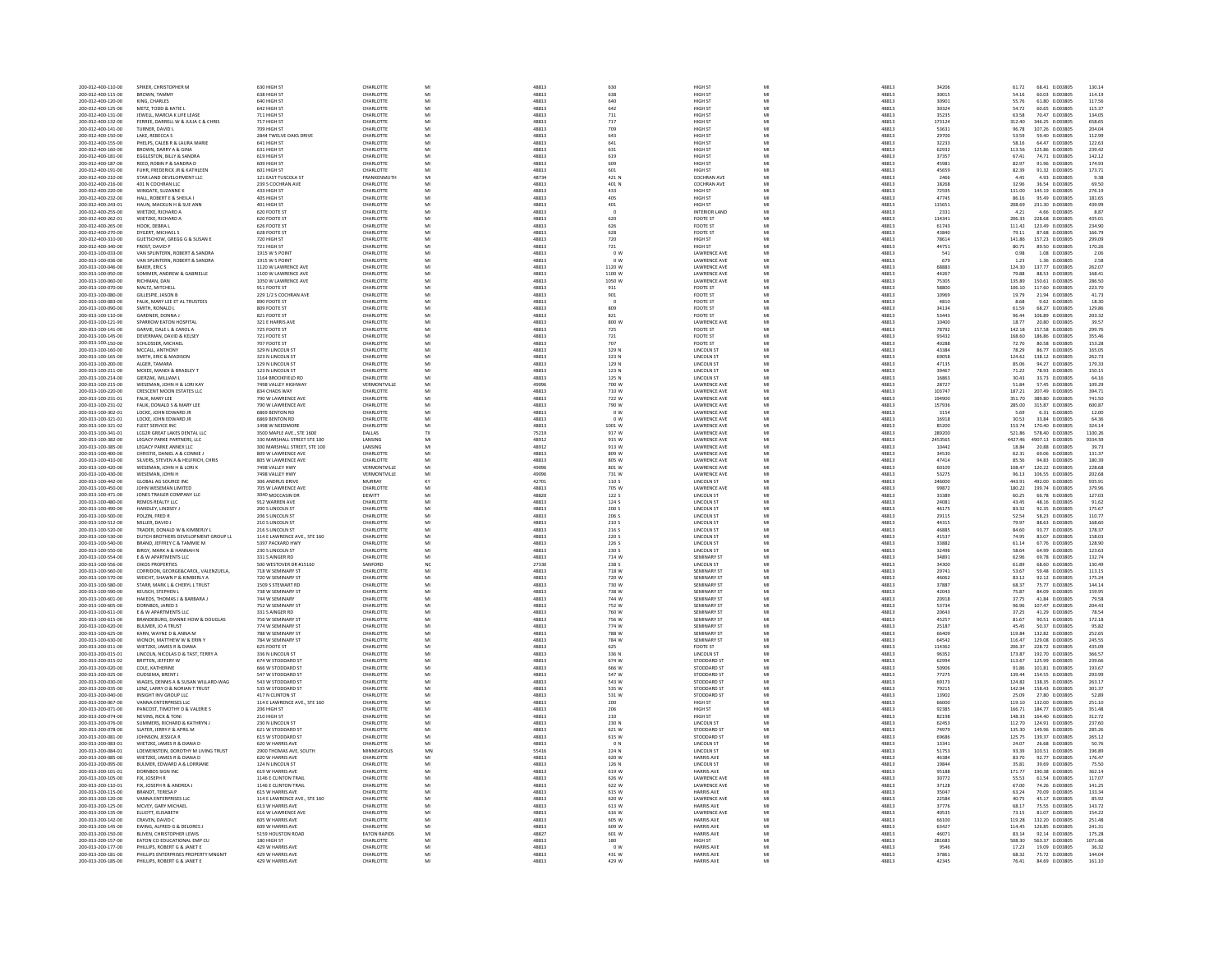| 200-013-200-190-00                       | JOHNSON, ALICE O'BRIEN & O'BRIEN                        | 430 W LAWRENCE AVE                            | CHARLOTTE                   | MI |            | 48813          | 430 W          | <b>LAWRENCE AVE</b>                    | M       | 48813          | 57400           | 114.80 0.003805<br>103.58                              | 218.38            |
|------------------------------------------|---------------------------------------------------------|-----------------------------------------------|-----------------------------|----|------------|----------------|----------------|----------------------------------------|---------|----------------|-----------------|--------------------------------------------------------|-------------------|
| 200-013-200-202-00                       | LEGACY PROPERTY ENERPRISES LLC                          | 436 W LAWRENCE                                | CHARLOTTE                   | M  |            | 48813          | 436 W          | <b>LAWRENCE AVE</b>                    | MI      | 48813          | 51800           | 93.47<br>103.60 0.003805                               | 197.07            |
| 200-013-200-210-00                       | EASTER, GAVIN                                           | 680 WAVERLY ROAD                              | <b>DIMONDALE</b>            | MI |            | 48821          | 502 W          | <b>LAWRENCE AVE</b>                    | MI      | 48813          | 41113           | 74.19<br>82.23 0.003805                                | 156.41            |
| 200-013-200-215-00                       | WAN HUI PROPERTY LLC                                    | 1054 N CRANDALL DRIVE                         | CHARLOTTE                   | MI |            | 48813          | 504 W          | <b>LAWRENCE AVE</b>                    | MI      | 48813          | 54799           | 98.88<br>109.60 0.003805                               | 208.48            |
| 200-013-200-252-00                       | SHETENHELM, TIMOTHY A & LINDA                           | 602 W LAWRENCE AVE                            | <b>CHARLOTTE</b>            | MI |            | 48813          | 602 W          | <b>LAWRENCE AVE</b>                    | M       | 48813          | 53409           | 106.82 0.003805<br>96.38                               | 203.19            |
| 200-013-200-255-00                       | JARRETT, DAWN & RONALD F                                | 618 W LAWRENCE AVE                            | CHARLOTTE                   | MI |            | 48813          | 618 W          | <b>LAWRENCE AVE</b>                    | MI      | 48813          | 44232           | 79.82<br>88.46 0.003805                                | 168.28            |
|                                          |                                                         |                                               |                             | MI |            |                |                |                                        | M       |                |                 |                                                        |                   |
| 200-013-200-265-00                       | RICHARDS APPLIANCE SERVICE INC                          | 628 W LAWRENCE AVE                            | CHARLOTTE                   |    |            | 48813          | 630 W          | <b>LAWRENCE AVE</b>                    |         | 48813          | 66150           | 119.37<br>132.30 0.003805                              | 251.67            |
| 200-013-200-275-00                       | <b>BMJ LANDHOLDINGS LLC</b>                             | 2730 N RIVER RD                               | SAGINAW                     | MI |            | 48609          | 634 W          | <b>LAWRENCE AVE</b>                    | MI      | 48813          | 80057           | 144.46<br>160.11 0.003805                              | 304.58            |
| 200-013-200-280-00                       | STROTHEIDE, JASON                                       | 3121 BENTON ROAD                              | CHARLOTTE                   | MI |            | 48813          | 635 W          | <b>LAWRENCE AVE</b>                    | MI      | 48813          | 27167           | 49.02<br>54.33 0.003805                                | 103.36            |
| 200-013-200-285-00                       | <b>GLOBAL AG SOURCE INC</b>                             | 306 ANDRUS DRIVE                              | MURRAY                      | KY |            | 42701          | 633 W          | <b>LAWRENCE AVE</b>                    | MI      | 48813          | 35571           | 64.19<br>71.14 0.003805                                | 135.33            |
| 200-013-200-295-00                       | <b>GLOBAL AG SOURCE INC</b>                             | 306 ANDRUS DR                                 | MURRAY                      | KY |            | 42701          | 629 W          | <b>LAWRENCE AVE</b>                    | MI      | 48813          | 26896           | 48.53<br>53.79 0.003805                                | 102.33            |
| 200-013-200-300-00                       | AIKEN, JERRY L JR & KELLY M                             | 8234 W FIVE POINT HWY                         | BELLEVUE                    |    |            | 49021          | 625 W          | <b>LAWRENCE AVI</b>                    | M       | 48813          | 30385           | 60.77 0.003805<br>54.83                                | 115.60            |
| 200-013-200-305-01                       | <b>BRAND, JEFFREY C</b>                                 | 5397 E PACKARD HWY                            | CHARLOTTE                   | MI |            | 48813          | 623 W          | <b>LAWRENCE AVE</b>                    | MI      | 48813          | 20650           | 37.26<br>41.30 0.003805                                | 78.56             |
| 200-013-200-330-00                       | FLEET SERVICE IN                                        | 1498 W NEEDMORE HWY                           | CHARLOTTE                   | M  |            | 48813          | 201 S          | LINCOLN ST                             |         | 48813          | 41786           | 75.40<br>83.57 0.003805                                | 158.97            |
| 200-013-200-335-00                       | CHARLOTTE MINI STORAGE LLC                              | 2440 LANSING RD                               | CHARLOTTE                   | MI |            | 48813          | 205 S          | <b>LINCOLN ST</b>                      | MI      | 48813          | 29933           | 54.01<br>59.87 0.003805                                | 113.88            |
|                                          |                                                         | 200 S STATE ST                                |                             |    |            |                |                |                                        | MI      |                |                 | 63.45                                                  |                   |
| 200-013-200-348-00                       | CB'S LLC                                                |                                               | CHARLOTTE                   | MI |            | 48813          | 200 S          | <b>STATE ST</b>                        | M       | 48813          | 35162           | 70.32 0.003805                                         | 133.77            |
| 200-013-200-351-00                       | CHARLOTTE MINI STORAGE LLC                              | 2440 LANSING RD                               | CHARLOTTE                   |    |            | 48813          | 0S             | LINCOLN ST                             |         | 48813          | 4878            | 8.80<br>9.76 0.003805                                  | 18.56             |
| 200-013-200-356-00                       | CR'S RAR INC                                            | 204 S STATE                                   | CHARLOTTE                   | MI |            | 48813          | 204.5          | STATE ST                               | MI      | 48813          | 32364           | 58.40<br>64.73 0.003805                                | 123.13            |
| 200-013-200-360-00                       | CHARLOTTE MINI STORAGE LLC                              | 2440 LANSING RD                               | CHARLOTTE                   |    |            | 48813          | 205 S          | LINCOLN ST                             |         | 48813          | 18378           | 33.16<br>36.76 0.003805                                | 69.92             |
| 200-013-200-370-00                       | <b>BURNS DENNIS R II</b>                                | 222 S STATE ST                                | CHARLOTTE                   | MI |            | 48813          | 222S           | STATE ST                               | MI      | 48813          | 40771           | 73.57<br>81.54 0.003805                                | 155.11            |
| 200-013-200-380-00                       | MCCALLUM, APRIL                                         | 228 S STATE ST                                | CHARLOTTE                   | MI |            | 48813          | 228 S          | <b>STATE ST</b>                        | MI      | 48813          | 39413           | 71.12<br>78.83 0.003805                                | 149.95            |
| 200-013-200-385-00                       | N & J FLIPS LLC                                         | 4679 RIVER RD                                 | <b>HASTINGS</b>             | MI |            | 49058          | 225 S          | LINCOLN ST                             | M       | 48813          | 24490           | 44.19<br>48.98 0.003805                                | 93.17             |
| 200-013-200-390-00                       | BRUCH, MATTHEW J                                        | 2217 NARROW LAKE ROAD                         | CHARLOTTE                   | MI |            | 48813          | 238 S          | STATE ST                               | MI      | 48813          | 19423           | 35.05<br>38.85 0.003805                                | 73.89             |
| 200-013-300-007-00                       | CHAR 44 LLC                                             | 2502 LAKE LANSING ROAD, STE C                 | LANSING                     | MI |            | 48912          | 432 S          | <b>STATE ST</b>                        | M       | 48813          | 426527          | 769.67<br>853.05 0.003805                              | 1622.72           |
| 200-013-300-009-00                       | 430 STATE STREET LLC                                    | 12498 S WACOUSTA ROAD                         | <b>FAGLE</b>                | MI |            | 48822          | 430.5          | STATE ST                               | MI      | 48813          | 76507           | 138.06<br>153.01 0.003805                              | 291.07            |
| 200-013-300-051-00                       | AUSTIN, LEON D                                          | 785 W SEMINARY ST                             | CHARLOTTE                   | MI |            | 48813          | 785 W          | SEMINARY ST                            | MI      | 48813          | 61921           | 111.74<br>123.84 0.003805                              | 235.58            |
| 200-013-300-061-00                       | GELISPIE, KIM K & LAVALLEY, CRYSTAL                     | 775 W SEMINARY ST                             | CHARLOTTE                   | M  |            | 48813          | 775 W          | <b>SEMINARY ST</b>                     | M       | 48813          | 67471           | 134.94 0.003805<br>121.75                              | 256.69            |
|                                          |                                                         |                                               |                             |    |            |                |                |                                        |         |                |                 |                                                        |                   |
| 200-013-300-066-00                       | MOORE, SUE ANN                                          | 779 W SEMINARY ST                             | CHARLOTTE                   | MI |            | 48813          | 779 W          | <b>SEMINARY ST</b>                     | MI      | 48813          | 48934           | 88.30<br>97.87 0.003805                                | 186.17            |
| 200-013-300-070-00                       | BAUM, DAVID A & JUDITH L                                | 771 W SEMINARY ST                             | CHARLOTTE                   | MI |            | 48813          | 771 W          | <b>SEMINARY ST</b>                     |         | 48813          | 49418           | 98.84 0.003805<br>89.17                                | 188.01            |
| 200-013-300-075-00                       | LUMBERT, EVELYN L & CLAIRE ANNE                         | 765 W SEMINARY ST                             | CHARLOTTE                   | MI |            | 48813          | 765 W          | <b>SEMINARY ST</b>                     | MI      | 48813          | 30248<br>45426  | 54.58<br>60.50 0.003805                                | 115.08<br>172.82  |
| 200-013-300-080-00                       | SHIPMAN, DUANE K & NANCY J                              | 761 W SEMINARY ST                             | CHARLOTTE                   | MI |            | 48813          | 761 W          | SEMINARY ST                            | M       | 48813          |                 | 81.97<br>90.85 0.003805                                |                   |
| 200-013-300-085-00                       | FOGLE, RANDALL L & SUSAN K TRUST                        | 759 W SEMINARY ST                             | CHARLOTTE                   | MI |            | 48813          | 759 W          | <b>SEMINARY ST</b>                     | MI      | 48813          | 54607           | 98.54<br>109.21 0.003805                               | 207.75            |
| 200-013-300-090-00                       | BAYLY, NIKOLE & DEXTER, SANDRA M                        | 753 W SEMINARY ST                             | CHARLOTTE                   | MI |            | 48813          | 753 W          | <b>SEMINARY ST</b>                     | MI      | 48813          | 58810           | 106.12<br>117.62 0.003805                              | 223.74            |
| 200-013-300-095-00                       | BAUM, STEVEN M                                          | 1122 N AINGER ROAD                            | CHARLOTTE                   |    |            | 48813          | 749 W          | <b>SEMINARY ST</b>                     |         | 48813          | 55402           | 110.80  0.003805<br>99.97                              | 210.78            |
| 200-013-300-100-00                       | SIMPSON TOYT                                            | 211 CHARLOTTE ST                              | <b>MULLIKEN</b>             | MI |            | 48861          | 743 W          | <b>SEMINARY ST</b>                     | MI      | 48813          | 33836           | 61.06<br>67.67 0.003805                                | 128.73            |
|                                          |                                                         | 741 W SEMINARY ST                             |                             |    |            |                |                |                                        | MI      |                |                 |                                                        | 176.05            |
| 200-013-300-105-00                       | WILLS, GEORGE H                                         |                                               | CHARLOTTE                   | MI |            | 48813          | 741 W          | <b>SEMINARY ST</b>                     | M       | 48813          | 46273           | 83.50<br>92.55 0.003805                                |                   |
| 200-013-300-111-01                       | GRANT, JOSHUA (                                         | 3903 N STEWART RD                             | CHARLOTTE                   |    |            | 48813          | 735 W          | <b>SEMINARY ST</b>                     |         | 48813          | 30061<br>426445 | 54.25<br>60.12 0.003805                                | 114.37            |
| 200-013-300-121-01                       | K.Y. ENTERPRISES                                        | PO BOX 309                                    | <b>INTERLOCHEM</b>          | MI |            | 49643          | 725 W          | <b>SEMINARY ST</b>                     | MI      | 48813          |                 | 769.52<br>852.89 0.003805                              | 1622.41           |
| 200-013-300-140-00                       | BRIGGS, BETTY TRUST                                     | 705 W SHEPHERD                                | CHARLOTTE                   |    |            | 48813          | 311 S          | <b>STATE ST</b>                        | M       | 48813          | 58782           | 106.07<br>117.56 0.003805                              | 223.64            |
| 200-013-300-155-00                       | <b>EMERY JESSE GARON &amp; CASSIE MAP</b>               | 326 S LINCOLN ST                              | CHARLOTTE                   | MI |            | 48813          | 326.5          | <b>LINCOLN ST</b>                      | MI      | 48813          | 28814           | 51.99<br>57.63 0.003805                                | 109.62            |
| 200-013-300-165-00                       | MITCHELL, BRYAN A & THERESA M                           | 328 S LINCOLN ST                              | CHARLOTTE                   | MI |            | 48813          | 328 S          | LINCOLN ST                             | MI      | 48813          | 33661           | 67.32 0.003805<br>60.74                                | 128.06            |
| 200-013-300-170-00                       | SWAYNIE, KATHERINE                                      | 330 S LINCOLN ST                              | CHARLOTTE                   | MI |            | 48813          | 330 S          | LINCOLN ST                             | M       | 48813          | 36646           | 66.13<br>73.29 0.003805                                | 139.42            |
| 200-013-300-176-00                       | PORTER, CYNTHIA S                                       | 334 S LINCOLN ST                              | CHARLOTTE                   | MI |            | 48813          | 334 S          | <b>LINCOLN ST</b>                      | MI      | 48813          | 56427           | 101.82<br>112.85 0.003805                              | 214.68            |
| 200-013-300-180-00                       | <b>MORRISON, JEAN</b>                                   | 340 S LINCOLN ST                              | CHARLOTTE                   | M  |            | 48813          | 340 S          | LINCOLN ST                             | M       | 48813          | 48454           | 96.91 0.003805<br>87.44                                | 184.34            |
| 200-013-300-186-00                       | KELLOGG, TREMAINE & HENRY, CATHERIN                     | 718 W HENRY ST                                | CHARLOTTE                   | MI |            | 48813          | 718 W          | <b>HENRY ST</b>                        | MI      | 48813          | 38650           | 69.74<br>77.30 0.003805                                | 147.04            |
|                                          | HANKINS, BETTY J                                        | 720 W HENRY ST                                | CHARLOTTE                   |    |            | 48813          | 720 W          | HENRY ST                               | M       | 48813          | 46806           | 93.61 0.003805                                         | 178.07            |
| 200-013-300-190-00                       |                                                         |                                               |                             | MI |            |                |                |                                        | M       |                |                 | 84.46                                                  |                   |
| 200-013-300-195-00                       | ORWELLER, DOUGLAS LYNN & PATRICIA A                     | 722 W HENRY ST                                | CHARLOTTE                   | M  |            | 48813          | 722 W          | <b>HENRY ST</b>                        |         | 48813          | 39332           | 70.97<br>78.66 0.003805                                | 149.64            |
| 200-013-300-200-00                       | ALBERT, MICHAEL W & GRABEL, ALICIA                      | <b>505 E SEMINARY ST</b>                      | CHARLOTTE                   | MI |            | 48813          | 365 S          | STATE ST                               | MI      | 48813          | 47340           | 85.43<br>94.68 0.003805                                | 180.11            |
| 200-013-300-230-00                       | ADAMS OUTDOOR ADVERTISING                               | 3801 CAPITAL CITY BLVD                        | LANSING                     |    |            | 48906          | 0S             | <b>STATE ST</b>                        |         | 48813          | 819             | 1.64 0.003805<br>1.48                                  | 3.12              |
| 200-013-300-250-00                       | SMITH, ANDREA R                                         | 899 S STATE ST                                | CHARLOTTE                   | MI |            | 48813          | 899 S          | <b>STATE ST</b>                        | MI      | 48813          | 59621           | 107.59<br>119.24 0.003805                              | 226.83            |
| 200-013-300-260-00                       | MOHRE, DONALD C & DIANE C                               | 1064 W SHEPHERD ST                            | CHARLOTTE                   | MI |            | 48813          | 1064 W         | SHEPHERD ST                            | M       | 48813          | 77711           | 140.23<br>155.42 0.003805                              | 295.65            |
| 200-013-400-010-00                       | HISER, CYNTHIA A                                        | 440 S COCHRAN AVE                             | CHARLOTTE                   | MI |            | 48813          | 440 S          | COCHRAN AVE                            | MI      | 48813          | 29856           | 59.71 0.003805<br>53.88                                | 113.59            |
| 200-013-400-020-00                       | EWING, BRAD O & KIMBERLY K TRUST                        | 3197 CARLISLE HWY                             | CHARLOTTE                   | MI |            | 48813          | 444 S          | <b>COCHRAN AVE</b>                     | MI      | 48813          | 52034           | 93.90<br>104.07 0.003805                               | 197.96            |
| 200-013-400-030-00                       | STULTS, KENNETH I                                       | 448 S COCHRAN AVE                             | CHARLOTTE                   |    |            | 48813          | 448 S          | COCHRAN AV                             | M       | 48813          | 38697           | 69.83<br>77.39 0.003805                                | 147.22            |
| 200-013-400-040-00                       | WATERRURY MARK A & STEPHANIE                            | 452 S COCHRAN AVE                             | CHARLOTTE                   | MI |            | 48813          | 452.5          | COCHRAN AVE                            | MI      | 48813          | 51350           | 92.66<br>102.70 0.003805                               |                   |
| 200-013-400-050-00                       | PAUL, ALEXANDER D & KUTCHENRITER                        | 460 S COCHRAN AVE                             | CHARLOTTE                   |    |            | 48813          | 460 S          | COCHRAN AV                             |         | 48813          |                 | 156.27<br>173.20 0.003805                              | 195.36<br>329.47  |
|                                          |                                                         |                                               |                             |    |            |                |                |                                        |         |                | 86600           |                                                        |                   |
| 200-013-400-060-00                       | <b>RUHS MARY L</b>                                      | 502 S COCHRAN AVE                             | CHARLOTTE                   | MI |            | 48813          | 502.5          | COCHRAN AVE                            | MI      | 48813          | 36474           | 65.82<br>72.95 0.003805                                | 138.77            |
| 200-013-400-070-00                       | LAMPMAN, MIKAELA ANN                                    |                                               |                             |    |            |                |                |                                        |         |                |                 |                                                        |                   |
|                                          |                                                         | 506 S COCHRAN AVE                             | CHARLOTTE                   | MI |            | 48813          | 506 S          | <b>COCHRAN AVE</b>                     | MI      | 48813          | 56970           | 102.80<br>113.94 0.003805                              | 216.74            |
| 200-013-400-080-00                       | DEBORD, MARY L & HOOK, DEBORAH                          | 510 S COCHRAN AVE                             | CHARLOTTE                   |    |            | 48813          | 510 S          | COCHRAN AV                             | M       | 48813          | 48208           | 86.9<br>96.42 0.003805                                 | 183.41            |
| 200-013-400-090-00                       | FORTIS INVESTMENTS LLC                                  | 2263 N WHEATON                                | CHARLOTTE                   | MI |            | 48813          | 517S           | SHELDON ST                             | MI      | 48813          | 13127           | 23.69<br>26.25 0.003805                                | 49.94             |
|                                          |                                                         |                                               |                             |    |            |                |                |                                        |         |                |                 |                                                        |                   |
| 200-013-400-100-00                       | JACKSON, TRAVIS E                                       | <b>505 S SHELDON ST</b>                       | CHARLOTTE                   | MI |            | 48813          | 505 S          | SHELDON ST                             | MI<br>M | 48813          | 64103           | 115.67<br>128.21 0.003805                              | 243.88            |
| 200-013-400-110-00                       | WILSON, DIANE O                                         | 501 S SHELDON ST                              | CHARLOTTE                   | MI |            | 48813          | 501 S          | SHELDON ST                             |         | 48813          | 55186           | 99.58<br>110.37 0.003805                               | 209.96            |
| 200-013-400-120-00                       | LIGHTNER, JOHN W & TEACHWORTH, TERE                     | 457 S SHELDON ST                              | CHARLOTTE                   | MI |            | 48813          | 457 S          | SHELDON ST                             | MI      | 48813          | 63860           | 115.24<br>127.72 0.003805                              | 242.96            |
| 200-013-400-130-00                       | HAMMOND, KIRK A & JACQUELINE M                          | 451 S SHELDON ST                              | CHARLOTTE                   | MI |            | 48813          | 451 S          | SHELDON ST                             | M       | 48813          | 49418           | 89.17<br>98.84 0.003805                                | 188.01            |
| 200-013-400-140-00                       | KIWANIHOME INC                                          | P O BOX 22                                    | CHARLOTTE                   | MI |            | 48813          | 441 S          | SHELDON ST                             | MI      | 48813          | 35113           | 63.36<br>70.23 0.003805                                | 133.59            |
| 200-013-400-150-00                       | SWEEZEY, WN II & LYNDA R                                | 437 S SHELDON ST                              | CHARLOTTE                   | MI |            | 48813          | 437 S          | SHELDON ST                             | MI      | 48813          | 41086           | 82.17 0.003805<br>74.14                                | 156.31            |
| 200-013-400-160-00                       | MCCLEARY, PATRICIA A                                    | 433 S SHELDON ST                              | CHARLOTTE                   | MI |            | 48813          | 433 S          | SHELDON ST                             | MI      | 48813          | 44300           | 88.60 0.003805<br>79.94                                | 168.54            |
| 200-014-200-077-01                       | LOCKE, JOHN EDWARD JR                                   | 6869 BENTON RD                                | CHARLOTTE                   | MI |            | 48813          | 0 W            | <b>LAWRENCE AVE</b>                    | MI      | 48813          | 101018          | 182.29<br>202.04 0.003805                              | 384.32            |
|                                          |                                                         |                                               |                             | M  |            |                |                |                                        | M       |                | 1920            | 3.46                                                   |                   |
| 200-014-200-077-02                       | FORSBERG FAMILY LLC                                     | 2422 JOLLY RD, STE 200                        | OKEMOS                      |    |            | 48864          | 0 W            | <b>LAWRENCE AVI</b>                    |         | 48813          |                 | 3.84 0.003805                                          | 7.30              |
| 200-014-200-086-00                       | RATHBURN, LARRY, PATRICIA & ET AL                       | 1101 W LAWRENCE AVE                           | CHARLOTTE                   | MI |            | 48813          | 1101 W         | <b>LAWRENCE AVE</b>                    | MI      | 48813          | 54952           | 99.16<br>109.90 0.003805                               | 209.06            |
| 200-017-300-020-01                       | SURYA HOSPITALITY GROUP LLC                             | 36110 MISSION COURT                           | <b>FARMINGTON</b>           | M  |            | 48335          | 500            | MEIJER ST                              |         | 48813          | 1250671         | 2256.84<br>2501.34 0.003805                            | 4758.18           |
| 200-017-300-020-02                       | SUI ALHOSPITALITY                                       | 1000 N RAI DWIN AVE                           | MARION                      | IN |            | 46952          |                | MEUER ST                               | MI      | 48813          | 106245          | 191.72<br>212.49 0.003805                              | 404.21            |
| 200-017-300-020-04                       | MELIERS CORP                                            | 2929 WALKER AVE, NW                           | <b>GRAND RAPIDS</b>         | MI |            | 49544          | 0 E            | <b>CLINTON TRAIL</b>                   | MI      | 48813          | 1000            | 1.80<br>2.00 0.003805                                  | 3.80              |
| 200-017-300-020-05                       | NKH GROUP/ASSOCIATES, LLC                               | PO BOX 327                                    | CHARLOTTE                   |    |            | 48813          | 616            | MEIJER ST                              | M       | 48813          | 1344513         | 2689.03 0.003805<br>2426.17                            | 5115.20           |
| 200-017-300-020-06                       | MEUERS CORP                                             | 2929 WALKER AVE, NW                           | <b>GRAND RAPIDS</b>         | MI |            | 49544          | 1167 E         | <b>CLINTON TRAIL</b>                   | MI      | 48813          | 3249380         | 5863.51 6498.76 0.003805                               | 12362.27          |
| 200-018-100-010-01                       | NATIONAL CITY BANK OF MI/IL                             | 101 S COCHRAN AVE                             | CHARLOTTE                   |    |            | 48813          | 226            | <b>LANSING RD</b>                      | M       | 48813          | 125853          | 227.10<br>251.71 0.003805                              | 478.81            |
| 200-018-100-022-01                       | WILLIAM F ALFORD CO INC.                                | P.O. BOX 850                                  | NILES.                      | MI |            | 49120          | 222            | <b>LANSING RD</b>                      | MI      | 48813          | 220687          | 398.23<br>441.37 0.003805                              | 839.60            |
| 200-018-100-030-00                       | SHINER HOLDINGS, LLC                                    |                                               | OKEMOS                      | MI |            | 48864          | 130            | LANSING RD                             | MI      | 48813          | 86457           | 172.91 0.003805<br>156.01                              | 328.93            |
|                                          |                                                         | 1878 W GRAND RIVER                            |                             |    |            |                |                |                                        | MI      |                |                 |                                                        |                   |
| 200-018-100-040-00<br>200-018-100-090-02 | MID MICHIGAN LAND MANAGEMENT LLC<br>ARCP AACLTMI001 LLC | 8520 E US HWY 23<br>P.O. BOX 460369, DEPT 100 | CHEBOYGAN<br><b>HOUSTON</b> | TX |            | 49721<br>77056 | 122<br>106     | <b>LANSING RD</b><br><b>LANSING RD</b> | MI      | 48813<br>48813 | 84421<br>327075 | 152.34<br>168.84 0.003805<br>590.21<br>654.15 0.003805 | 321.18<br>1244.36 |
| 200-018-100-110-00                       | CFT INVESTMENTS LLC                                     | P.O. BOX 24                                   | EAGLE                       |    | 48822-0024 |                |                | PLEASANT ST                            |         |                |                 | 104.76                                                 |                   |
| 200-018-200-010-00                       | DOWKER TERRY                                            | 502 ISLAND HWY                                | CHARLOTTE                   | MI |            | 48813          | $101\,$<br>502 | ISLAND HWY                             | MI      | 48813<br>48813 | 58054<br>50655  | 116.11 0.003805<br>91.41                               | 220.87            |
|                                          |                                                         |                                               |                             |    |            |                |                |                                        |         |                |                 | 101.31 0.003805                                        | 192.72            |
| 200-018-200-020-00                       | HUBBARD, KATHLEEN M TRUST 1/2 INT                       | 504 ISLAND HWY                                | CHARLOTTE                   | MI |            | 48813          | 500            | <b>ISLAND HWY</b>                      | MI      | 48813          | 12954           | 25.91 0.003805<br>23.38                                | 49.28             |
| 200-018-200-030-00                       | HUBBARD, KATHLEEN M TRUST 1/2 IN                        | 504 ISLAND HW                                 | CHARLOTTE                   | MI |            | 48813          | 504            | <b>ISLAND HWY</b>                      | M       | 48813          | 57680           | 104.08<br>115.36 0.003805                              | 219.44            |
| 200-018-200-050-00                       | <b>CRANDELL ENTERPRISES INC</b>                         | 800 ISLAND HWY                                | CHARLOTTE                   | MI |            | 48813          | 800            | <b>ISLAND HWY</b>                      | MI      | 48813          | 208843          | 376.86<br>417.69 0.003805                              | 794.54            |
| 200-018-200-100-00                       | HUNDT, MARY CRANDELL- TRUST                             | 504 E LOVETT ST                               | CHARLOTTE                   | MI |            | 48813          | 504 E          | LOVETT ST                              |         | 48813          | 137515          | 275.03  0.003805<br>248.15                             | 523.18            |
| 200-018-300-012-00                       | HARRIS DELORES I                                        | <b>600 E HENRY ST</b>                         | CHARLOTTE                   | MI |            | 48813          | 600 E          | HENRY ST                               | MI      | 48813          | 23670           | 47.34 0.003805<br>42.71                                |                   |
| 200-018-300-014-00                       | HARRIS, ADAM & TONY/                                    | 413 JOHNSON ST                                | CHARLOTTE                   | MI |            | 48813          | 409            | JOHNSON ST                             | M       | 48813          | 36536           | 73.07 0.003805<br>65.93                                |                   |
|                                          |                                                         |                                               | CHARLOTTE                   | MI |            |                |                | HENRY ST                               | M       |                | 84661           |                                                        | 90.05<br>139.00   |
| 200-018-300-016-00                       | CHALLENDER, JOSEPH A & ANTONIA JI                       | 614 E HENRY ST                                |                             |    |            | 48813          | 614 E          |                                        |         | 48813          |                 | 152.77<br>169.32 0.003805                              | 322.09            |
| 200-018-300-020-00                       | HUNT, JASON                                             | 618 E HENRY ST                                | CHARLOTTE                   | MI |            | 48813          | 618 E          | HENRY ST                               | MI      | 48813          | 60503           | 109.18<br>121.01 0.003805                              | 230.18            |
| 200-018-300-025-00                       | <b>BRUKE FAMILY TRUS</b>                                | 622 E HENRY ST                                | CHARLOTTE                   | M  |            | 48813          | 622 E          | HENRY ST                               |         | 48813          | 30940           | 61.88 0.003805<br>55.83                                | 117.71            |
| 200-018-300-030-02                       | <b>BURKE FAMILY TRUST</b>                               | 408 MERRITT ST                                | CHARLOTTE                   | MI |            | 48813          | 408            | MERRITT ST                             | MI      | 48813          | 68097           | 122.88<br>136.19 0.003805                              | 259.08            |
| 200-018-300-040-01                       | O'HARA, MARK A                                          | 412 MERRITT ST                                | CHARLOTTE                   | MI |            | 48813          | 412            | <b>MERRITT ST</b>                      | MI      | 48813          | 61904           | 111.71<br>123.81 0.003805                              | 235.51            |
| 200-018-300-050-00                       | SANDERS, MARCELLA M & MALERBA, REBE                     | 416 MERRITT ST                                | <b>CHARLOTTE</b>            | MI |            | 48813          | 416            | MERRITT ST                             | MI      | 48813          | 39596           | 71.45<br>79.19 0.003805                                | 150.64            |
| 200-018-300-055-00                       | DUBAY, ALICIA JEAN                                      | 422 MERRITT ST                                | CHARLOTTE                   | MI |            | 48813          | 422            | <b>MERRITT ST</b>                      | MI      | 48813          | 106100          | 191.46<br>212.20 0.003805                              | 403.66            |
| 200-018-300-066-00                       | <b>ZWICK, CHARLES D</b>                                 | 426 MERRITT ST                                | CHARLOTTE                   |    |            | 48813          | $426\,$        | <b>MERRITT ST</b>                      | M       | 48813          | 45085           | 81.3<br>90.17 0.003805                                 | 171.53            |
| 200-018-300-070-00                       | SKELTIS JOSEPH F & MARIORIE F                           | 431 IOHNSON ST                                | CHARLOTTE                   | MI |            | 48813          | 431            | <b>IOHNSON ST</b>                      | MI      | 48813          | 46605           | 84.10<br>93.21 0.003805                                | 177 31            |
| 200-018-300-075-00                       | LAWRENCE, DEREK M & CARA A                              | 429 JOHNSON ST                                | CHARLOTTE                   | MI |            | 48813          | 429            | JOHNSON ST                             | MI      | 48813          | 49010           | 98.02 0.003805<br>88.44                                | 186.46            |
|                                          |                                                         |                                               |                             | M  |            |                |                |                                        | M       |                |                 |                                                        |                   |
| 200-018-300-080-00                       | GRAHAM, BENJAMIN LYLE                                   | 400 DEXTER ROAD                               | EATON RAPIDS                |    |            | 48827          | 425            | JOHNSON ST                             | MI      | 48813          | 55782           | 100.66<br>111.56 0.003805                              | 212.22            |
| 200-018-300-085-00                       | HOARD, WENDY A                                          | 414 S VERLINDEN AVE                           | LANSING                     | MI |            | 48910          | 421            | JOHNSON ST                             |         | 48813          | 23670           | 42.71<br>47.34 0.003805                                | 90.05             |
| 200-018-300-090-00                       | SANDERSON, MITCHELL                                     | 417 JOHNSON ST                                | CHARLOTTE                   | M  |            | 48813          | 417            | JOHNSON ST                             | M       | 48813          | 50965           | 91.97<br>101.93 0.003805                               | 193.90            |
| 200-018-300-095-00                       | HARRIS TONYA A                                          | 413 IOHNSON ST                                | CHARLOTTE                   | MI |            | 48813          | 413            | <b>IOHNSON ST</b>                      | MI      | 48813          | 54535           | 98.41<br>109.07 0.003805                               | 207.48            |
| 200-018-400-011-00                       | CRANDELL, DANIEL D & TAMARRA.                           | P.O. BOX 186                                  | CHARLOTTE                   | MI |            | 48813          | 825 E          | HENRY ST                               | MI      | 48813          | 131462          | 237.22<br>262.92 0.003805                              | 500.15            |
| 200-018-400-051-00                       | OATMAN, WILLIAM P & SHARON I                            | 701 E HENRY ST                                | CHARLOTTE                   | MI |            | 48813          | 701 E          | <b>HENRY ST</b>                        | M       | 48813          | 58553           | 105.66<br>117.11 0.003805                              | 222.76            |
| 200-018-400-061-02                       | SANDERS, MARK & NORA, HARTON, DOUG                      | 705 E HENRY ST                                | CHARLOTTE                   | MI |            | 48813          | 719 E          | HENRY ST                               | MI      | 48813          | 8933            | 16.12<br>17.87 0.003805                                | 33.99             |
| 200-018-400-061-04                       | SANDERS, MARK & NORA, HARTON, DOUGL                     | 705 E HENRY ST                                | CHARLOTTI                   |    |            | 48813          | 713 E          | <b>HENRY ST</b>                        |         | 48813          | 60865           | 121.73 0.003805<br>109.83                              | 231.56            |
| 200-018-400-080-00                       | HEENEY, JUSTIN ROBERT                                   | 947 E HENRY ST                                | CHARLOTTE                   | MI |            | 48813          | 947 E          | <b>HENRY ST</b>                        | MI      | 48813          | 53300           | 96.18<br>106.60 0.003805                               | 202.78            |
|                                          | MEIJERS CORF                                            |                                               | <b>GRAND RAPIDS</b>         | MI |            |                | 0 E            | <b>CLINTON TRAIL</b>                   |         |                |                 | 117.11                                                 |                   |
| 200-018-400-100-02                       |                                                         | 2929 WALKER AVE, NW                           | CHARLOTTE                   | MI |            | 49544<br>48813 |                | HENRY ST                               | M       | 48813<br>48813 | 64900           | 129.80 0.003805<br>49.84                               | 246.91            |
| 200-018-400-101-00                       | <b>BURT, ALLEN G</b>                                    | 904 E HENRY ST                                |                             |    |            |                | 904 E          |                                        | MI      |                | 27621           | 55.24 0.003805                                         | 105.08            |
| 200-018-400-105-00                       | HACKWORTH, ERIC J                                       | 2392 HARTEL RD                                | CHARLOTTE                   | MI |            | 48813          | 908 E          | <b>HENRY ST</b>                        |         | 48813          | 13069           | 23.58<br>26.14 0.003805                                | 49.72             |
| 200-018-400-120-00                       | TYLER, ANDREW C & CASE, MICHELLE I                      | 946 E HENRY ST                                | CHARLOTTE                   |    |            | 48813          | 946 E          | <b>HENRY ST</b>                        |         | 48813          | 26475           | 47.77<br>52.95 0.003805                                | 100.72            |
| 200-018-400-145-00                       | <b>ZWICK C DUANE</b>                                    | 426 MFRRITT                                   | CHARLOTTE                   | MI |            | 48813          | 435            | MAYNARD ST                             | MI      | 48813          | 44329           | 208500.0.38.88<br>79.99                                | 168.65            |
| 200-018-400-151-00                       | CARRIGAN, DAVID M                                       | 9153 LAWRENCE RD                              | NASHVILLE                   |    |            | 49073          |                | <b>WARREN AVE</b>                      |         | 48813          | 3883            | 7.77 0.003805<br>7.01                                  |                   |
|                                          |                                                         |                                               |                             |    |            |                |                |                                        |         |                |                 |                                                        |                   |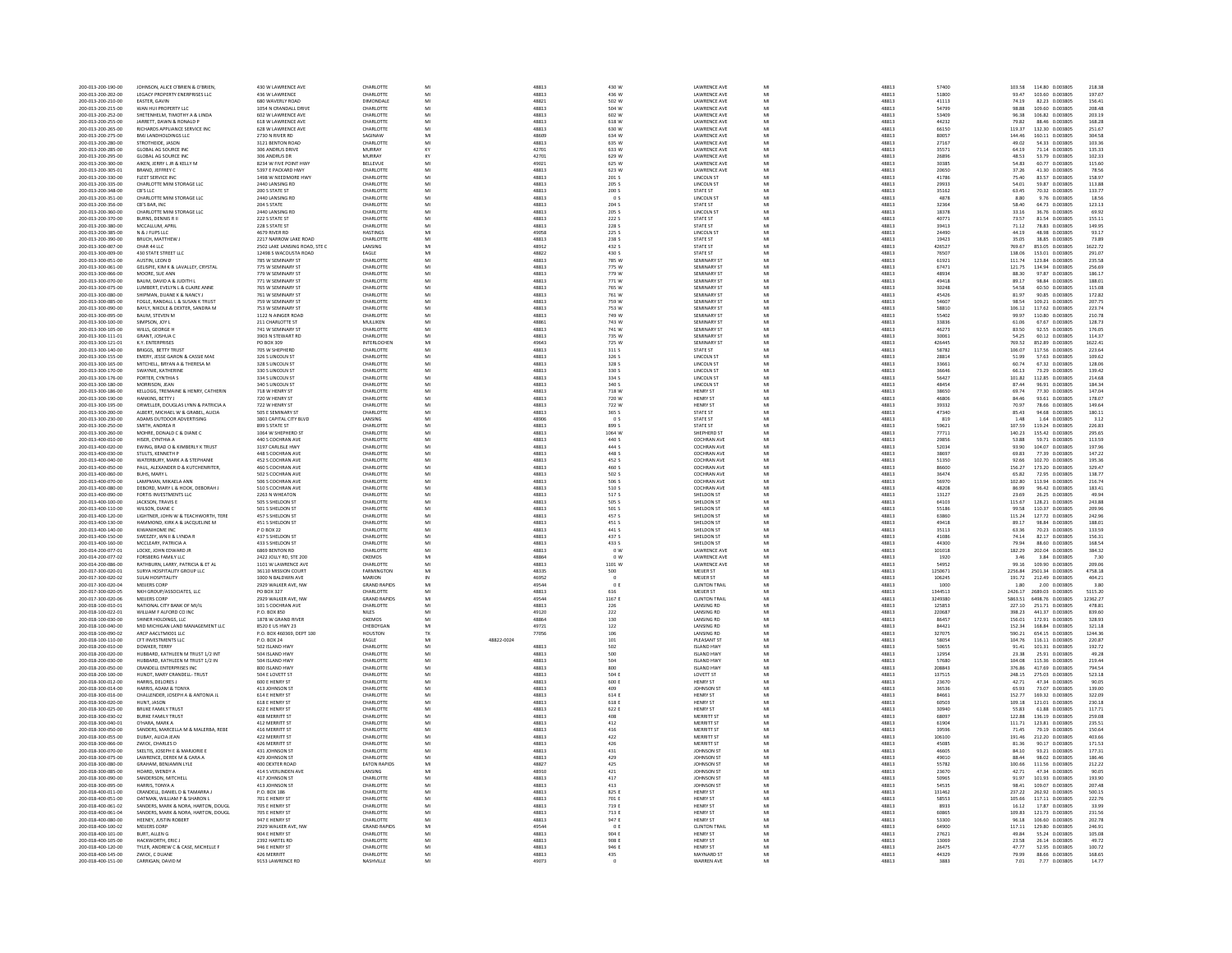|                                          | BAYES, RONALD H & MINDY JO                               | 911 WARREN AVE                               | CHARLOTTE                     | MI       |            | 48813          |                                           | WARREN AVE                | MI       | 48813<br>12486                   | 22.53            | 24.97 0.003805                                                        | 47.50            |
|------------------------------------------|----------------------------------------------------------|----------------------------------------------|-------------------------------|----------|------------|----------------|-------------------------------------------|---------------------------|----------|----------------------------------|------------------|-----------------------------------------------------------------------|------------------|
| 200-018-400-182-00                       | ERIC CRANDALL RENTALS. LLC                               | 319 N WHEATON RD                             | CHARLOTTE                     | MI       |            | 48813          | 421                                       | MERRITT ST                | MI       | 48813<br>111992                  | 202.09           | 223.98 0.003805                                                       | 426.07           |
| 200-018-400-250-00                       | GEARHART, ARIA & HOSEY, MARILYN I                        | 3248 YELLOW BRICK DF                         | CHARLOTTE                     |          |            | 48813          | 420                                       | MAYNARD ST                | MI       | 48813<br>30400                   | 54.86            | 60.80 0.003805                                                        | 115.66           |
| 200-018-400-260-00                       | SHEA, WILLIAM L II & TINA J                              | 424 MAYNARD ST                               | <b>CHARLOTTE</b>              | MI       |            | 48813          | 424                                       | MAYNARD ST                | MI       | 48813<br>42899                   | 77.41            | 85.80 0.003805                                                        | 163.21           |
| 200-018-400-270-00                       | POLGLAZE, PAUL E                                         | 428 MAYNARD ST                               | CHARLOTTE                     | MI       |            | 48813          | 428                                       | MAYNARD ST                | MI       | 48813<br>46784                   | 84.42            | 93.57 0.003805                                                        | 177.99           |
| 200-018-600-051-90                       | AMERICAN TOWER CORPORATION                               | PO BOX 723597                                | ATI ANTA                      | GA       |            | 31139          | 800                                       | <b>ISLAND HWY</b>         | MI       | 48813<br>25200                   | 45.47            | 50.40 0.003805                                                        | 95.87            |
| 200-018-600-052-90                       | <b>VERIZON WIRELESS</b>                                  | PO BOX 2549                                  | ADDISON                       | TX       |            | 75001          | 804                                       | <b>ISLAND HWY</b>         | MI       | 48813<br>64000                   | 115.49           | 128.00 0.003805                                                       | 243.49           |
| 200-019-100-020-00                       | CIRA LIMITED                                             | 313 LANSING RD                               | CHARLOTTE                     |          |            | 48813          | 3101                                      | SHEPHERD ST               | MI       | 48813<br>82291                   | 148.49           | 164.58 0.003805                                                       | 313.08           |
| 200-019-100-031-00                       | LOVETTE PATRICK I                                        | <b>506 E SHEPHERD ST</b>                     | <b>CHARLOTTE</b>              | MI       |            | 48813          | <b>SO6 E</b>                              | SHEPHERD ST               | MI       | 48813<br>60197                   | 108.63           | 120.39 0.003805                                                       | 229.02           |
| 200-019-200-012-01                       | HAMPTON HOSPITALITY LTD LC                               | PO BOX 22308                                 | LOUISVILLE                    | KY       |            | 40222          | 0 E                                       | SHEPHERD ST               | MI       | 37400<br>48813                   | 67.49            | 74.80 0.003805                                                        | 142.29           |
| 200-019-200-012-02                       | RK HOSPITALITY LC                                        | PO BOX 22308                                 | LOUISVILLE                    |          |            | 40252          | 828                                       | SHEPHERD ST               | MI       | 48813<br>455030                  | 821.10           | 910.06 0.003805                                                       | 1731.16          |
| 200-019-200-012-03                       | GRIFFFNDORF HOTEL DEV LTD LC                             | <b>PO BOX 22308</b>                          | <b>LOUISVILLE</b>             |          |            | 40222          | 828 F                                     | SHEPHERD ST               | MI       | 48813<br>70100                   | 126.50           | 140.20 0.003805                                                       | 266.70           |
| 200-019-300-050-00                       | CONSUMERS POWER CO                                       | ONE ENERGY PLAZA                             | <b>JACKSON</b>                |          | 49201-9938 |                | 0S                                        | COCHRAN AVE               | MI       | 48813                            | 3432<br>6.19     | 6.86 0.003805                                                         | 13.06            |
| 200-019-300-061-00                       | HANFORD IFREMY FOSTER                                    | 1775 S COCHRAN AVE                           | CHARLOTTE                     | MI       |            | 48813          | 1775.5                                    | <b>COCHRAN AVE</b>        | MI       | 48813<br>84602                   | 152.66           | 169.20 0.003805                                                       | 321.87           |
| 200-019-300-065-00                       | PAPOI, MICHEAL & PEGGY                                   | 1765 S COCHRAN                               | CHARLOTTE                     | MI       |            | 48813          | 1765 S                                    | <b>COCHRAN AVE</b>        | MI       | 48813<br>29315                   | 52.90            | 58.63 0.003805                                                        | 111.53           |
| 200-019-300-071-01                       | SMITH, CHRIS & CHARLENE                                  | 500 VANSICKLE DR                             | CHARLOTTE                     | M        |            | 48813          | 500                                       | VANSICKLE DF              | MI       | 48813<br>88437                   | 159.58           | 176.87 0.003805                                                       | 336.46           |
| 200-019-300-071-04                       | SMITH, CHRIS & CHARLENE A                                | 500 VANSICKLE DR                             | <b>CHARLOTTE</b>              | MI       |            | 48813          | 500                                       | VANSICKLE DR              | MI       | 48813<br>1317                    | 2.38             | 2.63 0.003805                                                         | 5.01             |
| 200-019-300-071-05                       | AIKEN, KELLY                                             | 8234 W FIVE POINT HWY                        | BELLEVUE                      | MI       |            | 49021          |                                           | VANSICKLE DF              | MI       | 48813                            | 5995<br>10.82    | 11.99 0.003805                                                        | 22.81            |
| 200-019-300-091-00                       | PRYOR, ERIC E & CHERYL A                                 | 1885 S COCHRAN AVE                           | CHARLOTTE                     | MI       |            | 48813          | 1885.5                                    | COCHRAN AVE               | MI       | 48813<br>67496                   | 121.80           | 134.99 0.003805                                                       | 256.79           |
| 200-019-300-120-00                       | LLOYD, DAVID TODD                                        | 1981 S COCHRAN AVE                           | CHARLOTTE                     | MI       |            | 48813          | 1981 S                                    | COCHRAN AVE               | MI       | 111200<br>48813                  | 200.66           | 222.40 0.003805                                                       | 423.06           |
| 200-019-300-150-00                       | <b>JOHNSON, BONNIE.</b>                                  | 607 E KALAMO HW                              | CHARLOTTE                     |          |            | 48813          | 6071                                      | KALAMO HW                 | MI       | 48813<br>67582                   | 121.95           | 135.16 0.003805                                                       | 257.12           |
| 200-019-300-155-00                       | SAARI, AARON J & STACY L                                 | 1922 ORIOLE DR                               | <b>CHARLOTTE</b>              | MI       |            | 48813          | 1922                                      | ORIOLE DR                 | MI       | 48813<br>71960                   | 129.85           | 143.92 0.003805                                                       | 273.77           |
| 200-019-300-161-00                       | BEERS, JEFFREY B & JODEY S                               | 611 E KALAMO HW                              | CHARLOTTE                     | MI       |            | 48813          | 611 E                                     | KALAMO HWY                | MI       | 62738<br>48813                   | 113.21           | 125.48 0.003805                                                       | 238.69           |
| 200-019-300-171-00                       | COY, TED G                                               | 1919 ORIOLE DR                               | CHARLOTTE                     |          |            | 48813          | 1919                                      | ORIOLE DR                 | MI       | 65723<br>48813                   | 118.60           | 131.45 0.003805                                                       | 250.04           |
| 200-024-100-012-01                       | THE SHYFT GROUP INC                                      | 603 EARTHWAY BLVD                            | <b>BRISTOL</b>                | IN       |            | 46507          | 815 W                                     | SHEPHERD ST               | MI       | 48813<br>200273                  | 361.39           | 400.55 0.003805                                                       | 761.94           |
| 200-024-100-020-00                       | LG SHAKER HOUSE LLC                                      | 2108 WILDFLOWER LANE                         | MILFORD                       |          |            | 48380          | 757 W                                     | SHEPHERD ST               | MI       | 48813<br>677200                  | 1222.01          | 1354.40 0.003805                                                      | 2576.41          |
| 200-024-100-052-00                       | THE SHYET GROUP IN                                       | 603 FARTHWAY RIVD                            | RRISTOL                       | IN       |            | 46507          | 2801                                      | MIKESELL ST               | MI       | 48813<br>1493718                 | 2695.41          | 2987 44 0.003805                                                      | 5682.85          |
| 200-024-100-081-01                       | THE SHYFT GROUP IN                                       | 603 EARTHWAY BLVD                            | <b>BRISTOL</b>                | IN       |            | 46507          | 1023                                      | <b>REYNOLDS RD</b>        | MI       | 1925694<br>48813                 | 3474.91          | 3851.39 0.003805                                                      | 7326.30          |
| 200-024-100-100-00                       | THE SHYFT GROUP IN                                       | 603 EARTHWAY BLVD                            | BRISTOL                       |          |            | 46507          | 1111                                      | MIKESELL ST               | MI       | 48813<br>1290504                 | 2328.71          | 2581.01 0.003805                                                      | 4909.72          |
| 200-024-100-110-00                       | THE SHYET GROUP IN                                       | 603 FARTHWAY RIVD                            | RRISTOL                       | IN       |            | 46507          | 1549                                      | MIKESELL ST               | MI       | 48813<br>1557836                 | 281112           | 3115.67 0.003805                                                      | 5926.79          |
| 200-024-100-200-00                       | <b>BRIGGS, BETTY TRUS</b>                                | 705 W SHEPHERD                               | CHARLOTTE                     |          |            | 48813          | 705 W                                     | SHEPHERD ST               | MI       | 48813<br>57820                   | 104.34           | 115.64 0.003805                                                       | 219.98           |
| 200-024-200-020-00                       | <b>BRIGGS, BETTY TRUST</b>                               | 705 W SHEPHERD                               | <b>CHARLOTTE</b>              | MI       |            | 48813          | 645 W                                     | SHEPHERD ST               | MI       | 48813                            | 0.20<br>109      | 0.22 0.003805                                                         | 0.41             |
| 200-024-200-040-00                       | SHAULIS, TIMOTHY M                                       | 517 W SHEPHERD ST                            | CHARLOTTE                     | MI       |            | 48813          | 517 W                                     | SHEPHERD ST               | MI       | 40431<br>48813                   | 72.96            | 80.86 0.003805                                                        | 153.82           |
| 200-024-200-045-00                       | MOSS, DALE & TAELO                                       | 21599 26 MILE ROAD                           | OLIVET                        |          |            | 49076          | 511 W                                     | SHEPHERD ST               | MI       | 48813<br>37184                   | 67.10            | 74.37 0.003805                                                        | 141.47           |
| 200-024-200-051-00                       | <b>REACH MARY LYNN</b>                                   | 413 W SHEPHERD ST                            | CHARLOTTE                     | MI       |            | 48813          | 413 W                                     | SHEPHERD ST               | MI       | 48813<br>52992                   | 95.62            | 105.98 0.003805                                                       | 201.61           |
| 200-024-200-060-00                       | VANGELDER, VICKI L                                       | 2267 VANDEKARR RD                            | OWOSSO                        | MI       |            | 48867          | 524                                       | OPAL ST                   | MI       | 48813<br>19700                   | 35.55            | 39.40 0.003805                                                        | 74.95            |
| 200-024-200-065-00                       | PELLEGRINO, MARK.                                        | 518 OPAL ST                                  | CHARLOTTI                     | MI       |            | 48813          |                                           | OPAL ST                   | MI       | 48813<br>26449                   | 47.73            | 52.90 0.003805                                                        | 100.63           |
| 200-024-200-070-00                       | CLOUSE, DUSTIN R                                         | 512 OPAL ST                                  | CHARLOTTE                     | MI       |            | 48813          | $\begin{array}{c} 518 \\ 512 \end{array}$ | <b>OPAL ST</b>            | MI       | 48813<br>27882                   | 50.31            | 55.76 0.003805                                                        | 106.08           |
| 200-024-200-076-00                       | CHALENDER, SAVANAI                                       | 502 OPAL ST                                  | CHARLOTTE                     | M        |            | 48813          | 502                                       | OPAL ST                   | MI       | 48813<br>42869                   | 77.36            | 85.74 0.003805                                                        | 163.10           |
| 200-024-200-080-00                       | RIDGE WAYNEL & YVONNEL                                   | 905 S BOSTWICK ST                            | CHARLOTTE                     | MI       |            | 48813          | 905.5                                     | <b>ROSTWICK ST</b>        | MI       | 48813<br>61737                   | 111.40           | 123.47 0.003805                                                       | 234.88           |
| 200-024-200-090-00                       | SLAGHT, DUSTIN L & CATELYN A                             | 920 S COCHRAN AVE                            | CHARLOTTE                     | MI       |            | 48813          | 920 S                                     | <b>COCHRAN AVE</b>        | MI       | 48813<br>67638                   | 122.05           | 135.28 0.003805                                                       | 257.33           |
| 200-024-200-100-00                       | STRATHMANN, WESTON                                       | 915 S BOSTWICK ST                            | CHARLOTTE                     | MI       |            | 48813          | 915 S                                     | <b>BOSTWICK ST</b>        | MI       | 48813<br>41793                   | 75.42            | 83.59 0.003805                                                        | 159.00           |
| 200-024-200-105-00                       | MR. HOUSES HOUSES LLC                                    | 633 PRAIRIE ST                               | CHARLOTTE                     | MI       |            | 48813          | 1002 S                                    | <b>COCHRAN AVE</b>        | MI       | 48813<br>48826                   | 88.11            | 97.65 0.003805                                                        | 185.76           |
| 200-024-200-110-00                       | CHILES, AARON 1                                          | 2371 E KINSEL HWY                            | CHARLOTTE                     |          |            | 48813          | 1010 S                                    | COCHRAN AVI               | MI       | 48813                            | 3200<br>5.77     | 6.40 0.003805                                                         | 12.17            |
| 200-024-200-115-00                       | CHILES AARON T                                           | 1010 S COCHRAN AVE                           | <b>CHARLOTTE</b>              | MI       |            | 48813          | 1010.5                                    | COCHRAN AVE               | MI       | 48813<br>55300                   | 99.79            | 110.60 0.003805                                                       | 210.39           |
| 200-024-200-120-00                       | LARSEN, KENDRA                                           | 1014 S COCHRAN AVE                           | CHARLOTTE                     | MI       |            | 48813          | 1014 S                                    | COCHRAN AVE               | MI       | 48813<br>45426                   | 81.97            | 90.85 0.003805                                                        | 172.82           |
| 200-024-200-151-00                       | RICHARD, MARTHA                                          | 1118 S COCHRAN AVE                           | CHARLOTTE                     | MI       |            | 48813          | 1118 S                                    | COCHRAN AVI               | MI       | 48813<br>60141                   | 108.52           | 120.28 0.003805                                                       | 228.81           |
| 200-024-200-165-00                       | <b>BRIGGS, BETTY TRUST</b>                               | 705 W SHEPHERD                               | CHARLOTTE                     | MI       |            | 48813          | 0 W                                       | SHEPHERD ST               | MI       | 48813                            | 2997<br>5.41     | 5.99 0.003805                                                         | 11.40            |
| 200-024-300-012-05                       | THE SHYFT GROUP INC                                      | 603 EARTHWAY BLVD                            | <b>BRISTOL</b>                |          |            | 46507          |                                           | <b>TIRRELL RD</b>         | MI       | 48813<br>206640                  | 372.88           | 413.28 0.003805                                                       | 786.16           |
| 200-024-300-012-06                       | SPARTAN FIRE LLC                                         | 1451 REYNOLDS RD                             | <b>CHARLOTTE</b>              | MI       |            | 48813          | 1663                                      | REYNOLDS RD               | MI       | 48813<br>2043377                 | 3687.27          | 4086.75 0.003805                                                      | 7774.03          |
| 200-024-400-010-00                       | PACE, KAELYN M & MCDANIELS, ERIC.                        | 634 TIRRELL RD                               | CHARLOTTE                     | MI       |            | 48813          | 634                                       | <b>TIRRELL RD</b>         | MI       | 48813<br>109000                  | 196.69           | 218.00 0.003805                                                       | 414.69           |
| 200-024-400-016-00                       | WALKER, DANIEL & DONNA TRUST                             | 594 TIRRELL RD                               | CHARLOTTE                     | MI       |            | 48813          | 594                                       | <b>TIRRELL RD</b>         | MI       | 48813<br>76350                   | 137.77           | 152.70 0.003805                                                       | 290.47           |
| 200-024-400-020-05                       | DARIN, FREDERICK P & MARLENE L TRUS                      | 405 TIRRELL RD                               | CHARLOTTE                     | MI       |            | 48813          | 405                                       | <b>TIRRELL RD</b>         | MI       | 48813<br>277003                  | 499.85           | 554.01 0.003805                                                       | 1053.86          |
| 200-024-400-030-00                       | TRUMLEY, JOHN H                                          | 641 TIRRELL RD                               | CHARLOTTE                     | MI       |            | 48813          | 641                                       | <b>TIRRELL RD</b>         | MI       | 48813<br>74496                   | 134.43           | 148.99 0.003805                                                       | 283.42           |
| 200-024-400-036-01                       |                                                          | 594 TIRRELL RD                               | CHARLOTTE                     | MI       |            |                |                                           | <b>TIRRELL RD</b>         | M        | 10161<br>48813                   | 18.34            | $20.32 \quad 0.003805$                                                |                  |
| 200-024-400-036-02                       | WALKER, DANIEL & DONNA TRUST<br>QUIMBY, MARK A & AYMIE J | 601 TIRRELL RD                               | CHARLOTTE                     | MI       |            | 48813<br>48813 | 601                                       | <b>TIRRELL RD</b>         | MI       | 48813<br>226541                  | 408.79           | 453.08 0.003805                                                       | 38.66<br>861.88  |
| 200-024-400-080-00                       | MCCOY, LEONARD & TONYA L DAVIS                           | 1500 S COCHRAN AVE                           | CHARLOTTE                     | M        |            | 48813          | 1500 S                                    | COCHRAN AVI               | MI       | 48813<br>86600                   | 156.27           | 173.20 0.003805                                                       | 329.47           |
| 200-024-400-085-00                       | FULLERTON, KEVIN L & NANCY K                             | 650 W KALAMO HWY                             | CHARLOTTE                     | MI       |            | 48813          | 0S                                        | COCHRAN AVE               | MI       | 48813                            | 8667<br>15.64    | 17.33 0.003805                                                        | 32.97            |
| 200-024-400-105-00                       | LUCAS, GOWER D & TARESA L                                | 200 W KALAMO HW                              | CHARLOTTE                     | MI       |            | 48813          | 200 W                                     | KALAMO HWY                | MI       | 48813                            | 52230<br>94.25   | 104.46 0.003805                                                       | 198.71           |
| 200-024-400-110-00                       | CASTAGNASSO, MICHAEL& SHELLY TRUST                       | 164 W KALAMO HW                              | CHARLOTTE                     | MI       |            | 48813          | 164 W                                     | KALAMO HWY                | MI       | 48813<br>62721                   | 113.18           | 125.44 0.003805                                                       | 238.62           |
| 200-024-400-116-00                       | <b>FULLERTON, KEVIN L</b>                                | 650 W KALAMO HWY                             | CHARLOTTE                     | MI       |            | 48813          | 638 W                                     | KALAMO HWY                | MI       | 48813<br>102951                  | 185.78           | 205.90 0.003805                                                       | 391.68           |
| 200-024-400-120-00                       | FULLERTON, KEVIN & NANC                                  | 650 W KALAMO HWY                             | CHARLOTTE                     | MI       |            | 48813          | 650 W                                     | KALAMO HWY                | MI       | 48813<br>81424                   | 146.93           | 162.85 0.003805                                                       | 309.78           |
| 200-024-400-131-00                       | SMITH, GARRET M & DEBI E                                 | 380 W KALAMO HWY                             | CHARLOTTE                     | MI       |            | 48813          | 380 W                                     | KALAMO HWY                | MI       | 48813<br>62430                   | 112.65           | 124.86 0.003805                                                       | 237.51           |
| 200-024-400-146-00                       | FULLERTON, KEVIN & NANCY                                 | 650 W KALAMO HW                              | CHARLOTTE                     | MI       |            | 48813          | 320 W                                     | KALAMO HWY                | MI       | 48813<br>56859                   | 102.60           | 113.72 0.003805                                                       | 216.32           |
| 200-024-400-151-00                       | PENA, JUAN                                               | 8168 VALLEY HWY                              | VERMONTVILL                   | M        |            | 49096          | 250 W                                     | KALAMO HWY                | MI       | 48813                            | 42345<br>76.41   | 84.69 0.003805                                                        | 161.10           |
| 200-024-400-201-00                       | TELFER, BRUCE & JULIE TRUST                              | 1986 S COCHRAN AVE                           | CHARLOTTE                     | MI       |            | 48813          | 1986 S                                    | <b>COCHRAN AVE</b>        | MI       | 48813<br>55029                   | 99.30            | 110.06 0.003805                                                       | 209.36           |
| 200-024-400-221-01                       | ALBLAS, GORD J                                           | 1900 S COCHRAN AVE                           | CHARLOTTE                     | MI       |            | 48813          | 1900 S                                    | COCHRAN AVE               | MI       | 48813<br>77686                   | 140.18           | 155.37 0.003805                                                       | 295.56           |
| 200-024-400-221-02                       | HUMPERT, MATTHEW                                         | 110 W KALAMO HWY                             | CHARLOTTE                     | MI       |            | 48813          | 110 W                                     | KALAMO HWY                | MI       | 81702<br>58914<br>48813          | 147.43           | $\begin{array}{r} 163.40 & 0.003805 \\ 117.83 & 0.003805 \end{array}$ | 310.84<br>224.14 |
| 200-024-400-230-00                       | RIPLEY, WENDELL J & SHIRLEY                              |                                              |                               | MI       |            | 48813          | 1990 S                                    | COCHRAN AVE               | MI       | 48813                            | 106.31           |                                                                       |                  |
| 200-040-600-010-00                       | WALTERS-DIMMICK PETROLEUM INC                            | 1990 S COCHRAN AVE                           | CHARLOTTE                     |          |            | 48813          |                                           |                           |          |                                  | 268000<br>483.61 | 536.00 0.003805                                                       | 1019.61          |
| 200-040-600-030-00                       |                                                          | 302 S COCHRAN AVENUE                         | <b>CHARLOTTE</b>              | MI       |            |                | 302S                                      | COCHRAN AVE               | MI       | 48813                            |                  |                                                                       | 199.25           |
|                                          | BARNA, ANDREW & LISA                                     | 109 W SEMINARY ST                            | CHARLOTTE                     | MI       |            | 48813          | 109 W                                     | <b>SEMINARY ST</b>        | MI       | 48813<br>52373                   | 94.51            | 104.75 0.003805                                                       |                  |
| 200-040-600-040-01                       | CFT INVESTMENTS LLC                                      | 502 N COCHRAN                                | CHARLOTTE                     | MI       |            | 48813          | 121 W                                     | SEMINARY ST               | MI       | 48813                            | 42800<br>77.23   | 85.60 0.003805                                                        | 162.83           |
| 200-040-900-010-00                       | COLLIER, PATRICIA M                                      | 546 HIGH ST                                  | CHARLOTTE                     | MI       |            | 48813          | 546                                       | HIGH ST                   | MI       | 48813<br>53509                   | 96.56            | 107.02 0.003805                                                       | 203.57           |
| 200-040-900-020-00                       | BINNING, JEREMY L & KELLY                                | 542 HIGH ST                                  | CHARLOTTE                     | MI       |            | 48813          | 542                                       | <b>HIGH ST</b>            | MI       | 48813<br>64966                   | 117.23           | 129.93 0.003805                                                       | 247.16           |
| 200-040-900-030-00                       | RHOADS, RONALD & LINDA                                   | 538 HIGH ST                                  | CHARLOTTE                     | M        |            | 48813          | 538                                       | HIGH ST                   | MI       | 48813<br>43066                   | 77.71            | 86.13 0.003805                                                        | 163.84           |
| 200-040-900-040-00                       | HARMON, TANGERLEY A & NOAH L                             | 531 AMITY ST                                 | CHARLOTTE                     | MI       |            | 48813          | 531                                       | AMITY ST                  | MI       | 48813<br>46322                   | 83.59            | 92.64 0.003805                                                        | 176.23           |
| 200-040-900-050-00                       | APPLEMAN, JOHN & PAMELA & ANTHONY                        | 527 AMITY ST                                 | CHARLOTTE                     | MI       |            | 48813          | 527                                       | AMITY ST                  | MI       | 48813<br>47231                   | 85.23            | 94.46 0.003805                                                        | 179.69           |
| 200-040-900-060-00                       | COVE, JASON & ANGELA M                                   | 523 AMITY ST                                 | CHARLOTTE                     | MI       |            | 48813          | 523                                       | AMITY ST                  | MI       | 48813<br>47071                   | 84.94            | 94.14 0.003805                                                        | 179.08           |
| 200-040-900-071-00                       | SNYDER, JUDITH A                                         | 519 AMITY ST                                 | CHARLOTTE                     | MI       |            | 48813          | 519                                       | AMITY ST                  | MI       | 48813<br>53165                   | 95.94            | 106.33 0.003805                                                       | 202.27           |
| 200-040-900-080-00                       | STUBBLEFIELD, TOMMY P & LINDA                            | 515 AMITY ST                                 | CHARLOTTE                     |          |            | 48813          | $515\,$                                   | AMITY ST                  |          | 48813<br>36604                   | 66.05            | 73.21 0.003805                                                        | 139.26           |
| 200-040-900-090-00                       | JONES, CRAIG                                             | 511 AMITY ST                                 | CHARLOTTE                     | MI       |            | 48813          | 511                                       | AMITY ST                  | MI       | 48813<br>44114                   | 79.60            | 88.23 0.003805                                                        | 167.83           |
| 200-040-900-100-00                       | MILLER, LINDSAY                                          | 527 FOREST ST                                | CHARLOTTE                     | MI       |            | 48813          | 527                                       | <b>FOREST ST</b>          | MI       | 48813                            | 46700<br>84.27   | 93.40 0.003805                                                        | 177.67           |
| 200-040-900-110-00                       | NETZEL, BENNIE                                           | 523 FOREST ST                                | CHARLOTTE                     | MI       |            | 48813          | ${\sf s} {\sf z} {\sf s}$                 | FOREST ST                 | MI       | 48813<br>39835                   | 71.88            | 79.67 0.003805                                                        | 151.55           |
| 200-040-900-120-00                       | <b>EWERS, JAMES</b>                                      | 519 FOREST ST                                | CHARLOTTE                     | MI       |            | 48813          | 519                                       | <b>FOREST ST</b>          | MI       | 48813<br>45575                   | 82.24            | 91.15 0.003805                                                        | 173.39           |
| 200-041-600-010-01                       | KANE, TIFFAN'                                            | 513 PEARL ST                                 | CHARLOTTE                     | M        |            | 48813          | ${\sf s}_{13}$                            | PEARL ST                  | MI       | 48813                            | 44063<br>79.51   | 88.13 0.003805                                                        | 167.64           |
| 200-041-600-020-01                       | GODIN PHILLIP O                                          | <b>S19 PEARL ST</b>                          | CHARLOTTE                     | MI       |            | 48813          | 519                                       | PEARL ST                  | MI       | 48813<br>67188                   | 121.24           | 134.38 0.003805                                                       | 255.62           |
| 200-041-600-030-01                       | CLEEVES, HELEN & DZIK, DEBRA                             | 318 W SHAW ST                                | CHARLOTTE                     | MI       |            | 48813          | 318 W                                     | <b>SHAW ST</b>            | MI       | 48813<br>34688                   | 62.59            | 69.38 0.003805                                                        | 131.97           |
| 200-041-600-035-00                       | SANDERS, WILLIAM & CHANDRA                               | 322 W SHAW ST                                | CHARLOTTE                     | MI       |            | 48813          | 322 W                                     | SHAW ST                   | MI       | 48813<br>54700                   | 98.71            | 109.40 0.003805                                                       | 208.11           |
| 200-041-600-040-00                       | PIFER, PAULA R TRUST                                     | 514 PEARL ST                                 | CHARLOTTE                     | MI       |            | 48813          | 514                                       | PEARL ST                  | MI       | 48813<br>33223                   | 59.95            | 66.45 0.003805                                                        | 126.40           |
| 200-041-600-051-00                       | WERTZ, ZANE D                                            | 516 PEARL ST                                 | CHARLOTTE                     |          |            | 48813          | ${\sf 516}$                               | PEARL ST                  | MI       | 48813<br>23197                   | 41.86            | 46.39 0.003805                                                        | 88.25            |
| 200-041-600-070-00                       | SHROAD, PHILIP                                           | 522 PEARL ST                                 | CHARLOTTE                     | MI       |            | 48813          | 522                                       | PEARL ST                  | MI       | 48813<br>63219                   | 114.08           | 126.44 0.003805                                                       | 240.52           |
| 200-041-600-080-00                       | MILLER, CHESTER A & ILA H                                | 602 PEARL ST                                 | CHARLOTTE                     | MI       |            | 48813          | 602                                       | PEARL ST                  | MI       | 48813<br>41403                   | 74.71            | 82.81 0.003805                                                        | 157.52           |
| 200-041-600-090-00                       | BAKER, RICKIE                                            | 610 PEARL ST                                 | CHARLOTTE                     |          |            | 48813          | $610\,$                                   | PEARL ST                  | MI       | 48813<br>22762                   | 41.07            | 45.52 0.003805                                                        | 86.60            |
| 200-041-600-100-00                       | WEICHT, STEVEN D                                         | 612 PEARL ST                                 | CHARLOTTE                     | MI       |            | 48813          | 612                                       | PEARL ST                  | MI       | 48813<br>25103                   | 45.30            | 50.21 0.003805                                                        | 95.50            |
| 200-041-600-110-00                       | THOMPSON, TYLER S                                        | 618 PEARL ST                                 | CHARLOTTE                     | M        |            | 48813          | $_{\rm 618}$                              | PEARL ST                  | MI       | 48813<br>41434                   | 74.77            | 82.87 0.003805                                                        | 157.64           |
| 200-041-600-120-00<br>200-041-600-130-00 | FIX, JOSEPH R & ANDREA J<br>ARNETT. LAWRENCE G & DARLENE | 1146 E CLINTON TRAIL<br>607 PEARL ST         | <b>CHARLOTTE</b><br>CHARLOTTE | MI<br>MI |            | 48813<br>48813 | 622<br>607                                | PEARL ST<br>PEARL ST      | MI<br>MI | 48813<br>21484<br>48813<br>41092 | 38.77<br>74.15   | 42.97 0.003805<br>82.18 0.003805                                      | 81.74<br>156.33  |
|                                          |                                                          |                                              |                               |          |            |                |                                           |                           |          |                                  |                  |                                                                       |                  |
| 200-041-600-135-00<br>200-041-600-141-00 | BANNISTER, CRAIG & DAWN<br><b>RUHSTORFFR LAURIEL</b>     | 419 W SHAW ST<br>405 W SHAW ST               | CHARLOTTE<br><b>CHARLOTTE</b> | MI       |            | 48813<br>48813 | 419 W<br>405 W                            | <b>SHAW ST</b><br>SHAW ST | MI<br>MI | 48813<br>38793<br>48813<br>43973 | 70.00<br>79.35   | 77.59 0.003805<br>87.95 0.003805                                      | 147.59<br>167.30 |
|                                          | ARNETT, LAWRENCE G & DARLENE                             |                                              | CHARLOTTE                     |          |            |                |                                           | INTERIOR LAND             | MI       | 48813<br>1706                    | 3.08             | 3.41 0.003805                                                         |                  |
| 200-041-600-145-00<br>200-041-600-150-00 | DUTCH BROTHERS DEVELOPEMENT GROUP L                      | 607 PEARL ST<br>114 E LAWRENCE AVE., STE 160 | CHARLOTTE                     | MI       |            | 48813<br>48813 | 327 W                                     | <b>SHAW ST</b>            | MI       | 48813<br>20868                   | 37.66            | 41.74 0.003805                                                        | 6.49             |
| 200-041-600-160-00                       | VANSPLINTERN, JODI L                                     | 323 W SHAW ST                                | CHARLOTTE                     | MI       |            | 48813          | 323 W                                     | SHAW ST                   | MI       | 41731<br>48813                   | 75.30            | 83.46 0.003805                                                        | 79.39<br>158.77  |
| 200-041-600-170-00                       | VAN SPLINTERN, JODI I                                    | 323 W SHAW ST                                | CHARLOTTE                     |          |            | 48813          | 321 W                                     | <b>SHAW ST</b>            | MI       | 48813<br>48042                   | 86.69            | 96.08 0.003805                                                        | 182.78           |
| 200-041-600-190-00                       | LUCAS, LORI A                                            | 680 S CLINTON ST                             | <b>CHARLOTTE</b>              | MI       |            | 48813          | 680.5                                     | CLINTON ST                | MI       | 48813<br>33448                   | 60.36            | 66.90 0.003805                                                        | 127.25           |
| 200-041-600-195-00                       | SCHROEDER, MARK !                                        | 320 W SHEPHERD ST                            | CHARLOTTE                     | MI       |            | 48813          | 320 W                                     | SHEPHERD ST               | MI       | 48813<br>35905                   | 64.79            | 71.81 0.003805                                                        | 136.60           |
| 200-041-600-202-00                       | DV BUILDING GROUP LLC                                    | 114 E LAWRENCE AVE., STE 160                 | CHARLOTTE                     | MI       |            | 48813          | 322 W                                     | SHEPHERD ST               | MI       | 48813<br>25407                   | 45.85            | 50.81 0.003805                                                        | 96.66            |
| 200-041-600-210-00                       | FOX. MICHELLE                                            | 324 W SHEPHERD ST                            | CHARLOTTE                     | MI       |            | 48813          | 324 W                                     | SHEPHERD ST               | MI       | 48813<br>60947                   | 109.98           | 121.89 0.003805                                                       | 231.87           |
| 200-041-600-220-00                       | HERNANDEZ, TAMMY I                                       | 326 W SHEPHERD ST                            | CHARLOTTE                     |          |            | 48813          | 326 W                                     | SHEPHERD ST               |          | 48813<br>40132                   | 72.42            | 80.26 0.003805                                                        | 152.68           |
| 200-041-600-230-00                       | GUSEY, NICHOLAS D & GUSEY, DANIEL J                      | 412 W SHEPHERD ST                            | <b>CHARLOTTE</b>              | MI       |            | 48813          | 412 W                                     | SHEPHERD ST               | MI       | 48813<br>46765                   | 84 39            | 93.53 0.003805                                                        | 177 92           |
| 200-041-600-240-00                       | RICHARDSON, EARNEST D                                    | <b>615 PEARL ST</b>                          | CHARLOTTE                     | MI       |            | 48813          | 615                                       | PEARL ST                  | MI       | 48813<br>39354                   | 71.01            | 78.71 0.003805                                                        | 149.72           |
| 200-041-600-245-00                       | FRANKS, ROBERT R & BARBARA SUE                           | 9778 LAWRENCE HW                             | VERMONTVILLI                  |          |            | 49096          | 611                                       | PEARL ST                  |          | 48813<br>26046                   | 47.00            | 52.09 0.003805                                                        | 99.09            |
| 200-041-800-010-00                       | SHALLL LAMES R & PENNY M                                 | 427 REFCH ST                                 | <b>CHARLOTTE</b>              | MI       |            | 48813          | 427                                       | <b>REFCH ST</b>           | MI       | 48813<br>80958                   | 146.09           | 161.92 0.003805                                                       | 308.00           |
| 200-041-800-020-00                       | COOPER, GREGORY & REBECCA D                              | 421 BEECH S                                  | CHARLOTTE                     |          |            | 48813          | 421                                       | <b>BEECH ST</b>           |          |                                  | 151.97           | 168.43 0.003805                                                       |                  |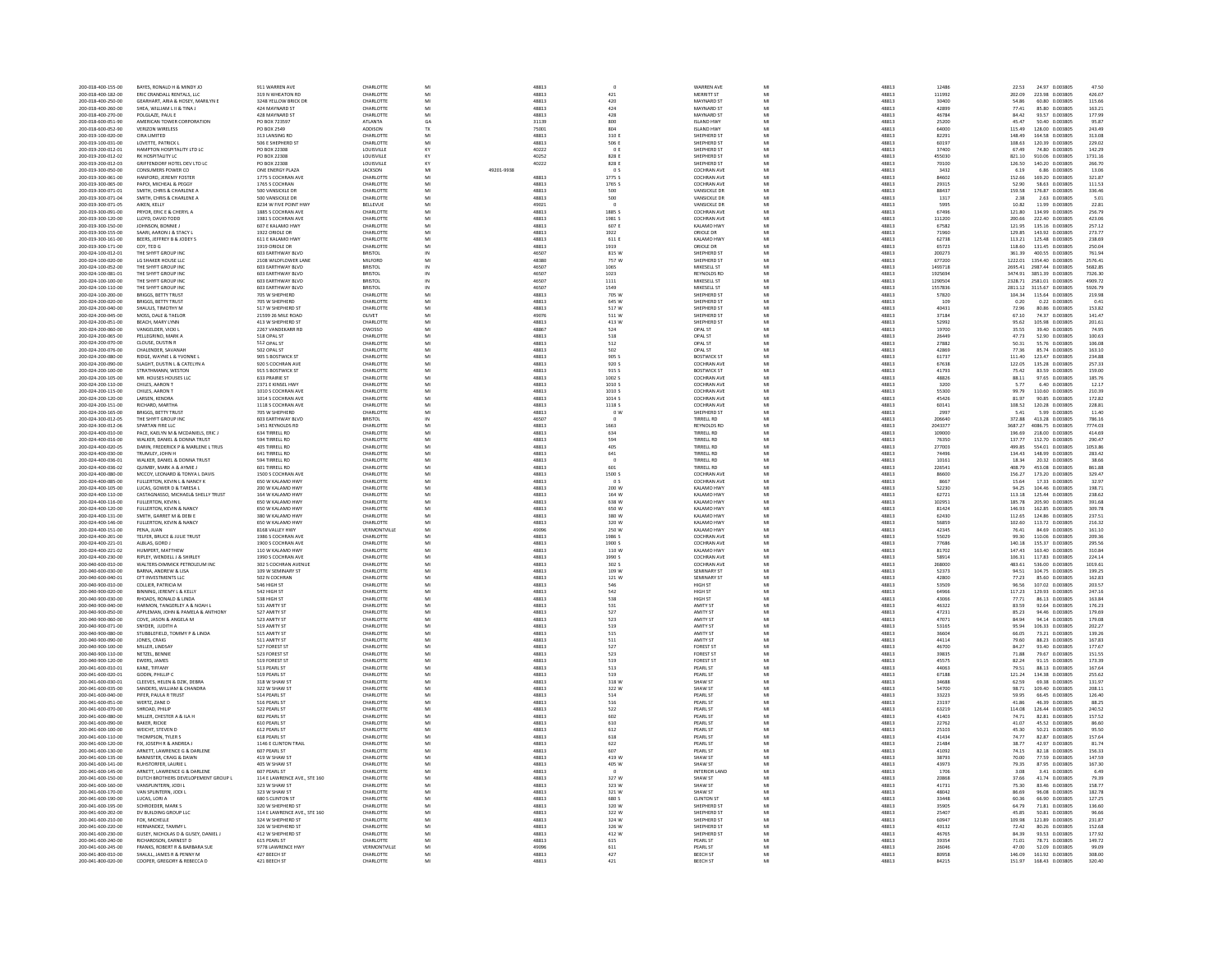| 200-041-800-051-01                       | EDDY, DAVID & JILL                                                | 403 BEECH ST                                 | CHARLOTTI                     | MI             | 48813          | 405            | <b>BEECH ST</b>                                  | MI       | 48813          | 9706           | 19.41 0.003805<br>17.51                                | 36.93            |
|------------------------------------------|-------------------------------------------------------------------|----------------------------------------------|-------------------------------|----------------|----------------|----------------|--------------------------------------------------|----------|----------------|----------------|--------------------------------------------------------|------------------|
| 200-041-800-060-00                       | EDDY, DAVID & JILL                                                | 403 BEECH ST                                 | CHARLOTTE                     | MI             | 48813          | 403            | <b>BEECH ST</b>                                  | MI       | 48813          | 103989         | 187.65<br>207.98 0.003805                              | 395.63           |
| 200-041-800-070-00<br>200-041-800-080-00 | ADGATE, BRENDA K & THEODORE & CROOK<br>BOERMA, LUCAS & JESSICA JO | 926 HIGH ST<br>925 FOREST ST                 | CHARLOTTI<br>CHARLOTTE        | MI<br>MI       | 48813<br>48813 | 926<br>925     | HIGH ST<br><b>FOREST ST</b>                      | MI       | 48813<br>48813 | 83778<br>90168 | 151.18<br>167.56 0.003805<br>162.71<br>180.34 0.003805 | 318.73<br>343.04 |
| 200-041-900-010-00                       | HEISLER, MARJORIE & DAVID & DOUGLAS                               | 235 BONNIE BROOK DR                          | CHARLOTTE                     | MI             | 48813          | 235            | <b>BONNIE BROOK DR</b>                           | MI       | 48813          | 37887          | 68.37<br>75.77 0.003805                                | 144.14           |
| 200-041-900-020-00                       | POE. JULIE A                                                      | 233 BONNIE BROOK DR                          | CHARLOTTE                     | MI             | 48813          | 233            | BONNIE BROOK DI                                  | MI       | 48813          | 36573          | 66.00<br>73.15 0.003805                                | 139.14           |
| 200-041-900-030-00                       | FOX. MICHAEL & CELESTER & VIRGINIA                                | 231 BONNIE BROOK DR                          | CHARLOTTE                     | MI             | 48813          | 231            | BONNIE BROOK DR                                  | MI       | 48813          | 36632          | 66.10<br>73.26 0.003805                                | 139.37           |
| 200-041-900-040-00                       | HOWLAND, ROBERT B & BARBARA L                                     | 229 BONNIE BROOK DI                          | CHARLOTTI                     | MI             | 48813          | 229            | <b>BONNIE BROOK DI</b>                           |          | 48813          | 70200          | 126.68<br>140.40 0.003805                              | 267.08           |
| 200-041-900-050-00                       | MOSS MARTHA IFAN                                                  | 227 BONNIE BROOK DR                          | CHARLOTTE                     | MI             | 48813          | 227            | <b>RONNIE BROOK DR</b>                           | MI       | 48813          | 48684          | 87.85<br>97.37 0.003805                                | 185.22           |
| 200-041-900-070-00                       | WEERS, STEVEN V                                                   | 2895 STONEQUARRY RD                          | DAYTON                        | OH             | 45414          | 223            | <b>BONNIE BROOK DR</b>                           | MI       | 48813          | 43977          | 87.95 0.003805<br>79.36                                | 167.31           |
| 200-041-900-080-00                       | HENRY, LINDA L TRUST                                              | 221 BONNIE BROOK DI                          | CHARLOTTI                     | MI             | 48813          | 221            | <b>BONNIE BROOK DI</b>                           | MI       | 48813          | 45336          | 81.81<br>90.67 0.003805                                | 172.48           |
| 200-041-900-090-00                       | WOZNIAK KENNETH M                                                 | 252 BONNIE BROOK DR                          | CHARLOTTE                     | MI<br>MI       | 48813          | 252            | <b>RONNIE BROOK DR</b>                           | MI       | 48813          | 32145          | 58.01<br>64.29 0.003805                                | 122.30           |
| 200-041-900-100-00<br>200-041-900-110-00 | KINGSLEY, JOANNA L<br>HALLETT FTHELF                              | 254 BONNIE BROOK DR<br>256 BONNIE BROOK DR   | CHARLOTTI<br>CHARLOTTE        | MI             | 48813<br>48813 | 254<br>256     | <b>BONNIE BROOK DI</b><br>BONNIE BROOK DR        | MI       | 48813<br>48813 | 56000<br>30261 | 101.05<br>112.00 0.003805<br>54.61<br>60.52 0.003805   | 213.05<br>115.13 |
| 200-041-900-120-00                       | BRENNA BRADY & LEMKE, DONALD                                      | 258 BONNIE BROOK DR                          | CHARLOTTE                     | MI             | 48813          | 258            | <b>BONNIE BROOK DR</b>                           | MI       | 48813          | 56000          | 101.05<br>112.00 0.003805                              | 213.05           |
| 200-041-900-130-00                       | YOUNG, MARCIA E                                                   | 260 BONNIE BROOK DI                          | CHARLOTTI                     | MI             | 48813          | 260            | <b>BONNIE BROOK DI</b>                           | MI       | 48813          | 26556          | 47.92<br>53.11 0.003805                                | 101.03           |
| 200-041-900-140-00                       | HOWE SYLVIA I                                                     | 262 BONNIE BROOK DR                          | CHARLOTTE                     | MI             | 48813          | 262            | BONNIE BROOK DR                                  | MI       | 48813          | 60300          | 108.81<br>120.60 0.003805                              | 229.41           |
| 200-041-900-150-00                       | WELLS, WANDA F                                                    | 264 BONNIE BROOK DR                          | CHARLOTTE                     | MI             | 48813          | 264            | <b>BONNIE BROOK DR</b>                           | MI       | 48813          | 29911          | 53.97<br>59.82 0.003805                                | 113.80           |
| 200-041-900-160-00                       | <b>I FNART LOUIS &amp; IOYCE</b>                                  | P.O. BOX 266                                 | CHARLOTTE                     | MI             | 48813          | 266            | <b>RONNIE BROOK DR</b>                           | MI       | 48813          | 35938          | 64.85<br>71.88 0.003805                                | 136.73           |
| 200-041-900-170-00                       | ROUSH, CATHERINE                                                  | 268 BONNIE BROOK DI                          | CHARLOTTE                     | MI             | 48813          | 268            | <b>BONNIE BROOK DR</b>                           | MI       | 48813          | 55305          | 110.61 0.003805<br>99.80                               | 210.41           |
| 200-041-900-180-01                       | DEMOTT, LINDA                                                     | 270 BONNIE BROOK DR                          | CHARLOTTI                     | MI             | 48813          | 270            | <b>BONNIE BROOK DI</b>                           | MI       | 48813          | 3595           | 64.87<br>71.90 0.003805                                | 136.78           |
| 200-041-900-190-00                       | MOORE HOWARD W.S. PHYLLIS LTRUST                                  | 272 BONNIE BROOK DR                          | CHARLOTTE                     | MI             | 48813          | 272            | <b>RONNIE BROOK DR</b>                           | MI       | 48813          | 42189          | 76.13<br>84.38 0.003805                                | 160.50           |
| 200-041-900-200-00                       | HARVITT, RACHEL A ET AL                                           | 274 BONNIE BROOK DR                          | CHARLOTTE                     | MI             | 48813          | 274            | <b>BONNIE BROOK DR</b>                           | MI       | 48813          | 48168          | 96.34 0.003805<br>86.92                                | 183.26           |
| 200-041-900-210-00                       | WITWER, ROBERT & JUDY                                             | 276 BONNIE BROOK DR                          | CHARLOTTE                     | M              | 48813          | 276            | BONNIE BROOK DI                                  | MI       | 48813          | 35947          | 64.87<br>71.89 0.003805                                | 136.76           |
| 200-041-900-220-00<br>200-041-900-230-00 | BOSWORTH, DIANA G<br>KYES, ANN-MARIE E                            | 278 BONNIE BROOK DI<br>280 BONNIE BROOK DI   | CHARLOTTE<br>CHARLOTTI        | MI<br>MI       | 48813<br>48813 | 278<br>280     | <b>BONNIE BROOK DR</b><br><b>BONNIE BROOK DI</b> | MI<br>MI | 48813<br>48813 | 44295<br>69500 | 79.93<br>88.59 0.003805<br>125.41<br>139.00 0.003805   | 168.52<br>264.41 |
| 200-041-900-240-00                       | KARI ZEN MARTHA I                                                 | 282 BONNIE BROOK DR                          | CHARLOTTE                     | MI             | 48813          | 282            | BONNIE BROOK DR                                  | MI       | 48813          | 38371          | 69.24<br>76.74 0.003805                                | 145.98           |
| 200-041-900-250-00                       | GREGER, BETTY L & CADE, CASSIUS M IV                              | 284 BONNIE BROOK DR                          | CHARLOTTE                     | MI             | 48813          | 284            | <b>BONNIE BROOK DR</b>                           | MI       | 48813          | 35950          | 64.87<br>71.90 0.003805                                | 136.77           |
| 200-041-900-260-00                       | SCHULTZ, STEPHANIE C                                              | 286 BONNIE BROOK DI                          | CHARLOTTE                     | MI             | 48813          | 286            | <b>BONNIE BROOK DR</b>                           | MI       | 48813          | 59604          | 107.56<br>119.21 0.003805                              | 226.76           |
| 200-041-900-270-00                       | KING, JUDITH                                                      | 288 BONNIE BROOK DR                          | CHARLOTTE                     | MI             | 48813          | 288            | BONNIE BROOK DR                                  | MI       | 48813          | 68100          | 122.89<br>136.20 0.003805                              | 259.09           |
| 200-041-900-280-00                       | RUHLIG, REBECCA                                                   | 290 BONNIE BROOK DI                          | CHARLOTTE                     | M              | 48813          | 290            | <b>BONNIE BROOK DI</b>                           |          | 48813          | 37275          | 74.55 0.003805                                         | 141.81           |
| 200-041-900-290-00                       | IFWELL RANDY & CYNTHIA                                            | 298 N RONNIE BROOK DE                        | CHARLOTTE                     | MI             | 48813          | 298            | BONNIE BROOK DR                                  | MI       | 48813          | 50856          | 91 77<br>101.71 0.003805                               | 193,48           |
| 200-041-900-300-00                       | SMITH, MARILYN SUE                                                | 296 BONNIE BROOK DR                          | CHARLOTTE                     | MI             | 48813          | 296            | <b>BONNIE BROOK DR</b>                           | MI       | 48813          | 44076          | 88.15 0.003805<br>79.54                                | 167.69           |
| 200-041-900-310-00                       | BENNETT, JIMMY H                                                  | 294 BONNIE BROOK DI                          | CHARLOTTI                     | M              | 48813          | 294            | BONNIE BROOK DI                                  | MI       | 48813          | 48997          | 88.42<br>97.99 0.003805                                | 186.41           |
| 200-041-900-320-00                       | BRITTON, LORI A                                                   | 292 BONNIE BROOK DR                          | CHARLOTTE                     | MI             | 48813          | 292            | BONNIE BROOK DR                                  | MI       | 48813          | 47923          | 86.48<br>95.85 0.003805                                | 182.32           |
| 200-041-900-330-00                       | GREENDYK, JACOB & HANNAH                                          | 285 BONNIE BROOK DR                          | CHARLOTTE<br><b>CHARLOTTI</b> | MI             | 48813          | 285            | <b>BONNIE BROOK DR</b>                           | MI<br>MI | 48813          | 78700          | 142.01<br>157.40 0.003805                              | 299.41           |
| 200-041-900-340-00                       | HEINZE, RANDY R & LINDA L<br>ELLIOTT, ROSANNE M                   | 283 BONNIE BROOK DI                          |                               | MI             | 48813          | 283            | <b>BONNIE BROOK DI</b>                           | MI       | 48813          | 40950<br>41404 | 81.90 0.003805<br>73.89<br>74.71                       | 155.79<br>157.52 |
| 200-041-900-350-00                       |                                                                   | 281 BONNIE BROOK DR                          | CHARLOTTE<br>CHARLOTTE        | MI<br>M        | 48813          | 281            | <b>BONNIE BROOK DR</b>                           | MI       | 48813          |                | 82.81 0.003805                                         |                  |
| 200-041-900-360-00<br>200-041-900-370-00 | RICE, ROBIN M<br><b>BOYLES, ELVA L TRUST</b>                      | 279 N BONNIE BROOK DR<br>275 BONNIE BROOK DR | CHARLOTTE                     | MI             | 48813<br>48813 | 279<br>275     | BONNIE BROOK DR<br>BONNIE BROOK DR               | MI       | 48813<br>48813 | 35335<br>39033 | 70.67 0.003805<br>63.76<br>70.44<br>78.07 0.003805     | 134.43<br>148.50 |
| 200-041-900-380-00                       | FELL, WINFIELD E & LINDA L                                        | 273 BONNIE BROOK DR                          | CHARLOTTE                     | MI             | 48813          | 273            | BONNIE BROOK DR                                  | MI       | 48813          | 47030          | 84.87<br>94.06 0.003805                                | 178.93           |
| 200-041-900-390-00                       | MARTENS, KENNETH R & CYNTHIA K                                    | 271 BONNIE BROOK DI                          | CHARLOTTE                     | MI             | 48813          | 271            | <b>BONNIE BROOK DR</b>                           | MI       | 48813          | 46150          | 92.30 0.003805<br>83.28                                | 175.58           |
| 200-041-900-400-00                       | FARLIN, SUSAN L                                                   | 269 BONNIE BROOK DR                          | CHARLOTTE                     | MI             | 48813          | 269            | BONNIE BROOK DR                                  | MI       | 48813          | 34145          | 61.61<br>68.29 0.003805                                | 129.90           |
| 200-041-900-410-00                       | SORENSON, STEWART C & VICKIE L                                    | 267 BONNIE BROOK DR                          | CHARLOTTI                     | MI             | 48813          | 267            | BONNIE BROOK DI                                  | MI       | 48813          | 37623          | 75.25 0.003805<br>67.89                                | 143.14           |
| 200-041-900-420-00                       | STANLEY, RANDALL &GEORGINA &LAURA                                 | 265 BONNIE BROOK DR                          | CHARLOTTE                     | MI             | 48813          | 265            | BONNIE BROOK DR                                  | MI       | 48813          | 32653          | 58.92<br>65.31 0.003805                                | 124.23           |
| 200-041-900-430-00                       | FLETCHER, BETTY V                                                 | 220 BONNIE BROOK DR                          | CHARLOTTE                     | MI             | 48813          | 220            | <b>BONNIE BROOK DR</b>                           | MI       | 48813          | 39453          | 78.91 0.003805<br>71.19                                | 150.10           |
| 200-041-900-440-00                       | OLES, JUDY A & MICHAEL S                                          | 222 BONNIE BROOK DR                          | CHARLOTTE                     | MI             | 48813          | 222            | RONNIE BROOK DE                                  | MI       | 48813          | 50016          | 100.03 0.003805<br>90.25                               | 190.29           |
| 200-041-900-450-00                       | ANTCLIFF, RALPH A TRUST                                           | 224 BONNIE BROOK DR                          | CHARLOTTE                     | MI             | 48813          | 224            | BONNIE BROOK DR                                  | MI       | 48813          | 49671          | 89.63<br>99.34 0.003805                                | 188.97           |
| 200-041-900-460-00                       | WESTFALL, LINDA M                                                 | 226 BONNIE BROOK DI                          | CHARLOTTI                     | M              | 48813          | 226            | BONNIE BROOK DR                                  |          | 48813          | 59294          | 107.00<br>118.59 0.003805                              | 225.58           |
| 200-041-900-470-00                       | PRIESMAN, WILMA JEAN TRUST                                        | 228 BONNIE BROOK DR                          | CHARLOTTE                     | MI             | 48813          | 228            | BONNIE BROOK DR                                  | MI       | 48813          | 37389          | 67.47<br>74.78 0.003805                                | 142.25           |
| 200-041-900-480-00                       | MCCOY, STANLEY & KATHERINE                                        | 230 BONNIE BROOK DR                          | CHARLOTTE                     | MI             | 48813          | 230            | <b>BONNIE BROOK DR</b>                           | MI       | 48813          | 57400          | 103.58<br>114.80 0.003805                              | 218.38           |
| 200-041-900-490-00                       | PAGE, ELAINE J & WHITSON, PEGGY L                                 | 232 BONNIE BROOK DI                          | CHARLOTTE                     | MI             | 48813          | 232            | <b>BONNIE BROOK DR</b>                           | MI       | 48813          | 34859          | 62.90<br>69.72 0.003805                                | 132.62           |
| 200-041-900-500-00<br>200-041-900-510-00 | FORTINO, TERESA LYNN<br>SCHANTZ, CHRIS A & WELTON, DARCY J        | 234 BONNIE BROOK DR<br>236 BONNIE BROOK DI   | CHARLOTTE<br>CHARLOTTE        | MI<br>MI       | 48813<br>48813 | 234<br>236     | BONNIE BROOK DR<br><b>BONNIE BROOK DR</b>        | MI<br>MI | 48813<br>48813 | 61566          | 111.10<br>123.13 0.003805<br>56.27 0.003805            | 234.23<br>107.03 |
| 200-041-900-520-00                       | HAMILTON, ELAINE K                                                | 238 BONNIE BROOK DR                          | CHARLOTTE                     | MI             | 48813          | 238            | <b>RONNIE BROOK DR</b>                           | MI       | 48813          | 28133          | 50.7<br>106.04<br>117.52 0.003805                      | 223.56           |
| 200-041-900-530-00                       | HENRY, MARK                                                       | 240 BONNIE BROOK DE                          | CHARLOTTI                     | $\overline{M}$ | 48813          | 240            | BONNIE BROOK DR                                  | MI       | 48813          | 58762<br>69400 | 125.23<br>138.80 0.003805                              | 264.03           |
| 200-041-900-540-00                       | IRELAND, WILLIAM P & DEANNA L TRUST                               | 242 BONNIE BROOK DI                          | CHARLOTTI                     | MI             | 48813          | 242            | <b>BONNIE BROOK DI</b>                           | MI       | 48813          | 39125          | 78.25 0.003805<br>70.60                                | 148.85           |
| 200-041-900-550-00                       | WYSZYNSKI, JAMES E III                                            | 243 BONNIE BROOK DR                          | CHARLOTTE                     | MI             | 48813          | 243            | BONNIE BROOK DR                                  | MI       | 48813          | 49852          | 89.96<br>99.70 0.003805                                | 189.66           |
| 200-041-900-560-00                       | LATCHAW, ROGER L & ROSEMARY                                       | 629 S SHELDON ST                             | CHARLOTTI                     | MI             | 48813          | 241            | <b>BONNIE BROOK DI</b>                           | MI       | 48813          | 35905          | 64.79<br>71.81 0.003805                                | 136.60           |
| 200-041-900-570-00                       | MILLER, DAVE                                                      | 239 BONNIE BROOK DI                          | CHARLOTTI                     | MI             | 48813          | 239            | BONNIE BROOK DI                                  | MI       | 48813          | 37607          | 67.86<br>75.21 0.003805                                | 143.08           |
| 200-041-900-580-00                       | NICOL, PATRICIA J TRUST                                           | 237 BONNIE BROOK DR                          | CHARLOTTE                     | MI             | 48813          | 237            | BONNIE BROOK DR                                  | MI       | 48813          | 36038          | 65.03<br>72.08 0.003805                                | 137.11           |
| 200-042-000-010-00                       | <b>BRIGGS, BETTY TRUST</b>                                        | 705 W SHEPHERD                               | CHARLOTTI                     |                | 48813          | 311 S          | <b>STATE ST</b>                                  |          | 48813          | 81495          | 147.06<br>162.99 0.003805                              | 310.05           |
| 200-042-000-040-00                       | <b>BRIGGS, BETTY TRUST</b>                                        | 705 W SHEPHERD                               | CHARLOTTE                     | MI             | 48813          | 635 W          | SEMINARY ST                                      | MI       | 48813          | 3310           | 5.97<br>6.62 0.003805                                  | 12.59            |
| 200-042-000-050-00                       | LITTLE, JOHN S & CAROL LYN                                        | 1199 NARCISSE LANE                           | CHARLOTTE                     | MI             | 48813          | 629 W          | <b>SEMINARY ST</b>                               |          | 48813          | 50243          | 90.66<br>100.49 0.003805                               | 191.15           |
| 200-042-000-060-00                       | LITTLE, JOHN S & CAROL L                                          | 1199 NARCISSE LANE                           | CHARLOTTE                     | MI             | 48813          | 627 W          | SEMINARY ST                                      | MI       | 48813          | 36734          | 66.29<br>73.47 0.003805                                | 139.75           |
| 200-042-000-070-00                       | LITTLE, JOHN S & CAROL L                                          | 1199 NARCISSE LANE                           | CHARLOTTE                     | MI             | 48813          | 621 W          | <b>SEMINARY ST</b>                               | MI       | 48813          | 50105          | 90.41<br>100.21 0.003805                               | 190.62           |
| 200-042-000-080-00                       | DAVIS, RYAN E & CHRISTINE                                         | 617 W SEMINARY ST                            | CHARLOTTI                     | MI             | 48813          | 617 W          | <b>SEMINARY ST</b>                               |          | 48813          | 58344          | 105.28<br>116.69 0.00380                               | 221.97           |
| 200-042-000-100-00                       | LITTLE DAVID M ET AL<br>KISH PLASTICS INC                         | 611 W SEMINARY ST<br><b>DRAWER</b> C         | CHARLOTTE<br>CHARLOTTI        | MI<br>MI       | 48813          | 611 W          | SEMINARY ST<br>SEMINARY ST                       | MI       | 48813<br>48813 | 32298<br>8114  | 58.28<br>64.60 0.003805<br>14.6<br>16.23 0.003805      | 122.88<br>30.87  |
| 200-042-000-110-00<br>200-042-000-130-01 | MARTENS DANIELLE M.                                               | 322 BRACKETT ST                              | CHARLOTTE                     | MI             | 48813<br>48813 | 600 W<br>322   | <b>BRACKETT ST</b>                               | MI       | 48813          | 32660          | 58.93<br>65.32 0.003805                                | 124.25           |
| 200-042-000-135-01                       | VROOMAN, BRADELY L & LOU ANN                                      | 326 BRACKETT ST                              | CHARLOTTE                     | MI             | 48813          | 326            | <b>BRACKETT ST</b>                               | MI       | 48813          | 29530          | 53.29<br>59.06 0.003805                                | 112.35           |
| 200-042-000-140-00                       | HAYES, LYNDA I                                                    | 328 BRACKETT S'                              | CHARLOTTI                     |                | 48813          | 328            | <b>BRACKETT ST</b>                               |          | 48813          | 33800          | 60.99<br>67.60 0.00380                                 | 128.59           |
| 200-042-000-145-00                       | JANE, JOHN H SR & LINDA L                                         | 604 W HENRY ST                               | CHARLOTTE                     | MI             | 48813          | 604 W          | HENRY ST                                         | MI       | 48813          | 33991          | 61.34<br>67.98 0.003805                                | 129.32           |
| 200-042-000-151-00                       | TATE, PAUL                                                        | 614 W HENRY ST                               | CHARLOTTE                     | MI             | 48813          | 614 W          | <b>HENRY ST</b>                                  | MI       | 48813          | 47632          | 95.26 0.003805<br>85.95                                | 181.22           |
| 200-042-000-171-00                       | BROWN, DAVID L                                                    | 620 W HENRY ST                               | CHARLOTTE                     | MI             | 48813          | 620 W          | <b>HENRY ST</b>                                  | MI       | 48813          | 68392          | 123.41<br>136.78 0.003805                              | 260.20           |
| 200-042-000-180-00                       | COLE, SPENCER K & ROBIN M                                         | 624 W HENRY ST                               | CHARLOTTE                     | MI             | 48813          | 624 W          | <b>HENRY ST</b>                                  |          |                |                | 104.76<br>116.11 0.003805                              | 220.87           |
| 200-042-000-190-00                       | BUTLER, GENEVA M                                                  | 748 S LACEY LAKE ROAD                        | CHARLOTTI                     | MI             | 48813          | 634 W          |                                                  | MI       | 48813          | 58054          | 78.24<br>86.72 0.003805                                | 164.97           |
| 200-042-000-210-00                       | <b>BUTLER WILLIAM B &amp; AMELIA LTRUST</b>                       | 748 LACEY LAKE RD                            | CHARLOTTE                     | MI             |                |                | <b>HENRY ST</b>                                  |          | 48813          | 4336           |                                                        |                  |
| 200-042-000-220-00                       | GOHEEN, RAYMOND W & JAMIE L                                       |                                              |                               |                | 48813          | 636 W          | HENRY ST                                         | MI       | 48813          | 8253           | 14.89<br>16.51 0.003805                                | 31.40            |
| 200-042-000-230-01<br>200-042-000-235-00 |                                                                   | 638 W HENRY ST                               | CHARLOTTE                     | MI             | 48813          | 638 W          | <b>HENRY ST</b>                                  | MI       | 48813          | 33372          | 66.74 0.003805<br>60.22                                | 126.96           |
| 200-042-000-240-00                       | BRIGGS, STEVEN J                                                  | 3801 MAURER ROAD                             | CHARLOTTI                     | MI             | 48813          | 329 S          | LINCOLN S                                        |          | 4881           | 9246           | 16.68<br>18.49 0.003805                                | 35.18            |
| 200-042-000-245-00                       | WOODS, KIMBERLY ANNE                                              | 333 S LINCOLN ST                             | CHARLOTTE                     | MI             | 48813          | 333 S          | LINCOLN ST                                       | MI       | 48813          | 25139          | 45.36<br>50.28 0.003805                                | 95.64            |
|                                          | KORP, SAMUEL<br>PUNG KEVIN M                                      | 642 W HENRY ST<br>640 W HENRY ST             | CHARLOTTI<br>CHARLOTTE        | MI<br>MI       | 48813<br>48813 | 642 W<br>640 W | <b>HENRY ST</b><br>HENRY ST                      | MI       | 48813<br>48813 | 27128<br>30800 | 48.95<br>54.26 0.003805<br>55.58<br>61.60 0.003805     | 103.21<br>117 18 |
| 200-042-000-251-00                       | DACK, JOHN D                                                      | 369 S STATE ST                               | CHARLOTTE                     | MI             | 48813          | 369 S          | STATE ST                                         | MI       | 48813          | 71553          | 129.12<br>143.11 0.003805                              | 272.22           |
| 200-042-000-271-00                       | LAUTZENHEISER, LEWIS N & BETTY                                    | 719 W HENRY S'                               | CHARLOTTE                     | MI             | 48813          | 719 W          | <b>HENRY ST</b>                                  |          | 48813          | 58261          | 105.13<br>116.52 0.003805                              | 221.65           |
| 200-042-000-281-00                       | BROOKS, GARY LEE & MAUREEN R                                      | 717 W HENRY ST                               | CHARLOTTE                     | MI             | 48813          | 717 W          | <b>HENRY ST</b>                                  | MI       | 48813          | 48892          | 88.23<br>97.78 0.003805                                | 186.01           |
| 200-042-000-291-00                       | FIRST NATIONAL BANK OF AMERICA                                    | PO BOX 980                                   | <b>EAST LANSING</b>           | MI             | 48823          | 715 W          | <b>HENRY ST</b>                                  |          | 48813          | 27037          | 54.07 0.003805<br>48.79                                | 102.86           |
| 200-042-000-301-00                       | COPENHAVER TROY A & PARTICIA                                      | 713 W HENRY ST                               | <b>CHARLOTTE</b>              | MI             | 48813          | 713 W          | <b>HENRY ST</b>                                  | MI       | 48813          | 42678          | 77.01<br>85.36 0.003805                                | 162.37           |
| 200-042-000-311-00                       | MOORE, SYKLER & BREEANNA                                          | 711 W HENRY ST                               | CHARLOTTE                     | MI             | 48813          | 711 W          | <b>HENRY ST</b>                                  | MI       | 48813          | 43282          | 86.56 0.003805<br>78.10                                | 164.67           |
| 200-042-000-321-00                       | SEAGER, CAROL M                                                   | 709 W HENRY ST                               | CHARLOTTI                     | MI             | 48813          | 709 W          | <b>HENRY ST</b>                                  |          | 48813          | 32767          | 59.13<br>65.53 0.003805                                | 124.66           |
| 200-042-000-331-00                       | JARVIS, DUANE A & PHYLLIS JEAN                                    | 707 W HENRY ST                               | CHARLOTTE                     | MI             | 48813          | 707 W          | <b>HENRY ST</b>                                  | MI       | 48813          | 40758          | 73.55<br>81.52 0.003805                                | 155.06           |
| 200-042-000-341-00                       | FARREN, BRENDAN JAY                                               | 703 W HENRY ST                               | CHARLOTTE                     | MI             | 48813          | 703 W          | HENRY ST                                         | MI       | 48813          | 59600          | 119.20 0.003805<br>107.55                              | 226.75           |
| 200-042-000-360-00                       | ROOT, CLIFF JR                                                    | 701 W HENRY ST                               | CHARLOTTI                     |                | 48813          | 701 W          | <b>HENRY ST</b>                                  | MI<br>MI | 48813          | 25330          | 45.71<br>50.66 0.003805                                |                  |
| 200-042-000-366-00                       | WILMORE, BRIAN & CARLA<br>DOXSIE, NANETTE                         | 4365 N CLINTON TR<br>643 W HENRY ST          | CHARLOTTE                     | MI<br>Mi<br>MI | 48813<br>48813 | 402 S<br>643 W | LINCOLN ST<br><b>HENRY ST</b>                    |          | 48813<br>48813 | 17062          | 34.12 0.003805<br>30.79<br>42.85<br>47.50 0.003805     | 96.37<br>64.91   |
| 200-042-000-370-00<br>200-042-000-380-00 | SEBOLT, TERRI L                                                   | 641 W HENRY ST                               | CHARLOTTE<br>CHARLOTTE        | MI             | 48813          | 641 W          | <b>HENRY ST</b>                                  | MI       | 48813          | 23748<br>28577 | 51.57<br>57.15 0.003805                                | 90.35<br>108.72  |
| 200-042-000-391-00                       | BROWNLEE, ALAN L & TRACEY M                                       | 639 W HENRY ST                               | CHARLOTTE                     | MI             | 48813          | 639 W          | <b>HENRY ST</b>                                  | MI       | 48813          | 39585          | 79.17 0.003805<br>71.43                                | 150.60           |
| 200-042-000-400-00                       | MALLOY, PATRICK M                                                 | 637 W HENRY ST                               | CHARLOTTE                     | MI             | 48813          | 637 W          | <b>HENRY ST</b>                                  | MI       | 48813          | 37439          | 67.56<br>74.88 0.003805                                | 142.44           |
| 200-042-000-410-00                       | MATSON, RANDALL L & DENISE A                                      | 635 W HENRY ST                               | CHARLOTTE                     | MI             | 48813          | 635 W          | <b>HENRY ST</b>                                  | MI       | 48813          | 51196          | 92.38<br>102.39 0.003805                               | 194.78           |
| 200-042-000-421-00                       | BRIGGS, FRED J                                                    | 625 W HENRY ST                               | CHARLOTTI                     | M              | 48813          | 625 W          | <b>IENRY ST</b>                                  |          | 48813          | 28182          | 56.36 0.003805<br>50.85                                | 107.22           |
| 200-042-000-431-00                       | HERBER, NICHOLAS K & TOMPKINS, H                                  | 623 W HENRY ST                               | CHARLOTTE                     | MI             | 48813          | 623 W          | <b>HENRY ST</b>                                  | MI       | 48813          | 53545          | 96.62<br>107.09 0.003805                               | 203.71           |
| 200-042-000-438-00                       | DAY, RANDY & VIRGINIA                                             | 616 CHERRY ST                                | CHARLOTTE                     | MI             | 48813          | 421 S          | CHURCH ST                                        | MI       | 48813          | 44886          | 89.77 0.003805<br>81.00                                | 170.77           |
| 200-042-000-439-00                       | WEST, KRISTY                                                      | 617 W HENRY ST                               | CHARLOTTI                     | MI             | 48813          | 617 W          | <b>HENRY ST</b>                                  | MI       | 48813          | 37108          | 66.96<br>74.22 0.003805                                | 141.18           |
| 200-042-000-442-00                       | CORDTS, KRISTY & STEELE, JERSEY                                   | 613 W HENRY ST                               | CHARLOTTE                     | MI             | 48813          | 613 W          | <b>HENRY ST</b>                                  | MI       | 48813          | 32106          | 57.94<br>64.21 0.003805                                | 122.15           |
| 200-042-000-444-00                       | OTIS, JUSTIN W                                                    | 609 W HENRY ST                               | CHARLOTTE                     | M              | 48813          | 609 W          | <b>HENRY ST</b>                                  | MI       | 48813          | 51034          | 102.07 0.003805<br>92.09                               | 194.16           |
| 200-042-000-445-00                       | LINN, ANDREW C                                                    | 607 W HENRY ST                               | CHARLOTTE                     | MI             | 48813          | 607 W          | <b>HENRY ST</b>                                  |          | 48813          | 33218          | 59.94<br>66,44 0.003805                                | 126.38           |
| 200-042-000-446-00                       | BRIDLEMAN, JAMES E TRUST                                          | 904 ST MARYS BLVD                            | CHARLOTTE                     | MI             | 48813          | 419 S          | CHURCH ST                                        |          | 48813          | 39056          | 78.11 0.003805<br>70.48                                | 148.59           |
| 200-042-000-447-00<br>200-042-000-448-00 | SCHOFIELD, VIRGINIA C<br>BAHMER, TIMOTHY J & ANGELA & HALEY       | 418 BRACKETT ST<br>211 MUNSON ST             | CHARLOTTE<br>CHARLOTTE        | MI<br>MI       | 48813<br>48813 | 418<br>415 S   | <b>BRACKETT ST</b><br>CHURCH ST                  | MI       | 48813<br>48813 | 41320<br>22080 | 74.56<br>82.64 0.003805<br>39.84<br>44.16 0.003805     | 157.20<br>84.00  |
|                                          |                                                                   |                                              | CHARLOTTE                     | MI             | 48813          | 422            | <b>BRACKETT ST</b>                               |          | 48813          | 52477          | 104.95 0.003805<br>94.69                               | 199.65           |
| 200-042-000-449-00<br>200-042-000-450-00 | PESINO, FRANCISCO R & MARIAH C<br>MILLER, HOLLY                   | 422 BRACKETT ST<br>420 S CHURCH ST           | CHARLOTTE                     | MI             | 48813          | 420 S          | CHURCH ST                                        | MI       | 48813          | 37735          | 68.09<br>75.47 0.003805                                | 143.56           |
| 200-042-000-460-00                       | DAY, RANDY J & VIRGINIA A                                         | 616 CHERRY ST                                | CHARLOTTE                     | MI             | 48813          | 616            | CHERRY ST                                        | MI       | 48813          | 53607          | 96.73<br>107.21 0.003805                               | 203.95           |
| 200-042-000-470-00                       | RODDY, DONALD E JR                                                | 620 CHERRY ST                                | CHARLOTTI                     | MI             | 48813          | 620            | CHERRY ST                                        |          | 48813          | 59383          | 107.16<br>118.77 0.003805                              | 225.92           |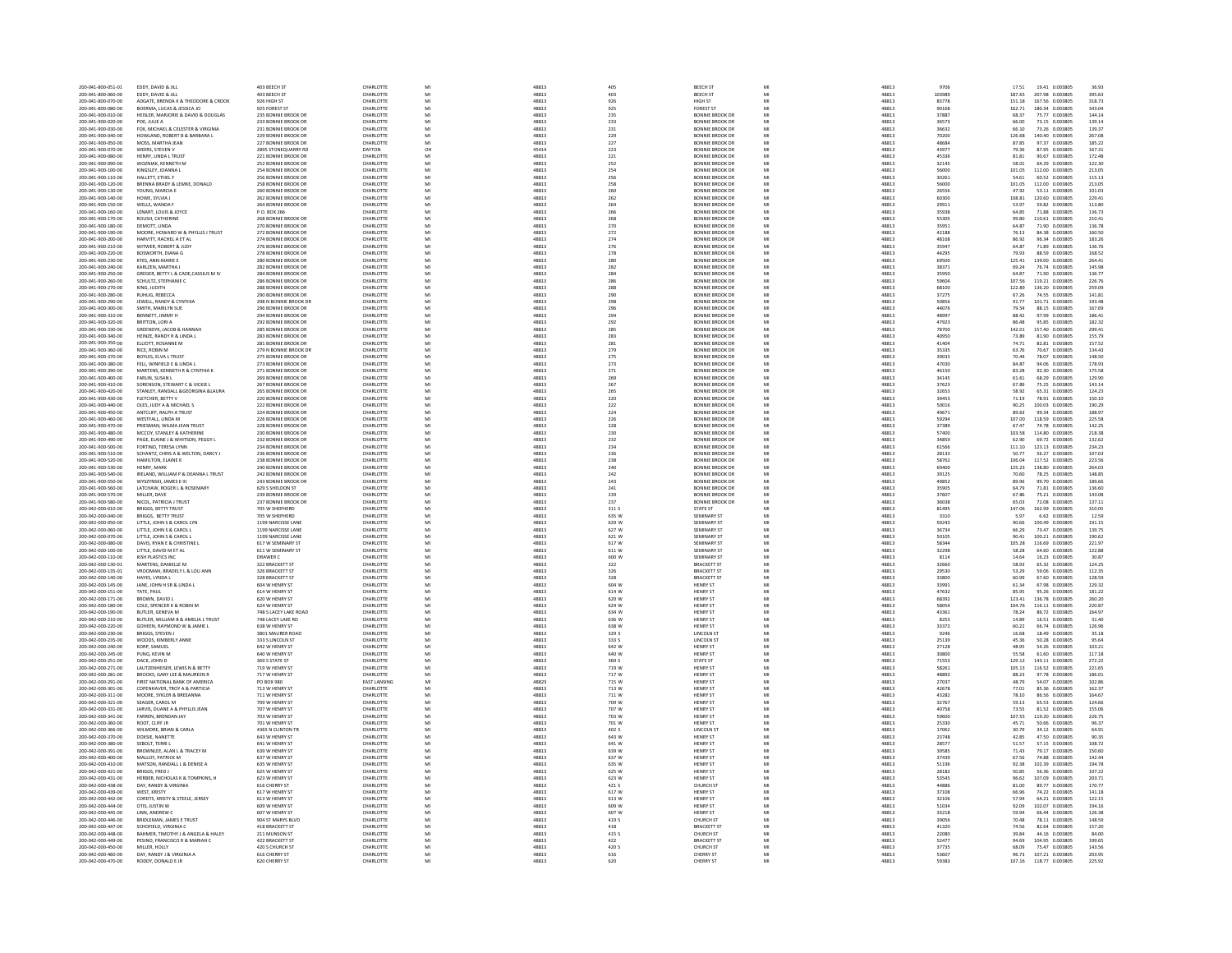| 200-042-000-480-00                       | WOLCOTT, SUSAN K                                                  | 624 CHERRY ST                                    | CHARLOTTE                     |        |            | 48813          | 624             | CHERRY ST                                | M        | 48813          | 44693           | 80.65<br>89.39 0.003805                                | 170.03               |
|------------------------------------------|-------------------------------------------------------------------|--------------------------------------------------|-------------------------------|--------|------------|----------------|-----------------|------------------------------------------|----------|----------------|-----------------|--------------------------------------------------------|----------------------|
| 200-042-000-501-00                       | WILKINS MARY V                                                    | 407 S LINCOLN ST                                 | <b>CHARLOTTE</b>              | M      |            | 48813          | 407S            | <b>LINCOLN ST</b>                        | MI       | 48813          | 50801           | 91.67<br>101.60 0.003805                               | 193.27               |
| 200-042-000-504-00<br>200-042-000-520-01 | BRIGGS, JENNIFER.<br>HUGHES, HEATHER                              | 421 S LINCOLN ST<br>700 CHERRY ST                | CHARLOTTE<br>CHARLOTTE        | M<br>M |            | 48813<br>48813 | 421 S<br>700    | LINCOLN ST<br>CHERRY ST                  | MI<br>MI | 48813<br>48813 | 45110<br>43695  | 90.22 0.003805<br>81.40<br>78.85<br>87.39 0.003805     | 171.62<br>166.24     |
| 200-042-000-522-00                       | FOX, ROBIN                                                        | 406 S LINCOLN ST                                 | CHARLOTTE                     | M      |            | 48813          | 406 S           | <b>LINCOLN ST</b>                        | MI       | 48813          | 41079           | 74.13<br>82.16 0.003805                                | 156.29               |
| 200-042-000-531-01                       | COGSWELL, DEBORAH I                                               | 704 CHERRY ST                                    | CHARLOTT                      |        |            | 48813          | 704             | CHERRY ST                                |          | 48813          | 25331           | 45.71<br>50.66 0.00380                                 | 96.37                |
| 200-042-000-541-00                       | <b>GUTHRIE, STEVEN</b>                                            | 1748 S LACEY LAKE ROAD                           | CHARLOTTE                     | M      |            | 48813          | 708             | CHERRY ST                                | MI       | 48813          | 47724           | 86.12<br>95.45 0.003805                                | 181.57               |
| 200-042-000-551-00<br>200-042-000-561-00 | CONVERSE, DANA RAE<br>BANNER, MARK A                              | 6050 N COCHRAM<br>712 CHERRY ST                  | CHARLOTTE<br>CHARLOTTE        | M<br>M |            | 48813<br>48813 | 710<br>$712\,$  | CHERRY ST<br>CHERRY ST                   | MI<br>MI | 48813<br>48813 | 44242<br>28806  | 88.48 0.003805<br>79.83<br>51.98<br>57.61 0.003805     | 168.32<br>109.59     |
| 200-042-000-571-00                       | WILLIAMS, LARRY & BRIDGET                                         | 714 CHERRY ST                                    | CHARLOTTE                     | M      |            | 48813          | 714             | CHERRY ST                                | MI       | 48813          | 35181           | 63.48<br>70.36 0.003805                                | 133.85               |
| 200-042-000-581-00                       | HATT, TRACY R & CYNTHIA D                                         | 716 CHERRY ST                                    | CHARLOTTE                     |        |            | 48813          | 716             | CHERRY ST                                | M        | 48813          | 31006           | 62.01 0.003805<br>55.95                                | 117.96               |
| 200-042-000-591-00                       | GARLAND, SLISAN M                                                 | 718 CHERRY ST<br>720 CHERRY ST                   | <b>CHARLOTTE</b>              | M      |            | 48813          | 718             | CHERRY ST                                | MI       | 48813          | 29061           | 52.44<br>58.12 0.003805                                | $110.56$<br>$164.43$ |
| 200-042-000-601-00<br>200-042-000-610-01 | HUFFMAN, DAVID M & PAMELA S TRUST<br>FACE, DONNA M                | 621 JOHNSON ST                                   | CHARLOTTE<br>CHARLOTTE        | M      |            | 48813<br>48813 | 720<br>$722\,$  | CHERRY ST<br>CHERRY ST                   | M<br>M   | 48813<br>48813 | 43221<br>26840  | 86.44 0.003805<br>77.99<br>48.43<br>53.68 0.003805     | 102.11               |
| 200-042-000-621-00                       | PATTERSON, JAMES W & CANDACE M                                    | 724 CHERRY ST                                    | CHARLOTTE                     | M      |            | 48813          | 724             | CHERRY ST                                | MI       | 48813          | 28527           | 51.48<br>57.05 0.003805                                | 108.53               |
| 200-042-000-631-00                       | DV BUILDING GROUP LLC                                             | 114 E LAWRENCE AVE., STE 160                     | CHARLOTTE                     |        |            | 48813          | 726             | CHERRY ST                                |          | 48813          | 29139           | 52.58<br>58.28 0.003805                                | 110.86               |
| 200-042-000-640-00                       | BROWN, MARK A                                                     | 728 CHERRY ST                                    | CHARLOTTE                     | M      |            | 48813          | 728             | CHERRY ST                                | MI       | 48813          | 31145           | 56.20<br>62.29 0.003805                                | 118.49               |
| 200-042-000-648-00                       | <b>BROWN, MARK A</b>                                              | 728 CHERRY ST                                    | CHARLOTTE                     | M      |            | 48813          |                 | CHERRY ST                                | MI       | 48813          | 405             | 0.73<br>0.81 0.003805                                  | 1.54                 |
| 200-042-000-650-01                       | BRADY, MICHAELS                                                   | 1400 E KALAMO HWY                                | CHARLOTTE                     | M      |            | 48813          | 730             | CHERRY ST                                | M        | 48813          | 29153           | 52.61<br>58.31 0.003805                                | 110.91               |
| 200-042-000-660-00<br>200-042-000-670-00 | POWELL, KELLY<br>BEST, DIANE M & BABB, GREGORY D                  | 734 CHERRY ST<br>505 S LINCOLN ST                | CHARLOTTE<br>CHARLOTTE        | M      |            | 48813<br>48813 | 734<br>505 S    | CHERRY ST<br>LINCOLN ST                  | MI       | 48813<br>48813 | 52173<br>37371  | 94.15<br>104.35 0.003805<br>67.44<br>74.74 0.003805    | 198.49<br>142.18     |
| 200-042-000-674-00                       | NEUMANN RRIAN WILLIAM & UNDA                                      | 507 S LINCOLN ST                                 | CHARLOTTE                     | M      |            | 48813          | 507.5           | <b>LINCOLN ST</b>                        | MI       | 48813          | 45760           | 82.57<br>91.52 0.003805                                | 174.09               |
| 200-042-000-678-00                       | MILLER, GREGORY LEO                                               | 509 S LINCOLN ST                                 | CHARLOTTE                     | M      |            | 48813          | 509 S           | LINCOLN ST                               | MI       | 48813          | 54930           | 99.12<br>109.86 0.003805                               | 208.98               |
| 200-042-500-010-01                       | FROST, COOPER D                                                   | 436 S COCHRAN AV                                 | CHARLOTT                      |        |            | 48813          | 436 S           | COCHRAN AV                               | M        | 48813          | 79530           | 143.51<br>159.06 0.003805                              | 302.57               |
| 200-042-500-030-00                       | FIX, JOSEPH R                                                     | 1146 E CLINTON TRAIL                             | CHARLOTTE                     | M      |            | 48813          | 418 S           | <b>COCHRAN AVE</b>                       | MI       | 48813          | 54151           | 97.72<br>108.30 0.003805                               | 206.02               |
| 200-042-500-033-00<br>200-042-500-037-00 | KIWANIHOME IN<br><b>RANTA PERRY &amp; IIIIOTA</b>                 | P O BOX 22<br>4864 S COCHRAN                     | CHARLOTTE<br>CHARLOTTE        | M      |            | 48813<br>48813 | 430 S<br>416.5  | COCHRAN AV<br>COCHRAN AVE                | M<br>MI  | 48813<br>48813 | 198354<br>23000 | 357.93<br>396.71 0.003805<br>41.50<br>46.00 0.003805   | 754.64<br>87.50      |
| 200-042-500-040-00                       | OSBORN, BRIAN H & SANDRA K                                        | 414 S COCHRAN AVE                                | CHARLOTTE                     | M      |            | 48813          | 414 S           | <b>COCHRAN AVE</b>                       | MI       | 48813          | 84253           | 152.03<br>168.51 0.003805                              | 320.54               |
| 200-042-500-050-00                       | FODOR, ROBERT E & NANCY C TRUST                                   | 408 S COCHRAN AVE                                | CHARLOTTE                     |        |            | 48813          | 408 S           | COCHRAN AVE                              | M        | 48813          | 64148           | 115.76<br>128.30 0.003805                              | 244.05               |
| 200-042-500-055-00                       | ENSLEY, DENISE I                                                  | 119 W HENRY ST                                   | CHARLOTTE                     | M      |            | 48813          | 119 W           | <b>HENRY ST</b>                          | MI       | 48813          | 49106           | 88.61<br>98.21 0.003805                                | 186.82               |
| 200-042-500-060-00                       | MAUK, PATRICIA A                                                  | 115 W HENRY ST                                   | CHARLOTTE                     |        |            | 48813          | 115 W           | <b>HENRY ST</b>                          |          | 48813          | 34666           | 62.55<br>69.33 0.003805                                | 131.89               |
| 200-042-500-065-00<br>200-042-500-070-00 | PRINCEPS LLC<br>CHARLOTTE 354 HOLDINGS, LLC                       | 10868 HERMITAGE PT RD<br>354 S COCHRAN AVE       | MIDDLEVILLE                   | M<br>M |            | 49333<br>48813 | 402S            | COCHRAN AVE<br>COCHRAN AVE               | MI<br>MI | 48813<br>48813 | 60600<br>134549 | 109.35<br>121.20 0.003805<br>242.79<br>269.10 0.003805 | 230.55<br>511.89     |
| 200-042-500-085-00                       | REAL ESTATE WAREHOUSE                                             | 324 S COCHRAN AVE                                | CHARLOTTE<br>CHARLOTTE        | M      |            | 48813          | 354 S<br>344 \$ | COCHRAN AV                               | M        | 48813          | 36300           | 65.50<br>72.60 0.003805                                | 138.10               |
| 200-042-500-090-00                       | <b>JNR PROPERTIES OF CHARLOTTE LLC</b>                            | 1815 BROOKFIELD RD                               | CHARLOTTE                     | M      |            | 48813          | 338 S           | <b>COCHRAN AVE</b>                       | MI       | 48813          | 45362           | 81.86<br>90.72 0.003805                                | 172.58               |
| 200-042-500-095-00                       | PARROT CAY PROPERTIES LLC                                         | 326 S COCHRAN AVE                                | CHARLOTTE                     |        |            | 48813          | 324 S           | COCHRAN AVE                              | MI       | 48813          | 32472           | 64.94 0.003805<br>58.60                                | 123.54               |
| 200-042-500-101-00                       | REDMAN, RONNY & CHAD                                              | 2698 MORENO<br>326 S COCHRAN AVE                 | LANSING                       |        |            | 48911          | 322 S           | <b>COCHRAN AVE</b>                       | M        | 48813          | 77556           | 139.95<br>155.11 0.003805                              | 295.06               |
| 200-042-500-106-01                       | PARROT CAY PROPERTIES LLC                                         |                                                  | CHARLOTTE                     | M      |            | 48813          | 326 S           | <b>COCHRAN AVE</b><br>SEMINARY ST        | M<br>MI  | 48813          | 114392          | 228.78 0.003805<br>206.42                              | 435.20               |
| 200-042-500-111-00<br>200-042-500-121-00 | KIMMER, DANIEL P & JULIE<br>DODDS, V.DALE & JANICE                | 201 W SEMINARY ST<br>203 W SEMINARY ST           | CHARLOTTE<br>CHARLOTTE        | M      |            | 48813<br>48813 | 201 W<br>203 W  | <b>SEMINARY ST</b>                       | MI       | 48813<br>48813 | 43374<br>54235  | 78.27<br>86.75 0.003805<br>97.87<br>108.47 0.003805    | 165.02<br>206.34     |
| 200-042-500-130-00                       | <b>BINKLEY, SHANNON</b>                                           | 211 W SEMINARY ST                                | CHARLOTTE                     |        |            | 48813          | 211 W           | SEMINARY ST                              | M        | 48813          | 99717           | 179.94<br>199.43 0.003805                              | 379.37               |
| 200-042-500-133-00                       | ROHS REVOCABLE TRUST                                              | 215 W SEMINARY ST                                | CHARLOTTE                     | M      |            | 48813          | 215 W           | <b>SEMINARY ST</b>                       | MI       | 48813          | 70234           | 126.74<br>140.47 0.003805                              | 267.21               |
| 200-042-500-135-00                       | HEACOCK, DAVID J & DEBRA S                                        | 319 S SHELDON ST                                 | CHARLOTTE                     |        |            | 48813          | 319 S           | SHELDON ST                               | MI       | 48813          | 73118           | 131.94<br>146.24 0.003805                              | 278.18               |
| 200-042-500-140-00                       | AIKEN, JERRY JR & KELLY                                           | 8234 W FIVE POINT HWY                            | BELLEVUE                      |        |            | 49021          | 311 S           | SHELDON ST                               | M        | 48813          | 63100           | 113.86<br>126.20 0.003805                              | 240.06               |
| 200-042-500-144-00<br>200-042-500-148-00 | BOST, JEREMY M                                                    | 2711 ARUBA CT<br>217 W SEMINARY S'               | EVANSVILLE<br>CHARLOTTE       |        | 47725-8955 | 48813          | 307 S           | SHELDON ST<br>SEMINARY ST                | MI<br>M  | 48813          | 41261           | 74.46<br>82.52 0.003805<br>103.43                      | 156.98               |
| 200-042-500-150-00                       | ENGLER, CYNTHIA MARI<br>CARUTHERS, BRIAN K & PAMELA D             | 302 S SHELDON ST                                 | CHARLOTTE                     | M      |            | 48813          | 217 W<br>302 S  | SHELDON ST                               | MI       | 48813<br>48813 | 57319<br>40132  | 114.64 0.003805<br>72.42<br>80.26 0.003805             | 218.07<br>152.68     |
| 200-042-500-155-00                       | KENYON, RANDY A                                                   | 308 S SHELDON ST                                 | CHARLOTTE                     | M      |            | 48813          | 308 S           | SHELDON ST                               | MI       | 48813          | 56164           | 101.35<br>112.33 0.003805                              | 213.68               |
| 200-042-500-158-01                       | PRAY & CO LLC                                                     | 401 W SEMINARY ST                                | CHARLOTT                      |        |            | 48813          | 312 S           | SHELDON ST                               |          | 48813          | 48338           | 87.23<br>96.68 0.003805                                | 183.90               |
| 200-042-500-160-01                       | PRAY, JOSEPH TYLER & DANA L TRUST                                 | 318 S SHELDON ST                                 | CHARLOTTE                     | M      |            | 48813          | 318 S           | SHELDON ST                               | MI       | 48813          | 55679           | 100.47<br>111.36 0.003805                              | 211.83               |
| 200-042-500-166-00                       | SMITH, ANDREW D & AMY JO                                          | 120 PLEASANT ST                                  | CHARLOTTE                     |        |            | 48813          | 309 W           | <b>SEMINARY ST</b>                       |          | 48813          | 42146           | 84.29 0.003805<br>76.05                                | 160.34               |
| 200-042-500-170-00                       | LAMPMAN, DARWIN D & ALETHA M TRUST                                | 311 W SEMINARY ST<br>401 W SEMINARY ST           | <b>CHARLOTTE</b>              | M<br>M |            | 48813          | 311 W           | <b>SEMINARY ST</b>                       | MI<br>MI | 48813          | 54235           | 97.87<br>108.47 0.003805                               | 206.34<br>24.52      |
| 200-042-500-175-00<br>200-042-500-180-00 | PRAY & CO LLC<br>PRAY & CO LLO                                    | 401 W SEMINARY S'                                | CHARLOTTE<br>CHARLOTTE        |        |            | 48813<br>48813 | 315 W<br>401 W  | <b>SEMINARY ST</b><br><b>SEMINARY ST</b> | M        | 48813<br>48813 | 6445<br>168306  | 11.63<br>12.89 0.003805<br>303.71<br>336.61 0.003805   | 640.32               |
| 200-042-500-190-00                       | PRAY JOSEPH F TRUST                                               | 401 W SEMINARY ST                                | CHARLOTTE                     | M      |            | 48813          | 405 W           | <b>SEMINARY ST</b>                       | MI       | 48813          | 76126           | 137 37<br>152.25 0.003805                              | 289.62               |
| 200-042-500-200-00                       | PRAY & CO., LLC                                                   | 401 W SEMINARY S                                 | CHARLOTTE                     |        |            | 48813          | 409 W           | SEMINARY ST                              |          | 48813          | 66835           | 133.67 0.003805<br>120.60                              | 254.27               |
| 200-042-500-210-00                       | MODERN FOURTIES LLC                                               | 318 S SHELDON ST                                 | CHARLOTTE                     | M      |            | 48813          | 413 W           | <b>SEMINARY ST</b>                       | MI       | 48813          | 14854           | 26.80<br>29.71 0.003805                                | 56.51                |
| 200-042-500-215-01<br>200-042-500-220-00 | <b>GDS MANAGEMENT INC</b><br>KANE, DENNIS R & PAMELA N            | 2045 E HIGHWAY 380 #100<br>122 W HENRY ST        | DECATUR<br>CHARLOTTE          | TX     |            | 76234<br>48813 | 417 W<br>122 W  | <b>SEMINARY ST</b><br><b>HENRY ST</b>    | MI<br>MI | 48813<br>48813 | 35496           | 70.99 0.003805<br>64.05<br>89.67<br>99.39 0.003805     | 135.04<br>189.06     |
| 200-042-500-225-00                       | WAMRAUGH DANIELR & SHANNON                                        | 202 W HENRY ST                                   | CHARLOTTE                     | M      |            | 48813          | 202 W           | HENRY ST                                 | MI       | 48813          | 49693<br>56493  | 101.94<br>112.99 0.003805                              | 214.93               |
| 200-042-500-230-00                       | TRUAX. TIMOTHY M                                                  | 204 W HENRY ST                                   | CHARLOTTE                     | M      |            | 48813          | 204 W           | <b>HENRY ST</b>                          | MI       | 48813          | 50105           | 100.21 0.003805<br>90.41                               | 190.62               |
| 200-042-500-235-00                       | JONES, COLLEEN M                                                  | 206 W HENRY ST                                   | CHARLOTTE                     | M      |            | 48813          | 206 W           | <b>HENRY ST</b>                          | M        | 48813          | 52000<br>71307  | 93.83<br>104.00 0.003805                               | 197.83               |
| 200-042-500-240-00                       | RACE, JAMES R                                                     | 208 W HENRY ST                                   | CHARLOTTE                     |        |            | 48813          | 208 W           | HENRY ST                                 | M        | 48813          |                 | 142.61 0.003805<br>128.67                              | 271.29               |
| 200-042-500-245-00                       | CRANDALL, ERIC J & EVA                                            |                                                  |                               |        |            |                |                 |                                          |          |                |                 |                                                        | 82.95                |
|                                          |                                                                   | 319 N WHEATON                                    | CHARLOTTE                     |        |            | 48813          | 212 W           | HENRY ST                                 | M        | 48813          | 21803           | 39.34<br>43.61 0.003805                                |                      |
| 200-042-500-250-00                       | SCHAEFER, CHARLES II ET AL                                        | 201 E HENRY ST                                   | CHARLOTTE                     | M      |            | 48813          | 218 W           | <b>HENRY ST</b>                          | MI       | 48813          | 32905           | 59.38<br>65.81 0.003805                                | 125.19               |
| 200-042-500-252-00                       | POTTS, KARI A                                                     | 1005 E KACHINA AVE                               | APACHE JUNCTION               | AZ     |            | 85219          | 222 W           | <b>HENRY ST</b>                          | MI       | 48813          | 50200           | 100.40 0.003805<br>90.59                               | 190.99               |
| 200-042-500-254-00<br>200-042-500-256-00 | MCGILVRA, RODNEY<br>ELY, JANELLE                                  | 345 S SHELDON ST<br>341 S SHELDON ST             | CHARLOTTE<br>CHARLOTTE        | M<br>M |            | 48813<br>48813 | 345 S<br>341 S  | SHELDON ST<br>SHELDON ST                 | MI<br>MI | 48813<br>48813 | 36199<br>48030  | 65.32<br>72.40 0.003805<br>86.67<br>96.06 0.003805     | 137.72<br>182.73     |
| 200-042-500-258-00                       | ELEGERT, ROBERT S & PENNY F                                       | 337 S SHELDON ST                                 | CHARLOTT                      |        |            | 48813          | 337 S           | SHELDON ST                               | M        | 48813          | 61773           | 111.47<br>123.55 0.003805                              | 235.02               |
| 200-042-500-260-00                       | FROST, JONATHAN & ASHLEY                                          | 333 S SHELDON ST                                 | CHARLOTTE                     | M      |            | 48813          | 333 S           | SHELDON ST                               | MI       | 48813          | 121900          | 219.97<br>243.80 0.003805                              | 463.77               |
| 200-042-500-270-00                       | HAMMOND, URIAH                                                    | 323 S SHELDON ST                                 | CHARLOTTE                     |        |            | 48813          | 323 S           | SHELDON ST                               | M        | 48813          | 80600           | 145.44<br>161.20 0.003805                              | 306.64               |
| 200-042-500-281-00                       | PRAY & CO LLC                                                     | 401 W SEMINARY ST                                | CHARLOTTE                     | M      |            | 48813          | 322 S           | SHELDON ST                               | MI       | 48813          | 31567           | 63.13 0.003805<br>56.96                                | 120.10               |
| 200-042-500-285-00                       | PRAY & CO LLC                                                     | 401 W SEMINARY ST                                | CHARLOTTE<br>CHARLOTTE        | M      |            | 48813          | 328 S           | SHELDON ST                               | MI       | 48813          | 49997           | 90.22<br>99.99 0.003805<br>74.52 0.003805              | 190.21               |
| 200-042-500-290-00<br>200-042-500-300-01 | FRANK, JEFFREY A & LINDA D<br>PARKINSON, KATHRYN J TRUST          | 330 S SHELDON ST<br>332 S SHELDON ST             | CHARLOTTE                     | M      |            | 48813<br>48813 | 330 S<br>338 S  | SHELDON ST<br>SHELDON ST                 | MI       | 48813<br>48813 | 37260<br>29865  | 67.24<br>53.89<br>59.73 0.003805                       | 141.76<br>113.62     |
| 200-042-500-305-00                       | BRUNNER, WILLIAM DEAN & KIMBERLY                                  | 340 S SHELDON ST                                 | CHARLOTTE                     |        |            | 48813          | 340 S           | SHELDON ST                               | M        | 48813          | 48560           | 97.12 0.003805<br>87.63                                | 184.75               |
| 200-042-500-310-00                       | GALINIS, JAMIE J                                                  | 344 S SHELDON ST                                 | CHARLOTTE                     | M      |            | 48813          | 344 S           | SHELDON ST                               | MI       | 48813          | 59452           | 107.28<br>118.90 0.003805                              | 226.19               |
| 200-042-500-315-00                       | MONROE, BRIANA R                                                  | 350 S SHELDON ST                                 | CHARLOTTE                     | M      |            | 48813          | 350 S           | SHELDON ST                               | MI       | 48813          | 41939           | 75.68<br>83,88 0.003805                                | 159.56               |
| 200-042-500-320-00<br>200-042-500-322-00 | FALES, DOUGLAS R & KAITLYN<br>GILLESPIE, MARK B.S. KATHLA         | 354 S SHELDON ST<br>312 W HENRY ST               | CHARLOTTE<br><b>CHARLOTTE</b> | M      |            | 48813<br>48813 | 354 S<br>312 W  | SHELDON ST<br><b>HENRY ST</b>            | M<br>MI  | 48813<br>48813 | 37676<br>19954  | 67.99<br>75.35 0.003805<br>36.01<br>39.91 0.003805     | 143.34<br>75.91      |
| 200-042-500-326-00                       | MILLER, DOUGLAS L & BETTYJEAN                                     | 314 W HENRY ST                                   | CHARLOTTE                     |        |            | 48813          | 314 W           | <b>HENRY ST</b>                          |          | 48813          | 26286           | 47.43<br>52.57 0.003805                                | 100.01               |
| 200-042-500-329-00                       | LUNA, RAUL B                                                      | 141 SUZANNE ST                                   | SAN BENITO                    | TX     |            | 78586          | 320 W           | <b>HENRY ST</b>                          | MI       | 48813          | 29754           | 53.69<br>59.51 0.003805                                | 113.20               |
| 200-042-500-331-00                       | LUNA, ARTHUR S & LOU ANNE                                         | 116 MAPLEVIEW DRIVE                              | CHARLOTTE                     | M      |            | 48813          | 324 W           | <b>HENRY ST</b>                          | MI       | 48813          | 29026           | 52.38<br>58.05 0.003805                                | 110.43               |
| 200-042-500-335-00<br>200-042-500-337-01 | PRAY & CO LLC<br>PARKINSON KATHRYN I TRUST                        | 401 W SEMINARY ST<br>332 S SHELDON ST            | CHARLOTTE<br>CHARLOTTE        | M      |            | 48813<br>48813 | 0S<br>3325      | SHELDON ST<br>SHELDON ST                 | M<br>MI  | 48813<br>48813 | 5592<br>74011   | 10.09<br>11.18 0.003805<br>133.55<br>148.02 0.003805   | 21.27<br>281.57      |
| 200-042-500-340-00                       | ZIMA, CAROLYN                                                     | 406 W HENRY ST                                   | CHARLOTTE                     | M      |            | 48813          | 406 W           | HENRY ST                                 | MI       | 48813          | 42117           | 84.23 0.003805<br>76.00                                | 160.23               |
| 200-042-500-342-01                       | COXON, LESTER WILLIAM & MAVE MARIE                                | 5917 EAGLES WAY                                  | HASLETT                       |        |            | 48840          | 410 W           | HENRY ST                                 | M        | 48813          | 49067           | 88.54<br>98.13 0.003805                                | 186.68               |
| 200-042-500-344-00                       | HAMILTON, SANDRA K                                                | 414 W HENRY ST                                   | CHARLOTTE                     | M      |            | 48813          | 414 W           | <b>HENRY ST</b>                          | Ш        | 48813          | 60600           | 109.35<br>121.20 0.003805                              | 230.55               |
| 200-042-500-346-00<br>200-042-500-348-00 | GARDNER, DAVID E<br>PRAY & COLLC                                  | 418 W HENRY ST<br>401 W SEMINARY ST              | CHARLOTTE<br>CHARLOTTE        | M      |            | 48813<br>48813 | 418 W<br>317    | HENRY ST<br>PEARL ST                     | M<br>MI  | 48813<br>48813 | 54512           | 98.37<br>109.02 0.003805<br>21.61                      | 207.39<br>45.57      |
| 200-042-500-390-00                       | CONN, WENDY                                                       | 123 W HENRY ST                                   | CHARLOTTE                     | M      |            | 48813          | 123 W           | <b>HENRY ST</b>                          | MI       | 48813          | 11978<br>55599  | 23.96 0.003805<br>111.20 0.003805<br>100.33            | 211.53               |
| 200-042-500-394-00                       | JONES, CATHY LYNN                                                 | 201 W HENRY ST                                   | CHARLOTTE                     |        |            | 48813          | 201 W           | HENRY ST                                 | M        | 48813          | 60900           | 109.89<br>121.80 0.003805                              | 231.69               |
| 200-042-500-398-00                       | HARBAUGH, JENNIFER A & KROLL, EDWAR                               | 203 W HENRY ST                                   | CHARLOTTE                     | M      |            | 48813          | 203 W           | <b>HENRY ST</b>                          | MI       | 48813          | 58810           | 106.12<br>117.62 0.003805                              | 223.74               |
| 200-042-500-400-00                       | SEVENER, KEITH M & JEAN TRUS                                      | 1375 E CLINTON TRAIL                             | CHARLOTTE                     |        |            | 48813          | 207 W           | <b>HENRY ST</b>                          |          | 48813          | 40157           | 72.4<br>80.31 0.003805                                 | 152.78               |
| 200-042-500-405-00<br>200-042-500-408-00 | DUTCH BROTHERS DEVELOPMENT GROUP LL<br>ROYSTON, RANDY & MICHELE S | 114 F LAWRENCE AVE STE 160<br>7152 MARSHALL ROAD | CHARLOTTE<br>OLIVET           | M      |            | 48813<br>49076 | 209 W<br>215 W  | HENRY ST<br><b>HENRY ST</b>              | MI<br>MI | 48813<br>48813 | 37863<br>37394  | 68.32<br>75.73 0.003805<br>67.48<br>74.79 0.003805     | 144.05<br>142.27     |
|                                          | MILLER, LINDSEY M                                                 |                                                  | CHARLOTTE                     | M      |            | 48813          | 221 V           | <b>HENRY ST</b>                          | M        | 48813          | 39800           | 71.82<br>79.60 0.003805                                | 151.42               |
| 200-042-500-410-00<br>200-042-500-415-00 | INSIGHT INV GROUP                                                 | 2534 E VERMONTVILLE HWY<br>417 N CLINTON ST      | CHARLOTTE                     | M      |            | 48813          | 409 S           | SHELDON ST                               | MI       | 48813          | 16543           | 29.85<br>33.09 0.003805                                | 62.94                |
| 200-042-500-420-00                       | DUTCH BROTHERS DEVELOPMENT GROUP LL                               | 114 E LAWRENCE AVE., STE 160                     | CHARLOTTE                     |        |            | 48813          | 411 S           | SHELDON ST                               | M        | 48813          | 28534           | 57.07 0.003805<br>51.49                                | 108.56               |
| 200-042-500-430-00                       | GRANT, DONALD D                                                   | 3802 N CHESTER RD                                | CHARLOTTE                     | M      |            | 48813          | 417 S           | SHELDON ST                               | MI       | 48813          | 30747           | 55.48<br>61.49 0.003805                                | 116.98               |
| 200-042-500-440-00                       | WALSER, COLTEN W & LYNSEY H                                       | 423 S SHELDON ST                                 | CHARLOTTE                     | M<br>M |            | 48813          | 423 S           | SHELDON ST                               | MI<br>M  | 48813          | 92700           | 167.28<br>185.40 0.003805                              | 352.68               |
| 200-042-500-445-00<br>200-042-500-450-00 | CAMPBELL, JACOB & CHRISTINA L<br>LISCHKGE, DEVIN M                | 427 S SHELDON ST<br>429 S SHELDON ST             | CHARLOTTE<br>CHARLOTTE        | M      |            | 48813<br>48813 | 427 S<br>429 S  | SHELDON ST<br>SHELDON ST                 | MI       | 48813<br>48813 | 68112<br>49067  | 122.91<br>136.22 0.003805<br>88.54<br>98.13 0.003805   | 259.13<br>186.68     |
| 200-042-500-455-00                       | KLAISS, CHARLES O & WADSWORTH,                                    | 431 S SHELDON ST                                 | CHARLOTTE                     |        |            | 48813          | 431 S           | SHELDON ST                               |          | 48813          | 36140           | 72.28 0.003805<br>65.21                                | 137.49               |
| 200-042-500-460-00                       | HOLMER, ERIC T & TERESA                                           | 432 S SHELDON ST                                 | <b>CHARLOTTE</b>              | M      |            | 48813          | 432.5           | SHELDON ST                               | MI       | 48813          |                 | 103.07<br>114.24 0.003805                              | 217.31               |
| 200-042-500-465-00                       | GROVER, LINDSAY & FINLEY, KEVIN                                   | 428 S SHELDON ST                                 | CHARLOTTE                     |        |            | 48813          | 428 S           | SHELDON ST                               |          | 48813          | 57118<br>53800  | 97.08<br>107.60 0.003805                               | 204.68               |
| 200-042-500-470-00                       | DYE, MICHAEL E & GAIL ET AL                                       | 424 S SHELDON ST                                 | CHARLOTTE                     | M      |            | 48813          | 424 S           | SHELDON ST                               | MI       | 48813          | 42784           | 77.20<br>85.57 0.003805                                | 162.77               |
| 200-042-500-480-00<br>200-042-500-490-00 | CLEMENTZ, SHAWN A & MELISSA J<br>JOEHLIN, TYLER                   | 418 S SHELDON ST<br>412 S SHELDON ST             | CHARLOTTE<br>CHARLOTTE        | M      |            | 48813          | 418 S<br>412 S  | SHELDON ST<br>SHELDON ST                 | MI       | 48813<br>48813 | 33725           | 60.86<br>67.45 0.003805<br>100.97 0.003805<br>91.10    | 128.31<br>192.07     |
| 200-042-500-500-00                       | <b>BOGGS REVOCABLE TRUST</b>                                      | 404 S SHELDON ST                                 | CHARLOTTE                     | MI     |            | 48813<br>48813 | 404S            | SHELDON ST                               | MI       | 48813          | 50484<br>39736  | 71.70<br>79.47 0.003805                                | 151.18               |
| 200-042-500-510-00                       | SPIELMAKER, HEATHER RAE                                           | 421 ROLLING HILLS VLG                            | MORGANTOW                     | wv     |            | 26508          | 402 S           | SHELDON ST                               | MI       | 48813          | 37785           | 68.18<br>75.57 0.003805                                | 143.75               |
| 200-042-500-513-00                       | VILLIAMS, JONATHAN                                                | 313 W HENRY S'                                   | CHARLOTTE                     |        |            | 4881           | 313 W           | <b>HENRY ST</b>                          |          | 48813          | 2635            | 52.70 0.00380                                          | 100.25               |
| 200-042-500-515-00                       | FOX. GLENN & MEYER, VANESSA J                                     | 315 W HENRY ST                                   | CHARLOTTE                     |        |            | 48813          | 315 W           | <b>HENRY ST</b>                          |          | 48813          | 48287           | 87.13<br>96.57 0.003805                                | 183.71               |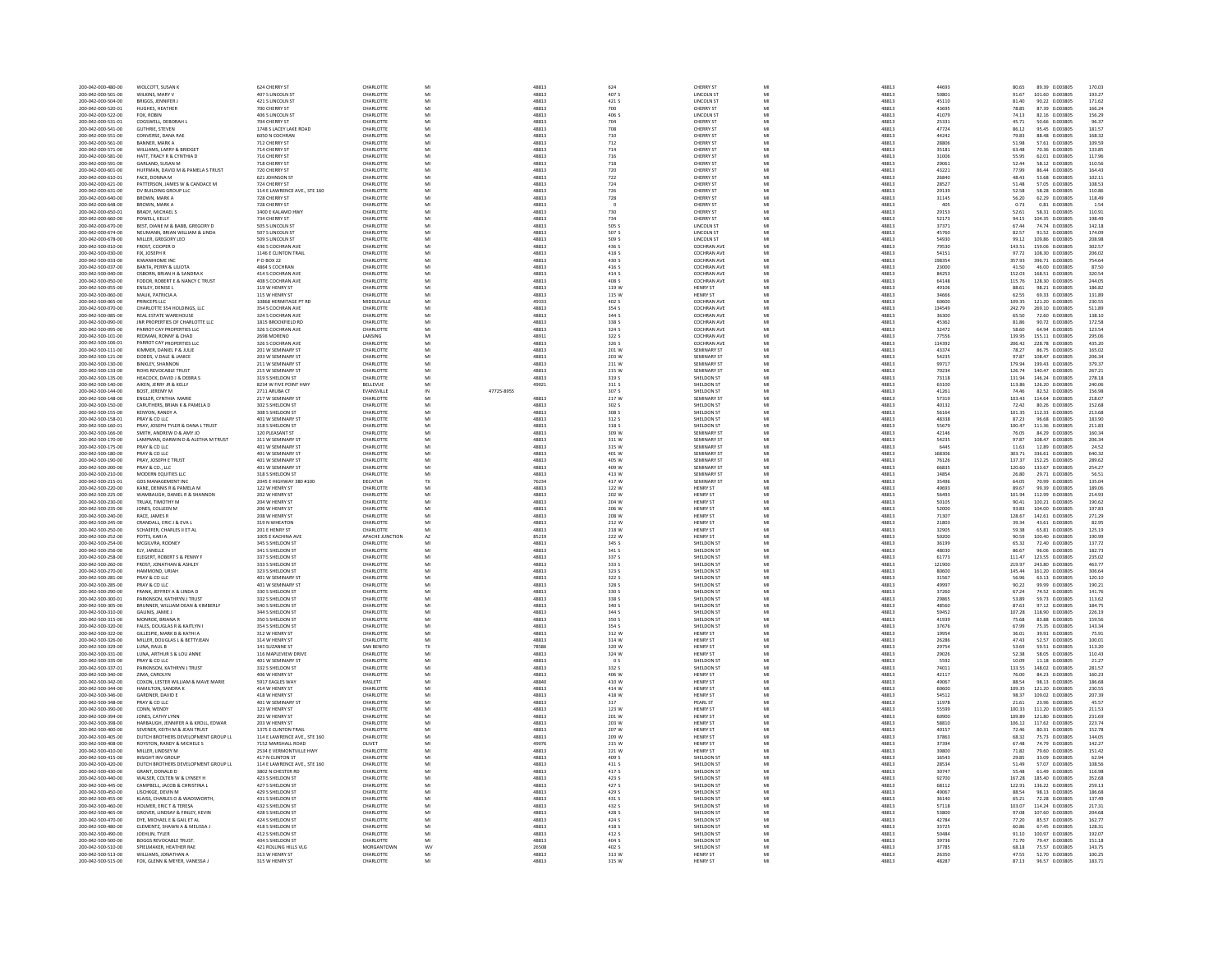|                                          | MR. HOUSE'S HOUSES LLC                                               | <b>633 PRAIRIE ST</b>                | CHARLOTTE                      |                 | 48813          | 319 W                 | <b>HENRY ST</b>                    | MI      | 48813          | 14224          | 25.67          | 28.45 0.003805                    | 54.12             |
|------------------------------------------|----------------------------------------------------------------------|--------------------------------------|--------------------------------|-----------------|----------------|-----------------------|------------------------------------|---------|----------------|----------------|----------------|-----------------------------------|-------------------|
| 200-042-500-520-00                       | AIKEN, KELLY                                                         | 8234 W FIVE POINT HWY                | BELLEVUE                       |                 | 49021          | 323 W                 | <b>HENRY ST</b>                    | MI<br>M | 48813          | 39221          | 70.77          | 78.44 0.003805                    | 149.22            |
| 200-042-500-530-00<br>200-042-500-540-00 | MULLINS, KENNETH S & TRICIA A<br>SANBORN, MARCELEEN T                | 403 W HENRY ST<br>409 W HENRY ST     | CHARLOTTE<br>CHARLOTTE         | MI              | 48813<br>48813 | 403 W<br>409 W        | <b>HENRY ST</b><br><b>HENRY ST</b> | MI      | 48813<br>48813 | 44379<br>47710 | 80.08<br>86.09 | 88.76 0.003805<br>95.42 0.003805  | 168.84<br>181.51  |
| 200-042-500-545-00                       | MILLER, ROB M & STEPHANIE.                                           | 415 W HENRY ST                       | CHARLOTTE                      |                 | 48813          | 415 W                 | <b>HENRY ST</b>                    |         | 48813          | 26427          | 47.69          | 52.85 0.003805                    | 100.54            |
| 200-042-500-550-00                       | <b>TURNER, TARA</b>                                                  | 413 PEARL ST                         | CHARLOTTE                      | MI              | 48813          | 413                   | PEARL ST                           | MI      | 48813          | 54619          | 98.56          | 109.24 0.003805                   | 207.80            |
| 200-042-500-560-00                       | LARGE, MEGAN A                                                       | 419 PEARL ST                         | CHARLOTTE                      |                 | 48813          | 419                   | PEARL ST                           | M       | 48813          | 54007          | 97.46          | 108.01  0.003805                  | 205.47            |
| 200-042-500-564-00                       | KIRK, PAUL J & KIM L                                                 | 421 PEARL ST                         | CHARLOTTE                      | MI              | 48813          | 421                   | PEARL ST                           | MI      | 48813          | 47868          | 86.38          | 95.74 0.003805                    | 182.11            |
| 200-042-500-568-00                       | <b>BAYBRIDGE INVESTMENTS LLC</b>                                     | 1977 GIDNER ROAD                     | CHARLOTTE                      | MI              | 48813          | 423                   | PEARL ST                           | MI      | 48813          | 29000          | 52.33          | 58.00 0.003805                    | 110.33            |
| 200-043-000-010-00                       | <b>GIBBS, MICHAEL L</b>                                              | 315 JOHNSON ST                       | CHARLOTTE                      |                 | 48813          | 315                   | JOHNSON ST                         | M       | 48813          | 32720          | 59.04          | 65.44 0.003805                    | 124.48            |
| 200-043-000-020-00                       | LATHROP, DAVID LEE II                                                | 306 E LAWRENCE AVE                   | CHARLOTTE                      | MI              | 48813          | 317                   | JOHNSON ST                         | MI      | 48813          | 9881           | 17.83          | 19.76 0.003805                    | 37.59             |
| 200-043-000-030-00<br>200-043-000-040-00 | JONES, WILLIAM L & KAYLA<br>FOSTER, HUNTER & MORGAN                  | 319 JOHNSON ST                       | CHARLOTTE<br>CHARLOTTE         | MI<br><b>Ad</b> | 48813          | 319                   | JOHNSON ST<br>JOHNSON ST           | MI<br>M | 48813<br>48813 | 33659          | 60.74<br>67.49 | 67.32 0.003805                    | 128.06            |
| 200-043-000-050-00                       | BIRCHMEIER, ALYSSA A                                                 | 321 JOHNSON ST<br>323 JOHNSON ST     | CHARLOTTE                      | MI              | 48813<br>48813 | 321<br>323            | JOHNSON ST                         | MI      | 48813          | 37400<br>53922 | 97.30          | 74.80 0.003805<br>107.84 0.003805 | 142.29<br>205.15  |
| 200-043-000-060-00                       | SMITH, AMY J & ANDREW D TRUST                                        | 120 PLEASANT ST                      | CHARLOTTE                      |                 | 48813          | 325                   | JOHNSON ST                         |         | 48813          | 40712          | 73.46          | 81.42 0.003805                    | 154.89            |
| 200-043-000-071-00                       | CAN DO PROPERTIES, LLC                                               | 120 PLEASANT STREET                  | CHARLOTTE                      | MI              | 48813          | 329                   | JOHNSON ST                         | MI      | 48813          | 36929          | 66.64          | 73.86 0.003805                    | 140.50            |
| 200-043-000-081-00                       | STEWARD, TIMOTHY B & SALLY J                                         | 331 JOHNSON ST                       | CHARLOTTE                      | MI              | 48813          | 331                   | JOHNSON ST                         | MI      | 48813          | 34682          | 62.58          | 69.36 0.003805                    | 131.95            |
| 200-043-000-091-00                       | WANN, LAKE & HOUSER, MYCAH                                           | 335 JOHNSON ST                       | CHARLOTTE                      |                 | 48813          | 335                   | JOHNSON ST                         |         | 48813          | 32226          | 58.15          | 64.45 0.003805                    | 122.60            |
| 200-043-000-100-00                       | CHRISTIE, JENNIFER                                                   | 601 E HENRY ST                       | CHARLOTTE                      | MI              | 48813          | 601 E                 | <b>HENRY ST</b>                    | MI      | 48813          | 50563          | 91.24          | 101.13 0.003805                   | 192.37            |
| 200-043-000-110-00                       | DAVIS, JEFFREY C & DENISE M                                          | 615 E HENRY ST                       | CHARLOTTE                      |                 | 48813          | 615 E                 | HENRY ST                           | M       | 48813          | 54446          | 98.25          | 108.89 0.003805                   | 207.14            |
| 200-043-000-130-00                       | SULPHER, LINDSEY L & CONOR                                           | 617 E HENRY ST                       | CHARLOTTE                      | MI              | 48813          | 617 E                 | <b>HENRY ST</b>                    | MI      | 48813          | 41900          | 75.61          | 83.80 0.003805                    | 159.41            |
| 200-043-000-135-00                       | HORTON, JEFFERY                                                      | 619 E HENRY ST                       | CHARLOTTE                      | MI              | 48813          | 619 E                 | <b>HENRY ST</b>                    | MI      | 48813          | 41519          | 74.92          | 83.04 0.003805                    | 157.96            |
| 200-043-000-150-00                       | HURD, AMBER R                                                        | 332 MERRITT ST                       | CHARLOTTE                      |                 | 48813          | 332                   | MERRITT ST                         |         | 48813          | 29779          | 53.74          | 59.56 0.003805                    | 113.29            |
| 200-043-000-160-00                       | HARRIS MICHAEL DAVID                                                 | 330 MERRITT ST                       | CHARLOTTE                      | MI              | 48813          | 330<br>328            | MERRITT ST                         | MI      | 48813          | 46535          | 83.97          | 93.07 0.003805                    | 177.04            |
| 200-043-000-170-00                       | CAN DO PROPERTIES, LLC                                               | 120 PLEASANT STREET                  | CHARLOTTE                      |                 | 48813          |                       | MERRITT ST                         | MI      | 48813          | 34729          | 62.67          | 69.46 0.003805                    | 132.13            |
| 200-043-600-010-00<br>200-043-600-020-00 | ROSS, EARL<br>REDFIELD, JOHN W                                       | 501 W HENRY ST<br>414 PEARL ST       | CHARLOTTE<br>CHARLOTTE         | MI<br>MI        | 48813<br>48813 | 501 W<br>414          | <b>HENRY ST</b><br>PEARL ST        | MI      | 48813<br>48813 | 41732<br>36926 | 75.31<br>66.63 | 83.46 0.003805<br>73.85 0.003805  | 158.77<br>140.48  |
| 200-043-600-050-00                       | KNUTTILA, JOSHUA & CUNNINGHAM, KAM                                   | 416 PEARL ST                         | CHARLOTTE                      |                 | 48813          | 416                   | PEARL ST                           |         | 48813          | 18570          | 33.51          | 37.14 0.003805                    | 70.65             |
| 200-043-600-061-00                       | PARKER, RICKY L                                                      | 420 PEARL ST                         | CHARLOTTE                      | MI              | 48813          | 420                   | PEARL ST                           | MI      | 48813          | 45778          | 82.61          | 91.56 0.003805                    | 174.16            |
| 200-043-600-080-01                       | LAHR, MICHAEL P & ARLETTA J TRUST                                    | 422 PEARL ST                         | CHARLOTTE                      | MI              | 48813          | 422                   | PEARL ST                           | MI      | 48813          | 53566          | 96.66          | 107.13 0.003805                   | 203.79            |
| 200-043-600-103-00                       | ROONEY, PHILIP 1                                                     | 426 PEARL ST                         | CHARLOTTE                      | MI              | 48813          | 426                   | PEARL ST                           | MI      | 48813          | 31059          | 56.05          | 62.12 0.003805                    | 118.16            |
| 200-043-600-120-00                       | KRING, KATLYN                                                        | 430 PEARL ST                         | CHARLOTTE                      | MI              | 48813          | 430                   | PEARL ST                           | MI      | 48813          | 33937          | 61.24          | 67.87 0.003805                    | 129.11            |
| 200-043-600-130-00                       | FLYNN, STEPHANIE AND                                                 | 438 PEARL ST                         | CHARLOTTE                      |                 | 48813          | 438                   | PEARL ST                           |         | 48813          | 55000          | 99.25          | 110.00 0.003805                   | 209.25            |
| 200-043-600-280-00                       | MCDANIEL TODD J                                                      | 505 W HENRY ST                       | CHARLOTTE                      | MI              | 48813          | 505 W                 | <b>HENRY ST</b>                    | MI      | 48813          | 25596          | 46.19          | 51.19 0.003805                    | 97.38             |
| 200-043-600-310-00                       | THOMPSON, FRANK G & SUSAN S                                          | 424 E SHEPHERD ST                    | CHARLOTTE                      | MI              | 48813          | 511 W                 | <b>HENRY ST</b>                    | MI      | 48813          | 19405          | 35.02          | 38.81 0.003805                    | 73.83             |
| 200-043-600-330-00                       | TARR, CAROL & TARR, BRADLEY L                                        | 410 COURT ST                         | CHARLOTTE                      |                 | 48813          | 410                   | COURT ST                           |         | 48813          | 31105          | 56.13          | 62.21 0.003805                    | 118.34            |
| 200-043-600-380-01                       | LAHR, MICHAEL P & ARLETTA J TRUST<br><b>BOUTS, JAMES &amp; DIANE</b> | 422 PEARL ST                         | CHARLOTTE<br><b>GRAND LEDG</b> | MI              | 48813<br>48837 | 422<br>434            | COURT ST<br>COURT ST               | MI      | 48813<br>48813 | 786<br>2884    | 1.42<br>5.20   | 1.57 0.003805<br>5.77 0.003805    | $2.99$<br>$10.97$ |
| 200-043-600-430-00<br>200-043-600-440-00 | BOUTS, JAMES BRUCE & DIANE MARIE                                     | 12092 RUPP ROAD<br>12092 RUPP RD     | <b>GRAND LEDGE</b>             | MI              | 48837          |                       | COURT ST                           | MI      | 48813          | 9925           | 17.91          | 19.85 0.003805                    | 37.76             |
| 200-044-001-014-01                       | MS CHARLOTTE REAL ESTATE LLC                                         | 31625 EIGHT MILE RD                  | LIVONIA                        | MI              | 48152          | 218                   | <b>LANSING RD</b>                  | MI      | 48813          | 165764         | 299.12         | 331.53 0.003805                   | 630.65            |
| 200-044-001-044-00                       | MS CHARLOTTE REAL ESTATE LLC                                         | 31625 EIGHT MILE RD                  | LIVONIA                        |                 | 48152          |                       | ROBINSON ST                        | M       | 48813          | 21918          | 39.55          | 43.84 0.003805                    | 83.39             |
| 200-044-001-063-01                       | OSBORN COMMERCIAL LEASING LC                                         | 5059 W GULL LAKE DR                  | <b>HICKORY CORNERS</b>         | MI              | 49060          | 214                   | <b>LANSING RD</b>                  | MI      | 48813          | 213724         | 385.66         | 427.45 0.003805                   | 813.11            |
| 200-044-001-110-00                       | HYSA, KOSTA & PREKAJ, KRISTJAN                                       | 1392 WILLIAMS LAKE ROAD              | WHITE LAKE                     | MI              | 48386          | 519                   | ROBINSON ST                        | MI      | 48813          | 29200          | 52.69          | 58.40 0.003805                    | 111.09            |
| 200-044-002-011-00                       | SHINER HOLDINGS LLC                                                  | 1878 W GRAND RIVER                   | OKEMOS                         | MI              | 48864          | 0 N                   | CHURCH ST                          | MI      | 48813          | 3159           | 5.70           | 6.32 0.003805                     | 12.02             |
| 200-044-002-020-00                       | SHINER HOLDINGS LLC                                                  | 1878 W GRAND RIVER                   | OKEMOS                         | MI              | 48864          | 167 N                 | CHURCH ST                          | MI      | 48813          | 30469          | 54.98          | 60.94 0.003805                    | 115.92            |
| 200-044-002-030-00                       | MID MICHIGAN LAND MANAGEMENT LLC                                     | 8520 E US HWY 23                     | CHEBOYGAN                      |                 | 49721          | 135 N                 | CHURCH ST                          |         | 48813          | 30453          | 54.95          | 60.91 0.003805                    | 115.86            |
| 200-044-002-061-02                       | F O F CHARLOTTE AFRIE #3552                                          | 116 LANSING RD                       | CHARLOTTE                      | MI              | 48813          | 116                   | <b>LANSING RD</b>                  | MI      | 48813          | 147206         | 265.63         | 294.41 0.003805                   | 560.05            |
| 200-044-003-011-00                       | WICKENS, STEPHEN M TRUST                                             | 2510 KERRY STREET                    | LANSING                        | MI              | 48912          |                       | PIKE ST                            | MI      | 48813          | 8801           | 15.88          | 17.60 0.003805                    | 33.48             |
| 200-044-003-120-00                       | WICKENS, STEPHEN M TRUS                                              | 2510 KERRY STREET                    | LANSING                        | MI              | 48912          | 215                   | PIKE ST                            | MI      | 48813          | 7140           | 12.88          | 14.28 0.003805                    | 27.16             |
| 200-044-003-190-00<br>200-044-005-070-01 | WICKENS, STEPHEN M TRUST<br>REEDER, MARIE                            | 2510 KERRY STREET<br>509 E LOVETT ST | LANSING<br>CHARLOTTE           |                 | 48912<br>48813 | 215<br>509 E          | PIKE ST<br>LOVETT ST               | M       | 48813<br>48813 | 30558<br>52346 | 55.14<br>94.4  | 61.12 0.003805<br>104.69 0.003805 | 116.26<br>199.15  |
| 200-044-005-091-00                       | OLSON, TODD F                                                        | 525 E LOVETT ST                      | <b>CHARLOTTE</b>               | MI              | 48813          | 525 F                 | <b>LOVETT ST</b>                   | MI      | 48813          | 76459          | 137.97         | 152.92 0.003805                   | 290.89            |
| 200-044-005-100-00                       | REDFIELD, TERESA E                                                   | 517 E LOVETT ST                      | CHARLOTTE                      | MI              | 48813          | 517 E                 | LOVETT ST                          | MI      | 48813          | 84868          | 153.14         | 169.74 0.003805                   | 322.88            |
| 200-044-500-010-00                       | SOBLESKEY, ROBERT L & JUNE M                                         | 521 OPAL ST                          | CHARLOTTE                      |                 | 48813          | ${\sf S21}$           | OPAL ST                            | M       | 48813          | 23121          | 41.72          | 46.24 0.003805                    | 87.96             |
| 200-044-500-020-00                       | WILSON MICHAELS                                                      | 517 OPAL ST                          | <b>CHARLOTTE</b>               | MI              | 48813          | 517                   | OPAL ST                            | MI      | 48813          | 22797          | 41.14          | 45.59 0.003805                    | 86.73             |
| 200-044-500-040-00                       | LANORE, THOMAS HARRY                                                 | 509 OPAL ST                          | CHARLOTTE                      |                 | 48813          | 509                   | OPAL ST                            |         | 48813          | 26282          | 47.43          | 52.56 0.003805                    | 99.99             |
| 200-044-500-050-00                       | RAINES TODD D                                                        | 752 PEARL ST                         | CHARLOTTE                      | MI              | 48813          | 752                   | PEARL ST                           | MI      | 48813          | 41943          | 75.69          | 83.89 0.003805                    | 159.57            |
| 200-044-500-060-00                       | CLEMENTZ, PHILLIP & MELISSA & SHAWN                                  | 754 PEARL ST                         | CHARLOTTE                      | MI              | 48813          | 754                   | <b>PEARL ST</b>                    | MI      | 48813          | 34126          | 61.58          | 68.25 0.003805                    | 129.83            |
| 200-044-500-070-00                       | <b>BURTON, TIMMIE 6</b>                                              | 701 PEARL ST                         | CHARLOTTE                      |                 | 48813          | 701                   | PEARL ST                           | M       | 48813          | 50956          | 91.95          | 101.91 0.003805                   | 193.86            |
| 200-044-500-090-00                       | STEPHENSON JAMES                                                     | 751 PEARL ST                         | CHARLOTTE                      | MI              | 48813          | 751                   | PEARL ST                           | MI      | 48813          | 33508          | 60.47          | 67.02 0.003805                    | 127.48            |
| 200-044-500-100-00                       | CONNORS, JUSTIN J                                                    | 753 PEARL ST                         | CHARLOTTE                      | MI              | 48813          | 753                   | PEARL ST                           | MI      | 48813          | 27969          | 50.47          | 55.94 0.003805                    | 106.41            |
| 200-044-500-110-01                       | KING, JOSHUA D<br>BRUCH, MATTHEW J                                   | 761 PEARL ST                         | CHARLOTTE                      |                 | 48813          | $761\,$               | PEARL ST                           | M       | 48813          | 41802          | 75.43          | 83.60 0.003805                    | 159.04            |
| 200-044-500-120-00                       |                                                                      | 2217 NARROW LAKE ROAD                | CHARLOTTE                      | MI              | 48813          | 758                   | PEARL ST                           | MI      | 48813          | 32674          | 58.96          | 65.35 0.003805                    | 124.31            |
| 200-044-500-130-00<br>200-044-500-140-00 | GOAD, ALICIA M<br>HOLMES DOUGLAST                                    | 502 W 1ST ST<br><b>PO ROX 618</b>    | CHARLOTTE<br>CHARLOTTE         | MI              | 48813          | 502 W                 | 1ST ST                             | M<br>MI | 48813          | 35647          | 64.33<br>59.21 | 71.29 0.003805<br>55.63 0.003805  | 135.62<br>124.84  |
| 200-044-500-160-00                       | NELSON, ERIN & RICHARD                                               |                                      |                                |                 |                |                       |                                    |         |                |                |                |                                   | 173.49            |
| 200-044-500-170-00                       |                                                                      |                                      |                                |                 | 48813          | 508 W                 | 1ST ST                             |         | 48813          | 32813          |                |                                   |                   |
|                                          |                                                                      | 518 W 1ST ST                         | CHARLOTTE                      | MI              | 48813          | 518 W                 | 1ST ST                             | MI      | 48813          | 45600          | 82.29          | 91.20 0.003805                    |                   |
|                                          | DURHAM, ALEXIS                                                       | 520 W 1ST ST                         | CHARLOTTE                      | MI              | 48813          | 520 W                 | 1ST ST                             | MI      | 48813          | 32436          | 58.53          | 64.87 0.003805                    | 123.40            |
| 200-044-500-180-00                       | KUNKEL, KYLEIGH                                                      | 523 W 1ST ST                         | CHARLOTTE                      | MI              | 48813          | 523 W                 | 1ST ST                             | MI      | 48813          | 25507          | 46.03          | 51.01 0.003805                    | 97.04             |
| 200-044-500-190-00<br>200-044-500-200-00 | JONES, DAVID & LEE, RAMONA S<br>MORRIS TIM                           | 519 W 1ST ST<br>BO BOX 66            | CHARLOTTI<br><b>RELLEVUE</b>   | MI              | 48813<br>49021 | 519 W<br><b>515 W</b> | 1ST ST<br>1ST ST                   | M<br>MI | 48813<br>48813 | 22874<br>23914 | 41.28<br>43.15 | 45.75 0.003805<br>47.83 0.003805  | 87.02<br>90.98    |
| 200-044-500-210-00                       | GATEWOOD, CHERRIE L                                                  | 511 W 1ST ST                         | CHARLOTTE                      | MI              | 48813          | 511 W                 | 1ST ST                             | MI      | 48813          | 37676          | 67.99          | 75.35 0.003805                    | 143.34            |
| 200-044-500-220-00                       | COMBS, MAXINI                                                        | 507 W 1ST ST                         | CHARLOTTE                      |                 | 48813          | 507 W                 | 1ST ST                             | M       | 48813          |                |                | 64.14 0.003805                    | 122.01            |
| 200-044-500-230-00                       | GODFREY, GARY & MIMS, CINDY                                          | 503 W 1ST ST                         | CHARLOTTE                      | MI              | 48813          | 503 W                 | 1ST ST                             | MI      | 48813          | 32070<br>24996 | 57.87<br>45.11 | 49.99 0.003805                    | 95.10             |
| 200-044-500-240-00                       | FEILD, ALEXANDER MICHAEL                                             | 806 PEARL ST                         | CHARLOTTE                      |                 | 48813          | 806                   | PEARL ST                           | M       | 48813          | 26918          | 48.57          | 53.84 0.003805                    | 102.41            |
| 200-044-500-250-00                       | DORIAN KALEY & ZACHARY                                               | <b>R10 PEARL ST</b>                  | <b>CHARLOTTE</b>               |                 | 48813          | 810                   | PEARL ST                           | MI      | 48813          | 56995          | 102.85         | 113.99 0.003805                   | 216.84            |
| 200-044-500-270-00                       | GLASGOW, RICKY                                                       | 10699 HOLMES HWY                     | <b>EATON RAPIDS</b>            | MI              | 48827          | 506 W                 | 2ND ST                             | MI      | 48813          | 20066          | 36.21          | 40.13 0.003805                    | 76.34             |
| 200-044-500-280-00                       | PATRICK, TRUDY J                                                     | 510 W 2ND ST                         | CHARLOTTE                      | MI              | 48813          | 510 W                 | 2ND ST                             | MI      | 48813          | 32643          | 58.90          | 65.29 0.003805                    | 124.19            |
| 200-044-500-290-00                       | VANDERSTELT, ALAN A & MEGHAN S TRUS                                  | 249 VICKSBURG DR                     | LANSING                        | MI              | 48917          | 514 W                 | 2ND ST                             | MI      | 48813          | 31944          | 57.64          | 63.89 0.003805                    | 121.53            |
| 200-044-500-300-00<br>200-044-500-310-00 | ERVINE, SHERRY & ROGER E                                             | 518 W 2ND ST<br>313 REED ST          | CHARLOTTE<br>.<br>NASHVILLE    | MI              | 48813          | 518 W<br>524 W        | 2ND ST<br>2ND ST                   | MI<br>M | 48813<br>48813 | 19433          | 35.07          | 38.87 0.003805<br>40.27 0.003805  | 73.93             |
| 200-044-500-330-00                       | <b>THOMPSON, PHILLIP T</b><br><b>BRADSHAW, CASEY A</b>               | 525 W 2ND ST                         | CHARLOTTE                      | MI              | 49073<br>48813 | 525 W                 | 2ND ST                             | MI      | 48813          | 20137<br>12254 | 36.34<br>22.11 | 24.51 0.003805                    | 76.61<br>46.62    |
| 200-044-500-340-00                       | BEALS, MARYELLEN & JONES, JULIE A                                    | 521 W 2ND ST                         | CHARLOTTE                      |                 | 48813          | 521 W                 | 2ND ST                             | M       | 48813          | 28209          | 50.90          | 56.42 0.003805                    | 107.32            |
| 200-044-500-360-00                       | PITCHER, DUANE N & EMAGENE                                           | 515 W 2ND ST                         | CHARLOTTE                      | MI              | 48813          | 515 W                 | 2ND ST                             | MI      | 48813          | 37989          | 68.55          | 75.98 0.003805                    | 144.53            |
| 200-044-500-380-00                       | RYAN, KAYLA                                                          | 509 W 2ND ST                         | CHARLOTTE                      | MI              | 48813          | 509 W                 | 2ND ST                             | MI      | 48813          | 34905          | 62.99          | 69.81 0.003805                    | 132.80            |
| 200-044-500-390-00                       | SWEARINGER, RICKY THOMAS & LAURIE J                                  | 902 PEARL ST                         | CHARLOTTE                      | MI              | 48813          | 902                   | PEARL ST                           | M       | 48813          | 31782          | 57.35          | 63.56 0.003805                    | 120.91            |
| 200-044-500-400-00                       | MENNARE, CARL III & POWELSON, VICTO                                  | 908 PEARL ST                         | CHARLOTTE                      | MI              | 48813          | 908                   | PEARL ST                           | MI      | 48813          | 37908          | 68.40          | 75.82 0.003805                    | 144.22            |
| 200-044-500-410-00                       | LOCKE, JOSHUA                                                        | 803 PEARL ST                         | CHARLOTTE                      |                 | 48813          | 803                   | PEARL ST                           |         | 48813          | 1850           | 33.39          | 37.01 0.003805                    | 70.40             |
| 200-044-500-420-00                       | FIX, JOSEPH R                                                        | 1146 E CLINTON TRAIL                 | CHARLOTTE                      | MI              | 48813          | 809                   | PEARL ST                           | MI      | 48813          | 21560          | 38.91          | 43.12 0.003805                    | 82.03             |
| 200-044-500-430-00                       | MCCALLUM, GAR                                                        | 815 PEARL ST                         | CHARLOTTE                      |                 | 48813          | 815                   | PEARL ST                           | MI<br>M | 48813          | 29714          | 53.62          | 59.43 0.003805                    | 113.05            |
| 200-044-500-435-00<br>200-044-500-440-00 | MALLOY, SYDNI A<br><b>BAILEY, MARK</b>                               | 901 PEARL ST<br>907 PEARL ST         | CHARLOTTE<br>CHARLOTTE         | MI<br>MI        | 48813<br>48813 | 901<br>907            | PEARL ST<br>PEARL ST               | MI      | 48813<br>48813 | 31485<br>42972 | 56.81<br>77.54 | 62.97 0.003805<br>85.94 0.003805  | 119.78<br>163.49  |
|                                          |                                                                      |                                      |                                | FL.             |                |                       |                                    | M       |                |                |                |                                   |                   |
| 200-044-500-450-00<br>200-044-500-470-00 | BPDM PROPERTIES 2018-1 LLC<br>SHERMAN, BRUCE D                       | PO BOX 19201<br>912 PEARL ST         | JACKSONVILLE<br>CHARLOTTE      |                 | 32245          | 915                   | PEARL ST<br>PEARL ST               | MI      | 48813<br>48813 | 23410          | 42.24<br>69.53 | 46.82 0.003805                    | 89.06             |
| 200-044-500-480-00                       | COOK, ALEENE M & BRADLEY J & TODD L                                  | 508 W 3RD ST                         | CHARLOTTE                      | M               | 48813<br>48813 | 912<br>508 W          | 3RD ST                             | M       | 48813          | 38529<br>38562 | 69.59          | 77.06 0.003805<br>77.12 0.003805  | 146.58<br>146.71  |
| 200-044-500-500-00                       | CARPENTER, ANDREW B                                                  | 514 W 3RD ST                         | CHARLOTTE                      | MI              | 48813          | 514 W                 | 3RD ST                             | M       | 48813          | 27423          | 49.48          | 54.85 0.003805                    | 104.33            |
| 200-044-500-510-00                       | CHAVEZ, TIFFANEY                                                     | 520 W 3RD ST                         | CHARLOTTE                      | MI              | 48813          | 520 W                 | <b>3RD ST</b>                      | MI      | 48813          | 57100          | 103.04         | 114.20 0.003805                   | 217.24            |
| 200-044-500-530-00                       | DEFROST, ABBIE                                                       | 526 W 3RD ST                         | CHARLOTTE                      |                 | 48813          | 526 W                 | <b>3RD ST</b>                      |         | 48813          | 28284          | 51.04          | 56.57 0.003805                    | 107.61            |
| 200-044-500-540-00                       | LYNCH, COURTNEY A                                                    | 530 W 3RD ST                         | CHARLOTTE                      | M               | 48813          | 530 W                 | <b>3RD ST</b>                      | M       | 48813          | 48600          | 87.70          | 97.20 0.003805                    | 184.90            |
| 200-044-500-550-00                       | MILLER, MICHAEL J                                                    | 415 BURCH                            | <b>GRAND LEDGE</b>             | MI              | 48837          | 533 W                 | <b>3RD ST</b>                      | MI      | 48813          | 27727          | 50.03          | 55.45 0.003805                    | 105.49            |
| 200-044-500-560-00                       | CHESTANG, EARL DARREN III                                            | 529 W 3RD ST                         | CHARLOTTE                      |                 | 48813          | 529 W                 | <b>BRD ST</b>                      | M       | 48813          | 23951          | 43.22          | 47.90 0.003805                    | 91.12             |
| 200-044-500-570-00                       | MONTGOMERY, JENNIFER & JORDAN                                        | 523 W 3RD ST                         | CHARLOTTE                      | MI              | 48813          | 523 W                 | 3RD ST                             | MI      | 48813          | 42593          | 76.86          | 85.19 0.003805                    | 162.05            |
| 200-044-500-590-00                       | MILLER, NATALEE & THEO CAMERON                                       | 517 W 3RD ST                         | CHARLOTTE                      |                 | 48813          | 517 W                 | <b>3RD ST</b>                      | M<br>M  | 48813          | 46429          | 83.78          | 92.86 0.003805                    | 176.64            |
| 200-044-500-610-00<br>200-044-500-620-00 | ENGLAND, DEBRA L<br>FORIST, BRANDON L                                | 509 W 3RD ST<br>505 W 3RD ST         | CHARLOTTE<br>CHARLOTTE         | MI<br>MI        | 48813<br>48813 | 509 W<br>505 W        | <b>3RD ST</b><br>3RD ST            | MI      | 48813<br>48813 | 34336<br>28924 | 61.96<br>52.19 | 68.67 0.003805<br>57.85 0.003805  | 130.63<br>110.04  |
|                                          | HAITE, RICHARD A                                                     |                                      |                                |                 |                | 1006                  |                                    |         |                |                |                |                                   |                   |
| 200-044-500-630-00<br>200-044-500-640-00 | <b>BOUCHER, DANIEL</b>                                               | 1006 PEARL ST<br>1010 PEARL ST       | CHARLOTTE<br>CHARLOTTE         | MI              | 48813<br>48813 | 1010                  | PEARL ST<br>PEARL ST               | MI      | 48813<br>48813 | 24758<br>36596 | 44.68<br>66.04 | 49.52 0.003805<br>73.19 0.003805  | 94.19<br>139.23   |
| 200-044-500-660-00                       | CHALENDER, THERON DONALD                                             | 510 W 4TH ST                         | CHARLOTTE                      |                 | 48813          | 510 W                 | 4TH ST                             |         | 48813          | 38820          | 70.05          | 77.64 0.003805                    | 147.69            |
| 200-044-500-680-01                       | BARTLETT, RITA & CROZIER, ROBERT V                                   | 518 W 4TH ST                         | CHARLOTTE                      |                 | 48813          | 518 W                 | 4TH ST                             | M       | 48813          | 23121          | 41.72          | 46.24 0.003805                    | 87.96             |
| 200-044-500-690-01                       | VERMILLION, WADE                                                     | 522 W 4TH ST                         | CHARLOTTE                      | MI              | 48813          | 522 W                 | 4TH ST                             | MI      | 48813          | 32229          | 58.16          | 64.46 0.003805                    | 122.62            |
| 200-044-500-700-00                       | SANDERS, RYAN J & DARLENE                                            | 526 W 4TH ST                         | CHARLOTTE                      |                 | 48813          | 526 W                 | 4TH ST                             |         | 48813          | 24213          | 43.69          | 48.43 0.003805                    | 92.12             |
| 200-044-500-710-00                       | PALMITER, LAWRENCE R & SHEILA M                                      | 532 W 4TH ST                         | CHARLOTTE                      | MI              | 48813          | 532 W                 | <b>ATH ST</b>                      | MI      | 48813          | 27706          | 50.00          | 55.41 0.003805                    | 105.41            |
| 200-044-500-730-00                       | KOWALK, AUTUMN K                                                     | 536 W 4TH ST                         | CHARLOTTE                      | MI              | 48813          | 536 W                 | 4TH ST                             | MI<br>M | 48813          | 33200          | 59.91          | 66.40 0.003805                    | 126.31            |
| 200-044-500-740-00                       | BEARNDT, DORENE & REISINGER, LATASH                                  | 541 W 4TH ST                         | CHARLOTTE                      |                 | 48813          | 541 W                 | 4TH ST                             |         | 48813          | 20963          | 37.83          | 41.93 0.003805                    | 79.75             |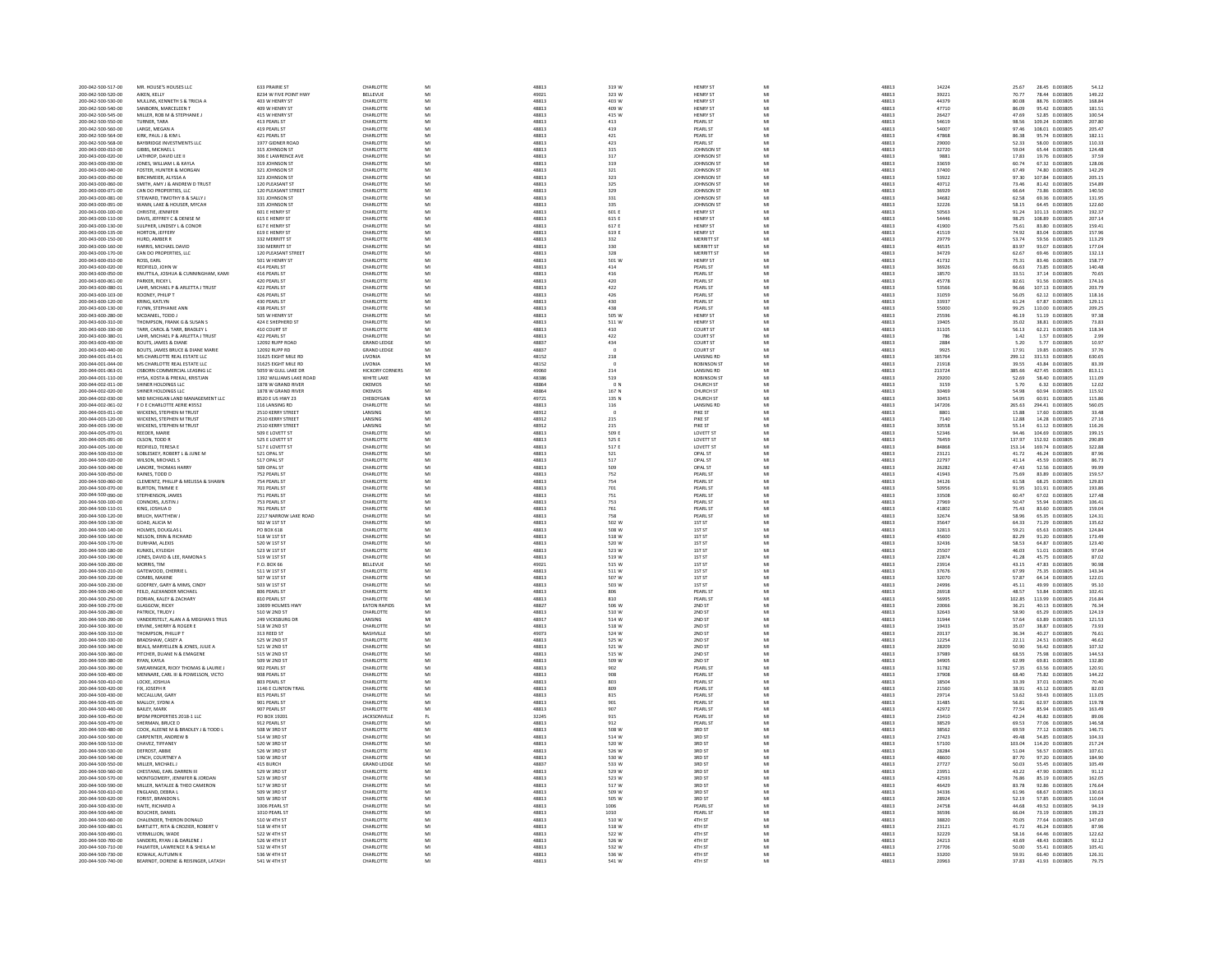| 200-044-500-750-00                       | <b>BAARS, RON &amp; JEANNETTE</b>                                       | 537 W 4TH ST                                  | CHARLOTTE                     |          |            | 48813          | 537 W               | 4TH ST                            | MI      | 48813          | 25499            | 46.01             | 51.00 0.003805                                                           | 97.01              |
|------------------------------------------|-------------------------------------------------------------------------|-----------------------------------------------|-------------------------------|----------|------------|----------------|---------------------|-----------------------------------|---------|----------------|------------------|-------------------|--------------------------------------------------------------------------|--------------------|
| 200-044-500-760-00                       | BEALS, LAWRENCE H & LAURIE M                                            | 5683 LONG HWY                                 | <b>EATON RAPIDS</b>           | MI       |            | 48827          | 533 W               | 4TH ST                            | MI      | 48813          | 24526            | 44.26             | 49.05 0.003805                                                           | 93.31              |
| 200-044-500-770-00<br>200-044-500-780-00 | MULNIX, LYNANN S<br>WILLSON, LEVI & HANCOCK, RILEY M                    | 2395 WESTOVER DR<br>525 W ATH ST              | IONIA<br><b>CHARLOTTE</b>     | MI       | 48846-2147 | 48813          | 529 W<br>525 W      | 4TH ST<br><b>ATH ST</b>           | MI      | 48813<br>48813 | 33952<br>25741   | 61.27<br>46.45    | 67.90 0.003805<br>51.48 0.003805                                         | 129.17<br>97.93    |
| 200-044-500-790-00                       | GREENING, JAMES H & JUDITH M TRUST                                      | 2011 FLANDERS ROAD                            | CHARLOTTE                     |          |            | 48813          | 521 W               | 4TH ST                            | MI      | 48813          | 27534            | 49.69             | 55.07 0.003805                                                           | 104.75             |
| 200-044-500-800-00                       | STENGER, KEVIN M & CODIE D                                              | 517 W 4TH ST                                  | CHARLOTTE                     | MI       |            | 48813          | 517 W               | <b>ATH ST</b>                     | MI      | 48813          | 26182            | 47.25             | 52.36 0.003805                                                           | 99.61              |
| 200-044-500-820-01                       | HOLMES, THOMAS G                                                        | 509 W 4TH ST                                  | CHARLOTTE                     | MI       |            | 48813          | 509 W               | 4TH ST                            | MI      | 48813          | 27579            | 49.77             | 55.16 0.003805                                                           | 104.92             |
| 200-044-500-840-01                       | WONNACOTT, ASHLEY M                                                     | 503 W 4TH ST                                  | CHARLOTTE                     |          |            | 48813          | 503 W               | 4TH ST                            |         | 48813          | 49687            | 89.66             | 99.37 0.003805                                                           | 189.03             |
| 200-044-500-850-00                       | <b>GRINSTEAD, JON M</b>                                                 | 4452 YOUNG ROAD                               | <b>BELLEVUE</b>               | MI       | 49021-8429 |                | 1105                | PEARL ST                          | MI      | 48813          | 31046            | 56.02             | 62.09 0.003805                                                           | 118.11             |
| 200-044-500-860-00                       | SCHWENSEN, ROBERT D & JOAN I                                            | 1124 N STINE RD                               | CHARLOTTE                     | MI       |            | 48813          | 1015                | PEARL ST                          | MI      | 48813          | 22466            | 40.54             | 44.93 0.003805                                                           | 85.47              |
| 200-044-500-870-00<br>200-044-800-010-00 | LINDSAY, RICHARD A & JOAN F<br>MAYNE, DENNIS A & MARIAN M               | 1847 W KINSEL HW<br>1009 NORTHWAY DR          | CHARLOTTE<br><b>CHARLOTTE</b> | MI       |            | 48813<br>48813 | 1011<br>1009        | PEARL ST<br>NORTHWAY DR           | MI      | 48813<br>48813 | 4397<br>68847    | 7.93<br>124.23    | 8.79 0.003805                                                            | 16.73<br>261.93    |
| 200-044-800-020-00                       | BROWN, JOSHUA S                                                         | 1013 NORTHWAY DR                              | CHARLOTTE                     |          |            | 48813          | 1013                | NORTHWAY DE                       | MI      | 48813          | 63651            | 114.86            | $\begin{array}{rrrr} 137.69 & 0.003805 \\ 127.30 & 0.003805 \end{array}$ | 242.16             |
| 200-044-800-030-00                       | DYKSTRA, JASON COBURI                                                   | 1017 NORTHWAY DR                              | <b>CHARLOTTE</b>              | MI       |            | 48813          | 1017                | NORTHWAY DR                       | MI      | 48813          | 58000            | 104.66            | 116.00 0.003805                                                          | 220.66             |
| 200-044-800-040-00                       | KLONT, TERRY T & SONDRA L                                               | 1021 NORTHWAY DR                              | CHARLOTTE                     | MI       |            | 48813          | 1021                | NORTHWAY DR                       | MI      | 48813          | 91388            | 164.91            | 182.78 0.003805                                                          | 347.69             |
| 200-044-800-050-00                       | POCAN, SCOTT & BROOKE                                                   | 1025 NORTHWAY DR                              | CHARLOTTE                     |          |            | 48813          | 1025                | NORTHWAY DI                       |         | 48813          | 77489            | 139.83            | 154.98 0.003805                                                          | 294.81             |
| 200-044-800-060-00                       | SPICKNELL SUELLEN TRUST                                                 | 1029 NORTHWAY DR                              | <b>CHARLOTTE</b>              | MI       |            | 48813          | 1029                | NORTHWAY DR                       | MI      | 48813          | 87478            | 157.85            | 174.96 0.003805                                                          | 332.81             |
| 200-044-800-070-01                       | RICKERD, DERIK A & ERIKA F                                              | 1031 NORTHWAY DR                              | CHARLOTTE                     | MI       |            | 48813          | 1031                | NORTHWAY DR                       | MI      | 48813          | 74347            | 134.16            | 148.69 0.003805                                                          | 282.85             |
| 200-044-800-080-00                       | HEWITT, JOSHUA L & NICOLE J                                             | 1034 NORTHWAY DR                              | CHARLOTTE                     | MI       |            | 48813          | 1034                | NORTHWAY DF                       | MI      | 48813          | 55079            | 99.39             | $110.16$ 0.003805                                                        | 209.55             |
| 200-044-800-090-00<br>200-044-800-100-00 | FEDEWA, KENNETH C & DONNA S TRUST<br>YEARY, MARIA E & JOHN D            | 1030 NORTHWAY DR<br>1026 NORTHWAY DR          | CHARLOTTE<br>CHARLOTTE        | MI       |            | 48813<br>48813 | 1030<br>1026        | NORTHWAY DR<br>NORTHWAY DE        | MI      | 48813<br>48813 | 76072<br>77015   | 137.27<br>138.97  | 152.14 0.003805<br>154.03 0.003805                                       | 289.42<br>293.00   |
| 200-044-800-110-00                       | SILER, STEVEN R &                                                       | 1022 NORTHWAY DR                              | <b>CHARLOTTE</b>              | MI       |            | 48813          | 1022                | NORTHWAY DR                       | MI      | 48813          | 70750            | 127.67            | 141.50 0.003805                                                          | 269.17             |
| 200-044-800-120-00                       | MECHAM, KELSEY                                                          | 1018 NORTHWAY DR                              | CHARLOTTE                     | MI       |            | 48813          | 1018                | NORTHWAY DR                       | MI      | 48813          | 69070            | 124.64            | 138.14 0.003805                                                          | 262.78             |
| 200-044-800-130-00                       | BOOTH, MARK J & SHARON I                                                | 1014 NORTHWAY DR                              | CHARLOTTI                     |          |            | 48813          | 1014                | NORTHWAY DI                       |         | 48813          | 79334            | 143.16            | 158.67 0.003805                                                          | 301.83             |
| 200-044-800-140-00                       | LENNON, DAVID M & KAREN M                                               | 1010 NORTHWAY DR                              | CHARLOTTE                     | MI       |            | 48813          | 1010                | NORTHWAY DI                       | MI      | 48813          | 68311            | 123.27            | 136.62 0.003805                                                          | 259.89             |
| 200-045-200-010-00                       | SMALLEY, JOSEPH H & KERENSA MARIE                                       | 320 E SHEPHERD ST                             | CHARLOTTE                     |          |            | 48813          | 320 E               | SHEPHERD ST                       | MI      | 48813          | 52483            | 94.71             | 104.97 0.003805                                                          | 199.67             |
| 200-045-200-020-00                       | BAILEY, JOHN W & SHARON E                                               | 706 PLEASANT ST                               | CHARLOTTE                     | MI       |            | 48813          | 706                 | PLEASANT ST                       | MI      | 48813          | 65742            | 118.63            | 131.48 0.003805                                                          | 250.12             |
| 200-045-200-030-00                       | <b>FAITHFIRST FOUNDATION</b>                                            | 2345 HAMILTON ROAD                            | OKEMOS                        | MI       |            | 48864          | 716                 | PLEASANT ST                       | MI      | 48813          | 127015           | 229.20            | 254.03 0.003805                                                          | 483.23             |
| 200-045-200-050-00<br>200-045-200-060-00 | MARTIN, JOY<br>TRUSTY, KENNETH L & CHARLYNE M                           | 804 PLEASANT ST<br><b>ROG PLEASANT ST</b>     | CHARLOTTI<br><b>CHARLOTTE</b> | MI       |            | 48813<br>48813 | 804<br>806          | PLEASANT ST<br>PLEASANT ST        | MI      | 48813<br>48813 | 84900<br>73373   | 153.20<br>132.40  | 169.80 0.003805<br>146.75 0.003805                                       | 323.00<br>279.15   |
| 200-045-200-070-00                       | MCGILL, ERIC & MORENE                                                   | 808 PLEASANT ST                               | CHARLOTTE                     |          |            | 48813          | 808                 | PLEASANT ST                       |         | 48813          | 83796            | 151.21            | 167.59 0.003805                                                          | 318.80             |
| 200-045-200-090-00                       | HALBEISEN, STEPHEN H & VALLI TRUST                                      | 810 PLEASANT ST                               | CHARLOTTE                     | MI       |            | 48813          | 810                 | PLEASANT ST                       | MI      | 48813          | 82322            | 148.55            | 164.64 0.003805                                                          | 313.19             |
| 200-045-200-100-00                       | FELSKE, MICHAEL J & ANNE M                                              | 814 PLEASANT ST                               | CHARLOTTE                     | MI       |            | 48813          | 814                 | PLEASANT ST                       | MI      | 48813          | 59136            | 106.71            | 118.27 0.003805                                                          | 224.98             |
| 200-045-200-120-00                       | HANNOLD, BLAKE                                                          | 218 E HAMLIN ST                               | EATON RAPIDS                  |          |            | 48827          | 910                 | PLEASANT ST                       |         | 48813          | 58572            | 105.69            | 117.14 0.003805                                                          | 222.84             |
| 200-045-200-130-00                       | KLANN, CHRISTOPHER & SHANNON                                            | 914 PLEASANT ST                               | CHARLOTTE                     | MI       |            | 48813          | 914                 | PLEASANT ST                       | MI      | 48813          | 68367            | 123.37            | 136.73 0.003805                                                          | 260.10             |
| 200-045-200-161-02                       | BRAITHWAITE, KEVIN T & PATRICIA J                                       | 340 E 3RD ST                                  | CHARLOTTE                     | MI       |            | 48813          | 340 E               | 3RD ST                            | MI      | 48813          | 70379            | 127.00            | 140.76 0.003805                                                          | 267.76             |
| 200-045-200-180-02                       | BAKER, L DARYL & MARY J TRUST                                           | 406 E 3RD ST                                  | CHARLOTTI                     |          |            | 48813          | 406 E               | 3RD ST                            |         | 48813          | 97153            | 175.31            | 194.31 0.003805                                                          | 369.62             |
| 200-045-200-185-01<br>200-045-200-200-00 | KLANN, CHRISTOPHER & SHANNON<br>WILSON, ROBERT W & GLORIA A TRUST       | 914 PLEASANT ST<br>410 E 3RD ST               | CHARLOTTE<br>CHARLOTTE        | MI       |            | 48813          | 0 E<br>410 E        | 3RD ST                            | MI      | 48813          | 332              | 0.60<br>164.55    | 0.66 0.003805                                                            | 1.26               |
| 200-045-200-240-00                       | SOMMER, JEANNETTE S                                                     | 912 ST MARYS BLVD                             | <b>CHARLOTTE</b>              | MI       |            | 48813<br>48813 | 912                 | 3RD ST<br>ST MARY RLVD            | MI      | 48813<br>48813 | 91189<br>66368   | 119.76            | 182.38 0.003805<br>132.74 0.003805                                       | 346.93<br>252.50   |
| 200-045-200-250-00                       | JACOBSON, GARY TRUST                                                    | 911 PLEASANT ST                               | CHARLOTTE                     | MI       |            | 48813          | 911                 | PLEASANT ST                       | MI      | 48813          | 66648            | 120.27            | 133.30 0.003805                                                          | 253.56             |
| 200-045-200-280-00                       | BRIDLEMAN, JAMES E TRUST                                                | 904 ST MARYS BLVD                             | CHARLOTTE                     |          |            | 48813          | 904                 | ST MARY BLVD                      |         | 48813          | 72708            | 131.20            | 145.42 0.003805                                                          | 276.62             |
| 200-045-200-290-00                       | WFRR CINDY I                                                            | 907 PLEASANT ST                               | CHARLOTTE                     | MI       |            | 48813          | 907                 | PLEASANT ST                       | MI      | 48813          | 66764            | 120.48            | 133.53 0.003805                                                          | 254.00             |
| 200-045-200-300-00                       | BARTELL, MICHAEL J & ANGELA M                                           | 815 PLEASANT ST                               | CHARLOTTE                     |          |            | 48813          | 815                 | PLEASANT ST                       |         | 48813          | 5960             | 107.56            | 119.21 0.003805                                                          | 226.77             |
| 200-045-200-330-00                       | HANNOLD, RONALD E JR & LIZ TRUST                                        | 811 PLEASANT ST                               | <b>CHARLOTTE</b>              | MI       |            | 48813          | $811\,$             | PLEASANT ST                       | MI      | 48813          | 58657            | 105.85            | 117.31 0.003805                                                          | 223.16             |
| 200-045-200-340-00                       | <b>BRIGGS, THAD WILLIAM</b>                                             | 807 PLEASANT ST                               | CHARLOTTE                     | MI       |            | 48813          | 807                 | PLEASANT ST                       | MI      | 48813          | 63271            | 114.17            | 126.54 0.003805                                                          | 240.71             |
| 200-045-200-360-00<br>200-045-200-380-00 | WRUBEL, MICHAEL P & DEBORAH S<br>DROSCHA DERRA                          | 804 ST MARYS BLVD<br>803 PLEASANT ST          | CHARLOTTE<br><b>CHARLOTTE</b> | MI       |            | 48813<br>48813 | 804<br>803          | ST MARY BLVD<br>PLEASANT ST       | MI      | 48813<br>48813 | 71064<br>58088   | 128.23<br>104.82  | 142.13 0.003805<br>116.18 0.003805                                       | 270.36<br>221.00   |
| 200-045-200-400-00                       | <b>BOSTON, FRANK &amp; DEANNA</b>                                       | 722 ST MARY BLVD                              | CHARLOTTE                     | MI       |            | 48813          | 722                 | ST MARY BLVD                      | MI      | 48813          | 75721            | 136.64            | 151.44 0.003805                                                          | 288.08             |
| 200-045-200-410-00                       | BINGHAM, ZACHARIAH B & MARIEL S                                         | 801 PLEASANT ST                               | CHARLOTTI                     | MI       |            | 48813          | 801                 | PLEASANT ST                       | MI      | 48813          | 75141            | 135.59            | 150.28 0.003805                                                          | 285.87             |
| 200-045-200-440-00                       | LIVINGSTON, JONATHON S & REBECCA K                                      | 714 ST MARY BLVD                              | CHARLOTTE                     | MI       |            | 48813          | 714                 | ST MARY BLVD                      | MI      | 48813          | 65178            | 117.61            | 130.36 0.003805                                                          | 247.97             |
| 200-045-200-460-01                       | CANTIN, KATIE JEAN                                                      | 704 ST MARY BLVD                              | CHARLOTTE                     |          |            | 48813          | 704                 | ST MARY BLVD                      | MI      | 48813          | 50478            | 91.09             | 100.96 0.003805                                                          | 192.04             |
| 200-045-200-460-02                       | SPAGNUOLO, CHARLES JF                                                   | 708 ST MARY BLVD                              | CHARLOTTE                     | MI       |            | 48813          | 708                 | ST MARY BLVD                      | MI      | 48813          | 64125            | 115.71            | 128.25 0.003805                                                          | 243.96             |
| 200-045-200-480-00                       | THOMPSON, FRANK G & SUSAN S                                             | 424 E SHEPHERD ST                             | CHARLOTTE                     | MI       |            | 48813          | 424 E               | SHEPHERD ST                       | MI      | 48813          | 41793            | 75.42             | 83.59 0.003805                                                           | 159.00             |
| 200-045-200-490-00                       | ALLEN, ANGELA D                                                         | 420 E SHEPHERD ST                             | CHARLOTTI                     |          |            | 48813          | 420 E               | SHEPHERD ST                       |         | 48813          | 44069            | 79.52             | 88.14 0.003805                                                           | 167.66             |
| 200-045-200-500-00<br>200-045-200-506-00 | FASSETT, PAUL E & CAROL K                                               | 404 E SHEPHERD ST                             | CHARLOTTE<br>CHARLOTTE        | MI<br>MI |            | 48813<br>48813 | 404 E               | SHEPHERD ST<br>PLEASANT ST        | MI      | 48813<br>48813 | 83656<br>83900   | 150.96<br>151.40  | 167.31 0.003805<br>167.80 0.003805                                       | 318.27<br>319.20   |
| 200-045-600-013-02                       | RUDDOCK, JEFFREY C & KATHY J<br>THE SHYFT GROUP INC                     | 715 PLEASANT ST<br>603 EARTHWAY BLVD          | <b>BRISTOL</b>                |          |            |                | 715                 |                                   |         |                |                  |                   |                                                                          |                    |
|                                          |                                                                         |                                               |                               |          |            |                |                     |                                   |         |                |                  |                   |                                                                          |                    |
|                                          |                                                                         |                                               |                               |          |            | 46507          | 920                 | <b>REYNOLDS RD</b>                | MI      | 48813          | 147253           | 265.72            | 294.51 0.003805                                                          | 560.22             |
| 200-045-600-040-00                       | THE SHYFT GROUP INC                                                     | 603 EARTHWAY BLVD                             | <b>BRISTOL</b>                | IN       |            | 46507          | 909 W               | SHEPHERD ST                       | MI      | 48813          | 134703           | 243.07            | 269.41 0.003805                                                          | 512.48             |
| 200-045-600-105-01                       | THE SHYFT GROUP IN                                                      | 603 EARTHWAY BLVD<br>603 FARTHWAY RLVD        | <b>BRISTOL</b>                |          |            | 46507          | 1000<br>1014        | <b>REYNOLDS RD</b>                | MI      | 48813          | 863505<br>180472 | 1558.19<br>325.66 | 1727.01 0.003805                                                         | 3285.20            |
| 200-045-600-151-00<br>200-045-600-181-01 | THE SHYFT GROUP INC<br>SPARTAN FIRE LLC                                 | 1451 REYNOLDS RD                              | <b>BRISTOL</b><br>CHARLOTTI   | MI       |            | 46507<br>48813 | 1541                | <b>REYNOLDS RD</b><br>MIKESELL ST | MI      | 48813<br>48813 | 3021525          | 5452.34           | 360.94 0.003805<br>6043.05 0.003805                                      | 686.61<br>11495.39 |
| 200-046-001-010-00                       | SPAETH, HAROLD R & ELIZABETH I                                          | 1501 S PERKEY RD                              | CHARLOTTE                     | MI       |            | 48813          | 206 E               | SHAW ST                           | MI      | 48813          | 41199            | 74 34             | 82.40 0.003805                                                           | 156.74             |
| 200-046-001-020-00                       | SOUTHWORTH, STUART E & ELAINE                                           | <b>610 HORATIO ST</b>                         | CHARLOTTE                     | MI       |            | 48813          | 610                 | HORATIO ST                        | MI      | 48813          | 52716            | 95.13             | 105.43 0.003805                                                          | 200.56             |
| 200-046-001-031-00                       | MONSCHEIN, TIMOTHY R & HOLLY.                                           | <b>612 HORATIO ST</b>                         | CHARLOTTE                     |          |            | 48813          | 612                 | HORATIO ST                        |         | 48813          | 44174            | 79.71             | 88.35 0.003805                                                           | 168.06             |
| 200-046-001-041-00                       | RODRIGUIZ, ANTHONY R & TAMMY                                            | <b>618 HORATIO ST</b>                         | CHARLOTTE                     | MI       |            | 48813          | 618                 | HORATIO ST                        | MI      | 48813          | 28075            | 50.66             | 56.15 0.003805                                                           | 106.81             |
| 200-046-001-050-00                       | ZEIGLER, BLANCHE E                                                      | 620 HORATIO ST                                | CHARLOTTE                     | MI       |            | 48813          | 620                 | HORATIO ST                        | MI      | 48813          | 28400            | 51.25             | 56.80 0.003805                                                           | 108.05             |
| 200-046-001-060-00                       | NOWAK, JACOB B                                                          | 622 HORATIO ST                                | CHARLOTTI                     | MI       |            | 48813          | 622                 | HORATIO ST                        |         | 48813          | 45900            | 82.83             | 91.80 0.003805                                                           | 174.63             |
| 200-046-001-071-00                       | GRIFFES, DOUGLAS W & LOU ANN                                            | 624 HORATIO ST                                | CHARLOTTE<br>CHARLOTTE        |          |            | 48813<br>48813 | 624                 | HORATIO ST<br><b>UPLAND ST</b>    | MI      | 48813<br>48813 | 31314<br>67776   | 56.51             | 62.63 0.003805<br>135.55 0.003805                                        | 119.13<br>257.85   |
| 200-046-001-081-00<br>200-046-001-090-00 | SURDENIK, THOMAS M & JACQUELYN A<br>DUTCH BROTHERS DEVELOPMENT GROUP LL | 211 UPLAND ST<br>114 E LAWRENCE AVE., STE 160 | <b>CHARLOTTE</b>              | MI       |            | 48813          | $_{\rm 211}$<br>215 | <b>UPLAND ST</b>                  | MI      | 48813          | 26580            | 122.30<br>47.96   | 53.16 0.003805                                                           | 101.12             |
| 200-046-002-010-00                       | RUSK, FAITH A & MCMAHON, BENJAMIN S                                     | 302 E SHAW ST                                 | CHARLOTTE                     | MI       |            | 48813          | 302 E               | SHAW ST                           | MI      | 48813          | 72534            | 130.89            | 145.07 0.003805                                                          | 275.96             |
| 200-046-002-030-00                       | JOHNSON, GEMALSKY REBECCA & MARK R                                      | 1102 CANDELA LANE                             | <b>GRAND LEDGE</b>            |          |            | 48837          | 306 E               | SHAW ST                           |         | 48813          | 36721            | 66.26             | 73.44 0.003805                                                           | 139.71             |
| 200-046-002-040-00                       | <b>GRAHAM REN</b>                                                       | 400 DEXTER RD                                 | <b>EATON RAPIDS</b>           | MI       |            | 48827          | 308 F               | SHAW ST                           | MI      | 48813          |                  | 54.24             |                                                                          | 114.36             |
| 200-046-002-050-00                       | MICHIGAN STATE HOUSING DEVELOPMENT                                      | 3637 SENTARA WAY                              | <b>VIRGINIA BEACH</b>         | VA       |            | 23452          | 312 E               | SHAW ST                           | MI      | 48813          | 30060<br>44721   | 80.70             |                                                                          | 170.14             |
| 200-046-002-060-00                       | SIMPSON, ANNETTE & TIMOTHY                                              | <b>605 HORATIO ST</b>                         | CHARLOTTE                     | MI       |            | 48813          | 605                 | HORATIO ST                        | MI      | 48813          | 55450            | 100.06            | 110.90 0.003805                                                          | 210.96             |
| 200-046-002-080-00                       | FIX, JOSEPH R                                                           | 1146 E CLINTON TRAIL                          | CHARLOTTE                     | MI       |            | 48813          | 607                 | HORATIO ST                        | MI      | 48813          | 32985            | 59.52             | 65.97 0.003805                                                           | 125.49             |
| 200-046-002-100-00<br>200-046-002-140-01 | GRAHAM, BENJAMIN LYLE &<br>MORRISON, KALICIA G                          | 615 HORATIO ST<br>623 HORATIO ST              | CHARLOTTE<br><b>CHARLOTTE</b> | MI       |            | 48813<br>48813 | 615<br>623          | HORATIO ST<br>HORATIO ST          | MI      | 48813<br>48813 | 54645<br>65441   | 98.61<br>118.09   | 109.29 0.003805<br>130.88 0.003805                                       | 207.90<br>248.97   |
| 200-046-002-140-02                       | LACLAIR, LINDA D                                                        | <b>625 HORATIO ST</b>                         | CHARLOTTE                     | MI       |            | 48813          | 625                 | HORATIO ST                        | MI      | 48813          | 71939            | 129.81            | 143.88 0.003805                                                          | 273.69             |
| 200-046-002-150-00                       | PRUDEN, ANTHONY L & JODEE                                               | 309 E SHEPHERD ST                             | CHARLOTTE                     |          |            | 48813          | 309 E               | SHEPHERD ST                       | M       | 48813          | 52193            | 94.18             | 104.39 0.003805                                                          | 198.57             |
| 200-046-002-180-00                       | <b>GUTIERREZ, JOSEPH E</b>                                              | 303 UPLAND ST                                 | CHARLOTTE                     | MI       |            | 48813          | 303                 | <b>UPLAND ST</b>                  | MI      | 48813          | 46180            | 83.33             | 92.36 0.003805                                                           | 175.69             |
| 200-046-002-210-00                       | COVEART, GARRIT                                                         | 313 E SHEPHERD ST                             | CHARLOTTE                     |          |            | 48813          | 313 E               | SHEPHERD ST                       |         | 48813          | 36981            | 66.73             | 73.96 0.003805                                                           | 140.69             |
| 200-046-600-010-00                       | SPALDING, TIMOTHY                                                       | 1110 PORTER DR                                | CHARLOTTE                     | MI       |            | 48813          | 1110                | PORTER DR                         | MI      | 48813          | 78768            | 142.14            | 157.54 0.003805                                                          | 299.67             |
| 200-046-600-020-00                       | ODOM, SASCHA & ANDREW                                                   | 1120 PORTER DR                                | CHARLOTTE                     | MI       |            | 48813          | 1120                | PORTER DR                         | MI      | 48813          | 75901            | 136.96            | 151.80 0.003805                                                          | 288.77             |
| 200-046-600-030-00<br>200-046-600-040-00 | HANLEY, MARY E<br>LONGDEN, LECESTER & JENNIFER L                        | 1126 PORTER DR<br>1132 PORTER DR              | CHARLOTTE<br><b>CHARLOTTE</b> | MI       |            | 48813<br>48813 | 1126<br>1132        | PORTER DR<br>PORTER DR            | MI      | 48813<br>48813 | 85900<br>74514   | 155.01<br>134.46  | 171.80 0.003805<br>149.03 0.003805                                       | 326.81<br>283.49   |
| 200-046-600-050-00                       | HAGGERTY, TAMARA F                                                      | 1138 PORTER DR                                | CHARLOTTE                     |          |            | 48813          | 1138                | PORTER DR                         |         | 48813          | 88100            | 158.98            | 176.20 0.003805                                                          | 335.18             |
| 200-046-600-060-00                       | COUSINEAU, SCOTT & THERESA                                              | 1144 PORTER DR                                | CHARLOTTE                     | MI       |            | 48813          | 1144                | PORTER DR                         | MI      | 48813          | 70445            | 127.12            | 140.89 0.003805                                                          | 268.01             |
| 200-046-600-070-00                       | DAVENPORT, JAMES & HAYES, MIGNON                                        | 1150 PORTER DR                                | CHARLOTTE                     | MI       |            | 48813          | 1150                | PORTER DR                         | MI      | 48813          | 62831            | 113.38            | 125.66 0.003805                                                          | 239.04             |
| 200-046-600-080-00                       | MCGILL-AUSTIN, A'ME                                                     | 1156 PORTER DR                                | CHARLOTTE                     |          |            | 48813          | 1156                | PORTER DR                         |         | 48813          | 59171            | 106.77            | 118.34  0.003805                                                         | 225.12             |
| 200-046-600-090-00                       | REICHERT, TYLER                                                         | 1162 PORTER DR                                | CHARLOTTE                     | MI       |            | 48813          | 1162                | PORTER DR                         | MI      | 48813          | 63124            | 113.91            | 126.25 0.003805                                                          | 240.16             |
| 200-046-600-100-00                       | BANKS, HOWARD E & PEGGY M                                               | 1168 PORTER DR                                | CHARLOTTE<br>CHARLOTTE        | MI<br>MI |            | 48813          | 1168                | PORTER DR                         | MI<br>M | 48813          | 61087<br>65387   | 110.23<br>117.99  | 122.17 0.003805                                                          | 232.41             |
| 200-046-600-110-00<br>200-046-600-120-00 | VANNESTE, OSCAR JR & CHERLE<br>MILLER. HEATHER LYNN & CHARLES B II      | 1174 PORTER DR<br>1180 PORTER DR              | CHARLOTTE                     | MI       |            | 48813<br>48813 | 1174<br>1180        | PORTER DR<br>PORTER DR            | MI      | 48813<br>48813 | 84100            | 151.76            | 130.77 0.003805<br>168.20 0.003805                                       | 248.76<br>319.96   |
| 200-046-600-130-00                       | BOWZER, JASON                                                           | 1177 PORTER DR                                | CHARLOTTE                     |          |            | 48813          | 1177                | PORTER DR                         |         | 48813          | 79517            | 143.49            | 159.03 0.003805                                                          | 302.52             |
| 200-046-600-140-00                       | AYERS, ERICA & MCGHAN, RYAN                                             | 1171 PORTER DR                                | <b>CHARLOTTE</b>              | MI       |            | 48813          | 1171                | PORTER DR                         | MI      | 48813          | 70469            | 127.16            | 140.94 0.003805                                                          | 268.10             |
| 200-046-600-150-00                       | MILLER, DARIN                                                           | 1159 PORTER DR                                | CHARLOTTE                     | MI       |            | 48813          | 1159                | PORTER DR                         | MI      | 48813          | 75781            | 136.75            | 151.56 0.003805                                                          | 288.31             |
| 200-046-600-160-00                       | MCLAUGHLIN, CALVIN & BRYANA                                             | 1170 KRISTINA DR                              | CHARLOTTI                     |          |            | 48813          | $1170\,$            | <b>KRISTINA DF</b>                |         | 48813          | 81492            | 147.05            | 162.98 0.003805                                                          | 310.04             |
| 200-046-600-170-00                       | ROYCE, TODD                                                             | 1135 PORTER DR                                | CHARLOTTE                     | MI       |            | 48813          | 1135                | PORTER DR                         | MI      | 48813          | 65307            | 117.85            | 130.61 0.003805                                                          | 248.46             |
| 200-046-600-180-00                       | ORWELLER, DENISE NICOLE                                                 | 1127 PORTER DR                                | CHARLOTTE                     |          |            | 48813          | 1127                | PORTER DR                         | MI      | 48813          | 68469            | 123.55            | 136.94 0.003805                                                          | 260.49             |
| 200-046-600-190-00                       | ORWELLER, BRANT                                                         | 1121 PORTER DR                                | CHARLOTTE                     | MI       |            | 48813          | 1121                | PORTER DR                         | MI      | 48813          | 87400            | 157.71            | 174.80 0.003805                                                          | 332.51             |
| 200-046-600-200-00<br>200-046-600-210-00 | NEUBECKER, ELIZABETH A<br>WALKER, CHRISTOPHER DOUGLAS &                 | 1117 PORTER DR<br>1113 PORTER DR              | CHARLOTTE<br>CHARLOTTE        | MI       |            | 48813          | 1117<br>1113        | PORTER DR<br>PORTER DR            | MI      | 48813          | 65436            | 118.08<br>147.24  | 130.87 0.003805<br>163.19 0.003805                                       | 248.95<br>310.43   |
| 200-046-600-220-00                       | MOREY JOANNA & MARSH JUSTIN                                             | 1109 PORTER DR                                | <b>CHARLOTTE</b>              | MI       |            | 48813<br>48813 | 1109                | PORTER DR                         | MI      | 48813<br>48813 | 81596<br>81411   | 146.91            | 162.82 0.003805                                                          | 309.73             |
| 200-046-600-230-00                       | WORTLEY, GREGORY & MELISSA                                              | 1186 PORTER DR                                | CHARLOTTE                     |          |            | 48813          | 1186                | PORTER DR                         |         | 48813          | 61446            | 110.88            | 122.89 0.003805                                                          | 233.77             |
| 200-046-600-240-00                       | O'NEIL, MICHAEL C                                                       | 1192 PORTER DR                                | CHARLOTTE                     |          |            | 48813          | 1192                | PORTER DR                         | MI      | 48813          | 65105            | 117.48            | 130.21 0.003805                                                          | 247.69             |
| 200-046-600-250-00                       | SCHULTZ, ANTHONY & RACHEL                                               | 1198 PORTER DR                                | CHARLOTTE                     | MI       |            | 48813          | 1198                | PORTER DR                         | MI      | 48813          | 69822            | 125.99            | 139.64 0.003805                                                          | 265.64             |
| 200-046-600-260-00                       | SANDERS, DEREK & HEATHER                                                | 1212 PORTER DR                                | CHARLOTTE                     |          |            | 48813          | 1212                | PORTER DR                         |         | 48813          | 65440            | 118.09            | 130.88 0.003805                                                          | 248.97             |
| 200-046-600-270-00                       | LARNER, CHAD R & KIMBERLY K                                             | 1224 PORTER DF                                | CHARLOTTE                     |          |            | 48813          | 1224                | PORTER DR                         | MI      | 48813          | 10803            | 108.81            | 120.60 0.003805                                                          | 229.42             |
| 200-046-600-280-00                       | PASSICK, DONALD R & VICKI L                                             | 1236 PORTER DF                                | CHARLOTTE                     | MI       |            | 48813          | 1236                | PORTER DR                         | MI      | 48813          | 66725            | 120.41            | 133.45 0.003805                                                          | 253.86             |
| 200-046-600-290-00<br>200-046-600-300-00 | REHARD, LESLIE M<br>ANCONA, SHAUN E & JOSEPH S                          | 1248 PORTER DR<br>1260 PORTER DF              | CHARLOTTI<br>CHARLOTTE        |          |            | 48813<br>48813 | 1248<br>1260        | PORTER DR<br>PORTER DR            | MI      | 48813<br>48813 | 80576            | 119.64<br>145.40  | 132.60 0.003805<br>161.15 0.003805                                       | 252.24<br>306.55   |
|                                          |                                                                         |                                               |                               |          |            |                |                     |                                   |         |                |                  |                   |                                                                          |                    |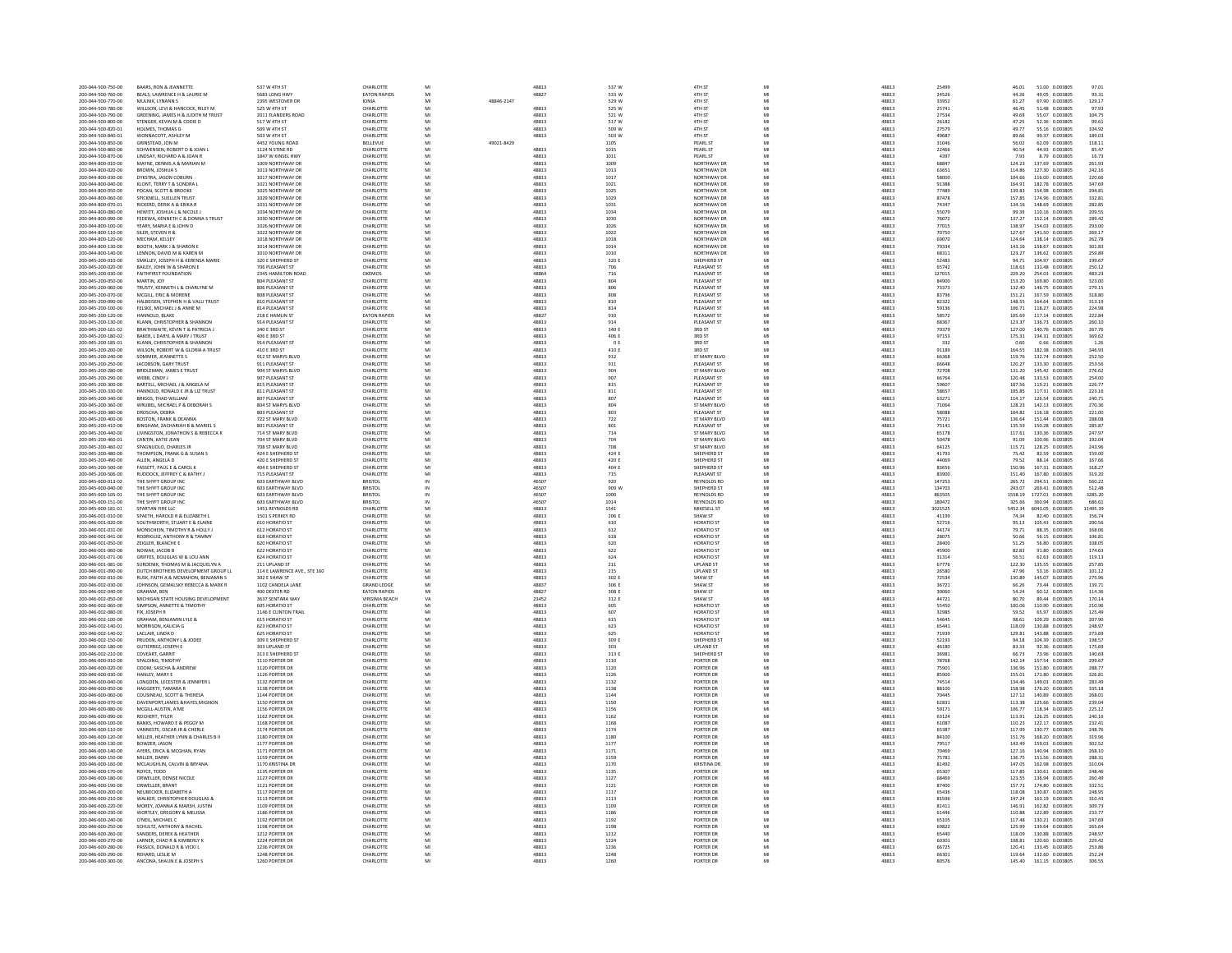| 200-046-600-310-00                       | SNOWDEN, JULIE A                                            | 1272 PORTER DF                       | CHARLOTTE                     | MI       | 48813          | 1272                                      | PORTER DR                                | MI       | 48813          | 66491          | 132.98 0.003805<br>252.97<br>119.98                                        |
|------------------------------------------|-------------------------------------------------------------|--------------------------------------|-------------------------------|----------|----------------|-------------------------------------------|------------------------------------------|----------|----------------|----------------|----------------------------------------------------------------------------|
| 200-046-600-320-00                       | BETTS, AMY                                                  | 1286 PORTER DR                       | CHARLOTTE                     | MI       | 48813          | 1286                                      | PORTER DR                                | MI       | 48813          | 54231          | 97.86<br>108.46 0.003805<br>206.32                                         |
| 200-046-600-330-00                       | FISHNICK, EMMA                                              | 1302 PORTER D                        | CHARLOTTE                     |          | 48813          | 1302                                      | PORTER DF                                | M        | 48813          | 92700          | 167.28<br>185.40 0.003805<br>352.68                                        |
| 200-046-600-340-00                       | SPARKS ANTHONY                                              | 1310 PORTER DR                       | CHARLOTTE                     | MI       | 48813          | 1310                                      | PORTER DR                                | MI       | 48813          | 104100         | 187.85<br>208.20 0.003805<br>396.05                                        |
| 200-046-600-350-00<br>200-046-600-360-00 | VANOOSTENDORP, SARAH & JOHN<br>SLOAN, CHRISTOPHER D         | 1322 PORTER DR<br>1334 PORTER DE     | CHARLOTTE<br><b>CHARLOTTE</b> | MI<br>MI | 48813<br>48813 | 1322<br>1334                              | PORTER DR<br>PORTER DR                   | M<br>MI  | 48813<br>48813 | 73353<br>80731 | 279.07<br>132.37<br>146.71 0.003805<br>145.68<br>161.46 0.003805<br>307.14 |
| 200-046-600-370-00                       | COLOSKY, HAYLEY M & ERIC R                                  | 1346 PORTER DR                       | CHARLOTTE                     | MI       | 48813          | 1346                                      | PORTER DR                                | MI       | 48813          | 83786          | 318.76<br>151.19<br>167.57 0.003805                                        |
| 200-046-600-380-00                       | LINSLEY, BILL L                                             | 604 ANGEL CT                         | CHARLOTTE                     |          | 48813          | 604                                       | ANGEL CT                                 | M        | 48813          | 77164          | 139.24<br>154.33 0.003805<br>293.57                                        |
| 200-046-600-390-00                       | KARN RYAN I & LANA S                                        | 610 ANGEL CT                         | CHARLOTTE                     | MI       | 48813          | 610                                       | ANGEL CT                                 | MI       | 48813          | 82272          | 148.46<br>164.54 0.003805<br>313.00                                        |
| 200-046-600-400-00                       | TIRRELL, BENJAMIN M                                         | 616 ANGEL CT                         | CHARLOTTE                     | MI       | 48813          | 616                                       | ANGEL CT                                 | MI       | 48813          | 69570          | 139.14 0.003805<br>264.68<br>125.54                                        |
| 200-046-600-410-00                       | HOLLISTER, MARIE                                            | 617 ANGEL CT                         | CHARLOTTE                     |          | 48813          | 617                                       | ANGEL CT                                 | M        | 48813          | 74130          | 133.77<br>148.26 0.003805<br>282.03                                        |
| 200-046-600-420-00                       | LINDSAY, WAYNE FRANCIS & KAREN KAY                          | 611 ANGEL CT                         | CHARLOTTE                     | MI       | 48813          | 611                                       | ANGEL CT                                 | MI       | 48813          | 74382          | 134.22<br>148.76 0.003805<br>282.99                                        |
| 200-046-600-430-00                       | AMATO, TIM V                                                | 605 ANGEL CT                         | CHARLOTTE                     |          | 48813          | 605                                       | ANGEL CT                                 |          | 48813          | 65061          | 130.12 0.003805<br>247.52<br>117.40                                        |
| 200-046-600-440-00                       | SISCO, RYAN A & CHRISTINA A                                 | 1358 PORTER DE                       | CHARLOTTE                     | MI       | 48813          | 1358                                      | PORTER DR                                | MI       | 48813          | 71687          | 129.36<br>143.37 0.003805<br>272.73                                        |
| 200-046-600-450-00<br>200-046-600-460-00 | SISCO, RYAN & CHRISTINA<br>CARPENTER, ERIC J & LAUREL E     | 1358 PORTER DR<br>1382 PORTER DR     | CHARLOTTE<br>CHARLOTTE        | MI<br>M  | 48813          | 1370<br>1382                              | PORTER DR<br>PORTER DR                   | MI<br>M  | 48813          | 8693           | 17.39 0.003805<br>33.07<br>15.69<br>126.82<br>140.56 0.003805              |
| 200-046-600-470-00                       | ENQUIST, DAVID & SUZANNE                                    | 7455 W FIVE POINT HWY                | BELLEVUE                      | MI       | 48813<br>49021 | 1394                                      | PORTER DR                                | MI       | 48813<br>48813 | 70279<br>69872 | 267.38<br>126.08<br>139.74 0.003805<br>265.83                              |
| 200-046-600-480-00                       | BURT, CHRISTOPHER M & KATHLENE                              | 1399 PORTER DR                       | CHARLOTTE                     | MI       | 48813          | 1399                                      | PORTER DR                                |          | 48813          | 67428          | 256.53<br>121.67<br>134.86 0.003805                                        |
| 200-046-600-490-00                       | SHAFFR ANDREW & FITZGIBRONS KERRY                           | 1391 PORTER DR                       | CHARLOTTE                     | MI       | 48813          | 1391                                      | PORTER DR                                | MI       | 48813          | 71491          | 129.01<br>142.98 0.003805<br>271.99                                        |
| 200-046-600-500-00                       | KNOFSKY, THOMAS E SR & DAMIAN HARR                          | 1379 PORTER DR                       | CHARLOTTE                     | MI       | 48813          | 1379                                      | PORTER DR                                | MI       | 48813          | 77722          | 155.44 0.003805<br>140.25<br>295.69                                        |
| 200-046-600-510-00                       | KIMBLE, ANGELA & ZENONIANI, STEPHEN                         | 1367 PORTER DR                       | CHARLOTTE                     | MI       | 48813          | 1367                                      | PORTER DR                                | M        | 48813          | 69411          | 138.82 0.003805<br>264.07<br>125.25                                        |
| 200-046-600-520-00                       | HENDRICKSON, NATHAN W                                       | 431 CHARITY CIRCLE 1115              | LANSING                       | MI       | 48917          | 1355                                      | PORTER DR                                | MI       | 48813          | 83400          | 150.50<br>166.80 0.003805<br>317.30                                        |
| 200-046-600-530-00                       | ROBINSON, LESTER S & NIKITHA C                              | 1349 PORTER DR                       | CHARLOTTE                     | MI       | 48813          | 1349                                      | PORTER DR                                | M        | 48813          | 66703          | 133.41 0.003805<br>253.77<br>120.37                                        |
| 200-046-600-540-00<br>200-046-600-550-00 | DEFOREST, JONATHAN                                          | 1337 PORTER DR                       | CHARLOTTE<br>CHARLOTTE        | MI<br>MI | 48813          | 1337                                      | PORTER DR                                | MI<br>M  | 48813<br>48813 | 86135<br>67045 | 155.43<br>172.27 0.003805<br>327.70<br>255.07<br>120.98<br>134.09 0.003805 |
| 200-046-600-560-00                       | HOESLI, JOHN P & AMY L<br>JENNINGS, ERICA                   | 1307 PORTER DR                       | CHARLOTTE                     | MI       | 48813<br>48813 | 1329<br>1307                              | PORTER DR<br>PORTER DR                   | M        | 48813          | 79300          | 158.60 0.003805<br>143.10<br>301.70                                        |
| 200-046-600-570-00                       | BEUTLER, DENNIS & BEVERLY                                   | 1281 PORTER DR                       | CHARLOTTE                     | MI       | 48813          | 1281                                      | PORTER DR                                | MI       | 48813          | 75569          | 136.36<br>151.14 0.003805<br>287.50                                        |
| 200-046-600-580-00                       | TREADWELL, TERESA A                                         | 1269 PORTER DR                       | CHARLOTTE                     | MI       | 48813          | 1269                                      | PORTER DR                                |          | 48813          | 51538          | 103.08 0.003805<br>196.08<br>93.00                                         |
| 200-046-600-590-00                       | OUDSEMA KARLL                                               | 1257 PORTER DR                       | CHARLOTTE                     | MI       | 48813          | 1257                                      | PORTER DR                                | MI       | 48813          | 68964          | 124.45<br>137.93 0.003805<br>262.37                                        |
| 200-046-600-600-00                       | MOREY, DONALD W C & JANET ANN                               | 1245 PORTER DF                       | CHARLOTTE                     | MI       | 48813          | 1245                                      | PORTER DR                                | MI       | 48813          | 77398          | 139.66<br>154.80 0.003805<br>294.46                                        |
| 200-046-600-610-00                       | BEEGLE, RON                                                 | 1233 PORTER D                        | CHARLOTTE                     | M        | 48813          | 1233                                      | PORTER DF                                | M        | 48813          | 74029          | 133.59<br>148.06 0.003805<br>281.64                                        |
| 200-046-600-620-00                       | SANDERS, CHAD R & PAMELA J                                  | 1221 PORTER DR                       | CHARLOTTE                     | MI       | 48813          | 1221                                      | PORTER DR                                | MI       | 48813          | 64592          | 116.56<br>129.18 0.003805<br>245.74                                        |
| 200-046-600-630-00<br>200-046-600-640-00 | GARDNER, MICHAEL D<br>BRUCE, LISA A                         | 1209 PORTER DR<br>1195 PORTER DRIV   | CHARLOTTE<br>CHARLOTTE        | MI<br>MI | 48813<br>48813 | 1209                                      | PORTER DR<br>PORTER DR                   | MI       | 48813<br>48813 | 67528<br>67908 | 135.06 0.003805<br>256.91<br>121.85<br>122.54<br>135.82 0.003805<br>258.36 |
| 200-046-600-650-00                       | SHEPHERD, JAMES                                             | 1189 PORTER DR                       | CHARLOTTE                     | MI       | 48813          | 1195<br>1189                              | PORTER DR                                | MI       | 48813          | 64397          | 116.20<br>128.79 0.003805<br>245.00                                        |
| 200-046-600-670-00                       | REDDEN, MEGANN                                              | 1172 KRISTINA DR                     | CHARLOTTE                     |          | 48813          | $1172\,$                                  | <b>KRISTINA DI</b>                       |          | 48813          | 74314          | 134.10<br>148.63 0.003805<br>282.73                                        |
| 200-046-600-680-00                       | GEIGER, DENNIS J & MARY JEAN                                | 1178 KRISTINA DR                     | CHARLOTTE                     | MI       | 48813          | 1178                                      | <b>KRISTINA DR</b>                       | MI       | 48813          | 77553          | 139.94<br>155.11 0.003805<br>295.05                                        |
| 200-046-600-690-00                       | MROCZEK, BRANDON L                                          | 1184 KRISTINA DR                     | CHARLOTTE                     |          | 48813          | 1184                                      | <b>KRISTINA DR</b>                       |          | 48813          | 70823          | 269.45<br>127.80<br>141.65 0.003805                                        |
| 200-046-600-700-00                       | COOK, JULIE KRISTIN & DALY, JOSEPH                          | 1190 KRISTINA DR                     | CHARLOTTE                     | MI       | 48813          | 1190                                      | <b>KRISTINA DR</b>                       | MI       | 48813          | 74398          | 134.25<br>148.80 0.003805<br>283.05                                        |
| 200-046-600-710-00                       | ADAMS, JENNIFER                                             | 1202 KRISTINA DR                     | CHARLOTTE                     | MI       | 48813          | 1202                                      | <b>KRISTINA DR</b>                       | MI       | 48813          | 92539          | 352.06<br>166.99<br>185.08 0.003805                                        |
| 200-046-600-720-00                       | LEWIS, JASON SCOTT & ANGIE MAXINI                           | 1216 KRISTINA DR                     | CHARLOTTE                     |          | 48813          | 1216                                      | <b>KRISTINA DF</b>                       | M        | 48813          | 72980          | 131.69<br>145.96 0.003805<br>277.65                                        |
| 200-046-600-730-00                       | DIPPLE DANIELL & MARANDA L                                  | 1232 KRISTINA DR                     | CHARLOTTE                     | MI       | 48813          | 1232                                      | <b>KRISTINA DR</b>                       | MI       | 48813          | 68858          | 124.25<br>137.72 0.003805<br>261.97                                        |
| 200-046-600-740-00<br>200-046-600-750-00 | WHITBECK, RICHARD<br><b>DAVIS IFREMY</b>                    | 1250 KRISTINA DR<br>1266 KRISTINA DR | CHARLOTTE<br>CHARLOTTE        | MI<br>MI | 48813<br>48813 | 1250<br>1266                              | <b>KRISTINA DR</b><br><b>KRISTINA DR</b> | MI<br>MI | 48813<br>48813 | 71833<br>76277 | 143.67 0.003805<br>273.29<br>129.62<br>137.64<br>152.55 0.003805<br>290.20 |
|                                          | MUNRO, JUSTIN C & DILL, JENNIFER M                          | 1282 KRISTINA DR                     |                               |          |                | 1282                                      |                                          | MI       |                |                | 229.85                                                                     |
| 200-046-600-760-00<br>200-046-600-770-00 | LESTER, DAVID & RENEE                                       | 1306 KRISTINA DR                     | CHARLOTTE<br>CHARLOTTE        | MI       | 48813<br>48813 | 1306                                      | <b>KRISTINA DR</b><br><b>KRISTINA DF</b> | M        | 48813<br>48813 | 60415<br>77892 | 109.02<br>120.83 0.003805<br>140.56<br>155.78 0.003805<br>296.34           |
| 200-046-600-780-00                       | <b>GIFASON RYAN M TRUST</b>                                 | 1320 KRISTINA DR                     | CHARLOTTE                     | MI       | 48813          | 1320                                      | <b>KRISTINA DR</b>                       | MI       | 48813          | 65814          | 118.76<br>131.63 0.003805<br>250.39                                        |
| 200-046-600-800-00                       | KEPPLER, AUDREY                                             | 1352 KRISTINA DR                     | CHARLOTTE                     | MI       | 48813          | 1352                                      | <b>KRISTINA DR</b>                       | MI       | 48813          | 77638          | 295.37<br>140.10<br>155.28 0.003805                                        |
| 200-046-600-810-00                       | KOWALK, TIFFANY S & DOUGLAS K JR                            | 1366 KRISTINA DR                     | CHARLOTTE                     | MI       | 48813          | 1366                                      | <b>KRISTINA DR</b>                       | M        | 48813          | 77295          | 139.48<br>154.59 0.003805<br>294.07                                        |
| 200-046-600-820-00                       | PETERS, TIMOTHY & JENNIFER                                  | 1382 KRISTINA DR                     | CHARLOTTE                     | MI       | 48813          | 1382                                      | <b>KRISTINA DR</b>                       | MI       | 48813          | 66564          | 253.24<br>120.11<br>133.13 0.003805                                        |
| 200-046-600-830-00                       | BOHMS, ROSS D & JENNIFER A TRUST                            | 1398 KRISTINA DR                     | CHARLOTTE                     |          | 48813          | 1398                                      | <b>KRISTINA DF</b>                       | M        | 48813          | 84136          | 151.82<br>168.27 0.003805<br>320.10                                        |
| 200-046-600-850-00                       | WHEELER HAROLD L& KIMBERLYS                                 | 1385 KRISTINA DR                     | CHARLOTTE                     | MI       | 48813          | 1385                                      | <b>KRISTINA DR</b>                       | MI       | 48813          | 74970          | 135.28<br>149.94 0.003805<br>285.22                                        |
| 200-046-600-860-00                       | DICKINSON, KIMBERLY S                                       | 1373 KRISTINA DR                     | CHARLOTTE                     | MI       | 48813          | 1373                                      | <b>KRISTINA DR</b>                       | MI<br>M  | 48813          | 79597          | 159.19 0.003805<br>302.83<br>143.63                                        |
| 200-046-600-870-00<br>200-046-600-880-00 | DRIVER, DAYTON A IV & SARA G<br>CLARKE, DAVID K & RUTHANN M | 1357 KRISTINA DR<br>1339 KRISTINA DR | CHARLOTTE<br>CHARLOTTE        | MI       | 48813<br>48813 | 1357<br>1339                              | <b>KRISTINA DF</b><br><b>KRISTINA DR</b> | MI       | 48813<br>48813 | 76517<br>67906 | 138.07<br>153.03 0.003805<br>291.11<br>122.54<br>135.81 0.003805<br>258.35 |
| 200-046-600-890-00                       | REED, CATHY L TRUST                                         | 1301 KRISTINA DR                     | CHARLOTTE                     | M        | 48813          | 1301                                      | <b>KRISTINA DF</b>                       | M        | 48813          | 66522          | 133.04 0.003805<br>253.08<br>120.04                                        |
| 200-046-600-900-00                       | MCGUIRE, MARY J                                             | 1263 KRISTINA DR                     | CHARLOTTE                     | MI       | 48813          | 1263                                      | <b>KRISTINA DR</b>                       | MI       | 48813          | 74497          | 134.43<br>148.99 0.003805<br>283.42                                        |
| 200-046-600-910-00                       | DELEEUW, MATTHEW D                                          | 1247 KRISTINA DR                     | CHARLOTTE                     | MI       | 48813          | 1247                                      | <b>KRISTINA DR</b>                       | MI       | 48813          | 66514          | 133.03 0.003805<br>253.05<br>120.02                                        |
| 200-046-600-920-00                       | KELLEY, JUDITH A TRUST                                      | 1229 KRISTINA DR                     | CHARLOTTE                     | MI       | 48813          | 1229                                      | <b>KRISTINA DR</b>                       | M        | 48813          | 69140          | 263.04<br>124.76<br>138.28 0.003805                                        |
| 200-046-600-930-00                       | FRANKLIN, CHARLES E & ANNA M ET AL                          | 1213 KRISTINA DR                     | CHARLOTTE                     | MI       | 48813          | 1213                                      | <b>KRISTINA DR</b>                       | MI       | 48813          | 71312          | 128.68<br>142.62 0.003805<br>271.31                                        |
| 200-046-600-940-00                       | WILLIAMS, LANCE & ANNIE                                     | 1197 KRISTINA DR                     | CHARLOTTE                     | MI       | 48813          | 1197                                      | <b>KRISTINA DR</b>                       |          | 48813          | 90038          | 180.08 0.003805<br>342.55<br>162.47                                        |
| 200-047-000-001-00                       | EATON, TINA R                                               | 100 EMERALD DR                       | CHARLOTTE                     | MI       | 48813          | $\begin{array}{c} 100 \\ 102 \end{array}$ | <b>EMERALD DR</b>                        | MI       | 48813<br>48813 | 73112<br>58500 | 278.15<br>222.56<br>131.93                                                 |
| 200-047-000-002-00                       | WILLIAMSON, LELAND I                                        | 102 EMERALD DR                       | CHARLOTTE                     | MI       | 48813          |                                           | <b>EMERALD DR</b>                        | M        |                |                | 105.56                                                                     |
| 200-047-000-003-00                       | SHAW, BERNEY R & MARGARET E                                 | 104 EMERALD DR                       | CHARLOTTE                     | MI       | 48813          | $104\,$                                   | EMERALD DR                               | M        | 48813          | 73112          | 131.93<br>146.22 0.003805<br>278.15                                        |
| 200-047-000-004-00<br>200-047-000-005-00 | HARTWIG, DIANA R                                            | 106 EMERALD DR                       | CHARLOTTE<br>CHARLOTTE        | MI<br>MI | 48813          | 106                                       | <b>EMERALD DR</b><br>EMERALD DR          | MI       | 48813          | 71907          | 129.76<br>143.81 0.003805<br>273.57<br>146.53                              |
| 200-047-000-006-00                       | MAYNARD, DEBRA L<br>BECKER, NEIL A & LOUISE VAN             | 208 EMERALD DR<br>210 EMERALD DR     | CHARLOTTE                     | MI       | 48813<br>48813 | 208<br>210                                | <b>EMERALD DR</b>                        | MI       | 48813<br>48813 | 81200<br>58759 | 162.40 0.003805<br>308.93<br>106.03<br>117.52 0.003805<br>223.55           |
| 200-047-000-007-00                       | LEA, JAY & DONNA M                                          | 212 EMERALD DR                       | CHARLOTTE                     | MI       | 48813          | 212                                       | <b>EMERALD DR</b>                        | MI       | 48813          | 63006          | 113.69<br>126.01 0.003805<br>239.71                                        |
| 200-047-000-008-00                       | RAYMER, ROBERT F & DARLENE J                                | 214 EMERALD DR                       | CHARLOTTE                     | MI       | 48813          | 214                                       | <b>EMERALD DR</b>                        | M        | 48813          | 75332          | 150.66 0.003805<br>286.60<br>135.94                                        |
| 200-047-000-009-00                       | LAMPMAN, NANCY JO TRUST                                     | 316 EMERALD DR                       | CHARLOTTE                     | MI       | 48813          | 316                                       | <b>EMERALD DR</b>                        | MI       | 48813          | 70197          | 126.67<br>140.39 0.003805<br>267.06                                        |
| 200-047-000-010-00                       | WEAVER, RODNEY & NICHOLS, SUZETTI                           | 318 EMERALD DR                       | CHARLOTTE                     |          | 48813          | $318\,$                                   | EMERALD DR                               |          | 48813          | 71581          | 129.17<br>143.16 0.003805<br>272.33                                        |
| 200-047-000-011-00                       | BLIESENER, PATRICK G                                        | 320 EMERALD DR                       | CHARLOTTE                     | MI       | 48813          | 320                                       | <b>FMFRAID DR</b>                        | MI       | 48813          | 89600          | 161.68<br>179.20 0.003805<br>340.88                                        |
| 200-047-000-012-00                       | STEINER, EDWARD A & DORTHY J TRUST                          | 322 EMERALD DR                       | CHARLOTTE                     | MI       | 48813          | 322                                       | <b>EMERALD DR</b>                        | MI       | 48813          | 65441          | 248.97<br>118.09<br>130.88 0.003805                                        |
| 200-047-000-013-00<br>200-047-000-014-00 | BRADLEY, JAMES E & LOUISE V<br>LEAVITT, BETTY LOU           | 524 EMERALD DR<br>526 EMERALD DR     | CHARLOTTE<br>CHARLOTTE        | MI       | 48813<br>48813 | 524<br>526                                | <b>EMERALD DR</b><br><b>EMERALD DR</b>   | MI       | 48813<br>48813 | 64535<br>84912 | 116.45<br>129.07 0.003805<br>245.52<br>153.22<br>169.82 0.003805<br>323.05 |
| 200-047-000-015-00                       | WEST, RAY & JO                                              | 529 EMERALD DR                       | CHARLOTTE                     |          | 48813          | 529                                       | <b>EMERALD DR</b>                        | M        | 48813          | 72421          | 130.68<br>144.84 0.003805<br>275.53                                        |
| 200-047-000-016-00                       | HILL, MARVIN L & HAZEL AGNES TRUST                          | 527 EMERALD DR                       | CHARLOTTE                     | MI       | 48813          | 527                                       | <b>EMERALD DR</b>                        | MI       | 48813          | 70878          | 127.90<br>141.76 0.003805<br>269.66                                        |
| 200-047-000-017-00                       | LOUTH, DAVID E & PENNY L                                    | 628 EMERALD DR                       | CHARLOTTE                     | MI       | 48813          | 628                                       | <b>EMERALD DR</b>                        | MI       | 48813          | 80025          | 304.46<br>144.41<br>160.05 0.003805                                        |
| 200-047-000-018-00                       | WILEY, DEVON M & SARAH RACHEI                               | 630 EMERALD DR                       | CHARLOTTE                     | M        | 48813          | 630                                       | <b>EMERALD DR</b>                        | M        | 48813          | 64767          | 116.87<br>129.53 0.003805<br>246.41                                        |
| 200-047-000-019-00                       | MAATSCH, SANDRA S TRUST                                     | 632 EMERALD DR                       | CHARLOTTE                     | MI       | 48813          | 632                                       | <b>EMERALD DR</b>                        | MI       | 48813          | 75338          | 135.95<br>150.68 0.003805<br>286.62                                        |
| 200-047-000-020-00                       | GROLEAU, WILLIAM E & LINDA D TRUST                          | 634 EMERALD DR                       | CHARLOTTE                     |          | 48813          | 634                                       | <b>EMERALD DR</b>                        |          | 48813          |                | 290.10<br>137.59<br>152.50 0.003805                                        |
| 200-047-000-021-00                       | <b>INF ROGER G &amp; MARILYN K</b>                          | 425 EMERALD DR                       | CHARLOTTE                     | MI       | 48813          | 425                                       | <b>EMERALD DR</b>                        | MI       | 48813          | 74566          | 134.55<br>149.13 0.003805<br>283.69                                        |
| 200-047-000-022-00<br>200-047-000-023-00 | <b>SCHAIBLY FAMILY TRUST</b><br><b>BURPEE, BARBARA LYNN</b> | 423 EMERALD DR<br>421 EMERALD DR     | CHARLOTTE<br>CHARLOTTE        | MI       | 48813<br>48813 | 423<br>421                                | <b>EMERALD DR</b><br><b>EMERALD DR</b>   | MI<br>M  | 48813<br>48813 | 80130<br>89766 | 304.85<br>144.59<br>160.26 0.003805<br>161.98<br>179.53 0.003805<br>341.51 |
| 200-047-000-024-00                       | MEYER GLEN C & LINDA M                                      | 419 FMFRAID DR                       | CHARLOTTE                     | MI       | 48813          | 419                                       | <b>EMERALD DR</b>                        | MI       | 48813          | 74681          | 134.76<br>149.36 0.003805<br>284 12                                        |
| 200-047-000-025-00                       | MORRISSEY, BETTIE J TRUST                                   | 215 EMERALD DR                       | CHARLOTTE                     | MI       | 48813          | 215                                       | <b>EMERALD DR</b>                        | MI       | 48813          | 59763          | 227.37<br>119.53 0.003805<br>107.84                                        |
| 200-047-000-026-00                       | GARLOW, MR & MRS J RICHARD TRUST                            | 213 EMERALD DR                       | CHARLOTTE                     | MI       | 48813          | $_{\rm 213}$                              | <b>EMERALD DR</b>                        | M        | 48813          | 60632          | 109.41<br>121.26 0.003805<br>230.67                                        |
| 200-047-000-027-00                       | <b>BROWN, JANET M TRUST</b>                                 | 211 EMERALD DR                       | CHARLOTTE                     | MI       | 48813          | 211                                       | <b>EMERALD DR</b>                        | MI       | 48813          | 67121          | 121.12<br>134.24 0.003805<br>255.36                                        |
| 200-047-000-028-00                       | MORSE, WANDA                                                | 209 EMERALD DR                       | CHARLOTTE                     | M        | 48813          | 209                                       | <b>EMERALD DR</b>                        | M        | 48813          | 59515          | 107.39<br>119.03 0.003805<br>226.42                                        |
| 200-047-000-029-00                       | SHERMAN, DEANNA & DILLY, RICHARD &                          | 107 EMERALD DR                       | CHARLOTTE                     | MI       | 48813          | 107                                       | <b>EMERALD DR</b>                        | MI       | 48813          | 81600          | 147.25<br>163.20 0.003805<br>310.45                                        |
| 200-047-000-030-00<br>200-047-000-031-00 | HART, BARRY M & MARY A<br>LOWE, DOUGLAS D & JANIS E TRUST   | 105 EMERALD DR<br>1275 EMERALD DR    | CHARLOTTE<br>CHARLOTTE        | MI<br>MI | 48813<br>48813 | 105<br>1275                               | EMERALD DR<br><b>EMERALD DR</b>          | MI<br>M  | 48813<br>48813 | 60160<br>66278 | 228.88<br>120.32 0.003805<br>108.56<br>132.56 0.003805<br>119.60<br>252.15 |
| 200-047-000-032-00                       | HAMILTON, DALLAS L & NANCY                                  | 1273 EMERALD DR                      | CHARLOTTE                     | MI       | 48813          | 1273                                      | <b>EMERALD DR</b>                        | MI       | 48813          | 100200         | 180.81<br>200.40 0.003805<br>381.21                                        |
| 200-047-000-033-00                       | DEDAFOE, DAVID I                                            | 1271 EMERALD DR                      | CHARLOTTI                     |          | 48813          | 1271                                      | <b>EMERALD DR</b>                        |          | 48813          | 66798          | 120.54<br>133.60 0.003805<br>254.13                                        |
| 200-047-000-034-00                       | GREEN, CHARLES L & LEANN R TRUST                            | 957 EMERALD DR                       | CHARLOTTE                     | MI       | 48813          | 957                                       | <b>EMERALD DR</b>                        | MI       | 48813          | 68625          | 123.83<br>137.25 0.003805<br>261.08                                        |
| 200-047-000-035-00                       | STEINER, ROBERT E                                           | 955 EMERALD DR                       | CHARLOTTE                     | MI       | 48813          | 955                                       | EMERALD DR                               | MI       | 48813          | 62361          | 237.25<br>112.53<br>124.72 0.003805                                        |
| 200-047-000-036-00                       | ZIMMERMAN, PAUL E & PATRICIA A TRUS                         | 953 EMERALD DR                       | CHARLOTTE                     | MI       | 48813          | 953                                       | EMERALD DR                               | M        | 48813          | 68251          | 123.16<br>136.50 0.003805<br>259.66                                        |
| 200-047-000-037-00                       | MCLANE. LOUISE REV LIVING TRUST                             | 951 EMERALD DR                       | CHARLOTTE                     | MI       | 48813          | 951                                       | <b>EMERALD DR</b>                        | MI       | 48813          | 75767          | 136.72<br>151.53 0.003805<br>288.26                                        |
| 200-047-000-038-00                       | GRANT, CYNTHIA S TRUST                                      | 849 EMERALD DR                       | CHARLOTTE                     | M        | 48813          | 849                                       | EMERALD DR                               |          | 48813          | 71811          | 129.58<br>143.62 0.003805<br>273.20                                        |
| 200-047-000-039-00<br>200-047-000-040-00 | CAMPBELL, WILMA A TRUST                                     | 847 EMERALD DR                       | CHARLOTTE<br>CHARLOTTE        | MI<br>MI | 48813<br>48813 | 847                                       | <b>EMERALD DR</b><br>EMERALD DR          | MI<br>M  | 48813<br>48813 | 62556<br>62519 | 112.88<br>125.11 0.003805<br>237.99<br>237.85<br>112.82<br>125.04 0.003805 |
| 200-047-000-041-00                       | LESENEY, RONALD G & BARBARA J<br>KING, JACQUELINE           | 845 EMERALD DR<br>843 EMERALD DR     | CHARLOTTE                     | MI       | 48813          | 845<br>843                                | <b>EMERALD DR</b>                        | MI       | 48813          | 91110          | 182.22 0.003805<br>164.41<br>346.63                                        |
| 200-047-000-042-00                       | CLARK, MARY J & APPLEBEY, KIMBERLY                          | 736 EMERALD DR                       | CHARLOTTE                     | MI       | 48813          | 736                                       | <b>EMERALD DR</b>                        | MI       | 48813          | 70341          | 126.93<br>140.68 0.003805<br>267.61                                        |
| 200-047-000-043-00                       | KLAISS, NEIL E & LEILA                                      | 738 EMERALD DR                       | CHARLOTTE                     |          | 48813          | 738                                       | EMERALD DR                               |          | 48813          | 76603          | 138.23<br>153.21 0.003805<br>291.44                                        |
| 200-047-000-044-00                       | MORROW DONALD G & RETTY I                                   | 740 FMFRAID DR                       | CHARLOTTE                     | MI       | 48813          | 740                                       | <b>EMERALD DR</b>                        | MI       | 48813          | 62942          | 125.88 0.003805<br>239.46<br>113.58                                        |
| 200-047-000-045-00                       | ANDERSON, STEVEN W & JANET M                                | 742 EMERALD DR                       | CHARLOTTE                     |          | 48813          | 742                                       | EMERALD DR                               |          | 48813          | 89348          | 178.70 0.003805<br>339.92<br>161.23                                        |
| 200-047-000-046-00                       | <b>BORDNER, TERRY R &amp; DAWN E</b>                        | 952 EMERALD DR                       | CHARLOTTE                     | MI       | 48813          | 952                                       | <b>EMERALD DR</b>                        | MI       | 48813          | 76778          | 138.55<br>153.56 0.003805<br>292.10                                        |
| 200-047-000-047-00                       | BORGMAN, PAULINES                                           | 954 EMERALD DR                       | CHARLOTTE                     | MI       | 48813          | 954                                       | <b>EMERALD DR</b>                        | MI       | 48813          | 61963          | 111.81<br>123.93 0.003805<br>235.74                                        |
| 200-047-000-048-00<br>200-047-000-049-00 | MASTERS, JOYCE E TRUST<br>LOBSIGER TAMARA S                 | 956 EMERALD DR<br>1058 EMERALD DR    | CHARLOTTE<br>CHARLOTTE        | MI       | 48813<br>48813 | 956<br>1058                               | <b>EMERALD DR</b><br><b>EMERALD DR</b>   | MI       | 48813<br>48813 | 66499<br>65715 | 133.00 0.003805<br>253.00<br>120.00<br>118.58<br>131.43 0.003805<br>250.01 |
| 200-047-000-050-00                       | PECK, KERRY S & STEVEN D                                    | 24627 BUCKINGHAM WAY                 | PORT CHARLOTTE                | FL       | 33980          | 1060                                      | <b>EMERALD DR</b>                        | MI       | 48813          | 77092          | 139.11<br>154.18 0.003805<br>293.30                                        |
| 200-047-000-051-0                        | <b><i>IBBITTS, JOYCE JEAN</i></b>                           | 1162 EMERALD DF                      | CHARLOTTE                     |          | 48813          | 1162                                      | <b>EMERALD DR</b>                        |          | 4881           | 60777          | 121.55 0.003805<br>231.23                                                  |
| 200-047-000-052-00                       | WIRT, NOBLE W & FRANCES S TRUST                             | 1164 EMERALD DR                      | CHARLOTTE                     |          | 48813          | 1164                                      | <b>EMERALD DR</b>                        |          | 48813          | 61062          | 110.19<br>122.12 0.003805<br>232.31                                        |
|                                          |                                                             |                                      |                               |          |                |                                           |                                          |          |                |                |                                                                            |
|                                          |                                                             |                                      |                               |          |                |                                           |                                          |          |                |                |                                                                            |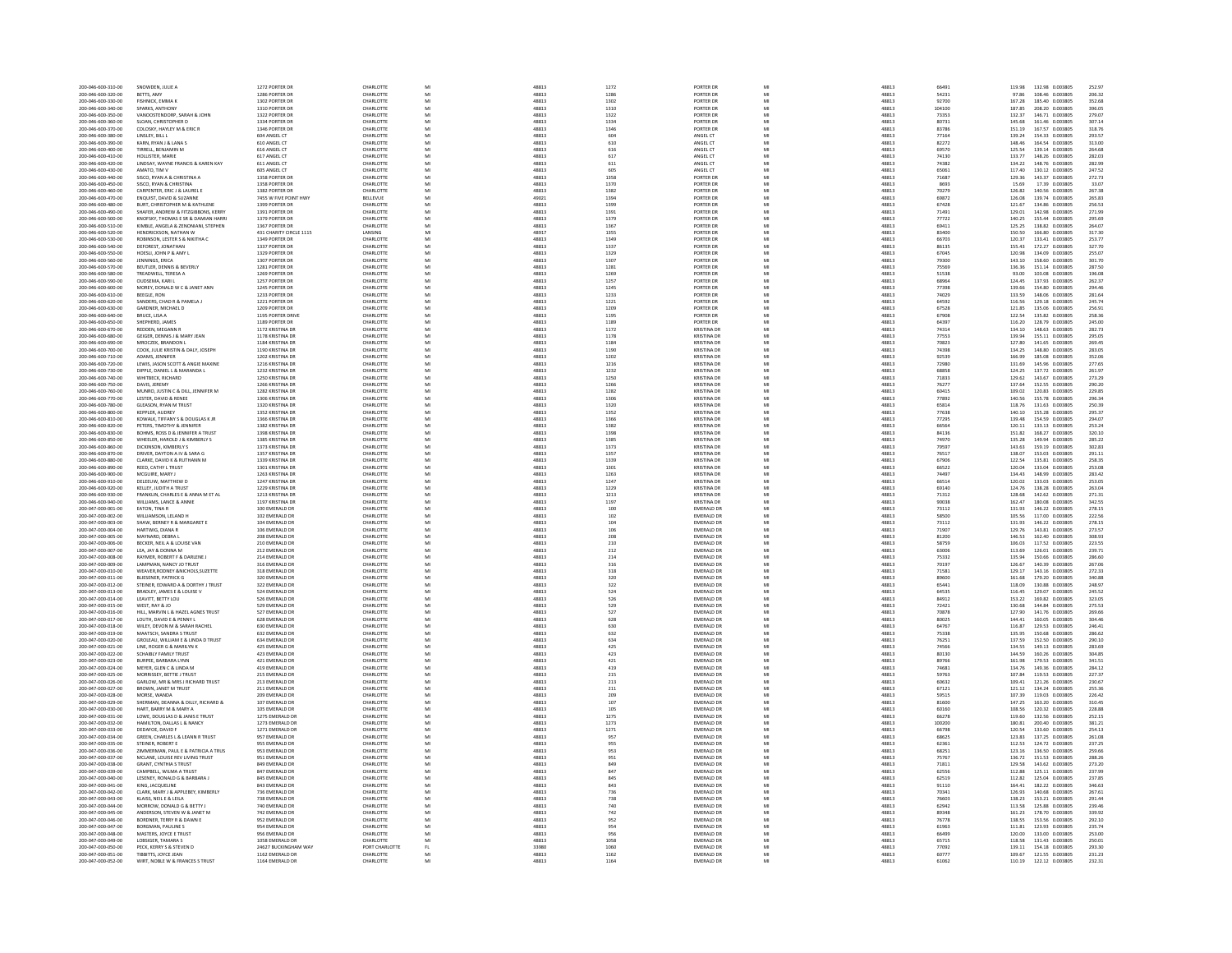| 200-047-000-053-00                       | SMITH, DOUGLAS E & MARGARET J                           | 1166 EMERALD DR                           | CHARLOTTI                     |          |            | 48813          | 1166           | EMERALD DR                               | M       | 48813          | 71247          | 128.57           | 142.49 0.003805                    | 271.06           |
|------------------------------------------|---------------------------------------------------------|-------------------------------------------|-------------------------------|----------|------------|----------------|----------------|------------------------------------------|---------|----------------|----------------|------------------|------------------------------------|------------------|
| 200-047-000-054-00                       | <b>RICKERD HAROLD C &amp; KAREN K</b>                   | 1168 FMFRAID DR                           | CHARLOTTE                     | MI       |            | 48813          | 1168           | <b>FMFRAID DR</b>                        | MI      | 48813          | 61190          | 110.42           | 122.38 0.003805                    | 232.80           |
| 200-047-000-055-00                       | KRIETER-BUTTERFIELD, WILMA M ET AL                      | 1270 EMERALD DR                           | CHARLOTTE                     | MI       |            | 48813          | 1270           | <b>EMERALD DR</b>                        | MI      | 48813          | 60224          | 108.67           | 120.45 0.003805                    | 229.12           |
| 200-047-000-056-00                       | YATES, RODERICK V & JOYCE A TRUST                       | 1272 EMERALD DR                           | CHARLOTTE                     | MI       |            | 48813          | 1272           | <b>EMERALD DR</b>                        | M       | 48813          | 63930          | 115.36           | 127.86 0.003805                    | 243.22           |
| 200-049-600-010-00<br>200-049-600-020-00 | UHL. TERESA L<br><b>DAVIS, WILLIAM D &amp; MAXINE C</b> | 429 W LOVETT ST<br>201 PEARL ST           | CHARLOTTE<br>CHARLOTTI        | MI       |            | 48813<br>48813 | 429 W<br>201   | LOVETT ST<br>PEARL ST                    | MI      | 48813<br>48813 | 35649<br>37643 | 64.33<br>67.93   | 71.30 0.003805<br>75.29 0.003805   | 135.63<br>143.21 |
| 200-049-600-030-00                       | MEAD NICHOLAS                                           | 203 PEARL ST                              | CHARLOTTE                     | MI       |            | 48813          | 203            | PEARL ST                                 | MI      | 48813          | 36051          | 65.05            | 72.10 0.003805                     | 137 16           |
| 200-049-600-040-00                       | THURMAN, JENNIFER M                                     | 1 FENN CT                                 | CHARLOTTE                     | MI       |            | 48813          |                | FENN CT                                  | MI      | 48813          | 48391          | 87.32            | 96.78 0.003805                     | 184.10           |
| 200-049-600-050-00                       | BANDFIELD, CAROLE A                                     | 2 FENN CT                                 | CHARLOTTI                     | MI       |            | 48813          |                | FENN CT                                  | M       | 48813          | 38793          | 70.00            | 77.59 0.003805                     | 147.59           |
| 200-049-600-060-00                       | FOX LAND HOLDINGS LLC                                   | 1340 S WAVERLY RD, STE H                  | <b>LANSING</b>                | MI       |            | 48917          |                | FENN CT                                  | MI      | 48813          | 55524          | 100 19           | 111.05 0.003805                    | 211.24           |
| 200-049-600-070-00                       | PION, CAROL S                                           | 6 FENN CT                                 | CHARLOTTE                     | MI       |            | 48813          |                | <b>FENN CT</b>                           | MI      | 48813          | 32549          | 58.73            | 65.10 0.003805                     | 123.83           |
| 200-049-600-080-00                       | <b>SLOAN, TIMOTHY JAY &amp; MARIA L</b>                 | 5 FENN CT                                 | CHARLOTTE                     | MI       |            | 48813          |                | FENN CT                                  | M       | 48813          | 44156          | 79.68            | 88.31 0.003805                     | 167.99           |
| 200-049-600-090-00                       | KYRE, RUSSELL                                           | 4 FENN CT                                 | CHARLOTTI                     | MI       |            | 48813          |                | FENN CT                                  | M<br>M  | 48813          | 48136          | 86.86            | 96.27 0.003805                     | 183.13           |
| 200-049-600-100-00<br>200-049-600-110-00 | OTTO, REBECCA<br>ELARTON, GABRIEL & NICOLE              | 424 W SEMINARY ST<br>422 W SEMINARY ST    | CHARLOTTI<br>CHARLOTTE        | MI<br>MI |            | 48813<br>48813 | 424 W<br>422 W | <b>SEMINARY ST</b><br><b>SEMINARY ST</b> | MI      | 48813<br>48813 | 24405<br>50617 | 44.04<br>91.34   | 48.81 0.003805<br>101.23 0.003805  | 92.85<br>192.57  |
| 200-049-600-120-00                       | TUCKEY, SUSAN J                                         | 418 W SEMINARY ST                         | CHARLOTTE                     | MI       |            | 48813          | 418 W          | <b>SEMINARY ST</b>                       | MI      | 48813          | 57209          | 103.23           | 114.42 0.003805                    | 217.65           |
| 200-050-201-010-00                       | <b>BEAM, BARBARA ELLET</b>                              | 7974 HOLMES HWY                           | <b>EATON RAPID</b>            | MI       |            | 48827          | 514 N          | COCHRAN AV                               | M       | 48813          | 13511          | 24.38            | 27.02 0.003805                     | 51.40            |
| 200-050-201-030-00                       | SANCHEZ, EMILY                                          | 510 N COCHRAN AVE                         | CHARLOTTE                     | MI       |            | 48813          | 510 N          | <b>COCHRAN AVE</b>                       | MI      | 48813          | 26658          | 48.10            | 53.32 0.003805                     | 101.42           |
| 200-050-201-040-00                       | SECURITY QUEST, LLC                                     | 502 N COCHRAN AV                          | CHARLOTTI                     | M        |            | 48813          | 506 N          | COCHRAN AVI                              |         | 48813          | 23564          | 42.52            | 47.13 0.003805                     | 89.65            |
| 200-050-201-050-00                       | SECURITY OUEST LLC                                      | 502 N COCHRAN AVE                         | CHARLOTTE                     | MI       |            | 48813          | 502 N          | COCHRAN AVE                              | MI      | 48813          | 31788          | 57.36            | 63.58 0.003805                     | 120.94           |
| 200-050-201-070-00                       | BEAM, BARBARA E                                         | PO BOX 72174                              | YUMA                          | AZ       |            | 85365          | 509 N          | WASHINGTON ST                            | MI      | 48813          | 21565          | 38.91            | 43.13 0.003805                     | 82.04            |
| 200-050-201-090-00                       | CFT INVESTMENTS LLC                                     | P.O. BOX 24                               | EAGLE                         | MI       |            | 48822          | 507 N          | WASHINGTON ST                            | M       | 48813          | 28553          | 51.52            | 57.11 0.003805                     | 108.63           |
| 200-050-201-100-00                       | LINDSAY, RICHARD A & JOAN R                             | 1847 W KINSEL HWY                         | CHARLOTTE                     | MI       |            | 48813          | 501 N          | WASHINGTON ST                            | MI<br>M | 48813          | 33256          | 60.01            | 66.51 0.003805                     | 126.52           |
| 200-050-202-010-00<br>200-050-202-031-00 | COOLIDGE, DYLAN T<br>KAUR RAIINDER & SINGH SATVIR       | 512 N WASHINGTON ST<br>10923 POINT W RIVD | CHARLOTTE<br>GRAND LEDGE      | MI<br>MI |            | 48813<br>48837 | 512 N<br>506 N | WASHINGTON ST<br>WASHINGTON ST           | MI      | 48813<br>48813 | 24956<br>29031 | 45.03<br>52.39   | 49.91 0.003805<br>58.06 0.003805   | 94.95<br>110.45  |
| 200-050-202-041-00                       | HUNDT, PETE & DAWN                                      | 502 N WASHINGTON ST                       | CHARLOTTE                     | MI       |            | 48813          | 502 N          | WASHINGTON ST                            | MI      | 48813          | 41653          | 75.16            | 83.31 0.003805                     | 158.47           |
| 200-051-000-010-00                       | BENNETT, DAVID R & JULIE L TRUST                        | 330 E LAWRENCE AVE                        | CHARLOTTI                     | MI       |            | 48813          | 330 E          | <b>LAWRENCE AVE</b>                      | M       | 48813          | 76844          | 138.66           | 153.69 0.003805                    | 292.35           |
| 200-051-000-015-00                       | LONG MARK F & MARIORIE L                                | 108 PLEASANT ST                           | CHARLOTTE                     | MI       |            | 48813          | 108            | PLEASANT ST                              | MI      | 48813          | 44887          | 81.00            | 89.77 0.003805                     | 170.77           |
| 200-051-000-020-00                       | SMITH, ANDREW D & AMY J TRUS'                           | 120 PLEASANT ST                           | CHARLOTTE                     | MI       |            | 48813          | 120            | PLEASANT ST                              | MI      | 48813          | 66193          | 119.45           | 132.39 0.003805                    | 251.83           |
| 200-051-000-025-00                       | RANN, THOMAS A & KATHY                                  | 122 PLEASANT ST                           | CHARLOTTI                     | M        |            | 48813          | 122            | PLEASANT S'                              | M<br>Ш  | 48813          | 64283          | 116.00           | 128.57 0.003805                    | 244.56           |
| 200-051-000-030-00                       | WHITSON, DOUGLAS B & MARY E                             | 126 PLEASANT ST                           | CHARLOTTE                     | MI       |            | 48813          | 126            | PLEASANT ST                              |         | 48813          | 66866          | 120.66           | 133.73 0.003805                    | 254.39           |
| 200-051-000-035-00<br>200-051-000-040-00 | DUGUID, SPENCER S & KATHLEEN<br><b>RAKER WILLIAM</b>    | 325 E LOVETT ST<br>333 E LOVETT ST        | CHARLOTTI<br>CHARLOTTE        | MI       |            | 48813<br>48813 | 325 E<br>333 F | <b>LOVETT ST</b><br><b>LOVETT ST</b>     | M<br>MI | 48813<br>48813 | 69508<br>98100 | 125.43<br>177.02 | 139.02 0.003805<br>196.20 0.003805 | 264.44<br>373.22 |
| 200-051-000-050-00                       | <b>BAUER MESCHKE PROPERTIES LLC</b>                     | P.O. BOX 116                              | CHARLOTTE                     | MI       | 48813-0116 |                | 214            | PLEASANT ST                              | MI      | 48813          | 37744          | 68.11            | 75.49 0.003805                     | 143.60           |
| 200-051-000-060-00                       | SOMMER, HEIDI N                                         | 326 E LOVETT ST                           | CHARLOTTI                     |          |            | 48813          | 326 E          | LOVETT ST                                | M       | 48813          | 44926          | 81.07            | 89.85 0.003805                     | 170.92           |
| 200-051-000-065-00                       | CRANDALL, ERIC & JAMES & SCOT                           | 319 N WHEATON                             | CHARLOTTE                     | MI       |            | 48813          | 334 F          | <b>LOVETT ST</b>                         | MI      | 48813          | 38871          | 70.14            | 77.74 0.003805                     | 147.88           |
| 200-051-000-072-00                       | BAUER, ROBERT                                           | PO BOX 116                                | CHARLOTTE                     | MI       | 48813-0116 |                | 216            | PLEASANT ST                              | M       | 48813          | 76007          | 137.15           | 152.01 0.003805                    | 289.17           |
| 200-051-000-080-00                       | RAMEY JOSHUA & RACHEL                                   | 224 PLEASANT ST                           | CHARLOTTE                     | MI       |            | 48813          | 224            | PLEASANT ST                              | MI      | 48813          | 66445          | 119.90           | 132.89 0.003805                    | 252.79           |
| 200-051-000-090-00                       | SCHULZE, KAREN L TRUST                                  | 230 PLEASANT ST                           | CHARLOTTE                     | MI       |            | 48813          | 230            | PLEASANT ST                              | MI      | 48813          | 76400          | 137.86           | 152.80 0.003805                    | 290.66           |
| 200-051-000-100-00                       | LINDSEY, JENNA                                          | 240 PLEASANT ST                           | CHARLOTTI                     | MI       |            | 48813          | 240            | PLEASANT ST                              | MI      | 48813          | 58054          | 104.76           | 116.11 0.003805                    | 220.87           |
| 200-051-000-105-00                       | VOGT IFNNIFFR I YNN                                     | 327 F SEMINARY ST                         | CHARLOTTE                     | MI       |            | 48813          | 327 F          | <b>SEMINARY ST</b>                       | MI      | 48813          | 36335          | 65.57            | 72.67 0.003805                     | 138.24           |
| 200-051-000-110-00                       | CHARHIAN DEVELOPMENT LLC                                | 3210 DARYLS WAY                           | CHARLOTTE                     | MI       |            | 48813          | 301            | HORATIO ST                               | M       | 48813          | 10488          | 18.93            | 20.98 0.003805                     | 39.90            |
| 200-051-000-131-00                       | MITCHELL, RENEE                                         | 307 PLEASANT ST                           | CHARLOTTI                     | MI       |            | 48813          | 307            | PLEASANT S'                              | M       | 48813          | 55988          | 101.03           | 111.98 0.003805                    | 213.01           |
| 200-051-000-135-00<br>200-051-000-140-00 | DIETZ, JACOB<br>WILKES, LINDA LEE & CHRISTOPHER         | 301 PLEASANT ST<br>418 E SEMINARY S'      | CHARLOTTE<br>CHARLOTTI        | MI<br>MI |            | 48813<br>48813 | 301<br>418 E   | PLEASANT ST<br><b>SEMINARY ST</b>        | MI<br>M | 48813<br>48813 | 50617<br>31485 | 91.34<br>56.81   | 101.23 0.003805<br>62.97 0.003805  | 192.57<br>119.78 |
| 200-051-000-146-00                       | ROF TRINA                                               | 422 F SEMINARY ST                         | CHARLOTTE                     | MI       |            | 48813          | 422 F          | SEMINARY ST                              | MI      | 48813          | 36226          | 65.37            | 72.45 0.003805                     | 137.82           |
| 200-051-000-151-02                       | PETTIGREW, JONATHON                                     | 425 E SEMINARY ST                         | CHARLOTTE                     | MI       |            | 48813          | 425 E          | <b>SEMINARY ST</b>                       | MI      | 48813          | 48539          | 87.59            | 97.08 0.003805                     | 184.67           |
| 200-051-000-155-00                       | CHESTNUT, WESLEY DAYTON                                 | 415 E SEMINARY ST                         | CHARLOTTI                     | MI       |            | 48813          | 415 E          | SEMINARY ST                              | M       | 48813          | 44737          | 80.73            | 89.47 0.003805                     | 170.20           |
| 200-051-000-158-00                       | TWO A'S & ONE BLLC.                                     | <b>633 PRAIRIE ST</b>                     | CHARLOTTI                     | MI       |            | 48813          | 239            | PLEASANT ST                              | MI      | 48813          | 32344          | 58.36            | 64.69 0.003805                     | 123.05           |
| 200-051-000-160-00                       | BLUE HOUSE STEPS LLC                                    | 633 PRAIRIE ST                            | CHARLOTTI                     |          |            | 48813          | 229            | PLEASANT ST                              |         | 48813          | 24633          | 44.45            | 49.27 0.003805                     | 93.72            |
| 200-051-000-120-01                       | CRANDALL FRIC & IAMES & SCOTT                           | 319 N WHEATON                             | CHARLOTTE                     | MI       |            | 48813          | 223            | PLEASANT ST                              | MI      | 48813          | 36957          | 66.69            | 73.91 0.003805                     | 140.60           |
| 200-051-000-180-00                       | KAVANAGH, COREY                                         | 217 PLEASANT ST                           | CHARLOTTE                     | MI       |            | 48813          | 217            | PLEASANT ST                              | MI      | 48813          | 61700          | 111.34           | 123.40 0.003805                    | 234.74           |
| 200-051-000-190-00                       | ANDERSON, MARILYN 8                                     | 211 PLEASANT ST                           | CHARLOTTI                     | MI       |            | 48813          | 211            | PLEASANT ST                              | M       | 48813          | 64895          | 117.10           | 129.79 0.003805                    | 246.89           |
| 200-051-000-200-00                       | SAYLOR ANDREW                                           | 404 F LOVETT ST                           | CHARLOTTE                     | MI       |            | 48813          | 404 F          | LOVETT ST                                | MI      | 48813          | 58054          | 104.76           | 116.11 0.003805                    | 220.87           |
| 200-051-000-203-00                       | LEAHY, MICHAEL & DONNA<br><b>RHINFS ROXANNEL</b>        | 408 E LOVETT ST                           | CHARLOTTE<br>CHARLOTTI        | MI<br>MI |            | 48813          | 408 E<br>410 F | LOVETT ST<br>LOVETT ST                   | M<br>MI | 48813<br>48813 | 58737          | 105.99<br>67.56  | 117.47 0.003805<br>74.88 0.003805  | 223.46           |
| 200-051-000-205-00                       |                                                         | 410 E LOVETT ST                           |                               |          |            | 48813          |                |                                          |         |                | 37439          |                  |                                    | 142.44           |
| 200-051-000-207-00<br>200-051-000-210-00 | SINCLAIR, MICHAEL J<br>POHL, KEITH & SAMANTH.           | 416 E LOVETT ST<br>415 E LOVETT ST        | CHARLOTTE<br>CHARLOTTI        | MI       |            | 48813<br>48813 | 416 E<br>415 E | LOVETT ST<br>LOVETT ST                   | MI      | 48813<br>48813 | 19614<br>63828 | 35.39<br>115.18  | 39.23 0.003805<br>127.66 0.003805  | 74.62<br>242.83  |
| 200-051-000-215-00                       | FURR PAUL D                                             | 411 F LOVETT ST                           | CHARLOTTE                     | MI       |            | 48813          | 411 F          | <b>LOVETT ST</b>                         | MI      | 48813          | 96702          | 174.50           | 193.40 0.003805                    | 367.90           |
| 200-051-000-220-00                       | REMENAK, RICHARD J & MARY E                             | 405 E LOVETT ST                           | CHARLOTTE                     | MI       |            | 48813          | 405 E          | <b>LOVETT ST</b>                         | MI      | 48813          | 69943          | 126.21           | 139.89 0.003805                    | 266.10           |
| 200-051-000-230-00                       | DIXON, MARY HOPE TRUST                                  | 137 PLEASANT ST                           | CHARLOTTI                     | MI       |            | 48813          | 137            | PLEASANT ST                              | M       | 48813          | 52785          | 95.25            | 105.57 0.003805                    | 200.82           |
| 200-051-000-240-00                       | CURRAN DANIEL SKIMBERLY TRUST                           | 129 PLEASANT ST                           | CHARLOTTE                     | MI       |            | 48813          | 129            | PLEASANT ST                              | MI      | 48813          | 71858          | 129.67           | 143.72 0.003805                    | 273.38           |
| 200-051-000-260-00                       | CHARHIAN DEVELOPMENT LLC                                | 3210 DARYLS WAY                           | CHARLOTTI                     |          |            | 48813          |                | PLEASANT ST                              |         | 48813          | 380            |                  | 7.61 0.003805                      | 14.48            |
| 200-051-000-220-00                       | WALIGH-FLEISCHMANN CHRISTINE LEE                        | 328 PLEASANT ST                           | CHARLOTTE                     | MI       |            | 48813          | 328            | PLEASANT ST                              | MI      | 48813          | 62506          | 112.79           | 125.01 0.003805                    | 237.80           |
| 200-051-000-280-00                       | HANSON, STEPHEN & EGGERT, M K                           | 332 PLEASANT ST                           | CHARLOTTE                     | MI       |            | 48813          | 332            | PLEASANT ST                              | MI      | 48813          | 79160          | 142.84           | 158.32 0.003805                    | 301.16           |
| 200-051-000-290-00                       | SILVAS, CIRILDO, DORA & ADELA                           | 336 PLEASANT ST                           | CHARLOTTI                     | MI       |            | 48813          | 336            | PLEASANT S'                              | M       | 48813          | 64197          | 115.84           | 128.39 0.003805                    | 244.24           |
| 200-051-000-300-00                       | FIX, JOSEPH R & ANDREA J                                | 1146 F CLINTON TRAIL                      | CHARLOTTE                     | MI       |            | 48813          | aan            | PLEASANT ST                              | MI      | 48813          | 52690          | 95.08            | 105.38 0.003805                    | 200.46           |
| 200-051-000-310-00<br>200-051-000-320-00 | PUNG, JULIE<br>AIKEN KELLY                              | 319 E HENRY ST<br>8234 W FIVE POINT HWY   | CHARLOTTE<br><b>BELLEVLIE</b> | MI<br>MI |            | 48813<br>49021 | 319 E<br>346   | <b>HENRY ST</b><br>PLEASANT ST           | M<br>MI | 48813<br>48813 | 50059<br>31390 | 90.33<br>56.64   | 100.12 0.003805<br>62.78 0.003805  | 190.45<br>119.42 |
|                                          | VONSIEGRIST-ELLIOTT, CONSTANCE                          |                                           |                               |          |            |                | 323 E          |                                          | MI      |                |                | 139.06           |                                    |                  |
| 200-051-000-325-00<br>200-051-000-330-00 | SMITH, KEVIN                                            | 323 E HENRY ST<br>345 PLEASANT ST         | CHARLOTTE<br>CHARLOTTI        | MI<br>MI |            | 48813<br>48813 | 345            | <b>HENRY ST</b><br>PLEASANT ST           | M       | 48813<br>48813 | 77061<br>37166 | 67.07            | 154.12 0.003805<br>74.33 0.003805  | 293.18<br>141.40 |
| 200-051-000-335-00                       | COGSWELL, DONALD T                                      | 403 F HENRY ST                            | CHARLOTTE                     | MI       |            | 48813          | 403 F          | HENRY ST                                 | MI      | 48813          | 29467          | 53.17            | 58.93 0.003805                     | 112 11           |
| 200-051-000-340-00                       | HEWLETT, ROBERT RICHARD SR & LORI J                     | 405 E HENRY ST                            | CHARLOTTE                     | MI       |            | 48813          | 405 E          | <b>HENRY ST</b>                          | MI      | 48813          | 58229          | 105.07           | 116.46 0.003805                    | 221.53           |
| 200-051-000-350-00                       | ROGERS, LESLIE W & DEBRAJ                               | 413 E HENRY ST                            | CHARLOTTE                     | MI       |            | 48813          | 413 E          | HENRY ST                                 | м       | 48813          | 40038          | 72.25            | $80.08 \quad 0.003805$             | 152.32           |
| 200-051-000-360-00                       | SHETENHELM, WILLIAM T                                   | 341 PLEASANT ST                           | CHARLOTTI                     | MI       |            | 48813          | 341            | PLEASANT ST                              | M       | 48813          | 57642          | 104.01           | 115.28 0.003805                    | 219.30           |
| 200-051-000-370-00                       | SCHULTZ, JOANNA CATHERINI                               | 337 PLEASANT ST                           | CHARLOTTI                     | MI       |            | 48813          | 337            | PLEASANT ST                              | M       | 48813          | 56753          | 102.41           | 113.51 0.003805                    | 215.92           |
| 200-051-000-380-00                       | VANCE ASHLEY M                                          | 335 PLEASANT ST                           | CHARLOTTE                     | MI       |            | 48813          | 335            | PLEASANT ST                              | MI      | 48813          | 44522          | 80.34            | 89.04 0.003805                     | 169.38           |
| 200-051-000-385-00<br>200-051-000-390-00 | RUDY, SCOTT E & HEATHER M<br>GARDNER, MELISSA           | 333 PLEASANT ST<br>329 PLEASANT ST        | CHARLOTTE<br>CHARLOTTI        | MI<br>MI |            | 48813<br>48813 | 333<br>329     | PLEASANT ST<br>PLEASANT ST               | MI<br>M | 48813<br>48813 | 78734<br>49311 | 142.08<br>88.98  | 157.47 0.003805<br>98.62 0.003805  | 299.54<br>187.60 |
| 200-051-000-400-00                       | ZEIGLER, CLYDE & GORDON                                 | 319 PLEASANT ST                           | CHARLOTTE                     | MI       |            | 48813          | 319            | PLEASANT ST                              | MI      | 48813          | 44642          | 80.56            | 89.28 0.003805                     | 169.84           |
| 200-051-000-410-00                       | PLACE, NICKOLAS R                                       | 315 PLEASANT ST                           | CHARLOTTI                     |          |            | 48813          | 315            | PLEASANT S'                              |         | 48813          | 54645          | 98.61            | 109.29 0.003805                    | 207.90           |
| 200-051-000-421-00                       | MARTIN, DAN W & BARBARA                                 | 6113 VALLEY HWY                           | CHARLOTTE                     | MI       |            | 48813          | 426 F          | <b>SEMINARY ST</b>                       | MI      | 48813          | 24633          | 44.45            | 49.27 0.003805                     | 93.72            |
| 200-051-000-425-00                       | MCCARTY, MICHAEL L SR & PRAME, SUZA                     | 308 PRAIRIE ST                            | CHARLOTTE                     | MI       |            | 48813          | 308            | <b>PRAIRIE ST</b>                        | MI      | 48813          | 66269          | 119.58           | 132.54 0.003805                    | 252.12           |
| 200-051-000-430-00                       | COBB, JAMES D & LAURIE N                                | PO BOX 493                                | NASHVILLE                     |          | 49073-0493 |                | 302            | <b>PRAIRIE ST</b>                        | M       | 48813          | 39274          | 70.87            | 78.55 0.003805                     | 149.42           |
| 200-051-000-441-01                       | <b>GW PROPERTY LLC</b>                                  | 1417 MOOSE                                | HOLT                          | MI       |            | 48842          | 431 F          | <b>SEMINARY ST</b>                       | MI      | 48813          | 51650          | 93.20            | 103.30 0.003805                    | 196.50           |
| 200-051-000-450-01                       | CAN DO PROPERTIES, LLC                                  | 120 PLEASANT STREET                       | CHARLOTTE                     | MI       |            | 48813          | 226            | <b>PRAIRIE ST</b>                        | MI      | 48813          | 23624          | 42.63            | 47.25 0.003805                     | 89.88            |
| 200-051-000-455-01                       | MR. HOUSE'S HOUSES LLC                                  | <b>633 PRAIRIE ST</b><br>220 PRAIRIE ST   | CHARLOTTI                     | MI<br>MI |            | 48813          | 222            | <b>PRAIRIE ST</b>                        | M<br>M  | 48813          | 25022<br>53777 | 45.15<br>97.04   | 50.04 0.003805<br>107.55 0.003805  | 95.20            |
| 200-051-000-460-01<br>200-051-000-470-00 | DILLS, NED E & KIMBERLY K<br>ZIMMERMAN, JOSHUA & LESLIE | 216 PRAIRIE ST                            | CHARLOTTI<br>CHARLOTTI        | MI       |            | 48813<br>48813 | 220<br>216     | <b>PRAIRIE ST</b><br><b>PRAIRIE ST</b>   |         | 48813<br>48813 | 47659          | 86.00            | 95.32 0.003805                     | 204.59<br>181.32 |
| 200-051-000-475-00                       | ROHDE ASMUND & DERRA                                    | 212 PRAIRIE ST                            | CHARLOTTE                     | MI       |            | 48813          | 212            | PRAIRIE ST                               | MI      | 48813          | 50337          | 90.83            | 100.67 0.003805                    | 191.51           |
| 200-051-000-480-00                       | COOK, CHARLES & KATHLEEN                                | 208 PRAIRIE ST                            | CHARLOTTE                     | MI       |            | 48813          | 208            | <b>PRAIRIE ST</b>                        | MI      | 48813          | 65164          | 117.59           | 130.33 0.003805                    | 247.92           |
| 200-051-000-485-00                       |                                                         |                                           |                               | MI       |            | 49021          | 428 E          | LOVETT ST                                | M       | 48813          | 56191          | 101.40           | 112.38 0.003805                    | 213.78           |
| 200-051-000-490-00                       | AIKEN, KELLY                                            | 8234 W FIVE POINT HW                      | BELLEVUE                      |          |            |                |                |                                          | MI      | 48813          |                | 88.43            | 98.01 0.003805                     | 186.44           |
|                                          | HELTON RRUCE R                                          | 422 F LOVETT ST                           | CHARLOTTE                     | MI       |            | 48813          | 422 F          | <b>LOVETT ST</b>                         |         |                | 49006          |                  |                                    | 123.41           |
| 200-051-000-500-00                       | CAN DO PROPERTIES, LLC                                  | 120 PLEASANT STREET                       | CHARLOTTI                     | MI       |            | 48813          | 419 E          | LOVETT ST                                |         | 48813          | 32437          | 58.53            | 64.87 0.003805                     |                  |
| 200-051-000-510-00                       | CIAMPA DERORAH                                          | 421 E LOVETT ST                           | CHARLOTTI                     | MI       |            | 48813          | 421 F          | LOVETT ST                                | MI      | 48813          | 47286          | 85.33            | 94.57 0.003805                     | 179.90           |
| 200-051-000-520-00                       | YOUNGS, JOEY K & KELLYE L                               | 423 E LOVETT ST                           | CHARLOTTE                     | MI       |            | 48813          | 423 E          | LOVETT ST                                | MI      | 48813          | 65577          | 118.33           | 131.15 0.003805                    | 249.49           |
| 200-051-000-530-00                       | PRAST, BRENDA S                                         | 503 E LOVETT ST                           | CHARLOTTI                     | MI       |            | 48813          | 503 E          | LOVETT ST                                |         | 48813          | 18675          | 33.70            | 37.35 0.003805                     | 71.05            |
| 200-051-000-540-01                       | CASE CARLEY K                                           | 201 PRAIRIE ST                            | CHARLOTTE                     | MI       |            | 48813          | 201            | PRAIRIE ST                               | MI      | 48813          | 61372          | 110.75           | 122.74 0.003805                    | 233.49           |
| 200-051-000-550-01<br>200-051-000-555-01 | CONRAD, KATHRYN A TRUST<br>BEEDLE, CHARLENE TRUST       | 203 PRAIRIE ST<br>207 PRAIRIE ST          | CHARLOTTE<br>CHARLOTTE        | MI<br>MI |            | 48813<br>48813 | 203<br>207     | <b>PRAIRIE ST</b><br>PRAIRIE ST          | M<br>MI | 48813<br>48813 | 24468<br>44827 | 44.15<br>80.89   | 48.94 0.003805<br>89.65 0.003805   | 93.09<br>170.54  |
| 200-051-000-560-01                       | GUTKOWSKI, JOSEPH & HOLLY VLIET-GUT                     | 211 PRAIRIE ST                            | CHARLOTTE                     | MI       |            | 48813          | 211            | <b>PRAIRIE ST</b>                        | MI      | 48813          | 44517          | 80.33            | 89.03 0.003805                     | 169.36           |
| 200-051-000-565-01                       | THOMAS, GEORGE M & AMBER J                              | 215 PRAIRIE ST                            | CHARLOTTI                     | MI       |            | 48813          | 215            | <b>PRAIRIE ST</b>                        | M       | 48813          | 39094          | 70.55            | 78.19 0.003805                     | 148.73           |
| 200-051-000-570-01                       | MANN, DAVID L & ROBIN C                                 | 219 PRAIRIE ST                            | CHARLOTTE                     | MI       |            | 48813          | 219            | PRAIRIE ST                               | MI      | 48813          | 41520          | 74.92            | 83.04 0.003805                     | 157.96           |
| 200-051-000-575-00                       | AIKEN, KELLY                                            | 8234 W FIVE PT HW                         | BELLEVUE                      | MI       |            | 49021          | 221            | <b>PRAIRIE ST</b>                        | MI      | 48813          | 45431          | 81.98            | 90.86 0.003805                     | 172.84           |
| 200-051-000-580-00                       | CHURCHES, STACEY SHANE                                  | 223 PRAIRIE ST                            | CHARLOTTI                     |          |            | 48813          | 223            | <b>PRAIRIE ST</b>                        |         | 4881           | 45300          | 81.74            | 90.60 0.003805                     | 172.34           |
| 200-051-000-585-00                       | JEWETT, ANDREA LYNN                                     | 225 PRAIRIE ST                            | CHARLOTTE                     | MI       |            | 48813          | 225            | <b>PRAIRIE ST</b>                        | MI      | 48813          | 28230          | 50.94            | 56.46 0.003805                     | 107.40           |
| 200-051-000-590-00                       | OLIVER, JACOB D                                         | 227 PRAIRIE ST                            | CHARLOTTI                     |          |            | 48813          | 227            | <b>PRAIRIE ST</b>                        |         | 48813          | 33572          | 60.58            | 67.14 0.003805                     | 127.72           |
| 200-051-000-594-00                       | MACH FLIZARETH                                          | 501 F SEMINARY ST                         | CHARLOTTE                     | MI       |            | 48813          | 501 F          | <b>SEMINARY ST</b>                       | MI      | 48813          | 29981          | 54.10            | 59.96 0.003805                     | 114.06           |
| 200-051-000-598-01                       | GRABEL, ALICIA ANN                                      | <b>505 E SEMINARY ST</b>                  | CHARLOTTE                     | MI       |            | 48813          | 505 E          | <b>SEMINARY ST</b>                       | MI      | 48813          | 30506          | 55.05            | 61.01 0.003805                     | 116.06           |
| 200-051-000-602-00                       | TODD, REX WENDELL                                       | 301 PRAIRIE ST                            | CHARLOTTI                     |          |            | 48813          | 301            | <b>PRAIRIE ST</b>                        |         | 48813          | 25462          | 45.95            | 50.92 0.003805                     | 96.87            |
| 200-051-000-606-00                       | FIX JOSEPH R                                            | 1146 F CLINTON TRAIL                      | CHARLOTTE                     | MI       |            | 48813          | 307            | PRAIRIE ST                               | MI      | 48813          | 25427          | 45.88            | 50.85 0.003805                     | 96.74            |
| 200-051-000-612-00<br>200-051-000-615-00 | LINDSAY, JESSICA<br>GREGOR, CYNTHIA A                   | 520 E SEMINARY ST<br>308 JOHNSON ST       | CHARLOTTE<br>CHARLOTTE        | MI<br>MI |            | 48813<br>48813 | 520 E<br>308   | <b>SEMINARY ST</b><br><b>IOHNSON ST</b>  | M       | 48813<br>48813 | 48665<br>41295 | 87.82<br>74.52   | 97.33 0.003805<br>82.59 0.003805   | 185.15<br>157.11 |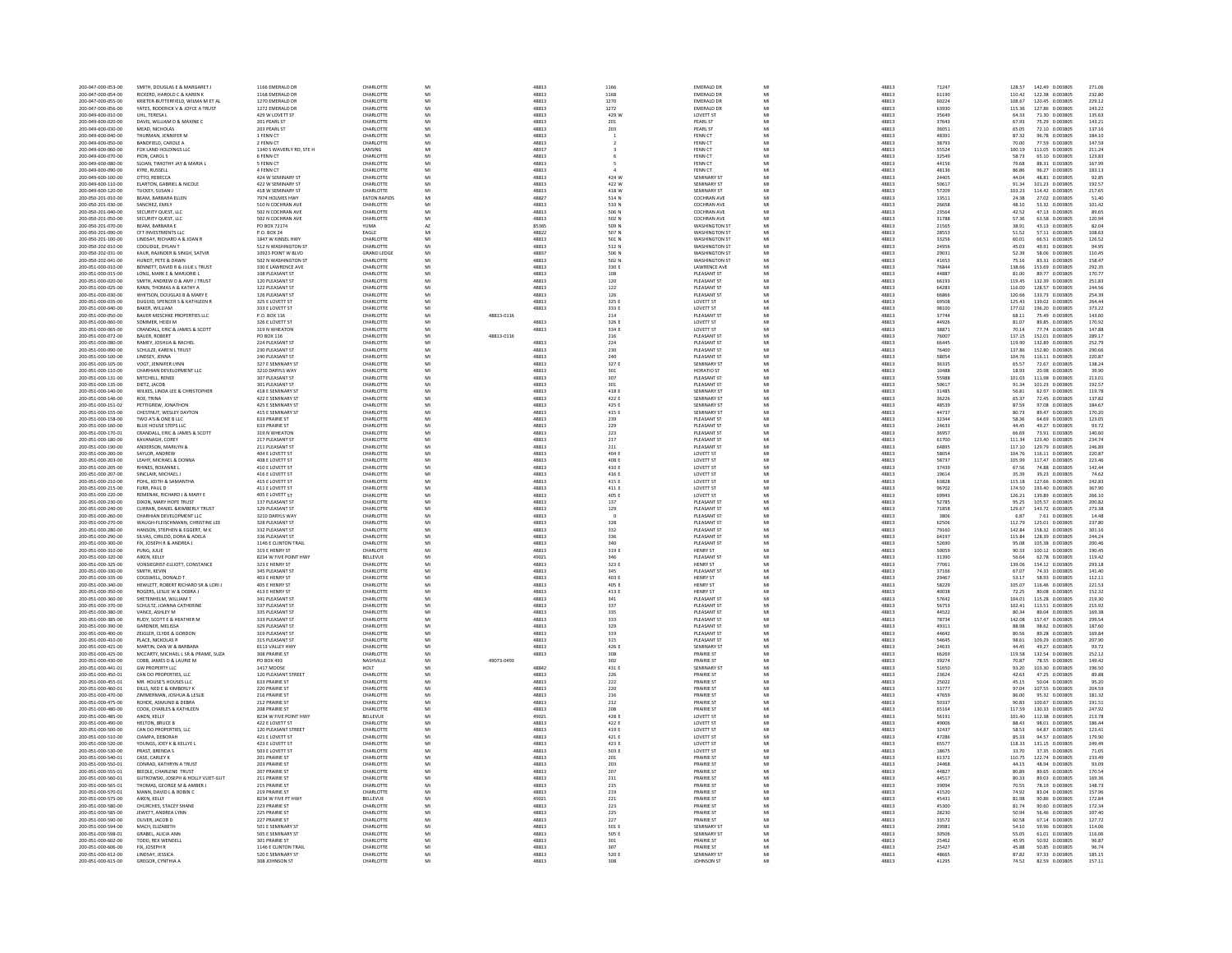| 200-051-000-620-00                       | MANNING, JAMES JR & KRISTY                                           | 121 PLEASANT ST                          | CHARLOTTE              | MI<br>Mi |            | 48813          | 121              | PLEASANT ST                            | MI<br>MI | 48813          | 71445            | 142.89 0.003805<br>271.81<br>128.92                                        |
|------------------------------------------|----------------------------------------------------------------------|------------------------------------------|------------------------|----------|------------|----------------|------------------|----------------------------------------|----------|----------------|------------------|----------------------------------------------------------------------------|
| 200-052-000-030-00<br>200-052-000-040-00 | PEEL, BRYSON & STORY, SASHA<br>JOHNSON, ERIC A                       | 1039 N COCHRAN AVE<br>1035 N COCHRAN AVE | CHARLOTTE<br>CHARLOTTE |          |            | 48813<br>48813 | 1039 N<br>1035 N | <b>COCHRAN AVE</b><br>COCHRAN AVI      | M        | 48813<br>48813 | 80264            | 144.84<br>160.53 0.003805<br>305.36<br>110.02<br>121.94 0.003805<br>231.97 |
| 200-052-000-050-00                       | JOHNSTONE, SUE ANN & MILLER, DONDRI                                  | 1031 N COCHRAN AVE                       | CHARLOTTE              | MI       |            | 48813          | 1031 N           | COCHRAN AVE                            | MI       | 48813          | 60972<br>61753   | 111.43<br>123.51 0.003805<br>234.94                                        |
| 200-052-000-060-00                       | SHERMAN, JOHN S                                                      | 1027 N COCHRAN AVE                       | CHARLOTTE              | MI       |            | 48813          | 1027 N           | <b>COCHRAN AVE</b>                     | MI       | 48813          | 82878            | 165.76 0.003805<br>315.31<br>149.55                                        |
| 200-052-000-070-00                       | <b>RAIL DIANEM</b>                                                   | 1023 N COCHRAN AVE                       | CHARLOTTE              | MI       |            | 48813          | 1023 N           | <b>COCHRAN AVE</b>                     | MI       | 48813          | 84584            | 152.63<br>169.17 0.003805<br>321.80                                        |
| 200-052-000-080-00<br>200-052-000-090-00 | LEFFLER, BEVERLY A<br>THRUSH, WILLIAM                                | 1019 N COCHRAN AVE<br>1015 N COCHRAN AV  | CHARLOTTE<br>CHARLOTTE | MI<br>MI |            | 48813<br>48813 | 1019 N<br>1015 N | <b>COCHRAN AVE</b><br>COCHRAN AVI      | MI<br>MI | 48813<br>48813 | 66394<br>96069   | 252.60<br>119.81<br>132.79 0.003805<br>173.36<br>192.14 0.003805<br>365.49 |
| 200-052-000-100-00                       | ROONEY PHILIP F & LAURA A                                            | 108 WEDGEWOOD CT                         | CHARLOTTE              | MI       |            | 48813          | 108              | WEDGEWOOD CT                           | MI       | 48813          | 70647            | 127.48<br>141.29 0.003805<br>268.78                                        |
| 200-052-000-110-00                       | PERREAULT, ANTHONY A & RHONDA                                        | 106 WEDGEWOOD CT                         | CHARLOTTE              | MI       |            | 48813          | 106              | WEDGEWOOD CT                           | MI       | 48813          | 127304           | 484.33<br>254.61 0.003805<br>229.72                                        |
| 200-052-000-120-00                       | BENNETT, ANDREW R & RITA S                                           | 143 WEDGEWOOD D                          | CHARLOTTE              | MI       |            | 48813          | 143              | WEDGEWOOD DR                           | MI       | 48813          | 112381           | 224.76 0.003805<br>427.55<br>202.79                                        |
| 200-052-000-130-00                       | KELLEY, KRIS S & JAN L                                               | 137 WEDGEWOOD DR                         | CHARLOTTE              | MI<br>MI |            | 48813          | 137              | WEDGEWOOD DR                           | MI<br>MI | 48813          | 112650           | 203.28<br>225.30 0.003805<br>428.58                                        |
| 200-052-000-140-00<br>200-052-000-150-00 | KEUSCH, DANA M<br>MASCHO, ERIC D                                     | 110 WEDGEWOOD CT<br>133 WEDGEWOOD DR     | CHARLOTTE<br>CHARLOTTE | MI       |            | 48813<br>48813 | 110<br>133       | WEDGEWOOD CT<br>WEDGEWOOD DR           | MI       | 48813<br>48813 | 90394<br>82933   | 180.79 0.003805<br>343.90<br>163.12<br>149.65<br>165.87 0.003805<br>315.52 |
| 200-052-000-160-00                       | REHARD, DALE F & MOLLY A TRUST                                       | 127 WEDGEWOOD DR                         | CHARLOTTE              | MI       |            | 48813          | 127              | WEDGEWOOD DR                           | MI       | 48813          | 73731            | 280.51<br>133.05<br>147.46 0.003805                                        |
| 200-052-000-171-00                       | AAPALA, RICHARD T & GAIL A                                           | 121 WEDGEWOOD DR                         | CHARLOTTE              | MI       |            | 48813          | 121              | WEDGEWOOD DR                           | MI       | 48813          | 57646            | 115.29 0.003805<br>219.31<br>104.02                                        |
| 200-052-000-181-00                       | KLONT, PETE L & LAURI A                                              | 117 WEDGEWOOD DR                         | CHARLOTTE              | MI       |            | 48813          | 117              | WEDGEWOOD DR                           | MI       | 48813          | 74413            | 134.28<br>148.83 0.003805<br>283.10                                        |
| 200-052-000-190-00<br>200-052-000-200-00 | TREADWELL, LAWRENCE III<br>BROWN, JACOB A                            | 109 WEDGEWOOD DR<br>108 WEDGEWOOD DR     | CHARLOTTE<br>CHARLOTTE | MI<br>MI |            | 48813<br>48813 | 109<br>108       | WEDGEWOOD DR<br>WEDGEWOOD DR           | MI       | 48813<br>48813 | 90800<br>71494   | 163.85<br>181.60 0.003805<br>345.45<br>129.01<br>142.99 0.003805<br>272.00 |
| 200-052-000-210-00                       | FULLER, JOHN & MARAGARE                                              | 102 KENSINGTON CT                        | CHARLOTTE              | MI       |            | 48813          | 102              | <b>KENSINGTON CT</b>                   | MI       | 48813          | 92901            | 167.64<br>185.80 0.003805<br>353.44                                        |
| 200-052-000-220-00                       | CONLEY, GENE & RUTH TRUST                                            | 104 KENSINGTON CT                        | CHARLOTTE              | MI       |            | 48813          | 104              | <b>KENSINGTON CT</b>                   | MI       | 48813          | 79718            | 143.85<br>159.44 0.003805<br>303.29                                        |
| 200-052-000-230-00                       | SOVEY, ANN F TRUST                                                   | 106 KENSINGTON CT                        | CHARLOTTE              | MI       |            | 48813          | 106              | <b>KENSINGTON CT</b>                   | MI       | 48813          | 84175            | 151.89<br>168.35 0.003805<br>320.24                                        |
| 200-052-000-241-00<br>200-052-000-260-00 | CLASS, BARRY N<br>OLSON TROY W                                       | 108 KENSINGTON CT<br>124 WEDGEWOOD DE    | CHARLOTTE<br>CHARLOTTE | MI<br>MI |            | 48813<br>48813 | 108<br>124       | <b>KENSINGTON CT</b><br>WEDGEWOOD DR   | MI       | 48813<br>48813 | 33265<br>74971   | 60.03<br>66.53 0.003805<br>126.56<br>135.29<br>149.94 0.003805<br>285.23   |
| 200-052-000-270-00                       | SMITH, COREY A                                                       | 128 WEDGEWOOD DR                         | CHARLOTTE              | MI       |            | 48813          | 128              | WEDGEWOOD DR                           |          | 48813          | 87248            | 174.50 0.003805<br>331.94<br>157.44                                        |
| 200-052-000-280-00                       | PETERSON, JASON D & JENNIFER A                                       | 132 WEDGEWOOD DR                         | CHARLOTTE              | MI       |            | 48813          | 132              | WEDGEWOOD DR                           | MI       | 48813          | 75363            | 135.99<br>150.73 0.003805<br>286.72                                        |
| 200-052-000-290-00                       | BROWN, ROBERT E II & RHONDA                                          | 136 WEDGEWOOD DR                         | CHARLOTTE              | MI       |            | 48813          | 136              | WEDGEWOOD DR                           | MI       | 48813          | 85338            | 170.68 0.003805<br>324.67<br>153.99                                        |
| 200-052-000-300-00<br>200-052-000-310-00 | SOMMER, JON D & REBA F<br>WEHR SHILOH & DERRA E                      | 140 WEDGEWOOD DF<br>104 CANTERRURY DR    | CHARLOTTE<br>CHARLOTTE | MI<br>MI |            | 48813<br>48813 | 140<br>104       | WEDGEWOOD DI<br>CANTERRURY DR          | MI<br>MI | 48813<br>48813 | 80141<br>96300   | 144.61<br>160.28 0.003805<br>304.90<br>173.77<br>192.60 0.003805<br>366 37 |
| 200-052-000-320-00                       | WIRT, KENNETH E & DAWN                                               | 105 CANTERBURY DR                        | CHARLOTTE              | MI       |            | 48813          | 105              | CANTERBURY DR                          | MI       | 48813          | 64489            | 245.35<br>116.37<br>128.98 0.003805                                        |
| 200-052-000-331-00                       | LEESER, ROBERT L& DOROTHY M TRUST                                    | 1011 SHELDON ROW                         | <b>CHARLOTTE</b>       | MI       |            | 48813          | 1011             | SHELDON ROW                            | MI       | 48813          | 118082           | 213.08<br>236.16 0.003805<br>449.24                                        |
| 200-052-000-340-00                       | MIYASATO, AARON                                                      | 1007 SHELDON ROW                         | CHARLOTTE              | MI       |            | 48813          | 1007             | SHELDON ROW                            | MI       | 48813          | 73517            | 147.03 0.003805<br>279.70<br>132.66                                        |
| 200-052-000-350-00                       | SWANN, CLINT N                                                       | 317 E SHAW ST                            | CHARLOTTE              | MI       |            | 48813          | 1003             | SHELDON ROW                            | MI       | 48813          | 70436            | 127.10<br>140.87 0.003805<br>267.97                                        |
| 200-052-000-360-00<br>200-052-000-381-00 | PALMATIER, AMBER M<br>FOSTER, EDWARD G & LINDA L                     | 308 BEECH ST<br>316 BEECH ST             | CHARLOTTE<br>CHARLOTTE | MI<br>MI |            | 48813<br>48813 | 308<br>316       | BEECH ST<br><b>BEECH ST</b>            | MI<br>MI | 48813<br>48813 | 85000<br>104321  | 153.38<br>170.00 0.003805<br>323.38<br>208.64 0.003805<br>396.89<br>188.25 |
| 200-052-000-390-00                       | POORTVLIET, JEREMY A & ANGELA L                                      | 320 BEECH ST                             | CHARLOTTE              | MI       |            | 48813          | 320              | <b>BEECH ST</b>                        | M        | 48813          | 53009            | 106.02 0.003805<br>201.67<br>95.65                                         |
| 200-052-000-400-00                       | RUSSO, ANTHONY                                                       | 324 BEECH ST                             | CHARLOTTE              | MI       |            | 48813          | 324              | <b>BEECH ST</b>                        | MI       | 48813          | 57346            | 103.48<br>114.69 0.003805<br>218.17                                        |
| 200-052-000-410-00                       | LUXE DEVELOPMENT GROUP LLC                                           | 5350 BENJAMIN DR                         | CHARLOTTE              | MI       |            | 48813          | 114              | CANTERBURY DR                          | MI       | 48813          | 10566            | 40.20<br>19.07<br>21.13 0.003805                                           |
| 200-052-000-420-00                       | LUXE DEVELOPMENT GROUP LLC                                           | 5350 BENJAMIN DR                         | CHARLOTTE              | MI       |            | 48813          | 120              | CANTERBURY DR                          | MI       | 48813          | 10892            | 19.65<br>21.78 0.003805<br>41.44                                           |
| 200-052-000-440-00                       | BRCIC, MITCHELL & MADELINE E                                         | 130 CANTERBURY DR                        | CHARLOTTE              | MI       |            | 48813          | 130              | CANTERBURY DF                          | MI       | 48813          | 121377           | 242.75 0.003805<br>461.78<br>219.02                                        |
| 200-052-000-450-00<br>200-052-000-460-00 | YOUNG, JAMES A<br>MANNING, RYAN R & BEVERLY R TRUST                  | 134 CANTERBURY DR<br>138 CANTERBURY DR   | CHARLOTTE<br>CHARLOTTE | MI<br>MI |            | 48813<br>48813 | 134<br>138       | CANTERBURY DF<br>CANTERBURY DR         | MI<br>MI | 48813<br>48813 | 97702<br>120025  | 176.30<br>195.40 0.003805<br>371.71<br>216.59<br>240.05 0.003805<br>456.64 |
| 200-052-000-470-00                       | GRAY, HAROLD P & LAURALYN                                            | 142 CANTERBURY DR                        | CHARLOTTE              | MI       |            | 48813          | 142              | CANTERBURY DR                          |          | 48813          | 103226           | 186.27<br>206.45 0.003805<br>392.72                                        |
| 200-052-000-480-00                       | AKINS, TRACI M                                                       | 146 CANTERBURY DR                        | CHARLOTTE              | MI       |            | 48813          | 146              | CANTERBURY DR                          | MI       | 48813          | 115160           | 207.81<br>230.32 0.003805<br>438.13                                        |
| 200-052-000-490-00                       | BRANDT, ASHLEIGH & ANDREW                                            | 263 WEDGEWOOD DR                         | CHARLOTTE              | MI       |            | 48813          | 263              | WEDGEWOOD DR                           | MI       | 48813          | 147800           | 266.71<br>295.60 0.003805<br>562.31                                        |
| 200-052-000-500-00                       | JARDOT, DONALD MORRIS JR & TERRIE L                                  | 259 WEDGEWOOD DR                         | CHARLOTTE              | MI       |            | 48813          | 259              | WEDGEWOOD DR                           | MI       | 48813          | 99923            | 180 31<br>199.85 0.003805<br>380.16                                        |
| 200-052-000-510-00<br>200-052-000-520-00 | JEWELL, NATASHA & JEREMIAH<br>LAMOREAUX, TIMOTHY J & JOAN B TRUST    | 255 WEDGEWOOD DR<br>251 WEDGEWOOD DF     | CHARLOTTE<br>CHARLOTTE | MI<br>MI |            | 48813<br>48813 | 255<br>251       | WEDGEWOOD DR<br>WEDGEWOOD DI           | MI<br>MI | 48813<br>48813 | 130827<br>95583  | 497.73<br>236.08<br>261.65 0.003805<br>172.48<br>191.17 0.003805<br>363.65 |
| 200-052-000-530-00                       | GIBSON, LAWRENCE G & NANCY M                                         | 247 WEDGEWOOD DR                         | CHARLOTTE              | MI       |            | 48813          | 247              | WEDGEWOOD DR                           | MI       | 48813          | 97398            | 175.75<br>194.80 0.003805<br>370.55                                        |
| 200-052-000-540-00                       | HARAG, MATTHEW M                                                     | 243 WEDGEWOOD D                          | CHARLOTTE              | MI       |            | 48813          | 243              | WEDGEWOOD DR                           |          | 48813          | 69645            | 139.29 0.003805<br>264.96<br>125.67                                        |
| 200-052-000-550-00                       | <b>IFA DONAID 7</b>                                                  | 239 WEDGEWOOD DR                         | CHARLOTTE              | MI       |            | 48813          | 239              | WEDGEWOOD DR                           | MI       | 48813          | 108390           | 195.59<br>216.78 0.003805<br>412.37                                        |
| 200-052-000-560-00                       | ROSS, SCOTT C & MARGO B TRUST                                        | 235 WEDGEWOOD DR                         | CHARLOTTE              | MI       |            | 48813          | 235              | WEDGEWOOD DR                           | MI       | 48813          | 101381           | 385.70<br>182.94<br>202.76 0.003805                                        |
| 200-052-000-580-01<br>200-052-000-590-00 | BLAIR, WILLIAM D & LINDSAY S<br>NELSON, ROBERT A & KRISTI L          | 227 WEDGEWOOD DR<br>8520 E US 23         | CHARLOTTE<br>CHEBOYGAN | MI<br>MI |            | 48813<br>49721 | 227<br>223       | WEDGEWOOD DR<br>WEDGEWOOD DR           | MI<br>MI | 48813<br>48813 | 162652<br>126323 | 293.51<br>325.30 0.003805<br>618.81<br>227.95<br>252.65 0.003805<br>480.60 |
| 200-052-000-600-00                       | REICHERT, GEORGE N & LUCILLE A TRUS                                  | 219 WEDGEWOOD DR                         | CHARLOTTE              | MI       |            | 48813          | 219              | WEDGEWOOD DR                           | MI       | 48813          | 105605           | 401.77<br>190.56<br>211.21 0.003805                                        |
| 200-052-000-610-00                       | COCHRAN MARK & CYNTHIA                                               | 208 WEDGEWOOD DR                         | CHARLOTTE              | MI       |            | 48813          | 208              | WEDGEWOOD DR                           | MI       | 48813          | 133865           | 241.56<br>267.73 0.003805<br>509.29                                        |
| 200-052-000-620-00                       | RIOS, CHRISTINA & RICARDO                                            | 220 WEDGEWOOD DF                         | CHARLOTTE              | MI       |            | 48813          | 220              | WEDGEWOOD DR                           | MI       | 48813          | 143300           | 545.18<br>286.60 0.003805<br>258.58                                        |
| 200-052-000-630-00                       | BRIGGS, JOHN H & BRENDA S                                            | 228 WEDGEWOOD DR                         | CHARLOTTE              | MI       |            | 48813          | 228              | WEDGEWOOD DI                           | MI       | 48813          | 108097           | 411.26<br>195.06<br>216.19 0.003805                                        |
| 200-052-000-640-00                       | LUXE DEVELOPMENT GROUP LLC                                           | 5350 BENJAMIN DR                         | CHARLOTTE              | MI<br>MI |            | 48813<br>48813 | 234<br>238       | WEDGEWOOD DR<br>WEDGEWOOD DR           | MI<br>MI | 48813<br>48813 | 10264            | 18.52<br>20.53 0.003805<br>39.05<br>193.92                                 |
| 200-052-000-650-00<br>200-052-000-660-00 | MAYHEW, DONALD L & NANCY G TRUST<br>DAVIS, JAMES S TRUST             | 238 WEDGEWOOD DR<br>242 WEDGEWOOD DR     | CHARLOTTE<br>CHARLOTTE | MI       |            | 48813          | 242              | WEDGEWOOD DR                           | MI       | 48813          | 107467<br>112243 | 214.93 0.003805<br>408.86<br>202.54<br>224.49 0.003805<br>427.03           |
| 200-052-000-670-00                       | PATRICK, GUS F III & TAMARA                                          | 246 WEDGEWOOD DR                         | CHARLOTTE              | MI       |            | 48813          | 246              | WEDGEWOOD DR                           | MI       | 48813          | 103985           | 187.64<br>207.97 0.003805<br>395.61                                        |
| 200-052-000-680-00                       | WILDERN, CHRISTOPHER A                                               | 137 CANTERBURY DR                        | CHARLOTTE              | MI       |            | 48813          | 256              | WEDGEWOOD DR                           | MI       | 48813          | 11547            | 23.09 0.003805<br>43.93<br>20.84                                           |
| 200-052-000-690-00                       | WILDERN, CHRISTOPHER A                                               | 137 CANTERBURY DR                        | CHARLOTTE              | MI       |            | 48813          | 137              | CANTERBURY DR                          | MI       | 48813          | 115290           | 208.04<br>230.58 0.003805<br>438.62                                        |
| 200-052-000-700-00<br>200-052-000-710-00 | WILLIAMSON FAMILY TRUS'<br>LORD-PICKETT, BRIAN & RAYMOND             | 127 CANTERBURY DR<br>119 CANTERBURY DR   | CHARLOTTE<br>CHARLOTTE | MI<br>MI |            | 48813          | 127              | CANTERBURY DR<br>CANTERRURY DR         | MI<br>MI | 48813<br>48813 | 92004<br>113343  | 166.02<br>184.01 0.003805<br>350.03<br>204.53<br>431.21                    |
| 200-052-000-720-00                       | WILSON, ROBERT W                                                     | 410 E THIRD STREET                       | CHARLOTTE              | MI       |            | 48813<br>48813 | 119<br>117       | <b>CANTERBURY DR</b>                   | MI       | 48813          | 113378           | 226.69 0.003805<br>204.59<br>226.76 0.003805<br>431.35                     |
| 200-052-000-731-00                       | CLEMENTS, SIMEON P H & DOLORES                                       | 113 CANTERBURY DR                        | CHARLOTT               |          |            | 48813          | $113\,$          | CANTERBURY DF                          |          | 48813          | 102091           | 184.22<br>204.18 0.003805<br>388.41                                        |
| 200-052-000-741-00                       | A AND K TRUST                                                        | 105 CANTERBURY DR                        | CHARLOTTE              | MI       |            | 48813          |                  | CANTERBURY DR                          | MI       | 48813          | 1675             | 3.02<br>3.35 0.003805<br>6.37                                              |
| 200-052-500-010-00                       | HOGGARD, ROYCE A & MARGARET A                                        | 1036 NORTHWAY DR                         | CHARLOTTE              | MI       |            | 48813          | 1036             | NORTHWAY DR                            | MI       | 48813          | 103698           | 187.12<br>207.40 0.003805<br>394.52                                        |
| 200-052-500-020-01                       | STANTON, HARRY F & DORENE A TRUST<br>HEMSTREET, JOHN C & MARY A      | 1040 NORTHWAY DR<br>1048 NORTHWAY DR     | CHARLOTTE              | MI<br>MI |            | 48813          | 1040<br>1048     | NORTHWAY DR<br>NORTHWAY DR             | MI<br>MI | 48813          | 89421            | 161.36<br>178.84 0.003805<br>340.20<br>499.53                              |
| 200-052-500-040-01<br>200-052-500-050-00 | STREMLER, KATHY S TRUST                                              | 1052 NORTHWAY DR                         | CHARLOTTE<br>CHARLOTTE | MI       |            | 48813<br>48813 | 1052             | NORTHWAY DI                            | MI       | 48813<br>48813 | 131300<br>104813 | 236.93<br>262.60 0.003805<br>189.14<br>209.63 0.003805<br>398.76           |
| 200-052-500-060-00                       | BRADFIELD, REBECCA D &                                               | 1056 NORTHWAY DR                         | CHARLOTTE              | MI       |            | 48813          | 1056             |                                        | MI       | 48813          |                  | 222.68<br>246.80 0.003805<br>469.48                                        |
| 200-052-500-070-00                       | KALEMBKIEWICZ JOHN E & DIANE I                                       | 1060 NORTHWAY DR                         | CHARLOTTE              |          |            |                |                  | NORTHWAY DR                            |          |                | 123400           |                                                                            |
| 200-052-500-080-00                       | ARRINGTON JOHNNY M & RARRARA R TRU<br>LINDSAY, STUART C & MEREDITH A | 1061 NORTHWAY DR                         |                        |          |            | 48813          | 1060             | NORTHWAY DI                            |          | 48813          | 153208           | 276.46<br>306.42 0.003805<br>582.88                                        |
| 200-052-500-090-00<br>200-052-500-100-00 |                                                                      |                                          | CHARLOTTE              | MI       |            | 48813          | 1061             | NORTHWAY DR                            | MI       | 48813          | 93022            | 167.86<br>186.04 0.003805<br>353.90                                        |
| 200-052-500-110-00                       |                                                                      | 1057 NORTHWAY DR                         | CHARLOTTE              | MI       |            | 48813          | 1057             | NORTHWAY DR                            | MI       | 48813          | 100877           | 383.79<br>182.03<br>201.75 0.003805                                        |
| 200-052-500-120-00                       | RANKIN, AAROM<br>HORVATH, RONALD J                                   | 1053 NORTHWAY DR<br>1049 NORTHWAY DR     | CHARLOTTE<br>CHARLOTTE | MI<br>MI |            | 48813<br>48813 | 1053<br>1049     | NORTHWAY DR<br>NORTHWAY DR             | MI<br>MI | 48813<br>48813 | 88358<br>73927   | 176.72 0.003805<br>159.44<br>336.16<br>133.40<br>147.85 0.003805<br>281.26 |
|                                          |                                                                      |                                          | CHARLOTTE              | MI       |            | 48813          | 1045             |                                        | MI       | 48813          | 86262            | 155.66                                                                     |
| 200-052-500-130-00                       | RODOCKER, MICHAEL R & HEATHER M<br>LARKIN, JESSICA                   | 1045 NORTHWAY DR<br>1041 NORTHWAY DR     | CHARLOTTE              | MI       |            | 48813          | 1041             | NORTHWAY DR<br>NORTHWAY DR             | MI       | 48813          | 85388            | 172.52 0.003805<br>328.18<br>154.08<br>170.78 0.003805<br>324.86           |
| 200-052-500-140-00                       | LINDQUIST, JUSTIN K                                                  | 1037 NORTHWAY DR                         | CHARLOTTE              | MI       |            | 48813          | 1037             | NORTHWAY DR                            | MI       | 48813          | 76320            | 137.72<br>152.64 0.003805<br>290.36                                        |
| 200-053-500-010-00<br>200-053-500-020-00 | FIX, JOSEPH R & ANDREA J<br><b>CURTIS, JAMIE TRUST</b>               | 1146 E CLINTON TRAIL<br>104 W 4TH ST     | CHARLOTTE<br>CHARLOTTE | MI<br>MI |            | 48813<br>48813 | 1018 S<br>104 W  | <b>COCHRAN AVE</b><br>4TH ST           | MI<br>MI | 48813<br>48813 | 36616<br>45594   | 139.31<br>66.07<br>73.23 0.003805<br>82.27<br>91.19 0.003805<br>173.46     |
|                                          |                                                                      | 108 W 4TH ST                             | CHARLOTTE              | MI       |            | 48813          | 108 W            | 4TH ST                                 | MI       | 48813          | 29891            | 59.78 0.003805<br>53.94                                                    |
| 200-053-500-030-00<br>200-053-500-040-00 | SAUNDERS, CHRISTINA YOLANDA &<br>MONSCHEIN, ROBERT ALAM              | 110 W 4TH ST                             | CHARLOTTE              | MI       |            | 48813          | 110 W            | <b>ATH ST</b>                          | MI       | 48813          | 39989            | 113.72<br>72.16<br>79.98 0.003805<br>152.14                                |
| 200-053-500-050-00                       | TAYLOR, STEWART & JOYCE & ZEB                                        | 200 W 4TH ST                             | CHARLOTTE              | MI       |            | 48813          | 200 W            | 4TH ST                                 | MI       | 48813          | 30969            | 55.88<br>61.94 0.003805<br>117.82                                          |
| 200-053-500-060-00                       | HUDSON, JEANNE P                                                     | 204 W ATH ST                             | CHARLOTTE              | MI       |            | 48813          | 204 W            | <b>ATH ST</b>                          | MI       | 48813          | 52889            | 95.44<br>105.78 0.003805<br>201.22                                         |
| 200-053-500-070-00                       | LORD, JASON                                                          | 208 W 4TH ST                             | CHARLOTTE              | MI       |            | 48813          | 208 W            | 4TH ST                                 | MI       | 48813          | 55682            | 100.48<br>111.36 0.003805<br>211.84                                        |
| 200-053-500-080-00<br>200-053-500-090-00 | <b>BUTTERS, SAMUEL &amp; RHONDA J</b><br>PRUDEN, ANDREW & HOLLY      | 1009 S SHELDON ST<br>300 W 4TH ST        | CHARLOTTE<br>CHARLOTTE | MI<br>MI |            | 48813<br>48813 | 1009 S<br>300 W  | SHELDON ST<br><b>ATH ST</b>            | MI       | 48813<br>48813 | 58810<br>54953   | 106.12<br>117.62 0.003805<br>223.74<br>109.91 0.003805<br>209.07<br>99.16  |
| 200-053-500-100-00                       | FORELL, JULIE A                                                      | 302 W 4TH ST                             | CHARLOTTE              | MI       |            | 48813          | 302 W            | 4TH ST                                 | MI       | 48813          | 50801            | 193.27<br>91.67<br>101.60 0.003805                                         |
| 200-053-500-110-0                        | HAMLIN, MELISSA                                                      | 304 W 4TH ST                             | CHARLOTT               |          |            | 48813          | 304 W            | 4TH ST                                 | MI       | 48813          | 47800            | 86.26<br>95.60 0.003805<br>181.86                                          |
| 200-053-500-120-00                       | MILLER, GENE L & LYNDA L                                             | 9553 OLD LAKELAND HWY LOT 2              | DADE CITY              | FL.      | 33525-1449 |                | 306 W            | 4TH ST                                 | MI       | 48813          | 44406            | 80.13<br>88.81 0.003805<br>168.94                                          |
| 200-053-500-130-00<br>200-053-500-150-00 | DEER, RICHARD BOYD & TERRALENE TRUS<br>WHITSON MICHAEL & PEGGY       | 308 W 4TH ST<br>400 W 4TH ST             | CHARLOTTE<br>CHARLOTTE | MI       |            | 48813<br>48813 | 308 W<br>400 W   | 4TH ST<br><b>ATH ST</b>                | MI<br>MI | 48813<br>48813 | 55439<br>49760   | 100.04<br>110.88 0.003805<br>210.92<br>89.79<br>99.52 0.003805<br>189 31   |
| 200-053-500-160-00                       | BASINGER, PETER RYAN & ALISON                                        | 402 W 4TH ST                             | CHARLOTTE              | MI       |            | 48813          | 402 W            | 4TH ST                                 | MI       | 48813          | 55000            | 110.00 0.003805<br>209.25<br>99.25                                         |
| 200-053-500-180-00                       | ADAMS, KYLE D & BELINDA A                                            | 404 W 4TH ST                             | CHARLOTTE              | MI       |            | 48813          | 404 W            | 4TH ST                                 | MI       | 48813          | 56843            | 102.57<br>113.69 0.003805<br>216.26                                        |
| 200-053-500-190-00                       | VANLOON, LORI L TRUST                                                | 407 W 4TH ST                             | CHARLOTTE              | MI       |            | 48813          | 407 W            | 4TH ST                                 | MI       | 48813          | 54729            | 98.76<br>109.46 0.003805<br>208.22                                         |
| 200-053-500-210-00                       | MCRAE, BRETT J & CATHERINE M                                         | 403 W 4TH ST                             | CHARLOTTE              | MI       |            | 48813          | 403 W            | 4TH ST                                 |          | 48813          | 49968            | 190.10<br>90.17<br>99.94 0.003805                                          |
| 200-053-500-220-00                       | MCGREGOR ILIANITA D                                                  | 1102 S CLINTON ST                        | CHARLOTTE<br>CHARLOTTE | MI       |            | 48813          | 1102S            | CLINTON ST                             | MI       | 48813          | 41600            | 75.07<br>83.20 0.003805<br>158.27<br>80.73                                 |
| 200-053-500-230-00                       | ROSENBROOK, DUANE D & BETTY<br>ASHLEY, ROBERTA J                     | 1104 S CLINTON ST<br>1106 S CLINTON ST   |                        | MI<br>MI |            | 48813<br>48813 | 1104 S<br>1106 S | <b>CLINTON ST</b><br><b>CLINTON ST</b> | MI<br>MI | 48813<br>48813 | 44736            | 170.20<br>89.47 0.003805<br>122.89<br>136.21 0.003805<br>259.10            |
| 200-053-500-240-00<br>200-053-500-250-00 | COPENHAVER, SHERRY R                                                 | 1108 S CLINTON STREET                    | CHARLOTTE<br>CHARLOTTE | MI       |            | 48813          | 1108 S           | <b>CLINTON ST</b>                      | MI       | 48813          | 68104<br>57898   | 104.48<br>115.80 0.003805<br>220.27                                        |
| 200-053-500-270-00                       | KELLEY, KENADI                                                       | 1107 S CLINTON ST                        | CHARLOTTE              | MI       |            | 48813          | 1107 S           | <b>CLINTON ST</b>                      |          | 48813          | 57528            | 115.06 0.003805<br>218.87<br>103.81                                        |
| 200-053-500-280-00                       | MARTIN, DAN W & BARBARA J                                            | 6113 VALLEY HIGHWAY                      | CHARLOTTE              | MI       |            | 48813          | 1105 S           | <b>CLINTON ST</b>                      | MI       | 48813          | 68630            | 123.84<br>137.26 0.003805<br>261.10                                        |
| 200-053-500-290-00                       | CHALLENDER, DONALD L & SUE ANN                                       | 1103 S CLINTON ST<br>307 W 4TH ST        | CHARLOTTE<br>CHARLOTTE | MI<br>MI |            | 48813          | 1103 S<br>307 W  | <b>CLINTON ST</b><br>4TH ST            | MI<br>MI | 48813<br>48813 | 41234<br>49092   | 82.47 0.003805<br>156.87<br>74.41                                          |
| 200-053-500-300-00<br>200-053-500-310-00 | DURHAM, ALAN CARL & MARY JANE TRUST<br>PEASE, AUTUMN                 | 305 W 4TH ST                             | CHARLOTTE              | MI       |            | 48813<br>48813 | 305 W            | 4TH ST                                 | MI       | 48813          | 43639            | 186.77<br>88.59<br>98.18 0.003805<br>78.75<br>87.28 0.003805<br>166.02     |
| 200-053-500-320-00                       | SMITH, CHRISTINE                                                     | 303 W 4TH ST                             | CHARLOTTE              |          |            | 48813          | 303 W            | 4TH ST                                 |          | 48813          | 40452            | 80.90 0.003805<br>153.90<br>73.00                                          |
| 200-053-500-330-00                       | HOLMAN CURTIS P                                                      | 301 W ATH ST                             | CHARLOTTE              | MI       |            | 48813          | 301 W            | <b>ATH ST</b>                          | MI       | 48813          | 48400            | 87 34<br>96.80 0.003805<br>184.14                                          |
| 200-053-500-340-00                       | HALEY, MIKAELA & BLIVEN, ANDREW                                      | 1104 S SHELDON ST                        | CHARLOTTE              | MI       |            | 48813          | 1104 S           | SHELDON ST                             | MI       | 48813          | 59665            | 107.67<br>119.33 0.003805<br>227.00                                        |
| 200-053-500-360-00                       | SUBORA, JUDY & ROGER                                                 | 1108 S SHELDON ST                        | CHARLOTTE              |          |            | 48813          | 1108 S           | SHELDON ST                             |          | 48813          | 94400            | 170.34<br>188.80 0.003805                                                  |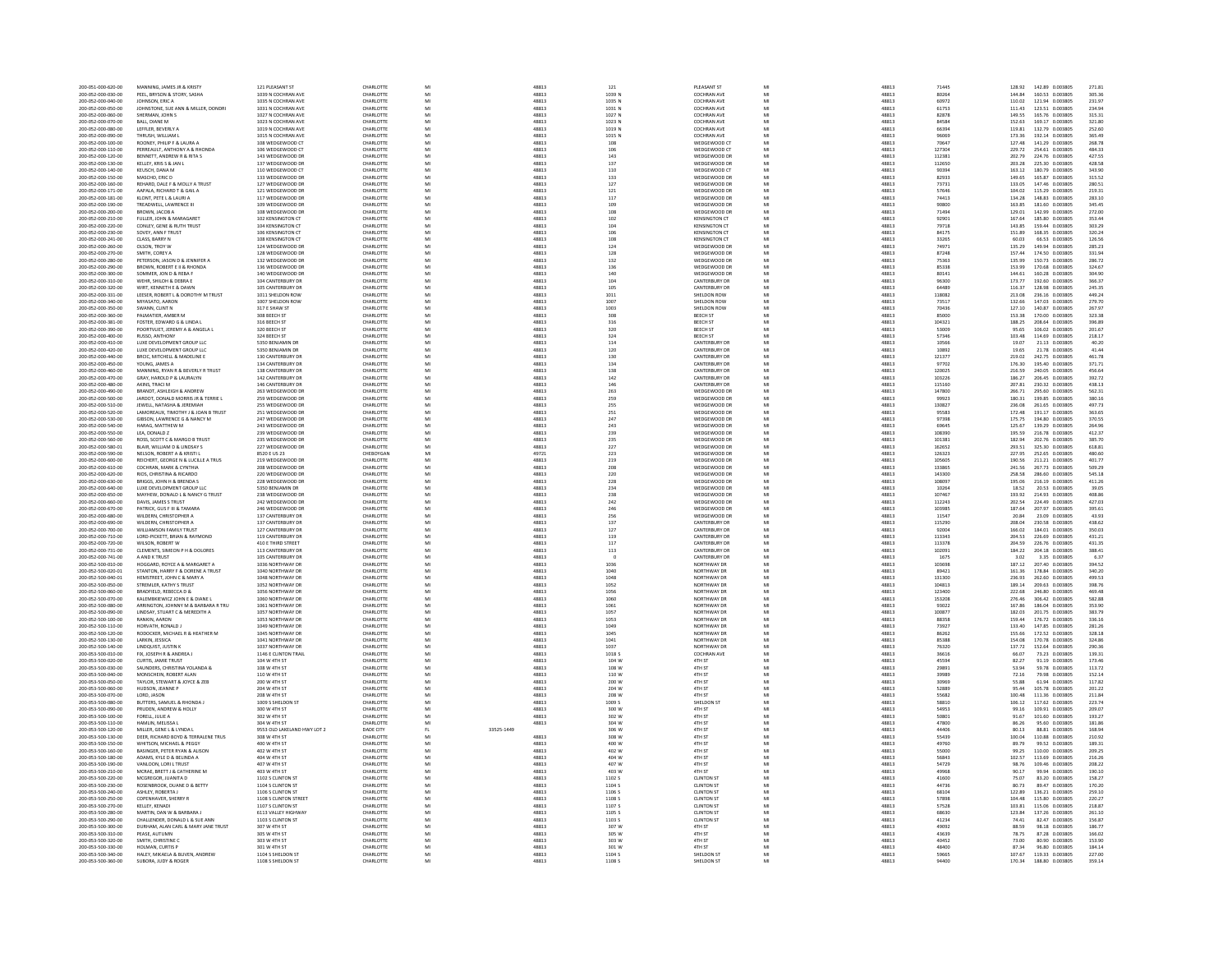| 200-053-500-440-00                       | HESTER, WILLIAM JR & KRISTINA M                         | 103 W 4TH ST                                       | CHARLOTTE                      | MI       |            | 48813          | 103 W           | 4TH ST                               | MI                            | 48813          | 46300          | 83.55           | 92.60 0.003805                      | 176.15           |
|------------------------------------------|---------------------------------------------------------|----------------------------------------------------|--------------------------------|----------|------------|----------------|-----------------|--------------------------------------|-------------------------------|----------------|----------------|-----------------|-------------------------------------|------------------|
| 200-053-500-450-00                       | YOUNG, FAWN ANN                                         | 1104 S COCHRAN                                     | CHARLOTTE<br>CHARLOTTE         | MI       |            | 48813          | 1102 S          | <b>COCHRAN AVE</b>                   | $\mathsf{M} \mathsf{I}$<br>MI | 48813          | 2788           | 5.03            | 5.58 0.003805                       | 10.61            |
| 200-053-500-460-00<br>200-054-001-010-00 | YOUNG, FAWN AN!<br>DUTCH BROTHERS DEVELOPMENT GROUP LL  | 1104 S COCHRAN AVE<br>114 E LAWRENCE AVE., STE 160 | CHARLOTTE                      | MI<br>MI |            | 48813<br>48813 | 1104 S<br>501 W | COCHRAN AVE<br>SEMINARY ST           | MI                            | 48813<br>48813 | 49625<br>37405 | 89.55<br>67.50  | 99.25 0.003805<br>74.81 0.003805    | 188.80<br>142.31 |
| 200-054-001-020-00                       | HOLLOWAY, BRENDA                                        | 304 PEARL ST                                       | CHARLOTTE                      | MI       |            | 48813          | 304             | PEARL ST                             |                               | 48813          | 42871          | 77.36           | 85.74 0.003805                      | 163.10           |
| 200-054-001-030-00                       | LUNA, ARTHUR STEVEN & LOU ANN                           | 116 MAPLEVIEW DRIVE                                | CHARLOTTE                      | MI       |            | 48813          | 308             | PEARL ST                             | MI                            | 48813          | 28195          | 50.88           | 56.39 0.003805                      | 107.27           |
| 200-054-001-040-00                       | CUDNEY, KATHLEEN MARIE                                  | 807 CUDNEY LANE                                    | <b>GRAND LEDGE</b>             | MI       |            | 48837          | 314             | PEARL ST                             | MI                            | 48813          | 49170          | 88.73           | 98.34 0.003805                      | 187.07           |
| 200-054-001-060-00                       | FOSTER, KRISTINA                                        | 320 PEARL ST                                       | CHARLOTTE                      | MI       |            | 48813          | 320             | PEARL S'                             | MI                            | 48813          | 30257          | 54.60           | 60.51 0.003805                      | 115.11           |
| 200-054-001-070-00                       | DUTCH BROTHERS DEVELOPMENT GROUP LL                     | 114 E LAWRENCE AVE., STE 160                       | CHARLOTTE                      | MI       |            | 48813          | 324             | PEARL ST                             | MI                            | 48813          | 30961          | 55.87           | 61.92 0.003805                      | 117.79           |
| 200-054-001-080-00                       | JOHNS, AMY R                                            | 326 PEARL ST                                       | CHARLOTTI                      | MI       |            | 48813          | 326             | PEARL ST                             | MI                            | 48813          | 39563          | 71.39           | 79.13 0.003805                      | 150.52           |
| 200-054-001-090-00                       | MCALLEN, CHARLES                                        | 338 PEARL ST                                       | CHARLOTTI                      | MI       |            | 48813          | 338             | PEARL ST                             | MI                            | 48813          | 22205          | 40.07           | 44.41 0.003805                      | 84.48            |
| 200-054-001-100-00                       | LOUGHAN, DANIEL M                                       | 3280 VALLEY HWY                                    | CHARLOTTE                      | MI       |            | 48813          | 342             | <b>PEARL ST</b>                      | MI<br>MI                      | 48813          | 26086          | 47.07           | 52.17 0.003805                      | 99.24            |
| 200-054-002-010-01                       | MARCUS, BARRY A                                         | 419 W SEMINARY ST                                  | CHARLOTTI                      | M        |            | 48813          | 419 W           | <b>SEMINARY ST</b>                   |                               | 48813          | 35910          | 64.80           | 71.82 0.003805                      | 136.62           |
| 200-054-002-020-00<br>200-054-002-025-00 | LITTLE, JACOB & KAITLIN<br>ZIMMERMAN, ALEXA K           | 423 W SEMINARY ST<br>305 PEARL ST                  | CHARLOTTE<br>CHARLOTTE         | MI<br>MI |            | 48813<br>48813 | 423 W<br>305    | <b>SEMINARY ST</b><br>PEARL ST       | MI<br>MI                      | 48813<br>48813 | 57157<br>25636 | 103.14<br>46.26 | 114.31 0.003805<br>51.27 0.003805   | 217.45<br>97.53  |
| 200-054-002-030-00                       | MORRIS, SHIRLEY                                         | 307 PEARL ST                                       | CHARLOTTI                      | MI       |            | 48813          | 307             | PEARL ST                             | MI                            | 48813          | 15294          | 27.60           | 30.59 0.003805                      | 58.19            |
| 200-054-002-040-00                       | MILLER, DANIEL J.                                       | 313 PEARL ST                                       | CHARLOTTE                      | MI       |            | 48813          | 313             | PEARL ST                             | MI                            | 48813          | 37828          | 68.26           | 75.66 0.003805                      | 143.92           |
| 200-054-002-050-00                       | MODERN EQUITIES LLC                                     | 318 S SHELDON ST                                   | CHARLOTTE                      | MI       |            | 48813          | 317             | PEARL ST                             |                               | 48813          | 32736          | 59.07           | 65.47 0.003805                      | 124.54           |
| 200-054-002-060-00                       | VINSON, JERRY E & JANICE L                              | 2882 MAUREEN DRIVE                                 | CHARLOTTE                      | MI       |            | 48813          | 319             | PEARL ST                             | MI                            | 48813          | 29991          | 54.12           | 59.98 0.003805                      | 114.10           |
| 200-054-002-070-00                       | <b>BOOTS, STEVEN D &amp; CAROL A TRUST</b>              | 323 PEARL ST                                       | CHARLOTTE                      | MI       |            | 48813          | 323             | <b>PEARL ST</b>                      | MI                            | 48813          | 50391          | 90.93           | 100.78 0.003805                     | 191.71           |
| 200-054-002-080-00                       | TEMPLIN, PAUL & BARBARA                                 | 325 PEARL ST                                       | CHARLOTTE                      | MI       |            | 48813          | 325             | PEARL ST                             | MI                            | 48813          | 43408          | 78.33           | 86.82 0.003805                      | 165.15           |
| 200-054-002-090-00                       | <b>IRVIN, TARRA A &amp; TIMOTHY MATTHEW</b>             | 1416 MEADOWBROOK LANE                              | <b>EAST LANSING</b>            | MI       |            | 48823          | 424 W           | <b>HENRY ST</b>                      | MI                            | 48813          | 13600          | 24.54           | 27.20 0.003805                      | 51.74            |
| 200-054-002-100-00                       | ROITER, ZACKARY A                                       | 329 PEARL ST                                       | CHARLOTTE                      | MI       |            | 48813          | 329             | PEARL ST                             |                               | 48813          | 22841          | 41.22           | 45.68 0.003805                      | 86.90            |
| 200-054-002-105-00                       | WEBB, DIANNE J                                          | 428 W HENRY ST                                     | CHARLOTTI                      | MI       |            | 48813          | 428 W           | HENRY ST                             | MI                            | 48813          | 41065<br>35157 | 74.10           | 82.13 0.003805                      | 156.23<br>133.75 |
| 200-054-002-110-00                       | ROLL, KARL & PAULINE TRUST                              | 6175 W LAWRENCE HWY                                | CHARLOTTI                      | MI       |            | 48813          | 430 W           | <b>HENRY ST</b>                      | MI                            | 48813          |                | 63.44           | 70.31 0.003805                      |                  |
| 200-056-601-010-01                       | ELLIOTT, KRISTA                                         | 418 HORATIO ST                                     | CHARLOTTI                      | MI       |            | 48813          | 418             | HORATIO ST                           | MI                            | 48813          | 62066          | 112.00          | 124.13 0.003805                     | 236.13           |
| 200-056-601-020-00<br>200-056-601-030-00 | WHITEHEAD, JODY L TRUST<br>WALL, BRIAN H & ANGELA M     | 420 HORATIO ST<br>432 HORATIO ST                   | CHARLOTTE<br>CHARLOTTE         | MI<br>MI |            | 48813<br>48813 | 420<br>432      | HORATIO ST<br>HORATIO ST             | MI<br>MI                      | 48813<br>48813 | 55086<br>62336 | 99.40<br>112.49 | 110.17 0.003805<br>124.67 0.003805  | 209.57<br>237.16 |
| 200-056-601-041-00                       | BECHTOL, ANDREW                                         | 436 HORATIO ST                                     | CHARLOTTE                      | MI       |            | 48813          | 436             | HORATIO ST                           | MI                            | 48813          | 62428          | 112.65          | 124.86 0.003805                     | 237.51           |
| 200-056-601-050-00                       | MCLEOD, SCOTT G & KATHY L TRUST                         | 444 HORATIO ST                                     | CHARLOTTE                      | MI       |            | 48813          | 444             | HORATIO ST                           | MI                            | 48813          | 71718          | 129.42          | 143.44 0.003805                     | 272.85           |
| 200-056-601-070-00                       | HATTER, GEORGE M & ELISA N                              | 452 HORATIO ST                                     | CHARLOTTI                      | M        |            | 48813          | 452             | HORATIO ST                           | MI                            | 4881           | 77106          | 139.14          | 154.21 0.003805                     | 293.35           |
| 200-056-601-080-00                       | UHL, GERALD R & JEAN K                                  | 456 HORATIO ST                                     | CHARLOTTE                      | MI       |            | 48813          | 456             | <b>HORATIO ST</b>                    | MI                            | 48813          | 45625          | 82.33           | 91.25 0.003805                      | 173.58           |
| 200-056-601-090-00                       | RICHARDSON, JEAN                                        | 3501 SW 177TH AVE                                  | HOLLYWOOD                      | FL       |            | 33029          | 460             | HORATIO ST                           | MI                            | 48813          | 7897           | 14.25           | 15.79 0.003805                      | 30.04            |
| 200-056-602-020-00                       | PHLEGAR, BENJAMIN F & BARBARA TRUST                     | 425 HORATIO ST                                     | CHARLOTTE                      | MI       |            | 48813          | 425             | HORATIO ST                           | MI                            | 48813          | 75629          | 136.47          | 151.26 0.003805                     | 287.73           |
| 200-056-602-030-00                       | CHAPMAN, ROBERT L & ALETA R                             | 429 HORATIO ST                                     | CHARLOTTE                      | MI       |            | 48813          | 429             | HORATIO ST                           | MI                            | 48813          | 62008          | 111.89          | 124.02 0.003805                     | 235.91           |
| 200-056-602-050-00                       | <b>BISSELL, CORY L</b>                                  | 445 HORATIO ST                                     | CHARLOTTI                      | MI       |            | 48813          | 445             | HORATIO ST                           |                               | 48813          | 71328          | 128.71          | 142.66 0.003805                     | 271.37           |
| 200-056-602-060-00                       | HOLMES, DOUGLAS I                                       | PO BOX 618                                         | CHARLOTTI                      | MI       |            | 48813          | 449             | HORATIO ST                           | MI                            | 48813          | 43076<br>55075 | 77.73           | 86.15 0.003805                      | 163.88           |
| 200-056-602-070-00                       | HACKWORTH, PAMELA S                                     | 453 HORATIO ST                                     | CHARLOTTE                      | MI       |            | 48813          | 453             | HORATIO ST                           | MI<br>MI                      | 48813          |                | 99.38           | 110.15 0.003805                     | 209.53           |
| 200-056-602-080-00                       | EMERSON, CHARLES                                        | 455 HORATIO ST                                     | CHARLOTTE                      | MI       |            | 48813          | 455             | HORATIO ST                           |                               | 48813          | 52605          | 94.93           | 105.21 0.003805                     | 200.14           |
| 200-056-602-090-00                       | JEWETT, ROBERT G SR & IRENE G TRUST<br>RENIEWICZ, JESSI | 991 N SHORE DR                                     | <b>SPRINGPORT</b><br>CHARLOTTE | MI<br>MI |            | 49284<br>48813 | 459<br>516 S    | HORATIO ST<br>COCHRAN AVI            | MI<br>MI                      | 48813<br>48813 | 36614          | 66.07<br>123.99 | 73.23 0.003805                      | 139.30<br>261.42 |
| 200-056-800-011-00<br>200-056-800-021-00 | KLONT, PETER L & LAURI A                                | 516 S COCHRAN AVE<br>117 WEDGEWOOD DR              | CHARLOTTE                      | MI       |            | 48813          | 518 S           | COCHRAN AVI                          | MI                            | 48813          | 68713<br>34608 | 62.45           | 137.43 0.003805<br>69.22 0.003805   | 131.67           |
| 200-056-800-030-00                       | DRURY, AARON J                                          | 524 S COCHRAN AVE                                  | CHARLOTTI                      | MI       |            | 48813          | 524 S           | <b>COCHRAN AVI</b>                   | MI                            | 48813          | 67136          | 121.15          | 134.27 0.003805                     | 255.42           |
| 200-056-800-040-00                       | KLUDY, SEMORA                                           | 532 S COCHRAN AVI                                  | CHARLOTTI                      | MI       |            | 48813          | 532 S           | COCHRAN AVI                          | MI                            | 48813          | 62987          | 113.66          | 125.97 0.003805                     | 239.63           |
| 200-056-800-042-00                       | CHAD, JOSHUA                                            | 106 W SHAW ST                                      | CHARLOTTE                      | MI       |            | 48813          | 106 W           | SHAW ST                              | MI                            | 48813          | 45968          | 82.95           | 91.94 0.003805                      | 174.89           |
| 200-056-800-045-00                       | DINGWELL, PAMEL                                         | 112 W SHAW ST                                      | CHARLOTTI                      | MI       |            | 48813          | 112 W           | <b>SHAW ST</b>                       |                               | 48813          | 46344          | 83.63           | 92.69 0.003805                      | 176.32           |
| 200-056-800-049-00                       | SMIGELSKI, MICHAEL JR ET AL                             | 120 W SHAW ST                                      | CHARLOTTI                      | MI       |            | 48813          | 120 W           | SHAW ST                              | MI                            | 48813          | 48210          | 86.99           | 96.42 0.003805                      | 183.41           |
| 200-056-800-055-01                       | LAKE, ROBERT R & DIANA                                  | 105 W SHAW ST                                      | CHARLOTTE                      | MI       |            | 48813          | 105 W           | SHAW ST                              | MI                            | 48813          | 41124          | 74.21           | 82.25 0.003805                      | 156.46           |
| 200-056-800-057-00                       | JONES, AMY J                                            | 1691 W KALAMO HWY                                  | CHARLOTTI                      | MI       |            | 48813          | 109 W           | SHAW ST                              |                               | 48813          | 22018          | 39.73           | 44.04 0.003805                      | 83.77            |
| 200-056-800-059-00                       | WHITINGER, LEILA I                                      | 121 W SHAW ST                                      | CHARLOTTI                      | MI       |            | 48813          | 121 W           | SHAW ST                              | MI                            | 48813          | 39406          | 71.11           | 78.81 0.003805                      | 149.92           |
| 200-056-800-060-00                       | SMITH, VERONICA LEE                                     | 606 S COCHRAN AVE                                  | CHARLOTTI                      | MI       |            | 48813          | 606 S           | COCHRAN AVI                          | MI                            | 48813          | 56378          | 101.73          | 112.76 0.003805                     | 214.49           |
| 200-056-800-065-00                       | LAZARUS, MARIA E                                        | 611 S BOSTWICK ST                                  | CHARLOTTE                      | MI       |            | 48813          | 611 S           | <b>BOSTWICK ST</b>                   | MI                            | 48813          | 32113          | 57.95           | 64.23 0.003805                      | 122.17           |
| 200-056-800-070-00                       | RODRIGUEZ, CRISTA LYNN                                  | 610 S COCHRAN AVE                                  | CHARLOTTE                      | MI       |            | 48813          | 610 S           | <b>COCHRAN AVE</b>                   | MI                            | 48813          | 40800          | 73.62           | 81.60 0.003805                      | 155.22           |
| 200-056-800-075-00<br>200-056-800-080-00 | SYMONDS, TRACY A<br>MCINTYRE, DANIELLE K                | 2142 S BRADLEY ROAD<br>614 S COCHRAN AVE           | CHARLOTTI<br>CHARLOTTE         | MI<br>MI |            | 48813<br>48813 | 615 S<br>614.5  | <b>BOSTWICK ST</b><br>COCHRAN AVE    | MI                            | 48813          | 52316          | 94.40<br>133.39 | 104.63 0.003805                     | 199.04<br>281.24 |
| 200-056-800-090-00                       | OSBORNE, TAMARA J                                       | 618 S COCHRAN AVE                                  | CHARLOTTI                      | MI       |            | 48813          | 618 S           | <b>COCHRAN AVE</b>                   | MI                            | 48813<br>48813 | 73923<br>57539 | 103.83          | 147.85 0.003805<br>115.08  0.003805 | 218.91           |
| 200-056-800-095-00                       | BAHMER, CHRISTOPHER T & TIMOTHY                         | 211 MUNSON                                         | CHARLOTTI                      | MI       |            | 48813          | 619 S           | <b>BOSTWICK ST</b>                   | MI                            | 48813          | 23895          | 43.12           | 47.79 0.003805                      | 90.91            |
| 200-056-800-100-00                       | MITSCHKE, MATTHEW                                       | 628 S COCHRAN AVE                                  | CHARLOTTE                      | MI       |            | 48813          | 628 S           | <b>COCHRAN AVE</b>                   | MI                            | 48813          | 50305          | 90.78           | 100.61 0.003805                     | 191.39           |
| 200-056-800-110-00                       | HICKS, JACOB LEN                                        | 632 S COCHRAN AVI                                  | CHARLOTTI                      | MI       |            | 48813          | 632 S           | COCHRAN AVE                          |                               | 48813          | 77300          | 139.49          | 154.60 0.003805                     | 294.09           |
| 200-056-800-112-00                       | HICKS, JACOB                                            | 632 S COCHRAN AVI                                  | CHARLOTTI                      | MI       |            | 48813          | 0 <sub>W</sub>  | SHEPHERD ST                          | MI                            | 48813          | 9800           | 17.68           | 19.60 0.003805                      | 37.28            |
| 200-056-800-115-00                       | PARISH, SHANNON                                         | 112 W SHEPHERD ST                                  | CHARLOTTE                      | MI       |            | 48813          | 112 W           | SHEPHERD ST                          | MI                            | 48813          | 26941          | 48.62           | 53.88 0.003805                      | 102.50           |
| 200-056-800-117-00                       | JESSUP, JOHANAN                                         | 114 W SHEPHERD ST                                  | CHARLOTTE                      | MI       |            | 48813          | 114 W           | SHEPHERD ST                          |                               | 48813          | 37198          | 67.12           | 74.40 0.003805                      | 141.52           |
| 200-056-800-120-00                       | PULFORD, SARA L                                         | 206 W SHEPHERD ST                                  | CHARLOTTE                      | MI       |            | 48813          | 206 W           | SHEPHERD ST                          | MI                            | 48813          | 48756          | 87.98           | 97.51 0.003805                      | 185.49           |
| 200-056-800-126-00                       | <b>COMER PROPERTIES LLC</b>                             | 10870 W JOLLY RD                                   | LANSING                        | MI       |            | 48911          | 212 W           | SHEPHERD ST                          |                               | 48813          | 15081          | 27.21           | 30.16 0.003805                      | 57.38            |
| 200-056-800-128-00                       | LINDSAY, DALE R & G JEWELL TRUST                        | 6380 GRIFFIN HWY                                   | BELLEVUE                       | MI       |            | 49021          | 641 S           | SHELDON ST                           | MI                            | 48813          | 24359          | 43.96           | 48.72 0.003805                      | 92.67            |
| 200-056-800-130-00                       | RANKIN, PHYLLIS M                                       | 637 S SHELDON ST                                   | CHARLOTTI                      | MI       |            | 48813          | 637 S           | SHELDON ST                           | MI                            | 48813          | 18165          | 32.78           | 36.33 0.003805                      | 69.11            |
| 200-056-800-140-00                       | LATCHAW, ROGER L & ROSEMARY                             | 629 S SHELDON ST                                   | CHARLOTTI                      |          |            | 48813          | 629 S           | SHELDON ST                           |                               | 48813          | 48494          | 87.51           | 96.99 0.003805                      | 184.50           |
| 200-056-800-145-00                       | <b>IOHNSON PAMELA I</b>                                 | <b>618 S ROSTWICK ST</b>                           | CHARLOTTE                      | MI       |            | 48813          | 618.5           | <b>ROSTWICK ST</b>                   | MI                            | 48813          | 48174<br>56273 | 86.93           | 96.35 0.003805                      | 183.28           |
| 200-056-800-151-00                       | MCKELLAR, SHAWN & DENISE                                | 616 S BOSTWICK ST                                  | CHARLOTTI<br>CHARLOTTI         | MI       |            | 48813          | 616 S           | <b>BOSTWICK ST</b>                   | MI                            | 48813          |                | 101.54          | 112.55 0.003805                     | 214.09           |
| 200-056-800-155-00                       | GRAY, JAN<br>KUNKEL, ERNEST                             | 621 S SHELDON ST                                   |                                | MI       |            | 48813          | 621 S<br>615 S  | SHELDON ST                           |                               | 48813          | 52300<br>48747 | 94.38           | 104.60 0.003805                     | 198.98           |
| 200-056-800-160-00<br>200-056-800-165-00 |                                                         | 615 S SHELDON ST                                   | CHARLOTTE                      | MI       |            | 48813          |                 |                                      |                               |                |                |                 | 97.49 0.003805                      | 185.46<br>195.32 |
| 200-056-800-170-00                       | IGNATOSKI, JOSH & RYAN, KIMBERLY AN<br>HALIN LOUISE     |                                                    |                                |          |            |                |                 | SHELDON ST                           | MI                            | 48813          |                | 87.96           |                                     |                  |
| 200-056-800-175-00                       | MYERS, MICHAEL D & KRISTI L                             | 614 S BOSTWICK S'                                  | CHARLOTTI                      | MI       |            | 48813          | 614 S           | <b>BOSTWICK ST</b>                   |                               | 48813          | 51340          | 92.64           | 102.68 0.003805                     |                  |
| 200-056-800-180-00                       |                                                         | 613 S SHELDON ST                                   | CHARLOTTE                      | MI       |            | 48813          | 613.5           | SHELDON ST                           | MI                            | 48813          | 57126          | 103.08          | 114.25 0.003805                     | 217.34           |
| 200-056-800-186-00                       |                                                         | 612 S BOSTWICK ST                                  | CHARLOTTE<br>CHARLOTTI         | MI<br>MI |            | 48813<br>48813 | 612 S<br>205 W  | <b>BOSTWICK ST</b><br><b>SHAW ST</b> | MI<br>MI                      | 48813          | 44460          | 80.23<br>44.49  | 88.92 0.003805<br>49.31 0.003805    | 169.15           |
|                                          | MAKER, CASEY<br>PAGE, TREAVOR A                         | 205 W SHAW ST<br>209 W SHAW ST                     | CHARLOTTI                      | MI       |            | 48813          | 209 W           | SHAW ST                              | MI                            | 48813<br>48813 | 24654<br>41410 | 74.72           | 82.82 0.003805                      | 93.80<br>157.54  |
| 200-056-800-188-00                       | SCHMIDT, BRIAN F                                        | 217 W SHAW ST                                      | CHARLOTTI                      | MI       |            | 48813          | 217 W           | SHAW ST                              |                               | 48813          |                | 79.12           | 87.70 0.003805                      | 166.82           |
| 200-056-800-191-00                       | SHAFTNER, KAREN                                         | 204 W SHAW ST                                      | CHARLOTTE                      | MI       |            | 48813          | 204 W           | SHAW ST                              | MI                            | 48813          | 43848<br>60800 | 109.71          | 121.60 0.003805                     | 231.31           |
| 200-056-800-195-00                       | FRALEY, DALTON R & SHYANNE K                            | 208 W SHAW ST                                      | CHARLOTTE                      | MI       |            | 48813          | 208 W           | <b>SHAW ST</b>                       | MI                            | 48813          | 39460          | 71.21           | 78.92 0.003805                      | 150.13           |
| 200-056-800-200-00                       | LOVETT, ANGELA & BOBBY III                              | 210 W SHAW ST                                      | CHARLOTTI                      |          |            | 48813          | 210 W           | SHAW ST                              |                               | 4881           | 33952          | 61.27           | 67.90 0.003805                      | 129.17           |
| 200-056-800-205-00                       | CITY OF CHARLOTTE                                       | 111 E LAWRENCE AVE                                 | CHARLOTTE                      | MI       |            | 48813          | 220 W           | SHAW ST                              | MI                            | 48813          | 8933           | 16.12           | 17.87 0.003805                      | 33.99            |
| 200-056-800-210-00                       | COLLETT, STEVEN M                                       | 32599 SHERIDAN ST                                  | <b>GARDEN CITY</b>             | MI       | 48135-1280 |                | 531 S           | SHELDON S                            |                               | 48813          | 30003          | 54.14           | 60.01 0.003805                      | 114.15           |
| 200-056-800-221-00                       | BRUNER, JACOB & VANESSA                                 | 523 S SHELDON ST                                   | CHARLOTTE                      | MI       |            | 48813          | 523 S           | SHELDON ST                           | MI                            | 48813          | 40024          | 72.22           | 80.05 0.003805                      | 152.27           |
| 200-056-800-230-00                       | LASLEY, JEREMY A & JENNIFFER A                          | <b>524 S SHELDON ST</b>                            | CHARLOTTE                      | MI       |            | 48813          | 524 S           | SHELDON ST                           | MI                            | 48813          | 63999          | 115.49          | 128.00 0.003805                     | 243.48           |
| 200-056-800-240-00<br>200-056-800-260-00 | FERGUSON, ANNETT<br>AUNGST FUZARETH                     | 235 N SHELDON ST<br>S40 S SHELDON ST               | CHARLOTTI<br>CHARLOTTI         | MI<br>MI |            | 48813<br>48813 | 530 S<br>san s  | SHELDON ST<br>SHELDON ST             | MI                            | 48813<br>48813 | 44736<br>46296 | 80.73<br>83.54  | 89.47 0.003805<br>92.59 0.003805    | 170.20<br>176.13 |
| 200-056-800-265-00                       | HALEY, MADISON & TEEGARDIN, RUSSELL                     | 306 W SHAW ST                                      | CHARLOTTE                      | MI       |            | 48813          | 306 W           | <b>SHAW ST</b>                       | MI                            | 48813          | 40000          | 72.18           | 80.00 0.003805                      | 152.18           |
| 200-056-800-267-00                       | <b>BOWEN, SUE TRUST</b>                                 | 312 W SHAW ST                                      | CHARLOTTI                      | MI       |            | 48813          | 312 W           | <b>SHAW ST</b>                       | MI                            | 48813          | 53739          | 96.97           | 107.48 0.003805                     | 204.45           |
| 200-056-800-271-00                       | OLIVER, JUDITH M                                        | 604 S SHELDON ST                                   | CHARLOTTE                      | MI       |            | 48813          | 604 S           | SHELDON ST                           | MI                            | 48813          | 51371          | 92.70           | 102.74 0.003805                     | 195.44           |
| 200-056-800-275-00                       | HICKS, BRENT F & DEBRA I                                | 307 W SHAW ST                                      | CHARLOTTI                      |          |            | 48813          | 307 W           | SHAW ST                              |                               | 48813          | 38529          | 69.53           | 77.06 0.003805                      | 146.58           |
| 200-056-800-276-00                       | WOLEVER, JAN                                            | 309 W SHAW ST                                      | CHARLOTTE                      | MI       |            | 48813          | 309 W           | SHAW ST                              | MI                            | 48813          | 30654          | 55.32           | 61.31 0.003805                      | 116.62           |
| 200-056-800-278-00                       | PELLEGRINO, ARMANDO JOSEPH                              | 311 W SHAW ST                                      | CHARLOTTE                      | MI       |            | 48813          | 311 W           | <b>SHAW ST</b>                       | MI                            | 48813          | 47311          | 85.37           | 94.62 0.003805                      | 179.99           |
| 200-056-800-285-00                       | STRONG, ERIN                                            | 614 S SHELDON S                                    | CHARLOTT                       |          |            | 48813          | 614 S           | <b>HELDONS</b>                       |                               | 4881           | 77165          | 139.24          | 154.33 0.003805                     | 293.57           |
| 200-056-800-290-00                       | EAREGOOD, STEVEN L & CAPRI MARIE                        | 620 S SHELDON ST                                   | CHARLOTTE                      | MI       |            | 48813          | 620 S           | SHELDON ST                           | MI                            | 48813          | 53378          | 96.32           | 106.76 0.003805                     | 203.08           |
| 200-056-800-295-01<br>200-056-800-301-00 | HUDSON, DONALD B & SALLY M                              | 615 S CLINTON ST                                   | CHARLOTTI<br>CHARLOTTE         | MI<br>MI |            | 48813          | 615 S<br>621.5  | <b>CLINTON ST</b><br>CUNTON ST       | MI                            | 48813<br>48813 | 54187          | 97.78<br>98.93  | 108.37 0.003805                     | 206.15           |
|                                          | UHL, LAWRENCE R & RESSEGUIE, RUTH A                     | 621 S CLINTON ST                                   |                                |          |            | 48813          |                 |                                      |                               |                | 54824          |                 | 109.65 0.003805                     | 208.58           |
| 200-056-800-305-00                       | OCONNOR, CHELSIE                                        | 622 S SHELDON ST                                   | CHARLOTTE                      | MI       |            | 48813          | 622 S           | SHELDON ST                           | MI                            | 48813          | 64000          | 115.49          | 128.00 0.003805                     | 243.49           |
| 200-056-800-310-00<br>200-056-800-315-00 | VAGO, ALEXANDER M<br>HANNAHS, HANNAH & SHAWN            | 630 S SHELDON ST<br>627 S CLINTON ST               | CHARLOTTI<br>CHARLOTTE         | MI       |            | 48813<br>48813 | 630 S<br>627.5  | SHELDON ST<br>CLINTON ST             | MI                            | 48813<br>48813 | 58384<br>43185 | 105.35<br>77.93 | 116.77 0.003805<br>86.37 0.003805   | 222.12<br>164.30 |
| 200-056-800-320-00                       | AUTEN, RODNEY S                                         | 4136 N SHAYTOW                                     | VERMONTVILLE                   | MI       |            | 49096          | 634 S           | SHELDON ST                           |                               | 48813          | 25629          | 46.25           | 51.26 0.003805                      | 97.51            |
| 200-056-800-325-00                       | <b>ISFMAN AHNIKA</b>                                    | 633 S CLINTON ST                                   | CHARLOTTE                      | MI       |            | 48813          | 633.5           | <b>CLINTON ST</b>                    | MI                            | 48813          | 76145          | 137.40          | 152.29 0.003805                     | 289.69           |
| 200-056-800-330-00                       | AUTEN, RODNEY'S                                         | 4136 N SHAYTOWN                                    | VERMONTVILLE                   | MI       |            | 49096          | 640 S           | SHELDON ST                           | MI                            | 48813          | 20305          | 36.64           | 40.61 0.003805                      | 77.25            |
| 200-056-800-335-00                       | MCLEOD, THOMAS I                                        | 308 W SHEPHERD ST                                  | CHARLOTTI                      |          |            | 48813          | 308 W           | SHEPHERD ST                          |                               | 4881           | 42407          | 76.52           | 84.81 0.003805                      | 161.34           |
| 200-058-600-010-00                       | AMES GREGORY                                            | 603 W STODDARD ST                                  | CHARLOTTE                      | MI       |            | 48813          | 603 W           | STODDARD ST                          | MI                            | 48813          | 61586          | 111.13          | 123.17 0.003805                     | 234.30           |
| 200-058-600-020-00                       | WIETING, FREDERICK O & CAROLS                           | 221 HIGH ST                                        | CHARLOTTE                      | MI       |            | 48813          | 221             | HIGH ST                              | MI                            | 48813          | 47488          | 85.69           | 94.98 0.003805                      | 180.67           |
| 200-058-600-030-00                       | VANDERSCHAAF, KURTIS J & AHLER                          | 217 HIGH ST                                        | CHARLOTTI                      | MI       |            | 48813          | 217             | HIGH ST                              | MI                            | 48813          | 42600          | 76.87           | 85.20 0.003805                      | 162.07           |
| 200-058-600-040-00                       | FREE, SABRINA N                                         | 609 W STODDARD ST                                  | CHARLOTTE                      | MI       |            | 48813          | 609 W           | STODDARD ST                          | MI                            | 48813          | 68818          | 124.18          | 137.64 0.003805                     | 261.82           |
| 200-058-600-070-00                       | WIETZKE, JAMES R & DIANA D                              | 620 W HARRIS AVE                                   | CHARLOTTI                      |          |            | 48813          | 0 W             | <b>HARRIS AVE</b>                    |                               | 48813          | 541            | 0.98            | 1.08 0.003805                       | 2.06             |
| 200-058-600-090-00                       | COOK BRAD                                               | 213 HIGH ST                                        | CHARLOTTE                      | MI       |            | 48813          | 213             | <b>HIGH ST</b>                       | MI                            | 48813          | 33670          | 60.76           | 67.34 0.003805                      | 128.10           |
| 200-058-600-120-00                       | PUTMAN, CHRIS & BOBB                                    | 209 HIGH ST                                        | CHARLOTTE                      | MI       |            | 48813          | 209             | HIGH ST                              | MI                            | 48813          | 39310          | 70.93           | 78.62 0.003805                      | 149.55           |
| 200-058-600-130-00<br>200-058-600-191-00 | LINE, CHRISTOPHER C<br>WIFTZKE JAMES R & DIANA D        | <b>205 HIGH ST</b><br>620 W HARRIS AVI             | CHARLOTTI<br>CHARLOTTI         | MI       |            | 48813<br>48813 | 205<br>0.16     | HIGH ST<br>HARRIS AVE                | MI                            | 4881<br>48813  | 80008<br>3020  | 144.37<br>5.45  | 160.02 0.003805<br>6.04 0.003805    | 304.39<br>11.49  |
| 200-058-600-200-00                       | MCDONALD, STEVEN P & HALL, MELISSA                      | 610 W HARRIS AVI                                   | CHARLOTTI                      |          |            | 48813          | 610 W           | <b>HARRIS AVE</b>                    |                               | 48813          | 42200          | 76.15           | 84.40 0.003805                      | 160.55           |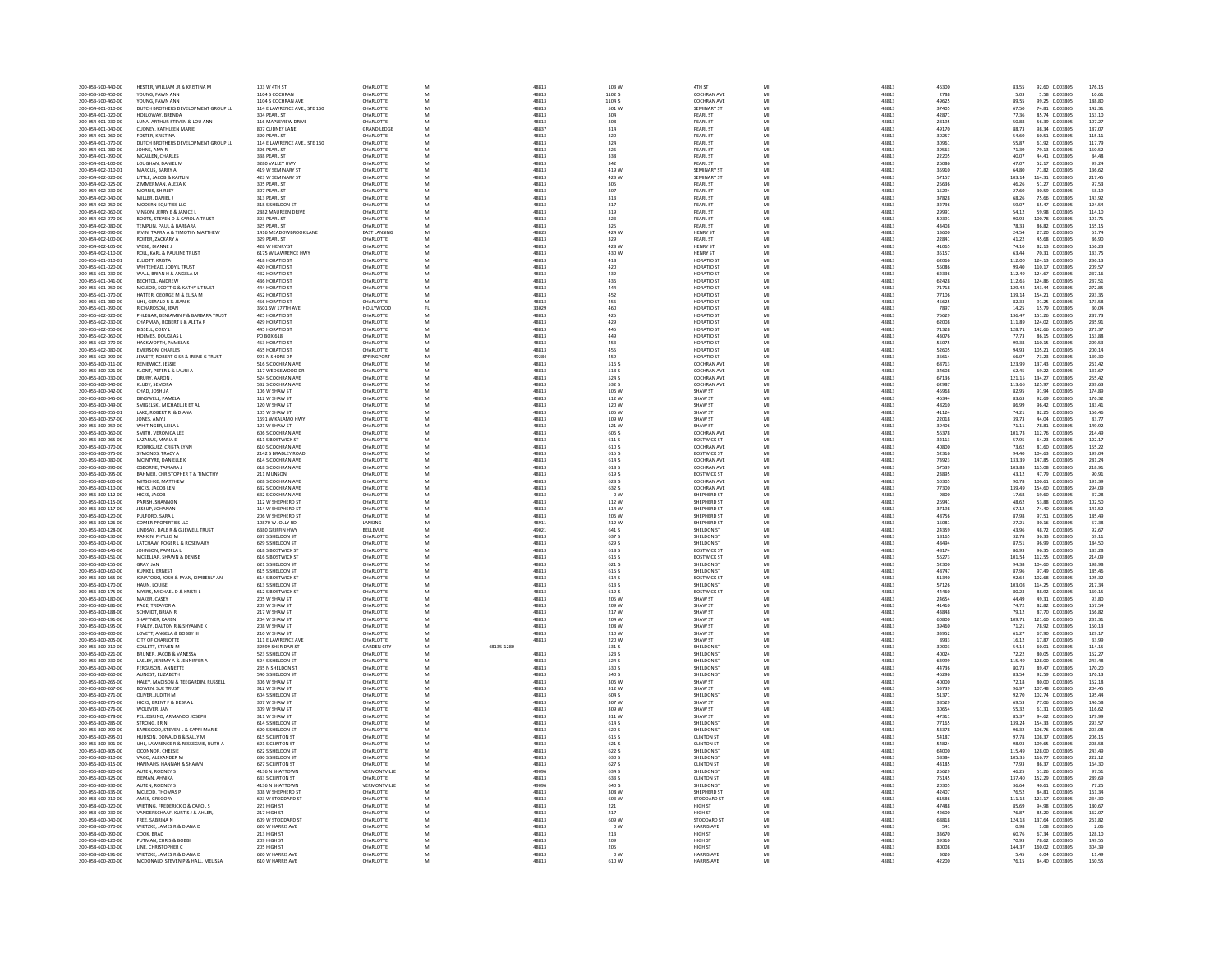| 200-058-600-210-00                                 | LATHROP, DAVID L II                                                             | 306 E LAWRENCE AVE                                | CHARLOTTE                        | $\frac{M}{M}$ | 48813          | 608 W          | <b>HARRIS AVE</b>                       | MI<br>MI            | 48813          | 10920          | 19.71            | 21.84 0.003805                     | 41.55                                          |
|----------------------------------------------------|---------------------------------------------------------------------------------|---------------------------------------------------|----------------------------------|---------------|----------------|----------------|-----------------------------------------|---------------------|----------------|----------------|------------------|------------------------------------|------------------------------------------------|
| 200-058-600-220-00<br>200-059-500-010-00           | NYE, CLARENCE V & SHARON G<br>CALERO, LEONEL & MICHELLE                         | 604 W HARRIS AVE<br>5248 YOUNG ROAD               | CHARLOTTE<br>BELLEVUE            |               | 48813<br>49021 | 604 W          | <b>HARRIS AVE</b><br>COCHRAN AVE        | M                   | 48813<br>48813 | 62125          | 112.10<br>51.95  | 124.25 0.003805<br>57.58 0.00380   | 236.35<br>109.54                               |
| 200-059-500-020-00                                 | CORDELL, MARK R & JOY L                                                         | 104 KREBS CT                                      | <b>CHARLOTTE</b>                 | MI            | 48813          | 321S<br>104    | KREBS CT                                | MI                  | 48813          | 28791<br>41981 | 75.75            | 83.96 0.003805                     | 159.72                                         |
| 200-059-500-040-00                                 | TITUS HOME LLC                                                                  | 7654 BURRSTONE DR                                 | CALEDONIA                        | MI            | 49316          | 106            | <b>KREBS CT</b>                         | MI                  | 48813          | 39800          | 71.82            | 79.60 0.003805                     | 151.42                                         |
| 200-059-500-050-00                                 | HUMMEL MARY IANE TRUST                                                          | 108 KREBS CT                                      | <b>CHARLOTTE</b>                 | MI            | 48813          | 108            | <b>KREBS CT</b>                         | MI                  | 48813          | 57539          | 103.83           | 115.08 0.003805                    | 218.91                                         |
| 200-059-500-060-00<br>200-059-500-080-00           | MOREHOUSE, LEO J & CAROL L<br>MILLER, DEBORAH.                                  | 112 KREBS CT<br>114 KREBS C                       | CHARLOTTE<br>CHARLOTTE           | MI            | 48813<br>4881  | 112<br>114     | <b>KREBS CT</b><br>KREBS CT             | MI<br>MI            | 48813<br>48813 | 64289<br>39918 | 116.01<br>72.03  | 128.58 0.003805<br>79.84 0.003805  | 244.59<br>151.87                               |
| 200-061-602-020-00                                 | AIKEN KELLY                                                                     | 8234 W FIVE POINT HWY                             | <b>RELLEVILLE</b>                | MI            | 49021          | 329.5          | COCHRAN AVE                             | MI                  | 48813          | 30024          | 54.18            | 60.05 0.003805                     | 114.23                                         |
| 200-061-604-010-00                                 | GILBERTSON, ROY & NICHOLE                                                       | 345 S COCHRAN AVE                                 | CHARLOTTE                        | MI            | 48813          | 345 S          | COCHRAN AVE                             | MI                  | 48813          | 78450          | 141.56           | 156.90 0.003805                    | 298.46                                         |
| 200-061-604-020-00                                 | OLSON, ANTHONY W                                                                | 355 S COCHRAN                                     | CHARLOTTE                        | MI            | 48813          | 355 S          | COCHRAN AVI                             | MI                  | 48813          | 16400          | 29.59            | 32.80 0.003805                     | 62.39                                          |
| 200-061-604-041-00                                 | <b>GONZALEZ, KIMBERLY S</b>                                                     | 4607 N CLUBVIEW DR                                | ADRIAN                           | MI            | 49221          | 119 E          | <b>HENRY ST</b>                         | MI<br>MI            | 48813          | 53133          | 95.88            | 106.27 0.003805                    | 202.14                                         |
| 200-061-604-050-01<br>200-061-604-060-00           | <b>EMERSON, DREMA S TRUS</b><br>SCHAEFER, CHARLES F II                          | 121 E HENRY ST<br>201 E HENRY ST                  | CHARLOTTE<br>CHARLOTTE           | MI            | 48813<br>48813 | 121 E<br>201 E | <b>HENRY ST</b><br><b>HENRY ST</b>      | MI                  | 48813<br>48813 | 75141<br>59458 | 135.59<br>107.29 | 150.28 0.003805<br>118.92 0.003805 | 285.87<br>226.21                               |
| 200-061-604-070-00                                 | MORTON, BRENT & KELLY E                                                         | 209 E HENRY ST                                    | CHARLOTTE                        | MI            | 48813          | 209 E          | <b>HENRY ST</b>                         | MI                  | 48813          | 92005          | 166.02           | $184.01 \quad 0.003805$            | 350.03                                         |
| 200-061-605-010-00                                 | RAYMOND, JOAN                                                                   | 1519 GALE ROAD                                    | <b>EATON RAPIDS</b>              | MI            | 48827          | 206 E          | <b>HENRY ST</b>                         | MI                  | 48813          | 36675          | 66.18            | 73.35 0.003805                     | 139.53                                         |
| 200-061-605-020-00                                 | DLOUGHY, JANICE NEREIDA                                                         | 202 E HENRY ST                                    | CHARLOTTE                        | MI            | 48813          | 202 E          | <b>HENRY ST</b>                         | MI                  | 48813          | 66827          | 120.59           | 133.65 0.003805                    | 254.24                                         |
| 200-061-605-031-00<br>200-061-605-040-00           | MOORE, DENNIS R & YVONNE<br>CAMPBELL, ARIC                                      | 439 STINE RD<br>120 E HENRY ST                    | CHARLOTTE<br>CHARLOTTE           | MI            | 48813<br>48813 | 122 E<br>120 E | <b>HENRY ST</b><br><b>HENRY ST</b>      | MI                  | 48813<br>48813 | 21468<br>43718 | 38.74<br>78.89   | 42.94 0.003805<br>87.44 0.003805   | 81.68<br>166.33                                |
| 200-061-605-050-00                                 | DUTCH BROTHERS DEVELOPMENT GROUP LL                                             | 114 E LAWRENCE AVE., STE 160                      | CHARLOTTE                        |               | 48813          | 116 E          | <b>HENRY ST</b>                         | MI                  | 48813          | 27789          | 50.15            | 55.58 0.003805                     | 105.72                                         |
| 200-061-605-070-02                                 | ROBERTS REAL ESTATE OF CHARLOTTE LL                                             | 640 E KALAMO HWY                                  | CHARLOTTE                        | MI            | 48813          | 407 S          | COCHRAN AVI                             | MI                  | 48813          | 132236         | 238.62           | 264.47 0.003805                    | 503.09                                         |
| 200-061-606-020-00                                 | MIYASATO, KATHLEEN L                                                            | 417 S COCHRAN AVE                                 | CHARLOTTE                        | MI            | 48813          | 417 S          | <b>COCHRAN AVE</b>                      | MI                  | 48813          | 41429          | 74.76            | 82.86 0.003805                     | 157.62                                         |
| 200-061-606-030-00                                 | BURLEY, FLOYD N & RUBY P TRUS                                                   | 421 S COCHRAN AVE                                 | CHARLOTTE                        |               | 48813          | 421 S          | COCHRAN AVI                             |                     | 48813          | 51927          | 93.70            | 103.85 0.003805                    | 197.56                                         |
| 200-061-606-040-00<br>200-061-607-010-00           | SCHROEDER, NICHOLAS & LYNDSEY<br>EASTERDAY, VICTORIA L                          | 425 S COCHRAN AVE<br>3973 W BELLEVUE HWY          | CHARLOTTE<br>OLIVET              | MI            | 48813<br>49076 | 425 S<br>431 S | COCHRAN AVE<br>COCHRAN AVI              | MI<br>MI            | 48813<br>48813 | 59682<br>4108  | 107.70<br>7.41   | 119.36 0.003805<br>8.22 0.003805   | 227.06<br>15.63                                |
| 200-061-607-020-00                                 | EASTERDAY, VICTORIA L                                                           | 3973 W BELLEVUE HWY                               | OLIVET                           | MI            | 49076          | 435 S          | <b>COCHRAN AVE</b>                      | MI                  | 48813          | 65923          | 118.96           | 131.85 0.003805                    | 250.80                                         |
| 200-061-608-011-01                                 | MR. HOUSE'S HOUSES LLC                                                          | <b>633 PRAIRIE ST</b>                             | CHARLOTTE                        | MI            | 48813          | 0S             | <b>COCHRAN AVE</b>                      | MI                  | 48813          | 2134           | 3.85             | 4.27 0.003805                      | 8.12                                           |
| 200-061-608-011-02                                 | WILSON, JEFFREY S                                                               | 205 WARREN AVE                                    | CHARLOTTE                        |               | 48813          | 0S             | COCHRAN AVI                             | MI                  | 48813          | 2257           | 4.07             | 4.51 0.00380                       | 8.59                                           |
| 200-061-608-015-00                                 | <b>BLUE HOUSE STEPS LLC</b>                                                     | <b>633 PRAIRIE ST</b>                             | CHARLOTTE                        | MI            | 48813          | 441.5          | COCHRAN AVE                             | MI                  | 48813          | 64838          | 117.00           | 129.68 0.003805                    | 246.68                                         |
| 200-061-608-020-00<br>200-061-609-010-00           | CAMPBELL, MALLORY E<br><b>LIGHTNER DANIEL R</b>                                 | 443 S COCHRAN AVI<br>311 CAROLE DRIVE             | CHARLOTTE<br><b>FISIE</b>        | MI<br>MI      | 48813<br>48831 | 443 S<br>447.5 | <b>COCHRAN AVE</b><br>COCHRAN AVE       | MI<br>MI            | 48813<br>48813 | 48350<br>49526 | 87.25<br>89.37   | 96.70 0.003805<br>99.05 0.003805   | 183.95<br>188.42                               |
| 200-061-609-020-00                                 | RUTHRUFF, CHRISTOPHER J & KATRINA L                                             | 451 S COCHRAN AVE                                 | CHARLOTTE                        | MI            | 48813          | 451 S          | <b>COCHRAN AVE</b>                      | MI                  | 48813          | 70271          | 126.80           | 140.54 0.003805                    | 267.35                                         |
| 200-061-609-030-00                                 | DOTY, MICHAEL G, LEORA S & REGINA I                                             | 4912 ISLAND HWY                                   | CHARLOTTE                        |               | 48813          | $115\,$        | WARREN AVE                              | MI                  | 48813          | 25741          | 46.45            | 51.48 0.00380                      | 97.93                                          |
| 200-061-609-050-00                                 | IEWELL MICHAELD & IFANNINE A TRUS                                               | 201 WARREN AVE                                    | <b>CHARLOTTE</b>                 | MI            | 48813          | 201            | WARREN AVE                              | MI                  | 48813          | 43220          | 77.99            | 86.44 0.003805                     | 164.43                                         |
| 200-061-609-060-00                                 | WILSON, JEFFREY S                                                               | 205 WARREN AVE                                    | CHARLOTTE                        | MI            | 48813          | 205            | <b>WARREN AVE</b>                       | MI                  | 48813          | 40304          | 72.73            | 80.61 0.003805                     | 153.34                                         |
| 200-061-609-070-00<br>200-061-609-080-00           | HAYS, JASON & ASHLEY<br>PAUL. WENDY M                                           | 211 WARREN AVE<br>215 WARREN AVE                  | CHARLOTTE<br>CHARLOTTE           | MI            | 48813<br>48813 | 211<br>215     | WARREN AVE<br><b>WARREN AVE</b>         | MI<br>MI            | 48813<br>48813 | 49112<br>27168 | 88.62<br>49.02   | 98.22 0.003805<br>54.34 0.003805   | 186.85<br>103.36                               |
| 200-061-610-010-01                                 | KORLOCH, CHRISTINE & PHELPS, JAY &                                              | 216 WARREN AVE                                    | CHARLOTTI                        |               | 48813          | 216            | WARREN AVE                              |                     | 48813          | 47955          | 86.53            | 95.91 0.00380                      | 182.44                                         |
| 200-061-610-020-00                                 | FEARS, BRAD                                                                     | 210 WARREN AVE                                    | CHARLOTTE                        | MI            | 48813          | 210            | <b>WARREN AVE</b>                       | MI                  | 48813          | 57806          | 104.31           | 115.61 0.003805                    | 219.92                                         |
| 200-061-610-030-00                                 | MCCLURE, COREY D & CAITLIN C                                                    | 208 WARREN AVE                                    | CHARLOTTE                        | MI            | 48813          | 208            | WARREN AVE                              | MI                  | 48813          | 57025          | 102.90           | 114.05 0.003805                    | 216.95                                         |
| 200-061-610-040-00                                 | PALACIOS, STEPHEN M & SWANSON                                                   | 202 WARREN AVE                                    | CHARLOTTE                        | MI            | 48813          | 202            | <b>WARREN AVE</b>                       | MI                  | 48813          | 48176          | 86.93            | 96.35 0.003805                     | 183.29                                         |
| 200-061-610-050-00                                 | WOLEVER, ROBIN                                                                  | 118 WARREN AVE                                    | CHARLOTTE                        | MI            | 48813          | 118            | <b>WARREN AVE</b>                       | MI                  | 48813          | 40771          | 73.57            | 81.54 0.003805                     | 155.11                                         |
| 200-061-610-060-00<br>200-061-610-070-00           | DEGROOT, MARK D<br>KOCH, LORI A                                                 | 116 WARREN AVE<br>P.O. BOX 604                    | CHARLOTTE<br>CHARLOTTE           | MI            | 48813<br>48813 | 116<br>501 S   | <b>WARREN AVE</b><br><b>COCHRAN AVI</b> | MI                  | 48813<br>48813 | 60600<br>48922 | 109.35<br>88.28  | 121.20 0.003805<br>97.84 0.003805  | 230.55<br>186.12                               |
| 200-061-610-080-00                                 | PITCHER, LISA                                                                   | 503 S COCHRAN AVE                                 | CHARLOTTE                        | MI            | 48813          | 503 S          | COCHRAN AVE                             | MI                  | 48813          | 46118          | 83.22            | 92.24 0.003805                     | 175.46                                         |
| 200-061-610-090-00                                 | HANNOLD, RONALD E & FLORA ANNE TRUS                                             | 511 S COCHRAN AVE                                 | CHARLOTTE                        | MI            | 48813          | 511 S          | COCHRAN AVE                             | MI                  | 48813          | 57194          | 103.21           | 114.39 0.003805                    | 217.59                                         |
| 200-061-611-010-00                                 | <b>COPENHAVER, TROY II</b>                                                      | 517 S COCHRAN AVE                                 | CHARLOTTE                        | MI            | 48813          | 517 S          | <b>COCHRAN AVE</b>                      | MI                  | 48813          | 78770          | 142.14           | 157.54 0.003805                    | 299.68                                         |
| 200-061-611-020-00                                 | BALDERAS, MELINDA                                                               | 523 S COCHRAN AVE                                 | CHARLOTTE                        |               | 48813          | 523 S          | COCHRAN AVI                             | MI                  | 48813          | 50221          | 90.62            | 100.44 0.003805                    | 191.07                                         |
| 200-061-611-030-00                                 | <b>RANKO RRIAN S &amp; SHAW KELLIE R</b><br>MCCONNELL, ERIK L & YEAGER, KAITLYN | 527 S COCHRAN AVE                                 | <b>CHARLOTTE</b><br>CHARLOTTE    | MI            | 48813<br>48813 | 527.5          | COCHRAN AVE<br>COCHRAN AVE              | MI<br>$\frac{1}{M}$ | 48813          | 49936<br>44600 | 90.11            | 99.87 0.003805                     | 189.98                                         |
| $200 - 061 - 611 - 040 - 00$<br>200-061-611-050-00 | RHOADES, WILLIAM A & PHYLLIS J                                                  | 531 S COCHRAN AVE<br>115 E SHAW ST                | CHARLOTTE                        | MI            | 48813          | 531 S<br>115 E | SHAW ST                                 | MI                  | 48813<br>48813 | 47763          | 80.48<br>86.19   | 89.20 0.003805<br>95.53 0.003805   | 169.68<br>181.71                               |
| 200-061-611-060-00                                 | SIMMONS, ADRIENNE E                                                             | 119 E SHAW ST                                     | CHARLOTTE                        | MI            | 48813          | 119 E          | SHAW ST                                 | MI                  | 48813          | 40567          | 73.20            | 81.13 0.003805                     | 154.34                                         |
| 200-061-611-070-00                                 | HOLMES, TONIA L & AAROI                                                         | 121 E SHAW ST                                     | CHARLOTTE                        |               | 48813          | 121 E          | SHAW ST                                 |                     | 48813          | 80157          | 144.64           | 160.31 0.003805                    | 304.96                                         |
| 200-061-611-080-00                                 | POWERS DAVID H & CHRISTYNE M                                                    | 123 F SHAW ST                                     | <b>CHARLOTTE</b>                 | MI            | 48813          | 123 E          | SHAW ST                                 | MI                  | 48813          | 97747          | 176 38           | 195.49 0.003805                    | 371.88                                         |
| 200-061-612-012-00<br>200-061-612-021-00           | HURLBURT, JORDAN E & JOHN A & SUSAN<br><b>RATEMAN DAVID M &amp; DIANE I</b>     | 204 E SHAW ST<br>202 E SHAW ST                    | CHARLOTTE<br><b>CHARLOTTE</b>    | MI<br>MI      | 48813<br>48813 | 204 E<br>202 F | SHAW ST<br>SHAW ST                      | MI<br>MI            | 48813<br>48813 | 40500<br>62937 | 73.08<br>113.57  | 81.00 0.003805<br>125.87 0.003805  | 154.08<br>239.44                               |
| 200-061-612-030-00                                 | MONROE, BETHANY E                                                               | 122 E SHAW ST                                     | CHARLOTTE                        | MI            | 48813          | 122 E          | SHAW ST                                 | MI                  | 48813          | 55655          | 100.43           | 111.31 0.003805                    | 211.74                                         |
| 200-061-612-040-00                                 | HILL, OLIVIA                                                                    | 120 E SHAW ST                                     | CHARLOTTE                        |               | 4881           | 120 E          | SHAW ST                                 | MI                  | 48813          | 53000          | 95.64            | 106.00 0.003805                    | 201.64                                         |
| 200-061-612-050-00                                 | MAGGARD VALERIE                                                                 | 118 F SHAW ST                                     | CHARLOTTE                        | MI            | 48813          | 118 F          | SHAW ST                                 | MI                  | 48813          | 32756          | 59.11            | 65.51 0.003805                     | 124.62                                         |
| 200-061-612-060-00                                 | FLYNN, MICHAEL D & LOIS I                                                       | 116 E SHAW ST                                     | CHARLOTTE                        | MI            | 48813          | 116 E          | SHAW ST                                 | MI                  | 48813          | 43908          | 79.23            | 87.82 0.003805                     | 167.05                                         |
| 200-061-612-065-00                                 | BURPEE, MELINDA S                                                               | 112 E SHAW ST                                     | CHARLOTTE                        | MI            | 48813          | 112 E          | SHAW ST                                 | MI                  | 48813          | 42869          | 77.30            | 85.74 0.003805                     | 163.10                                         |
| 200-061-612-070-00<br>200-061-612-075-00           | LOWERY, TERRY ALAN<br>WOOD, JENNIFER A & MICHAEL J                              | 601 S COCHRAN AVE<br>605 S COCHRAN AVI            | CHARLOTTE<br>CHARLOTTI           | MI            | 48813<br>48813 | 601 S<br>605 S | <b>COCHRAN AVE</b><br>COCHRAN AVE       | MI<br>M             | 48813<br>48813 | 40219<br>44295 | 72.58<br>79.93   | 80.44 0.003805<br>88.59 0.003805   | 153.01<br>168.52                               |
| 200-061-612-080-00                                 | ZIELINSKI, PAUL & FURMAN, S A                                                   | 607 S COCHRAN AVE                                 | CHARLOTTE                        | MI            | 48813          | 607.5          | <b>COCHRAN AVE</b>                      | MI                  | 48813          | 41295          | 74.52            | 82.59 0.003805                     | 157 11                                         |
| 200-061-612-090-00                                 | BREWSTER, MATTHEW A                                                             | 609 S COCHRAN AVE                                 | CHARLOTTE                        | MI            | 48813          | 609 S          | COCHRAN AVE                             | MI                  | 48813          | 50100          | 90.41            | 100.20 0.003805                    | 190.61                                         |
| 200-061-613-010-00                                 | ROCKHILL, SARAH                                                                 | 617 S COCHRAN AVE                                 | CHARLOTTE                        |               | 48813          | 617 S          | COCHRAN AVI                             | MI                  | 48813          | 52779          | 95.24            | 105.56 0.003805                    | 200.80                                         |
| 200-061-613-020-00                                 | MCDERMOTT, CHARLES                                                              | 621 S COCHRAN AVE                                 | CHARLOTTE                        | MI            | 48813          | 621 S          | <b>COCHRAN AVE</b>                      | MI                  | 48813          | 47518          | 85.75            | 95.04 0.003805                     | 180.78                                         |
| 200-061-613-030-00<br>200-061-613-040-01           | ROUNDS, GERALD L & FRIEDA L<br>DV BUILDING GROUP LLC                            | 625 S COCHRAN AVE<br>114 E LAWRENCE AVE., STE 160 | CHARLOTTE<br>CHARLOTTE           | MI            | 48813<br>48813 | 625 S<br>627 S | COCHRAN AVE<br><b>COCHRAN AVE</b>       | MI<br>MI            | 48813<br>48813 | 35069<br>22039 | 63.28<br>39.77   | $70.14$ 0.003805<br>44.08 0.003805 | 133.42<br>83.85                                |
| 200-061-613-060-00                                 | REED, DALE A                                                                    | 123 UPLAND ST                                     | CHARLOTTE                        |               | 48813          | 123            | <b>UPLAND ST</b>                        | MI                  | 48813          | 53890          | 97.24            | 107.78 0.003805                    | 205.02                                         |
| 200-061-613-070-00                                 | LONG, SIDNEY G & DIANE M                                                        | 127 UPLAND ST                                     | CHARLOTTE                        | M             | 48813          | 127            | <b>UPLAND ST</b>                        | MI                  | 48813          | 81082          | 146.31           | 162.16 0.003805                    | 308.48                                         |
| 200-061-613-080-00                                 | <b>EVANS, TROY &amp; CONNIE</b>                                                 | 201 UPLAND ST                                     | CHARLOTTE                        | MI            | 48813          | 201            | <b>UPLAND ST</b>                        | MI                  | 48813          | 51074          | 92.16            | 102.15 0.003805                    | 194.31                                         |
| 200-061-616-010-00                                 | STRANG, TRENT                                                                   | 313 E SHAW ST                                     | CHARLOTTE                        |               | 48813          | 313 E          | SHAW ST                                 |                     | 48813          | 37917          | 68.42            | 75.83 0.00380                      | 144.26                                         |
| 200-061-616-020-00<br>$200 - 061 - 616 - 030 - 00$ | RRANDON TAMARA A<br>DAVIS, BEVERLY A                                            | 311 E SHAW ST<br>309 E SHAW ST                    | <b>CHARLOTTE</b><br>CHARLOTTE    | MI            | 48813<br>48813 | 311 E          | SHAW ST<br>SHAW ST                      | MI<br>MI            | 48813<br>48813 | 34400<br>23257 | 62.07<br>41.97   | 68.80 0.003805<br>46.51 0.003805   | $\begin{array}{c} 130.87 \\ 88.48 \end{array}$ |
| 200-061-616-040-00                                 | VAUGHT, GERRY M                                                                 | 305 E SHAW ST                                     | CHARLOTTE                        | MI            | 48813          | 309 E<br>305 E | SHAW ST                                 | MI                  | 48813          | 36888          | 66.56            | 73.78 0.003805                     | 140.34                                         |
| 200-061-616-050-00                                 | SPAETH, HAROLD R & ELIZABETH L                                                  | 1501 S PERKEY RD                                  | CHARLOTTE                        | MI            | 48813          | 303 E          | SHAW ST                                 | MI                  | 48813          | 44721          | 80.70            | 89.44 0.003805                     | 170.14                                         |
| 200-061-616-055-00                                 | PECK, TODD R & JO L                                                             | 519 HORATIO ST                                    | CHARLOTTE                        |               | 48813          | 519            | HORATIO ST                              |                     | 48813          | 93491          | 168.70           | 186.98 0.003805                    | 355.69                                         |
| 200-061-616-060-00                                 | SCOTT JAN & STACY I                                                             | 513 HORATIO ST                                    | CHARLOTTE                        | MI            | 48813          | 513            | HORATIO ST                              | MI                  | 48813          | 51232          | 92.45            | 102.46 0.003805                    | 194.91                                         |
| 200-061-616-070-00<br>200-061-616-075-00           | AUVENSHINE, CAMERON P & KECK,<br>ARMSTRONG, REBECCA S TRUST                     | 510 HORATIO ST<br>516 HORATIO ST                  | CHARLOTTE<br>CHARLOTTE           | MI<br>MI      | 48813<br>48813 | 510<br>516     | <b>HORATIO ST</b><br>HORATIO ST         | MI<br>MI            | 48813<br>48813 | 49524<br>62238 | 89.37<br>112.31  | 99.05 0.003805<br>124.48 0.003805  | 188.41<br>236.78                               |
| 200-061-616-080-00                                 | LEA KELLY                                                                       | 520 HORATIO ST                                    | CHARLOTTE                        | MI            | 48813          | 520            | <b>HORATIO ST</b>                       | MI                  | 48813          | 23310          | 42.06            | 46.62 0.003805                     | 88.68                                          |
| 200-061-616-090-00                                 | RAY, CLYDE B & VIOLET E TRUSTEES                                                | 205 E SHAW ST                                     | CHARLOTTE                        |               | 48813          | 205            | <b>SHAW ST</b>                          |                     | 48813          | 68142          | 122.96           | 136.28 0.00380                     | 259.25                                         |
| 200-061-617-011-00                                 | HOWSER FARLL                                                                    | 210 F HENRY ST                                    | CHARLOTTE                        | MI            | 48813          | 210 F          | <b>HENRY ST</b>                         | MI                  | 48813          | 63459          | 114.51           | 126.92 0.003805                    | 241.43                                         |
| 200-061-617-020-00                                 | SUTCLIFFE, ROBERT & DAGGETT, MARY                                               | 5143 E BROOKFIELD                                 | <b>EAST LANSING</b>              | MI            | 48823          | 216 E          | <b>HENRY ST</b>                         | MI<br>MI            | 48813          | 8157           | 14.72            | 16.31 0.003805                     | 31.03                                          |
| 200-061-617-030-02<br>200-061-618-011-00           | MONROE, LEON S II & CAROL TRUST<br>EASTMAN, LORI A                              | 414 HORATIO ST<br>415 HORATIO ST                  | CHARLOTTE<br>CHARLOTTE           | MI            | 48813<br>48813 | 414<br>415     | HORATIO ST<br>HORATIO ST                | MI                  | 48813<br>48813 | 52867<br>48069 | 95.40<br>86.74   | 105.73 0.003805<br>96.14 0.003805  | 201.13<br>182.88                               |
| 200-061-618-021-00                                 | DUTCH BROTHERS DEVELOPMENT GROUP LI                                             | 114 E LAWRENCE AVE., STE 160                      | CHARLOTTE                        |               | 48813          | 304            | <b>HENRY ST</b>                         | M                   | 48813          | 47500          | 85.71            | 95.00 0.003805                     | 180.71                                         |
| 200-061-618-030-00                                 | YOUNG WILLIAM                                                                   | 306 F HENRY ST                                    | CHARLOTTE                        | MI            | 48813          | 306 F          | HENRY ST                                | MI                  | 48813          | 45682          | 82.43            | 91.36 0.003805                     | 173.80                                         |
| 200-061-619-010-00                                 | BRUCH, MATTHEW.                                                                 | 2217 NARROW LAKE ROAD                             | CHARLOTTE                        | MI            | 48813          | 312 E          | <b>HENRY ST</b>                         | MI                  | 48813          | 45144          | 81.46            | 90.29 0.003805                     | 171.75                                         |
| 200-061-619-020-00<br>200-061-620-010-00           | DEWITT, PATRICK B & JILL I<br>MORAN, JOHN P & MARY R                            | 316 E HENRY ST<br>318 E HENRY ST                  | CHARLOTTE<br>CHARLOTTE           | MI<br>MI      | 48813<br>48813 | 316 E<br>318 E | <b>HENRY ST</b><br><b>HENRY ST</b>      | MI<br>MI            | 48813<br>48813 | 41046<br>56320 | 74.07<br>101.63  | 82.09 0.003805<br>112.64 0.003805  | 156.16<br>214.27                               |
| 200-061-620-020-00                                 | CHARLOTTE APARTMENT LLC                                                         | 4437 S AINGER ROAD                                | CHARLOTTE                        |               | 48813          | 322 E          | HENRY ST                                |                     | 48813          | 44307          | 79.95            | 88.61 0.003805                     | 168.57                                         |
| 200-061-620-030-00                                 | SAUR, SHARAZA                                                                   | 410 PLEASANT ST                                   | CHARLOTTE                        | MI            | 48813          | 410            | PLEASANT ST                             | MI                  | 48813          | 37678          | 67.99            | 75.36 0.003805                     | 143.35                                         |
| 200-061-620-040-00                                 | EASTMAN-TALIK, PATTI J                                                          | 416 PLEASANT ST                                   | CHARLOTTE                        | MI            | 48813          | 416            | PLEASANT ST                             | MI                  | 48813          | 44832          | 80.90            | 89.66 0.003805                     | 170.56                                         |
| 200-061-620-050-00                                 | PAMER, PENNY G                                                                  | 420 PLEASANT ST                                   | CHARLOTTE                        | M             | 48813          | 420            | PLEASANT ST                             | MI                  | 48813          | 52100          | 94.01            | 104.20 0.003805                    | 198.21                                         |
| 200-061-620-055-00<br>200-061-620-060-00           | CLARK, MICHAEL L & DEANNA K<br>LOVEALL, STEVEN & ERIKA M                        | 426 PLEASANT ST<br>432 PLEASANT ST                | CHARLOTTE<br>CHARLOTTE           | MI            | 48813<br>48813 | 426<br>432     | PLEASANT ST<br>PLEASANT ST              | MI<br>MI            | 48813<br>48813 | 65500<br>80160 | 118.19<br>144.65 | 131.00 0.003805<br>160.32 0.003805 | 249.19<br>304.97                               |
| 200-061-620-065-00                                 | LONG, FRED W & CHRISTY A                                                        | 436 PLEASANT ST                                   | <b>CHARLOTTE</b>                 | MI            | 48813          | 436            | PLEASANT ST                             | MI                  | 48813          |                | 88.92            | 98.56 0.003805                     | 187.48                                         |
| 200-061-620-070-00                                 | SALDANA, JIM R & DANA L & DAVIS M                                               | 440 PLEASANT ST                                   | CHARLOTTE                        |               | 48813          | 440            | PLEASANT ST                             | MI                  | 48813          | 49278<br>54512 | 98.37            | 109.02 0.003805                    | 207.39                                         |
| 200-061-620-075-00                                 | PECK, TYLER                                                                     | 442 PLEASANT ST                                   | CHARLOTTE                        | MI            | 48813          | 442            | PLEASANT ST                             | MI                  | 48813          | 32622          | 58.87            | 65.24 0.003805                     | 124.11                                         |
| 200-061-620-080-00                                 | CONKLIN, MATTHEW S                                                              | 444 PLEASANT ST                                   | CHARLOTTE                        | MI            | 48813          | 444            | PLEASANT ST                             | MI                  | 48813          | 47603          | 85.90            | 95.21 0.003805                     | 181.11                                         |
| 200-061-620-085-00<br>200-061-620-090-00           | KIDDER, MEGAN M<br>TURNER IFSSICA                                               | 445 PLEASANT ST<br>443 PLEASANT ST                | CHARLOTTE<br><b>CHARLOTTE</b>    | MI            | 48813<br>48813 | 445<br>443     | PLEASANT ST<br>PLEASANT ST              | MI                  | 48813<br>48813 | 50307<br>32369 | 90.78<br>58.41   | 100.61 0.003805<br>64.74 0.003805  | 191.39<br>123.15                               |
| 200-061-621-011-00                                 | MILLER, CINDY A                                                                 | 407 WARREN AVE                                    | CHARLOTTE                        |               | 48813          | 407            | <b>WARREN AVE</b>                       | MI                  | 48813          | 2257           | 4.07             | 4.51 0.003805                      | 8.59                                           |
| 200-061-621-020-00                                 | PRESTON, ALEXANDER                                                              | 439 PLEASANT ST                                   | <b>CHARLOTTE</b>                 |               | 48813          | 439            | PLEASANT ST                             | MI                  | 48813          | 38014          | 68.60            | 76.03 0.003805                     | 144.62                                         |
| 200-061-621-030-00                                 | WRIGHT, VICKI L                                                                 | 435 PLEASANT ST                                   | CHARLOTTE                        | MI            | 48813          | 435            | PLEASANT ST                             | MI                  | 48813          | 46749          | 84.36            | 93.50 0.003805                     | 177.86                                         |
| 200-061-621-040-00                                 | GLOWZINSKI, JACOB I                                                             | 431 PLEASANT ST                                   | CHARLOTTE                        |               | 48813          | 431            | PLEASANT ST                             |                     | 48813          | 5836           | 105.32           | 116.73 0.003805                    | 222.05                                         |
| 200-061-621-050-00<br>200-061-621-060-00           | ALITEN ROD<br>BRUCH, MATTHEW.                                                   | 4136 N SHAYTOWN ROAD<br>2217 NARROW LAKE ROAD     | <b>VERMONTVILLE</b><br>CHARLOTTE | MI<br>MI      | 49096<br>48813 | 423<br>419     | PLEASANT ST<br>PLEASANT ST              | MI<br>MI            | 48813<br>48813 | 35073<br>28945 | 63.29<br>52.23   | 20.15 0.003805<br>57.89 0.003805   | 133.44<br>110.12                               |
| 200-061-621-070-01                                 | FLETCHER, MEGAN                                                                 | 402 E HENRY ST                                    | CHARLOTTE                        | MI            | 48813          | 402            | HENRY ST                                | MI                  | 48813          | 38014          | 68.60            | 76.03 0.003805                     | 144.62                                         |
| 200-061-621-070-02                                 | SEAL, MARYBETH                                                                  | 415 PLEASANT ST                                   | CHARLOTTE                        | MI            | 48813          | 415            | PLEASANT ST                             | MI                  | 48813          | 35800          | 64.60            | 71.60 0.003805                     | 136.20                                         |
| 200-061-621-080-00                                 | WILLIAMS, GLENN A & DONNA A                                                     | 404 E HENRY ST                                    | CHARLOTTE                        |               | 48813          | 404            | <b>HENRY ST</b>                         |                     | 48813          |                |                  | 91.25 0.00380                      |                                                |
|                                                    |                                                                                 |                                                   |                                  |               |                |                |                                         |                     |                |                |                  |                                    |                                                |
|                                                    |                                                                                 |                                                   |                                  |               |                |                |                                         |                     |                |                |                  |                                    |                                                |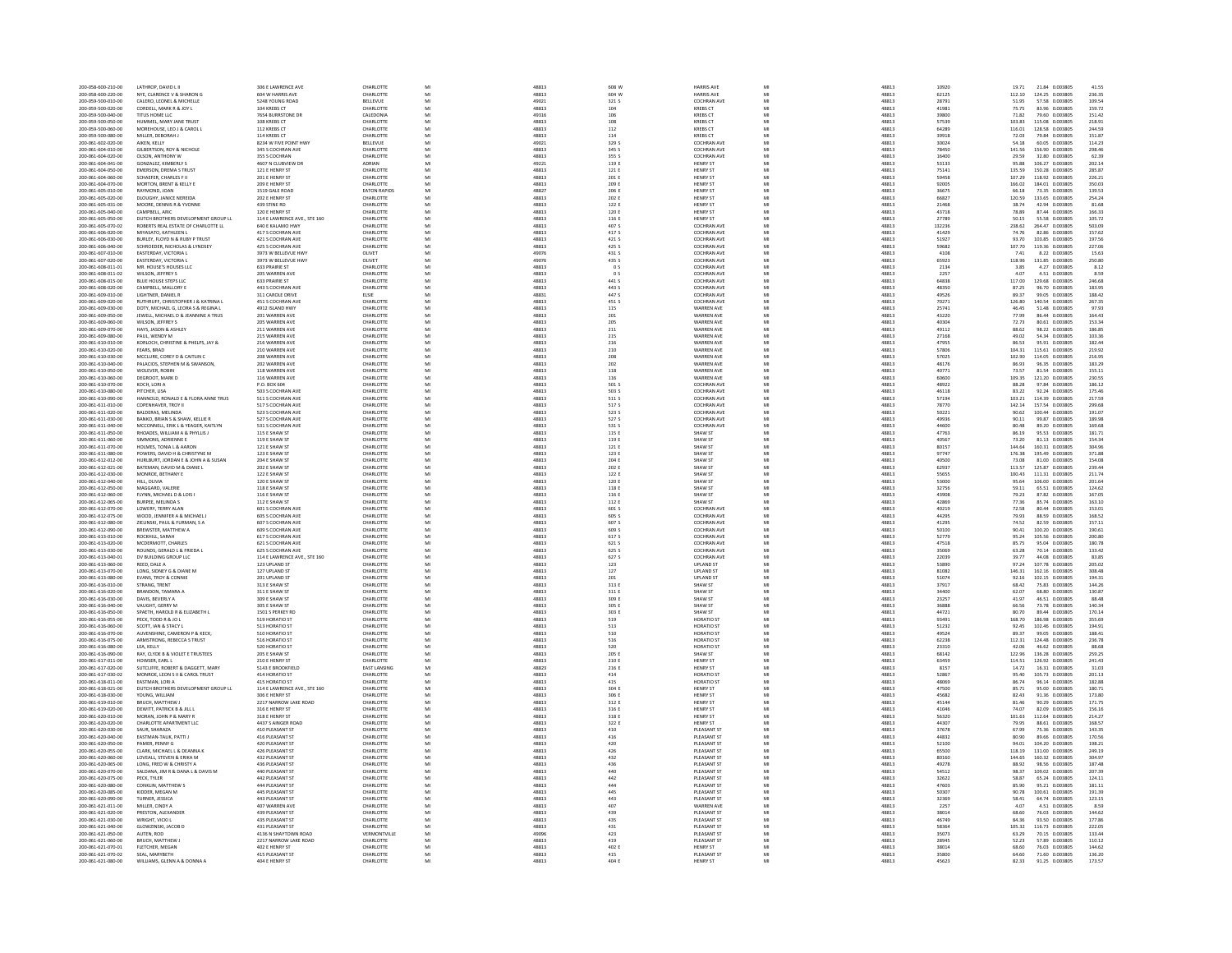| 200-061-621-085-00                       | SOBLESKEY, DANIEL L & ELIZABETH A                                | 406 E HENRY ST                                 | CHARLOTTE                        | MI<br>Mi | 48813          | 406 E            | HENRY ST                               | MI       | 48813          | 48136                  | 96.27 0.003805<br>86.86                              | 183.13           |
|------------------------------------------|------------------------------------------------------------------|------------------------------------------------|----------------------------------|----------|----------------|------------------|----------------------------------------|----------|----------------|------------------------|------------------------------------------------------|------------------|
| 200-061-621-090-00<br>200-061-621-095-00 | GARDNER, DAVID & PEGGY<br>SMITH, KERMIT                          | 418 W HENRY ST<br>416 E HENRY ST               | CHARLOTTE<br>CHARLOTTE           | MI       | 48813<br>48813 | 408 E            | <b>HENRY ST</b><br>HENRY ST            | MI       | 48813<br>48813 | 41955<br>42118         | 75.71<br>83.91 0.003805<br>76.00<br>84.24 0.00380    | 159.62<br>160.24 |
| 200-062-600-021-01                       | TALLMIDWEST LLC                                                  | 1 CVS DRIVE MC 2320                            | WOONSOCKET                       | R1       | 2895           | 416 B<br>301S    | COCHRAN AVE                            | MI       | 48813          | 406804                 | 734.08<br>813.61 0.003805                            | 1547.69          |
| 200-062-600-050-00                       | MYRKLE, BRYAN P & AMANDA C                                       | 126 E SEMINARY ST                              | CHARLOTTE                        | MI       | 48813          | 126 E            | SEMINARY ST                            | MI       | 48813          | 72732                  | 131.24<br>145.46 0.003805                            | 276.71           |
| 200-062-600-055-00                       | NIGHTENGALE, SHARON K TRUST                                      | 107 KREBS CT                                   | CHARLOTTE                        | MI       | 48813          | 107              | KREBS CT                               | MI       | 48813          | 55666                  | 100.45<br>111.33 0.003805                            | 211.78           |
| 200-062-600-060-00<br>200-062-600-064-00 | EATON, MARY F<br>LIMMER, LAURA JEAN & GLUCH, PATRIC              | 202 E SEMINARY ST<br>205 KREBS CT              | CHARLOTTE<br>CHARLOTTE           | MI<br>MI | 48813<br>48813 | 202 E            | <b>SEMINARY ST</b><br><b>KREBS CT</b>  | MI<br>MI | 48813<br>48813 | 33170<br>58910         | 59.86<br>66.34 0.003805<br>106.30<br>117.82 0.003805 | 126.20<br>224.12 |
| 200-062-600-068-00                       | <b>RELLIGAN RARRARAS</b>                                         | 204 F SEMINARY ST                              | CHARLOTTE                        | MI       | 48813          | 205<br>204 F     | SEMINARY ST                            | MI       | 48813          | 46927                  | 84.68<br>93.85 0.003805                              | 178.53           |
| 200-062-600-070-00                       | MAIER, JEFFREY M & CAROLYN L TRUST                               | 2250 CANDLEWOOD DR                             | CHARLOTTE                        | MI       | 48813          | 208 E            | <b>SEMINARY ST</b>                     | MI       | 48813          | 28059                  | 56.12 0.003805<br>50.63                              | 106.75           |
| 200-062-600-080-00                       | DIXON, DEBRA                                                     | 1706 W SPICERVILLE HWY                         | CHARLOTTE                        | MI       | 48813          | 214 E            | SEMINARY ST                            | MI       | 48813          | 36863                  | 66.52<br>73.73 0.003805                              | 140.25           |
| 200-062-600-084-00                       | JEWETT, ROBERT GARY JR & MCCONNELL                               | 113 1/2 S COCHRAN AVE #2                       | CHARLOTTE                        | MI<br>MI | 48813          |                  | HORATIO ST                             | MI       | 48813          | 5313                   | 9.59<br>10.63 0.003805                               | 20.21            |
| 200-062-600-088-00<br>200-062-600-090-00 | BUCHHOLZ, ADAM & BRITTANY<br>POWELL, DAMON H                     | <b>1748 NYE</b><br>8024 SAINT ANDREWS          | OLIVET<br>ORLANDO                | FL.      | 49076<br>32835 | $310$<br>316     | HORATIO ST<br>HORATIO ST               | MI       | 48813<br>48813 | 31919<br>63116         | 57.60<br>63.84 0.003805<br>113.89<br>126.23 0.003805 | 121.44<br>240.12 |
| 200-062-600-100-00                       | MOHNKE, TREVOR R & ALYSSA N                                      | 324 HORATIO ST                                 | CHARLOTTE                        | MI       | 48813          | 324              | HORATIO ST                             | MI       | 48813          | 43100                  | 77.77<br>86.20 0.003805                              | 163.97           |
| 200-062-600-110-00                       | SHAW, LINNEA M                                                   | 328 HORATIO ST                                 | CHARLOTTE                        | MI       | 48813          | 328              | <b>HORATIO ST</b>                      | M        | 48813          | 32908                  | 59.38<br>65.82 0.003805                              | 125.20           |
| 200-062-600-120-00                       | LUNDY, JESSE                                                     | 330 HORATIO ST                                 | CHARLOTTE                        | MI       | 48813          | 330              | HORATIO ST                             | MI       | 48813          | 33727                  | 60.86<br>67.45 0.003805                              | 128.31           |
| 200-062-600-125-00<br>200-062-600-140-00 | PEASE, ROGER E & WILSON, KAREN L<br>TULS, LINDA K TRUST          | 7544 E VERMONTVILLE HWY<br>529 SYLVAN DR       | DIMONDALE<br><b>BATTLE CREEK</b> | MI<br>MI | 48821<br>49017 | 332<br>343 S     | HORATIO ST<br><b>COCHRAN AVE</b>       | MI       | 48813<br>48813 | 29559<br>39465         | 53.34<br>59.12 0.003805<br>71.21<br>78.93 0.003805   | 112.46<br>150.14 |
| 200-062-600-150-00                       | ERIC CRANDALL RENTALS, LLC                                       | PO BOX 713                                     | CHARLOTTE                        | MI       | 48813          | 334              | HORATIO ST                             | MI       | 48813          | 25252                  | 45.57<br>50.50 0.003805                              | 96.07            |
| 200-062-600-160-00                       | STEELE, EDWARD L                                                 | 340 HORATIO ST                                 | CHARLOTTE                        | MI       | 48813          | 340              | HORATIO ST                             | MI       | 48813          | 33415                  | 60.30<br>66.83 0.003805                              | 127.13           |
| 200-062-600-165-00                       | HALL, KAYDEE CLAIRE & ARNOLD, IAN R                              | 342 HORATIO ST                                 | CHARLOTTE                        | MI       | 48813          | 342              | HORATIO ST                             | MI       | 48813          | 46175                  | 83.32<br>92.35 0.003805                              | 175.67           |
| 200-062-600-170-00<br>200-062-600-180-00 | MILLER, LINDSEY<br>SHALL GARY R & JANICE M                       | 2534 E VERMONTVILLE HW<br>317 F HENRY ST       | CHARLOTTE<br>CHARLOTTE           | MI       | 48813<br>48813 | $211$ B<br>317.6 | <b>HENRY ST</b><br><b>HENRY ST</b>     | MI       | 48813          | 57600                  | 103.94<br>115.20 0.00380<br>63.34<br>20.20 0.003805  | 219.14           |
| 200-062-600-185-00                       | ZITTLEMAN, AMANDA                                                | 313 E HENRY ST                                 | CHARLOTTE                        | MI<br>MI | 48813          | 313f             | <b>HENRY ST</b>                        |          | 48813<br>48813 | 35099<br>77268         | 154.54 0.003805<br>139.43                            | 133.53<br>293.97 |
| 200-062-600-190-00                       | YOHEY, DOUGLAS R & SHERIL                                        | 345 HORATIO ST                                 | CHARLOTTE                        | MI       | 48813          | 345              | HORATIO ST                             | MI       | 48813          | 91149                  | 164.48<br>182.30 0.003805                            | 346.78           |
| 200-062-600-195-00                       | CHARHIAN DEVELOPMENT LLC                                         | 3210 DARYLS WAY                                | CHARLOTTE                        | MI       | 48813          | 335              | <b>HORATIO ST</b>                      | MI       | 48813          | 292869                 | 528.48<br>585.74 0.003805                            | 1114.22          |
| 200-063-601-010-00                       | LIBEY, RICHARD & TERESA                                          | 219 WARREN AVE                                 | CHARLOTTE                        | MI       | 48813          | 219              | <b>WARREN AVE</b>                      | MI       | 48813          | 50234                  | 90.65<br>100.47 0.003805                             | 191.12           |
| 200-063-601-020-00<br>200-063-601-030-00 | TORREY IFFEREY I<br>MILLER, LINDSEY MICHELLE                     | 464 HORATIO ST<br>2534 E VERMONTVILLE HWY      | CHARLOTTE<br>CHARLOTTE           | MI<br>MI | 48813<br>48813 | 464<br>221       | HORATIO ST<br><b>WARREN AVE</b>        | MI<br>MI | 48813<br>48813 | 36278                  | 65.46<br>22.56 0.003805<br>71.46<br>79.20 0.003805   | 138.02<br>150.66 |
| 200-063-601-040-00                       | <b>ECCLES LORLL</b>                                              | 301 WARREN AVE                                 | CHARLOTTE                        | MI       | 48817          | 301              | WARREN AVE                             | MI       | 48813          | 39600<br>57124         | 103.08<br>114.25 0.003805                            | 217 33           |
| 200-063-601-050-00                       | SAILOR, KELSEY & MICHAEL                                         | 303 WARREN AVE                                 | CHARLOTTE                        | MI       | 48813          | 303              | <b>WARREN AVE</b>                      | MI       | 48813          | 54362                  | 108.72 0.003805<br>98.10                             | 206.82           |
| 200-063-601-060-00                       | PRICE, ROBIN D                                                   | 305 WARREN AVE                                 | CHARLOTTE                        | MI       | 48813          | 305              | <b>WARREN AVE</b>                      | MI       | 48813          | 73100                  | 131.91<br>146.20 0.003805                            | 278.11           |
| 200-063-601-070-00                       | WATSON, TYLER W                                                  | 309 WARREN AVE                                 | CHARLOTTE<br>CHARLOTTE           | MI       | 48813<br>48813 | 309<br>313       | <b>WARREN AVE</b><br><b>WARREN AVE</b> | MI       | 48813          | 43738                  | 78.93<br>87.48 0.003805<br>83.51<br>92.56 0.003805   | 166.40           |
| 200-063-601-080-00<br>200-063-601-090-00 | HORTON, ROBERT E & VICKY L<br>SHELLENBARGER, AARON C & KATELYN   | 313 WARREN AVE<br>315 WARREN AVE               | CHARLOTTE                        | MI<br>MI | 48813          | 315              | <b>WARREN AVE</b>                      | MI<br>MI | 48813<br>48813 | 46281<br>59087         | 106.62<br>118.17 0.003805                            | 176.08<br>224.80 |
| 200-063-601-100-00                       | VERMILLION, CHAD L                                               | 317 WARREN AVE                                 | CHARLOTTE                        | MI       | 48813          | 317              | <b>WARREN AVE</b>                      | MI       | 48813          | 48447                  | 87.42<br>96.89 0.003805                              | 184.32           |
| 200-063-601-110-00                       | <b>IIGASHINO, ASHLEY, JAMES, DICK &amp; GA</b>                   | 319 WARREN AVI                                 | CHARLOTT                         | MI       | 48813          | 319              | WARREN AVE                             | MI       | 48813          | 64600                  | 116.57<br>129.20 0.003805                            | 245.77           |
| 200-063-602-010-00                       | PEREIDA, BRANDON C & HILLIARY M                                  | 401 WARREN AVE                                 | CHARLOTTE                        | MI       | 48813          | 401              | <b>WARREN AVE</b>                      | MI       | 48813          | 42117                  | 76.00<br>84.23 0.003805                              | 160.23           |
| 200-063-602-020-00<br>200-063-602-030-00 | MITSCHKE, ROBIN A<br>MILLER, CINDY A                             | 405 WARREN AVE<br>407 WARREN AVE               | CHARLOTTE<br>CHARLOTTE           | MI<br>MI | 48813<br>48813 | 405<br>407       | <b>WARREN AVE</b><br>WARREN AVE        | MI<br>MI | 48813<br>48813 | 52281                  | 104.56 0.003805<br>94.34<br>70.04<br>77.63 0.003805  | 198.90<br>147.68 |
| 200-063-602-041-00                       | GARNER, JANET & ARCHER, SANDRA                                   | 413 WARREN AVE                                 | CHARLOTTE                        | MI       | 48813          | 413              | <b>WARREN AVE</b>                      | MI       | 48813          | 38816<br>43380         | 78.28<br>86.76 0.003805                              | 165.04           |
| 200-063-602-050-00                       | FURLONG, BRIANNA C                                               | 417 WARREN AVE                                 | CHARLOTTE                        | MI       | 48813          | 417              | <b>WARREN AVE</b>                      |          | 48813          | 45348                  | 81.83<br>90.70 0.003805                              | 172.53           |
| 200-063-602-060-00                       | FAINOR, KERRIE L                                                 | 100 BUTTERNUT DR., APT#108                     | CHARLOTTE                        | MI       | 48813          | 421              | <b>WARREN AVE</b>                      | MI       | 48813          | 38895                  | 70.19<br>77.79 0.003805                              | 147.98           |
| 200-063-602-070-00                       | HARMON, JESSICA L                                                | 423 WARREN AVE                                 | CHARLOTTE                        | MI       | 48813          | 423              | <b>WARREN AVE</b>                      |          | 48813          | 57951                  | 104.57<br>115.90 0.003805                            | 220.47           |
| 200-063-603-010-00<br>200-063-603-020-00 | <b>LAGUIRE ANDREA</b><br>SHAW, ROESMARY & JEFFERY                | 501 WARREN AVE<br>503 WARREN AVE               | CHARLOTTE<br>CHARLOTTE           | MI<br>MI | 48813<br>48813 | 501<br>503       | WARREN AVE<br><b>WARREN AVE</b>        | MI<br>MI | 48813<br>48813 | 43050<br>53716         | 77.68<br>86.10 0.003805<br>96.93<br>107.43 0.003805  | 163.78<br>204.36 |
| 200-063-603-031-00                       | FELDPAUSCH, ROBERT                                               | 505 WARREN AVE                                 | CHARLOTTE                        | MI       | 48813          | 505              | <b>WARREN AVE</b>                      | MI       | 48813          | 22841                  | 41.2<br>45.68 0.003805                               | 86.90            |
| 200-063-603-040-00                       | FULLER CHRISTINES                                                | 507 WARREN AVE                                 | CHARLOTTE                        | MI       | 48813          | 507              | WARREN AVE                             | MI       | 48813          | 54542                  | 98.42<br>109.08 0.003805                             | 207.51           |
| 200-063-603-050-00                       | BRUCH, MATTHEW J                                                 | 2217 NARROW LAKE ROAD                          | CHARLOTTE                        | MI       | 48813          | 525              | <b>WARREN AVE</b>                      |          | 48813          | 36654                  | 66.14<br>73.31 0.003805                              | 139.45           |
| 200-063-604-010-00                       | WILD WILLIAM                                                     | 601 WARREN AVE                                 | CHARLOTTE                        | MI       | 48813          | 601              | WARREN AVE                             | MI       | 48813          | 62532                  | 112.84<br>125.06 0.003805                            | 237.90           |
| 200-063-604-020-00<br>200-063-604-030-00 | FOY, ANDREW<br>GIFFIN, DOREEN ELIZABETH                          | 603 WARREN AVE<br>6496 BOWERMAN RD             | CHARLOTTE<br>HORTON              | MI<br>MI | 48813<br>49246 | 603<br>607       | <b>WARREN AVE</b><br><b>WARREN AVE</b> | MI<br>MI | 48813<br>48813 | 45000<br>41681         | 90.00 0.003805<br>81.20<br>75.21<br>83.36 0.003805   | 171.20<br>158.58 |
| 200-063-604-040-00                       | SCHOLTEN, MATTHEW & SAMANTHA                                     | <b>615 WARREN AVE</b>                          | CHARLOTTE                        | MI       | 48813          | 615              | <b>WARREN AVE</b>                      | MI       | 48813          | 58657                  | 105.85<br>117.31 0.003805                            | 223.16           |
| 200-063-604-045-00                       | BLOOMBERG, JEFFREY J & DAWN M TRUST                              | 7364 JOHNSON RD                                | POTTERVILLE                      | MI       | 48876          | 428              | MERRITT ST                             | MI       | 48813          | 30841                  | 55.65<br>61.68 0.003805                              | 117.33           |
| 200-063-604-050-00                       | WOODS SAVANNAH M & KYLE                                          | 619 WARREN AVE                                 | CHARLOTTE                        | MI       | 48813          | 619              | WARREN AVE                             | MI       | 48813          | 29841                  | 53.85<br>59.68 0.003805                              | 113.53           |
| 200-063-605-012-00<br>200-063-605-020-00 | REED, RICHARD M & SHARON.<br>MCCOY, BRADLEY V & LISA             | 602 WARREN AVE<br>612 WARREN AVE               | CHARLOTTE<br>CHARLOTTE           | MI<br>MI | 48813<br>48813 | 602<br>612       | <b>WARREN AVE</b><br><b>WARREN AVE</b> | MI<br>MI | 48813<br>48813 | 57227<br>44635         | 114.45 0.003805<br>103.27<br>80.54<br>89.27 0.003805 | 217.72<br>169.81 |
| 200-063-605-040-00                       | BRUCH, MATTHEW J                                                 | 2217 NARROW LAKE ROAD                          | CHARLOTTE                        | MI       | 48813          | 616              | <b>WARREN AVE</b>                      | MI       | 48813          | 15420                  | 27.83<br>30.84 0.003805                              | 58.67            |
| 200-063-605-050-00                       | AITKINS, TINA M & SPENCER, BEVERLY                               | 618 WARREN AVE                                 | CHARLOTTE                        | MI       | 48813          | 618              | <b>WARREN AVE</b>                      | MI       | 48813          | 34155                  | 68.31 0.003805<br>61.63                              | 129.94           |
| 200-063-605-060-00                       | DRIVER, GERALD R & CAROLYN S                                     | 514 MERRITT ST                                 | CHARLOTTE                        | MI       | 48813          | 514              | MERRITT ST                             | MI       | 48813          | 47063                  | 84.93<br>94.13 0.003805                              | 179.05           |
| 200-063-605-071-00                       | GEDDIE, WILLIAM E & TAMYRA S                                     | 513 JOHNSON ST                                 | CHARLOTTE                        | MI       | 48813          |                  | JOHNSON ST                             | MI<br>M  | 48813          | 3159                   | 5.70<br>6.32 0.003805                                | 12.02            |
| 200-063-605-080-00<br>200-063-605-090-00 | GEDDIE, WILLIAM E & TAMYRA!<br>KENNEY, TAMMI S                   | 513 JOHNSON ST<br><b>516 MERRITT ST</b>        | CHARLOTTE<br>CHARLOTTE           | MI<br>MI | 48813<br>48813 | 513<br>516       | JOHNSON ST<br>MERRITT ST               | MI       | 48813<br>48813 | 40041<br>39186         | 72.25<br>80.08 0.003805<br>70.71<br>78.37 0.003805   | 152.34<br>149.08 |
| 200-063-605-100-00                       | MONTGOMERY, DUSTIN                                               | 3848 CARLISLE HWY                              | CHARLOTTE                        | MI       | 48813          | 613 E            | SHAW ST                                | MI       | 48813          | 24121                  | 43.53<br>48.24 0.003805                              | 91.77            |
| 200-063-605-110-00                       | FRANKLIN NATHAN A                                                | <b>515 JOHNSON ST</b>                          | CHARLOTTE                        | MI       | 48813          | 515              | <b>IOHNSON ST</b>                      | MI       | 48813          | 36474                  | 65.82<br>72.95 0.003805                              | 138.77           |
| 200-063-605-120-00                       | REYNOLDS, BENJAMIN K & JAMIE L                                   | <b>525 JOHNSON ST</b>                          | CHARLOTTE                        | MI       | 48813          | 525              | JOHNSON ST                             | MI       | 48813          | 43344                  | 78.21<br>86.69 0.003805                              | 164.90           |
| 200-063-605-130-00<br>200-063-606-010-00 | GOOD, PAUL J & DOTSON, SCOTT A<br>SCOTT, JOYCE                   | 520 MERRITT ST<br>502 WARREN AVE               | CHARLOTT<br>CHARLOTTE            | MI       | 4881<br>48813  | 520<br>502       | MERRITT ST<br><b>WARREN AVE</b>        | MI       | 48813          | 28352<br>58866         | 51.10<br>56.70 0.00380                               | 107.87<br>223.96 |
| 200-063-606-030-00                       | THOM, JOSEPH D & DUNN, HEATHER                                   | 506 WARREN AVI                                 |                                  |          |                |                  |                                        |          |                |                        |                                                      | 172.86           |
| 200-063-606-040-00                       | NEVILLS BRANDON L& KRISTA                                        |                                                |                                  |          |                |                  |                                        |          | 48813          |                        | 106.22<br>117.73 0.003805                            |                  |
| 200-063-606-050-00                       |                                                                  | 520 WARREN AVE                                 | CHARLOTTE<br>CHARLOTTE           | MI<br>MI | 48813<br>48817 | 506<br>520       | <b>WARREN AVE</b><br>WARREN AVE        | MI       | 48813<br>48813 | 45436<br>54025         | 90.87 0.00380<br>81.99<br>97.49<br>108.05 0.003805   | 205.54           |
| 200-063-606-060-00                       | BRENTON, WILLIAM G & SUZANNE E                                   | 524 WARREN AVE                                 | CHARLOTTE                        | MI       | 48813          | 524              | <b>WARREN AVE</b>                      | MI       | 48813          | 63767                  | 127.53 0.003805<br>115.07                            | 242.60           |
| 200-063-606-070-00<br>200-063-606-080-00 | REED, BLAKE R & PENA, JASMIN N                                   | 508 JOHNSON ST                                 | CHARLOTTE                        | MI       | 48813          | 508              | JOHNSON ST                             | MI       | 48813          | 35600                  | 64.24<br>71.20 0.003805                              | 135.44           |
|                                          | POTTER, JACOB E                                                  | <b>515 PRAIRIE ST</b>                          | CHARLOTTE                        | MI       | 48813          | 515              | <b>PRAIRIE ST</b>                      | MI       | 48813          | 51719                  | 93.33<br>103.44 0.003805                             | 196.76           |
| 200-063-606-090-00                       | EGAN, JACK L & SUSAN M<br>SCHNEIDER DANIEL L& KIM MARIE          | 519 PRAIRIE ST<br>514 IOHNSON ST               | CHARLOTTE<br>CHARLOTTE           | MI       | 48813<br>48813 | 519<br>514       | <b>PRAIRIE ST</b><br><b>IOHNSON ST</b> | MI       | 48813<br>48813 | 29506<br>42604         | 53.24<br>59.01 0.003805<br>76.88<br>85.21 0.003805   | 112.26<br>162.09 |
| 200-063-606-100-00                       | CLEGG, THOMAS L & JANE M                                         | 518 JOHNSON                                    | CHARLOTTE                        | MI       | 48813          | 518              | JOHNSON ST                             | MI       | 48813          | 37284                  | 67.28<br>74.57 0.003805                              | 141.85           |
| 200-063-606-110-00                       | WALLACE, ERICA                                                   | 521 PRAIRIE ST                                 | CHARLOTTE                        | MI       | 48813          | 521              | <b>PRAIRIE ST</b>                      | MI       | 48813          | 50300                  | 90.77<br>100.60 0.003805                             | 191.37           |
| 200-063-606-121-00                       | PRUDEN. THOMAS A & KIMBERLY L                                    | 531 PRAIRIE ST                                 | CHARLOTTE                        | MI       | 48813          | 521              | <b>PRAIRIE ST</b>                      | MI       | 48813          | 3432                   | 6.19<br>6.86 0.003805                                | 13.06            |
| 200-063-606-130-00<br>200-063-606-140-00 | CURTIS, ROBERT L & PAMELA K<br>CARROLL, JEREMY W.                | 525 E SHAW ST<br>519 E SHAW ST                 | CHARLOTTE<br>CHARLOTTE           | MI<br>MI | 48813<br>48813 | 525<br>519 E     | SHAW ST<br><b>SHAW ST</b>              | MI       | 48813<br>48813 | 34959<br>43707         | 63.08<br>69.92 0.003805<br>78.87<br>87.41 0.003805   | 133.00<br>166.28 |
| 200-063-606-150-00                       | PRUDEN, THOMAS A & KIMBERLY L                                    | 531 PRAIRIE ST                                 | CHARLOTTE                        | MI       | 48813          | 531              | <b>PRAIRIE ST</b>                      | MI       | 48813          | 67164                  | 121.20<br>134.33 0.003805                            | 255.53           |
| 200-063-607-010-00                       | PRAY, J ERNEST & LEONORE R                                       | 316 W SEMINARY ST                              | CHARLOTTE                        | MI       | 48813          | 402              | <b>WARREN AVE</b>                      | MI       | 48813          | 30830                  | 55.63<br>61.66 0.003805                              | 117.29           |
| 200-063-607-020-00                       | STORY DURECKA, DEBRA A                                           | 704 S LINCOLN ST                               | CHARLOTTE                        | MI       | 48813          | 404              | <b>WARREN AVE</b>                      | MI       | 48813          | 39277                  | 70.88<br>78.55 0.003805                              | 149.43           |
| 200-063-607-030-00<br>200-063-607-040-00 | CORTRIGHT, CLEO C<br>FIX. JOSEPH R & ANDREA J                    | 410 WARREN AVE<br>1146 E CLINTON TRAIL         | CHARLOTTE<br>CHARLOTTE           | MI<br>MI | 48813<br>48813 | 410<br>414       | <b>WARREN AVE</b><br>WARREN AVE        | MI<br>MI | 48813<br>48813 | 24487<br>27626         | 44.19<br>48.97 0.003805<br>49.85<br>55.25 0.003805   | 93.16<br>105.10  |
| 200-063-607-050-00                       | PARISH, KATIE M                                                  | 418 WARREN AVE                                 | CHARLOTTE                        | MI       | 48813          | 418              | <b>WARREN AVE</b>                      | MI       | 48813          | 37184                  | 67.10<br>74.37 0.003805                              | 141.47           |
| 200-063-607-060-00                       | <b>GRANGER, ROBERT M &amp; PAULA P</b>                           | 422 WARREN AVE                                 | CHARLOTTE                        | MI       | 48813          | 422              | WARREN AVE                             | MI       | 48813          | 39788                  | 71.80<br>79.58 0.003805                              | 151.37           |
| 200-063-607-070-00                       | OWEN, MARTIN                                                     | 424 WARREN AVE                                 | CHARLOTTE                        | MI       | 48813          | 424              | <b>WARREN AVE</b>                      | MI       | 48813          | 46429                  | 83.78<br>92.86 0.003805                              | 176.64           |
| 200-063-607-080-00<br>200-063-607-090-00 | JONES, RONALD RAY JR & SARAH<br>SHANNON TIMOTHY & KRISTIN        | <b>518 PRAIRIE ST</b><br><b>522 PRAIRIE ST</b> | CHARLOTTE<br>CHARLOTTE           | MI       | 48813          | 518<br>522       | <b>PRAIRIE ST</b><br>PRAIRIE ST        | MI       | 48813          | 35451                  | 63.97<br>70.90 0.003805<br>89.17                     | 134.87           |
| 200-063-607-100-00                       | SALISBURY, LEON A & JUDITH A                                     | 513 PLEASANT ST                                | CHARLOTTE                        | MI<br>MI | 48813<br>48813 | 513              | PLEASANT ST                            | MI       | 48813<br>48813 | 49417<br>39020         | 98.83 0.003805<br>70.41<br>78.04 0.003805            | 188.01<br>148.45 |
| 200-063-607-110-00                       | BELCHER, CHRISTINE D                                             | 517 PLEASANT ST                                | CHARLOTTE                        | M        | 48813          | 517              | PLEASANT ST                            |          | 48813          | 40855                  | 73.72<br>81.71 0.003805                              | 155.43           |
| 200-063-607-121-00                       | BUTUCEL, PATRICK J                                               | 523 PLEASANT ST                                | CHARLOTTE                        | MI       | 48813          | 523              | PLEASANT ST                            | MI       | 48813          | 30632                  | 55.28<br>61.26 0.003805                              | 116.54           |
| 200-063-607-125-00<br>200-063-607-131-00 | <b>BUTUCEL, PATRICK.</b><br>WHEELER ROBERT & PENNY               | 523 PLEASANT ST<br>405 F SHAW ST               | CHARLOTTE<br>CHARLOTTE           | MI<br>MI | 48813<br>48813 | 405 F            | PLEASANT ST<br>SHAW ST                 | MI       | 48813<br>48813 | 2211<br>44679          | 3.99<br>4.42 0.00380<br>80.62<br>208200.0.38.98      | 8.41<br>169.98   |
| 200-063-607-141-00                       | FOSTER, DALE R & TERRI                                           | 8447 W S POINT HWY                             | BELLEVUE                         | MI       | 49021          | 417 E            | SHAW ST                                | MI       | 48813          | 32874                  | 65.75 0.003805<br>59.32                              | 125.07           |
| 200-063-607-160-00                       | HOY, DOUGLAS M                                                   | 421 E SHAW ST                                  | CHARLOTTE                        | MI       | 48813          | 421 E            | SHAW ST                                | MI       | 48813          | 30366                  | 54.80<br>60.73 0.003805                              | 115.53           |
| 200-063-607-170-00                       | ANDERSON, GERALD & SHERRY                                        | 530 PRAIRIE ST                                 | CHARLOTTE                        | MI       | 48813          | 524              | <b>PRAIRIE ST</b>                      | MI       | 48813          |                        | 14.15<br>15.69 0.003805                              | 29.84            |
| 200-063-607-180-00<br>200-063-608-010-00 | ANDERSON, GERALD P & SHERRY N<br><b>ZENKER ANDREW &amp; MARY</b> | 530 PRAIRIE ST<br>218 WARREN AVE               | CHARLOTT<br>CHARLOTTE            | MI<br>MI | 48813<br>48813 | 530<br>218       | <b>PRAIRIE ST</b><br>WARREN AVE        | MI       | 48813<br>48813 | 7843<br>70595<br>48700 | 127.39<br>141.19 0.003805<br>87.88<br>97.40 0.003805 | 268.58<br>185.28 |
| 200-063-608-020-00                       | FIX, JOSEPH R & ANDREA J                                         | 1146 E CLINTON TRAIL                           | CHARLOTTE                        | MI       | 48813          | 222              | <b>WARREN AVE</b>                      | MI       | 48813          | 29996                  | 54.13<br>59.99 0.003805                              | 114.12           |
| 200-063-608-040-00                       | BULLARD, WALLACE                                                 | 302 WARREN AVE                                 | CHARLOTTE                        | MI       | 48813          | 302              | <b>WARREN AVE</b>                      | MI       | 48813          | 74579                  | 134.58<br>149.16 0.003805                            | 283.74           |
| 200-063-608-060-00                       | SKIDMORE, WENDY                                                  | 304 WARREN AVE                                 | CHARLOTTE                        | MI       | 48813          | 304              | <b>WARREN AVE</b>                      | MI       | 48813          | 40928                  | 73.85<br>81.86 0.003805                              | 155.71           |
| 200-063-608-070-00                       | BUTLER, BRADLEY C & KIMBERLY A                                   | 308 WARREN AVE                                 | CHARLOTTE                        | MI       | 48813          | 308              | <b>WARREN AVE</b>                      |          | 48813          | 35371                  | 70.74 0.003805<br>63.83                              | 134.57           |
| 200-063-608-090-00                       | SPALDING, WILLIAM DEAN                                           | 316 WARREN AVE                                 | CHARLOTTE<br>CHARLOTTE           | MI<br>MI | 48813          | 316              | <b>WARREN AVE</b><br>PLEASANT ST       | MI       | 48813          | 21131                  | 38.13<br>42.26 0.003805                              | 80.39            |
| 200-063-608-120-00<br>200-063-608-130-00 | CAREY, DUANE & CAROLYN<br>MARTIN, DAVID G & KATRINA /            | 213 N OLIVER<br>518 PLEASANT ST                | CHARLOTTE                        | MI       | 48813<br>48813 | 514<br>518       | PLEASANT ST                            | MI       | 48813<br>48813 | 19918<br>44297         | 39.84 0.003805<br>35.9<br>79.93<br>88.59 0.003805    | 75.78<br>168.53  |
| 200-063-608-140-01                       | CONLEY, TIMOTHY                                                  | <b>522 PLEASANT ST</b>                         | CHARLOTTE                        | MI       | 48813          | 522              | PLEASANT ST                            | MI       | 48813          | 57584                  | 103.91<br>115.17 0.003805                            | 219.08           |
| 200-063-608-160-00                       | LATHROP, DAVID L II & MEGAN I                                    | 306 E LAWRENCE AVE                             | CHARLOTTE                        | MI       | 48813          | 528              | PLEASANT ST                            |          | 48813          | 25139                  | 50.28 0.00380<br>45.36                               | 95.64            |
| 200-063-608-165-00                       | CHRISTENSEN, JEFFREY                                             | 317 F SHAW ST                                  | CHARLOTTE                        | MI       | 48817          | 317f             | SHAW ST                                | MI       | 48813          | 39385                  | 71.07<br>78.77 0.003805                              | 149.84           |
| 200-063-609-012-00<br>200-063-609-030-00 | JEWELL, NICOLE J<br>WORDEN, TRAYE W                              | 316 E SHAW ST<br><b>612 PLEASANT ST</b>        | CHARLOTTE<br>CHARLOTTE           | MI       | 48813<br>48813 | 316 E<br>612     | <b>SHAW ST</b><br>PLEASANT ST          | MI       | 48813<br>48813 | 46086<br>39279         | 83.16<br>92.17 0.003805<br>70.88<br>78.56 0.003805   | 175.33<br>149.44 |
|                                          |                                                                  |                                                |                                  |          |                |                  |                                        |          |                |                        |                                                      |                  |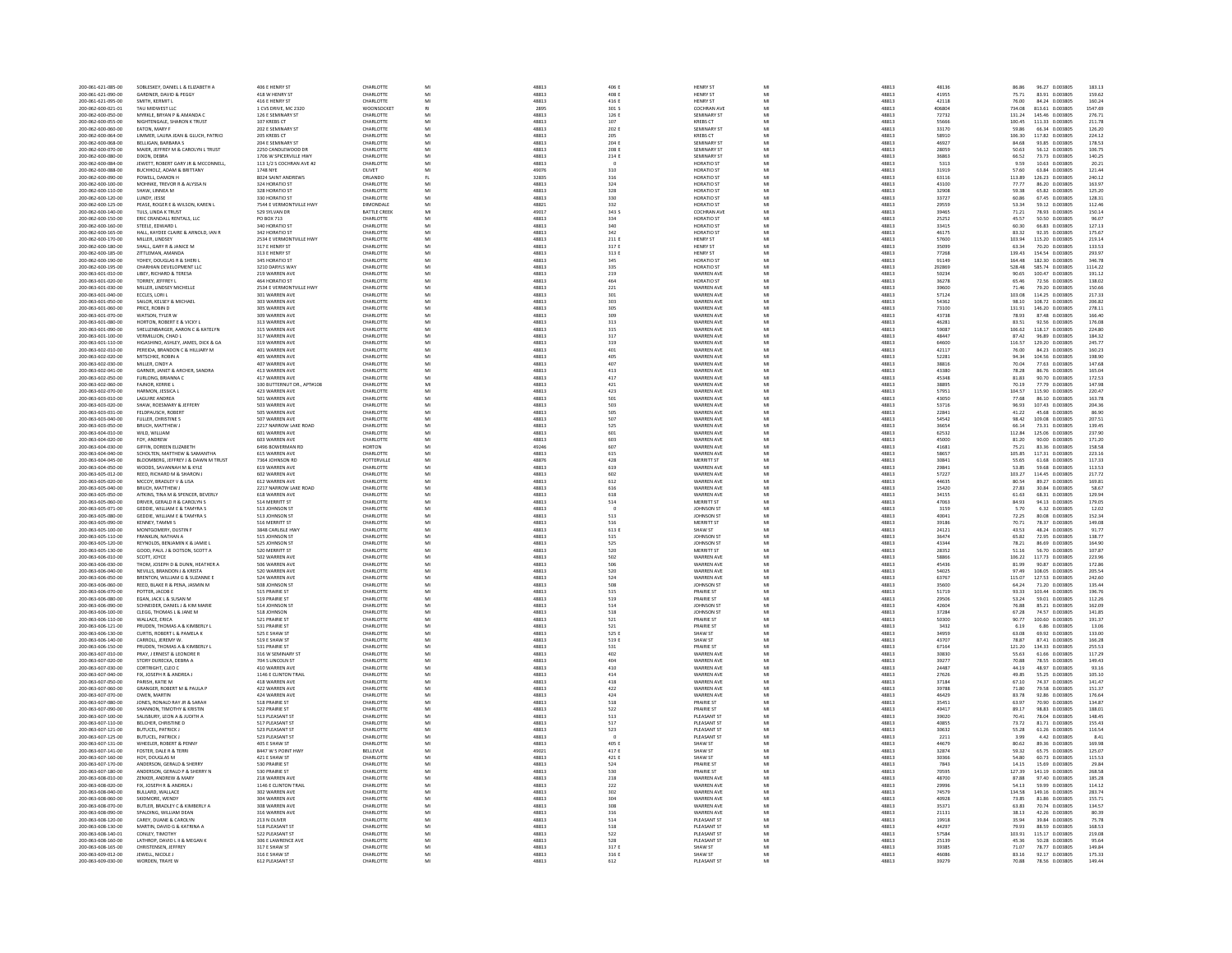| 200-063-609-051-00                       | GULLEY, TIMOTHY ASA                                          | 11383 HOLIBAUGH RD                   | SPRINGPORT             |          |            | 49284          | 614                                         | PLEASANT ST                        |    | 48813          | 4697           | 84.76<br>93.94 0.00380<br>178.70                                          |
|------------------------------------------|--------------------------------------------------------------|--------------------------------------|------------------------|----------|------------|----------------|---------------------------------------------|------------------------------------|----|----------------|----------------|---------------------------------------------------------------------------|
| 200-063-609-060-00                       | OSTRANDER RONALD E                                           | 618 PLEASANT ST                      | <b>CHARLOTTE</b>       | MI       |            | 48813          | 618                                         | PLEASANT ST                        | MI | 48813          | 13288          | 23.98<br>26.58 0.003805<br>50.55                                          |
| 200-063-609-070-00                       | BRIGGS, JUSTIN P & KAYLAN                                    | 622 PLEASANT ST                      | CHARLOTTE              | MI       |            | 48813          | 622                                         | PLEASANT ST                        | MI | 48813          | 64627          | 129.25 0.003805<br>116.62<br>245.87                                       |
| 200-063-609-090-00                       | DYE, RICHARD & JACQUILINE TRUST                              | 315 E SHEPHERD ST                    | CHARLOTTE              | MI       |            | 48813          | 315 E                                       | SHEPHERD ST                        | M  | 48813          | 67289          | 256.00<br>121.42<br>134.58 0.003805                                       |
| 200-063-610-010-00                       | PRUDEN, ANDREW J                                             | 402 E SHAW ST                        | CHARLOTTE              | MI       |            | 48813          | 402 E                                       | SHAW ST                            | MI | 48813          | 26575          | 47.95<br>53.15 0.003805<br>101.10                                         |
| 200-063-610-040-00                       | FERGUSON, WILLIAM                                            | 416 E SHAW ST                        | CHARLOTTE              |          |            | 48813          | 416 E                                       | SHAW ST                            |    | 48813          | 36066          | 137.21<br>65.08<br>72.13 0.00380                                          |
| 200-063-610-050-00                       | HUSSEY TYNWOOD C                                             | 424 F SHAW ST                        | CHARLOTTE              | MI       |            | 48813          | 424 F                                       | SHAW ST                            | MI | 48813          | 26186          | 47.25<br>52.37 0.003805<br>99.62                                          |
| 200-063-610-060-00                       | HUSSEY, LYNWOOD C                                            | 4423 COUNCIL CREST CIRCLE            | <b>BATTLE CREEK</b>    | MI       |            | 49014          | 0 E                                         | SHAW ST                            |    | 48813          | 1113           | 4.23<br>2.23 0.003805<br>2.01                                             |
| 200-063-610-070-00                       | VANLANGEVELDE, ADRIANNE K & AARON F                          | 604 PRAIRIE ST                       | CHARLOTTE              | MI       |            | 48813          | 604                                         | <b>PRAIRIE ST</b>                  |    | 48813          | 54203          | $108.41\quad 0.003805$<br>206.22<br>97.81                                 |
| 200-063-610-080-00                       | DROSCHA, JACOB B                                             | 620 PRAIRIE ST                       | CHARLOTTE              | MI       |            | 48813          | 620                                         | <b>PRAIRIE ST</b>                  | MI | 48813          | 36823          | 66.45<br>73.65 0.003805<br>140.09                                         |
| 200-063-610-090-00                       | BIRGY, ALAN D & KAY                                          | 615 PLEASANT ST                      | CHARLOTTE              | MI       |            | 48813          | 615                                         | PLEASANT ST                        |    | 48813          | 35790          | 136.16<br>64.58<br>71.58 0.003805                                         |
| 200-063-610-100-00                       | BRUCH, MATTHEW J                                             | 2217 NARROW LAKE ROAD                | <b>CHARLOTTE</b>       | MI       |            | 48813          | 617                                         | DI FASANT ST                       | M  | 48813          | 38597<br>25640 | 77.19 0.003805<br>146.84<br>97.55<br>69.65                                |
| 200-063-610-110-00                       | CROOK, RONALD D & MAUDIE BELL TRUST                          | 3049 ISLAND HWY                      | CHARLOTTE              | MI       |            | 48813          | 624                                         | <b>PRAIRIE ST</b>                  |    | 48813          |                | 46.27<br>51.28 0.003805                                                   |
| 200-063-610-120-00                       | CLAYBAUGH, JOHN A SR                                         | 636 PRAIRIE ST                       | CHARLOTTE              | MI       |            | 48813          | 636                                         | PRAIRIE ST                         | M  | 48813          | 26563          | 47.93<br>53.13 0.003805<br>101.06                                         |
| 200-063-610-130-00                       | PRIMEAU, KATIE & BRAD                                        | 621 PLEASANT ST                      | CHARLOTTE              | MI       |            | 48813          | 621                                         | PLEASANT ST                        | MI | 48813          | 46402          | 83.73<br>92.80 0.003805<br>176.54                                         |
| 200-063-610-140-00                       | HARRIS, ASHLEY D & KELLY B                                   | 637 PLEASANT ST                      | CHARLOTTE              | MI       |            | 48813          | 637                                         | PLEASANT ST                        |    | 48813          | 37050          | 74.10 0.003805<br>140.96<br>66.86                                         |
| 200-063-610-150-00                       | HEISLER, CHRISTOPHER                                         | <b>638 PRAIRIE ST</b>                | CHARLOTTE              | MI       |            | 48813          | 638                                         | PRAIRIE ST                         | MI | 48813          | 31485          | 56.81<br>62.97 0.003805<br>119.78                                         |
| 200-063-610-161-04                       | MORGAN, BRITT & A FAITH                                      | <b>640 PRAIRIE ST</b>                | CHARLOTTE              | MI       |            | 48813          | 640                                         | <b>PRAIRIE ST</b>                  | MI | 48813          | 33719          | 60.85<br>67.44 0.003805<br>128.28                                         |
| 200-063-610-170-00                       | KUNZ, DAVID E & JENNIFER R                                   | 641 PLEASANT ST                      | CHARLOTTE              | MI       |            | 48813          | 641                                         | PLEASANT ST                        |    | 48813          | 34887          | 62.99<br>69.77 0.003805<br>132.73                                         |
| 200-063-610-180-00                       | BARTLETT, RONALD J                                           | <b>645 PLEASANT ST</b>               | CHARLOTTE              | MI       |            | 48813          | 645                                         | PLEASANT ST                        | MI | 48813          | 31997          | 57.74<br>63.99 0.003805<br>121.73                                         |
| 200-063-610-190-00                       | FRADETTE, CLEMENT J & PAMELA TRUST                           | 644 PRAIRIE ST                       | CHARLOTTE              | MI       |            | 48813          | 644                                         | PRAIRIE ST                         |    | 48813          | 54492          | 108.98 0.003805<br>207.31<br>98.33                                        |
| 200-063-610-210-00                       | <b>IRONS, PATRICHA A</b>                                     | 649 PLEASANT ST                      | CHARLOTTE              | MI       |            | 48813          | 649                                         | PLEASANT ST                        | MI | 48813          | 33088          | 59.71<br>66.18 0.003805<br>125.88                                         |
| 200-063-610-215-00                       | ELLSWORTH, AUSTIN & ALLISON M                                | 405 E SHEPHERD ST                    | CHARLOTTE              | MI       |            | 48813          | 405 E                                       | SHEPHERD ST                        | MI | 48813          | 43179          | 77.92<br>86.36 0.003805<br>164.27                                         |
| 200-063-610-221-01                       | BROWN, DAWN                                                  | 413 E SHEPHERD ST                    | CHARLOTTE              |          |            | 48813          | 413 E                                       | SHEPHERD ST                        |    | 48813          | 94349          | 170.25<br>188.70 0.003805<br>358.95                                       |
| 200-063-610-250-00                       | ADAMS OUTDOOR ADVERTISING                                    | 3801 CAPITAL CITY BLVD               | LANSING                | MI       |            | 48906          | 0 E                                         | SHEPHERD ST                        | MI | 48813          | 7564           | 13.65<br>15.13 0.003805<br>28.78                                          |
| 200-063-611-010-00                       | WILSON, ANDREW                                               | 603 PRAIRIE ST                       | CHARLOTTE              | MI       |            | 48813          | 603                                         | PRAIRIE ST                         |    | 48813          | 48030          | 182.73<br>86.67<br>96.06 0.003805                                         |
| 200-063-611-020-00                       | GARCIA, ROBERT                                               | 522 E SHAW ST                        | CHARLOTTE              | MI       |            | 48813          | 522 E                                       | SHAW ST                            | MI | 48813          | 32901          | 59.37<br>65.80 0.003805<br>125.17                                         |
| 200-063-611-030-00                       | <b>COPENHAVER, SHERRY R &amp;</b>                            | 608 JOHNSON ST                       | CHARLOTTE              | MI       |            | 48813          | 608                                         | JOHNSON ST                         | MI | 48813          | 44097          | 79.57<br>88.19 0.003805<br>167.77                                         |
| 200-063-611-040-00                       | LARKIN, ERIN A                                               | 607 PRAIRIE ST                       | CHARLOTTE              |          |            | 48813          | 607                                         | <b>PRAIRIE ST</b>                  |    | 48813          | 57539          | 103.83<br>115.08 0.00380<br>218.91                                        |
| 200-063-611-050-00                       | MR. HOUSE'S HOUSES LLC                                       | <b>633 PRAIRIE ST</b>                | CHARLOTTE              | MI       |            | 48813          | 633                                         | <b>PRAIRIE ST</b>                  | MI | 48813          | 23745          | 42.85<br>47.49 0.003805<br>90.34                                          |
| 200-063-611-060-00                       | GRUNDSTROM, RANDY L                                          | 610 JOHNSON ST                       | CHARLOTTE              |          |            | 48813          | 610                                         | JOHNSON ST                         |    | 48813          | 36260          | 137.95<br>65.43<br>72.52 0.003805                                         |
| 200-063-611-070-00                       | CULLIMORE, HARMONY                                           | 612 JOHNSON ST                       | CHARLOTTE              | MI       |            | 48813          | 612                                         | JOHNSON ST                         | MI | 48813          | 29729          | 59.46 0.003805<br>113.10<br>53.65                                         |
| 200-063-611-090-00                       | VINSON, WILLIAM JF & SARA K TRUST                            | 637 PRAIRIE ST                       | CHARLOTTE              | MI       |            | 48813          | 637                                         | <b>PRAIRIE ST</b>                  | MI | 48813          | 33144          | 59.81<br>66.29 0.003805<br>126.10                                         |
| 200-063-611-100-00                       | BAKER, DONALD                                                | 618 JOHNSON ST                       | CHARLOTTE              |          |            | 48813          | 618                                         | JOHNSON ST                         |    | 48813          |                | 64.1<br>71.08 0.003805<br>135.22                                          |
| 200-063-611-110-00                       | PERSONILIS ALANA & GANZHORN BARRY                            | 5634 E NYE HWY                       | <b>FATON RAPIDS</b>    | MI       |            | 48827          | 620                                         | <b>IOHNSON ST</b>                  | MI | 48813          | 35542<br>40600 | 73.26<br>81.20 0.003805<br>154.46                                         |
|                                          |                                                              |                                      |                        |          |            |                |                                             |                                    |    |                |                |                                                                           |
| 200-063-611-130-00                       | KOWALK, DANE & SHERIDAN, YULANDA JO                          | 639 PRAIRIE ST                       | CHARLOTTE              | MI       |            | 48813          | 639                                         | <b>PRAIRIE ST</b>                  | MI | 48813          | 33937          | 67.87 0.003805<br>129.11<br>61.24                                         |
| 200-063-611-140-00                       | WILLIAMS, STEPHANIE A                                        | 622 JOHNSON ST                       | CHARLOTT               |          |            | 48813          | 622                                         | JOHNSON ST                         |    | 4881           | 23533          | 42.47<br>47.07 0.00380<br>89.53                                           |
| 200-063-611-150-00                       | AWL COMPANIES LLC                                            | <b>511 E SHEPHERD ST</b>             | CHARLOTTE              | MI       |            | 48813          | 624                                         | JOHNSON ST                         | MI | 48813          | 33245          | 59.99<br>66.49 0.003805<br>126.48                                         |
| 200-063-611-160-00                       | BROWN, MAURICA.                                              | 641 PRAIRIE ST                       | CHARLOTTE              |          |            | 48813          | 641                                         | <b>PRAIRIE ST</b>                  |    | 48813          | 50269          | 90.7<br>100.54 0.00380<br>191.25                                          |
| 200-063-611-171-00                       | AWLCOMPANIES LIC                                             | 511 F SHEPHERD ST                    | CHARLOTTE              | MI       |            | 48813          | 511.6                                       | SHEPHERD ST                        | MI | 48813          | 467830         | 844.20<br>935.66 0.003805<br>1779.86                                      |
| 200-063-612-010-00                       | WARREN, VONDA J TRUST                                        | 602 E SHAW ST                        | CHARLOTTE              | MI       |            | 48813          | 602 E                                       | <b>SHAW ST</b>                     | MI | 48813          | 34618          | 62.47<br>69.24 0.003805<br>131.70                                         |
| 200-063-612-015-00                       | KILBOURN, CURTIS                                             | 608 E SHAW ST                        | CHARLOTTE              | MI       |            | 48813          | 608 E                                       | <b>SHAW ST</b>                     |    | 48813          | 37911          | 68.43<br>75.82 0.003805<br>144.23                                         |
| 200-063-612-030-00                       | <b>RICKERD DERIK</b>                                         | 1031 NORTHWAY DR                     | CHARLOTTE              | MI       |            | 48813          | 608                                         | MERRITT ST                         | MI | 48813          | 28576          | 51.57<br>57.15 0.003805<br>108.72                                         |
| 200-063-612-050-00                       | WESTEN, JOHN                                                 | 613 JOHNSON ST                       | CHARLOTTE              |          |            | 48813          | 613                                         | JOHNSON ST                         |    | 48813          | 44244          | 168.33<br>79.84<br>88.49 0.00380                                          |
| 200-063-612-060-00                       | <b>BARTLEY ORVILLE</b>                                       | 610 MERRITT ST                       | CHARLOTTE              | MI       |            | 48813          | 610                                         | MERRITT ST                         | MI | 48813          | 28183          | 50.86<br>56.37 0.003805<br>107.22                                         |
| 200-063-612-070-00                       | HENNINGS, RICHARD D & SANDRA I                               | 614 MERRITT ST                       | CHARLOTTE              | MI       |            | 48813          | 614                                         | MERRITT ST                         | MI | 48813          | 30938          | 55.83<br>61.88 0.003805<br>117.70                                         |
| 200-063-612-090-00                       | PRUDDEN, CINNAMON                                            | 617 JOHNSON ST                       | CHARLOTTE              | MI       |            | 48813          | 617                                         | JOHNSON ST                         |    | 48813          | 38174          | 68.88<br>76.35 0.003805<br>145.23                                         |
| 200-063-612-110-00                       | LUMBERT, SCOTT                                               | 620 MERRITT ST                       | CHARLOTTE              | MI       |            | 48813          | 620                                         | <b>MERRITT ST</b>                  | MI | 48813          | 53319          | 96.21<br>106.64 0.003805<br>202.85                                        |
| 200-063-612-120-00                       | FACE, DONNA M                                                | 621 JOHNSON ST                       | CHARLOTTE              | MI       |            | 48813          | 619                                         | JOHNSON ST                         |    | 48813          | 29543          | 53.31<br>112.40<br>59.09 0.003805                                         |
| 200-063-612-130-00                       | <b>FACE DONNA M</b>                                          | 621 IOHNSON ST                       | CHARLOTTE              | MI       |            | 48813          | 621                                         | <b>IOHNSON ST</b>                  | MI | 48813          | 44684          | 80.63<br>89.37 0.003805<br>170.00                                         |
| 200-063-612-140-00                       | OSIER, EUGENE W & LINDA S TRUST                              | 622 MERRITT ST                       | CHARLOTTE              | MI       |            | 48813          | 622                                         | <b>MERRITT ST</b>                  | MI | 48813          | 59614          | 107.57<br>119.23 0.003805<br>226.80                                       |
| 200-063-612-160-00                       | RHINES, THOMAS G                                             | 623 JOHNSON ST                       | CHARLOTTE              |          |            | 48813          | 623                                         | JOHNSON ST                         |    | 48813          | 22797          | 41.14<br>45.59 0.003805<br>86.73                                          |
| 200-063-612-170-00                       | CHUCK BRAND PROPERTIES LLC                                   | 203 KALAMO ST                        | OLIVET                 | MI       |            | 49076          | 601 E                                       | SHEPHERD ST                        | MI | 48813          | 20135          | 36.33<br>40.27 0.003805<br>76.60                                          |
| 200-063-612-190-00                       | CHUCK BRAND BUILDERS INC                                     | <b>615 E SHEPHERD ST</b>             | CHARLOTTE              | MI       |            | 48813          | 615 E                                       | SHEPHERD ST                        |    | 48813          | 37846          | 143.99<br>68.29<br>75.69 0.003805                                         |
| 200-064-600-010-00                       | SLONE, WILBERT W                                             | <b>1950 ELM ST</b>                   | HOLT                   |          | 48842-1604 |                |                                             | <b>FOOTE ST</b>                    |    | 48813          | 24647          | 44.48<br>49.29 0.003805<br>93.77                                          |
| 200-064-600-015-00                       | <b>GROSS, HARRY C TRUST</b>                                  |                                      |                        | MI<br>Mi |            |                |                                             |                                    |    |                |                |                                                                           |
|                                          |                                                              |                                      |                        |          |            |                |                                             |                                    |    |                |                |                                                                           |
|                                          |                                                              | 411 N CLINTON ST                     | CHARLOTTE              |          |            | 48813          | $\begin{array}{c} 402 \\ 411 \end{array}$ N | <b>CLINTON ST</b>                  |    | 48813          | 28626          | 108.91<br>51.66<br>57.25 0.003805                                         |
| 200-064-600-020-00                       | HALL, JEFFREY I                                              | 412 FOOTE ST                         | CHARLOTTE              | MI       |            | 48813          | 412                                         | FOOTE ST                           | M  | 48813          | 34393          | 62.06<br>68.79 0.003805<br>130.85                                         |
| 200-064-600-030-00                       | RAYMOND, JEREMY W                                            | 416 FOOTE ST                         | CHARLOTTE              | MI       |            | 48813          | 416                                         | <b>FOOTE ST</b>                    | MI | 48813          | 51193          | 92.38<br>102.39 0.003805<br>194.76                                        |
| 200-064-600-040-00                       | HUFFMAN, PAMELA K                                            | 422 FOOTE ST                         | CHARLOTTE              | MI       |            | 48813          | 422                                         | <b>FOOTE ST</b>                    |    | 48813          | 41133          | 82.27 0.003805<br>156.49<br>74.22                                         |
| 200-064-600-055-01                       | HAMILTON, RONALD C & HAZEI                                   | 418 FOREST ST                        | CHARLOTTE              | MI       |            | 48813          | $_{\rm 418}$                                | <b>FOREST ST</b>                   | M  | 48813          | 46888          | 93.78 0.003805<br>178.39<br>84.61                                         |
| 200-064-600-060-00                       | <b>BABCOCK, NICHOLE</b>                                      | 417 N CLINTON ST                     | CHARLOTTE              | MI       |            | 48813          | 417 N                                       | <b>CLINTON ST</b>                  | MI | 48813          | 36994          | 66.76<br>73.99 0.003805<br>140.74                                         |
| 200-064-600-070-00                       | HUMMEL, TONYA M                                              | 423 N CLINTON ST                     | CHARLOTTE              | MI       |            | 48813          | 423 N                                       | <b>CLINTON ST</b>                  |    | 48813          | 38450          | 76.90 0.003805<br>146.28<br>69.38                                         |
| 200-064-600-080-00                       | HAMILTON, TERRY & DIANA                                      | 3539 W LAWRENCE                      | CHARLOTTE              | MI       |            | 48813          | 420                                         | <b>FOREST ST</b>                   | MI | 48813          | 6877           | 12.41<br>13.75 0.003805<br>26.16                                          |
| 200-064-600-100-00                       | SIMONS, RONALD B & THELMA C                                  | 429 N CLINTON ST                     | CHARLOTTE              | MI       |            | 48813          | 429 N                                       | <b>CLINTON ST</b>                  |    | 48813          | 23603          | 89.80<br>42.59<br>47.21 0.003805                                          |
| 200-064-600-110-00                       | WELLS, KARLEE JADE                                           | 435 N CLINTON ST                     | CHARLOTTE              | M        |            | 48813          | 435 N                                       | <b>CLINTON ST</b>                  | M  | 48813          | 50500          | 101.00 0.003805<br>192.13<br>91.13                                        |
| 200-064-600-130-00                       | SMITH, JILL M                                                | 432 FOREST ST                        | CHARLOTTE              | MI       |            | 48813          | 432                                         | <b>FOREST ST</b>                   | MI | 48813          | 37975          | 68.53<br>75.95 0.003805<br>144.48                                         |
| 200-064-600-140-00                       | SWOPE, LEWIS & JAMIE                                         | 441 N CLINTON ST                     | CHARLOTTE              |          |            | 48813          | 441 N                                       | CLINTON ST                         |    |                | 51339          | 92.64<br>102.68 0.003805<br>195.32                                        |
| 200-064-600-150-00                       | BRUCH, MATTHEW J                                             | 2217 NARROW LAKE ROAD                | CHARLOTTE              | MI       |            | 48813          | 447 N                                       | CLINTON ST                         | MI | 48813<br>48813 |                | 47.56<br>52.71 0.003805<br>100.27                                         |
|                                          |                                                              |                                      | CHARLOTTE              | MI       |            | 48813          | 436                                         | <b>FOREST ST</b>                   |    |                |                |                                                                           |
| 200-064-600-161-00<br>200-064-600-170-00 | BLISS, ALLAN DEAN & CHERYL ANN                               | 436 FOREST ST<br>1665 GIDNER ROAD    | CHARLOTTE              | MI       |            | 48813          | 446                                         | <b>FOREST ST</b>                   | MI | 48813<br>48813 | 26356<br>67415 | 134.83 0.003805<br>256.48<br>121.65<br>42.66 0.003805<br>38.49            |
| 200-064-600-180-00                       | WHITAKER, ROBERT D & ETHEL M TRUST<br>COON, LINDA L          | 451 N CLINTON ST                     | CHARLOTTE              | MI       |            | 48813          | 451 N                                       | <b>CLINTON ST</b>                  | MI | 48813          | 21329<br>34969 | 81.15<br>63.10<br>69.94 0.003805<br>133.04                                |
|                                          | CARPENTER, CASEY I                                           | 455 N CLINTON ST                     | CHARLOTTE              | MI       |            |                |                                             | CLINTON ST                         |    |                |                | 63.59                                                                     |
| 200-064-600-190-00<br>200-064-600-200-00 | GLANZ, JOEL                                                  | 423 MCCLURE ST                       | CHARLOTTE              | MI       |            | 48813<br>48813 | 455 N<br>423                                | MCCLURE ST                         | MI | 48813<br>48813 | 35242<br>67665 | 70.48 0.003805<br>134.08<br>122.10<br>135.33 0.003805<br>257.43           |
| 200-064-600-240-00                       | CHRISTENSEN, STEVEN O                                        | <b>16859 LAKE RD</b>                 | SPRING LAKE            | MI       |            | 49456          | 538                                         | <b>FOREST ST</b>                   | MI | 48813          | 19840          | 35.80<br>39.68 0.003805<br>75.48                                          |
| 200-064-600-250-00                       | DIES, JOSHUA E & NICHOLE R                                   | 536 FOREST ST                        | CHARLOTTE              | MI       |            | 48813          | 536                                         | <b>FOREST ST</b>                   |    | 48813          | 49480          | 89.29<br>98.96 0.003805<br>188.25                                         |
| 200-064-600-260-01                       | BRYNER, RANDY & CLAUDIA                                      | 533 N CLINTON                        | CHARLOTTE              | MI       |            | 48813          | 537 N                                       | <b>CLINTON ST</b>                  | MI | 48813          | 30969          | 55.88<br>61.94 0.003805<br>117.82                                         |
| 200-064-600-270-00                       | BRYNER, RANDALL S                                            | 533 N CLINTON ST                     | CHARLOTTE              |          |            | 48813          | 533 N                                       | CLINTON ST                         |    | 48813          |                | 51.41<br>56.98 0.003805<br>108.39                                         |
| 200-064-600-280-00                       | BANTA, PERRY J & LILIOTA M                                   | 4864 S COCHRAN                       | CHARLOTTE              | MI       |            | 48813          | 534                                         | <b>FOREST ST</b>                   | MI | 48813          | 28490<br>24263 | 43.78<br>48.53 0.003805<br>92.31                                          |
| 200-064-600-290-00                       | WEST, ROBERT R                                               | 518 FOREST ST                        | CHARLOTTE              | MI       |            | 48813          | 518                                         | <b>FOREST ST</b>                   | MI | 48813          | 30969          | 117.82<br>55.88<br>61.94 0.003805                                         |
|                                          | ZIMMERMAN, MARY                                              |                                      | CHARLOTT               |          |            |                |                                             | <b>CLINTON S</b>                   |    |                |                | 44.98 0.00380                                                             |
| 200-064-600-300-00<br>200-064-600-305-00 | SILVAS, TRAVIS J & CARLI R                                   | 521 N CLINTON ST<br>517 N CLINTON ST | CHARLOTTE              | MI       |            | 48813<br>48813 | 521 N<br>517 N                              | <b>CLINTON ST</b>                  | MI | 48813<br>48813 | 22489<br>45847 | 40.58<br>85.56<br>82.73<br>91.69 0.003805<br>174.42                       |
| 200-064-600-310-00                       | NENORTAS, ALEX A                                             | 513 N CLINTON ST                     | CHARLOTTE              | MI       |            | 48813          | 513h                                        | CLINTON ST                         |    |                |                | 65.57<br>72.67 0.00380                                                    |
| 200-064-600-320-00                       | MALISH CLARENCE L                                            | 514 FOREST ST                        | CHARLOTTE              | MI       |            | 48813          | 514                                         | <b>FOREST ST</b>                   | MI | 48813<br>48813 | 36335<br>51633 | 138.24<br>93.17<br>103.27 0.003805<br>196.44                              |
| 200-064-600-330-00                       | SYCK, NICHOLAS J & EMILY R                                   | 512 FOREST ST                        | CHARLOTTE              | MI       |            | 48813          | 512                                         | <b>FOREST ST</b>                   | MI | 48813          | 33305          | 60.10<br>66.61 0.003805<br>126.71                                         |
| 200-064-600-340-00                       | SCHNEIDER, NATHAN & JESSIC/                                  | 509 N CLINTON ST                     | CHARLOTTE              |          |            | 48813          | 509 N                                       | CLINTON ST                         |    | 48813          | 44560          | 80.41<br>89.12 0.003805<br>169.53                                         |
| 200-064-600-350-00                       | MARTENS LISA M                                               | 404 MCCLURE ST                       | CHARLOTTE              | MI       |            | 48813          | 404                                         | MCCLURE ST                         | MI | 48813          | 44267          | 79.88<br>88.53 0.003805<br>168.41                                         |
| 200-064-600-360-00                       | HALL, REBECCA                                                | 412 MCCLURE ST                       | CHARLOTTE              | MI       |            | 48813          | 412                                         | MCCLURE ST                         |    | 48813          | 36910          | 66.60<br>73.82 0.003805<br>140.42                                         |
| 200-064-600-370-00                       | SMITH, COLLIN R & GABRIELLE                                  | 416 MCCLURE ST                       | CHARLOTTE              | MI       |            | 48813          | 416                                         | MCCLURE ST                         | MI | 48813          | 41374          | 74.66<br>82.75 0.003805<br>157.41                                         |
| 200-064-600-380-00                       | DV BUILDING GROUP LLC                                        | 114 E LAWRENCE AVE., STE 160         | CHARLOTTE              | MI       |            | 48813          | 510                                         | <b>FOREST ST</b>                   | MI | 48813          | 18465          | 33.32<br>36.93 0.003805<br>70.25                                          |
|                                          |                                                              |                                      |                        |          |            |                |                                             |                                    |    |                |                |                                                                           |
| 200-064-600-385-00<br>200-065-001-030-00 | AYERS, GEORGE III & TERESA<br>RRADRURY DONNA I               | 501 FOREST ST<br>423 N WASHINGTON ST | CHARLOTTE<br>CHARLOTTE | MI       |            | 48813<br>48813 | 422<br>423 N                                | MCCLURE ST<br>WASHINGTON ST        | MI | 4881<br>48813  | 29059<br>38265 | 110.55<br>52.44<br>58.12 0.003805<br>69.05<br>26.53 0.003805<br>145.58    |
| 200-065-002-010-00                       |                                                              | 1550 RUSSELL LEA DR                  | CHARLOTTE              | MI       |            | 48813          | 428 N                                       | <b>WASHINGTON ST</b>               | MI | 48813          | 35078          | 70.16 0.003805<br>63.30<br>133.45                                         |
|                                          | LEA, RODNEY J & TRUDY K TRUST                                |                                      |                        |          |            |                |                                             |                                    | MI |                |                |                                                                           |
| 200-065-002-030-00                       | ALLEN, WILLIAM G JR                                          | 422 N WASHINGTON ST                  | CHARLOTTE              |          |            | 48813          | 422 N                                       | WASHINGTON ST<br><b>MERRITT ST</b> | MI | 48813          | 27114          | 48.93<br>54.23 0.003805<br>103.16                                         |
| 200-065-500-010-00                       | THOCKER, AARON A                                             | 403 MERRITT ST                       | CHARLOTTE              | MI<br>Mi |            | 48813          | 403                                         |                                    |    | 48813          | 49687          | 189.03<br>89.66<br>99.37 0.003805                                         |
| 200-065-500-020-00<br>200-065-500-031-00 | SLATER, JERRY F & ALLEN & LARRY E<br><b>RRIINS VALERIE L</b> | 407 MERRITT ST<br>409 MFRRITT ST     | CHARLOTTE<br>CHARLOTTE | MI       |            | 48813<br>48813 | 407<br>409                                  | MERRITT ST<br>MERRITT ST           | MI | 48813<br>48813 | 55236<br>64500 | 99.67<br>110.47 0.003805<br>210.15<br>116.39<br>129.00 0.003805<br>245.39 |
|                                          |                                                              |                                      |                        |          |            |                |                                             |                                    |    |                |                |                                                                           |
| 200-065-500-041-00                       | MARSH, GARY L & CAROL L                                      | 411 MERRITT ST                       | CHARLOTTE              | MI       |            | 48813          | 411                                         | MERRITT ST                         |    | 48813          | 56476          | 214.86<br>101.91<br>112.95 0.003805                                       |
| 200-065-500-051-00                       | SJOQUIST, DOUGLAS P & JANET S TRUST                          | 712 E HENRY ST                       | CHARLOTTE              | MI       |            | 48813          | 712 E                                       | <b>HENRY ST</b>                    |    | 48813          | 64234          | 128.47 0.003805<br>244.38<br>115.91                                       |
| 200-065-500-062-00                       | SALDANA, JOHN A & CECILIA E                                  | 718 E HENRY ST                       | CHARLOTTE              | MI       |            | 48813          | 718 E                                       | <b>HENRY ST</b>                    | MI | 48813          | 70069          | 126.44<br>140.14 0.003805<br>266.58                                       |
| 200-065-500-070-01                       | EVERHART, GARY D                                             | 724 E HENRY ST                       | CHARLOTT               |          |            | 48813          | 724 E                                       | <b>HENRY ST</b>                    |    | 48813          | 105863         | 191.03<br>211.73 0.003805<br>402.76                                       |
| 200-065-500-080-01                       | HOLMES, DOUGLAS L                                            | PO BOX 618                           | CHARLOTTE              | MI       |            | 48813          | 730 E                                       | <b>HENRY ST</b>                    | MI | 48813          | 36825          | 66.45<br>73.65 0.003805<br>140.10                                         |
| 200-065-500-090-00                       | FIX, JOSEPH R & ANDREA J                                     | 1146 E CLINTON TRAIL                 | CHARLOTTE              | MI       |            | 48813          | 404                                         | MAYNARD ST                         |    | 48813          | 28156          | 56.31 0.003805<br>107.12<br>50.81                                         |
| 200-065-500-100-00                       | GREGORY, TONI                                                | 408 MAYNARD ST                       | CHARLOTTE              | MI       |            | 48813          | 408                                         | MAYNARD ST                         | MI | 48813          | 58342          | 221.96<br>105.28<br>116.68 0.003805                                       |
| 200-065-500-110-00                       | GINTHER, WILLIAM & JENNIFER                                  | 412 MAYNARD ST                       | CHARLOTTE              | MI       |            | 48813          | 412                                         | MAYNARD ST                         | MI | 48813          | 33375          | 60.23<br>66.75 0.003805<br>126.98                                         |
| 200-065-500-120-00                       | KAMINSKI, JERI                                               | 416 MAYNARD ST                       | CHARLOTTE              | MI       |            | 48813          | 416                                         | MAYNARD ST                         |    | 48813          | 42233          | 84.47 0.003805<br>160.68<br>76.21                                         |
| 200-066-601-011-01                       | STAR LAND DEVELOPMENT LLC                                    | 121 E TUSCOLA STREET                 | <b>FRANKENMUTH</b>     | MI       |            | 48734          | 421 N                                       | <b>COCHRAN AVI</b>                 | M  | 48813          | 249300         | 449.86<br>498.60 0.003805<br>948.46                                       |
| 200-066-603-010-00                       | NEUFER, MAXINE                                               | 455 N COCHRAN AVE                    | CHARLOTTE              | MI       |            | 48813          | 455 N                                       | COCHRAN AVI                        |    | 48813          | 19817          | 39.63 0.003805<br>35.76<br>75.39                                          |
| 200-066-604-010-00                       | CHRISTENSEN, STEVEN O                                        | 16859 LAKE RD                        | SPRING LAKE            | MI       |            | 49456          | 459 N                                       | COCHRAN AVI                        |    | 48813          | 18756          | 71.36<br>33.85<br>37.51 0.003805                                          |
| 200-066-605-010-00                       | STROTHEIDE, JASON & MELISSA                                  | 3121 BENTON ROAD                     | CHARLOTTE              | MI       |            | 48813          | 501 N                                       | <b>COCHRAN AVI</b>                 | MI | 48813          | 6158           | 11.11<br>12.32 0.003805<br>23.43                                          |
| 200-066-606-013-00                       | L LJOHNSON LUMBER MFG CO                                     | 563 N COCHRAN AVE                    | CHARLOTTE              | MI       |            | 48813          | 563 N                                       | COCHRAN AVI                        |    | 48813          | 532375         | 1064.75 0.003805<br>960.67<br>2025.42                                     |
| 200-066-612-010-00                       | MCQUEARY INVESTMENTS LLC                                     | PO BOX 294                           | <b>WESTPHALLA</b>      | MI       |            | 48894          | 201                                         | MCCLURE ST                         | MI | 48813          | 38221          | 68.97<br>76.44 0.003805<br>145.41                                         |
| 200-066-612-020-00                       | HILL CODY                                                    | 207 MCCLURE ST                       | CHARLOTTE              | MI       |            | 48813          | 207                                         | MCCLURE ST                         |    | 48813          | 12153          | 21.93<br>24.31 0.003805<br>46.24                                          |
| 200-066-612-030-00                       | <b>EMERY, EUGENE F</b>                                       | PO BOX 75                            | VERMONTVILLE           | M        |            | 49096          | 213                                         | MCCLURE ST                         |    | 48813          | 28234          | 56.47 0.003805<br>107.42<br>50.95                                         |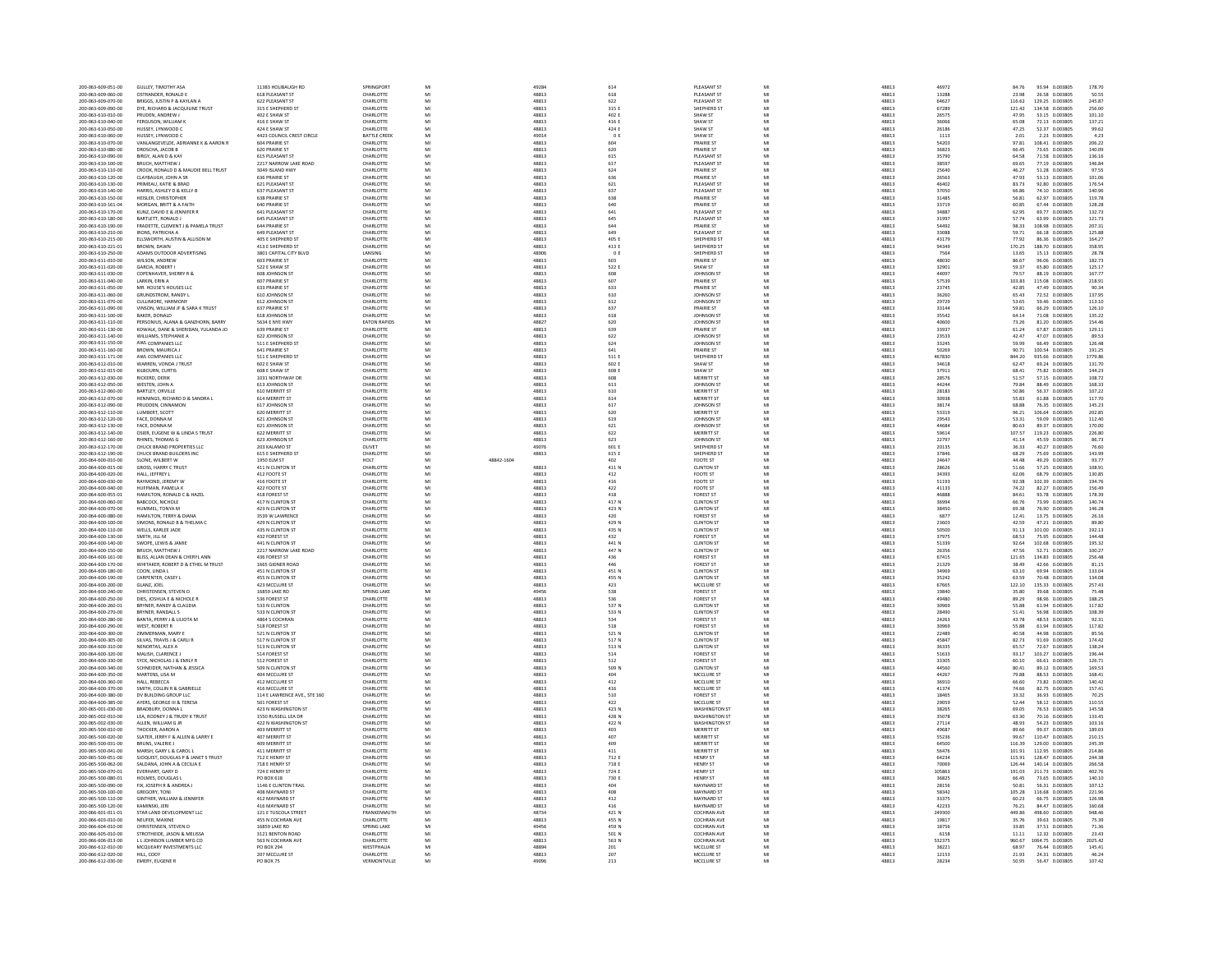| 200-066-612-040-00                       | VANNA ENTERPRISES LLC                                              | 114 E LAWRENCE AVE., STE 160                 | CHARLOTTE                     |                | 48813          | 454 N                                     | SHELDON ST                               | M        | 48813          | 33572                   | 60.58<br>67.14 0.003805<br>127.72                                                                                |
|------------------------------------------|--------------------------------------------------------------------|----------------------------------------------|-------------------------------|----------------|----------------|-------------------------------------------|------------------------------------------|----------|----------------|-------------------------|------------------------------------------------------------------------------------------------------------------|
| 200-066-613-010-00                       | SEYMOUR TRISHALL                                                   | 446 N SHELDON ST                             | <b>CHARLOTTE</b>              | M              | 48813          | 446 N                                     | SHELDON ST                               | MI       | 48813          | 51856                   | 93.57<br>103.71 0.003805<br>197.29                                                                               |
| 200-066-614-010-00<br>200-066-615-010-00 | URDIALES, RICHARD A<br>DELECKI, APRIL LYNN & DANIEL JOHN           | 440 N SHELDON ST<br>436 N SHELDON ST         | CHARLOTTE<br>CHARLOTTE        | M<br>M         | 48813<br>48813 | 440 N<br>436 N                            | SHELDON ST<br>SHELDON ST                 | MI<br>MI | 48813<br>48813 | 33944<br>36009          | 67.89 0.003805<br>129.14<br>61.25<br>64.98<br>72.02 0.003805<br>137.00                                           |
| 200-066-618-010-00                       | SOYMILK LLC                                                        | 10240 VALLEY HWY                             | VERMONTVILLE                  | M              | 49096          | 406 N                                     | SHELDON ST                               | MI       | 48813          | 7400                    | 13.35<br>14.80 0.003805<br>28.15                                                                                 |
| 200-066-618-021-00                       | ARRAUT, THOMAS                                                     | 204 FOOTE ST                                 | CHARLOTTE                     |                | 48813          | 204                                       | FOOTE ST                                 |          | 48813          | 58342                   | 116.68 0.003805<br>221.96<br>105.28                                                                              |
| 200-066-619-020-00                       | <b>GEARHART DANIELE &amp; KELLYS</b>                               | 402 N SHELDON ST                             | CHARLOTTE                     | M              | 48813          | 402 N                                     | SHELDON ST                               | MI       | 48813          | 28637                   | 51.68<br>57.27 0.003805<br>108.95                                                                                |
| 200-066-620-010-00<br>200-066-620-020-00 | PERRINE, KATHLEEN MICHAEL J<br>BEAM, BARBARA                       | 260 BEBB RD<br>PO BOX 72174                  | ROSMAN<br><b>UMA</b>          | N <sub>C</sub> | 28772<br>85365 | 312                                       | FOOTE ST<br>FOOTE ST                     | MI<br>M  | 48813<br>48813 | 276<br>15144            | 1.05<br>0.50<br>0.55 0.003805<br>27.33<br>30.29 0.003805<br>57.62                                                |
| 200-066-620-030-00                       | LATHROP, DAVID L                                                   | 520 FOOTE STREET                             | CHARLOTTE                     | M              | 48813          | 320                                       | FOOTE ST                                 | MI       | 48813          | 25296                   | 45.65<br>50.59 0.003805<br>96.24                                                                                 |
| 200-066-621-010-00                       | BULLEN, JEFFERY L II & JULIE                                       | 407 N SHELDON ST                             | CHARLOTTE                     | M              | 48813          | 407 N                                     | SHELDON ST                               | MI       | 48813          | 21920                   | 43.84 0.003805<br>83.39<br>39.55                                                                                 |
| 200-066-621-020-00                       | HAISTEAD MICHELLE R                                                | 410 N CLINTON ST                             | <b>CHARLOTTE</b>              | M              | 48813<br>48813 | 410 N                                     | <b>CLINTON ST</b>                        | MI       | 48813          | 41508<br>32399          | 74.90<br>58.46<br>83.02 0.003805<br>157.92<br>123.26                                                             |
| 200-066-622-010-00<br>200-066-622-020-00 | SMITH, CHERYL ANNETTE<br>BILLER, ROBBIE A                          | 416 N CLINTON ST                             | CHARLOTTE<br>CHARLOTTE        | M              | 48813          | 417 N<br>416 N                            | SHELDON ST<br><b>CLINTON ST</b>          | M<br>M   | 48813<br>48813 | 48426                   | 64.80 0.003805<br>87.38<br>96.85 0.003805<br>184.24                                                              |
| 200-066-623-010-00                       | MORRIS, STEVEN L & MAY C                                           | 421 N SHELDON ST                             | CHARLOTTE                     | M              | 48813          | 421 N                                     | SHELDON ST                               | MI       | 48813          | 35664                   | 64.36<br>71.33 0.003805<br>135.68                                                                                |
| 200-066-623-020-00                       | ROSICK, ROSELYN M                                                  | 422 N CLINTON ST                             | CHARLOTTE                     |                | 48813          | 422 N                                     | <b>CLINTON ST</b>                        |          | 48813          | 58200                   | 105.02<br>116.40 0.003805<br>221.42                                                                              |
| 200-066-624-010-00                       | RICKERD, DERIK                                                     | 1031 NORTHWAY DR                             | CHARLOTTE                     | M              | 48813          | 427 N                                     | SHELDON ST                               | MI       | 48813          | 17688                   | 35.38 0.003805<br>67.29<br>31.92                                                                                 |
| 200-066-624-020-00                       | ROONEY, DEBRA                                                      | 431 N SHELDON ST                             | CHARLOTTE                     | M              | 48813          | 431 N                                     | SHELDON ST                               | MI       | 48813          | 31381                   | 56.63<br>62.76 0.003805<br>119.39                                                                                |
| 200-066-624-030-00                       | BUSH, MANDI & WARREN, RICKY                                        | 432 N CLINTON ST                             | CHARLOTTE                     | M              | 48813          | 432 N                                     | <b>CLINTON ST</b>                        | M        | 48813          | 42035                   | 75.85<br>84.07 0.003805<br>159.92                                                                                |
| 200-066-624-040-00<br>200-066-625-010-00 | LOOMIS, KIMBERLY D<br>NOWELL, JESSICA                              | 10352 DEVERAUX RD<br>437 N SHELDON ST        | PARMA<br>CHARLOTTE            | M              | 49269<br>48813 | 436 N<br>437 N                            | <b>CLINTON ST</b><br>SHELDON ST          | MI       | 48813<br>48813 | 30098<br>44700          | 54.31<br>60.20 0.003805<br>114.51<br>89.40 0.003805<br>170.06<br>80.66                                           |
| 200-066-625-020-00                       | STARR MARK & CHERYL                                                | 1509 S STEWART RD                            | CHARLOTTE                     | M              | 48813          | 438 N                                     | <b>CLINTON ST</b>                        | MI       | 48813          | 22726                   | 41.01<br>45.45 0.003805<br>86.46                                                                                 |
| 200-066-626-010-00                       | KEMPER, JEFFREY & PIERCE, MONA \                                   | 6196 PLAINS RD                               | <b>EATON RAPIDS</b>           | M              | 48827          | 443 N                                     | SHELDON ST                               | MI       | 48813          | 36611                   | 139.29<br>66.06<br>73.22 0.003805                                                                                |
| 200-066-626-020-00                       | SIPLE-WHITTUM, BRITTANY M                                          | 446 N CLINTON ST                             | CHARLOTTE                     |                | 48813          | 446 N                                     | <b>CLINTON ST</b>                        |          | 48813          | 24549                   | 44.30<br>49.10 0.003805<br>93.40                                                                                 |
| 200-066-626-030-00                       | KEEHN, DONALD D & ROBINSON, MARY                                   | 452 N CLINTON ST                             | CHARLOTTE                     | M              | 48813          | 452 N                                     | <b>CLINTON ST</b>                        | MI       | 48813          | 30658                   | 55.32<br>61.32 0.003805<br>116.64                                                                                |
| 200-066-627-010-00<br>200-066-627-020-00 | MAIN, MAX E & MARY A<br>MAIN, JENNIFER JO                          | 451 N SHELDON ST<br>453 N SHELDON ST         | CHARLOTTE<br>CHARLOTTE        | M              | 48813<br>48813 | 451 N<br>453 N                            | SHELDON ST<br>SHELDON ST                 | MI       | 48813<br>48813 | 33040<br>18659          | 59.62<br>66.08 0.003805<br>125.70<br>33.67<br>37.32 0.003805<br>70.99                                            |
| 200-066-627-030-00                       | BOWLES, STEVEN E & ET AL                                           | 454 N CLINTON ST                             | CHARLOTTE                     | M              | 48813          | 454 N                                     | <b>CLINTON ST</b>                        | MI       | 48813          | 33088                   | 125.88<br>59.71<br>66.18 0.003805                                                                                |
| 200-066-627-040-00                       | MAIN, MAX & MARY                                                   | 451 N SHELDON ST                             | CHARLOTTE                     |                | 48813          | 329                                       | MCCLURE ST                               | M        | 48813          | 2884                    | 5.20<br>5.77 0.003805<br>10.97                                                                                   |
| 200-066-637-010-00                       | LI JOHNSON LUMBER MEG COMPANY                                      | 563 N COCHRAN AVE                            | CHARLOTTE                     | M              | 48813          | 0 N                                       | SHELDON ST                               | MI       | 48813          | 19774                   | 35.68<br>39.55 0.003805<br>75.23                                                                                 |
| 200-066-638-010-00                       | MANCHIP, BRAD D & ANDREA L                                         | 605 N SHELDON ST                             | CHARLOTTE                     |                | 48813          | 605 N                                     | SHELDON ST                               |          | 48813          | 52995                   | 105.99  0.003805<br>201.62<br>95.63                                                                              |
| 200-066-638-020-00                       | <b>RULMER TRAVIS</b>                                               | 613 N SHELDON ST                             | CHARLOTTE                     | M              | 48813          | 613 N                                     | SHELDON ST                               | MI       | 48813          | 46612                   | 84.11<br>93.22 0.003805<br>177.34                                                                                |
| 200-066-638-030-00<br>200-066-638-040-00 | SINCLAIR, KYLE M & LAURA E<br>DAVIS, REIKO ET AL TRUST             | 617 N SHELDON ST<br>621 N SHELDON ST         | CHARLOTTE<br>CHARLOTTE        | M              | 48813<br>48813 | 617 N<br>621 N                            | SHELDON ST<br>SHELDON ST                 | MI<br>M  | 48813<br>48813 | 56134<br>3909           | 112.27 0.003805<br>213.56<br>101.29<br>70.54<br>78.18 0.003805<br>148.72                                         |
| 200-066-638-050-00                       | DUNN CHRISTOPHER WILLIAM                                           | 320 AMITY ST                                 | CHARLOTTE                     | M              | 48813          | $320 -$                                   | AMITY ST                                 | MI       | 48813          | 43633                   | 78.74<br>87.27 0.003805<br>166.00                                                                                |
| 200-066-638-060-00                       | WILLIAMS, JEREMY J                                                 | 324 AMITY ST                                 | CHARLOTTE                     |                | 48813          | 324                                       | AMITY ST                                 | MI       | 48813          | 30846                   | 117.35<br>61.69 0.003805<br>55.66                                                                                |
| 200-066-638-070-00                       | LAING, LOGAN C & MEGAN                                             | 402 AMITY ST                                 | CHARLOTTE                     |                | 48813          | $\begin{array}{c} 402 \\ 410 \end{array}$ | AMITY ST                                 | M        | 48813          | 33174                   | 59.86<br>66.35 0.003805<br>126.21                                                                                |
| 200-066-638-080-00                       | HORN, CODY LYNN                                                    | 410 AMITY ST                                 | CHARLOTTE                     | M              | 48813          |                                           | AMITY ST                                 | MI       | 48813          | 55162                   | 99.54<br>110.32 0.003805<br>209.86                                                                               |
| 200-066-638-090-00                       | JONES, CHANCE                                                      | 418 AMITY ST                                 | CHARLOTTE                     |                | 48813          | 418                                       | AMITY ST                                 | M        | 48813          | 41519                   | 157.96<br>74.92<br>83.04 0.003805                                                                                |
| 200-066-638-100-00<br>200-066-638-110-00 | TRUMBULL SHERL<br>WOODLEY, CONNIE LEE TRUST                        | 422 AMITY ST<br>612 FOREST ST                | CHARLOTTE<br>CHARLOTTE        | M<br>M         | 48813<br>48813 | 422<br>612                                | <b>AMITY ST</b><br><b>FOREST ST</b>      | MI<br>MI | 48813<br>48813 | 44275<br>37025          | 79.89<br>88.55 0.003805<br>168.44<br>74.05 0.003805<br>140.86<br>66.81                                           |
| 200-066-638-120-00                       | HORN, CODY LYNN                                                    | 410 AMITY ST                                 | CHARLOTTE                     | M              | 48813          |                                           | AMITY ST                                 | M        | 48813          | 6198                    | 23.58<br>11.18<br>12.40 0.003805                                                                                 |
| 200-066-638-130-00                       | DENSMORE, MIKAYLA A                                                | 616 FOREST ST                                | CHARLOTTE                     | M              | 48813          | 616                                       | <b>FOREST ST</b>                         | MI       | 48813          | 34048                   | 61.44<br>68.10 0.003805<br>129.54                                                                                |
| 200-066-638-140-00                       | PENFIELD, ALYSSA                                                   | 624 FOREST ST                                | CHARLOTT                      |                | 48813          | 624                                       | <b>FOREST ST</b>                         |          | 48813          | 40300                   | 72.72<br>153.32<br>80.60 0.003805                                                                                |
| 200-066-639-010-00                       | MAURER, JOY                                                        | 627 N SHELDON ST                             | CHARLOTTE                     | M              | 48813          | 627 N                                     | SHELDON ST                               | MI       | 48813          | 89200                   | 160.96<br>178.40 0.003805<br>339.36                                                                              |
| 200-066-639-020-00                       | ZEMKO, ANNA M                                                      | 643 N SHELDON ST                             | CHARLOTTE                     |                | 48813          | 643 N                                     | SHELDON ST                               | MI<br>M  | 48813          | 28462<br>44647          | 51.36<br>56.92 0.003805<br>108.28                                                                                |
| 200-066-639-030-00<br>200-066-639-040-00 | ZANK, DUSTIN J & YOUNGS, SAMANTH K<br>MACDONALD, TERESA V & KENT N | 647 N SHELDON ST<br>649 N SHELDON ST         | CHARLOTTE<br>CHARLOTTE        | M<br>M         | 48813<br>48813 | 647 N<br>649 N                            | SHELDON ST<br>SHELDON ST                 | MI       | 48813<br>48813 | 44267                   | 169.86<br>80.57<br>89.29 0.003805<br>79.88<br>88.53 0.003805<br>168.41                                           |
| 200-066-639-051-00                       | ROSE, NATALI                                                       | 628 FOREST ST                                | CHARLOTTE                     |                | 48813          | 628                                       | FOREST ST                                |          | 48813          | 40493                   | 154.06<br>73.07<br>80.99 0.003805                                                                                |
| 200-066-639-061-00                       | WHALEY, MARCUS A                                                   | 636 FOREST ST                                | CHARLOTTE                     | M              | 48813          | 636                                       | <b>FOREST ST</b>                         | MI       | 48813          | 56024                   | 101.10<br>112.05 0.003805<br>213.14                                                                              |
| 200-066-639-071-00                       | HAYES, BRIAN A & CHARLENE K TRUST                                  | 638 FOREST ST                                | CHARLOTTE                     |                | 48813          | 638                                       | <b>FOREST ST</b>                         | MI       | 48813          | 23494                   | 42.39<br>46.99 0.003805<br>89.38                                                                                 |
| 200-066-639-081-00                       | DYER, CONNIE L TRUST                                               | 644 FOREST ST                                | CHARLOTTE                     | M              | 48813          | 644                                       | <b>FOREST ST</b>                         | M        | 48813          | 35099                   | 70.20 0.003805<br>133.53<br>63.34                                                                                |
| 200-066-640-010-00<br>200-066-640-020-00 | GAFFIELD, BARBARA J<br>MCKAY, TAMARA J                             | 705 N SHELDON ST<br>709 N SHELDON ST         | CHARLOTTE<br>CHARLOTTE        | M              | 48813<br>48813 | 705 N                                     | SHELDON ST<br>SHELDON ST                 | MI       | 48813<br>48813 | 51299<br>36509          | 92.57<br>102.60 0.003805<br>195.17<br>73.02 0.003805<br>138.90                                                   |
| 200-066-640-030-00                       | RODRIGUEZ TAMMY                                                    |                                              | <b>CHARLOTTE</b>              | M              | 48813          | 709 N<br>717 N                            | SHELDON ST                               | MI       | 48813          |                         | 65.88<br>75.01                                                                                                   |
| 200-066-640-040-00                       | SCHNEIDER, RYAN & EMILY                                            | 717 N SHELDON ST<br>725 N SHELDON ST         | CHARLOTTE                     |                | 48813          | 725 N                                     | SHELDON ST                               | M        | 48813          | 41567<br>60637          | $\begin{array}{r} 83.13 \  \  \, 0.003805 \\ 121.27 \  \  \, 0.003805 \end{array}$<br>158.14<br>230.69<br>109.42 |
| 200-066-640-050-00                       | WERTZ, TODD D & BETH M                                             | 710 FOREST ST                                | CHARLOTTE                     | M              | 48813          | 710                                       | <b>FOREST ST</b>                         | MI       | 48813          | 73467                   | 132.57<br>146.93 0.003805<br>279.51                                                                              |
| 200-066-640-060-00                       | SHULER, ELSIE M                                                    | 714 FOREST ST                                | CHARLOTTE                     | M              | 48813          | 714                                       | <b>FOREST ST</b>                         | MI       | 48813          | 45314                   | 81.77<br>90.63 0.003805<br>172.40                                                                                |
| 200-066-640-070-00                       | AIKEN, KELLY                                                       | 8234 W FIVE POINT HWY                        | BELLEVUE                      |                | 49021          | 718                                       | <b>FOREST ST</b>                         |          | 48813          | 40119                   | 72.39<br>80.24 0.003805<br>152.63                                                                                |
| 200-066-641-010-00                       | SHAFT JAMES R SE                                                   | 733 N SHELDON ST                             | CHARLOTTE                     | M              | 48813          | 733 N                                     | SHELDON ST                               | MI       | 48813          | 62002                   | 111.88<br>124.00 0.003805<br>235.89                                                                              |
| 200-066-641-020-00<br>200-066-641-030-00 | SEBOLT, FRANKLIN D<br>AMES, STACY L                                | 741 N SHELDON ST<br>751 N SHELDON ST         | CHARLOTTE<br>CHARLOTT         | M              | 48813<br>48813 | 741 N<br>751 N                            | SHELDON ST<br>SHELDON ST                 | MI<br>M  | 48813<br>48813 | 33226<br>64203          | 59.96<br>66.45 0.003805<br>126.41<br>115.85<br>$128.41\quad 0.003805$<br>244.26                                  |
| 200-066-641-043-00                       | SHETENHELM, JASON                                                  | 315 MAPLE ST                                 | CHARLOTTE                     | M              | 48813          | 315                                       | MAPLE ST                                 | MI       | 48813          | 12254                   | 22.11<br>24.51 0.003805<br>46.62                                                                                 |
| 200-066-641-050-00                       | GUERRA, DAVE JR & TATUM                                            | 403 MAPLE ST                                 | CHARLOTTE                     |                | 48813          | 403                                       | MAPLE ST                                 |          | 48813          | 82226                   | 148.38<br>164.45 0.003805<br>312.83                                                                              |
| 200-066-641-060-00                       | WALSER, SAVANNAH                                                   | 413 MAPLE ST                                 | CHARLOTTE                     | M              | 48813          | 413                                       | MAPLE ST                                 | MI       | 48813          | 33099                   | 59.73<br>66.20 0.003805<br>125.93                                                                                |
| 200-066-641-070-00                       | MURRAY, JOHN C & FRANKLIN, LINDSAY                                 |                                              | CHARLOTTE                     | M              | 48813          |                                           |                                          |          |                |                         |                                                                                                                  |
| 200-066-641-080-00<br>200-066-641-090-00 |                                                                    | 740 FOREST ST                                |                               |                |                | 740                                       | <b>FOREST ST</b>                         | MI       | 48813          | 34755                   | 69.51 0.003805<br>132.23<br>62.72                                                                                |
|                                          | TAPPEN, CAROI                                                      | 730 FOREST ST                                | CHARLOTTE                     |                | 48813          | 730                                       | <b>FOREST ST</b>                         | M        | 48813          | 35899                   | 64.78<br>71.80 0.003805<br>136.58                                                                                |
|                                          | MCMANUS RICHARD                                                    | P O ROX 272                                  | CHARLOTTE                     | M              | 48813          | 720                                       | <b>FOREST ST</b>                         | MI       | 48813          | 18302                   | 33.03<br>36.60 0.003805<br>69.63                                                                                 |
| 200-066-642-011-00<br>200-066-642-015-00 | LEWIS, JOHN & ELIZABETH & FOREST E                                 | 617 N COCHRAN AVE<br>112 AMITY ST            | CHARLOTTE<br>CHARLOTTE        | M              | 48813<br>48813 | 617 N<br>112                              | COCHRAN AVE<br>AMITY ST                  | MI       | 48813<br>48813 | 49033<br>9215           | 98.07 0.003805<br>186.55<br>88.48<br>16.63<br>18.43 0.003805<br>35.06                                            |
| 200-066-642-020-00                       | HUFF, THEODORE C & DARLEEN J<br>HUFF, THEODORE C & DARLEEN J       | 112 AMITY ST                                 | CHARLOTTE                     | M              | 48813          | 112                                       | AMITY ST                                 | MI       | 48813          | 29315                   | 58.63 0.003805<br>111.53<br>52.90                                                                                |
| 200-066-642-030-00                       | POTTER, ADAM J & JILL E                                            | 118 AMITY ST                                 | CHARLOTTE                     |                | 48813          | 118                                       | AMITY ST                                 | M        | 48813          | 44974                   | 81.16<br>89.95 0.003805<br>171.10                                                                                |
| 200-066-642-040-00                       | L LJOHNSON LUMBER MFG CO                                           | 563 N COCHRAN AVE                            | CHARLOTTE                     | M              | 48813          | 120                                       | AMITY ST                                 | MI       | 48813          | 6368                    | 11.49<br>12.74 0.003805<br>24.23                                                                                 |
| 200-066-642-050-00                       | LAMPMAN, DANIEL                                                    | 202 AMITY ST                                 | CHARLOTTE                     |                | 48813          | 202                                       | AMITY ST                                 | M        | 48813          | 15823                   | 60.20<br>31.65 0.003805<br>28.55                                                                                 |
| 200-066-642-060-00                       | LI JOHNSON LUMBER MEG CO                                           | 563 N COCHRAN AVE                            | <b>CHARLOTTE</b>              | M              | 48813          | 204                                       | AMITY ST                                 | MI       | 48813          | 3159                    | 5.70<br>6.32 0.003805<br>12.02                                                                                   |
| 200-066-642-070-00<br>200-066-643-010-00 | RODRIGUEZ, RICARDO G & DARLENE<br>ROSARIO, MARY C                  | 608 N SHELDON ST<br>621 N COCHRAN AVE        | CHARLOTTE<br>CHARLOTTE        | M              | 48813          | 608 N<br>621 N                            | SHELDON ST<br>COCHRAN AV                 | MI<br>MI | 48813          | 37490                   | 67.65<br>74.98 0.003805<br>142.63<br>136.72<br>151.53 0.003805<br>288.25                                         |
| 200-066-643-020-00                       | PENDERGAST, ASHLEY                                                 | 627 N COCHRAN AVE                            | CHARLOTTE                     | M              | 48813<br>48813 | 627 N                                     | <b>COCHRAN AVE</b>                       | MI       | 48813<br>48813 | 75766<br>77800          | 140.39<br>155.60 0.003805<br>295.99                                                                              |
| 200-066-643-030-00                       | HOLMGREN, DEBORAH C                                                | 616 N SHELDON ST                             | CHARLOTTE                     |                | 48813          | 616 N                                     | SHELDON ST                               | MI       | 48813          | 33598                   | 127.82<br>67.20 0.003805<br>60.63                                                                                |
| 200-066-643-040-00                       |                                                                    | 620 N SHELDON ST                             | CHARLOTTE                     | M              | 48813          | 620 N                                     | SHELDON ST                               | M        | 48813          | 49965                   | 90.16<br>99.93 0.003805<br>190.09                                                                                |
| 200-066-643-050-00                       | CASE, JERRY L<br>HOLT, MARY E                                      | 624 N SHELDON ST                             | CHARLOTTE                     | M<br>M         | 48813          | 624 N                                     | SHELDON ST                               | MI<br>M  | 48813          | 42704                   | 85.41 0.003805<br>162.47<br>77.06                                                                                |
| 200-066-644-010-00<br>200-066-644-020-00 | WILLIAMS, LAURA MAE<br>BROWN, LARRY W & LINDA                      | 637 N COCHRAN AVE<br>645 N COCHRAN AVE       | CHARLOTTE<br>CHARLOTTE        | M              | 48813<br>48813 | 637 N<br>645 N                            | COCHRAN AV<br><b>COCHRAN AVE</b>         | MI       | 48813<br>48813 | 62319<br>48042          | 124.64 0.003805<br>237.09<br>112.45<br>86.69<br>96.08 0.003805<br>182.78                                         |
| 200-066-644-030-00                       | RYAN, JOSHUA J & RAE, TRACIE L                                     |                                              | CHARLOTTE                     |                | 48813          | 628 N                                     | SHELDON ST                               | MI       | 48813          | 40025                   | 152.28<br>72.23<br>80.05 0.003805                                                                                |
| 200-066-644-040-00                       | FOX, MARIA ERLINDA & GABRIEL ANDREW                                | 628 N SHELDON ST<br>634 N SHELDON ST         | CHARLOTTE                     | M              | 48813          | 634 N                                     | SHELDON ST                               | M        | 48813          | 39365                   | 78.73 0.003805<br>71.03<br>149.76                                                                                |
| 200-066-645-010-00                       | SCOTT, JEANNINE                                                    | 649 N COCHRAN AVE                            | CHARLOTTE                     | M              | 48813          | 649 N                                     | <b>COCHRAN AVE</b>                       | MI       | 48813          | 58856                   | 106.21<br>117.71 0.003805<br>223.92                                                                              |
| 200-066-645-021-00                       | SCOTT, JEANNINE                                                    | 649 N COCHRAN AVE                            | CHARLOTTE                     | M              | 48813          | 651 N                                     | COCHRAN AVE                              |          | 48813          | 2537                    | 5.07 0.003805<br>9.65<br>4.58                                                                                    |
| 200-066-645-030-00                       | RODRIGUEZ, JOSEPH<br>LAUDENSLAGER, LYLE                            | 636 N SHELDON ST                             | CHARLOTTE<br>CHARLOTTE        |                | 48813          | 636 N<br>660 N                            | SHELDON ST                               | MI<br>M  | 48813          | 36714                   | 66.25<br>73.43 0.003805<br>139.68<br>78.35                                                                       |
| 200-066-645-040-00<br>200-066-646-012-00 | COGSWELL, DONALD F & DONNA M                                       | 660 N SHELDON ST<br><b>655 N COCHRAN AVE</b> | CHARLOTTE                     | M              | 48813<br>48813 | 655 N                                     | SHELDON ST<br>COCHRAN AVE                | MI       | 48813<br>48813 | 43420<br>60810          | 86.84 0.003805<br>165.19<br>109.73<br>121.62 0.003805<br>231.35                                                  |
| 200-066-646-021-00                       | STORIE, MARGO E ET EL                                              | 711 N COCHRAN AVE                            | CHARLOTTE                     | M              | 48813          | 711 N                                     | <b>COCHRAN AVE</b>                       | MI       | 48813          | 38539                   | 69.54<br>77.08 0.003805<br>146.62                                                                                |
| 200-066-646-031-00                       | WELLS, SHAUN MATTHEV                                               | 662 N SHELDON ST                             | CHARLOTTE                     |                | 48813          | 662 N                                     | SHELDON ST                               |          | 48813          | 24218                   | 43.70<br>48.44 0.003805<br>92.14                                                                                 |
| 200-066-646-035-00                       | HACKWORTH JOAN Y                                                   | 4780 KINSEL HWY                              | <b>CHARLOTTE</b>              | M              | 48813          | 664 N                                     | SHELDON ST                               | MI       | 48813          |                         | 36.26<br>40.19 0.003805<br>76.44                                                                                 |
| 200-066-646-038-00<br>200-066-646-040-00 | VADASZ, CHARITY & COX, THOMAS CLAY<br>SHAULL, PRUDEN, TRISHA       | 666 N SHELDON ST<br>714 N SHELDON ST         | CHARLOTTE<br>CHARLOTTE        | M              | 48813<br>48813 | 666 N<br>714 N                            | <b>SHELDON ST</b><br>SHELDON ST          | MI       | 48813<br>48813 | 20093<br>39918<br>41614 | 72.03<br>151.87<br>79.84 0.003805<br>83.23 0.003805<br>158.32<br>75.09                                           |
| 200-066-647-010-00                       | ROMERO, MICHAEL I & JACQUELYN N                                    | 715 N COCHRAN AVE                            | CHARLOTTE                     | M              | 48813          | 715 N                                     | <b>COCHRAN AVE</b>                       | MI       | 48813          | 53081                   | 95.78<br>106.16 0.003805<br>201.95                                                                               |
| 200-066-647-021-00                       | STEWARD, DORRELL D & KAREN S                                       | 723 N COCHRAN AVE                            | CHARLOTTE                     |                | 48813          | 723 N                                     | COCHRAN AV                               |          | 48813          | 77300                   | 139.49<br>154.60 0.003805<br>294.09                                                                              |
| 200-066-647-031-00                       | RODGERS, AARON CHRISTOPHER                                         | 720 N SHELDON ST                             | CHARLOTTE                     | M              | 48813          | 720 N                                     | SHELDON ST                               | MI       | 48813          | 67100                   | 121.08<br>134.20 0.003805<br>255.28                                                                              |
| 200-066-648-010-00                       | HASTINGS, CLIFTON A & JANICE D                                     | 725 N COCHRAN AVE                            | CHARLOTTE                     | M              | 48813          | 725 N                                     | <b>COCHRAN AVE</b>                       | MI       | 48813          | 45624                   | 173.58<br>82.33<br>91.25 0.003805                                                                                |
| 200-066-648-020-00<br>200-066-648-030-00 | DAVIS, TED L & JEANIE M<br>FITZPATRICK, KATHERINE M                | 729 N COCHRAN AVE<br>733 N COCHRAN AVE       | <b>CHARLOTTE</b><br>CHARLOTTE | M<br>M         | 48813<br>48813 | 729 N<br>733 N                            | <b>COCHRAN AVE</b><br><b>COCHRAN AVE</b> | MI<br>MI | 48813<br>48813 | 62156<br>94140          | 112.16<br>124.31 0.003805<br>236.47<br>169.88<br>188.28 0.003805<br>358.16                                       |
| 200-066-648-040-00                       | MAY, BRYAN                                                         | 735 N COCHRAN AVE                            | CHARLOTTE                     |                |                | 735 N                                     | COCHRAN AV                               |          | 48813          |                         | 100.34<br>111.22 0.003805                                                                                        |
| 200-066-648-050-00                       | TEACHOUT IFREMY                                                    | 728 N SHELDON ST                             | CHARLOTTE                     | M              | 48813<br>48813 | 728 N                                     | SHELDON ST                               | MI       | 48813          | 55608<br>39657          | 211.56<br>71.56<br>79.31 0.003805<br>150.88                                                                      |
| 200-066-648-060-00                       | PATRICK, CAROL ANN                                                 | 730 N SHELDON ST                             | CHARLOTTE                     | M              | 48813          | 730 N                                     | SHELDON ST                               | MI       | 48813          | 35123                   | 70.25 0.003805<br>133.63<br>63.38                                                                                |
| 200-066-649-010-01                       | ROSENBROOK, JEFFREY LYNN & KAT                                     | 732 N SHELDON ST                             | CHARLOTTE                     |                | 48813          | 732 N                                     | SHELDON ST                               |          | 48813          | 65248                   | 117.74<br>130.50 0.003805<br>248.24                                                                              |
| 200-066-649-020-00                       | GRECO, ANTHONY & RACHEL                                            | 739 N COCHRAN AVE                            | CHARLOTTE                     |                | 48813          | 739 N                                     | <b>COCHRAN AVE</b>                       | M        | 48813          | 43951                   | 79.31<br>87.90 0.003805<br>167.21                                                                                |
| 200-066-649-030-00<br>200-066-649-040-00 | SUTTON, MARY A & MARVIN M<br>SMITH DAWN M                          | 741 N COCHRAN AVE<br>117 MAPLE ST            | CHARLOTTE<br>CHARLOTTE        | M              | 48813<br>48813 | 741 N<br>117                              | COCHRAN AVE<br>MAPLE ST                  | MI       | 48813<br>48813 | 37868<br>30935          | 68.33<br>75.74 0.003805<br>144.07<br>55.82<br>61.87 0.003805<br>117.69                                           |
| 200-066-649-050-00                       | LAUBACK, FRED E & LAVONNE M                                        | 121 MAPLE ST                                 | CHARLOTTE                     | M              | 48813          | 121                                       | MAPLE ST                                 | MI       | 48813          | 37989                   | 75.98 0.003805<br>144.53<br>68.55                                                                                |
| 200-066-649-060-00                       | TURKINGTON, RYAN W &                                               | 201 MAPLE ST                                 | CHARLOTTE                     | M              | 48813          | 201                                       | MAPLE ST                                 | M        | 48813          | 34566                   | 62.37<br>69.13 0.003805<br>131.51                                                                                |
| 200-066-649-070-00                       | KOHMUENCH, MARY K & WOOD, BRENDA R                                 | 207 MAPLE ST                                 | CHARLOTTE                     | M              | 48813          | 207                                       | MAPLE ST                                 | MI       | 48813          | 61952                   | 111.79<br>123.90 0.003805<br>235.70                                                                              |
| 200-066-649-080-00                       | KEMLER, JAMES A JR                                                 | 750 N SHELDON S                              | CHARLOTTE                     |                | 48813          | 750 N                                     | SHELDON ST                               |          | 48813          | 66628                   | 253.49<br>120.23<br>133.26 0.003805                                                                              |
| 200-066-650-010-00                       | MEDLER JAMIE P                                                     | 807 N COCHRAN AVE                            | CHARLOTTE                     |                | 48813          | 807 N                                     | COCHRAN AVE                              | M        | 48813          | 42500                   | 85.00 0.003805<br>161.69<br>76.69                                                                                |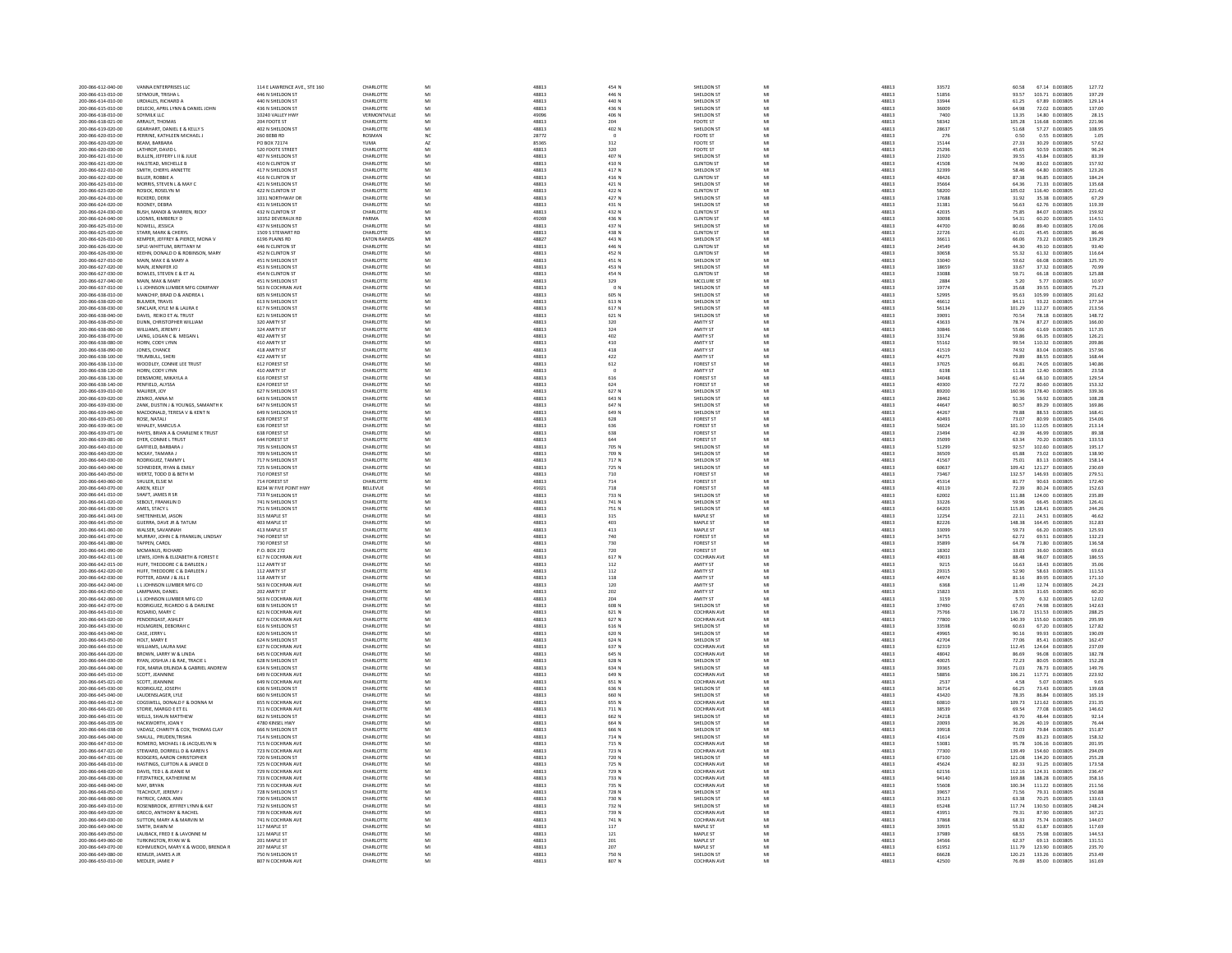| 200-066-650-020-00                       | SWIFT, TRENT                                          | 116 MAPLE ST                         | CHARLOTTE              | MI        | 48813          | 116            | MAPLE ST            | MI | 48813          | 43060                   | 77.70<br>86.12 0.003805<br>163.82                                      |
|------------------------------------------|-------------------------------------------------------|--------------------------------------|------------------------|-----------|----------------|----------------|---------------------|----|----------------|-------------------------|------------------------------------------------------------------------|
| 200-066-650-030-00                       | LANE, JODI LYNN & DIANE E                             | 120 MAPLE ST                         | CHARLOTTE              | M         | 48813          | 120            | MAPLE ST            | MI | 48813          | 29991                   | 54.12<br>59.98 0.003805<br>114.10                                      |
| 200-066-650-040-00                       | MANN, MICHAEL A & ROXANNA J                           | 815 N COCHRAN AVE                    | CHARLOTTE              | MI        | 48813          | 815 N          | COCHRAN AVE         | MI | 48813          | 60682                   | 109.50<br>121.36 0.003805<br>230.86                                    |
| 200-066-650-050-00                       | HOSEY, JESSICA E                                      | 204 MAPLE ST                         | CHARLOTTE              | MI        | 48813          | 204            | MAPLE ST            | MI | 48813          | 41333                   | 74.59<br>82.67 0.003805<br>157.25                                      |
| 200-066-650-061-00                       | BULMER, LOGAN                                         | 208 MAPLE ST                         | CHARLOTTE              |           | 48813          | 208            | MAPLE ST            |    | 48813          | 42848                   | 85.70 0.003805<br>163.02<br>77.32                                      |
| 200-066-650-080-00                       | KING, NEIL & JANE                                     | 216 MAPLE ST                         | CHARLOTTE              | MI        | 48813          | 216            | MAPLE ST            | MI | 48813          | 53932                   | 97.32<br>107.86 0.003805<br>205.18                                     |
| 200-066-650-090-00                       | RAYMOND, DEBORAH S                                    | P.O. BOX 322                         | <b>GRAND LEDGE</b>     |           | 48837          | 810 N          | SHELDON ST          | MI | 48813          | 32000                   | 57.74<br>121.74<br>64.00 0.003805                                      |
| 200-066-650-100-00                       | FULLERTON, ASHLEY                                     | 812 N SHELDON ST                     | CHARLOTTE              | MI        | 48813          | 812 N          | SHELDON ST          | MI | 48813          | 48811                   | 97.62 0.003805<br>185.70<br>88.08                                      |
| 200-066-651-010-00                       | HIDAY, ALEXANDER D                                    | 814 N SHELDON ST                     | CHARLOTTE              | MI        | 48813          | 814 N          | SHELDON ST          | MI | 48813          | 49737                   | 89.75<br>99.47 0.003805<br>189.22                                      |
| 200-066-651-020-00                       | BROWN, JOSEPH M                                       | 816 N SHELDON ST                     | CHARLOTTE              |           | 48813          | 816 N          | SHELDON ST          |    | 48813          | 53580                   | 107.16 0.00380<br>203.85<br>96.69                                      |
| 200-066-651-030-00                       | TAST. TERRY A & SUSAN G                               | 822 N SHELDON ST                     | <b>CHARLOTTE</b>       | MI        | 48813          | 822 N          | SHELDON ST          | MI | 48813          | 69061                   | 124.62<br>138.12 0.003805<br>262.74                                    |
| 200-066-652-010-00                       | HARVEY, MARY TRUST                                    | 831 N COCHRAN AVE                    | CHARLOTTE              | MI        | 48813          | 831 N          | <b>COCHRAN AVE</b>  | MI | 48813          | 82086                   | 312.30<br>148.12<br>164.17 0.003805                                    |
| 200-066-652-020-00                       | ANDERSON, MAURICE H                                   | 837 N COCHRAN AVE                    | <b>CHARLOTTE</b>       | MI        | 48813          | 837 N          | COCHRAN AVE         | MI | 48813          | 59986                   | 108.24<br>119.97 0.003805<br>228.22                                    |
| 200-066-652-030-00                       | LOVE, CHARLENE M                                      | 826 N SHELDON ST                     | CHARLOTTE              | MI        | 48813          | 826 N          | SHELDON ST          | MI | 48813          | 71693                   | 129.37<br>143.39 0.003805<br>272.76                                    |
| 200-066-653-010-00                       | SEWAR, MARVIN A & BARBARA A                           | 832 N SHELDON ST                     | CHARLOTTE              |           | 48813          | 832 N          | SHELDON ST          |    | 48813          | 77680                   | 140.17<br>155.36 0.003805<br>295.53                                    |
| 200-066-653-020-00                       | ROYCE TROY & MARTINI DRITA                            | 901 N COCHRAN AVE                    | CHARLOTTE              | MI        | 48813          | 901 N          | <b>COCHRAN AVE</b>  | MI | 48813          | 49600                   | 89.50<br>99.20 0.003805<br>188.70                                      |
| 200-066-653-032-00                       | ELLIS, DANIEL T & KYLE E                              | 913 N COCHRAN AVE                    | CHARLOTTE              | MI        | 48813          | 913 N          | <b>COCHRAN AVE</b>  | MI | 48813          | 114200                  | 228.40 0.003805<br>434.47<br>206.07                                    |
| 200-066-653-034-00                       | ILDEBRAND, GARTH R & MAAS, AMY &                      | 945 BELL GLADE                       | <b>STONE MOUNTAIR</b>  |           | 3008           | 912 N          | SHELDON ST          | MI | 48813          | 72408                   | 130.66<br>144.82 0.00380<br>275.48                                     |
| 200-066-653-035-00                       | <b>GATO NEGRO LLC</b>                                 | 915 N COCHRAN AVE                    | CHARLOTTE              | MI        | 48813          | 915 N          | <b>COCHRAN AVE</b>  | MI | 48813          | 53800                   | 97.08<br>107.60 0.003805<br>204.68                                     |
| 200-066-653-040-00                       | WELTON, TJ & FARR, GEOFFREY                           | 918 N SHELDON ST                     | CHARLOTTE              |           | 48813          | 918 N          | SHELDON ST          |    | 48813          | 46601                   | 84.09<br>93.20 0.00380<br>177.29                                       |
| 200-066-654-010-00                       | DV BUILDING GROUP LLC                                 | 114 E LAWRENCE AVE., STE 160         | CHARLOTTE              | MI        | 48813          | 922 N          | SHELDON ST          | MI | 48813          | 22584                   | 40.75<br>45.17 0.003805<br>85.92                                       |
| 200-066-654-020-00                       | BAYVIEW MINERAL SPRINGS LLC                           | 2562 ORANGE CT SE                    | <b>GRAND RAPIDS</b>    | MI        | 49546          | 917 N          | <b>COCHRAN AVE</b>  | MI | 48813          | 39921                   | 79.84 0.003805<br>151.88<br>72.04                                      |
| 200-066-654-030-00                       | WILLIAMS, GAI                                         | 927 N COCHRAN AVE                    | CHARLOTTE              |           | 48813          | 927 N          | COCHRAN AV          | MI | 48813          | 44654                   | 80.58<br>89.31 0.003805<br>169.89                                      |
| 200-066-654-040-00                       | PARSHALL, JESSE D                                     | 924 N SHELDON ST                     | CHARLOTTE              | MI        | 48813          | 924 N          | SHELDON ST          | MI | 48813          | 65300                   | 117.83<br>130.60 0.003805<br>248.43                                    |
| 200-066-655-010-00                       | HOAG, MATTHEW SUNDERLAND &                            | 930 N SHELDON ST                     | CHARLOTTE              |           | 48813          | 930 N          | SHELDON ST          |    | 48813          | 57951                   | 220.47<br>104.57<br>115.90 0.00380                                     |
| 200-066-655-020-00                       | FLORES MARCO A & STEPHANIE C                          | 211 REFCH ST                         | CHARLOTTE              | MI        | 48813          | 211            | <b>REFCH ST</b>     | MI | 48813          | 67773                   | 122.30<br>135.55 0.003805<br>257.84                                    |
| 200-066-655-030-00                       | SHOEMAKER, MARK & SHERRY                              | 12390 JACKSON RD                     | MIDDLEVILLE            | MI        | 49333          | 209            | <b>BEECH ST</b>     | MI | 48813          | 22121                   | 44.24 0.003805<br>84.16<br>39.92                                       |
| 200-066-655-040-00                       | ANDREWS, DONALD E & PAMELA I                          | 207 BEECH ST                         | CHARLOTTE              | MI        | 4881           | 207            | BEECH ST            | MI | 48813          | 30199                   | 114.89<br>54.49<br>60.40 0.003805                                      |
| 200-066-655-050-00                       | LEIBY, DONALD M & STACY L                             | 201 BEECH ST                         | CHARLOTTE              | MI        | 48813          | 201            | <b>BEECH ST</b>     | MI | 48813          | 63991                   | 115.47<br>127.98 0.003805<br>243.45                                    |
| 200-066-655-060-00                       | VIGIL, REYNALDO S & MARY ANN                          | 115 BEECH ST                         | CHARLOTTE              |           | 48813          | 115            | <b>BEECH ST</b>     | MI | 48813          | 69575                   | 264.70<br>125.55<br>139.15 0.003805                                    |
| 200-066-655-071-01                       | <b>RRACY FARON</b>                                    | 943 N COCHRAN AVE                    | <b>CHARLOTTE</b>       | MI        | 48813          | 943 N          | COCHRAN AVE         | MI | 48813          | 73035                   | 131.79<br>146.07 0.003805<br>277.86                                    |
| 200-066-655-081-01                       | MCINTYRE, LEON DOUGLAS                                | 939 N COCHRAN AVE                    | CHARLOTTE              | MI        | 48813          | 939 N          | <b>COCHRAN AVE</b>  | MI | 48813          | 40175                   | 80.35 0.003805<br>152.85<br>72.50                                      |
| 200-066-656-005-00                       | WILDERN, JEFFREY A & ELIZABETH A                      | P.O. BOX 74                          | CHARLOTTE              | MI        | 48813          | 951 N          | SHELDON ST          | MI | 48813          | 184995                  | 333.82<br>369.99 0.003805<br>703.81                                    |
| 200-066-656-012-00                       | SERR. TRISHA M                                        | 925 N SHELDON ST                     | CHARLOTTE              | MI        | 48813          | 925 N          | SHELDON ST          | MI | 48813          | 44867                   | 80.96<br>89.73 0.003805<br>170.70                                      |
| 200-066-656-014-00                       | CANTWELL, JENNIFER & HARPER, ERIK                     | 931 N SHELDON ST                     | CHARLOTTE              |           | 48813          | 931 N          | SHELDON ST          | MI | 48813          | 66827                   | 120.59<br>133.65 0.003805<br>254.24                                    |
| 200-066-656-020-00                       | WILDERN, JOSEPH L & WENDY G                           | 315 BEECH ST                         | CHARLOTTE              | M         | 48813          | 315            | <b>BEECH ST</b>     | MI | 48813          | 125254                  | 226.02<br>250.51 0.003805<br>476.53                                    |
| 200-066-656-030-00                       | WILDERN, HARPER T                                     | 323 BEECH ST                         | CHARLOTTE              | MI        | 48813          | 323            | <b>BEECH ST</b>     | MI | 48813          | 83460                   | 150.60<br>166.92 0.003805<br>317.52                                    |
| 200-066-656-040-02                       | BOUCHER, CONNIE & BOGNER, CATHERINE                   | 942 FOREST ST                        | CHARLOTTI              |           | 48813          | 942            | <b>FOREST ST</b>    | MI | 48813          | 94322                   | 170.20<br>188.64 0.003805<br>358.85                                    |
| 200-066-657-011-00                       | VALERO, CHRISTINA                                     | 921 N SHELDON ST                     | CHARLOTTE              | MI        | 48813          | 921 N          | SHELDON ST          | MI | 48813          | 41994                   | 75.78<br>83.99 0.003805<br>159.77                                      |
| 200-066-657-030-00                       | MILES, KAREN E                                        | 901 N SHELDON ST                     | CHARLOTTE              |           | 48813          | 901 N          | SHELDON ST          | MI | 48813          | 72310                   | 144.62 0.003805<br>275.10<br>130.48                                    |
| 200-066-657-040-01                       | LATCHAW, MARTIN L & SUE E TRUST                       | 930 FOREST ST                        | CHARLOTTE              | MI        | 48813          | 930            | <b>FOREST ST</b>    | MI | 48813          | 106081                  | 212.16 0.003805<br>403.59<br>191.42                                    |
| 200-066-657-050-00                       | MARSHALL, SINDI                                       | 920 FOREST ST                        | CHARLOTTE              | MI        | 48813          | 920            | <b>FOREST ST</b>    | MI | 48813          | 46937                   | 84.70<br>93.87 0.003805<br>178.57                                      |
| 200-066-657-060-00                       | PIFER, LARRY A TRUST                                  | 916 FOREST ST                        | CHARLOTTE              |           | 48813          |                | <b>FOREST ST</b>    |    | 48813          | 43462                   | 86.92 0.003805<br>165.35                                               |
| 200-066-658-010-00                       | JEWETT, ROBERT & IRENE TRUST                          | 991 N SHORE DF                       | SPRINGPORT             | MI        | 49284          | 916<br>819 N   | SHELDON ST          | MI | 48813          | 36058                   | 78.43<br>65.07<br>72.12 0.003805<br>137.18                             |
| 200-066-658-020-00                       | PETERSON, SARAH                                       | 914 FOREST ST                        | CHARLOTTE              |           | 48813          | 914            | <b>FOREST ST</b>    | MI | 48813          |                         | 107.36<br>226.35                                                       |
| 200-066-658-030-00                       |                                                       | 912 FOREST ST                        | CHARLOTTE              | MI        | 48813          | 912            |                     | MI | 48813          | 59495<br>46275          | 118.99 0.003805<br>83.50                                               |
|                                          | PIERCE, EMMETT G                                      |                                      |                        |           |                |                | <b>FOREST ST</b>    |    |                |                         | 92.55 0.003805<br>176.05                                               |
| 200-066-658-040-00                       | VANBUREN, MARK & TONYA TRUST                          | 910 FOREST ST                        | CHARLOTTE              | MI        | 48813          | 910            | <b>FOREST ST</b>    | MI | 48813          | 70511                   | 127.24<br>141.02 0.003805<br>268.26                                    |
| 200-066-658-050-00                       | HOLT, DAMON & ROCHE, ONDREA DENISE                    | 906 FOREST ST                        | CHARLOTTE              |           | 48813          | 906            | <b>FOREST ST</b>    |    | 48813          | 60123                   | 108.49<br>120.25 0.003805<br>228.74                                    |
| 200-066-658-060-00                       | <b>ROSE KIRK</b>                                      | <b>R15 N SHELDON ST</b>              | <b>CHARLOTTE</b>       | MI        | 48813          | 815 N          | SHELDON ST          | MI | 48813          | 102545                  | 185.04<br>205.09 0.003805<br>390.13                                    |
| 200-066-659-010-00                       | BERRIDGE, BRITT J                                     | 809 N SHELDON ST                     | CHARLOTTE              |           | 48813          | 809 N          | SHELDON ST          |    | 48813          | 74655                   | 284.02<br>134.71<br>149.31 0.003805                                    |
| 200-066-659-020-00                       | VAN GELDER JACOR & DAWN                               | <b>811 N SHELDON ST</b>              | <b>CHARLOTTE</b>       | MI        | 48813          | 811 N          | SHELDON ST          | MI | 48813          | 35255                   | 63.62<br>20.51 0.003805<br>134.13                                      |
| 200-066-659-030-00                       | VOLLMER, STEVEN L & AMANDA M                          | 813 N SHELDON ST                     | CHARLOTTE              | MI        | 48813          | 813 N          | SHELDON ST          | MI | 48813          | 60752                   | 109.63<br>121.50 0.003805<br>231.13                                    |
| 200-066-659-040-00                       | LEWIS, JACK                                           | 318 MAPLE ST                         | CHARLOTTE              |           | 48813          | $_{\rm 318}$   | MAPLE ST            |    | 48813          | 77100                   | 139.13<br>154.20 0.003805<br>293.33                                    |
| 200-066-659-050-00                       | <b>RAINES IFFFERY A</b>                               | 322 MAPLE ST                         | CHARLOTTE              | MI        | 48813          | 322            | MAPLE ST            | MI | 48813          | 34680                   | 62.58<br>69.36 0.003805<br>131.94                                      |
| 200-066-659-060-00                       | MILLER, PHYLLIS D & LINDA                             | 324 MAPLE ST                         | CHARLOTTE              | MI        | 48813          | 324            | MAPLE ST            | MI | 48813          | 27970                   | 50.47<br>55.94 0.003805<br>106.41                                      |
| 200-066-659-070-00                       | TABOR, JOSETTE DEANNA                                 | 408 MAPLE ST                         | <b>CHARLOTTE</b>       | MI        | 48813          | 408            | MAPLE ST            | MI | 48813          | 41169                   | 74.29<br>82.34 0.003805<br>156.63                                      |
| 200-066-659-081-00                       | GARDNER, DAVID C & BEVERLY.                           | 412 MAPLE ST                         | CHARLOTTE              | MI        |                |                |                     |    |                |                         |                                                                        |
|                                          |                                                       |                                      |                        |           | 48813          | 412            | MAPLE ST            | MI | 48813          | 48088                   | 86.77<br>96.18 0.003805<br>182.95                                      |
| 200-066-659-091-01                       | YEATES, WAYNE W & MARTHA                              | 902 FOREST ST                        | CHARLOTTE              |           | 48813          | 902            | <b>FOREST ST</b>    | MI | 48813          | 58862                   | 106.22<br>117.72 0.003805<br>223.94                                    |
| 200-290-928-880-005                      | FRENCH, CARL L & MARGARET A                           | 422 MAPLE ST                         | CHARLOTTE              | MI        | 48813          | 422            | MAPLE ST            | MI | 48813          | 29696                   | 53.59<br>59.39 0.003805<br>112.98                                      |
| 200-066-660-010-01                       | SHARROW, DARLA M                                      | 417 FOREST ST                        | CHARLOTTE              | MI        | 48813          | 417            | <b>FOREST ST</b>    | MI | 48813          | 41412                   | 74.73<br>82.82 0.003805<br>157.55                                      |
| 200-066-660-021-00                       | BLUE HOUSE STEPS LLC                                  | 633 PRAIRIE ST                       | CHARLOTTE              |           | 48813          | 413            | <b>FOREST ST</b>    | MI | 48813          | 2831                    | 51.09<br>56.62 0.003805<br>107.71                                      |
| 200-066-660-031-00                       | NELSON, VAL A & CAROLYN A                             | 405 FOREST ST                        | CHARLOTTE              | MI        | 48813          | 405            | <b>FOREST ST</b>    | MI | 48813          | 42250                   | 76.24<br>84.50 0.003805<br>160.74                                      |
| 200-066-661-015-00                       | HUNTLEY, STEPHEN J II & KATHLEEN A                    | 512 FOOTE ST                         | CHARLOTTI              |           | 48813          | 512            | FOOTE ST            |    | 48813          | 42558                   | 76.80<br>85.12 0.003805<br>161.91                                      |
| 200-066-662-010-00                       | <b>LATHROP DAVID</b>                                  | 520 FOOTE ST                         | CHARLOTTE              | MI        | 48813          | 520            | <b>FOOTE ST</b>     | MI | 48813          | 12869                   | 23.22<br>25.74 0.003805<br>48.96                                       |
| 200-066-663-010-00                       | THOMAS, SHANNON                                       | 528 FOOTE ST                         | CHARLOTTE              | MI        | 48813          | 528            | FOOTE ST            | MI | 48813          | 55900                   | 212.67<br>111.80 0.003805<br>100.87                                    |
| 200-066-664-011-00                       | SMITH, ROBERT D ET AL                                 | 532 FOOTE ST                         | CHARLOTTE              |           | 48813          | 532            | FOOTE ST            | MI | 48813          |                         | 88.50<br>98.08 0.003805<br>186.58                                      |
| 200-066-665-010-00                       | REISEN, CORIGAN J & VALERIE A                         | 400 HIGH ST                          | CHARLOTTE              | MI        | 48813          | 400            | <b>HIGH ST</b>      | MI | 48813          | 49042<br>64224          | 115.89<br>128.45 0.003805<br>244.34                                    |
|                                          |                                                       | 422 HIGH ST                          | CHARLOTTE              |           | 48813          |                | HIGH ST             | MI | 48813          |                         | 91.64 0.003805<br>82.68                                                |
| 200-066-665-020-00<br>10-066-665-030-01  | OSTRANDER, WILLIAM L<br>REED CHRISTOPHER R & FLENA M  | 432 HIGH ST                          | CHARLOTTE              |           | 48813          | $422\,$<br>432 | HIGH ST             | MI | 48813          | 45820<br>84702          | 174.32<br>152.84<br>169.40 0.003805<br>322.25                          |
| 200-066-666-010-00                       | GATES, JARED H & TRACI L                              | 421 FOREST ST                        | CHARLOTTE              |           | 48813          | 421            | <b>FOREST ST</b>    | MI | 48813          | 62864                   | 125.73 0.003805<br>239.17<br>113.44                                    |
| 200-066-666-020-00                       | HUVA, MARJORIE A TRUST                                |                                      | CHARLOTTE              | MI        |                |                | <b>FOREST ST</b>    | MI |                | 34544                   | 62.33<br>69.09 0.003805                                                |
| 200-066-667-010-00                       | EDGERTON, GORDON M & CINDY LU ETAL                    | 722 LINDEN ST<br>443 FOREST ST       | CHARLOTTE              | MI        | 48813<br>48813 | $427\,$<br>443 | <b>FOREST ST</b>    | MI | 48813<br>48813 | 83136                   | 131.42<br>150.02<br>166.27 0.003805<br>316.29                          |
| 200-066-668-011-00                       | VANASPEREN, RHONDA LYNN                               | 453 FOREST ST                        | CHARLOTTE              |           |                |                | <b>FOREST ST</b>    | MI |                |                         | 82.71                                                                  |
| 200-066-668-015-00                       | MARR KAMERON MICHAEL                                  | 449 FOREST ST                        | <b>CHARLOTTE</b>       | MI        | 48813<br>48813 | 453<br>449     | <b>FOREST ST</b>    | MI | 48813<br>48813 | 45838                   | 174.39<br>91.68 0.003805<br>100.14 0.003805<br>190.48<br>90.35         |
| 200-066-668-020-00                       | HAMMOND, FLOYD A & SANDRA Y                           | 504 HIGH ST                          | CHARLOTTE              |           | 48813          | 504            | <b>HIGH ST</b>      | MI | 48813          |                         | 89.33<br>188.35                                                        |
| 200-066-668-030-00                       | LLOYD, KIMBERLY                                       | 440 HIGH ST                          | CHARLOTTE              | MI        |                | 440            | HIGH ST             | MI |                | 50068<br>49506<br>43100 | 99.01 0.003805<br>77.77                                                |
| 200-066-669-010-00                       | AYERS, GEORGE & TERESA                                | 501 FOREST ST                        | CHARLOTTE              | MI        | 48813<br>48813 | 501            | <b>FOREST ST</b>    | MI | 48813<br>48813 | 69934                   | 86.20 0.003805<br>163.97<br>126.20<br>139.87 0.003805<br>266.06        |
|                                          |                                                       | 509 FOREST ST                        | CHARLOTTE              |           | 48813          |                | <b>FOREST ST</b>    | MI | 48813          | 42209                   | 84.42 0.003805<br>160.58<br>76.17                                      |
| 200-066-669-020-00<br>200-066-669-030-00 | WILBUR, CYNTHIA L<br>WHITFORD, WILFORD A              | 526 HIGH ST                          | CHARLOTTE              | MI        | 48813          | 509<br>526     | HIGH ST             | MI | 48813          | 45520                   | 91.04 0.003805<br>173.18<br>82.14                                      |
| 200-066-669-040-00                       | DEAN, JOYCE ANN & WHITMORE, BARBARA                   | 528 HIGH ST                          | CHARLOTTE              | MI        | 48813          | 528            | <b>HIGH ST</b>      | MI | 48813          | 23121                   | 41.72<br>46.24 0.003805<br>87.96                                       |
| 200-066-670-010-00                       | KONIETZKO, LOTHAR S & KELLY                           | 534 HIGH ST                          | CHARLOTTE              | <b>Ad</b> | 48813          | 534            | HIGH ST             | M  | 48813          | 40719                   | 73.48<br>81.44 0.003805<br>154.92                                      |
| 200-066-670-021-00                       | CD BUILDING GROUP LLC                                 | 114 E LAWRENCE AVE                   | CHARLOTTE              | MI        | 48813          | 515            | <b>FOREST ST</b>    | MI | 48813          | 20066                   | 36.21<br>40.13 0.003805<br>76.34                                       |
| 200-066-670-030-00                       | ESCAMILLA, RAUL                                       | 513 FOREST ST                        | CHARLOTTE              |           | 48813          | 513            | <b>FOREST ST</b>    |    | 48813          | 53676                   | 107.35 0.003805<br>204.21<br>96.86                                     |
| 200-067-600-060-00                       | <b>FISHER, RICHARD</b>                                | 743 CHERRY ST                        | <b>CHARLOTTE</b>       | MI        | 48813          | 743            | CHERRY ST           | MI | 48813          | 32272                   | 58.23<br>64.54 0.003805<br>122.78                                      |
| 200-067-600-070-00                       | WOLF, JOHN LJR                                        | 747 CHERRY ST                        | CHARLOTTE              | MI        | 48813          | 747            | CHERRY ST           | MI | 48813          | 41344                   | 74.61<br>82.69 0.003805<br>157.29                                      |
| 200-067-600-075-00                       | <b>ACTION, GRANT</b>                                  | 745 CHERRY ST                        | CHARLOTTE              |           | 48813          | 745            | CHERRY ST           |    | 48813          | 45452                   | 82.02<br>90.90 0.003805<br>172.92                                      |
| 200-067-800-010-00                       | COLOMBO, JOHN EREDERICK                               | 714 HIGH ST                          | <b>CHARLOTTE</b>       | MI        | 48813          | 714            | HIGH ST             | MI | 48813          | 78520                   | 141.69<br>157.04 0.003805                                              |
| 200-067-800-020-00                       | SANGSTER, DUSTIN & HEATHER                            | 710 HIGH ST                          | CHARLOTTE              |           | 48813          | 710            | HIGH ST             |    | 48813          | 73220                   | 298.73<br>278.57<br>132.13<br>146.44 0.003805                          |
| 200-067-800-030-00                       | THOMAS CASEY I                                        | <b>706 HIGH ST</b>                   | <b>CHARLOTTE</b>       | MI        | 48813          | 706            | HIGH ST             | MI | 48813          | 61439                   | 110.87<br>122.88 0.003805<br>233.74                                    |
| 200-067-800-040-00                       | GIBSON, AMANDA LYNN                                   | 702 HIGH ST                          | CHARLOTTE              | MI        | 48813          | 702            | <b>HIGH ST</b>      | MI | 48813          | 70450                   | 127.13<br>140.90 0.003805<br>268.03                                    |
| 200-067-800-051-00                       | SCOTT, WILLIAM & BILLIE JO                            | 701 FOREST ST                        | CHARLOTTE              |           | 48813          | 701            | <b>FOREST ST</b>    | MI | 48813          | 82400                   | 148.69<br>164.80 0.003805<br>313.49                                    |
| 200-067-800-054-00                       | <b>WESTRATE FAMILY TRUST</b>                          | 1166 LINN ROAD                       | WILLIAMSTOP            | MI        | 48895          | 655            | <b>FOREST ST</b>    | MI | 48813          | 63842                   | 115.20<br>127.68 0.003805<br>242.89                                    |
| 200-067-800-055-01                       | FERREE, DEIDRE                                        | 707 FOREST ST                        | CHARLOTTE              | MI        | 48813          | 707            | <b>FOREST ST</b>    | MI | 48813          | 82794                   | 165.59 0.003805<br>314.99<br>149.40                                    |
| 200-068-601-010-00                       | COOK, CHRIS M & MASHYLD                               | 419 SUMPTER ST                       | <b>CHARLOTTE</b>       | MI        | 48813          | 419            | SUMPTER ST          | MI | 48813          | 37494                   | 74.99 0.003805<br>142.65<br>67.66                                      |
| 200-068-601-030-00                       | DV BUILDING GROUP LLC                                 | 114 E LAWRENCE AVE., STE 160         | CHARLOTTE              | MI        | 48813          | 425            | SUMPTER ST          | MI | 48813          | 14568                   | 26.29<br>29.14 0.003805<br>55.42                                       |
| 200-068-601-040-00                       | MEDRANO, TINA E                                       | 427 SUMPTER ST                       | CHARLOTTE              |           | 48813          | 427            | <b>SUMPTER ST</b>   | MI | 48813          | 46606                   | 177.31<br>84.10<br>93.21 0.003805                                      |
| 200-068-601-060-00                       | DDM INVESTMENTS LLC                                   | PO BOX 70061                         | <b>LANSING</b>         | MI        | 48907          | 429            | <b>SUMPTER ST</b>   | MI | 48813          | 8157                    | 14.72<br>16.31 0.003805<br>31.03                                       |
| 200-068-601-070-00                       | <b>DDM INVESTMENTS LLC</b>                            | PO BOX 70061                         | LANSING                | MI        | 48907          |                | <b>SUMPTER ST</b>   | MI | 48813          | 4498                    | 9.00 0.003805<br>17.11<br>8.12                                         |
|                                          |                                                       |                                      |                        |           |                |                | <b>SUMPTER ST</b>   | MI |                |                         |                                                                        |
| 200-068-601-080-02<br>200-068-602-010-00 | HERTRICH PROPERTIES LLC<br>DIAZ, TIMOTHY              | 435 SUMPTER ST<br>418 SUMPTER ST     | CHARLOTTE<br>CHARLOTTE | MI        | 48813<br>48813 | 435<br>418     | <b>SUMPTER ST</b>   | MI | 48813<br>48813 | 46180<br>38546          | 175.69<br>83.33<br>92.36 0.003805<br>69.56<br>77.09 0.003805<br>146.65 |
| 200-068-602-020-00                       | COCHRAN, MAKENZIE I                                   | 413 SPRING ST                        | CHARLOTTE              | MI        | 48813          | 413            | SPRING ST           | MI | 48813          | 35535                   | 64.12<br>71.07 0.003805<br>135.19                                      |
| 200-068-602-031-00                       | RANDALL, MAURICE D & BRENDA J                         | 5614 S MARTIN LUTHER KING JR         | LANSING                | MI        | 48911          | 426            | SUMPTER ST          | MI | 48813          | 55486                   | 100.12<br>110.97 0.003805<br>211.10                                    |
| 200-068-602-102-01                       | C.I.R.A. LIMITED PARTNERSHIP                          | 313 LANSING RD                       | CHARLOTTE              |           | 48813          | 313            | <b>LANSING RD</b>   | MI | 48813          | 204391                  | 777.61<br>368.82<br>408.78 0.003805                                    |
| 200-068-602-122-01                       |                                                       |                                      | CHARLOTTE              | MI        | 48813          |                | <b>LANSING RD</b>   | MI | 48813          | 275346                  | 550.69 0.003805<br>496.86<br>1047.55                                   |
| 200-068-602-160-00                       | CICORELLI, JAMES & TERRI<br>VANSICKLE, AJ             | 3210 DARYLS WAY<br>439 HALL ST       | CHARLOTTE              | MI        | 48813          | 311<br>439     | <b>HALL ST</b>      | MI | 48813          | 41199                   | 74.34<br>82.40 0.003805<br>156.74                                      |
| 200-068-602-170-00                       |                                                       |                                      | CHARLOTTI              |           |                |                | HALL ST             |    |                |                         | 39.84                                                                  |
| 200-068-602-180-00                       | MARKS, JON FRANK<br>HALL, DANIEL S & LERIA A          | 225 N BOSTWICK ST<br>431 HALL ST     | CHARLOTTE              | MI        | 48813<br>48813 | 437<br>431     | <b>HALL ST</b>      | MI | 48813<br>48813 | 22079<br>41295          | 44.16 0.003805<br>84.00<br>74.52<br>82.59 0.003805<br>157.11           |
| 200-068-602-190-00                       | HALL, STEVEN                                          | 429 HALL ST                          | CHARLOTTE              |           | 48813          | 429            | <b>HALL ST</b>      | MI | 48813          | 31314                   | 62.63 0.003805<br>119.13<br>56.51                                      |
| 200-068-602-200-00                       |                                                       | 427 HALL ST                          | CHARLOTTE              |           | 48813          | 427            | <b>HALL ST</b>      | MI | 48813          |                         | 94.51<br>199.25                                                        |
| 200-070-600-010-00                       | LECUREUX, NATHAN A<br>THORBURN, STUART G & KATHLEEN E | 1886 SAN TROVASO WAY                 | VENICE                 | FL.       | 34285          | 125            | VANSICKLE DR        | MI | 48813          | 52373<br>114972         | $104.75 \> \ 0.003805$<br>207.47<br>229.94 0.003805<br>437.41          |
| 200-070-600-020-00                       | PRIDGEON, THOMAS L & SHARRON M                        |                                      | CHARLOTTE              |           | 48813          | 137            | <b>VANSICKLE DE</b> | MI | 48813          | 108900                  | 196.51<br>414.31<br>217.80 0.003805                                    |
| 200-070-600-030-00                       | RECKER TERRY   & RARRARA I                            | 137 VANSICKLE DR<br>145 VANSICKLE DR | <b>CHARLOTTE</b>       |           | 48813          | 145            | VANSICKLE DR        | MI | 48813          | 118600                  | 214.01<br>237.20 0.003805<br>451.21                                    |
| 200-070-600-040-00                       | PFISTER, JAMES & DOROTHY                              | 151 VANSICKLE DR                     | CHARLOTTE              |           | 48813          | 151            | VANSICKLE DR        |    | 48813          | 72926                   | 277.45<br>145.85 0.003805<br>131.59                                    |
|                                          |                                                       |                                      |                        |           |                |                |                     |    |                |                         |                                                                        |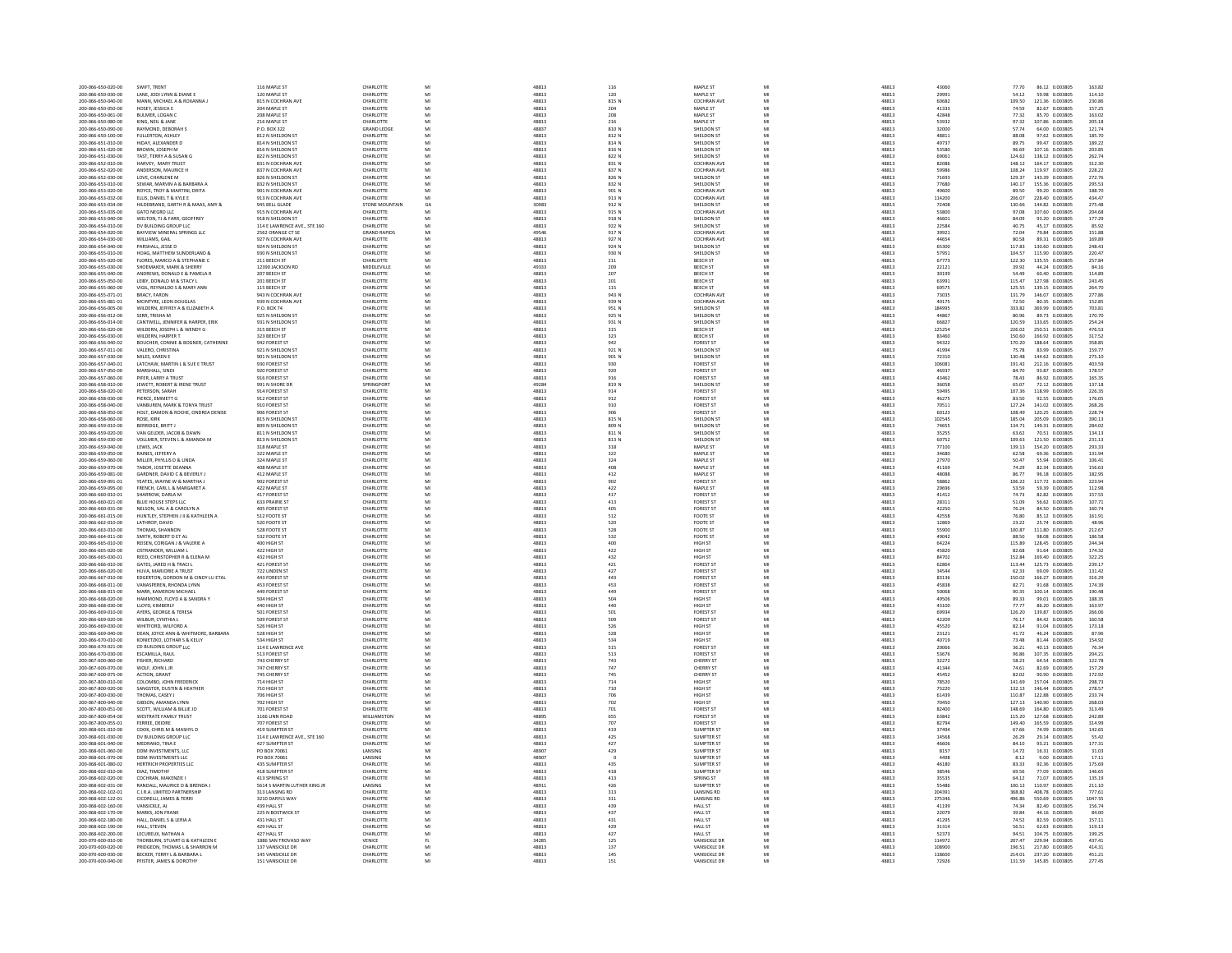| 200-070-600-050-00                       | PRICE, VIRGINA LEE & WARREN                                                | 159 VANSICKLE DR                                 | CHARLOTTI                     |                      | 48813          | 159               | VANSICKLE DR                                 |          | 48813          | 96500            | 174.13<br>193.00 0.003805                              | 367.13                                        |
|------------------------------------------|----------------------------------------------------------------------------|--------------------------------------------------|-------------------------------|----------------------|----------------|-------------------|----------------------------------------------|----------|----------------|------------------|--------------------------------------------------------|-----------------------------------------------|
| 200-020-600-060-00                       | VENTON STANLEY R & PEARL M TRUST                                           | 163 VANSICKLE DR                                 | <b>CHARLOTTE</b>              | MI                   | 48813          | 163               | VANSICKLE DR                                 | M        | 48813          | 96700            | 174.50<br>193.40 0.003805                              | 367.90                                        |
| 200-070-600-070-00<br>200-070-600-080-00 | SMITH, JILL L TRUST<br>CHISOLM, BONNIE L                                   | 187 VANSICKLE DR<br>191 VANSICKLE DR             | CHARLOTTE<br>CHARLOTTE        | MI<br>MI             | 48813<br>48813 | 187<br>191        | VANSICKLE DR<br>VANSICKLE DR                 | M        | 48813<br>48813 | 69140<br>68112   | 138.28 0.003805<br>124.76<br>122.91<br>136.22 0.003805 | 263.04<br>259.13                              |
| 200-070-600-090-00                       | BROOKS, WILLIAM L & SUSAN J TRUST                                          | 199 VANSICKLE DR                                 | CHARLOTTE                     | MI                   | 48813          | 199               | VANSICKLE DR                                 | M        | 48813          | 85497            | 154.28<br>170.99 0.003805                              | 325.27                                        |
| 200-070-600-100-00                       | VANDERLAAN, STEVE & BARBARA TRUST                                          | 205 VANSICKLE DR                                 | CHARLOTTE                     | M                    | 48813          | 205               | VANSICKLE DE                                 |          | 48813          | 87033            | 157.05<br>174.07 0.003805                              | 331.12                                        |
| 200-070-600-110-00                       | HILL CAROL                                                                 | 217 VANSICKLE DR                                 | CHARLOTTE                     | MI                   | 48813          | 217<br>233        | VANSICKLE DR                                 | M        | 48813          | 84743            | 152.92<br>169.49 0.003805                              | 322.40                                        |
| 200-070-600-120-00<br>200-070-600-130-00 | SINIARSKI FAMILY TRUST<br>FOSTER, RICHARD D & JEANETTE D TRUS              | 233 VANSICKLE DR<br>241 VANSICKLE DR             | CHARLOTTE<br>CHARLOTTE        | MI<br>M              | 48813<br>48813 | 241               | VANSICKLE DR<br>VANSICKLE DR                 | <b>M</b> | 48813<br>48813 | 99721<br>108981  | 199.44 0.003805<br>179.95<br>217.96 0.003805<br>196.66 | 379.39<br>414.62                              |
| 200-070-600-140-00                       | KAPENGA, SALLY L                                                           | 245 VANSICKLE DR                                 | CHARLOTTE                     | MI                   | 48813          | 245               | VANSICKLE DR                                 | M        | 48813          | 121000           | 218.34<br>242.00 0.003805                              | 460.34                                        |
| 200-070-600-150-00                       | BRUNDAGE, MICHAEL J & FRANCIS A                                            | 267 VANSICKLE DRIVE                              | CHARLOTTE                     | MI                   | 48813          | 263               | VANSICKLE DR                                 |          | 48813          | 1386             | 2.77 0.003805<br>2.50                                  | 5.27                                          |
| 200-070-600-160-00                       | BRUNDAGE, FRANCES A & MICHAEL J                                            | 267 VANSICKLE DR                                 | <b>CHARLOTTE</b>              | MI                   | 48813          | 267               | VANSICKLE DR                                 | M        | 48813          | 73351            | 132.36<br>146.70 0.003805                              | 279.06                                        |
| 200-070-600-170-00<br>200-070-600-180-00 | HACK, BARBARA R TRUST<br>BOONE, DEAN L & EILEEN L TRUST                    | 279 VANSICKLE DR<br>293 VANSICKLE DF             | CHARLOTTE<br>CHARLOTTE        | $\overline{M}$<br>MI | 48813<br>48813 | 279<br>293        | VANSICKLE DR<br>VANSICKLE DR                 | M        | 48813<br>48813 | 78251<br>77594   | 156.50 0.003805<br>141.20<br>140.02<br>155.19 0.003805 | 297.71<br>295.21                              |
| 200-070-600-190-00                       | <b>BROWN, STEPHANIE J</b>                                                  | 303 VANSICKLE DR                                 | CHARLOTTE                     | MI                   | 48813          | 303               | VANSICKLE DR                                 | M        | 48813          | 69889            | 126.11<br>139.78 0.003805                              | 265.89                                        |
| 200-070-600-200-00                       | SMITH, JAMES LA & MARGARET A TRUST                                         | 311 VANSICKLE DR                                 | CHARLOTTE                     | MI                   | 48813          | 311               | VANSICKLE DR                                 |          | 48813          | 70528            | 127.27<br>141.06 0.003805                              | 268.32                                        |
| 200-070-600-220-01                       | MODERN FOURTIES LLC.                                                       | 318 S SHELDON ST                                 | <b>CHARLOTTE</b>              | MI                   | 48813          | 329               | VANSICKLE DR                                 | M        | 48813          | 1920             | 3.46<br>3.84 0.003805                                  | 7.30                                          |
| 200-070-600-230-01<br>200-070-600-250-00 | GOEMAN, SCOTT D & ANN M<br>RERNARD, RICHARD & MARYLYN                      | 347 VANSICKLE DF<br>363 VANSICKLE DR             | CHARLOTTE<br><b>CHARLOTTE</b> | MI<br>MI             | 48813<br>48813 | 347<br>363        | VANSICKLE DR<br>VANSICKLE DR                 | M        | 48813<br>48813 | 101722<br>75793  | 183.56<br>203.44 0.003805<br>136.77<br>151.59 0.003805 | 387.00<br>288.35                              |
| 200-070-600-260-00                       | HENSEL, DEBORAH A TRUST                                                    | 369 VANSICKLE DF                                 | CHARLOTTE                     | MI                   | 48813          | 369               | VANSICKLE DR                                 | M        | 48813          | 76888            | 138.74<br>153.78 0.003805                              | 292.52                                        |
| 200-070-600-270-00                       | BECK, ERIC S & HEATHER C                                                   | 376 VANSICKLE DR                                 | CHARLOTTI                     | MI                   | 48813          | 376               | VANSICKLE DR                                 |          | 48813          | 85183            | 153.71<br>170.37 0.003805                              | 324.08                                        |
| 200-070-600-280-00                       | REISER SUMMER M                                                            | 368 VANSICKLE DR                                 | <b>CHARLOTTE</b>              | MI                   | 48813          | 368               | VANSICKLE DR                                 | M        | 48813          | 102231           | 184.48<br>204.46 0.003805                              | 388.94                                        |
| 200-070-600-290-00                       | BENSINGER, PENNY L TRUST                                                   | 352 VANSICKLE DF                                 | CHARLOTTE                     | MI                   | 48813          | 352               | <b>VANSICKLE DR</b>                          |          | 48813          | 95500            | 172.33<br>191.00 0.003805                              | 363.33                                        |
| 200-070-600-300-00<br>200-070-600-310-00 | PLASKEY, RICHARD A<br>ELLARD, SHERMAN E & MONA J TRUST                     | 346 VANSICKLE DR<br>5506 S STINE ROAD            | CHARLOTTE<br>OLIVET           | MI<br>MI             | 48813<br>49076 | 346<br>330        | <b>VANSICKLE DE</b><br>VANSICKLE DR          |          | 48813<br>48813 | 59879<br>1386    | 108.05<br>119.76 0.003805<br>2.50<br>2.77 0.003805     | 227.81<br>5.27                                |
| 200-070-600-320-00                       | DOVE, KENNETH & OKSUN                                                      | 1213 WEST ST                                     | <b>EATON RAPIDS</b>           | MI                   | 48827          | 324               | <b>VANSICKLE DE</b>                          |          | 48813          | 1386             | 2.50<br>2.77 0.003805                                  | 5.27                                          |
| 200-070-600-330-00                       | MODERN EQUITIES LLC                                                        | 318 S SHELDON ST                                 | CHARLOTTE                     | MI                   | 48813          | 316               | VANSICKLE DR                                 | <b>M</b> | 48813          | 1386             | 2.50<br>2.77 0.003805                                  | 5.27                                          |
| 200-070-600-340-00                       | MODERN EQUITIES LLC                                                        | 318 S SHELDON ST                                 | CHARLOTTE                     | MI                   | 48813          | 308               | VANSICKLE DR                                 |          | 48813          | 1386             | 2.77 0.003805<br>2.50                                  | 5.27                                          |
| 200-070-600-350-00                       | MODERN EQUITIES LLC                                                        | 318 S SHELDON ST                                 | CHARLOTTE                     | M                    | 48813          | 302               | VANSICKLE DR                                 |          | 48813          | 1386             | 2.50<br>2.77 0.003805                                  | 5.27                                          |
| 200-070-600-360-00<br>200-070-600-370-00 | MODERN EQUITIES LLC<br>FREIBURGER, KIMBERLY A                              | 318 S SHELDON ST<br>278 VANSICKLE DRIVE          | CHARLOTTE<br>CHARLOTTI        | MI<br>MI             | 48813<br>48813 | 290<br>278        | VANSICKLE DR<br>VANSICKLE DE                 | M        | 48813<br>48813 | 1386<br>79392    | 2.50<br>2.77 0.003805<br>143.26<br>158.78 0.003805     | 5.27<br>302.05                                |
| 200-070-600-380-00                       | MODERN EQUITIES LLC                                                        | 318 S SHELDON ST                                 | CHARLOTTE                     | MI                   | 48813          | 272               | VANSICKLE DR                                 | M        | 48813          | 1386             | 2.50<br>2.77 0.003805                                  | 5.27                                          |
| 200-070-600-390-00                       | MODERN EQUITIES LLC                                                        | 318 S SHELDON ST                                 | CHARLOTTE                     | M                    | 48813          | 260               | VANSICKLE DR                                 |          | 48813          | 1386             | 2.50<br>2.77 0.003805                                  | 5.27                                          |
| 200-070-600-400-00                       | MODERN EQUITIES LLC                                                        | 318 S SHELDON ST                                 | CHARLOTTE                     | MI                   | 48813          | 254               | VANSICKLE DR                                 | M        | 48813          | 1386             | 2.50<br>2.77 0.003805                                  | 5.27                                          |
| 200-070-600-410-00                       | DAY, BUDDY G & SANDRA JO TRUST                                             | 246 VANSICKLE DR                                 | CHARLOTTE                     | MI                   | 48813          | 246               | VANSICKLE DR                                 | M        | 48813          | 88510            | 159.72<br>177.02 0.003805                              | 336.74                                        |
| 200-070-600-420-00<br>200-070-600-430-00 | VANCE, WILLIAM C III<br>MODERN FOURTIES LLC                                | 238 VANSICKLE DI<br>318 S SHELDON ST             | CHARLOTTE<br><b>CHARLOTTE</b> | MI<br>MI             | 48813<br>48813 | 238<br>230        | VANSICKLE DR<br>VANSICKLE DR                 | M        | 48813<br>48813 | 71023<br>1386    | 128.16<br>142.05 0.003805<br>2.50<br>2.77 0.003805     | 270.21<br>5.27                                |
| 200-070-600-440-00                       | MODERN EQUITIES LLC                                                        | 318 S SHELDON ST                                 | CHARLOTTE                     | M                    | 48813          | 218               | VANSICKLE DR                                 |          | 48813          | 1386             | 2.77 0.003805<br>2.50                                  | 5.27                                          |
| 200-070-600-450-00                       | MODERN EQUITIES LLC                                                        | 318 S SHELDON ST                                 | <b>CHARLOTTE</b>              | MI                   | 48813          | 206               | VANSICKLE DR                                 | M        | 48813          | 1386             | 2.50<br>2.77 0.003805                                  | 5.27                                          |
| 200-070-600-460-00                       | MODERN EQUITIES LLC                                                        | 318 S SHELDON ST                                 | CHARLOTTE                     | MI                   | 48813          | 202               | VANSICKLE DR                                 | M        | 48813          | 1386             | 2.77 0.003805<br>2.50                                  | 5.27                                          |
| 200-070-600-470-00<br>200-070-600-480-00 | MODERN EQUITIES LLC<br>MODERN FOURTIES LLC                                 | 318 S SHELDON ST<br>318 S SHELDON ST             | CHARLOTTI<br><b>CHARLOTTE</b> | MI                   | 48813<br>48813 | 194<br>188        | VANSICKLE DR<br>VANSICKLE DR                 | M        | 48813<br>48813 | 1386<br>1386     | 2.50<br>2.77 0.003805<br>2.50<br>2.77 0.003805         | 5.27<br>5.27                                  |
| 200-070-600-490-00                       | COLLINS, RICHARD W II & CYNTHIA S                                          | 1860 BURRWOOD CIRCLE                             | <b>EAST LANSING</b>           | MI                   | 48823          | 176               | <b>VANSICKLE DR</b>                          |          | 48813          | 35286            | 63.67<br>70.57 0.003805                                | 134.25                                        |
| 200-070-600-500-00                       | DIFTZ I YNNETTE F                                                          | 1269 TIMBER OAKS CT                              | PLAINWELL                     | MI                   | 49080          | 162               | VANSICKLE DR                                 | M        | 48813          | 51500            | 92.93<br>103.00 0.003805                               | 195.93                                        |
| 200-070-600-510-00                       | HINE LIVING TRUST                                                          | 154 VANSICKLE DR                                 | CHARLOTTE                     | MI                   | 48813          | 154               | VANSICKLE DR                                 | M        | 48813          | 105512           | 190.40<br>211.02 0.003805                              | 401.42                                        |
| 200-070-600-520-00                       | BRYNER, DANIEL L & ANNETTE                                                 | 148 VANSICKLE DR                                 | CHARLOTTI                     | MI                   | 48813          | 148               | <b>VANSICKLE DE</b>                          |          | 48813          | 112300           | 202.65<br>224.60 0.003805                              | 427.25                                        |
| 200-070-600-530-00                       | LECKRONE, DIAN L                                                           | 140 VANSICKLE DR                                 | CHARLOTTE                     | MI                   | 48813          | 140               | VANSICKLE DR                                 | <b>M</b> | 48813          | 105811           | 190.94<br>211.62 0.003805                              | 402.56                                        |
| 200-070-600-540-00<br>200-070-600-550-00 | JOHNSON, LARRY D & SHARON L<br><b>FISHER TRUST</b>                         | 136 VANSICKLE DR<br>122 VANSICKLE DR             | CHARLOTTE<br>CHARLOTTE        | MI                   | 48813<br>48813 | 136               | <b>VANSICKLE DR</b><br>VANSICKLE DR          |          | 48813          | 100747<br>120700 | 181.80<br>201.49 0.003805<br>241.40 0.003805           | 383.29<br>459.20                              |
| 200-070-600-560-00                       | MCNABB, SCOTT L & DARLENE S                                                | 118 VANSICKLE DF                                 | CHARLOTTE                     | MI<br>MI             | 48813          | 122<br>118        | VANSICKLE DR                                 |          | 48813<br>48813 | 111345           | 217.80<br>200.92<br>222.69 0.003805                    | 423.61                                        |
| 200-070-600-570-00                       | THARP, KATHERINE E                                                         | 104 VANSICKLE DR                                 | CHARLOTTE                     | M                    | 48813          | 104               | <b>VANSICKLE DE</b>                          |          | 48813          | 67098            | 121.08<br>134.20 0.003805                              | 255.27                                        |
| 200-070-600-580-00                       | SPARKS. CHARLENE M                                                         | 96 VANSICKLE DR                                  | CHARLOTTE                     | MI                   | 48813          | 96                | <b>VANSICKLE DR</b>                          | M        | 48813          | 70434            | 127.10<br>140.87 0.003805                              | 267.97                                        |
| 200-070-600-600-00                       | RIEGER, JOAN C                                                             | 80 VANSICKLE DF                                  | CHARLOTTE                     | MI                   | 48813          |                   | VANSICKLE DR                                 |          | 48813          | 69871            | 139.74 0.003805<br>126.08                              | 265.82                                        |
| 200-070-600-610-00<br>200-070-600-620-00 | KRIEGER, RICHARD C & CAROL L TRUST<br>CAHILL JACK E & CHERYL L             | P.O. BOX 248<br>50 VANSICKLE DF                  | CHARLOTTE<br>CHARLOTTE        | MI<br>MI             | 48813<br>48813 | 58<br>50          | VANSICKLE DR<br>VANSICKLE DR                 | M<br>M   | 48813<br>48813 | 73726<br>72042   | 133.04<br>147.45 0.003805<br>130.00<br>144.08 0.003805 | 280.49<br>274.08                              |
| 200-070-600-630-00                       | DAVIDS, BARBARA                                                            | 42 VANSICKLE DR                                  | CHARLOTTE                     | MI                   | 48813          | $\overline{A2}$   | VANSICKLE DR                                 |          | 48813          | 75558            | 136.34<br>151.12 0.003805                              | 287.46                                        |
| 200-070-600-640-00                       | <b>GLASGOW, TERRI LYNN</b>                                                 | 34 VANSICKLE DF                                  | CHARLOTTE                     | MI                   | 48813          | 24                | VANSICKLE DR                                 | M        | 48813          | 74013            | 133.56<br>148.03 0.003805                              | 281.58                                        |
| 200-070-600-650-00                       | SANDERSON, ROBERT E & SARAH A                                              | 22 VANSICKLE DR                                  | CHARLOTTE                     | M                    | 48813          |                   | VANSICKLE DR                                 |          | 48813          | 99613            | 179.75<br>199.23 0.003805                              | 378.98                                        |
| 200-071-600-055-00                       | GOWELL, JAY C & CYNTHIA S TRUST                                            | 728 TREETOP TRAIL                                | CHARLOTTE                     | MI                   | 48813          | 728               | TREFTOP TRAIL                                | M        | 48813          | 64852            | 117.03<br>129.70 0.003805                              | 246.73                                        |
| 200-071-600-056-00<br>200-071-600-057-00 | RULISON, DONALD R & PHYLLIS M TRUST<br>RANVILLE, MICHAEL W & CAROL A TRUST | 726 TREETOP TRAIL<br>722 TREETOP TRAIL           | CHARLOTTE<br>CHARLOTTI        | MI                   | 48813<br>48813 | 726<br>722        | <b>TREETOP TRAIL</b><br>TREETOP TRAI         | M        | 48813<br>48813 | 59783            | 107.88<br>119.57 0.003805<br>175.08<br>194.05 0.003805 | 227.44<br>369.13                              |
| 200-071-600-058-00                       | KLETKE KIMBERLY I                                                          | 720 TREETOP TRAIL                                | <b>CHARLOTTE</b>              | MI                   | 48813          | 720               | <b>TREFTOP TRAIL</b>                         | M        | 48813          | 97025<br>91547   | 165.20<br>183.09 0.003805                              | 348.29                                        |
| 200-071-600-059-00                       | FILLEY, CYNTHIA A                                                          | 718 TREETOP TRAI                                 | CHARLOTTE                     | $\overline{M}$       | 48813          | 718               | TREETOP TRAI                                 |          | 48813          | 86202            | 155.55<br>172.40 0.003805                              | 327.96                                        |
| 200-071-600-060-00                       | CATES, JUDITH L & JASON S & DAY, LA                                        | <b>716 TREFTOP TRAIL</b>                         | <b>CHARLOTTE</b>              | MI                   | 48813          | 716               | <b>TREFTOP TRAIL</b>                         | M        | 48813          | 61631            | 111.21<br>123.26 0.003805                              | 234.48                                        |
| 200-071-600-061-00                       | UNDERWOOD, JANICE S                                                        |                                                  |                               |                      |                |                   |                                              |          |                |                  |                                                        | 309.31                                        |
|                                          |                                                                            | 710 TREETOP TRAIL                                | CHARLOTTE                     | MI                   | 48813          | 710               | <b>TREETOP TRAIL</b>                         | M        | 48813          | 81302            | 146.71<br>162.60 0.003805                              |                                               |
| 200-071-600-062-00                       | COLLES, GARY WARREN & SYLVIA ANN                                           | 708 TREETOP TRAIL                                | CHARLOTTE                     | MI                   | 48813          | 708               | TREETOP TRAI                                 |          | 48813          | 64110            | 115.69<br>128.22 0.003805                              | 243.91                                        |
| 200-071-600-064-00                       | <b>REARUP RICHARDRGEORGE &amp; WERRER P</b>                                | <b>704 TREETOP TRAIL</b>                         | CHARLOTTE                     | MI                   | 48813          | 704               | <b>TREFTOP TRAIL</b>                         | M        | 48813          | 72156            | 130.21<br>144 31 0.003805                              | 274.52                                        |
| 200-071-600-065-00<br>200-071-600-066-00 | JONES, CECELIA<br>KRUSELL, JILL (LIFE ESTATE) &                            | 701 TREETOP TRAIL<br><b>703 TREFTOP TRAIL</b>    | CHARLOTTE<br><b>CHARLOTTE</b> | MI<br>MI             | 48813<br>48813 | 701<br>703        | <b>TREETOP TRAIL</b><br><b>TREFTOP TRAIL</b> | <b>M</b> | 48813<br>48813 | 62149<br>85588   | 124.30 0.003805<br>112.15<br>154.44<br>171.18 0.003805 | 236.45<br>325.62                              |
| 200-071-600-067-00                       | LACROIX, ALLEN J & YVONNE M                                                | 705 TREETOP TRAIL                                | CHARLOTTE                     | MI                   | 48813          | 705               | <b>TREETOP TRAI</b>                          |          | 48813          | 72868            | 131.49<br>145.74 0.003805                              | 277.23                                        |
| 200-071-600-068-00                       | LEMON, PATRICK & CORINNE A                                                 | 707 TREETOP TRAIL                                | CHARLOTTE                     | MI                   | 48813          | 707               | TREETOP TRAI                                 |          | 48813          | 58639            | 105.81<br>117.28 0.003805                              | 223.09                                        |
| 200-071-600-069-00                       | SINKO, ROSALIE A & MILLS, KATHY                                            | 713 TREETOP TRAIL                                | CHARLOTTE                     | MI                   | 48813          | 713               | <b>TREETOP TRAIL</b>                         | M        | 48813          | 52814            | 95.30<br>105.63 0.003805                               | 200.93                                        |
| 200-071-600-070-00<br>200-071-650-010-00 | WHIPPLE, CLAYTON C & RUTH E                                                | 715 TREETOP TRAIL                                | CHARLOTTE<br>CHARLOTTI        | MI                   | 48813          | 715               | <b>TREETOP TRAIL</b><br>OAKWOOD DF           |          | 48813          | 52814            | 105.63 0.003805<br>95.30                               | 200.93                                        |
| 200-071-650-020-00                       | SHARROW, AMY NICHOLE & CORY JAMES<br>ENTERLINE, TAYLOR                     | 401 OAKWOOD DR                                   | CHARLOTTE                     | MI<br>Mi             | 48813<br>48813 | $\frac{401}{419}$ | OAKWOOD DF                                   |          | 48813<br>48813 | 138900<br>122600 | 250.65<br>277.80 0.003805<br>221.23<br>245.20 0.003805 | 528.45<br>466.43                              |
| 200-071-650-030-00                       | WESTCOT, SARAH E & ALEX                                                    | 433 OAKWOOD DR                                   | CHARLOTTE                     | MI                   | 48813          | 433               | OAKWOOD DF                                   | M        | 48813          | 121687           | 219.58<br>243.37 0.003805                              | 462.96                                        |
| 200-071-650-040-00                       | SHAFER, LUKE & EMILY                                                       | 447 OAKWOOD DR                                   | CHARLOTTE                     | MI                   | 48813          | 447               | OAKWOOD DR                                   | M        | 48813          | 114500           | 206.62<br>229.00 0.003805                              | 435.62                                        |
| 200-071-650-050-00<br>200-071-650-060-00 | SCHERER, WILLIAM F TRUST<br>WARNER ADAM                                    | 740 CALLIE CT<br>553 OAKWOOD DR                  | CHARLOTTE<br><b>CHARLOTTE</b> | M<br>MI              | 48813<br>48813 | 740<br>553        | CALLIE CT<br>OAKWOOD DR                      | M        | 48813<br>48813 | 112803<br>110840 | 203.55<br>225.61 0.003805<br>200.01<br>221.68 0.003805 | 429.16<br>421.69                              |
| 200-071-650-070-00                       | SHAFFER, KEVIN A & MIRANDA                                                 | 575 OAKWOOD DR                                   | CHARLOTTE                     | MI                   | 48813          | 575               | OAKWOOD DF                                   | M        | 48813          | 103279           | 186.37<br>206.56 0.003805                              | 392.92                                        |
| 200-071-650-080-00                       | DOWDING, COREY C & MELISSA S                                               | 601 OAKWOOD DR                                   | CHARLOTTI                     | MI                   | 48813          | 601               | OAKWOOD DF                                   |          | 48813          | 93934            | 169.50<br>187.87 0.003805                              | 357.37                                        |
| 200-071-650-090-00                       | DIRT WERX EXCAVATING LLC                                                   | 13937 WEBSTER RD STE A                           | RATH                          | MI                   | 48808          | 750               | ANNASTACIA AVE                               | M        | 48813          | 3002             | 5.42<br>6.00 0.003805                                  | 11.42                                         |
| 200-071-650-100-00<br>200-071-650-110-00 | DIRT WERX EXCAVATING LL<br>DIRT WERX EXCAVATING LLC                        | 13937 WEBSTER RD STE A<br>13937 WEBSTER RD STE A | BATH<br>RATH                  | MI<br>MI             | 48808<br>48808 | 611<br>621        | OAKWOOD DR<br>DELLINGER DR                   | M        | 48813<br>48813 | 3002<br>3002     | 5.42<br>6.00 0.003805<br>5.42<br>6.00 0.003805         | 11.42                                         |
| 200-071-650-120-00                       | DIRT WERX EXCAVATING LLC                                                   | 13937 WEBSTER RD STE A                           | BATH                          | MI                   | 48808          | 645               | <b>DELLINGER DR</b>                          | M        | 48813          | 3002             | 5.42<br>6.00 0.003805                                  | 11.42<br>11.42                                |
| 200-071-650-130-00                       | DIRT WERX EXCAVATING LLC                                                   | 13937 WEBSTER RD STE A                           | BATH                          | MI                   | 48808          | 709               | <b>DELLINGER DR</b>                          |          | 48813          | 3002             | 5.42<br>6.00 0.003805                                  | 11.42                                         |
| 200-071-650-140-00                       | DIRT WERX EXCAVATING LLC                                                   | 13937 WEBSTER RD STE A                           | RATH                          | MI                   | 48808          | 721               | DELLINGER DR                                 | M        | 48813          | 3002             | 542<br>6.00 0.003805                                   |                                               |
| 200-071-650-150-00                       | DIRT WERX EXCAVATING LLC                                                   | 13937 WEBSTER RD STE A                           | <b>BATH</b>                   |                      | 48808          | 718               | <b>DELLINGER DR</b>                          |          | 48813          | 3002             | 5.42<br>6.00 0.003805                                  | $\begin{array}{c} 11.42 \\ 11.42 \end{array}$ |
| 200-071-650-160-00<br>200-071-650-170-00 | DIRT WERX EXCAVATING LLC<br>DIRT WERX EXCAVATING LLC                       | 13937 WEBSTER RD STE A<br>13937 WEBSTER RD STE A | RATH<br>BATH                  | MI<br>MI             | 48808<br>48808 | 710<br>703        | DELLINGER DR<br>OAKWOOD DF                   | M        | 48813<br>48813 | 3002<br>3002     | 542<br>6.00 0.003805<br>5.42<br>6.00 0.003805          | 11.42<br>11.42                                |
| 200-071-650-180-00                       | DIRT WERX EXCAVATING LLC                                                   | 13937 WEBSTER RD STE A                           | BATH                          | MI                   | 48808          | 711               | OAKWOOD DF                                   |          | 48813          | 3002             | 5.42<br>6.00 0.003805                                  | 11.42                                         |
| 200-071-650-190-00                       | DIRT WERX EXCAVATING LLC                                                   | 13937 WEBSTER RD STE A                           | BATH                          | MI                   | 48808          | 712               | OAKWOOD DF                                   | M        | 48813          | 3002             | 5.42<br>6.00 0.003805                                  | 11.42                                         |
| 200-071-650-200-00                       | DIRT WERX EXCAVATING LLC                                                   | 13937 WEBSTER RD STE A                           | BATH                          | MI                   | 48808          | 710               | OAKWOOD DF                                   |          | 48813          | 3002             | 5.42<br>6.00 0.003805                                  | 11.42                                         |
| 200-071-650-210-00                       | DIRT WERX EXCAVATING LLC                                                   | 13937 WEBSTER RD STE A                           | RATH                          | MI                   | 48808          | 628               | OAKWOOD DR                                   | M        | 48813          | 3002             | 542<br>6.00 0.003805                                   | 11.42                                         |
| 200-071-650-220-00<br>200-071-650-230-00 | MCCORMICK, VICTORIA<br>CLAY, JEREMIAH J & SUMMER N                         | 614 OAKWOOD DR<br>608 OAKWOOD DR                 | CHARLOTTE<br>CHARLOTTE        | MI<br>M              | 48813<br>48813 | 614<br>608        | OAKWOOD DF<br>OAKWOOD DF                     | M        | 48813<br>48813 | 120241<br>109911 | 216.97<br>240.48 0.003805<br>198.33                    | 457.46<br>418.16                              |
| 200-071-650-240-00                       | PALACIOS, JEFFREY & ANGIE                                                  | 572 OAKWOOD DR                                   | CHARLOTTE                     | MI                   | 48813          | 572               | OAKWOOD DR                                   | M        | 48813          | 121253           | 219.82 0.003805<br>218.80<br>242.51 0.003805           | 461.31                                        |
| 200-071-650-250-00                       | DIRT WERX EXCAVATING LLC                                                   | 13937 WEBSTER RD STE A                           | BATH                          | MI                   | 48808          | 712               | AUTUMN LN                                    |          | 48813          | 3002             | 6.00 0.003805<br>5.42                                  | 11.42                                         |
| 200-071-650-260-00                       | JOBSON, SARA MARIE & CHAD ALAN                                             | <b>706 AUTUMN IN</b>                             | <b>CHARLOTTE</b>              | MI                   | 48813          | 706               | ALITUMN LN                                   | M        | 48813          | 138500           | 249.92                                                 | 526.92                                        |
| 200-071-650-270-00                       | SKLENER, JAKE & MARY                                                       | 701 AUTUMN LN<br>717 AUTUMN LN                   | CHARLOTTE                     | MI                   | 48813          | 701               | AUTUMN LN                                    | <b>M</b> | 48813          | 129800           | 277.00 0.003805<br>259.60 0.003805<br>234.22           | 493.82                                        |
| 200-071-650-280-00<br>200-071-650-290-00 | NEECE, JAMES BRIAN<br>DIRT WERX EXCAVATING LLC                             | 13937 WEBSTER RD STE A                           | CHARLOTTE<br>RATH             | MI<br>MI             | 48813<br>48808 | 717<br>718        | AUTUMN LN<br>KATIES WAY                      | M        | 48813<br>48813 | 94602<br>3002    | 170.71<br>189.20 0.003805<br>5.42<br>6.00 0.003805     | 359.91<br>11.42                               |
| 200-071-650-300-00                       | KEYES, CORINNA L & THOMAS                                                  | 702 KATIES WAY                                   | CHARLOTTI                     | MI                   | 48813          | 702               | KATIES WAY                                   |          | 48813          | 75202            | 135.70<br>150.40 0.003805                              | 286.11                                        |
| 200-071-650-310-00                       | STEWART, MANDY R & IASON                                                   | 701 KATIES WAY                                   | <b>CHARLOTTE</b>              | MI                   | 48813          | 701               | KATIES WAY                                   | M        | 48813          | 124269           | 224.24<br>248.54 0.003805                              | 472.78                                        |
| 200-071-650-320-00                       | HARKINS, ALEXANDRA R                                                       | 717 KATIES WAY                                   | CHARLOTTE                     | MI                   | 48813          | 717               | KATIES WAY                                   |          | 48813          | 115300           | 208.06<br>230.60 0.003805                              | 438.66                                        |
| 200-071-650-330-00                       | FRIZZELL, KYLE DUANE                                                       | 422 OAKWOOD DR                                   | CHARLOTTE                     | MI                   | 48813          | 422               | OAKWOOD DR                                   | M        | 48813          | 100302           | 180.99<br>200.60 0.003805                              | 381.60                                        |
| 200-071-650-340-00<br>200-071-650-350-00 | DIRT WERX EXCAVATING LLC<br>DIRT WERX EXCAVATING LLC                       | 13937 WEBSTER RD STE A<br>13937 WEBSTER RD STE A | BATH<br>BATH                  | MI                   | 48808<br>48808 | 430<br>716        | OAKWOOD DR<br>FOOTE ST                       |          | 48813<br>48813 | 3002<br>3002     | 5.42<br>6.00 0.003805<br>5.42<br>6.00 0.003805         | 11.42<br>11.42                                |
| 200-071-650-360-00                       | DIRT WERX EXCAVATING LLC                                                   | 13937 WEBSTER RD STE A                           | RATH                          | MI                   | 48808          | 710               | <b>FOOTE ST</b>                              | <b>M</b> | 48813          | 3002             | 542<br>6.00 0.003805                                   | 11.42                                         |
| 200-073-600-010-00                       | SPEARS, TRACY R                                                            | 346 PRAIRIE ST                                   | CHARLOTTE                     | MI                   | 48813          | 346               | <b>PRAIRIE ST</b>                            |          | 48813          | 43042            | 77.67<br>86.08 0.003805                                | 163.75                                        |
| 200-073-600-015-00                       | TALBOT, KELLY M & RUMSEY, JEFFREY A                                        | 423 E HENRY S'                                   | CHARLOTTE                     | MI                   | 48813          | 423 E             | HENRY ST                                     |          | 48813          | 49689            | 89.66<br>99.38 0.003805                                | 189.04                                        |
| 200-073-600-020-01<br>200-073-600-030-00 | RITSEMA, ERIC A<br>MR. HOUSE'S HOUSES LLC                                  | 421 E HENRY ST<br>633 PRAIRIE ST                 | CHARLOTTE<br>CHARLOTTI        | MI                   | 48813          | 421 E             | <b>HENRY ST</b><br><b>PRAIRIE ST</b>         |          | 48813<br>48813 | 40525            | 73.13<br>81.05 0.003805<br>167.44 0.003805             | 154.18                                        |
|                                          |                                                                            |                                                  |                               |                      |                |                   |                                              |          |                |                  |                                                        |                                               |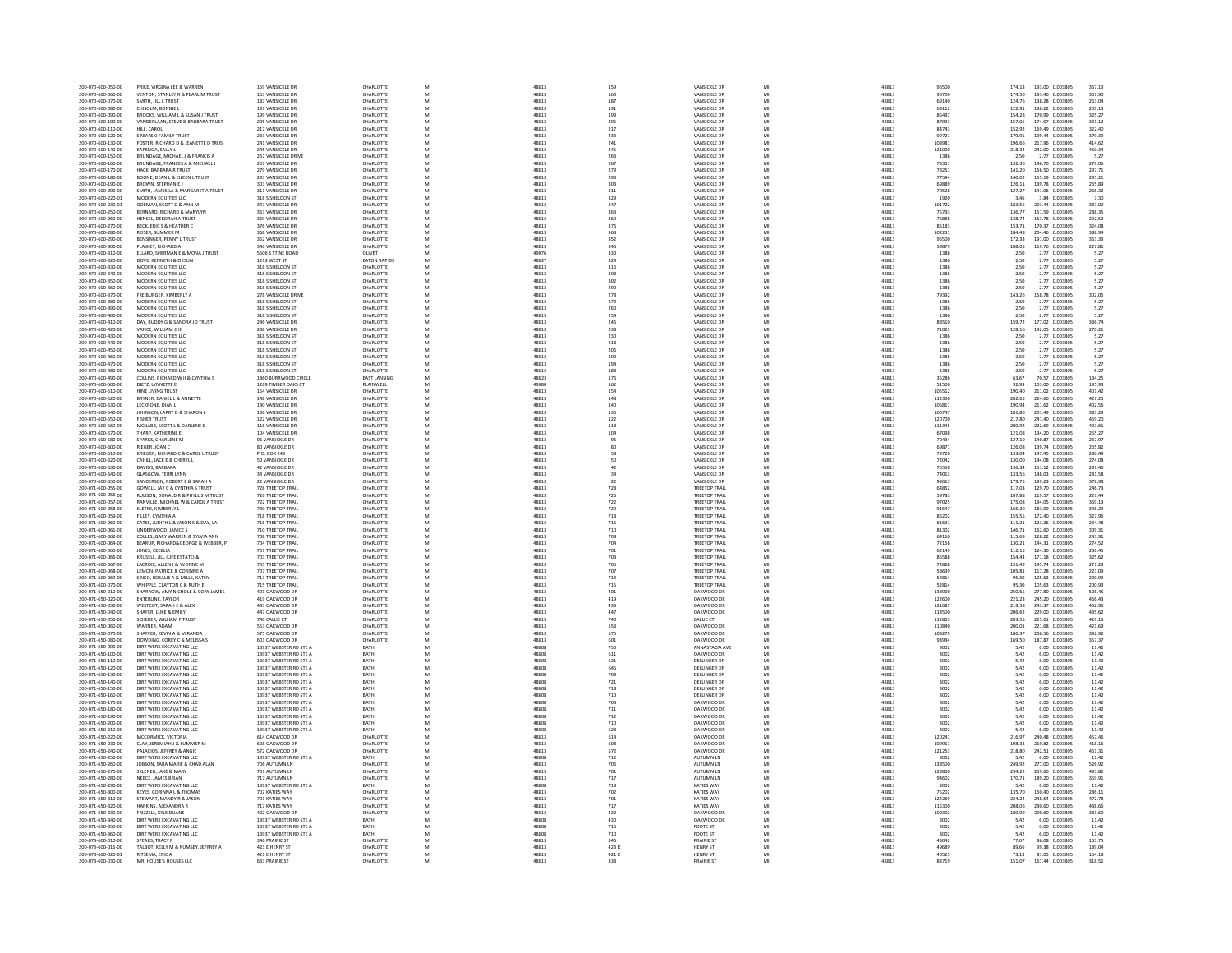| 200-073-600-040-00                       | ECHARTEA, ANDREW S & WENDY J                                     | 332 PRAIRIE ST                                   | CHARLOTTI                     |                |            | 48813          | 332            | <b>PRAIRIE ST</b>                          |          | 48813          | 42526          | 76.74<br>85.05 0.00380                               | 161.79           |
|------------------------------------------|------------------------------------------------------------------|--------------------------------------------------|-------------------------------|----------------|------------|----------------|----------------|--------------------------------------------|----------|----------------|----------------|------------------------------------------------------|------------------|
| 200-073-600-050-00                       | GRUESBECK DAVID & SARAH                                          | 328 PRAIRIE ST<br>326 PRAIRIE ST                 | CHARLOTTE                     | MI             |            | 48813          | 328            | PRAIRIE ST                                 | MI       | 48813          | 59500          | 107 37<br>119.00 0.003805                            | 226.37           |
| 200-073-600-060-00<br>200-073-600-070-00 | THOMPSON-HEINZE, LORI A<br>RILEY-BARNARD, COD'                   | 322 PRAIRIE ST                                   | CHARLOTTE<br>CHARLOTTI        | MI<br>MI       |            | 48813<br>48813 | 326<br>322     | <b>PRAIRIE ST</b><br><b>PRAIRIE ST</b>     | MI       | 48813<br>48813 | 42159<br>60018 | 84.32 0.003805<br>76.08<br>108.30<br>120.04 0.003805 | 160.39<br>228.34 |
| 200-073-600-080-00                       | BROWER JON MARIE & JONNY BLID                                    | 318 PRAIRIE ST                                   | CHARLOTTE                     | MI             |            | 48813          | 318            | <b>PRAIRIE ST</b>                          | MI       | 48813          | 68844          | 124.23<br>137.69 0.003805                            | 261.92           |
| 200-073-600-090-00<br>200-073-600-095-00 | PAPRANEC, MICHAELIA.                                             | 314 PRAIRIE ST<br>308 PRAIRIE ST                 | CHARLOTTI<br>CHARLOTTE        | MI<br>MI       |            | 48813<br>48813 | 314<br>308     | <b>PRAIRIE ST</b><br><b>PRAIRIE ST</b>     | MI       | 48813<br>48813 | 42266<br>2230  | 84.53 0.003805<br>76.2<br>402<br>4.46 0.003805       | 160.80<br>8.48   |
| 200-073-600-101-00                       | MCCARTY, MICHAEL L SR & PRAME, SUZA<br>STAHL, MICHAEL A          | 311 PRAIRIE ST                                   | CHARLOTTE                     | MI             |            | 48813          | 311            | <b>PRAIRIE ST</b>                          | MI       | 48813          | 59700          | 107.73<br>119.40 0.003805                            | 227.13           |
| 200-073-600-111-00                       | KARTTUNEN, ANDREW                                                | 315 PRAIRIE ST                                   | CHARLOTTI                     | MI             |            | 48813          | 315            | <b>PRAIRIE ST</b>                          |          | 48813          | 35434          | 63.94<br>70.87 0.00380                               | 134.81           |
| 200-073-600-121-00                       | MERRICK, JESSE & LAWTON, PATRICIA J                              | 321 PRAIRIE ST                                   | CHARLOTTE                     | MI             |            | 48813          | 321            | <b>PRAIRIE ST</b>                          | MI       | 48813          | 60091          | 108.43<br>120.18 0.003805                            | 228.62           |
| 200-073-600-131-00<br>200-073-600-141-00 | MALTBY, SUZANNE & COOPER, WENDI L<br>FAST, KELLENE KAY           | 325 PRAIRIE ST<br>327 PRAIRIE ST                 | CHARLOTTE<br>CHARLOTTI        | MI             |            | 48813<br>48813 | 325<br>327     | <b>PRAIRIE ST</b><br><b>PRAIRIES</b>       | MI       | 48813<br>48813 | 26694          | 48.17<br>53.39 0.003805<br>70.53<br>78.17 0.003805   | 101.56<br>148.70 |
| 200-073-600-146-00                       | MOTT, KELLIE J & VISHWANATH, D                                   | 331 PRAIRIE ST                                   | CHARLOTTI                     | MI             |            | 48813          | 331            | <b>PRAIRIE ST</b>                          | MI       | 48813          | 39084<br>35287 | 63.68<br>70.57 0.003805                              | 134.25           |
| 200-073-600-151-00                       | VISGER, MARION JR                                                | 335 PRAIRIE ST                                   | CHARLOTTI                     | MI             |            | 48813          | 335            | <b>PRAIRIE ST</b>                          |          | 48813          | 35928          | 64.83<br>71.86 0.003805                              | 136.69           |
| 200-073-600-162-00<br>200-073-600-175-01 | LEA, ROBERT E JR<br>FIX, JOSEPH R & ANDREA J                     | 1669 N COCHRAN<br>1146 E CLINTON TRAIL           | CHARLOTTE<br>CHARLOTTE        | MI<br>MI       |            | 48813<br>48813 | 339<br>501 E   | PRAIRIE ST<br><b>HENRY ST</b>              | MI<br>MI | 48813<br>48813 | 33372<br>28820 | 60.22<br>66.74 0.003805<br>52.01<br>57.64 0.003805   | 126.96<br>109.65 |
| 200-073-600-181-00                       | BISHOP, DUANE E & MARILYN S TRUST                                | 7110 ANDREWS HIGHWAY                             | BELLEVUE                      | MI             |            | 49021          | 5031           | <b>HENRY ST</b>                            |          | 48813          | 17406          | 31.41<br>34.81 0.003805                              | 66.22            |
| 200-073-600-191-00                       | BARRETTE, MICHAEL & CHARLOTTE                                    | <b>SOS F HENRY ST</b>                            | CHARLOTTE                     | MI             |            | 48813          | 505.1          | <b>HENRY ST</b>                            | MI       | 48813          | 46256          | 83.47<br>92.51 0.003805                              | 175.98           |
| 200-073-600-201-00<br>200-073-600-211-00 | OSBORNE, NONA M TRUST<br>PROTEAU, ROBERT &                       | 507 E HENRY ST<br>340 JOHNSON ST                 | CHARLOTTI<br>CHARLOTTI        | MI<br>MI       |            | 48813<br>48813 | 507E<br>340    | <b>HENRY ST</b><br>JOHNSON ST              | M        | 48813<br>48813 | 41295<br>20230 | 82.59 0.003805<br>74.52<br>36.51<br>40.46 0.003805   | 157.11<br>76.97  |
| 200-073-600-222-00                       | PARISH, DEBRA R                                                  | 332 JOHNSON ST                                   | CHARLOTTE                     | MI             |            | 48813          | 332            | JOHNSON ST                                 | MI       | 48813          | 45400          | 81.92<br>90.80 0.003805                              | 172.72           |
| 200-073-600-226-00                       | MORAN, CHRISTIN                                                  | 330 JOHNSON ST                                   | CHARLOTTE                     | MI             |            | 48813          | 330            | JOHNSON ST                                 |          | 48813          | 27651          | 55.30 0.003805<br>49.90                              | 105.20           |
| 200-073-600-231-00                       | YOUNG, GREGORY T SR & LAURA                                      | 328 JOHNSON ST                                   | CHARLOTTE                     | MI             |            | 48813          | 328            | JOHNSON ST                                 | MI       | 48813          | 49919          | 90.08<br>99.84 0.003805                              | 189.92           |
| 200-073-600-241-00<br>200-073-600-251-00 | YANEY, SHEILA K<br>RAYMER, ZACHARY & LEAH                        | 326 JOHNSON ST<br>324 JOHNSON ST                 | CHARLOTTE<br>CHARLOTTE        | MI<br>M        |            | 48813<br>48813 | 326<br>324     | JOHNSON ST<br>JOHNSON ST                   | MI       | 48813<br>48813 | 45900<br>51116 | 82.83<br>91.80 0.003805<br>92.24<br>102.23 0.003805  | 174.63<br>194.47 |
| 200-073-600-261-00                       | WAGGONER, ERMA L & STULTS, ROBERT D                              | 322 JOHNSON ST                                   | CHARLOTTE                     | MI             |            | 48813          | 322            | JOHNSON ST                                 | MI       | 48813          | 32482          | 58.61<br>64.96 0.003805                              | 123.58           |
| 200-073-600-266-00                       | TORRE, CHRISTINA                                                 | 320 JOHNSON ST                                   | CHARLOTTE                     | MI             |            | 48813          | 320            | JOHNSON ST                                 | MI       | 48813          | 51650          | 93.20<br>103.30 0.003805                             | 196.50           |
| 200-073-600-271-00<br>200-073-600-281-00 | LOVE, NED E ET AI<br>WERNER, SALLY                               | 318 JOHNSON ST<br>310 JOHNSON ST                 | CHARLOTTE<br>CHARLOTTE        | MI<br>MI       |            | 48813<br>48813 | 318<br>310     | JOHNSON ST<br>JOHNSON ST                   | MI<br>MI | 48813<br>48813 | 36985<br>63013 | 66.74<br>73.97 0.003805<br>113.71<br>126.03 0.003805 | 140.71<br>239.73 |
| 200-074-600-010-00                       | WRIGHT, KAREN S & MILO L TRUST                                   | 3874 LAMIE HWY                                   | CHARLOTTE                     | MI             |            | 48813          | 905 W          | <b>LAWRENCE AVI</b>                        | MI       | 48813          | 26742          | 53.48 0.003805<br>48.26                              | 101.74           |
| 200-074-600-030-00                       | <b>ERFEMAN ROGER D &amp; KELLY LTRUST</b>                        | 5400 N SHAYTOWN RD                               | <b>VERMONTVILLE</b>           | MI             |            | 49096          | 901 W          | <b>LAWRENCE AVE</b>                        | MI       | 48813          | 23965          | 43.24<br>47.93 0.003805                              | 91 17            |
| 200-074-600-060-01<br>200-074-600-090-00 | PATTON, JOSEPH A & SHANNON<br>WERTZ, JULIE A TRUST               | 120 VAN LIEU ST<br>132 VAN LIEU ST               | CHARLOTTE<br>CHARLOTTE        | MI<br>MI       |            | 48813<br>48813 | 120<br>132     | VAN LIEU ST<br>VAN LIEU ST                 | MI<br>MI | 48813<br>48813 | 30897<br>66816 | 61.79 0.003805<br>55.75<br>120.57<br>133.63 0.003805 | 117.55<br>254.20 |
| 200-074-600-110-00                       | WILSON, KENNETH R                                                | 212 VAN LIEU ST                                  | CHARLOTTE                     | MI             |            | 48813          | 212            | VAN LIEU ST                                | MI       | 48813          | 36415          | 65.71<br>72.83 0.003805                              | 138.54           |
| 200-074-600-120-00                       | MUNK, MELISSA A                                                  | 216 VAN LIEU ST                                  | CHARLOTTE                     | MI             |            | 48813          | 216            | VAN LIEU ST                                | MI       | 48813          | 38957          | 77.91 0.003805<br>70.30                              | 148.21           |
| 200-074-600-130-00<br>200-074-600-140-00 | DIETZEL, BRIAN<br>SYMONDS, CYLER & MONTAGUE, CAMERON             | 220 VAN LIEU ST<br>224 VAN LIEU ST               | CHARLOTTE<br>CHARLOTTE        | MI<br>MI       |            | 48813<br>48813 | 220<br>224     | VAN LIEU ST<br>VAN LIEU ST                 | MI<br>MI | 48813<br>48813 | 29442<br>23330 | 58.88 0.003805<br>53.13<br>42.10<br>46.66 0.003805   | 112.01<br>88.76  |
| 200-074-600-150-00                       | GRIFFITH, DEBORA                                                 | 228 VAN LIEU ST                                  | CHARLOTTI                     |                |            | 48813          | 228            | VAN LIEU ST                                |          | 48813          | 21076          | 42.15 0.003805<br>38.03                              | 80.18            |
| 200-074-600-160-00                       | <b>RIVERWEST HOMES LLC</b>                                       | 131 S MAIN ST STER                               | <b>FATON RAPIDS</b>           | MI             |            | 48827          | 234            | VAN LIFLI ST                               | MI       | 48813          | 33296          | 60.08<br>208200.0.92.33                              | 126.67           |
| 200-074-600-170-00                       | CHRISTIE, KENNETH A & PHYLLIS ET AL                              | 782 W SEMINARY ST                                | CHARLOTTE                     | MI             |            | 48813          | 782 W          | <b>SEMINARY ST</b>                         | MI       | 48813          | 35371          | 63.83<br>70.74 0.003805                              | 134.57           |
| 200-074-600-180-00<br>200-074-600-190-01 | MOON, DAVID R & KAREN J TRUST<br><b>GRAHAM SUSAN</b>             | 776 W SEMINARY ST<br>2104 MAURER RD              | CHARLOTTI<br><b>CHARLOTTE</b> | MI<br>MI       |            | 48813<br>48813 | 776 W<br>768 W | <b>SEMINARY ST</b><br><b>SEMINARY ST</b>   | MI       | 48813<br>48813 | 29452<br>10995 | 53.15<br>58.90 0.003805<br>19.85<br>22.00 0.003805   | 112.05<br>41.84  |
| 200-074-600-210-00                       | CFT INVESTMENTS, LLC                                             | P.O. BOX 24                                      | EAGLE                         | MI             |            | 48822          | 233            | VAN LIEU ST                                | MI       | 48813          | 11103          | 20.04<br>22.21 0.003805                              | 42.24            |
| 200-074-600-222-00                       | VANDERSTELT DAN & IOANNE                                         | 225 VAN LIEU ST                                  | CHARLOTTE                     | MI             |            | 48813          | 225            | VAN LIFLI ST                               | MI       | 48813          | 37286          | 67.28<br>74.57 0.003805                              | 141.85           |
| 200-074-600-226-00<br>200-074-600-250-00 | COMBS, VIOLA ET AL<br>SHOEMAKE, KAREN I                          | 219 VAN LIEU ST<br>215 VAN LIEU ST               | CHARLOTTE<br>CHARLOTTI        | MI             |            | 48813<br>48813 | 219<br>215     | VAN LIEU ST<br>VAN LIEU ST                 | MI       | 48813<br>48813 | 20359<br>2460  | 36.74<br>40.72 0.003805<br>44.40<br>49.21 0.00380    | 77.46<br>93.61   |
| 200-074-600-270-00                       | LOWERY JOEY M                                                    | 209 VAN LIFLI ST                                 | CHARLOTTE                     | MI             |            | 48813          | 209            | VAN LIFLI ST                               | MI       | 48813          | 29491          | 53.22<br>58.98 0.003805                              | 112.20           |
| 200-074-600-282-00                       | AUTEN, RODNEY S                                                  | 4136 N SHAYTOWN                                  | VERMONTVILLE                  | MI             |            | 49096          | $\overline{0}$ | VAN LIEU ST                                | MI       | 48813          | 6870           | 13.74 0.003805<br>12.40                              | 26.14            |
| 200-074-600-291-00<br>200-074-600-301-00 | AUTEN, RODNEY:<br>KROEG, CHERYL L                                | 4136 N SHAYTOWN<br>117 VAN LIEU ST               | VERMONTVILLE<br>CHARLOTTE     | MI             |            | 49096<br>48813 | 123<br>117     | VAN LIEU ST<br>VAN LIEU ST                 | MI       | 48813<br>48813 | 36273<br>47843 | 65.45<br>72.55 0.003805<br>86.33<br>95.69 0.003805   | 138.00<br>182.02 |
| 200-074-600-320-00                       | SIMPSON, BRADY & KRYSTAL                                         | 111 VAN LIEU ST                                  | CHARLOTTI                     | MI             |            | 48813          | 111            | VAN LIEU ST                                |          | 48813          | 35231          | 63.57<br>70.46 0.00380                               | 134.04           |
| 200-074-600-330-00                       | HUSSEY, CAROLE J & PARTRIDGE, CATHY                              | 107 VAN LIEU ST                                  | CHARLOTTE                     | MI             |            | 48813          | 107            | VAN LIFLI ST                               | MI       | 48813          | 70900          | 127.94<br>141.80 0.003805                            | 269.74           |
| 200-074-600-340-00<br>200-074-600-350-00 | BERRY CONSTRUCTION COMPANY INC.<br>BERRY, RICHARD JF             | PO BOX 1662<br>2222 M99                          | OKEMOS<br><b>EATON RAPIDS</b> | MI<br>MI       | 48805-1662 | 48827          | 813 W<br>815 W | <b>LAWRENCE AVE</b><br><b>LAWRENCE AVI</b> | MI       | 48813          | 23339          | 42.12<br>46.68 0.003805<br>45.18<br>50.08 0.00380    | 88.79            |
| 200-074-600-360-00                       | MOMINEE, ROBERT H & DIANE M TRUST                                | 3559 LONG HWY                                    | <b>CHARLOTTE</b>              | MI             |            | 48813          | 817 W          | <b>LAWRENCE AVE</b>                        | MI       | 48813<br>48813 | 25038          | 35.95<br>39.85 0.003805                              | 95.26<br>75.80   |
| 200-075-000-001-01                       | FATTEH, SAI                                                      | 1111 S ROOP ST                                   | CARSON CITY                   | NV             |            | 89702          | 510            | PLEASANT ST                                |          | 48813          | 19925<br>94780 | 171.03<br>189.56 0.003805                            | 360.59           |
| 200-075-401-010-00                       | WILLIAMS, NATHAN & RONNING, AMANDA                               | S04 HIGH ST<br>736 HIGH ST                       | CHARLOTTE<br>CHARLOTTE        | MI<br>MI       |            | 48813          | 804            | HIGH ST                                    | MI       | 48813          | 47968          | 95.94 0.003805<br>86.56                              | 182.49           |
| 200-075-401-020-00                       | BIRSEN, SAMANTHA                                                 |                                                  |                               |                |            |                |                |                                            |          |                |                |                                                      |                  |
|                                          |                                                                  |                                                  |                               |                |            | 48813          | 736            | HIGH ST                                    | MI       | 48813          | 37330          | 67.36<br>74.66 0.003805                              | 142.02           |
| 200-075-401-030-00<br>200-075-401-040-00 | HARP, THOMAS M & ROBERTA K<br>BIALKOWSKI, MICHAEL G              | 732 HIGH ST<br>728 HIGH ST                       | CHARLOTTE<br>CHARLOTTE        | MI<br>MI       |            | 48813<br>48813 | 732<br>728     | HIGH ST<br>HIGH ST                         | MI       | 48813<br>48813 | 48645<br>55532 | 87.78<br>97.29 0.003805<br>100.21<br>111.06 0.003805 | 185.07<br>211.27 |
| 200-075-401-050-00                       | HESS, WILLIAM ROBERT & SHERRY LYNN                               | 724 HIGH ST                                      | CHARLOTTE                     | MI             |            | 48813          | 724            | HIGH ST                                    | MI       | 48813          | 51284          | 92.54<br>102.57 0.003805                             | 195.11           |
| 200-075-402-010-00                       | THATCHER, AMANDA                                                 | 807 HIGH ST                                      | CHARLOTTI                     |                |            | 48813          |                | HIGH ST                                    |          | 48813          | 48720          | 87.92<br>97.44 0.003805                              | 185.36           |
| 200-075-402-020-00                       | WOODWORTH, JOHN G & SUSAN E<br>YOUNG, JAMES E                    | 803 HIGH ST<br>737 HIGH ST                       | CHARLOTTE                     | MI<br>MI       |            | 48813<br>48813 | 803<br>737     | HIGH ST<br>HIGH ST                         | MI       | 48813<br>48813 | 46062          | 83.12<br>92.12 0.003805<br>98.29 0.003805<br>88.68   | 175.24           |
| 200-075-402-030-00<br>200-075-402-040-00 | PARKHOUSE, PHYLIS J TRUST                                        | 733 HIGH ST                                      | CHARLOTTE<br>CHARLOTTI        | MI             |            | 48813          | 733            | HIGH ST                                    | M        | 48813          | 49143<br>59143 | 106.72<br>118.29 0.003805                            | 186.96<br>225.01 |
| 200-075-402-050-00                       | MCLEOD, PAUL C SR & REBBECCA                                     | 729 HIGH ST                                      | CHARLOTTE                     | MI             |            | 48813          | 729            | HIGH ST                                    | MI       | 48813          | 72929          | 131.60<br>145.86 0.003805                            | 277.46           |
| 200-075-402-060-00                       | BROWN, SCOTT W & CHRISTINE E<br>USHER, LISA K                    | 725 HIGH ST                                      | CHARLOTTE<br>LANSING          | MI<br>MI       |            | 48813          | 725            | HIGH ST<br><b>CLINTON ST</b>               | MI       | 48813          | 53728          | 107.46 0.003805<br>96.95                             | 204.41           |
| 200-075-601-011-01<br>200-075-601-011-02 | WHEELER, JOSEPH                                                  | 5655 W STOLL ROAD<br>702 S CLINTON ST            | CHARLOTTE                     | $\overline{M}$ |            | 48906<br>48813 | 700 S<br>702 S | <b>CLINTON ST</b>                          | MI       | 48813<br>48813 | 68444<br>12414 | 123.51<br>136.89 0.003805<br>24.83 0.003805<br>22.40 | 260.40<br>47.23  |
| 200-075-601-020-00                       | BURSLEY, BARBARA&BURLSEY, DORIS                                  | 445 W SHEPHERD ST                                | CHARLOTTI                     | MI             |            | 48813          | 445 W          | SHEPHERD ST                                | MI       | 48813          | 23028          | 41.55<br>46.06 0.003805                              | 87.61            |
| 200-075-601-040-00                       | MURRAY, WILLIAM                                                  | <b>455 W SHEPHERD ST</b>                         | CHARLOTTE<br>CHARLOTTE        | MI<br>MI       |            | 48813          | 455 W          | SHEPHERD ST<br><b>CLINTON ST</b>           | MI<br>MI | 48813          | 42362          | 76.44<br>84.72 0.003805                              | 161.17           |
| 200-075-601-060-00<br>200-075-601-070-00 | LEITER, TOMMY M & GLORIA J<br>COLLINS, KAREN S & LUDWICK, SHELLY | 706 S CLINTON ST<br><b>PO BOX 426</b>            | CHARLOTTE                     | MI             |            | 48813<br>48813 | 706 S<br>712 S | <b>CLINTON ST</b>                          | MI       | 48813<br>48813 | 28732<br>31600 | 51.85<br>57.46 0.003805<br>63.20 0.003805<br>57.02   | 109.31<br>120.22 |
| 200-075-601-080-00                       | CARMONEY, JOYCE L                                                | 714 S CLINTON S'                                 | CHARLOTTE                     | MI             |            | 48813          | 714 S          | <b>CLINTON ST</b>                          | MI       | 48813          | 24907          | 44.94<br>49.81 0.003805                              | 94.76            |
| 200-075-601-090-00<br>200-075-601-120-00 | DOTY, NICHOLAS J &<br>ONOFRIO CHRISTOPHER W & ALISON S           | 716 S CLINTON ST<br><b>720 S CLINTON ST</b>      | CHARLOTTE<br>CHARLOTTE        | M<br>MI        |            | 48813<br>48813 | 716 S<br>720 S | <b>CLINTON S</b><br>CLINTON ST             | MI       | 48813<br>48813 | 36748<br>27470 | 66.31<br>73.50 0.003805<br>49.57<br>54.94 0.003805   | 139.81<br>104.51 |
| 200-075-601-125-01                       | ZAKORA, LARRY F & JUDY R                                         | 718 S CLINTON ST                                 | CHARLOTTE                     | MI             |            | 48813          | 718 S          | <b>CLINTON ST</b>                          | MI       | 48813          | 32570          | 65.14 0.003805<br>58.77                              | 123.91           |
| 200-075-602-010-00                       | WALES, BRIAN                                                     | 311 W SHEPHERD ST                                | CHARLOTTI                     | MI             |            | 48813          | 311 W          | SHEPHERD ST                                | MI       | 48813          | 49417          | 89.17<br>98.83 0.003805                              | 188.01           |
| 200-075-602-030-00                       | SHELER, CLARISSA M                                               | 307 W SHEPHERD ST                                | CHARLOTTE                     | MI             |            | 48813          | 307 W          | SHEPHERD ST                                | MI<br>MI | 48813          | 26013          | 46.94<br>52.03 0.003805                              | 98.97            |
| 200-075-602-040-00<br>200-075-602-050-00 | CARBERY, MICHAEL S<br>HICKS GARRIEL & DONALD                     | 703 S CLINTON ST<br><b>705 S CLINTON ST</b>      | CHARLOTTE<br>CHARLOTTE        | MI<br>MI       |            | 48813<br>48813 | 703 S<br>705.5 | <b>CLINTON ST</b><br>CUNTON ST             | MI       | 48813<br>48813 | 29779<br>35100 | 53.74<br>59.56 0.003805<br>63.34<br>70.20 0.003805   | 113.29<br>133.54 |
| 200-075-602-060-00                       | THOMPSON, ROBERT A                                               | 707 S CLINTON ST                                 | CHARLOTTE                     | MI             |            | 48813          | 707 S          | <b>CLINTON ST</b>                          | MI       | 48813          | 19482          | 38.96 0.003805<br>35.16                              | 74.12            |
| 200-075-602-070-00<br>200-075-602-090-01 | HILL, JOYCE & SABRINA LYP<br>JONES, CHRISTOPHER E & JAMIE I      | 709 S CLINTON S'<br><b>717 S CLINTON ST</b>      | CHARLOTTI<br>CHARLOTTE        | MI<br>MI       |            | 48813<br>48813 | 709 %<br>717S  | <b>CLINTON S</b><br><b>CLINTON ST</b>      | MI       | 48813<br>48813 | 23927<br>40687 | 43.18<br>47.85 0.00380<br>73.41<br>81.36 0.003805    | 91.03<br>154.77  |
| 200-075-602-102-01                       | ORBELL, ROBERT                                                   | 316 W 1ST ST                                     | CHARLOTTE                     | MI             |            | 48813          | 316 W          | 1ST ST                                     | MI       | 48813          | 43700          | 87.40 0.003805<br>78.86                              | 166.26           |
| 200-075-602-110-00                       | MARIS, CHRIS MICHAEL                                             | 310 W 1ST ST                                     | CHARLOTTI                     | MI             |            | 48813          | 310 W          | 1ST ST                                     |          | 48813          | 35866          | 64.72<br>71.73 0.003805                              | 136.45           |
| 200-075-602-120-00<br>200-075-602-140-00 | CONLEY TAMERA A<br>JEWELL, RANDY & CYNTHIA L                     | <b>740 S SHELDON ST</b><br>298 N BONNIE BROOK DR | CHARLOTTE<br>CHARLOTTI        | MI             |            | 48813<br>48813 | 740 S<br>720 S | SHELDON ST<br>SHELDON ST                   | MI       | 48813<br>48813 | 34517<br>19067 | 62.28<br>69.03 0.003805<br>34.4<br>38.13 0.00380     | 131.30<br>72.54  |
| 200-075-602-150-00                       | MARKS IOY                                                        | 716 S SHELDON ST                                 | CHARLOTTE                     | MI             |            | 48813          | 716.5          | SHELDON ST                                 | MI       | 48813          | 47724          | 86.12<br>95.45 0.003805                              | 181.57           |
| 200-075-602-160-00                       | RUSSELL, BRANDON & PRICKEL, SAVANN                               | 714 S SHELDON ST                                 | CHARLOTTE                     | MI             |            | 48813          | 714 S          | SHELDON ST                                 | MI       | 48813          | 52889          | 105.78 0.003805<br>95.44                             | 201.22           |
| 200-075-602-180-00<br>200-075-602-200-00 | CRAVEN, VICTOR R & SANDRA K<br>STICKLES MERVELLA ET AL.          | 2076 S CHESTER RD<br>305 W SHEPHERD ST           | CHARLOTTI<br>CHARLOTTE        | MI<br>MI       |            | 48813<br>48813 | 710 S<br>305 W | <b>HELDON ST</b><br>SHEPHERD ST            | MI       | 48813<br>48813 | 1956<br>23356  | 35.30<br>39.13 0.00380<br>42.15<br>46.71 0.003805    | 74.43<br>88.86   |
| 200-075-602-210-00                       | COUSINO, RICHARD HUGH                                            | 303 W SHEPHERD ST                                | CHARLOTTE                     | MI             |            | 48813          | 303 W          | SHEPHERD ST                                | MI       | 48813          | 54700          | 109.40 0.003805<br>98.71                             | 208.11           |
| 200-075-603-010-00                       | WOOD, MICHAEL D & COPENHAVER, SHERR                              | 225 W SHEPHERD ST                                | CHARLOTTI                     | MI             |            | 48813          | 225 W          | SHEPHERD ST                                | MI       | 48813          | 31074          | 56.07<br>62.15 0.003805                              | 118.22           |
| 200-075-603-020-00<br>200-075-603-030-00 | MOGG. JEFFREY D<br>ENGEL, DANIEL R SR & NANCY                    | 1324 BRENTWOOD RD<br>707 S SHELDON ST            | CHARLOTTE<br>CHARLOTTI        | MI<br>MI       |            | 48813<br>48813 | 215 W<br>707 S | SHEPHERD ST<br>SHELDON ST                  | MI       | 48813<br>48813 | 21341<br>47175 | 38.51<br>42.68 0.003805<br>94.35 0.003805<br>85.13   | 81.19<br>179.48  |
| 200-075-603-050-00                       | WHITE, CRISTAL A                                                 | 711 S SHELDON ST                                 | CHARLOTTE                     | MI             |            | 48813          | 711 S          | SHELDON ST                                 | MI       | 48813          | 27216          | 49.11<br>54.43 0.003805                              | 103.54           |
| 200-075-603-060-00                       | HARP, AMBER L                                                    | 713 S SHELDON ST                                 | CHARLOTTE                     | MI             |            | 48813          | 713 S          | SHELDON ST                                 | MI       | 48813          | 29762          | 53.71<br>59.52 0.003805                              | 113.23           |
| 200-075-603-070-00<br>200-075-603-080-00 | LATHROP, DAVID I<br><b>BASIAGA, TAYLOR N</b>                     | 306 E LAWRENCE AVENUE<br>717 S SHELDON ST        | CHARLOTTI<br>CHARLOTTE        | MI             |            | 48813<br>48813 | 715 S<br>717 S | SHELDON ST<br>SHELDON ST                   | MI       | 48813<br>48813 | 8366<br>31500  | 15.10<br>16.73 0.003805<br>56.84<br>63.00 0.003805   | 31.83<br>119.84  |
| 200-075-603-090-00                       | PARISH, JACK M TRUST                                             | 2498 W MT HOPE                                   | MULLIKEN                      | MI             |            | 48861          | 719 S          | SHELDON ST                                 |          | 48813          | 12321          | 22.23<br>24.64 0.003805                              | 46.88            |
| 200-075-603-100-00                       | MYERS, CLAUDETTE M TRUST                                         | 214 W 1ST ST                                     | CHARLOTTI                     | MI             |            | 48813          | 214 W          | 1ST ST                                     | MI       | 48813          | 47710          | 95.42 0.003805<br>86.09                              | 181.51           |
| 200-075-603-110-00<br>200-075-603-120-00 | TEBO, MARK N & BONNIE J<br>KROLL, EDWARD J                       | 208 W 1ST ST<br>720 S BOSTWICK ST                | CHARLOTTE<br>CHARLOTTE        | MI<br>MI       |            | 48813<br>48813 | 208 W<br>720 S | 1ST ST<br><b>BOSTWICK ST</b>               | MI       | 48813<br>48813 | 46500<br>38879 | 83.91<br>93.00 0.003805<br>77.76 0.003805<br>70.16   | 176.91<br>147.92 |
| 200-075-603-130-00                       | LOEFFLER, JEFFREY CARSON                                         | 16423 RIVERSIDE ST                               | <b>LIVONIA</b>                | MI             |            | 48154          | 716 S          | <b>BOSTWICK ST</b>                         | MI       |                |                | 37.48<br>41.54 0.003805                              |                  |
| 200-075-603-152-00                       | EASTER, GAVIN CURTIS                                             | 680 WAVERLY ROAD                                 | <b>DIMONDALE</b>              | MI<br>MI       |            | 48821          | 710 S          | <b>BOSTWICK ST</b>                         | MI       | 48813<br>48813 | 20769<br>8351  | 16.70 0.003805<br>15.07                              | 79.02<br>31.77   |
| 200-075-603-161-00<br>200-075-603-190-00 | TOTTEN, MICHAEL & TRUDY<br>HUMBYRD, DENISE                       | 706 S BOSTWICK ST<br>205 W SHEPHERD ST           | CHARLOTTE<br>CHARLOTTE        | MI             |            | 48813<br>48813 | 706 S<br>205 W | <b>BOSTWICK ST</b><br>SHEPHERD ST          | MI       | 48813<br>48813 | 44522<br>28467 | 80.34<br>89.04 0.003805<br>51.37<br>56.93 0.003805   | 169.38<br>108.30 |
| 200-075-604-010-00                       | ANDREWS, DONALD                                                  | 113 W SHEPHERD ST                                | CHARLOTTE                     | MI             |            | 48813          | 113 W          | SHEPHERD ST                                |          | 48813          | 50934          | 101.87 0.003805<br>91.91                             | 193.78           |
| 200-075-604-020-00                       | ELLISON, ANDREW W                                                | 109 W SHEPHERD ST                                | CHARLOTTI                     | MI             |            | 48813          | 109 W          | SHEPHERD ST                                | M<br>MI  | 48813          | 53100          | 106.20 0.003805<br>95.82                             | 202.02           |
| 200-075-604-030-00<br>200-075-604-040-00 | GATES, TERI L & FETTY, HERBERT W<br>COLLIER, ROGER               | 2690 DINUS RD<br>707 S BOSTWICK ST               | TECUMSEH<br>CHARLOTTI         | MI<br>MI       |            | 49286<br>48813 | 703 S<br>707 S | <b>BOSTWICK ST</b><br><b>BOSTWICK ST</b>   |          | 48813<br>48813 | 23916<br>50928 | 43.16<br>47.83 0.003805<br>101.86 0.003805<br>91.90  | 90.99<br>193.76  |
| 200-075-604-060-00                       | <b>TAYLOR, JAMES E</b>                                           | 709 S BOSTWICK ST                                | CHARLOTTE                     | MI             |            | 48813          | 709 S          | <b>BOSTWICK ST</b>                         | MI       | 48813          | 54400          | 98.16<br>108.80 0.003805                             | 206.96           |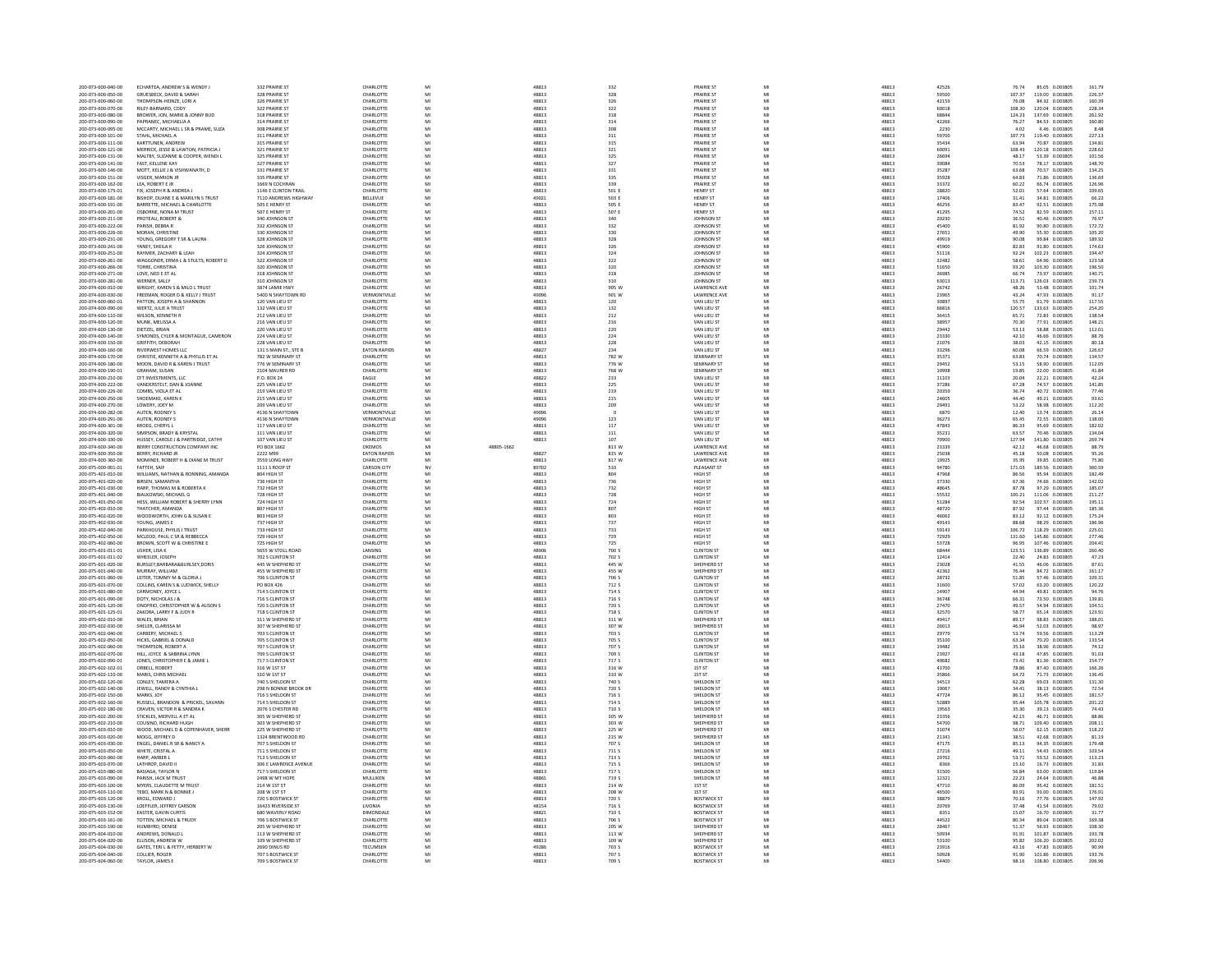|                                          | CROOK, RONALD & MAUDIE BELL TRUST                                 | 3049 ISLAND HWY                                    | CHARLOTTE                      | M        |            | 48813                   | 715 S          | <b>BOSTWICK ST</b>                       | MI       | 48813          | 24549                   | 44.30<br>49.10 0.003805                                    | 93.40                      |
|------------------------------------------|-------------------------------------------------------------------|----------------------------------------------------|--------------------------------|----------|------------|-------------------------|----------------|------------------------------------------|----------|----------------|-------------------------|------------------------------------------------------------|----------------------------|
| 200-075-604-090-00<br>200-075-604-100-00 | HURST, ALICE M<br>LEWIS, MARK & CAROL L                           | 721 S BOSTWICK ST<br>114 W 1ST ST                  | CHARLOTTE<br>CHARLOTTE         | M<br>M   |            | 48813<br>48813          | 721 S<br>114 W | <b>BOSTWICK ST</b><br>1ST ST             | MI<br>MI | 48813<br>48813 | 31304                   | 62.61 0.003805<br>56.49<br>50.26                           | 119.10<br>105.96           |
| 200-075-604-110-00                       | LORD, TERRY W                                                     | 722 S COCHRAN AVE                                  | CHARLOTTE                      | M        |            | 48813                   | 722 S          | <b>COCHRAN AVE</b>                       | MI       | 48813          | 27852<br>29998          | 55.70 0.003805<br>54.13<br>60.00 0.003805                  | 114.13                     |
| 200-075-604-120-00                       | BLOOMBERG, JEFFREY J & DAWN M TRUST                               | 7364 JOHNSON ROAD                                  | POTTERVILLE                    |          |            | 48876                   | 720 S          | COCHRAN AVE                              |          | 48813          | 51709                   | 103.42 0.003805<br>93.31                                   | 196.73                     |
| 200-075-604-140-00                       | MCGREGOR, RYAN NEIL                                               | 3316 MAPLE AVE                                     | KALAMAZOO                      | M        |            | 49048                   | 718 S          | <b>COCHRAN AVE</b>                       | MI       | 48813          | 23148                   | 41.77<br>46.30 0.003805                                    | 88.07                      |
| 200-075-604-150-00<br>200-075-604-170-00 | ROBINETTE, BRITTANY P<br>ALLMAN, ERIN                             | 714 S COCHRAN AVE<br>710 S COCHRAN AVE             | CHARLOTTE<br>CHARLOTTE         | M        |            | 48813<br>48813          | 714 S<br>710 S | COCHRAN AV<br>COCHRAN AVE                | MI       | 48813<br>48813 | 44100<br>43154          | 88.20 0.003805<br>79.58<br>77.87<br>86.31 0.003805         | 167.78<br>164.18           |
| 200-075-604-180-00                       | ZEIGLER, JUNE                                                     | 708 S COCHRAN AVE                                  | CHARLOTTE                      | M        |            | 48813                   | 708 S          | <b>COCHRAN AVE</b>                       | MI       | 48813          | 36037                   | 65.03<br>72.07 0.003805                                    | 137.10                     |
| 200-075-604-190-00                       | PENA, ELISEO C & PENA, JANET M                                    | 706 S COCHRAN AVE                                  | CHARLOTTE                      |          |            | 48813                   | 706 S          | COCHRAN AV                               | M        | 48813          | 45564                   | 82.22<br>91.13 0.003805                                    | 173.35                     |
| 200-075-604-200-00                       | ADMIRAL REAL ESTATE LILC                                          | 1410 COMMONWEALTH DR., STE 202                     | <b>WILMINGTON</b>              | NO       |            | 28403                   | 702S           | COCHRAN AVE                              | MI       | 48813          | 66705                   | 120.37<br>133.41 0.003805                                  | 253.78                     |
| 200-075-604-204-00<br>200-075-604-208-00 | BARTOLACCI, KEVIN<br>FIX IOSEPH R                                 | 103 W SHEPHERD ST<br>1146 F CLINTON TRAIL          | CHARLOTTE<br>CHARLOTTE         | M<br>M   |            | 48813<br>48813          | 103 W<br>105 W | SHEPHERD ST<br>SHEPHERD ST               | M<br>MI  | 48813<br>48813 | 21346<br>14009          | 42.69 0.003805<br>38.52<br>25.28<br>28.02 0.003805         | 81.21<br>53.30             |
| 200-075-605-020-00                       | JONES, RANDY J                                                    | 808 S CLINTON ST                                   | CHARLOTTE                      | M        |            | 48813                   | 808 S          | <b>CLINTON ST</b>                        | MI       | 48813          | 19125                   | 38.25 0.003805<br>34.51                                    | 72.76                      |
| 200-075-605-030-00                       | BRUCH, MATTHEW J                                                  | 2217 NARROW LAKE ROAD                              | CHARLOTTE                      | M        |            | 48813                   | 810 S          | <b>CLINTON ST</b>                        | M        | 48813          | 19472                   | 35.14<br>38.94 0.003805                                    | 74.08                      |
| 200-075-605-040-00                       | WOODBURY, MICHAEL DOYLE &                                         | 812 S CLINTON ST                                   | CHARLOTTE                      | M        |            | 48813                   | 812 S          | <b>CLINTON ST</b>                        | MI       | 48813          | 22002                   | 39.70<br>44.00 0.003805                                    | 83.71                      |
| 200-075-605-045-00<br>200-075-605-050-00 | ROLL, KARL A & PAULINE TRUST<br>ESCALERA, JULIAN Y & ADELA C      | 6175 W LAWRENCE HWY<br>816 S CLINTON ST            | CHARLOTTE<br>CHARLOTTE         | M        |            | 48813<br>48813          | 814 S<br>816 S | <b>CLINTON ST</b><br><b>CLINTON ST</b>   | MI<br>M  | 48813<br>48813 | 21879                   | 43.76 0.003805<br>39.48                                    | 83.24<br>74.34             |
| 200-075-605-060-00                       | PEWOSKI, CINDY                                                    | 818 S CLINTON ST                                   | CHARLOTTE                      | M        |            | 48813                   | 818 S          | <b>CLINTON ST</b>                        | MI       | 48813          | 19540<br>33675          | $39.08 \quad 0.003805$<br>35.26<br>67.35 0.003805<br>60.77 | 128.12                     |
| 200-075-605-070-00                       | ROLL, KARL A & PAULINE A TRUST                                    | 6175 W LAWRENCE HWY                                | CHARLOTTE                      |          |            | 48813                   | 820 S          | <b>CLINTON ST</b>                        | M        | 48813          | 24359                   | 43.96<br>48.72 0.003805                                    | 92.67                      |
| 200-075-605-090-00                       | LINDSAY, RICHARD A & JOAN R                                       | 1847 W KINSEL HWY                                  | CHARLOTTE                      | M        |            | 48813                   | 902 S          | <b>CLINTON ST</b>                        | MI       | 48813          | 11965                   | 21.59<br>23.93 0.003805                                    | 45.52                      |
| 200-075-605-100-00<br>200-075-605-105-00 | JENSON, CECIL<br>ROBERSON, DUSTIN                                 | 416 W 3RD ST<br>1111 FAIRVIEW                      | CHARLOTTE<br><b>CHARLOTTE</b>  | M        |            | 48813<br>48813          | 416 W<br>412 W | 3RD ST<br><b>TP GRE</b>                  | MI       | 48813<br>48813 | 19318<br>33469          | 38.64 0.003805<br>34.86<br>60.39<br>66.94 0.003805         | 73.50<br>127.33            |
| 200-075-605-110-00                       | CRAVEN, VICTOR R & SANDRA K                                       | 2076 S CHESTER RD                                  | CHARLOTTE                      | M        |            | 48813                   | 408 W          | 3RD ST                                   | MI       | 48813          | 22983                   | 41.47<br>45.97 0.003805                                    | 87.44                      |
| 200-075-605-120-00                       | VANNA ENTERPRISES LLC                                             | 114 E LAWRENCE AVE., STE 160                       | CHARLOTTE                      | <b>M</b> |            | 48813                   | 906 S          | <b>CLINTON ST</b>                        | M        | 48813          | 10488                   | 20.98 0.003805<br>18.93                                    | 39.90                      |
| 200-075-605-125-00                       | PROPERTIES 4 HUGHES LLC                                           | 3097 LANSING RD                                    | CHARLOTTE                      | M        |            | 48813                   | 910 S          | <b>CLINTON ST</b>                        | MI       | 48813          | 16631                   | 30.01<br>33.26 0.003805                                    | 63.27                      |
| 200-075-605-130-00<br>200-075-605-135-00 | PARISH, JACK M TRUST<br>MR. HOUSE'S HOUSES LLC                    | 2498 W MT HOPE<br><b>633 PRAIRIE ST</b>            | MULLIKEN<br>CHARLOTTE          | M        |            | 48861<br>48813          | 404 W<br>914 S | 3RD ST<br><b>CLINTON ST</b>              | MI       | 48813<br>48813 | 13211<br>7004           | 23.84<br>26.42 0.003805<br>12.64<br>14.01 0.003805         | 50.26<br>26.65             |
| 200-075-606-120-00                       | AFFHOLDER, MICHAEL & BARBARA                                      | 310 W 3RD ST                                       | CHARLOTTE                      | M        |            | 48813                   | 310 W          | 3RD ST                                   | MI       | 48813          | 55217                   | 99.64<br>110.43 0.003805                                   | 210.07                     |
| 200-075-606-140-00                       | COLOMBO, MARGARET E                                               | 904 S SHELDON ST                                   | CHARLOTT                       |          |            | 48813                   | 904 S          | SHELDON ST                               | M        | 48813          | 58778                   | 106.06<br>117.56 0.003805                                  | 223.62                     |
| 200-075-606-160-00                       | CHAMBERLAIN, SCOTT L                                              | 902 S SHELDON ST                                   | CHARLOTTE                      | M        |            | 48813                   | 902 S          | SHELDON ST                               | M        | 48813          | 79437                   | 143.34<br>158.87 0.003805                                  | 302.22                     |
| 200-075-607-010-00<br>200-075-607-020-00 | YEAGER, SUZANNE M<br>WAITZ DAVID I                                | 805 S SHELDON ST<br>215 W 1ST ST                   | CHARLOTTE<br>CHARLOTTE         | M        |            | 48813<br>48813          | 805 S<br>215 W | SHELDON ST<br>1ST ST                     | M<br>MI  | 48813<br>48813 | 27461<br>30700          | 49.55<br>54.92 0.003805<br>55.40<br>61.40 0.003805         | 104.48<br>116.80           |
| 200-075-607-040-00                       | SNYDER, DAVID P & PATRICIA A                                      | 807 S SHELDON ST                                   | CHARLOTTE                      | M        |            | 48813                   | 807 S          | SHELDON ST                               | MI       | 48813          | 49278                   | 98.56 0.003805<br>88.92                                    | 187.48                     |
| 200-075-607-060-00                       | SNYDER, DAVID P & PARTICIA A &                                    | 811 S SHELDON ST                                   | CHARLOTTE                      | M        |            | 48813                   | 811 S          | SHELDON ST                               | MI       | 48813          | 40665                   | 73.38<br>81.33 0.003805                                    | 154.71                     |
| 200-075-607-070-00                       | STARR, KATHERYN E                                                 | 901 S SHELDON ST                                   | CHARLOTTE                      | M        |            | 48813                   | 901 S          | SHELDON ST                               | MI       | 48813          | 32428                   | 58.52<br>64.86 0.003805                                    | 123.37                     |
| 200-075-607-080-00                       | BEEBE, LANCE D & ROSE M                                           | 905 S SHELDON ST                                   | CHARLOTTE                      |          |            | 48813                   | 905 S          | SHELDON ST                               | M        | 48813          | 43760                   | 87.52 0.003805<br>78.96                                    | 166.48                     |
| 200-075-607-100-00<br>200-075-607-105-00 | STANTON, DEVEN T<br>VANDERSTELT, DARRELL                          | 907 S SHELDON ST<br>114 E LAWRENCE AVE., STE 160   | CHARLOTTE<br>CHARLOTTE         | M<br>M   |            | 48813<br>48813          | 907 S<br>212 W | SHELDON ST<br>3RD ST                     | MI<br>MI | 48813<br>48813 | 22626<br>16869          | 40.83<br>45.25 0.003805<br>33.74 0.003805<br>30.44         | 86.08<br>64.18             |
| 200-075-607-110-00                       | VINCENT, RICHARD A SR & BEVERLY                                   | 208 W 3RD ST                                       | CHARLOTTE                      | M        |            | 48813                   | 208 W          | <b>3RD ST</b>                            | M        | 48813          | 15937                   | 28.76<br>31.87 0.003805                                    | 60.63                      |
| 200-075-607-120-00                       | BAUM, JULIE                                                       | 7855 MOYER RD                                      | CHARLOTTE                      | M        |            | 48813                   | 206 W          | 3RD ST                                   | MI       | 48813          | 11417                   | 20.60<br>22.83 0.003805                                    | 43.44                      |
| 200-075-607-130-00                       | POTTS, KARI A                                                     | 1005 E KACHINA AVE                                 | APACHE JUNCTION                | A2       |            | 85219                   | 910 S          | <b>BOSTWICK ST</b>                       | M        | 48813          | 27100                   | 54.20 0.003805<br>48.90                                    | 103.10                     |
| 200-075-607-140-00                       | CAVENEY WAYNE L& DERORAH STRUST                                   | 906 S ROSTWICK ST                                  | <b>CHARLOTTE</b>               | M        |            | 48813                   | 906 S          | <b>ROSTWICK ST</b><br><b>BOSTWICK ST</b> | MI<br>M  | 48813          | 55385<br>27494          | 99.94<br>110.77 0.003805<br>49.61                          | 210.71                     |
| 200-075-607-160-00<br>200-075-607-170-00 | GRAVES, DENNIS L & KATHRYN S<br>POPLE, SCOTT                      | 8952 S CLINTON TRAIL<br>814 S BOSTWICK ST          | EATON RAPIDS<br>CHARLOTTE      | M        |            | 48827<br>48813          | 902 S<br>814 S | <b>BOSTWICK ST</b>                       | MI       | 48813<br>48813 | 28818                   | 54.99 0.003805<br>57.64 0.003805<br>52.00                  | 104.60<br>109.64           |
| 200-075-607-180-00                       | ANDERSON, APRIL G                                                 | 812 S BOSTWICK ST                                  | CHARLOTTE                      | M        |            | 48813                   | 812 S          | <b>BOSTWICK ST</b>                       | MI       | 48813          | 30668                   | 55.34<br>61.34 0.003805                                    | 116.68                     |
| 200-075-607-190-00                       | LEES, MICHAEL                                                     | 810 S BOSTWICK ST                                  | CHARLOTTE                      |          |            | 48813                   | 810 S          | <b>BOSTWICK ST</b>                       |          | 48813          | 35948                   | 64.87<br>71.90 0.003805                                    | 136.76                     |
| 200-075-607-200-00                       | ROBERSON, DUSTIN & JACQUELINE                                     | 211 W 1ST ST                                       | CHARLOTTE                      | M        |            | 48813                   | 211 W          | 1ST ST                                   | MI       | 48813          | 40100                   | 72.36<br>80.20 0.003805                                    | 152.56                     |
| 200-075-607-210-00<br>200-075-608-040-00 | WHITE, SUSAN<br>BIVINS, JOHN R & CHYLEENE M                       | 362 BOYER COURT<br>811 S BOSTWICK ST               | MARSHALL<br>CHARLOTTE          | M<br>M   |            | 49068<br>48813          | 203 W<br>811.5 | 1ST ST<br><b>ROSTWICK ST</b>             | M<br>MI  | 48813<br>48813 | 10452<br>35917          | 18.86<br>20.90 0.003805<br>64.81<br>71.83 0.003805         | 39.76<br>136.65            |
| 200-075-608-050-00                       | NEIMEYER, JENNA M                                                 | 903 S BOSTWICK ST                                  | CHARLOTTE                      | M        |            | 48813                   | 903 S          | <b>BOSTWICK ST</b>                       | MI       | 48813          | 35718                   | 64.45<br>71.44 0.003805                                    | 135.89                     |
| 200-075-608-070-00                       | JENKINS, SHAWN D & HICKOK, CASSANDR                               | 900 S COCHRAN AVE                                  | CHARLOTTE                      |          |            | 48813                   | 900 S          | COCHRAN AVE                              | MI       | 48813          | 65600                   | 118.38<br>131.20 0.003805                                  | 249.58                     |
| 200-075-609-010-00                       | TONEY ROSEANN L& IASON A                                          | 201 W 3RD ST                                       | CHARLOTTE                      | M        |            | 48813                   | 201 W          | <b>RD ST</b>                             | MI       | 48813          | 30738                   | 55.47<br>61.48 0.003805                                    | 116.94                     |
| 200-075-609-020-00                       | ROLL, KARL A & PAULINE A TRUST                                    | 6175 W LAWRENCE HWY                                | CHARLOTTE                      | M        |            | 48813                   | 203 W          | <b>3RD ST</b>                            | MI       | 48813          | 29000                   | 52.33<br>58.00 0.003805                                    | 110.33                     |
| 200-075-609-040-00                       | <b>SHAULL, TYLER J &amp; MCGILVRA, ASHLEY</b>                     | 205 W 3RD ST                                       | CHARLOTTE                      | M        |            | 48813                   | 205 W          | <b>3RD ST</b>                            | M        | 48813          | 36816                   | 66.43<br>73.63 0.003805                                    | 140.07                     |
| 200-075-609-050-00<br>200-075-609-070-00 | CROOK, RONALD D & MAUDIE D TRUST<br>HALEY, NICOLE E & TAYLOR      | 3049 ISLAND HWY<br>215 W 3RD ST                    | CHARLOTTE<br>CHARLOTTE         | M        |            | 48813<br>48813          | 209 W<br>215 W | 3RD ST<br><b>3RD ST</b>                  | MI<br>M  | 48813<br>48813 | 18197<br>29353          | 32.84<br>36.39 0.003805<br>52.97<br>58.71 0.003805         | 69.23<br>111.67            |
| 200-075-609-090-00                       | CANTINE, ALLEN D & SALLY J                                        | 303 W 3RD ST                                       | CHARLOTTE                      | M        |            | 48813                   | 303 W          | 3RD ST                                   | MI       | 48813          | 49242                   | 88.86<br>98.48 0.003805                                    | 187.34                     |
| 200-075-609-100-00                       | LEIK, EVELYN                                                      | P.O. BOX 10                                        | CHARLOTTE                      | M        |            | 48813                   | 307 W          | <b>3RD ST</b>                            | MI       | 48813          | 7503                    | 13.54<br>15.01 0.003805                                    | 28.55                      |
| 200-075-609-120-00                       | RIDGE, WAYNE & YVONNE                                             | 905 S BOSTWICK                                     | CHARLOTTE                      | M        |            | 48813                   | 311 W          | <b>3RD ST</b>                            | M        | 48813          | 20197                   | 40.39 0.003805<br>36.45                                    | 76.84                      |
| 200-075-609-130-00                       | NEFF. TERRY E                                                     | 624 N COCHRAN AVE                                  | CHARLOTTE                      | M        |            | 48813                   | 315 W          | 3RD ST                                   | MI       | 48813          | 22324                   | 40.28<br>44.65 0.003805                                    | 84.93                      |
| 200-075-609-140-00<br>200-075-609-150-00 | DEDMAN, CHARLES M & JOANNE M<br>SMITH, MICHAEL E & GAYLE L        | 370 E KALAMO HWY<br>321 W 3RD ST                   | CHARLOTTE<br>CHARLOTTE         | M        |            | 48813<br>48813          | 319 W<br>321 W | 3RD ST<br><b>3RD ST</b>                  | MI       | 48813<br>48813 | 19612<br>33874          | 39.22 0.003805<br>35.39<br>61.13<br>67.75 0.003805         | 74.61<br>128.87            |
| 200-075-609-160-00                       | PARSONS, PATSY L                                                  | 403 W 3RD ST                                       | CHARLOTTE                      |          |            | 48813                   | 403 W          | 3RD ST                                   |          | 48813          | 27054                   | 54.11 0.003805<br>48.82                                    | 102.93                     |
| 200-075-609-180-00                       | LUMBERT, RODNEY A & TAMMY                                         | 409 W 3RD ST                                       | CHARLOTTE                      | M        |            | 48813                   | 409 W          | 3RD ST                                   | MI       | 48813          | 28568                   | 51.55<br>57.14 0.003805                                    | 108.69                     |
| 200-075-609-190-00                       | WYBLE, NORMAN L                                                   | 413 W 3RD ST                                       | CHARLOTTE                      | M        |            | 48813                   | 413 W          | <b>3RD ST</b>                            | MI       | 48813          | 24776                   | 44.71<br>49.55 0.003805                                    | 94.26                      |
| 200-075-609-200-00<br>200-076-600-010-00 | LINDSAY, RICHARD A & JOAN F<br>SPIRIT SPE PORTEOUO CA C-STORES LL | 1847 W KINSEL HWY<br>1410 COMMONWEALTH DR. STE 202 | CHARLOTTE<br><b>WILMINGTON</b> | NO       |            | 48813<br>28403          | 417 W<br>509 W | <b>3RD ST</b><br><b>LAWRENCE AVE</b>     | M<br>MI  | 48813<br>48813 | 24052<br>60848          | 43.40<br>48.10 0.003805<br>109.80<br>121.70 0.003805       | 91.51<br>231.50            |
| 200-076-600-015-00                       | WRUBEL, MICHAEL P & DEBORAH S                                     | 804 ST MARYS BLVD                                  | CHARLOTTE                      |          |            | 48813                   | 112            | PEARL ST                                 |          | 48813          | --------<br>36545       | 65.95<br>73.09 0.003805                                    | 139.04                     |
| 200-076-600-025-00                       | RIVERA RICHARD & NICOLE PALMER T                                  | 126 PEARL ST                                       | CHARLOTTE                      | M        |            | 48813                   | 126            | PEARL ST                                 | MI       | 48813          | 17137                   | 30.92<br>34.27 0.003805                                    | 65.20                      |
| 200-076-600-030-00                       | FOSTER, AMANDA & DUSTIN                                           | 441 W LAWRENCE AVE                                 | CHARLOTTE                      | M        |            | 48813                   | 441 W          | <b>LAWRENCE AVE</b>                      | MI       | 48813          | 60979                   | 110.04<br>121.96 0.003805                                  | 231.99                     |
| 200-076-600-040-00                       | BURCH, CARRIE L & ERIK                                            | 437 W LAWRENCE AVE                                 | CHARLOTTE                      | M        |            | 48813                   | 437 W          | LAWRENCE AVI                             | MI       | 48813          | 55293                   |                                                            | 210.36                     |
| 200-076-600-050-00<br>200-076-600-055-00 | WILSON DANIEL L& DERRA I<br>CONN, RICHARD & NANCY TRUST           | 431 W LAWRENCE AVE<br>115 PEARL ST                 | CHARLOTTE                      | M        |            | 48813                   |                |                                          |          |                |                         | 99.78<br>110.59 0.003805                                   | 234.57                     |
| 200-076-600-060-00                       | <b>RIVERA ALISA</b>                                               |                                                    |                                |          |            |                         | 431 W          | <b>LAWRENCE AVE</b>                      | MI       | 48813          | 61656                   | 111.26<br>123.31 0.003805                                  |                            |
| 200-076-600-065-01                       | HAZEL, JACK & CAROLYN TRUST                                       | 119 PEARL ST                                       | CHARLOTTE<br>CHARLOTTE         | M        |            | 48813<br>48813          | 115<br>119     | PEARL ST<br>PEARL ST                     | M<br>MI  | 48813<br>48813 | 53546<br>40345          | 107.09 0.003805<br>96.62<br>72.80<br>80.69 0.003805        | 203.72<br>153.49           |
| 200-076-600-070-00                       |                                                                   | 424 W LOVETT ST                                    | CHARLOTTE                      | M        |            | 48813                   | 424 W          | <b>LOVETT ST</b>                         | MI       | 48813          | 57677                   | 115.35 0.003805<br>104.08                                  | 219.43                     |
|                                          | CROOK, RONALD D & MAUDIE BELL TRUST                               | 3049 ISLAND HW                                     | CHARLOTTE                      |          |            | 48813                   | 426 W          | LOVETT ST                                | M        | 48813          | 50873                   | 91.80<br>101.75 0.003805                                   | 193.55                     |
| 200-076-600-075-00                       | COVE, POLLYANNA                                                   | 129 PEARL ST                                       | CHARLOTTE                      | M        |            | 48813                   | 129            | PEARL ST                                 | MI       | 48813          | 59347                   | 107.09<br>118.69 0.003805                                  | 225.79                     |
| 200-076-600-080-00                       | WILSON, AUSTIN J                                                  | 133 PEARL ST                                       | CHARLOTTE                      |          |            | 48813                   | 133            | PEARL ST                                 | MI       | 48813          | 43334                   | 78.20<br>86.67 0.003805                                    | 164.86                     |
| 200-076-600-084-00<br>200-076-600-088-00 | STRANG, TREVOR<br>HEINZE, TANNER                                  | 4638 S COCHRAN ROAD<br>430 W LOVETT ST             | <b>CHARLOTTE</b><br>CHARLOTTE  | M        |            |                         | 135<br>430 W   | <b>PEARL ST</b><br>LOVETT ST             | MI<br>M  | 48813<br>48813 |                         | 83.00 0.003805<br>74.89<br>104.13 0.003805<br>93.95        |                            |
| 200-076-600-090-00                       | PRUDEN, MATTHEW A & JENNIFER L                                    | 128 PEARL ST                                       | CHARLOTTE                      | M        |            | 48813<br>48813<br>48813 | $128\,$        | PEARL ST                                 | M        | 48813          | 41500<br>52063<br>36219 | 72.44 0.003805<br>65.36                                    | 157.89<br>198.07<br>137.80 |
| 200-076-600-095-00                       | WILLIAMS, PAUL B                                                  | 200 W DELANO AVE                                   | PRESCOTT                       | AZ       |            | 86301                   | 132            | PEARL ST                                 | MI       | 48813          | 40973                   | 73.94<br>81.95 0.003805                                    | 155.88                     |
| 200-076-600-100-00                       | DIEHL, LOIS MARION                                                | 134 PEARL ST                                       | CHARLOTTE                      |          |            | 48813                   | 134            | PEARL ST                                 |          | 48813          | 30476                   | 54.99<br>60.95 0.003805                                    | 115.95                     |
| 200-076-600-105-00                       | THE MONEY SOURCE INC                                              | 500 SOUTH BROAD ST, STE 100A                       | <b>MERIDEN</b>                 | CT<br>M  |            | 6451                    | 138            | PEARL ST                                 | MI       | 48813          | 39277                   | 70.88<br>78.55 0.003805                                    | 149.43                     |
| 200-076-600-120-00<br>200-076-600-140-00 | CHARLOTTE MINI STORAGE LLC                                        | 2440 LANSING RD                                    | CHARLOTTE<br>CHARLOTT          |          |            | 48813                   | 518 W          | LOVETT ST<br>LOVETT ST                   | MI       | 48813          | 128275                  | 231.47<br>256.55 0.003805<br>63.51                         | 488.02                     |
| 200-076-600-160-00                       | ECAS HOLDINGS LLC<br>CUATT, DIANNE & DOUGLAS                      | 607 W LOVETT ST<br>3188 MULLIKEN ROAD              | CHARLOTTE                      | M        |            | 48813<br>48813          | 607 W<br>605 W | LOVETT ST                                | M        | 48813<br>48813 | 35194<br>75822          | 70.39 0.003805<br>136.82<br>151.64 0.003805                | 133.90<br>288.46           |
| 200-076-600-170-00                       | CHARLOTTE MINI STORAGE LLC                                        | 2440 LANSING RD                                    | CHARLOTTE                      |          |            | 48813                   | 202            | PEARL ST                                 |          | 48813          | 148789                  | 268.49<br>297.58 0.003805                                  | 566.07                     |
| 200-076-600-220-00                       | <b>IFONARD RRENTA</b>                                             | 427 W LOVETT ST                                    | CHARLOTTE                      | M        |            | 48813                   | 427 W          | <b>LOVETT ST</b>                         | MI       | 48813          | 51300                   | 92.57<br>102.60 0.003805                                   | 195.17                     |
| 200-076-600-230-00                       | BOWLES, DAVID R & BONNIE K                                        | 423 W LOVETT ST                                    | CHARLOTTE                      | M<br>M   |            | 48813                   | 423 W          | <b>LOVETT ST</b>                         | MI<br>M  | 48813          | 55751                   | 111.50 0.003805<br>100.60                                  | 212.10                     |
| 200-076-600-300-00<br>200-076-600-370-00 | KISH PLASTICS INC<br>FLEET SERVICE INC                            | DRAWER C<br>1498 W NEEDMORE HWY                    | CHARLOTTE<br>CHARLOTTE         | M        |            | 48813<br>48813          | 604 W<br>243 S | <b>SEMINARY ST</b><br><b>STATE ST</b>    | MI       | 48813<br>48813 | 162998<br>41353         | 294.13<br>326.00 0.003805<br>74.62<br>82.71 0.003805       | 620.13<br>157.33           |
| 200-076-600-380-00                       | CAREY, CHARLES D                                                  | 209 S STATE ST                                     | CHARLOTT                       |          |            | 48813                   | 209 S          | <b>STATE ST</b>                          |          | 48813          | 129576                  | 259.15 0.003805<br>233.82                                  | 492.97                     |
| 200-076-600-391-01                       | <b>RIGMAN'S LLC</b>                                               | PO ROX 460                                         | CHARLOTTE                      | M        |            | 48813                   | 618 W          | <b>LOVETT ST</b>                         | MI       | 48813          | 53793                   | 97.07<br>107.59 0.003805                                   | 204.66                     |
| 200-076-600-391-03<br>200-077-600-010-00 | STEVENS, CHRISTOPHER P & KIRSTY J                                 | 2933 LOVANGO LANDING                               | LANSING                        | M        | 48813-0442 | 48911                   | 610 W          | LOVETT ST                                | MI<br>M  | 48813          | 196628                  | 354.82<br>393.26 0.003805                                  | 748.07                     |
| 200-077-600-015-00                       | STALLONE, HEATHER<br>ST ANDRE, CLAUDIA PERRY                      | PO BOX 442<br>316 E HARRIS AVE                     | CHARLOTTE<br>CHARLOTTE         | M        |            | 48813                   | 327 E<br>316 E | <b>LAWRENCE AVE</b><br><b>HARRIS AVE</b> | MI       | 48813<br>48813 | 16741<br>77227          | 30.21<br>33.48 0.003805<br>139.36<br>154.45 0.003805       | 63.69<br>293.81            |
| 200-077-600-024-01                       | CAN DO PROPERTIES, LLC                                            | 120 PLEASANT STREET                                | CHARLOTTE                      |          |            | 48813                   | 331 E          | <b>LAWRENCE AVE</b>                      | M        | 48813          | 41379                   | 82.76 0.003805<br>74.67                                    | 157.43                     |
| 200-077-600-028-01                       | MCMILLAN, MARILYN                                                 | 333 E LAWRENCE AVE                                 | CHARLOTTE                      | M        |            | 48813                   | 333 E          | <b>LAWRENCE AVE</b>                      | MI       | 48813          | 78921                   | 142.41<br>157.84 0.003805                                  | 300.25                     |
| 200-077-600-056-90                       | SPARROW EATON HOSPITA                                             | 321 E HARRIS AVE                                   | CHARLOTTE                      |          |            | 48813                   | 111            | <b>LANSING RD</b>                        | M<br>MI  | 48813          | 842500                  | 1520.29<br>1685.00 0.003805                                | 3205.29                    |
| 200-077-600-070-03<br>200-077-600-081-03 | INDEP BANK FACILITIES<br>FRANCHISE REALTY INTERSTATE CORP         | PO BOX 491<br>PO BOX 182571                        | <b>IONIA</b><br>COLUMBUS       | M<br>OH  | 43218-2571 | 48846                   | 129<br>207     | <b>LANSING RD</b><br><b>LANSING RD</b>   | MI       | 48813<br>48813 | 260696<br>758264        | 470.43<br>521.39 0.003805<br>1368.29 1516.53 0.003805      | 991.82<br>2884.82          |
| 200-077-600-096-01                       | MCDONALDS USA LLC (021-0232)                                      | PO BOX 182571                                      | COLUMBUS                       | OH       | 43218-2571 |                         | $_{\rm 211}$   | <b>LANSING RD</b>                        |          | 48813          | 58089                   | 104.82<br>116.18  0.003805                                 | 221.00                     |
| 200-077-600-102-00                       | D.C. ENTERPRISES, LLC                                             | 223 LANSING RD                                     | <b>CHARLOTTE</b>               | M        |            | 48813                   |                | HALL ST                                  | M        | 48813          | 3844                    | 7.69 0.003805<br>6.94                                      |                            |
| 200-077-600-103-01                       | 219 LANSING ROAD, LLC                                             | 223 LANSING ROAD, PO BOX 236                       | CHARLOTTE                      |          |            | 48813                   | 219            | <b>LANSING RD</b>                        |          | 48813          | 14161                   | 28.32 0.003805<br>25.55                                    | $\frac{14.62}{53.88}$      |
| 200-077-600-104-01                       | 219 LANSING ROAD, LLC                                             | 223 LANSING ROAD, PO BOX 236                       | CHARLOTTE                      | M<br>M   |            | 48813                   | 221            | <b>LANSING RD</b>                        | MI<br>MI | 48813          | 11885                   | 21.45<br>23.77 0.003805                                    | 45.22                      |
| 200-077-600-112-01<br>200-077-600-150-00 | D.C. ENTERPRISES, LLC<br>CHARLOTTE MINI STORAGE LLC               | 223 LANSING RD<br>2440 LANSING RD                  | CHARLOTTE<br>CHARLOTTE         |          |            | 48813<br>48813          | 223<br>414     | <b>LANSING RD</b><br>RAILROAD ST         |          | 48813<br>48813 | 211873<br>80677         | 382.32<br>423.75 0.003805<br>145.58<br>161.35 0.003805     | 806.07<br>306.94           |
| 200-077-600-152-00                       | KUNKEL ANDREA K & DOTY MATHEW                                     | 412 HALL ST                                        | CHARLOTTE                      | M        |            | 48813                   |                | HALL ST                                  | MI       | 48813          | 1113                    | 2.01<br>2.23 0.003805                                      | 4.23                       |
| 200-077-600-155-00                       | LAKE, LEONARD A & GINGER MARIE                                    | 416 RAILROAD ST                                    | CHARLOTTE                      | M        |            | 48813                   | 416            | RAILROAD ST                              | MI       | 48813          | 16100                   | 32.20 0.003805<br>29.05                                    | 61.25                      |
| 200-077-600-160-00                       | KELLEY, HARRY L & CAROL L                                         | 406 HALL ST                                        | CHARLOTTE                      | M        |            | 48813                   | 406            | HALL ST                                  | M        | 48813          | 36751                   | 66.32<br>73.50 0.003805                                    | 139.82                     |
| 200-077-600-161-00                       | HALLIWILL, ASHLEY                                                 | 410 HALL ST                                        | CHARLOTTE                      |          |            | 48813                   | 410            | <b>HALL ST</b>                           | MI       | 48813          | 45982                   | 82.97<br>91.96 0.003805                                    | 174.94                     |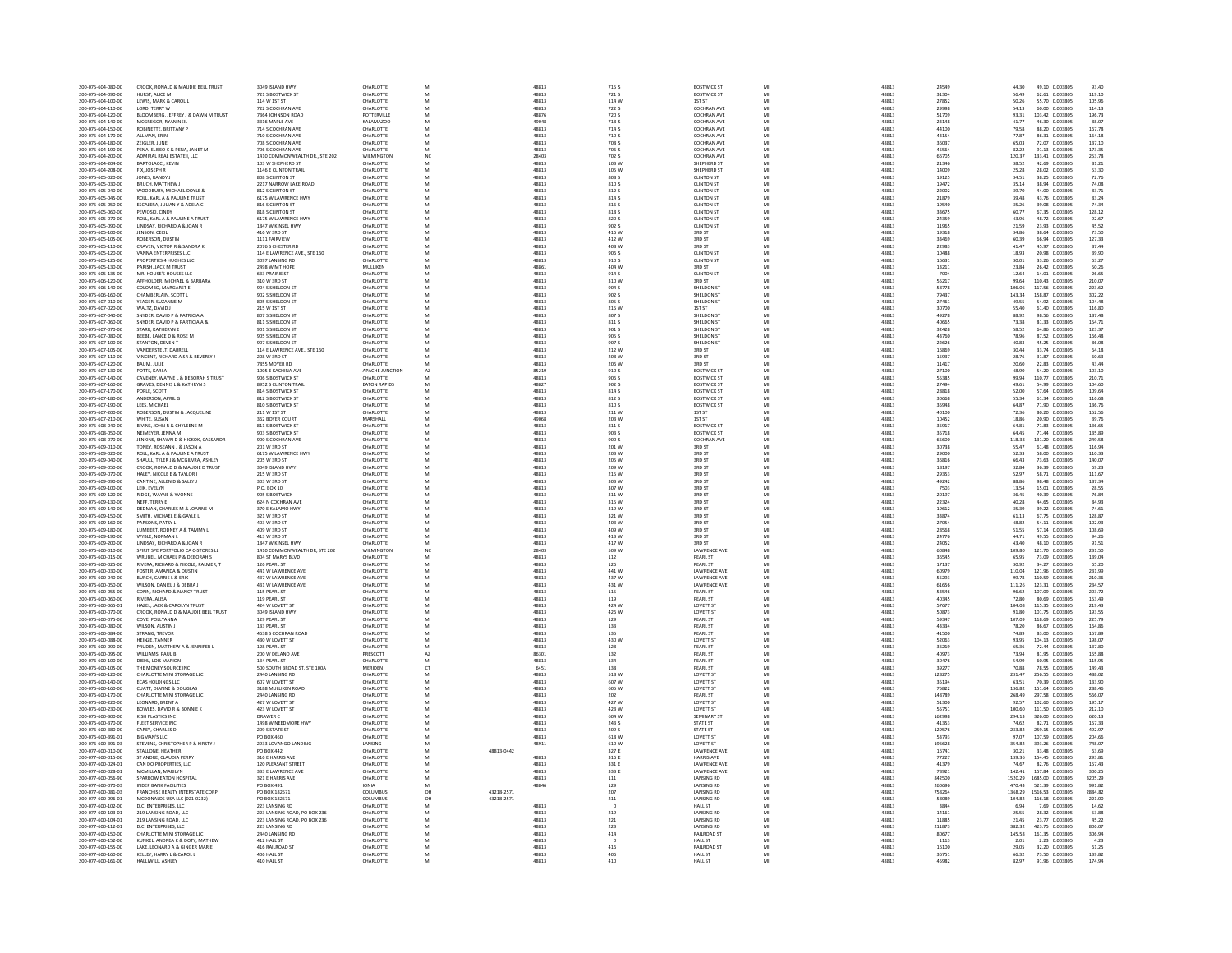| 200-077-600-164-00                       | DOTY, MATTHEW G & KUNKEL, ANDREA R                        | 412 1/2 HALL ST                          | CHARLOTTE                     |                |            | 48813          | 412                                       | <b>HALL ST</b>                         | MI      | 48813          | 25642            | 46.27            | 51.28 0.003805                                                         | 97.55            |
|------------------------------------------|-----------------------------------------------------------|------------------------------------------|-------------------------------|----------------|------------|----------------|-------------------------------------------|----------------------------------------|---------|----------------|------------------|------------------|------------------------------------------------------------------------|------------------|
| 200-077-600-165-00                       | ABERCROMBIE, BARBARA ANN                                  | 801 E FM 495 UNIT #19                    | SAN JUAN                      | TX             |            | 78589          | 422                                       | <b>HALL ST</b>                         | MI      | 48813          | 13895            | 25.07            | 27.79 0.003805                                                         | 52.86            |
| 200-077-600-166-00                       | MCDONALDS USA LLC (021-0232)                              | PO BOX 182571                            | <b>COLUMBUS</b>               | O <sub>F</sub> | 43218-2571 |                |                                           | HALL ST                                |         | 48813          | 11273            | 20.34            | 22.55 0.003805                                                         | 42.89            |
| 200-077-600-168-00                       | <b>RERGALL MANDL</b>                                      | 428 HALL ST                              | <b>CHARLOTTE</b>              | MI             |            | 48813          | 428                                       | HALL ST                                | MI      | 48813          | 39700            | 71.64            | 29.40 0.003805                                                         | 151.04           |
| 200-077-600-169-01                       | 219 LANSING ROAD, LLC                                     | 223 LANSING ROAD, PO BOX 236             | CHARLOTTE                     | MI             |            | 48813          | 432                                       | <b>HALL ST</b>                         | M       | 48813          | 11158            | 20.13            | 22.32 0.003805                                                         | 42.45            |
| 200-077-600-180-02                       | CONSUMERS POWER CO                                        | ONE ENERGY PLAZA                         | JACKSON                       | MI             | 49201-9938 |                |                                           | <b>RAILROAD ST</b>                     | M       | 48813          | 18994            | 34.27            | 37.99 0.003805                                                         | 72.26            |
| 200-077-600-200-00                       | CHARLOTTE MINI STORAGE LLC                                | 2440 LANSING RD                          | CHARLOTTE                     | MI             |            | 48813          | 316                                       | HALL ST                                | MI      | 48813          | 69897            | 126.13           | 139.79 0.003805                                                        | 265.92           |
| 200-078-001-011-00                       | PENTECOST, HEIDI J                                        | 418 E HENRY ST                           | CHARLOTTI                     |                |            | 48813          | 418 E                                     | <b>HENRY ST</b>                        |         | 48813          | 45208            | 81.58            | 90.42 0.003805                                                         | 171.99           |
| 200-078-001-021-00                       | TOLLSTAM TRENTON O                                        | 420 E HENRY ST                           | <b>CHARLOTTE</b>              | MI             |            | 48813          | 420 F                                     | <b>HENRY ST</b>                        | MI      | 48813          | 54184            | 97.78            | 108.37 0.003805                                                        | 206.14           |
| 200-078-001-031-00                       | SPITZLEY, KEVIN J & DEBRA M                               | 422 E HENRY ST                           | CHARLOTTE                     | MI             |            | 48813          | 422 E                                     | <b>HENRY ST</b>                        | MI      | 48813          | 16285            | 29.39            | 32.57 0.003805                                                         | 61.96            |
| 200-078-002-010-01                       | KIMMER, NATHAN A                                          | 504 E HENRY ST                           | CHARLOTTI                     | MI             |            | 48813          | 504                                       | HENRY ST                               | M       | 48813          | 2646             | 47.7             | 52.94 0.003805                                                         | 100.70           |
| 200-078-002-020-01                       | KENYON, RICHARD R & NANCY                                 | <b>SOR F HENRY ST</b>                    | <b>CHARLOTTE</b>              | MI             |            | 48813          | 508 F                                     | <b>HENRY ST</b>                        | MI      | 48813          | 27625            | 49.85            | 55.25 0.003805                                                         | 105 10           |
| 200-078-002-030-00                       | PRATER, EARL & SANDRA                                     | 510 E HENRY ST                           | CHARLOTTE                     |                |            | 48813          | 510 E                                     | <b>HENRY ST</b>                        |         | 48813          | 33313            | 60.11            | 66.63 0.003805                                                         | 126.74           |
| 200-078-002-040-00                       | KOROLESKI, KIMBERLY M                                     | 522 F HENRY ST                           | <b>CHARLOTTE</b>              | MI             |            | 48813          | 522 E                                     | <b>HENRY ST</b>                        | MI      | 48813          | 45575            | 82.24            | 91.15 0.003805                                                         | 173.39           |
| 200-078-002-050-00                       | <b>BRADEN, JEFF &amp; ARICA</b>                           | 8443 CARLISLE HWY                        | VERMONTVILLE                  | MI             |            | 49096          | $\Omega$                                  | JOHNSON ST                             | MI      | 48813          | 6006             | 10.84            | 12.01 0.003805                                                         | 22.85            |
| 200-078-003-010-01                       | TRUDEAU, KATHY L                                          | 410 JOHNSON ST                           | CHARLOTTE                     |                |            | 48813          | 410                                       | JOHNSON ST                             | M       | 48813          | 45800            | 82.65            | 91.60 0.003805                                                         | 174.25           |
| 200-078-003-020-01                       | <b>I FNTZ JONATHAN &amp; IFSSICA</b>                      | 416 IOHNSON ST                           | CHARLOTTE                     | MI             |            | 48813          | 416                                       | <b>IOHNSON ST</b>                      | MI      | 48813          | 59285            | 106.98           | 118.57 0.003805                                                        | 225.55           |
| 200-078-003-040-01                       | LENTZ, CATHERINE M                                        | 418 JOHNSON ST                           | CHARLOTTE                     | MI             |            | 48813          | 418                                       | JOHNSON ST                             | M       | 48813          | 49737            | 89.75            | 99.47 0.003805                                                         | 189.22           |
| 200-078-003-050-01                       | PENA, CODY ALLEN                                          | 420 JOHNSON ST                           | CHARLOTTE                     | MI             |            | 48813          | 420                                       | <b>IOHNSON ST</b>                      | MI      | 48813          | 39943            | 72.08            | 79.89 0.003805                                                         | 151.96           |
| 200-078-003-060-01                       | MANS, DEQUAN A                                            | 422 JOHNSON ST                           | CHARLOTTE                     | MI             |            | 48813          | 422                                       | JOHNSON ST                             | MI      | 48813          | 46175            | 83.32            | 92.35 0.003805                                                         | 175.67           |
| 200-078-003-070-01                       | FUNK, MILIE                                               | 424 JOHNSON ST                           | CHARLOTTI                     |                |            | 48813          | 424                                       | JOHNSON ST                             |         | 48813          | 39143            | 70.63            | 78.29 0.003805                                                         | 148.92           |
| 200-078-003-080-01                       | GIETZEL, DOMINIQUE A & KYLE M                             | 428 IOHNSON ST                           | <b>CHARLOTTE</b>              | MI             |            | 48813          | 428                                       | <b>IOHNSON ST</b>                      | MI      | 48813          | 52992            | 95.62            | 105.98 0.003805                                                        | 201.61           |
| 200-078-003-090-01                       | <b>GLANDON, TERESA M</b>                                  | 430 JOHNSON ST                           | CHARLOTTE                     | MI             |            | 48813          | 430                                       | JOHNSON ST                             | MI      | 48813          | 31165            | 56.24            | 62.33 0.003805                                                         | 118.57           |
| 200-078-003-100-0:                       | <b>HANSON, STEPHANIE</b>                                  | 432 JOHNSON ST                           | CHARLOTTI                     | MI<br>Mi       |            | 48813          | 432                                       | JOHNSON S                              | M<br>MI | 48813          | 37249            | 67.22            | 74.50 0.003805                                                         | 141.71           |
| 200-078-004-010-01                       | ROBINS, MATTHEW A & TASIA E                               | 415 PRAIRIE ST                           | CHARLOTTE                     |                |            | 48813          | 415                                       | <b>PRAIRIE ST</b>                      | M       | 48813          | 57600            | 103.94           | 115.20 0.003805                                                        | 219.14           |
| 200-078-004-020-0:<br>200-078-004-030-01 | COONEY, CALEAB J<br>FIX JOSEPH R & ANDREA I               | 419 PRAIRIE ST<br>1146 E CLINTON TRAIL   | CHARLOTTI<br>CHARLOTTE        | MI             |            | 48813<br>48813 | 419<br>423                                | <b>PRAIRIE ST</b><br>PRAIRIE ST        | MI      | 48813<br>48813 | 49323<br>40116   | 89.00<br>72.39   | 98.65 0.003805<br>80.23 0.003805                                       | 187.65<br>152.62 |
|                                          |                                                           |                                          |                               |                |            |                |                                           |                                        |         |                |                  |                  |                                                                        |                  |
| 200-078-004-040-01                       | WOLF, ALFRED R & CONSTANCE R TRUST                        | 427 PRAIRIE ST                           | CHARLOTTE                     | MI             |            | 48813          | 427                                       | <b>PRAIRIE ST</b>                      | MI<br>M | 48813          | 52554            | 94.83            | 105.11 0.003805                                                        | 199.94           |
| 200-078-004-060-0:                       | BELEN, ANDREW W                                           | 433 PRAIRIE ST                           | CHARLOTTI                     |                |            | 48813          | 433                                       | <b>PRAIRIE ST</b>                      |         | 48813          | 23905            | 43.14            | 47.81 0.003805                                                         | 90.95            |
| 200-078-004-070-01                       | DIFT2FL CORINNA                                           | 435 PRAIRIE ST                           | CHARLOTTE                     | MI             |            | 48813          | 435                                       | PRAIRIE ST                             | MI      | 48813          | 40665            | 73.38            | 81.33 0.003805                                                         | 154.71           |
| 200-078-004-080-0:<br>200-078-004-090-01 | POUCH, SEAN & MORGAL<br>FLUOTT HARLAND C IR               | 437 PRAIRIE ST<br>441 PRAIRIE ST         | CHARLOTTI<br><b>CHARLOTTE</b> | MI             |            | 48813<br>48813 | 437<br>441                                | <b>PRAIRIE ST</b><br>PRAIRIE ST        | MI      | 48813<br>48813 | 43799<br>42504   | 79.0<br>76.70    | 87.60 0.003805<br>85.01 0.003805                                       | 166.63<br>161.71 |
|                                          |                                                           |                                          |                               |                |            |                |                                           |                                        |         |                |                  |                  |                                                                        |                  |
| 200-078-004-100-01                       | RAMERIZ, ALFRED & MONICA                                  | 445 PRAIRIE ST                           | CHARLOTTE                     | MI             |            | 48813          | 445                                       | <b>PRAIRIE ST</b>                      | MI<br>M | 48813          | 44318            | 79.97            | 88.64 0.003805                                                         | 168.61           |
| 200-078-005-011-00<br>200-078-005-020-00 | BAYLY, DAVID<br>CORTRIGHT RUTH                            | 416 PRAIRIE ST<br>420 PRAIRIE ST         | CHARLOTT<br>CHARLOTTE         | MI<br>MI       |            | 48813<br>48813 | 416<br>420                                | <b>PRAIRIE ST</b><br>PRAIRIE ST        | MI      | 48813<br>48813 | 36370<br>25206   | 65.63<br>45.48   | 72.74 0.003805<br>50.41 0.003805                                       | 138.37<br>95.90  |
|                                          |                                                           |                                          |                               |                |            |                |                                           |                                        |         |                |                  |                  |                                                                        |                  |
| 200-078-005-030-00                       | POWELL, TONY S                                            | 424 PRAIRIE ST<br>426 PRAIRIE ST         | CHARLOTTE<br>CHARLOTT         | MI             |            | 48813          | 424                                       | <b>PRAIRIE ST</b>                      | MI<br>M | 48813<br>48813 | 41012            | 74.01            | 82.02 0.003805                                                         | 156.03           |
| 200-078-005-040-00                       | WRUBEL, JOSHUA<br>WARTELLA, SHELBY TRUST                  |                                          |                               | M<br>MI        |            | 48813          | 426                                       | <b>PRAIRIE ST</b>                      | MI      |                | 35943            | 64.86            | 71.89 0.003805                                                         | 136.75           |
| 200-078-005-050-00<br>200-078-005-060-00 | REED, JOHN NORMAN & JANET WYNE TRUS                       | 430 PRAIRIE ST<br>432 PRAIRIE ST         | CHARLOTTE<br>CHARLOTTE        |                |            | 48813<br>48813 | 430<br>432                                | <b>PRAIRIE ST</b><br><b>PRAIRIE ST</b> | M       | 48813<br>48813 | 34001            | 61.35<br>91.41   | 68.00 0.003805<br>101.31 0.003805                                      | 129.36<br>192.72 |
| 200-078-005-070-00                       | HUEFORD, JOSHUA MICHAEL                                   | 434 PRAIRIE ST                           | CHARLOTTE                     | MI             |            | 48813          | 434                                       | PRAIRIE ST                             | MI      | 48813          | 50655<br>64732   | 116.81           | 129.46 0.003805                                                        | 246.27           |
|                                          | SMITH, DENNIS W & ANGELA M                                | 438 PRAIRIE ST                           | CHARLOTTE                     | MI             |            |                | 438                                       |                                        | MI      |                |                  |                  |                                                                        | 231.31           |
| 200-078-005-080-00                       |                                                           | 442 PRAIRIE ST                           | CHARLOTTE                     | MI             |            | 48813          |                                           | <b>PRAIRIE ST</b><br><b>PRAIRIE ST</b> | M       | 48813          | 60800            | 109.71<br>127.58 | 121.60 0.003805                                                        |                  |
| 200-078-005-091-00<br>200-078-900-001-00 | MASTERS, DAVID ALLEN &<br>FOGLE, THOMAS J & JO ANNE TRUST | 609 ST. ANNE COVE                        | NICEVILLE                     | FL.            |            | 48813<br>32578 | 442<br>916                                | CHADS WAY                              | MI      | 48813<br>48813 | 70703<br>91007   | 164.22           | 141.41 0.003805<br>182.01 0.003805                                     | 268.99<br>346.24 |
| 200-078-900-002-00                       | SILVAS, FRANK & BARBARA JO                                | 912 CHADS WAY                            | CHARLOTT                      |                |            | 48813          | 912                                       | CHADS WAY                              |         | 48813          | 80865            | 145.92           | 161.73 0.003805                                                        | 307.65           |
| 200-078-900-003-00                       | HUGHES-SANEORD JUDITH A TRUST                             | 908 CHADS WAY                            | <b>CHARLOTTE</b>              | MI             |            | 48813          | 908                                       | CHADS WAY                              | MI      | 48813          | 98651            | 178.02           | 197.30 0.003805                                                        | 375 32           |
| 200-078-900-004-00                       | COUSINEAU, CONSTANCE C & STEPHEN F                        | 904 CHADS WAY                            | CHARLOTTE                     | MI             |            | 48813          | 904                                       | CHADS WAY                              | MI      | 48813          | 85942            | 155.08           | 171.88 0.003805                                                        | 326.97           |
| 200-078-900-005-00                       | LEWIS, AGNES E                                            | 894 CHADS WAY                            | CHARLOTTI                     | MI             |            | 48813          | 894                                       | CHADS WAY                              | M       | 48813          | 74849            | 135.07           | 149.70 0.003805                                                        | 284.76           |
| 200-078-900-006-00                       | WHITINGER, STEVEN G & MARILYN K                           | 890 CHADS WAY                            | CHARLOTTE                     | MI             |            | 48813          | 890                                       | CHADS WAY                              | MI      | 48813          | 97204            | 175.40           | 194.41 0.003805                                                        | 369.81           |
| 200-078-900-007-00                       | MORSE, ROBERT & JUDY                                      | 886 CHADS WAY                            | CHARLOTTE                     | MI             |            | 48813          | 886                                       | CHADS WAY                              | M       | 48813          | 89767            | 161.98           | 179.53 0.003805                                                        | 341.52           |
| 200-078-900-008-00                       | CRANDALL, JAMES G & BETTY J                               | 882 CHADS WAY                            | CHARLOTTE                     | MI             |            | 48813          | 882                                       | CHADS WAY                              | MI      | 48813          | 82944            | 149.67           | 165.89 0.003805                                                        | 315.56           |
| 200-078-900-009-00                       | JEWELL, SARA J TRUST                                      | 872 CHADS WAY                            | CHARLOTTE                     | MI             |            | 48813          | 872                                       | CHADS WAY                              | MI      | 48813          | 83263            | 150.25           | 166.53 0.003805                                                        | 316.77           |
| 200-078-900-010-00                       | <b>BULLOCK, DONALD B JR &amp; TERI L TRUST</b>            | 868 CHADS WAY                            | CHARLOTTI                     |                |            | 48813          | 868                                       | CHADS WAY                              | M       | 48813          | 71350            | 128.75           | 142.70 0.003805                                                        | 271.45           |
| 200-078-900-011-00                       | MOSSNER, CHRISTINE                                        | 864 CHADS WAY                            | CHARLOTTE                     | MI             |            | 48813          | 864                                       | CHADS WAY                              | MI      | 48813          | 68224            | 123.11           | 136.45 0.003805                                                        | 259.56           |
| 200-078-900-012-00                       | LEWIS, TIMOTHY M & NANCY K                                | 860 CHADS WAY                            | CHARLOTTE                     | MI             |            | 48813          | 860                                       | CHADS WAY                              | MI      | 48813          | 78249            | 141.20           | 156.50 0.003805                                                        | 297.70           |
| 200-078-900-013-00                       | CURTIS, MARK C B TRUST                                    | 915 CHADS WAY                            | CHARLOTTE                     |                |            | 48813          | 915                                       | CHADS WAY                              | M       | 48813          |                  | 90.39            | 100.18 0.003805                                                        |                  |
| 200-078-900-014-00                       | HUISMANN, JANIS ALENE                                     | 913 CHADS WAY                            | CHARLOTTE                     | MI<br>Mi       |            | 48813          | 913                                       | CHADS WAY                              | M       | 48813          | 50090<br>50090   | 90.39            | 100.18 0.003805                                                        | 190.57<br>190.57 |
| 200-078-900-015-00                       | PERDUE, RODNEY & LYNN MILLER-PERDUI                       | 917 CHADS WAY                            | CHARLOTTI                     | MI             |            | 48813          | 917                                       | CHADS WAY                              | MI      | 48813          | 68800            | 124.15           | 137.60 0.003805                                                        | 261.75           |
| 200-078-900-016-00                       | SWARTS, LINDA LOU                                         | 911 CHADS WAY                            | CHARLOTTE                     | MI             |            | 48813          | 911                                       | CHADS WAY                              | MI      | 48813          | 56858            | 102.60           | 113.72 0.003805                                                        | 216.32           |
| 200-078-900-017-00                       | BULETZA, MARY O                                           | 855 CHADS WAY                            | CHARLOTTE                     | MI             |            | 48813          | 855                                       | CHADS WAY                              | MI      | 48813          | 103919           | 187.52           | 207.84 0.003805                                                        | 395.36           |
| 200-078-900-018-00                       | JOHNSON, D. ERIC                                          | 851 CHADS WAY                            | CHARLOTTI                     | M              |            | 48813          | 851                                       | CHADS WAY                              | M       | 48813          | 103403           | 186.59           | 206.81 0.003805                                                        | 393.40           |
| 200-078-900-019-00                       | ZIMMERMAN, GARY A & SHARON L TRUST                        | 847 CHADS WAY                            | CHARLOTTE                     | MI             |            | 48813          | 847                                       | CHADS WAY                              | MI      | 48813          | 83208            | 150.15           | 166.42 0.003805                                                        | 316.56           |
| 200-078-900-020-00                       | COUZENS, DONALD B & SHIRLEY A                             | 843 CHADS WAY                            | CHARLOTTE                     | MI             |            | 48813          | 843                                       | CHADS WAY                              |         | 48813          | 80254            | 144.82           | 160.51 0.003805                                                        | 305.33           |
| 200-078-900-021-00                       | SNECKENBERG, THOMAS & DAWN                                | 856 CHADS WAY                            | CHARLOTTE                     | MI             |            | 48813          | 856                                       | CHADS WAY                              | MI      | 48813          | 80590            | 145.42           | 161.18 0.003805                                                        | 306.60           |
| 200-078-900-022-00                       | CRAVEN, ROGER B & RUTH A                                  | 852 CHADS WAY                            | CHARLOTTE                     | MI             |            | 48813          | 852                                       | CHADS WAY                              | MI      | 48813          | 82020            | 148.01           | 164.04 0.003805                                                        | 312.05           |
| 200-078-900-023-00                       | CARLSON, RICHARD O & RACHEL L                             | 848 CHADS WAY                            | CHARLOTTE                     | M              |            | 48813          | 848                                       | CHADS WAY                              | M       | 48813          | 75060            | 135.45           | 150.12 0.003805                                                        | 285.57           |
| 200-078-900-024-00                       | COUSINEAU, STEPHEN R & CONSTANCE O                        | 844 CHADS WAY                            | CHARLOTTE                     | MI             |            | 48813          | 844                                       | CHADS WAY                              | MI      | 48813          | 70575            | 127.35           | 141.15 0.003805                                                        | 268.50           |
| 200-078-900-025-00                       | ROGERS, SHARON A & MEESSEMAN, LISA                        | 885 SANDVIEW DR                          | CHARLOTTE                     | MI             |            | 48813          | 885                                       | SANDVIEW DF                            | M       | 48813          | 68825            | 124.19           | 137.65 0.003805                                                        | 261.84           |
| 200-078-900-026-00                       | <b>GOLDNER, MARY R</b>                                    | 881 SANDVIEW DR                          | CHARLOTTE                     | MI             |            |                |                                           | SANDVIEW DF                            | MI      |                |                  | 154.42           |                                                                        |                  |
| 200-078-900-027-00                       | BULLARD, WILLIAM W & KATHRYN                              | 877 SANDVIEW DR                          | CHARLOTTE                     | MI             |            | 48813<br>48813 | $\begin{array}{c} 881 \\ 877 \end{array}$ | SANDVIEW DF                            | M       | 48813<br>48813 | 85576<br>82078   | 148.11           | $\begin{array}{rr} 171.15 & 0.003805 \\ 164.16 & 0.003805 \end{array}$ | 325.57<br>312.27 |
| 200-078-900-028-00                       | SISCO, LEROY J & LINDA L                                  | 873 SANDVIEW DR                          | CHARLOTTI                     | MI             |            | 48813          | 873                                       | SANDVIEW DF                            | M       | 48813          | 89242            | 161.04           | 178.48 0.003805                                                        | 339.52           |
| 200-078-900-029-00                       | MCLAUGHLIN, LEONA M                                       | 915 SANDVIEW DR                          | CHARLOTTE                     | MI             |            | 48813          | 915                                       | SANDVIEW DR                            | MI      | 48813          | 76182            | 137.47           | 152.36 0.003805                                                        | 289.83           |
| 200-078-900-030-00                       | VANORD, KENNETH J & SHARON A                              | 911 SANDVIEW DR                          | CHARLOTTE                     | MI             |            | 48813          | 911                                       | SANDVIEW DF                            | M       | 48813          | 82676            | 149.19           | 165.35 0.003805                                                        | 314.54           |
| 200-078-900-031-00                       | GREEN, LAWRENCE S JR & PAULA A                            | 907 SANDVIEW DR                          | <b>CHARLOTTE</b>              | MI             |            | 48813          | 907                                       | SANDVIEW DF                            | MI      | 48813          | 80177            | 144.68           | 160.35 0.003805                                                        | 305.03           |
| 200-078-900-032-00                       | <b>SILLY TRUST</b>                                        | 288 CARPENTERS COVE                      | <b>BATTLE CREEK</b>           | MI             |            | 49017          | 903                                       | SANDVIEW DR                            | MI      | 48813          | 69817            | 125.98           | 139.63 0.003805                                                        | 265.62           |
| 200-078-900-033-00                       | CAMPION, PHILIP R & PATRICIA ANN                          | 834 CHADS WAY                            | CHARLOTTE                     | M              |            | 48813          | 834                                       | CHADS WAY                              | M       | 48813          | 74135            | 133.78           | 148.27 0.003805                                                        | 282.05           |
| 200-078-900-034-00                       | CARPENTER, DIANE S TRUST                                  | 830 CHADS WAY                            | CHARLOTTE                     | MI             |            | 48813          | 830                                       | CHADS WAY                              | MI      | 48813          | 86546            | 156.17           | 173.09 0.003805                                                        | 329.26           |
| 200-078-900-035-00                       | METTS, TIMOTHY D & CONNIE L TRUST                         | 826 CHADS WAY                            | CHARLOTTE                     | M              |            | 48813          | 826                                       | CHADS WAY                              | M       | 48813          | 98461            | 177.67           | 196.92 0.003805                                                        | 374.59           |
| 200-078-900-036-00                       | SEVITTS, LARRY L & SUSAN KAY TRUST                        | 822 CHADS WAY                            | CHARLOTTE                     | MI             |            | 48813          | 822                                       | CHADS WAY                              | MI      | 48813          | 71172            | 128.43           | 142.34 0.003805                                                        | 270.77           |
| 200-078-900-037-00                       | STEWARD, MILDRED L TRUST                                  | 867 SANDVIEW DR                          | CHARLOTTE                     | MI             |            | 48813          | 867                                       | SANDVIEW DF                            | MI      | 48813          | 71812            | 129.58           | 143.62 0.003805                                                        | 273.21           |
| 200-078-900-038-00                       | TAMMEN, DIANA                                             | 863 SANDVIEW DR                          | CHARLOTTI                     |                |            | 48813          | 863                                       | SANDVIEW DF                            |         | 48813          | 69287            | 125.03           | 138.57 0.003805                                                        | 263.60           |
| 200-078-900-039-00                       | FRERE. THOMAS D & KAREN S TRUST                           | 899 CHADS WAY                            | CHARLOTTE                     | MI             |            | 48813          | 899                                       | CHADS WAY                              | MI      | 48813          | 107100           | 193.26           | 214.20 0.003805                                                        | 407.46           |
| 200-078-900-040-00                       | VANDEVENTER, KRISTEN J                                    | 897 CHADS WAY                            | CHARLOTTE                     | MI             |            | 48813          | 897                                       | <b>CHADS WAY</b>                       | M       | 48813          | 84119            | 151.79           | 168.24 0.003805                                                        | 320.03           |
| 200-079-000-010-00                       | <b>CRANDELL ENTERPRISES INC</b>                           | 800 ISLAND HWY                           | CHARLOTTE                     | MI             |            | 48813          | 1075 N                                    | <b>STONEHILL DR</b>                    | MI      | 48813          | 100              | 0.18             | 0.20 0.003805                                                          | 0.38             |
| 200-079-000-020-00                       | NELSON, BRUCE E                                           | 1071 N STONEHILL DR                      | CHARLOTTE                     | MI             |            | 48813          | 1071 N                                    | STONEHILL DR                           | MI      | 48813          | 93722            | 169.12           | 187.44 0.003805                                                        | 356.57           |
| 200-079-000-030-00                       | FRIAR, KELLY A                                            | 1069 N STONEHILL DR                      | CHARLOTTE                     |                |            | 48813          | 1069 N                                    | <b>STONEHILL DR</b>                    |         | 48813          | 117834           | 212.63           | 235.67 0.003805                                                        | 448.30           |
| 200-079-000-040-00                       | JEWELL, DIANA LYNN & PANTALEO,                            | 1055 N CRANDELL DR                       | CHARLOTTE                     | MI             |            | 48813          | 1055 N                                    | CRANDELL DF                            | MI      | 48813          | 116376           | 210.00           | 232.75 0.003805                                                        | 442.75           |
| 200-079-000-050-00                       | GAWURA, MARK A & LOUANN TRUST                             | 1049 N CRANDELL DR                       | CHARLOTTE                     | MI             |            | 48813          | 1049 N                                    | <b>CRANDELL DF</b>                     | MI      | 48813          | 111632           | 201.44           | 223.26 0.003805                                                        | 424.70           |
| 200-079-000-060-00                       | ALLEN, ROYCE H & MARY JANE                                | 1043 N CRANDELL DR                       | CHARLOTTE                     | MI             |            | 48813          | 1043 N                                    | CRANDELL DF                            | M       | 48813          | 115482           | 208.39           | 230.96 0.003805                                                        | 439.35           |
| 200-079-000-070-00                       | RIAL, RANDY E & SHERRY L                                  | 1037 N CRANDELL DR                       | CHARLOTTE                     | MI             |            | 48813          | 1037 N                                    | <b>CRANDELL DF</b>                     | MI      | 48813          | 130600           | 235.67           | 261.20 0.003805                                                        | 496.87           |
| 200-079-000-080-00                       | PALMER, MICHAEL NICHOLAS                                  | 1031 N CRANDELL DR                       | CHARLOTTE                     |                |            | 48813          | 1031 N                                    | CRANDELL DF                            |         | 48813          | 166000           | 299.55           | 332.00 0.003805                                                        | 631.55           |
| 200-079-000-090-00                       | HANSEN, DONALD A JR & MARJORIE A                          | 1025 N CRANDELL DR                       | <b>CHARLOTTE</b>              | MI             |            | 48813          | 1025 N                                    | CRANDELL DE                            | MI      | 48813          | 129465           | 233.62           | 258.93 0.003805                                                        | 492.55           |
| 200-079-000-100-00                       | PARKINSON, CHRISTOPHER W & CHARLA J                       | 1021 N CRANDELL DR                       | CHARLOTTE                     | MI             |            | 48813          | 1021 N                                    | <b>CRANDELL DF</b>                     | MI      | 48813          | 116058           | 209.43           | 232.12 0.003805                                                        | 441.54           |
| 200-079-000-110-00                       | BUHS, ALLISON E & CALEB N                                 | 1015 N CRANDELL DR                       | CHARLOTTI                     |                |            | 48813          | 1015 N                                    | CRANDELL DF                            | M       | 48813          | 111306           | 200.85           | 222.61 0.003805                                                        | 423.46           |
| 200-079-000-120-00                       | ROFFEY, JOHN & SHEW-ROFFEY, PATRICI                       | 1009 N CRANDELL DR<br>1005 N CRANDELL DR | CHARLOTTE<br>CHARLOTTE        | MI             |            | 48813          | 1009 N                                    | <b>CRANDELL DF</b><br>CRANDELL DF      | MI      | 48813          | 116464           | 210.16           | 232.93 0.003805                                                        | 443.09<br>382.13 |
| 200-079-000-130-00<br>200-079-000-140-00 | SMITH, ALAN & VERONICA<br>TATE, RICHARD G III & ANGIE I   | 1002 N CRANDELL DR                       | CHARLOTTE                     | MI<br>MI       |            | 48813<br>48813 | 1005 N<br>1002 N                          | CRANDELL DF                            | MI      | 48813<br>48813 | 100442<br>142658 | 181.25<br>257.43 | 200.88 0.003805<br>285.32 0.003805                                     | 542.74           |
|                                          |                                                           |                                          |                               |                |            |                |                                           |                                        |         |                |                  |                  |                                                                        |                  |
| 200-079-000-150-00                       | STADEL, MELANIE L & DARYL D                               | 1008 N CRANDELL DR                       | CHARLOTTE                     | MI             |            | 48813          | 1008 N                                    | <b>CRANDELL DR</b>                     | MI      | 48813          | 140298           | 253.17           | 280.60 0.003805                                                        | 533.76           |
| 200-079-000-160-00                       | RANDALL, SCOT A & DEBRA                                   | 1014 N CRANDELL DR                       | CHARLOTTE                     |                |            | 48813          | 1014 N                                    | CRANDELL DF                            |         | 48813          | 153070           | 276.21           | 306.14 0.003805                                                        | 582.35           |
| 200-079-000-170-00<br>200-079-000-180-00 | TOWNSEND, LARRY D & DIANA L<br>FORTINO, M JANE TRUST      | 3106 F DARYLS WAY<br>3112 E DARYLS WAY   | CHARLOTTE<br>CHARLOTTE        | MI             |            | 48813<br>48813 | 3106 F<br>3112 E                          | DARYLS WAY<br>DARYLS WAY               | MI      | 48813<br>48813 | 117263           | 211.60<br>275.27 | 234.53 0.003805<br>305.10 0.003805                                     | 446.13<br>580.37 |
| 200-079-000-190-00                       | COOK. I MICHAEL & KATHLEEN                                | 3204 E DARYLS WAY                        | CHARLOTTE                     | MI             |            | 48813          | 3204 E                                    | <b>DARYLS WAY</b>                      | MI      | 48813          | 152549<br>167971 | 303.10           | 335.94 0.003805                                                        | 639.05           |
| 200-079-000-200-00                       | CICORELLI, JAMES & TERRI                                  | 3210 DARYLS WAY                          | CHARLOTTE                     | MI             |            | 48813          | 3210 E                                    | <b>DARYLS WAY</b>                      | MI      | 48813          | 188774           | 340.64           | 377.55 0.003805                                                        | 718.19           |
| 200-079-000-210-00                       | FOPMA, JENNIFER                                           | 3205 E DARYLS WAY                        | CHARLOTTI                     |                |            | 48813          | 3205 E                                    | <b>DARYLS WAY</b>                      |         | 48813          | 108325           | 195.47           | 216.65 0.003805                                                        | 412.12           |
| 200-079-000-220-00                       | THOMAS SHIRLI                                             | 1028 N CRANDELL DR                       | <b>CHARLOTTE</b>              | MI             |            | 48813          | 1028 N                                    | CRANDELL DE                            | MI      | 48813          | 197400           | 356.21           | 394.80 0.003805                                                        | 751.01           |
| 200-079-000-230-00                       | PATRICK, GUS F JR & BARBARA J                             | 1036 N CRANDELL DR                       |                               |                |            |                |                                           |                                        |         |                |                  |                  |                                                                        |                  |
| 200-079-000-240-00                       | BARTOLOCCI, JOSEPH & DIANA                                | 1042 N CRANDELL DR                       | CHARLOTTE<br>CHARLOTTI        | MI<br>MI       |            | 48813<br>48813 | 1036 N<br>1042 N                          | CRANDELL DF<br>CRANDELL DE             | M<br>M  | 48813<br>48813 | 91942<br>109056  | 165.91<br>196.79 | 183.88 0.003805<br>218.11 0.003805                                     | 349.79<br>414.90 |
| 200-079-000-250-00                       | HOLTZ TRUST                                               | 1048 N CRANDELL DR                       | CHARLOTTE                     | MI             |            | 48813          | 1048 N                                    | <b>CRANDELL DR</b>                     | MI      | 48813          | 96693            | 174.48           | 193.39 0.003805                                                        | 367.87           |
| 200-079-000-260-00                       | ZHENG, RONG FANG & WAN HUI LIN                            | 1054 N CRANDELL DR                       | CHARLOTTI                     |                |            | 48813          | 1054 N                                    | CRANDELL DF                            |         | 48813          | 97113            | 175.24           | 194.23 0.003805                                                        | 369.47           |
| 200-079-000-270-00                       | CRANDELL ENTERPRISES INC.                                 | 800 ISLAND HWY                           | CHARLOTTE                     | MI             |            | 48813          | 1058 N                                    | CRANDELL DE                            | MI      | 48813          | 13442            | 24.26            | 26.88 0.003805                                                         | 51.14            |
| 200-079-000-280-00                       | OGAN, MARSHALL JR & JESSICA                               | 3216 E CRANDELL DR                       | CHARLOTTE                     | MI             |            | 48813          | 3216 E                                    | CRANDELL DF                            | MI      | 48813          | 117400           | 211.85           | 234.80 0.003805                                                        | 446.65           |
| 200-079-000-290-00                       | SIMPSON, LARRY L & MARILOU F                              | 3221 E CRANDELL DR                       | CHARLOTTI                     |                |            | 48813          | 3221 E                                    | CRANDELL DI                            |         | 48813          | 89849            | 162.13           | 179.70 0.003805                                                        | 341.83           |
| 200-079-000-300-00                       | CRANDELL ENTERPRISES INC.                                 | 800 ISLAND HWY                           | CHARLOTTE                     | MI             |            | 48813          | 3215 F                                    | CRANDELL DE                            | M       | 48813          | 13442            | 24.26            | 26.88 0.003805                                                         | 51.14            |
| 200-079-000-310-00                       | <b>CRANDELL ENTERPRISES INC</b>                           | 800 ISLAND HW                            | CHARLOTTE                     |                |            | 48813          | 3211 E                                    | CRANDELL DF                            |         |                |                  | 0.18             | 0.20 0.003805                                                          | 0.38             |
|                                          |                                                           |                                          |                               |                |            |                |                                           |                                        |         |                |                  |                  |                                                                        |                  |
|                                          |                                                           |                                          |                               |                |            |                |                                           |                                        |         |                |                  |                  |                                                                        |                  |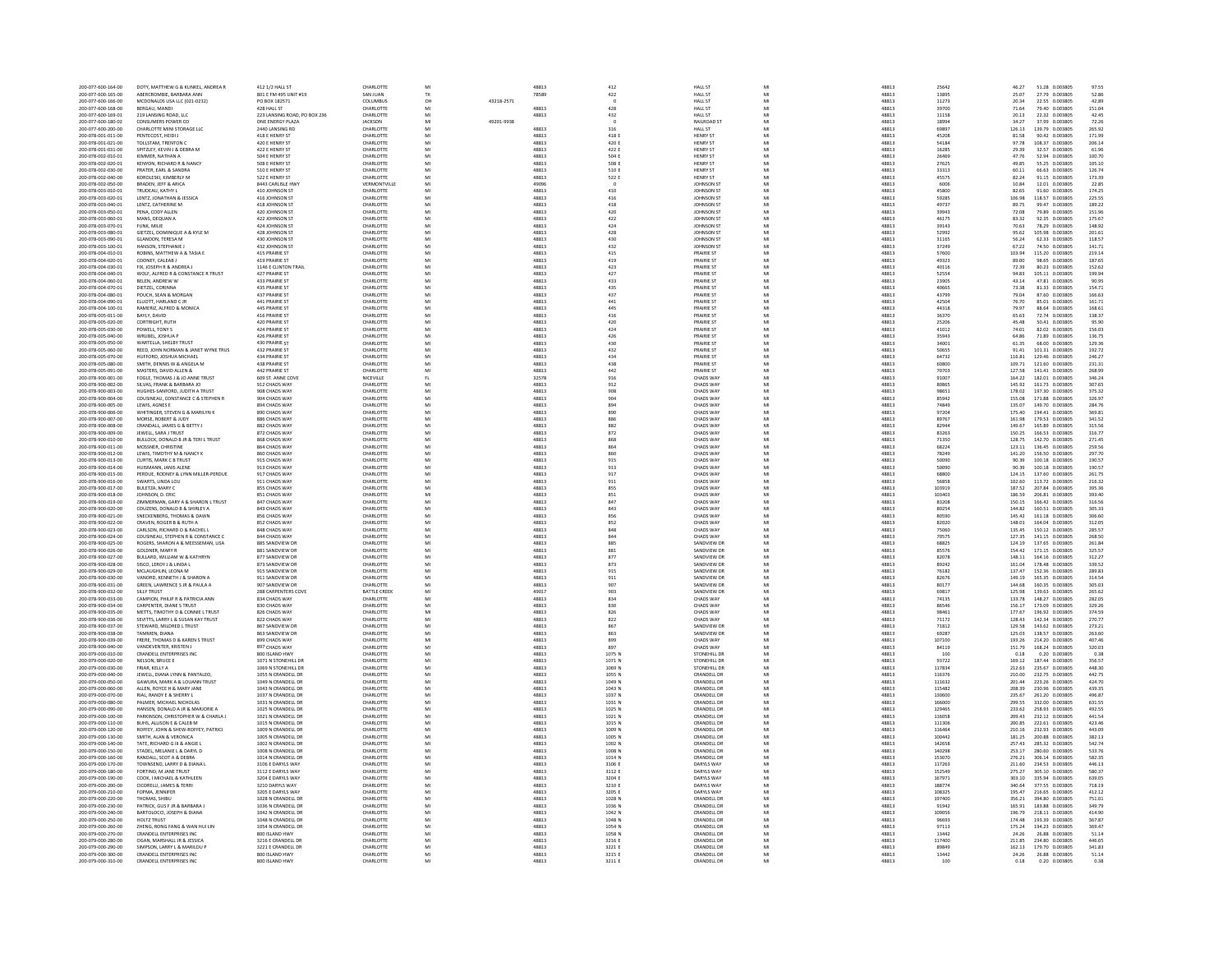| 200-079-000-320-00                       | <b>CRANDELL ENTERPRISES INC</b>                                              | 800 ISLAND HWY                                  | CHARLOTTE                     |          |            | 48813          | 1064 N           | STONEHILL DR                                     | MI<br>MI       | 48813          | 100              | 0.20 0.003805<br>0.18                                  | 0.38                    |
|------------------------------------------|------------------------------------------------------------------------------|-------------------------------------------------|-------------------------------|----------|------------|----------------|------------------|--------------------------------------------------|----------------|----------------|------------------|--------------------------------------------------------|-------------------------|
| 200-079-000-340-00                       | LYNCH, JAMES & ROSE MARIE                                                    | 996 N CRANDELL DR                               | CHARLOTTE                     | MI       |            | 48813          | 996 N            | <b>CRANDELL DR</b>                               |                | 48813          | 138270           | 249.51<br>276.54 0.003805                              | 526.05                  |
| 200-079-000-350-00<br>200-079-000-360-00 | COBB, JERRY LEE & LINDA SUE<br>SHERMAN, BARRY C & LAUREL I                   | 999 CHADS WAY<br>991 CHADS WAY                  | CHARLOTTE<br>CHARLOTTE        | MI       |            | 48813<br>48813 | 999<br>991       | CHADS WAY<br>CHADS WAY                           | MI             | 48813<br>48813 | 118156<br>110430 | 213.21<br>236.31 0.003805<br>199.27<br>220.86 0.003805 | 449.52<br>420.13        |
| 200-079-000-370-00                       | CHEYNE, NICHOLAS D & ANDREA E                                                | 983 CHADS WAY                                   | CHARLOTTE                     | MI       |            | 48813          | 983              | CHADS WAY                                        | MI             | 48813          | 134475           | 242.66<br>268.95 0.003805                              | 511.61                  |
| 200-079-000-380-00                       | PENNINGTON, MICHAEL R & ALISA                                                | 975 CHADS WAY                                   | CHARLOTTE                     | MI       |            | 48813          | 975              | CHADS WAY                                        | MI             | 48813          | 130937           | 236.28<br>261.87 0.003805                              | 498.15                  |
| 200-079-000-390-01                       | GREEN, JOHN & YOLANDA                                                        | 969 CHADS WAY                                   | CHARLOTTE                     | MI       |            | 48813          | 969              | CHADS WAY                                        | MI             | 48813          | 142640           | 257.39<br>285.28 0.003805                              | 542.67                  |
| 200-079-000-410-00                       | <b>THIELEN, WNEDY L &amp; DAVID R</b>                                        | 945 CHADS WAY                                   | CHARLOTTE                     |          |            | 48813          | 945              | CHADS WAY                                        |                | 48813          | 100118           | 180.66<br>200.24 0.003805                              | 380.90                  |
| 200-079-000-420-00                       | ESTERLINE, SEAN                                                              | 937 CHADS WAY                                   | CHARLOTTE                     | MI       |            | 48813          | 937              | CHADS WAY                                        | MI             | 48813          | 106441           | 212.88 0.003805<br>192.07                              | 404.95                  |
| 200-079-000-430-00                       | BEYERLEIN, MICHAEL A & RACHELE R                                             | 929 CHADS WAY                                   | CHARLOTTE                     | MI       |            | 48813          | 929              | CHADS WAY                                        | MI             | 48813          | 120477           | 217.40<br>240.95 0.003805                              | 458.35                  |
| 200-079-000-440-00<br>200-079-000-450-00 | BEYERLEIN, MICHAEL A & RACHELE R<br>YOUNG DAVID & CHRISTINE M                | 929 CHADS WAY<br>924 CHADS WAY                  | CHARLOTTE<br>CHARLOTTE        | MI       |            | 48813<br>48813 | 923<br>924       | CHADS WAY<br>CHADS WAY                           | MI             | 48813<br>48813 | 13442<br>137188  | 26.88 0.003805<br>24.26<br>247.56<br>274.38 0.003805   | 51.14                   |
| 200-079-000-460-00                       | BILACIC, ROBERT E & CANDACE                                                  | 932 CHADS WAY                                   | CHARLOTTE                     | MI       |            | 48813          | 932              | CHADS WAY                                        | MI             | 48813          | 187000           | 374.00 0.003805<br>337.44                              | $\frac{521.93}{711.44}$ |
| 200-079-000-470-00                       | KRUGER, WAYNE E & DEBORAH S                                                  | 940 CHADS WAY                                   | CHARLOTTE                     | MI       |            | 48813          | 940              | CHADS WAY                                        | MI             | 48813          | 105546           | 190.46<br>211.09 0.003805                              | 401.55                  |
| 200-079-000-480-00                       | BRATSCHI, MARK A & CORRIN H                                                  | 948 CHADS WAY                                   | CHARLOTTE                     | MI       |            | 48813          | 948              | CHADS WAY                                        | MI             | 48813          | 110259           | 198.96<br>220.52 0.003805                              | 419.48                  |
| 200-079-000-490-00                       | PURKIS, JOSEPH G & MELANIE J                                                 | 956 CHADS WAY                                   | CHARLOTTE                     |          |            | 48813          | 956              | CHADS WAY                                        |                | 48813          | 150957           | 272.40<br>301.91 0.003805                              | 574.32                  |
| 200-079-000-500-00                       | WICHTERMAN, WILLIAM C & SUSAN K TRU                                          | 964 CHADS WAY                                   | CHARLOTTE                     | MI       |            | 48813          | 964              | CHADS WAY                                        | MI             | 48813          | 123477           | 222.81<br>246.95 0.003805                              | 469.77                  |
| 200-079-000-510-00<br>200-079-000-520-00 | <b>BOWZER, KRISTIN</b><br>HERRICK, BRUCE W & VERLINDE, SANDRA                | 972 CHADS WAY<br>990 CHADS WAY                  | CHARLOTTE<br><b>CHARLOTTE</b> | MI<br>MI |            | 48813<br>48813 | 972<br>990       | CHADS WAY<br>CHADS WAY                           | MI<br>M        | 48813<br>48813 | 140603<br>141424 | 253.72<br>281.21 0.003805<br>255.20<br>282.85 0.003805 | 534.92<br>538.05        |
| 200-079-000-530-00                       | YBARRA, JOSE C                                                               | 3219 E DARYLS WAY                               | CHARLOTTE                     | MI       |            | 48813          | 3219 E           | <b>DARYLS WAY</b>                                | MI             | 48813          | 104411           | 188.41<br>208.82 0.003805                              | 397.23                  |
| 200-079-000-540-00                       | <b>IVAN CROSSING LLC</b>                                                     | 1730 GLASS DR                                   | CHARLOTTE                     | M        | 48813-7741 |                | 3310             | FIELDBERRY LANE                                  | MI             | 48813          | 13442            | 24.26<br>26.88 0.003805                                | 51.14                   |
| 200-079-000-550-00                       | HALL, GENE A & CILICIANA I                                                   | 3351 E DARYLS WAY                               | CHARLOTTE                     | MI       |            | 48813          | 3351 E           | <b>DARYLS WAY</b>                                | MI             | 48813          | 116256           | 209.78<br>232.51 0.003805                              | 442.30                  |
| 200-079-000-560-00                       | THOMAS, PATRICK J                                                            | 3379 E DARYLS WAY                               | CHARLOTTE                     | MI       |            | 48813          | 3379 E           | <b>DARYLS WAY</b>                                | MI             | 48813          | 125900           | 227.19<br>251.80 0.003805                              | 478.99                  |
| 200-079-000-570-00                       | OLSON, ANN & TIMOTHY                                                         | 3403 E DARYLS WAY                               | CHARLOTTE                     |          |            | 48813          | 3403 E           | <b>DARYLS WAY</b>                                | MI             | 48813          | 124990           | 225.54<br>249.98 0.003805                              | 475.52                  |
| 200-079-000-580-00<br>200-079-000-600-00 | HOOD, HARLEY H III & LETICIA S<br>GILBERT, GERALD G SR & VIRIGNIA            | 3431 E DARYLS WAY<br>3507 E DARYLS WAY          | CHARLOTTE<br>CHARLOTTE        | MI<br>MI |            | 48813<br>48813 | 3431 E<br>3507 E | <b>DARYLS WAY</b><br><b>DARYLS WAY</b>           | MI             | 48813<br>48813 | 93713<br>114769  | 169.11<br>187.43 0.003805<br>229.54 0.003805<br>207.10 | 356.53<br>436.64        |
| 200-079-000-610-00                       | SWAN BRAVO FIRST LLC                                                         | 2186 E CENTRE AVE                               | PORTAGE                       | MI       |            | 49002          | 3535 E           | <b>DARYLS WAY</b>                                | MI             | 48813          | 135000           | 243.61<br>270.00 0.003805                              | 513.61                  |
| 200-079-000-620-00                       | SWAN BRAVO FIRST LLC                                                         | 2186 E CENTRE AVE                               | PORTAGE                       | MI       |            | 49002          | 3563 E           | <b>DARYLS WAY</b>                                | MI             | 48813          | 116700           | 210.59<br>233.40 0.003805                              | 443.99                  |
| 200-079-000-630-00                       | STEELE, RICHARD & PATRICI                                                    | 3591 E DARYLS WAY                               | CHARLOTTE                     |          |            | 48813          | 3591 E           | DARYLS WAY                                       |                | 48813          | 114600           | 229.20 0.003805<br>206.80                              | 436.00                  |
| 200-079-000-640-01                       | WARE, HOWARD & LUCRETIA                                                      | 2415 DARRY DR                                   | <b>LANSING</b>                | MI       |            | 48906<br>48813 | 3572 E           | <b>DARYLS WAY</b>                                | MI             | 48813          | 19750            | 39.50 0.003805<br>35.64                                | 75.14<br>541.19         |
| 200-079-000-650-01                       | WEIGEL CORINA                                                                | 3526 E DARYLS WAY                               | CHARLOTTE<br>CHARLOTTE        | M        |            |                | 3526 E           | <b>DARYLS WAY</b>                                | MI<br>MI       | 48813          | 142251           | 256.69<br>284.50 0.003805                              |                         |
| 200-079-000-660-01<br>200-079-000-670-00 | LASH, JEFFREY<br>HUGHES, DAVID H TRUST                                       | 3498 E DARYLS WAY<br>3097 LANSING ROAD          | CHARLOTTE                     | MI<br>MI |            | 48813<br>48813 | 3498 E<br>3426 E | <b>DARYLS WAY</b><br><b>DARYLS WAY</b>           | MI             | 48813<br>48813 | 29985<br>379430  | 59.97 0.003805<br>54.11<br>684.68<br>758.86 0.003805   | 114.08<br>1443.54       |
| 200-079-000-680-00                       | DOMAN, NICHOLAS B & JESSICA M                                                | 3384 E DARYLS WAY                               | CHARLOTTE                     | MI       |            | 48813          | 3384 E           | <b>DARYLS WAY</b>                                | MI             | 48813          | 257127           | 463.99<br>514.25 0.003805                              | 978.24                  |
| 200-079-000-690-00                       | THIELEN, TROY C & SHANNON                                                    | 3356 E DARYLS WAY                               | CHARLOTTE                     | MI       |            | 48813          | 3356 E           | <b>DARYLS WAY</b>                                | MI             | 48813          | 181657           | 363.31 0.003805<br>327.80                              | 691.11                  |
| 200-079-000-700-00                       | <b>GALLAWAY, FRANCIS L &amp; LILA S</b>                                      | 3328 E DARYLS WAY                               | CHARLOTTE                     | MI       |            | 48813          | 3328 E           | <b>DARYLS WAY</b>                                | MI             | 48813          | 163060           | 294.24<br>326.12 0.003805                              | 620.36                  |
| 200-079-000-710-00                       | LAUTZENHEISER, BRIAN                                                         | 3292 E DARYLS WAY                               | CHARLOTTE                     |          |            | 48813          | 3292 E           | <b>DARYLS WAY</b>                                |                | 48813          | 161250           | 322.50 0.003805<br>290.98                              | 613.48                  |
| 200-079-000-720-00<br>200-079-000-730-00 | JOHNS, KORI E & TOREY D<br>SPITZLEY, ROBERT M & ALEXANDRA R                  | 3477 FIELDBERRY LANE<br>3451 FIELDBERRY LANE    | CHARLOTTE<br>CHARLOTTE        | MI<br>MI |            | 48813<br>48813 | 3477<br>3451     | <b>FIELDBERRY LANE</b><br><b>FIELDBERRY LANE</b> | MI<br>MI       | 48813<br>48813 | 114500<br>92789  | 206.62<br>229.00 0.003805<br>167.44<br>185.58 0.003805 | 435.62<br>353.02        |
| 200-079-000-740-00                       | CLEAVELAND, PAUL M & NIQUEL SUEANN                                           | 3425 FIELDBERRY LANE                            | CHARLOTTE                     | MI       |            | 48813          | 3425             | <b>FIELDBERRY LAN</b>                            | MI             | 48813          | 118000           | 212.93<br>236.00 0.003805                              | 448.93                  |
| 200-079-000-750-00                       | WILLIAMS, NEVILLE & SCHAFER, CARRIE                                          | 3271 E CRANDELL DR                              | CHARLOTTE                     | MI       |            | 48813          | 3271 E           | <b>CRANDELL DR</b>                               | MI             | 48813          | 89039            | 160.67<br>178.08 0.003805                              | 338.75                  |
| 200-079-000-760-00                       | BRESLIN, BENJAMIN J                                                          | 3257 E CRANDELL DR                              | CHARLOTTE                     | MI       |            | 48813          | 3257 E           | CRANDELL DF                                      | MI             | 48813          | 115200           | 230.40 0.003805<br>207.88                              | 438.28                  |
| 200-079-000-770-00                       | ADAMS, PATRICK J & JACLYN                                                    | 3245 E CRANDELL DR                              | CHARLOTTE                     | MI       |            | 48813          | 3245 F           | CRANDELL DR                                      | MI             | 48813          | 99300            | 179.19<br>198.60 0.003805                              | 377.79                  |
| 200-079-000-780-00                       | ARMITAGE, MICHAEL P                                                          | 3233 E CRANDELL DR                              | CHARLOTTE                     | MI       |            | 48813          | 3233 E           | CRANDELL DF                                      | MI             | 48813          | 105800           | 211.60 0.003805<br>190.92                              | 402.52                  |
| 200-079-000-790-00                       | CHACON, CHRIS E & CRYSTAL L                                                  | 3232 E CRANDELL DR                              | <b>CHARLOTTE</b>              | MI       |            | 48813          | 3232 E           | CRANDELL DF                                      | MI             | 48813          | 115380           | 230.76 0.003805<br>208.20                              | 438.96                  |
| 200-079-000-800-00<br>200-079-000-810-00 | NARTKER, DANIEL L & KAREN S TRUST<br>CRISCUOLO, JOSEPH & JENNIFER            | 3375 FIELDBERRY LN<br>3353 FIELDBERRY LANE      | CHARLOTTE<br>CHARLOTTE        | MI<br>MI |            | 48813<br>48813 | 3375<br>3353     | <b>FIELDBERRY LANE</b><br><b>FIELDBERRY LANE</b> | MI<br>MI       | 48813<br>48813 | 154000<br>119609 | 277.89<br>308.00 0.003805<br>215.83<br>239.22 0.003805 | 585.89<br>455.05        |
| 200-079-000-820-00                       | BENEDICT, MARCUS                                                             | 3341 FIELDBERRY LAND                            | CHARLOTTE                     | MI       |            | 48813          | 3341             | <b>FIELDBERRY LANE</b>                           | MI             | 48813          | 95248            | 171.88<br>190.50 0.003805                              | 362.37                  |
| 200-079-000-830-00                       | BRINEY, JACOB R & MARSHA L SHERIDAN                                          | 3329 FIELDBERRY LANE                            | CHARLOTTE                     | MI       |            | 48813          | 3329             | <b>FIELDBERRY LANE</b>                           | MI             | 48813          | 89641            | 161.76<br>179.28 0.003805                              | 341.04                  |
| 200-079-000-840-00                       | <b>NRIGHT, JOSHUA &amp; SARAH</b>                                            | 3317 FIELDBERRY LANE                            | CHARLOTTI                     |          |            | 48813          | 3317             | FIELDBERRY LANE                                  | M <sub>1</sub> | 48813          | 111200           | 200.66<br>222.40 0.003805                              | 423.06                  |
| 200-079-000-850-00                       | HARTSUFF, TRACY & ANDREW                                                     | 3348 FIELDBERRY LANE                            | CHARLOTTE                     | MI       |            | 48813          | 3348             | <b>FIELDBERRY LANE</b>                           | MI             | 48813          | 94147            | 169.89<br>188.29 0.003805                              | 358.18                  |
| 200-079-000-860-00                       | BOARTS, JOHN W JR<br>TULLER, JEREMY A                                        | 3374 FIELDBERRY LANE                            | CHARLOTTE<br><b>CHARLOTTE</b> | MI<br>M  |            | 48813<br>48813 | 3374<br>3400     | <b>FIELDBERRY LANE</b>                           | MI<br>MI       | 48813<br>48813 | 102724           | 205.45 0.003805<br>185.37                              | 390.81                  |
| 200-079-000-870-00<br>200-079-000-880-00 | <b>CRANDELL ENTERPRISES INC</b>                                              | 3400 FIELDBERRY LANE<br>800 ISLAND HWY          | CHARLOTTE                     | MI       |            | 48813          | 3426             | FIELDBERRY LANE<br><b>FIELDBERRY LANE</b>        | MI             | 48813          | 104273<br>127    | 208.55 0.003805<br>188.16<br>0.23<br>0.25 0.003805     | 396.71<br>0.48          |
| 200-079-000-890-00                       | FISHER, DOUGLAS S                                                            | 3452 FIELDBERRY LANE                            | CHARLOTTE                     |          |            | 48813          | 3452             | FIELDBERRY LANE                                  | MI             | 48813          | 91789            | 165.63<br>183.58 0.003805                              | 349.21                  |
| 200-079-000-900-00                       | MILLER, ALISA J                                                              | 3478 FIELDBERRY LANE                            | CHARLOTTE                     | MI       |            | 48813          | 3478             | <b>FIELDBERRY LANE</b>                           | MI             | 48813          | 132992           | 239.98<br>265.98 0.003805                              | 505.97                  |
| 200-080-000-011-00                       | FOX-BOSSENBERY, KATHRYN L                                                    | 1146 S COCHRAN AVE                              | CHARLOTTE                     | MI       |            | 48813          | 1146 S           | <b>COCHRAN AVE</b>                               | MI             | 48813          | 47840            | 95.68 0.003805<br>86.33                                | 182.01                  |
| 200-080-000-020-00                       | SHAVER, NATHAN & NATALIE                                                     | 104 CAMBRIDGE DR                                | CHARLOTTE                     |          |            | 48813          | 104              | CAMBRIDGE DR                                     | MI             | 48813          | 85472            | 154.23<br>170.94 0.003805                              | 325.18                  |
| 200-080-000-030-00                       | FASSETT, DENISE C                                                            | 103 CAMBRIDGE DR                                | CHARLOTTE<br>CHARLOTTE        | MI<br>MI |            | 48813          | 103<br>1208 S    | <b>CAMBRIDGE DR</b><br>COCHRAN AVE               | MI<br>MI       | 48813<br>48813 | 70703            | 127.58<br>141.41 0.003805<br>142.87                    | 268.99<br>301.21        |
| 200-080-000-041-00<br>200-080-000-060-00 | RATHBUN, KATHLEEN A TRUST<br>RYAN, LINDA S                                   | 1208 S COCHRAN AVE<br>1212 S COCHRAN AVE        | CHARLOTTE                     | MI       |            | 48813<br>48813 | 1212 S           | COCHRAN AVE                                      | MI             | 48813          | 79172<br>47435   | 158.34 0.003805<br>94.87 0.003805<br>85.60             | 180.47                  |
| 200-080-000-070-00                       | SOMERVILL, DEBRA S                                                           | 1214 S COCHRAN AVE                              | CHARLOTTE                     | MI       |            | 48813          | 1214 S           | <b>COCHRAN AVE</b>                               | MI             | 48813          | 55479            | 100.11<br>110.96 0.003805                              | 211.07                  |
| 200-080-000-090-00                       | LAKE, CHRISTOPHER & KRISTIN M                                                | 112 CAMBRIDGE DR                                | CHARLOTTE                     | MI       |            | 48813          | 112              | CAMBRIDGE DF                                     | MI             | 48813          | 45756            | 82.57<br>91.51 0.003805                                | 174.08                  |
| 200-080-000-100-00                       | MCCLINTOCK, ALYSON & CHAD                                                    | 120 CAMBRIDGE DR                                | CHARLOTTE                     | MI       |            | 48813          | 120              | <b>CAMBRIDGE DR</b>                              | MI             | 48813          | 61179            | 110.40<br>122.36 0.003805                              | 232.76                  |
| 200-080-000-130-00                       | FULLER, DIANA L                                                              | 206 CAMBRIDGE DR                                | CHARLOTTE                     | MI       |            | 48813          | 206              | CAMBRIDGE DR                                     | MI             | 48813          | 70967            | 128.06<br>141.93 0.003805                              | 269.99                  |
| 200-080-000-140-00                       | SHOOK, CAMERON & MARISSA                                                     | 210 CAMBRIDGE DR                                | CHARLOTTI                     | MI       |            | 48813          | 210              | CAMBRIDGE DR                                     | MI             | 48813          | 73600            | 132.81<br>147.20 0.003805                              | 280.01                  |
| 200-080-000-171-00<br>200-080-000-180-00 | ARGO, DAVID<br>HARRISON, EILEEN H TRUST                                      | 217 CAMBRIDGE DR<br>207 CAMBRIDGE DR            | CHARLOTTE<br>CHARLOTTE        | MI<br>MI |            | 48813<br>48813 | 217<br>207       | <b>CAMBRIDGE DR</b><br>CAMBRIDGE DR              | MI<br>MI       | 48813<br>48813 | 56356<br>85219   | 101.69<br>112.71 0.003805<br>153.78<br>170.44 0.003805 | 214.41<br>324.22        |
| 200-080-000-200-00                       | <b>IOHNSON DONNA W TRUSTEE</b>                                               | 117 CAMBRIDGE DR                                | CHARLOTTE                     | MI       |            | 48813          | 117              | CAMBRIDGE DR                                     | MI             | 48813          | 97328            | 175.63<br>194.66 0.003805                              | 370.28                  |
| 200-080-000-211-00                       | SNEDEN, BEN OWEN & HEATHER LYNNE                                             | 1205 S SHELDON ST                               | CHARLOTTE                     | MI       |            | 48813          | 1205 S           | SHELDON ST                                       | MI             | 48813          | 79090            | 158.18 0.003805<br>142.72                              | 300.90                  |
| 200-080-000-230-00                       | MAAT, KEVIN & IRIS                                                           | 104 PLYMOUTH DR                                 | CHARLOTTE                     | MI       |            | 48813          | 104              | PLYMOUTH DR                                      | MI             | 48813          | 72274            | 130.42<br>144.55 0.003805                              | 274.97                  |
| 200-080-000-250-00                       | FILKINS, DAVID A & BRYNDA \                                                  | 1209 S SHELDON ST                               | CHARLOTTE                     | MI       |            | 48813          | 1209 S           | SHELDON ST                                       | MI             | 48813          | 72517            | 130.86<br>145.03 0.003805                              | 275.89                  |
| 200-080-000-260-00                       | FULTON, R MICHAEL & JANICE A TRUST                                           | 212 PLYMOUTH DR                                 | CHARLOTTE<br><b>CHARLOTTE</b> | MI<br>MI |            | 48813          | 212              | PLYMOUTH DR<br>PLYMOUTH DR                       | MI<br>M        | 48813          | 79051            | 158.10 0.003805<br>142.65                              | 300.75                  |
| 200-080-000-280-00<br>200-080-000-300-00 | OAKLEY, WILLIAM LEWIS III &<br>CROSBIE-DEFRATES, KRISTI LYNN &               | 208 PLYMOUTH DR<br>103 PLYMOUTH DR              | CHARLOTTE                     | MI       |            | 48813<br>48813 | 208<br>103       | PLYMOUTH DR                                      | MI             | 48813<br>48813 | 114382<br>109983 | 206.40<br>228.76 0.003805<br>219.97 0.003805<br>198.46 | 435.17<br>418.43        |
| 200-080-000-330-00                       | SIBLE, GLEN P & STILSON, KAELA M C                                           | 107 PLYMOUTH DR                                 | CHARLOTTI                     |          |            | 48813          | 107              | PLYMOUTH DI                                      | MI             | 48813          | 116600           | 210.40<br>233.20 0.003805                              | 443.60                  |
| 200-080-000-340-00                       | GRIFFIN TIMOTHY & ANGELIA                                                    | 115 PLYMOUTH DR                                 | CHARLOTTE                     | MI       |            | 48813          | 115              | PLYMOUTH DR                                      | MI             | 48813          | 88559            | 159.80<br>177.12 0.003805                              | 336.92                  |
| 200-080-000-355-00                       | CAREY, BENJAMIN                                                              | 207 PLYMOUTH DR                                 | CHARLOTTE                     | MI       |            | 48813          | 207              | PLYMOUTH DR                                      | MI             | 48813          | 109500           | 197.59<br>219.00 0.003805                              | 416.59                  |
| 200-080-000-370-00<br>200-080-000-390-00 | VELLMAN, DONALD<br><b>BRAND, JEFF &amp; TAMMIE</b>                           | 211 PLYMOUTH DR<br>5397 E PACKARD HWY           | CHARLOTTE<br>CHARLOTTE        | MI<br>MI |            | 48813<br>48813 | 211<br>213       | PLYMOUTH DR<br>PLYMOUTH DR                       | MI<br>MI       | 48813<br>48813 | 66101<br>33121   | 119.28<br>132.20 0.003805<br>59.77<br>66.24 0.003805   | 251.48<br>126.01        |
| 200-080-000-401-00                       | WHIPPLE, TED H & MARSHA A TRUST                                              | 305 PLYMOUTH DR                                 | CHARLOTT                      |          |            | 48813          | 305              | PLYMOUTH DI                                      |                | 48813          | 72120            | 130.14<br>144.24 0.003805                              | 274.38                  |
| 200-080-000-411-00                       | WOLF, JOHN LJR & SKOUGARD, SUSAN I                                           | 307 PLYMOUTH DR                                 | CHARLOTTE                     | MI       |            | 48813          | 307              | PLYMOUTH DR                                      | MI             | 48813          | 73860            | 133.28<br>147.72 0.003805                              | 281.00                  |
| 200-080-000-430-00                       | DEFORD, BEVERLY                                                              | 311 PLYMOUTH DR                                 | CHARLOTTE                     | MI       |            | 48813          | 311              | PLYMOUTH DR                                      | MI             | 48813          | 69420            | 138.84 0.003805<br>125.27                              | 264.11                  |
| 200-080-000-441-00                       | MARTIN, DONALD R JR & BARBARA ANN                                            | 1305 S CLINTON ST                               | CHARLOTTE                     |          |            | 48813          | 1305 S           | <b>CLINTON ST</b>                                | MI             | 48813          | 73800            | 133.17<br>147.60 0.003805                              | 280.77                  |
| 200-080-000-460-00                       | LUND. JENNIFER & NICHOLAS<br>DILNO, JORDAN M & SAMANTHA WOLFER               | 312 PLYMOUTH DR<br>1213 S CLINTON ST            | CHARLOTTE<br>CHARLOTTE        | MI<br>MI |            | 48813          | 312              | PLYMOUTH DR<br><b>CLINTON ST</b>                 | MI<br>MI       | 48813<br>48813 | 88627<br>73006   | 159.93<br>177.25 0.003805                              | 337.18<br>277.75        |
| 200-080-000-470-00<br>200-080-000-481-00 | WHITKOPF, OWEN F & JUDITH I                                                  | 308 PLYMOUTH DR                                 | CHARLOTTE                     |          |            | 48813<br>48813 | 1213 S<br>308    | PLYMOUTH DR                                      |                | 48813          | 60339            | 131.74<br>146.01 0.003805<br>108.88<br>120.68 0.003805 | 229.56                  |
| 200-080-000-500-00                       | UHL, DARRELL LEE & NANCY S                                                   | 304 PLYMOUTH DR                                 | CHARLOTTE                     | MI       |            | 48813          | 304              | PLYMOUTH DR                                      | MI<br>MI       | 48813          | 66551            | 120.09<br>133.10 0.003805                              | 253.19                  |
| 200-080-000-520-00                       | FURU, JOYCE R TRUST                                                          | 1209 S CLINTON ST                               | CHARLOTTI                     | MI       |            | 48813          | 1209 S           | <b>CLINTON ST</b>                                | MI             | 48813          | 72155            | 130.20<br>144.31 0.003805                              | 274.51                  |
| 200-080-000-540-00                       | PEASE DAVID                                                                  | 1206 S SHELDON ST                               | CHARLOTTE                     | MI       |            | 48813          | 1206.5           | SHELDON ST                                       | MI             | 48813          | 78021            | 140.79<br>156.04 0.003805                              | 296.83                  |
| 200-080-000-560-00<br>200-080-000-590-00 | CUMMINGS, ALLISON KAY & CHRISTOPHER<br>GROVE, MICHAEL J & DIANE N            | 1123 S CLINTON ST<br>1122 S SHELDON ST          | CHARLOTTE<br>CHARLOTTI        | MI<br>MI |            | 48813<br>48813 | 1123 S<br>1122 5 | <b>CLINTON ST</b><br>SHELDON ST                  | MI<br>MI       | 48813<br>48813 | 51299<br>72456   | 102.60 0.003805<br>92.57<br>130.75<br>144.91 0.003805  | 195.17<br>275.66        |
| 200-080-000-600-00                       | HALL CELENA J                                                                | 1119 S CLINTON ST                               | CHARLOTTE                     | MI       |            | 48813          | 1119 S           | <b>CLINTON ST</b>                                | MI             | 48813          | 74900            | 135.16<br>149.80 0.003805                              | 284.96                  |
| 200-080-000-620-00                       | <b>BRAND, JEFFREY &amp; TAMMII</b>                                           | 5397 E PACKARD HW                               | CHARLOTTI                     |          |            | 48813          | 1116 S           | SHELDON ST                                       |                | 48813          | 62159            | 124.32 0.003805<br>112.17                              | 236.48                  |
| 200-080-000-640-00                       | SCHWARTZKOPE MATTHEW I & RACHEL                                              | 1115 SCHNTON ST                                 | CHARLOTTE                     | MI       |            | 48813          | 1115.5           | CLINTON ST                                       | MI             | 48813          | 79944            | 144.26<br>159.89 0.003805                              | 304.15                  |
| 200-080-000-650-00                       | BELEN, MATTHEW M                                                             | 1111 S CLINTON ST                               | CHARLOTTE                     | MI       |            | 48813          | 1111 S           | <b>CLINTON ST</b>                                | MI             | 48813          | 108500           | 195.79<br>217.00 0.003805                              | 412.79                  |
| 200-080-000-660-00                       | FLEETHAM, AGNES S TRUST                                                      | 1112 S SHELDON ST                               | CHARLOTTE                     |          |            | 48813          | 1112 S           | SHELDON ST                                       | MI             | 48813          | 76916            | 138.79<br>153.83 0.003805                              | 292.63                  |
| 200-080-000-670-00<br>200-080-000-700-00 | <b>FREDRICKSON BRIANNA SHARON &amp;</b><br>FILLMORE, JOYCE H & CHARLES BRUCE | 1112 S CLINTON ST<br>1122 S CLINTON ST          | CHARLOTTE<br>CHARLOTTE        | MI<br>MI |            | 48813<br>48813 | 1112.5<br>1122 S | CUNTON ST<br><b>CLINTON ST</b>                   | MI<br>MI       | 48813<br>48813 | 118100<br>64061  | 213.11<br>236.20 0.003805<br>128.12 0.003805           | 449.31<br>243.72        |
| 200-080-000-710-00                       | <b>RRETHORST ALLEN K</b>                                                     | 1126 S CLINTON ST                               | CHARLOTTE                     | MI       |            | 48813          | 1126.5           | CLINTON ST                                       | MI             | 48813          | 86918            | 115.60<br>156.84<br>173.84 0.003805                    | 330.68                  |
| 200-080-000-730-00                       | JONES, JAMES H II & KARA I                                                   | 1210 S CLINTON ST                               | CHARLOTTE                     | MI       |            | 48813          | 1210 S           | <b>CLINTON ST</b>                                | MI             | 48813          | 93530            | 168.77<br>187.06 0.003805                              | 355.83                  |
| 200-080-000-750-00                       | LAKE, DANNY K & THERESE M                                                    | 1214 S CLINTON ST                               | CHARLOTTI                     |          |            | 48813          | 1214 S           | <b>CLINTON ST</b>                                |                | 48813          | 88344            | 159.42<br>176.69 0.003805                              | 336.10                  |
| 200-080-000-760-00                       | MOSS HOWARD R IR                                                             | 1218 S CLINTON ST                               | CHARLOTTE                     | MI       |            | 48813          | 1218.5           | CLINTON ST                                       | MI             | 48813          | 82779            | 149 37<br>165.56 0.003805                              | 314.93                  |
| 200-080-000-780-00                       | RUDNITSKY, ANDRIJ & CATHERENE TRUST                                          | 1216 S CLINTON ST                               | CHARLOTTE                     | MI       |            | 48813          | 1216 S           | <b>CLINTON ST</b>                                | MI             | 48813          | 76050            | 137.23<br>152.10 0.003805                              | 289.33                  |
| 200-080-000-800-00                       | DAVIS, ZOE ANN TRUST<br>JACKSON, DAVID M & DAVID M JR                        | 1304 S CLINTON ST                               | CHARLOTTI                     | MI       |            | 48813          | 1304 S           | <b>CLINTON ST</b>                                | MI<br>Mi       | 48813          | 78854            | 142.29<br>157.71 0.003805                              | 300.00                  |
| 200-080-500-011-00<br>200-080-500-032-00 | JACKSON, DAVID & DAVID I                                                     | <b>60 N CLINTON TRAIL</b><br>500 N CLINTON TRAI | CHARLOTTE<br>CHARLOTTI        |          |            | 48813<br>48813 | 102<br>332 E     | <b>LANSING RD</b><br><b>LAWRENCE AVI</b>         |                | 48813<br>48813 | 66251<br>45283   | 119.55<br>132.50 0.003805<br>90.57 0.003805<br>81.71   | 252.05<br>172.28        |
| 200-080-500-060-02                       | SMITH GLENN & CATHERINE                                                      | 107 PLEASANT ST                                 | CHARLOTTE                     | MI       |            | 48813          | 107              | PLEASANT ST                                      | MI             | 48813          | 54549            | 98.43<br>109.10 0.003805                               | 207.53                  |
|                                          |                                                                              |                                                 |                               |          |            | 48813          |                  |                                                  | MI             | 48813          |                  |                                                        | 8.59                    |
| 200-080-500-060-03                       | MANNING, JAMES R & KRISTY L                                                  | 121 PLEASANT ST                                 | CHARLOTTE                     | MI       |            |                | $^{\circ}$       | PLEASANT ST                                      |                |                | 2257             | 4.07<br>4.51 0.003805                                  |                         |
| 200-080-500-070-01                       | MANNING, JAMES R JR & KRISTY                                                 | 121 PLEASANT ST                                 | CHARLOTTI                     |          |            | 48813          |                  | PLEASANT ST                                      |                | 48813          | 2744             | 4.95<br>5.49 0.003805                                  | 10.44                   |
| 200-083-600-010-00                       | FRRIGHT ILISTIN I                                                            | 912 W SHEPHERD ST                               | CHARLOTTE                     | MI       |            | 48813          | 912 W            | SHEPHERD ST                                      | MI             | 48813          | 98832            | 102.66<br>113,78 0.003805                              | 216.43                  |
| 200-083-600-020-00                       | HENLINE, GARY R & ANITA M TRUST                                              | 904 W SHEPHERD ST                               | CHARLOTTE                     |          |            | 48813          | 904 W            | SHEPHERD ST                                      | MI             | 48813          | 48560            | 97.12 0.003805<br>87.63                                | 184.75                  |
| 200-083-600-030-00                       | MARCHAND, GARY R & MICHELLE L                                                | 832 W SHEPHERD ST                               | CHARLOTTE                     |          |            | 48813          | 832 W            | SHEPHERD ST                                      | MI             | 48813          | 44641            | 80.55<br>89.28 0.003805                                | 169.84                  |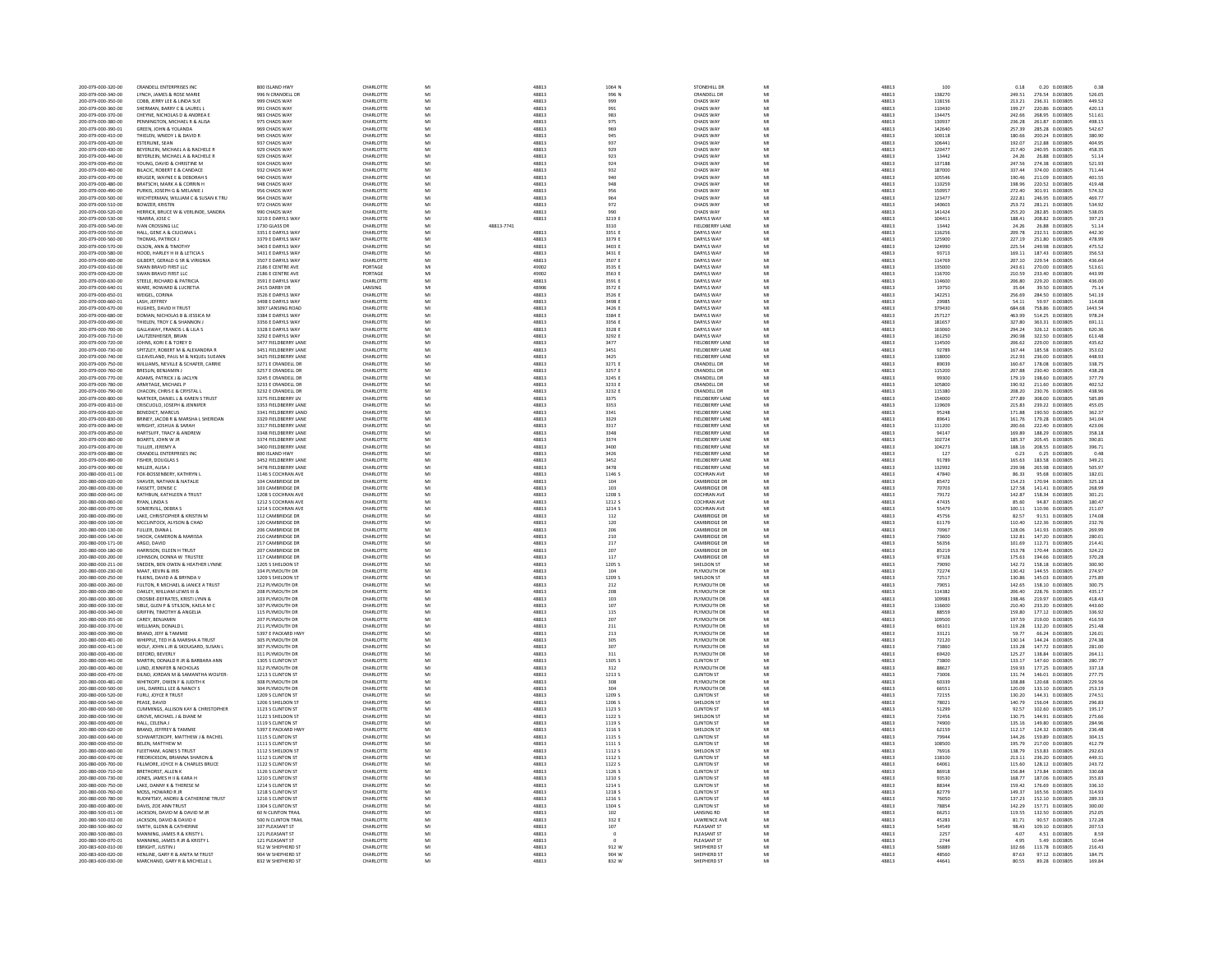| 200-083-600-040-00                       | FITCHETT, SUSAN M & RAWSON, MELISSA                        | 828 W SHEPHERD ST                             | CHARLOTTI              | MI       | 48813          | 828 W          | SHEPHERD ST                          | MI       | 48813                   | 37736                   | 68.09           | 75.47 0.003805                     | 143.57                    |
|------------------------------------------|------------------------------------------------------------|-----------------------------------------------|------------------------|----------|----------------|----------------|--------------------------------------|----------|-------------------------|-------------------------|-----------------|------------------------------------|---------------------------|
| 200-083-600-045-00                       | KOWALK, DENNIS                                             | 824 W SHEPHERD ST                             | CHARLOTTE              | MI       | 48813          | 824 W          | SHEPHERD ST                          | MI       | 48813                   | 29994                   | 54.12           | 59.99 0.003805                     | 114.11                    |
| 200-083-600-050-00<br>200-083-600-060-00 | BRIDLEMAN, JORDAN M & MCKELLAR<br>ROHRBACHER LINDSAY M     | 820 W SHEPHERD S'<br><b>R16 W SHEPHERD ST</b> | CHARLOTTI<br>CHARLOTTE | MI<br>MI | 48813<br>48813 | 820 W<br>816 W | SHEPHERD ST<br>SHEPHERD ST           | MI       | 48813<br>48813          | 60900<br>44460          | 109.89<br>80.23 | 121.80 0.003805<br>88.92 0.003805  | 231.69<br>169.15          |
| 200-083-600-065-00                       | BRZEZINSKI, JESSICA J                                      | 812 W SHEPHERD ST                             | CHARLOTTE              | MI       | 48813          | 812 W          | SHEPHERD ST                          | MI       | 48813                   | 38489                   | 69.45           | 76.98 0.003805                     | 146.43                    |
| 200-083-600-070-00                       | BECKTEL, HANNELOR                                          | 808 W SHEPHERD ST                             | CHARLOTTE              | MI       | 48813          | 808 W          | SHEPHERD ST                          | MI       | 48813                   | 48101                   | 86.80           | 96.20 0.003805                     | 183.00                    |
| 200-083-600-080-00                       | WILLIAMS, GRIFFITH L & JOYCE B                             | 804 W SHEPHERD ST                             | CHARLOTTE              | MI       | 48813          | 804 W          | SHEPHERD ST                          | MI       | 48813                   | 54328                   | 98.03           | 108.66 0.003805                    | 206.69                    |
| 200-083-600-090-00                       | MANNING, NANCY L                                           | 138 CANTERBURY DR                             | CHARLOTTE              |          | 48813          | 706            | MIKESELL ST                          |          | 48813                   | 48530                   | 87.5            | 97.06 0.003805                     | 184.63                    |
| 200-083-600-100-00                       | <b>ROYSTON RANDY I</b>                                     | 7152 MARSHALL ROAD                            | <b>OLIVET</b>          | MI       | 49076          | 612            | MIKESELL ST                          | MI       | 48813                   | 42766                   | 77 17           | 85.53 0.003805                     | 162.70                    |
| 200-083-600-110-00                       | LEWIS, SUSANNE M & DAVID                                   | 606 MIKESELL ST                               | CHARLOTTI              | MI       | 48813          | 606            | MIKESELL ST                          | MI       | 48813                   | 31662                   | 57.13           | 63.32 0.003805                     | 120.46                    |
| 200-083-600-120-00                       | ROBINSON, LANTZ A                                          | 811 WALNUT ST                                 | CHARLOTTI              | MI       | 48813          | 811            | WALNUT ST                            |          | 4881                    | 45660                   | 82.39           | 91.32 0.003805                     | 173.71                    |
| 200-083-600-130-00                       | <b>IFWETT ANDREA</b>                                       | 225 PRAIRIE ST                                | CHARLOTTE              | MI       | 48813          | 815            | WALNUT ST                            | MI       | 48813                   | 38469                   | 69.42           | 76.94 0.003805                     | 146.36                    |
| 200-083-600-140-00                       | PERKINS, CHRISTINE !                                       | 819 WALNUT ST                                 | CHARLOTTI              | MI       | 48813          | 819            | WALNUT ST                            |          | 48813                   | 31130                   | 56.17           | 62.26 0.003805                     | 118.43                    |
| 200-083-600-150-00                       | DICKINSON, LISA R                                          | 823 WALNUT ST                                 | CHARLOTTI              | MI       | 48813          | 823            | WALNUT ST                            | MI       | 48813                   | 41457                   | 74.81           | 82.91 0.003805                     | 157.72                    |
| 200-083-600-160-00                       | HOSACK, CYNTHIA & GOSENCA, MICHAEL                         | 812 LINDEN ST                                 | CHARLOTTE              | MI       | 48813          | 812            | <b>LINDEN ST</b>                     | MI       | 48813                   | 30391                   | 54.84           | 60.78 0.003805                     | 115.62                    |
| 200-083-600-170-00<br>200-083-600-180-00 | MARTIN, MARK O & LINDA A<br>YOUNG MEGAN FUZARETH           | 808 LINDEN ST<br>807 LINDEN ST                | CHARLOTTI<br>CHARLOTTE | MI<br>MI | 48813<br>48813 | 808<br>807     | LINDEN ST<br><b>LINDEN ST</b>        | MI       | 48813<br>48813          | 42480<br>53700          | 76.66<br>96.90  | 84.96 0.003805<br>107.40 0.003805  | 161.62<br>204.30          |
|                                          |                                                            |                                               |                        |          |                |                |                                      |          |                         |                         |                 |                                    |                           |
| 200-083-600-190-00<br>200-083-600-200-00 | LETTIMORE, VICTORIA L<br><b>GASE, TRAVIS</b>               | 811 LINDEN ST<br>815 LINDEN ST                | CHARLOTTE<br>CHARLOTTE | MI<br>MI | 48813<br>48813 | 811<br>815     | <b>LINDEN ST</b><br><b>INDENST</b>   | MI<br>MI | 48813<br>48813          | 31433<br>35900          | 56.72<br>64.78  | 62.87 0.003805<br>71.80 0.003805   | 119.59<br>136.58          |
| 200-083-600-210-00                       | WOOD, TERRY H                                              | 819 LINDEN ST                                 | CHARLOTTI              | MI       | 48813          | 819            | <b>LINDEN ST</b>                     | MI       | 48813                   | 34217                   | 61.74           | 68.43 0.003805                     | 130.18                    |
| 200-083-600-220-00                       | WILMORE, JEFFREY & FLEISSNER, BETT                         | 823 LINDEN S'                                 | CHARLOTTI              |          | 48813          | 823            | LINDEN ST                            |          | 4881                    | 51339                   | 92.64           | 102.68 0.003805                    | 195.32                    |
| 200-083-600-230-00                       | MORGAN RRITT K IR                                          | 827 WALNUT ST                                 | CHARLOTTE              | MI       | 48813          | 827            | WALNUT ST                            | MI       | 48813                   | 37723                   | 68.07           | 75.45 0.003805                     | 143.52                    |
| 200-083-600-240-00                       | THOMPSON, DUANE & KATHY                                    | 852 WALNUT ST                                 | CHARLOTTE              | MI       | 48813          | 852            | WALNUT ST                            | MI       | 48813                   | 40616                   | 73.29           | 81.23 0.003805                     | 154.52                    |
| 200-083-600-250-00                       | PARSHALL, DANIEL W & CONNIE L                              | 848 WALNUT ST                                 | CHARLOTTI              |          | 48813          | 848            | WALNUT S                             |          | 4881                    | 43574                   | 78.63           | 87.15 0.003805                     | 165.78                    |
| 200-083-600-260-00                       | CLAY, JOANNE                                               | 844 WALNUT ST                                 | CHARLOTTE              | MI       | 48813          | 844            | WALNUT ST                            | MI       | 48813                   | 29303                   | 52.88           | 58.61 0.003805                     | 111.48                    |
| 200-083-600-270-00                       | BRAND, JEFFREY                                             | 5397 E PACKARD                                | CHARLOTTI              |          | 48813          | 840            | WALNUT ST                            |          | 48813                   | 32944                   | 59.45           | 65.89 0.003805                     | 125.34                    |
| 200-083-600-280-00                       | O'ROYLE STACY                                              | 836 WALNUT ST                                 | CHARLOTTE              | MI       | 48813          | 836            | WALNUT ST                            | MI       | 48813                   | 35543                   | 64.14           | 71.09 0.003805                     | 135.22                    |
| 200-083-600-290-00                       | GEDDIE, WILLIAM EDWARD & TAMYRA SUE                        | 513 JOHNSON STREET                            | CHARLOTTE              | MI       | 48813          | 832            | WALNUT ST                            | MI       | 48813                   | 45102                   | 81.39           | 90.20 0.003805                     | 171.59                    |
| 200-083-600-300-00                       | NOECKER, ROBERT GEORGE JR                                  | 828 WALNUT ST                                 | CHARLOTTI              | MI       | 48813          | 828            | WALNUT ST                            | MI       | 4881                    | 35743                   | 64.50           | 71.49 0.003805                     | 135.98                    |
| 200-083-600-310-00<br>200-083-600-320-00 | HENLINE GARY R & ANITA M<br>ANDERSON, LARRY                | 904 W SHEPHERD ST<br>820 WALNUT ST            | CHARLOTTI<br>CHARLOTTI | MI       | 48813<br>48813 | 824<br>820     | WALNUT ST<br>WALNUT S                | MI       | 48813<br>48813          | 44615<br>42053          | 80.51<br>75.88  | 89.23 0.003805<br>84.11 0.003805   | 169.74<br>159.99          |
| 200-083-600-330-00                       | FIFRMOFN WAYNE H & DONA I                                  | 816 WALNUT ST                                 | CHARLOTTE              | MI       | 48813          | 816            | WAI NUT ST                           | MI       | 48813                   | 34474                   | 62.21           | 68.95 0.003805                     | 131.16                    |
| 200-083-600-340-00                       | VAN NESTE, LAURA A                                         | 867 S STATE ST                                | CHARLOTTE              | MI       | 48813          | 867 S          | <b>STATE ST</b>                      | MI       | 48813                   | 37260                   | 67.24           | 74.52 0.003805                     | 141.76                    |
| 200-083-600-350-00                       | CARPENTER, JARED                                           | 871 S STATE ST                                | CHARLOTTI              | MI       | 48813          | 871 S          | STATE ST                             | MI       | 4881                    | 27710                   | 50.00           | 55.42 0.003805                     | 105.42                    |
| 200-083-600-360-00                       | <b>RROWN DAVID S &amp; KAREN A</b>                         | <b>875 S STATE ST</b>                         | CHARLOTTE              | MI       | 48813          | 875.5          | STATE ST                             | MI       | 48813                   | 34598                   | 62.43           | 69.20 0.003805                     | 131.63                    |
| 200-083-600-370-00                       | KEMPF, MICHAEL W JR & MICHELLE                             | 879 S STATE ST                                | CHARLOTTE              | MI       | 48813          | 879 S          | <b>STATE ST</b>                      | MI       | 48813                   | 66670                   | 120.31          | 133.34 0.003805                    | 253.65                    |
| 200-083-600-380-00                       | AIKEN, KELLY                                               | 8234 W FIVE POINT HWY                         | BELLEVUE               | MI       | 49021          | 883            | <b>STATE ST</b>                      | M        | 48813                   | 28641                   | 51.68           | 57.28 0.003805                     | 108.96                    |
| 200-083-600-390-00                       | <b>BRAND, JEFFREY CHARLES</b>                              | 5397 E PACKARD                                | CHARLOTTE              | MI       | 48813          | 887 S          | <b>STATE ST</b>                      | MI       | 48813                   | 32985                   | 59.52           | 65.97 0.003805                     | 125.49                    |
| 200-083-600-400-00                       | HOSE, JUDY ANN                                             | 907 S STATE ST                                | CHARLOTTE              | MI       | 48813          | 907 \$         | <b>STATE ST</b>                      |          | 4881                    | 46148                   | 83.27           | 92.30 0.003805                     | 175.57                    |
| 200-085-000-015-00                       | VANDERMOERE, NATHANIEL & CALINA                            | <b>709 S COCHRAN AVE</b>                      | CHARLOTTE              | MI       | 48813          | 709.5          | COCHRAN AVE                          | MI       | 48813                   | 60900                   | 109.89          | 121.80 0.003805                    | 231.69                    |
| 200-085-000-020-00                       | OSTERTAG, LAUREN A                                         | 118 E SHEPHERD ST                             | CHARLOTTE              | MI       | 48813          | 118 E          | SHEPHERD ST                          | MI       | 48813                   | 40024                   | 72.22           | 80.05 0.003805                     | 152.27                    |
| 200-085-000-025-00                       | SIKA, JUDY A                                               | 120 E SHEPHERD ST                             | CHARLOTTI              | MI       | 48813          | 120 E          | SHEPHERD ST                          | MI       | 48813                   | 22202                   | 40.06           | 44.40 0.003805                     | 84.47                     |
| 200-085-000-031-00                       | PLACE, KARI R                                              | 122 E SHEPHERD ST                             | CHARLOTTE              | MI       | 48813          | 122 E          | SHEPHERD ST                          | MI       | 48813                   | 40263                   | 72.65           | 80.53 0.003805                     | 153.18                    |
| 200-085-000-036-00<br>200-085-000-040-00 | TATE, SANDRA L & WILLIAN<br><b>RAILEY RETHANN M</b>        | 704 SUMMIT ST<br><b>715 S COCHRAN AVE</b>     | CHARLOTTI<br>CHARLOTTE | MI       | 48813<br>48813 | <b>715.5</b>   | <b>SUMMIT ST</b><br>COCHRAN AVE      | MI       | 48813<br>48813          | 38895<br>46400          | 70.19<br>83.73  | 77.79 0.003805<br>92.80 0.003805   | 147.98<br>176.53          |
|                                          |                                                            |                                               |                        |          |                |                |                                      |          |                         |                         |                 |                                    |                           |
| 200-085-000-045-00<br>200-085-000-050-00 | SCHLACK, CHRISTINA M<br>WEISS, BEVERLY A                   | 719 S COCHRAN AVI<br>723 S COCHRAN AVE        | CHARLOTTI<br>CHARLOTTE | MI<br>MI | 48813<br>48813 | 719 S<br>723 S | COCHRAN AVI<br>COCHRAN AVI           | MI<br>MI | 48813<br>48813          | 46165<br>57982          | 83.30<br>104.63 | 92.33 0.003805<br>115.96 0.003805  | 175.63<br>220.59          |
| 200-085-000-055-00                       | MILLER, RYAN                                               | 105 E 15T ST                                  | CHARLOTTE              | MI       | 48813          | 105 E          | 1ST ST                               | MI       | 48813                   | 44295                   | 79.93           | 88.59 0.003805                     | 168.52                    |
| 200-085-000-060-00                       | GHEEN, TY LEE                                              | 710 SUMMIT ST                                 | CHARLOTTI              | MI       | 48813          | 710            | SUMMIT ST                            |          | 48813                   | 46700                   | 84.27           | 93.40 0.003805                     | 177.67                    |
| 200-085-000-065-00                       | VASOUEZ IRIS DEL CARMEN SOTELO                             | 119 F 15T ST                                  | CHARLOTTI              | MI       | 48813          | 119 F          | 1ST ST                               | MI       | 48813                   | 56781                   | 102.46          | 113.56 0.003805                    | 216.02                    |
| 200-085-000-070-00                       | HOLEWA, MICHAEL S & JANE MATTHEWS-H                        | 116 E 1ST ST                                  | CHARLOTTE              | MI       | 48813          | 116 E          | 1ST ST                               | MI       | 48813                   | 36502                   | 65.87           | 73.00 0.003805                     | 138.87                    |
| 200-085-000-075-00                       | KEUSCH, STEPHEN I                                          | 801 S COCHRAN AVE                             | CHARLOTTI              | MI       | 48813          | 801 S          | COCHRAN AVE                          | MI       | 48813                   | 32482                   | 58.61           | 64.96 0.003805                     | 123.58                    |
| 200-085-000-080-00                       | SCHILLING, CONNOR S & JORDAN                               | 809 S COCHRAN AVE                             | CHARLOTTE              | MI       | 48813          | 809 S          | <b>COCHRAN AVE</b>                   | MI       | 48813                   | 57000                   | 102.86          | 114.00 0.003805                    | 216.86                    |
| 200-085-000-085-00                       | RODRIGUEZ, VERONICA & NEAL, MARK I                         | 107 E 2ND ST                                  | CHARLOTTE              | MI       | 48813          | 107 E          | 2ND ST                               | MI       | 48813                   | 39628                   | 71.51           | 79.26 0.003805                     | 150.76                    |
| 200-085-000-090-00                       | ROBBINS, LINDA & BRUCE, HOLT, ROBER                        | 120 E 1ST ST                                  | CHARLOTTE              | MI       | 48813          | 120 E          | 1ST ST                               | MI       | 48813<br>48813          | 29548<br>65819          | 53.32           | 59.10 0.003805<br>131.64 0.003805  | 112.42                    |
| 200-085-000-100-00                       | NEWBY, KATIE L & MATTHEW L                                 | 901 S COCHRAN AVI                             | CHARLOTTI              | MI       | 48813          | 901 S          | COCHRAN AVI                          | MI       |                         |                         | 118.77          |                                    | 250.41                    |
| 200-085-000-105-00                       | BAILEY, CHRISTIN                                           | 919 S COCHRAN AVE                             | CHARLOTTI              | MI       | 48813          | 919 S          | COCHRAN AVI                          | MI       | 48813                   | 32642                   | 58.90           | 65.28 0.003805                     | 124.19                    |
| 200-085-000-110-00                       | SHARP, CAMERON W                                           | 921 S COCHRAN AVE                             | CHARLOTTE              | MI       |                |                |                                      |          |                         |                         |                 |                                    |                           |
|                                          |                                                            |                                               |                        |          | 48813          | 921 S          | <b>COCHRAN AVE</b>                   | MI       | 48813                   | 52426                   | 94.60           | 104.85 0.003805                    | 199.45                    |
| 200-085-000-115-00                       | LAKE, REBECCA S & HOLMES, DOUGLAS L                        | P.O. BOX 618                                  | CHARLOTTE              | MI       | 48813          | 119 E          | 3RD ST                               | MI       | 48813                   | 6694                    | 12.08           | 13.39 0.003805                     | 25.47                     |
| 200-085-000-120-00                       | RIPLEY, MARY A                                             | 21723 R DRIVE NORTH                           | MARSHALL               | MI       | 49068          | 1081           | 2ND ST                               | MI       | 48813                   | 40659                   | 73.37           | 81.32 0.003805                     | 154.69                    |
| 200-085-000-125-00                       | KACZMAR, KRISTA                                            | 11549 S US HWY 27 #2                          | DEWITT                 | MI       | 48820          | 121 E          | 3RD ST                               | MI       | 48813                   | 18969                   | 34.23           | 37.94 0.003805                     | 72.17                     |
| 200-085-000-130-00                       | SWIFT, LARRY W                                             | 1007 S COCHRAN AVE                            | CHARLOTTE              | MI       | 48813          | 1007 S         | COCHRAN AVE                          | MI       | 48813                   | 30479                   | 55.00           | 60.96 0.003805                     | 115.96                    |
| 200-085-000-135-01                       | BAKER, MICHAEL B & BETHANY A                               | 1011 S COCHRAN AVE                            | CHARLOTTE              | MI       | 48813          | 1011 S         | <b>COCHRAN AVE</b>                   | MI       | 48813                   | 51283                   | 92.54           | 102.57 0.003805                    | 195.11                    |
| 200-085-000-140-00                       | SMITH, AMY MARIE & MARCO BENJAMIN                          | 1015 S COCHRAN AVE                            | CHARLOTTE              | MI       | 48813          | 1015 S         | <b>COCHRAN AVE</b>                   | MI<br>MI | 48813                   | 44380                   | 80.08           | 88.76 0.003805                     | 168.84                    |
| 200-085-000-150-01                       | KIPLINGER, TONDA J                                         | 120 E 3RD ST                                  | CHARLOTTI              | M        | 48813          | 120 E          | 3RD ST                               |          | 48813                   | 44679                   | 80.62           | 89.36 0.003805                     | 169.98                    |
| 200-085-000-230-00                       | CARTER, DIANA L & LARRY                                    | 805 SUMMIT ST<br>633 PRAIRIE ST               | CHARLOTTE<br>CHARLOTTI | MI<br>MI | 48813<br>48813 | 805<br>801     | SUMMIT ST<br><b>SUMMIT ST</b>        | MI<br>MI | 48813<br>48813          | 48993                   | 88.41<br>48.81  | 97.99 0.003805<br>54.10 0.003805   | 186.39<br>102.92          |
| 200-085-000-240-00<br>200-085-000-250-00 | MR. HOUSE'S HOUSES LLC<br>KAHLER, ERICKA A & JAMIE R       |                                               | CHARLOTTI              | MI       | 48813          |                | SUMMIT ST                            | MI       |                         | 27051                   | 98.56           |                                    |                           |
| 200-085-000-260-00                       | ANDERSON, STEVE L                                          | 719 SUMMIT ST<br>713 SUMMIT ST                | CHARLOTTI              | MI       | 48813          | 719<br>713     | <b>SUMMIT ST</b>                     | MI       |                         |                         | 64.66           | 109.23 0.003805<br>71.66 0.003805  |                           |
| 200-085-000-270-00                       | CZYSZ-GETMAN, KATHLEEN                                     | 202 E SHEPHERD ST                             | CHARLOTTI              | MI       | 48813          | 202 E          | SHEPHERD ST                          | MI       | 48813<br>48813<br>48813 | 54617<br>35831<br>20495 | 36.98           | 40.99 0.003805                     | 207.79<br>136.32<br>77.97 |
| 200-085-000-280-00                       | REED. TERESA                                               | 208 E SHEPHERD ST                             | CHARLOTTE              | MI       | 48813          | 208 E          | SHEPHERD ST                          | MI       | 48813                   | 65077                   | 117.43          | 130.15 0.003805                    | 247.59                    |
| 200-085-800-010-00                       | STORY, DEBRA ANN TRUST                                     | 704 S LINCOLN ST                              | CHARLOTTI              | MI       | 48813          | 704 S          | LINCOLN ST                           | MI       | 48813                   | 41496                   | 74.88           | 82.99 0.003805                     | 157.87                    |
| 200-085-800-030-00                       | PALMER, PHILLIP B & EVA J                                  | 711 WALNUT ST                                 | CHARLOTTI              | MI       | 48813          | 711            | WALNUT ST                            | MI       | 48813                   | 44787                   | 80.82           | 89.57 0.003805                     | 170.39                    |
| 200-085-800-040-00                       | XANTHOPOULOS. JENNIFER M                                   | 715 WALNUT ST                                 | CHARLOTTE              | MI       | 48813          | 715            | WALNUT ST                            | MI       | 48813                   | 59300                   | 107.01          | 118.60 0.003805                    | 225.61                    |
| 200-085-800-050-00                       | WARFIELD, MEGAN                                            | 719 WALNUT ST                                 | CHARLOTTI              | M        | 48813          | <b>719</b>     | WALNUT ST                            | MI       | 48813                   | 41100                   | 74.16           | 82.20 0.003805                     | 156.36                    |
| 200-085-800-060-00                       | RUDDOCK, TODD & AMANDA                                     | 723 WALNUT ST                                 | CHARLOTTE              | MI       | 48813          | 723            | WALNUT ST                            | MI       | 48813                   | 40131                   | 72.42           | 80.26 0.003805                     | 152.68                    |
| 200-085-800-070-00                       | HULL, DOUGLAS J & ANGELA M                                 | 727 WALNUT ST                                 | CHARLOTTE              | MI       | 48813          | 727            | WALNUT ST                            | MI       | 48813                   | 50660                   | 91.42           | $101.32 \> \ 0.003805$             | 192.74                    |
| 200-085-800-080-00<br>200-085-800-090-00 | KELLOGG, TERRY & KRISTY<br>HAMMOND, STEVE & RILEY, HEATHER | 731 WALNUT ST<br>735 WALNUT ST                | CHARLOTTE<br>CHARLOTTE | MI<br>MI | 48813<br>48813 | 731<br>735     | WALNUT ST<br>WALNUT ST               | MI<br>MI | 48813<br>48813          | 56000<br>50912          | 101.05<br>91.87 | 112.00 0.003805<br>101.82 0.003805 | 213.05<br>193.69          |
|                                          | WORKMAN, JAMES DOUGLAS                                     | 739 WALNUT ST                                 | CHARLOTTI              |          |                | 739            | WALNUT ST                            |          |                         |                         | 61.60           | 68.27 0.003805                     | 129.87                    |
| 200-085-800-100-00<br>200-085-800-110-00 | BLASIUS, JEREMY J & SARA L                                 | 743 WALNUT ST                                 | CHARLOTTE              | MI       | 48813<br>48813 | 743            | WALNUT ST                            | MI       | 48813<br>48813          | 34137<br>52222          | 94.23           | 104.44 0.003805                    | 198.68                    |
| 200-085-800-120-00                       | BRAND, JEFFREY & TAMMII                                    | 5397 E PACKARD                                | CHARLOTTI              | MI       | 48813          | 747            | WALNUT ST                            | MI       | 48813                   | 48900                   | 88.24           | 97.80 0.003805                     | 186.04                    |
| 200-085-800-130-00                       | BOWERMAN, MICHELLE                                         | 751 WALNUT ST                                 | CHARLOTTI              | MI       | 48813          | 751            | WALNUT ST                            | MI       | 48813                   | 46197                   | 83.36           | 92.39 0.003805                     | 175.76                    |
| 200-085-800-140-00                       | SHAFOR, JULIEANN                                           | 755 WALNUT ST                                 | CHARLOTTE              | MI       | 48813          | 755            | WALNUT ST                            | MI       | 48813                   | 45716                   | 82.49           | 91.43 0.003805                     | 173.93                    |
| 200-085-800-150-00                       | DANE, CAROL A                                              | 759 WALNUT ST                                 | CHARLOTTI              | MI       | 48813          | 759            | WALNUT ST                            |          | 48813                   | 56105                   | 101.24          | 112.21 0.003805                    | 213.45                    |
| 200-085-800-160-00                       | BARRETT, TRACEY                                            | 763 WALNUT ST                                 | CHARLOTTI              | MI       | 48813          | 763            | WALNUT ST                            | MI       | 48813                   | 62869                   | 113.45          | 125.74 0.003805                    | 239.19                    |
| 200-085-800-170-00                       | WILLARD, KENNETH G & KAREN A                               | <b>603 MIKESELL ST</b>                        | CHARLOTTE              | MI<br>MI | 48813          | 603            | MIKESELL ST                          | MI<br>MI | 48813                   | 41824                   | 75.47           | 83.65 0.003805                     | 159.12                    |
| 200-085-800-190-00<br>200-085-800-200-00 | DEWATERS, SHERRY A<br>RACE, BONNIE J                       | 762 LINDEN ST<br>758 LINDEN ST                | CHARLOTTI<br>CHARLOTTE | MI       | 48813<br>48813 | 762<br>758     | <b>LINDEN ST</b><br><b>LINDEN ST</b> | MI       | 48813<br>48813          | 41371<br>37539          | 74.65<br>67.74  | 82.74 0.003805<br>75.08 0.003805   | 157.40<br>142.82          |
|                                          | GARCIA, JOHN                                               | 754 LINDEN ST                                 | CHARLOTTI              | MI       | 48813          | 754            | LINDEN ST                            |          | 48813                   | 42873                   | 77.36           | 85.75 0.003805                     | 163.11                    |
| 200-085-800-210-00<br>200-085-800-220-00 | COULTER, DEVON P & GUETSCHOW, EMILY                        | 750 LINDEN ST                                 | CHARLOTTE              | MI       | 48813          | 750            | <b>INDENST</b>                       | MI       | 48813                   | 54434                   | 98.23           | 108.87 0.003805                    | 207.09                    |
| 200-085-800-230-00                       | CIAMPA, DANA                                               | 746 LINDEN ST                                 | CHARLOTTE              | MI       | 48813          | 746            | <b>LINDEN ST</b>                     | MI       | 48813                   | 52600                   | 94.92           | 105.20 0.003805                    | 200.12                    |
| 200-085-800-240-00                       | ROBERTS, MARIE                                             | 742 LINDEN S'                                 | CHARLOTTI              |          | 48813          | 742            | LINDEN ST                            |          | 48813                   | 43261                   | 78.06           | 86.52 0.003805                     | 164.59                    |
| 200-085-800-250-00                       | TUMA, JAMES G & VICKI E                                    | 738 LINDEN ST                                 | CHARLOTTE              | MI       | 48813          | 738            | <b>LINDEN ST</b>                     | MI       | 48813                   | 40973                   | 73.94           | 81.95 0.003805                     | 155.88                    |
| 200-085-800-260-00                       | REISINGER, DANIEL                                          | 734 LINDEN S'                                 | CHARLOTTI              | MI       | 48813          | 734            | LINDEN ST                            |          | 48813                   | 44467                   | 80.24           | 88.93 0.003805                     | 169.17                    |
| 200-085-800-270-00                       | LINDERMAN, EMILY                                           | 730 LINDEN ST                                 | CHARLOTTI              | MI       | 48813          | 730            | <b>LINDEN ST</b>                     | MI       | 48813                   | 59984                   | 108.24          | 119.97 0.003805                    | 228.21                    |
| 200-085-800-280-00                       | BROCK, DARYL L                                             | 726 LINDEN ST                                 | CHARLOTTE              | MI       | 48813          | 726            | <b>LINDEN ST</b>                     | MI       | 48813                   | 40183                   | 72.51           | 80.37 0.003805                     | 152.88                    |
| 200-085-800-290-00                       | HUVA, MARJORIE A TRUST                                     | 722 LINDEN S'                                 | CHARLOTTI              |          | 48813          | 722            | <b>LINDEN ST</b>                     |          | 48813                   | 58888                   | 106.26          | 117.78 0.003805                    | 224.04                    |
| 200-085-800-300-00                       | WITHEY DOUGLAS                                             | 718 LINDEN ST                                 | CHARLOTTI              | MI       | 48813          | 718            | <b>LINDEN ST</b>                     | MI       | 48813                   | 41734                   | 75.31           | 83.47 0.003805                     | 158.78                    |
| 200-085-800-310-00                       | BARRUS, MELODY M                                           | 714 LINDEN ST                                 | CHARLOTTI              | M        | 48813          | 714            | <b>LINDEN ST</b>                     |          | 48813                   | 51799                   | 93.47           | 103.60 0.003805                    | 197.07                    |
| 200-085-800-320-00                       | SWAN MICHAEL I                                             | 710 LINDEN ST                                 | CHARLOTTE              | MI       | 48813          | 710            | <b>LINDEN ST</b>                     | MI       | 48813                   | 48023                   | 86.66           | 96.05 0.003805                     | 182.70                    |
| 200-085-800-330-00                       | RINGLE, ROBERT D & JUNE I                                  | 706 LINDEN ST                                 | CHARLOTTE              | MI       | 48813          | 706            | <b>LINDEN ST</b>                     | MI       | 48813                   | 55691                   | 100.49          | 111.38 0.003805                    | 211.88                    |
| 200-085-800-340-00<br>200-085-800-350-00 | CARPENTER, CONNIE J TRUST<br>JENSON, JOSEPH T & TERRI L    | 714 S LINCOLN S'<br>804 S LINCOLN ST          | CHARLOTTI<br>CHARLOTTE | MI       | 48813<br>48813 | 714 S<br>804S  | LINCOLN ST<br><b>LINCOLN ST</b>      | MI       | 48813<br>48813          | 49538<br>59743          | 89.39<br>107.81 | 99.08 0.003805<br>119.49 0.003805  | 188.47<br>227.29          |
| 200-085-800-360-00                       | BARTOLACCI, RYAN                                           | 707 LINDEN ST                                 | CHARLOTTE              | MI       | 48813          | 707            | <b>LINDEN ST</b>                     | MI       | 48813                   | 40345                   | 72.80           | 80.69 0.003805                     | 153.49                    |
| 200-085-800-370-00                       | WHITE DIANA                                                | 711 I INDEN ST                                | CHARLOTTI              | MI       | 48813          | 711            | <b>INDENST</b>                       | MI       | 48813                   | 47845                   | 86.34           | 95.69 0.003805                     | 182.03                    |
| 200-085-800-380-00                       | DEER, TERRALENE RUTH TRUST                                 | 308 W 4TH ST                                  | CHARLOTTE              | MI       | 48813          | 715            | <b>LINDEN ST</b>                     | MI       | 48813                   | 45975                   | 82.96           | 91.95 0.003805                     | 174.91                    |
| 200-085-800-390-00                       | LEHMANN, RYAN SCOTT                                        | 719 LINDEN ST                                 | CHARLOTTI              |          | 48813          | 719            | <b>LINDEN ST</b>                     |          | 48813                   | 49098                   | 88.60           | 98.20 0.003805                     | 186.79                    |
| 200-085-800-400-00                       | DOWLING, JASSEN D & DEANNA P                               | <b>723 I INDEN ST</b>                         | CHARLOTTI              | MI       | 48813          | 723            | <b>LINDEN ST</b>                     | MI       | 48813                   | 49887                   | 90.02           | 99.77 0.003805                     | 189.80                    |
| 200-085-800-410-00                       | WEBB, LANCE J                                              | 727 LINDEN ST                                 | CHARLOTTE              | MI       | 48813          | 727            | <b>LINDEN ST</b>                     | MI       | 48813                   | 46118                   | 83.22           | 92.24 0.003805                     | 175.46                    |
| 200-085-800-420-00                       | MONSCHEIN, ROBERT H & NANCY                                | 731 LINDEN S'                                 | CHARLOTTI              |          | 48813          | 731            | LINDEN ST                            |          | 4881                    | 44736                   | 80.73           | 89.47 0.003805                     | 170.20                    |
| 200-085-800-430-00                       | CAIN RENEE                                                 | <b>735 LINDEN ST</b>                          | CHARLOTTI              | MI       | 48813          | 735            | <b>LINDEN ST</b>                     | MI       | 48813                   | 47170                   | 85.12           | 94.34 0.003805                     | 179.46                    |
| 200-085-800-440-00                       | COLEGROVE, DAVID C & DONNA K TRUST                         | 739 LINDEN ST                                 | CHARLOTTI              |          | 48813          |                | LINDEN ST                            |          | 48813                   |                         | 106.46          | 118.00 0.003805                    | 224.46                    |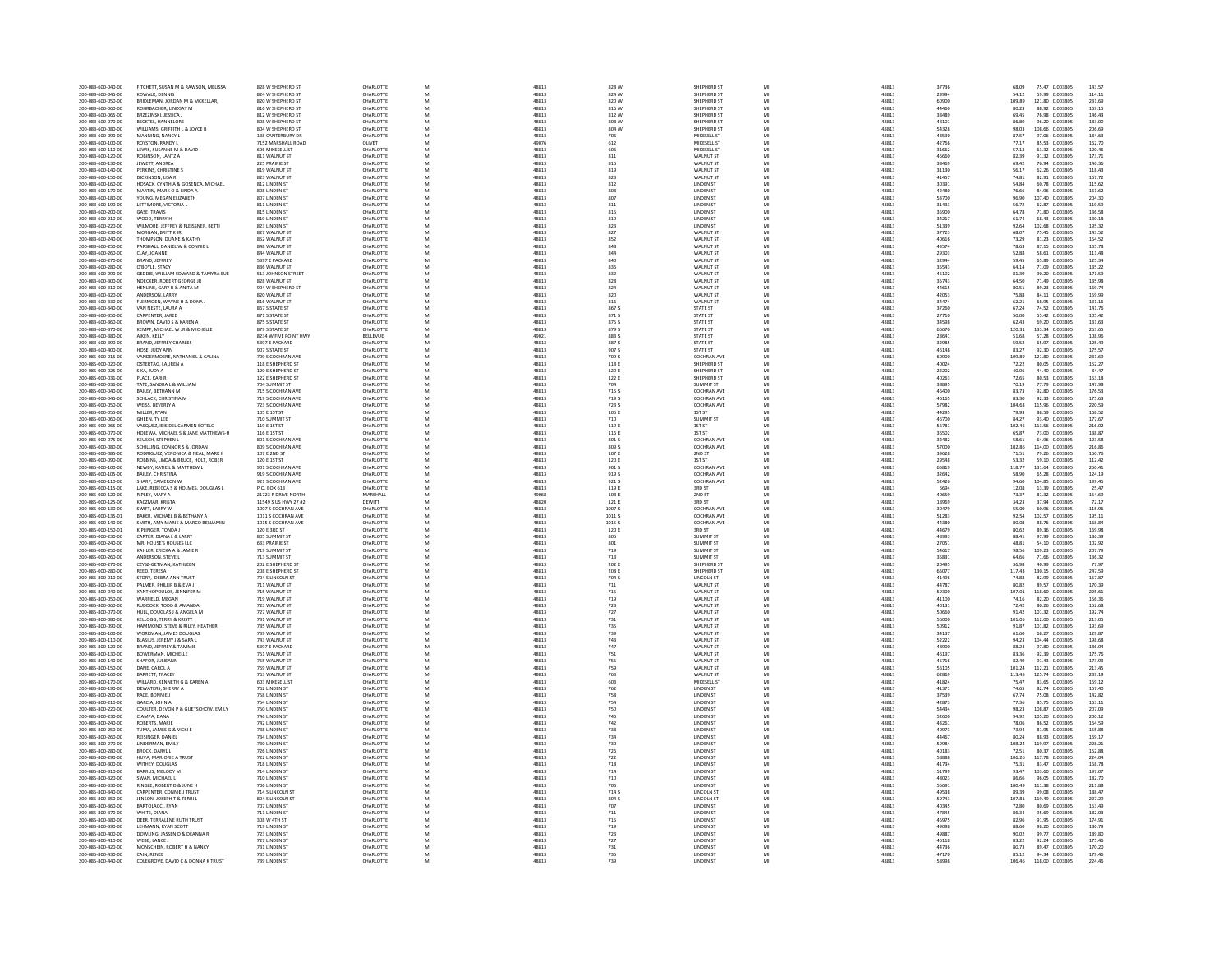| 200-085-800-450-00                       | KUCH, MATTHEW J & BELINDA                                   | 743 LINDEN ST                            | CHARLOTTE                     | M      | 48813          | 743                     | LINDEN ST                              | MI<br>MI | 48813          | 42249          | 84.50 0.003805<br>76.24                               | 160.74           |
|------------------------------------------|-------------------------------------------------------------|------------------------------------------|-------------------------------|--------|----------------|-------------------------|----------------------------------------|----------|----------------|----------------|-------------------------------------------------------|------------------|
| 200-085-800-460-00                       | SCHMIDT, LINDA M                                            | 747 LINDEN ST                            | CHARLOTTE                     | M      | 48813          | 747                     | <b>LINDEN ST</b>                       |          | 48813          | 41936          | 75.67<br>83.87 0.003805                               | 159.55           |
| 200-085-800-470-00                       | HICKOK, MARVIN                                              | 751 LINDEN S'                            | CHARLOTTE                     |        | 48813          | $751\,$                 | LINDEN ST                              |          | 48813          | 47240          | 85.24<br>94.48 0.003805                               | 179.72           |
| 200-085-800-480-00                       | WATERRURY DEANNA                                            | <b>755 LINDEN ST</b>                     | CHARLOTTE                     | M      | 48813          | 755                     | <b>LINDEN ST</b>                       | MI       | 48813          | 44049          | 79.49<br>88.10 0.003805                               | 167.58           |
| 200-085-800-490-00<br>200-085-800-500-00 | MCELHANEY, SARA & RONALD<br>CALLAHAN, WILLIAM J & CAROL A   | 759 LINDEN ST<br>763 LINDEN ST           | CHARLOTTE<br>CHARLOTTE        | M<br>M | 48813<br>48813 | 759<br>763              | LINDEN ST<br><b>INDENST</b>            | M<br>M   | 48813<br>48813 | 51816<br>48660 | 93.50<br>103.63 0.003805<br>87.81<br>97.32 0.003805   | 197.13<br>185.13 |
| 200-085-800-510-00                       | WEBER, JANET L                                              | 767 LINDEN ST                            | CHARLOTTE                     | M      | 48813          | 767                     | <b>LINDEN ST</b>                       | MI       | 48813          | 48837          | 88.13<br>97.67 0.003805                               | 185.80           |
| 200-085-800-520-00                       | MAURER, JERRY                                               | 766 W SHEPHERD S                         | CHARLOTTE                     |        | 48813          | 766 W                   | SHEPHERD ST                            | M        | 48813          | 46972          | 93.94 0.003805<br>84.76                               | 178.70           |
| 200-085-800-530-00                       | KEELER, JEFFREY W                                           | 758 W SHEPHERD ST                        | CHARLOTTE                     | M      | 48813          | 758 W                   | SHEPHERD ST                            | MI       | 48813          | 47684          | 86.05<br>95.37 0.003805                               | 181.41           |
| 200-085-800-550-00                       | PEIFFER, JOHN JR & KAILYNN                                  | 754 W SHEPHERD ST                        | CHARLOTTE                     | M      | 48813          | 754 W                   | SHEPHERD ST                            | MI       | 48813          | 56248          | 112.50 0.003805<br>101.50                             | 214.00           |
| 200-085-800-560-00                       | PARISH, KIMBERLY                                            | 750 W SHEPHERD S                         | CHARLOTTE                     |        | 48813          | 750 W                   | SHEPHERD ST                            | MI       | 48813          | 79900          | 144.18<br>159.80 0.003805                             | 303.98           |
| 200-085-800-580-00                       | WEST JON                                                    | 742 W SHEPHERD ST                        | CHARLOTTE                     | M      | 48813          | 742 W                   | SHEPHERD ST                            | MI       | 48813          | 70447          | 127 12<br>140.89 0.003805                             | 268.02           |
| 200-085-800-590-00                       | KING, FRED & NORMA J                                        | 738 W SHEPHERD S                         | CHARLOTTE                     |        | 48813          | 738 W                   | SHEPHERD ST                            |          | 48813          | 62553          | 125.11 0.003805<br>112.88                             | 237.98           |
| 200-085-800-600-00                       | FLUSTON, RICHARD A & IRENE M.                               | <b>734 W SHEPHERD ST</b>                 | CHARLOTTE                     | M      | 48813          | 734 W                   | SHEPHERD ST                            | MI       | 48813          | 51060          | 92.14<br>102.12 0.003805                              | 194.26           |
| 200-085-800-610-00                       | MCGILVRA, DALE A & PATRICIA A                               | 730 W SHEPHERD ST                        | CHARLOTTE                     | M      | 48813          | 730 W                   | SHEPHERD ST                            | MI       | 48813          | 51445          | 92.83<br>102.89 0.003805                              | 195.72           |
| 200-085-800-620-00                       | BOUCHER, DANIEL E & KIMBERLY M                              | 726 W SHEPHERD ST                        | CHARLOTTE                     |        | 48813          | 726 W                   | SHEPHERD ST                            | M        | 48813          | 58517          | 105.59<br>117.03 0.003805                             | 222.63           |
| 200-085-800-630-00                       | DIMOND NICHOLF                                              | 722 W SHEPHERD ST                        | CHARLOTTE                     | M      | 48813          | 722 W                   | SHEPHERD ST                            | MI       | 48813          | 57317          | 103.43<br>114.63 0.003805                             | 218.06           |
| 200-085-800-640-00<br>200-085-800-650-00 | BRANDENBERG, EVERETT & SHIRLEY TRUS<br>REDMAN JENNIFER LYNN | 718 W SHEPHERD ST<br>714 W SHEPHERD ST   | CHARLOTTE<br><b>CHARLOTTE</b> | M      | 48813<br>48813 | 718 W<br>714 W          | SHEPHERD ST<br>SHEPHERD ST             | M<br>MI  | 48813<br>48813 | 54512<br>64467 | 109.02 0.003805<br>98.37<br>116.33<br>128.93 0.003805 | 207.39<br>245.26 |
| 200-085-800-660-00                       | HILLARD, MELISSA L                                          | 710 W SHEPHERD ST                        | CHARLOTTE                     | M      | 48813          | 710 W                   | SHEPHERD ST                            | MI       | 48813          | 43831          | 79.09<br>87.66 0.003805                               | 166.76           |
| 200-085-800-670-00                       | AMES, CATHERINE ELIZABETH                                   | 706 W SHEPHERD ST                        | CHARLOTTE                     |        | 48813          | 706 W                   | SHEPHERD ST                            | M        | 48813          | 45600          | 82.29<br>91.20 0.003805                               | 173.49           |
| 200-085-800-680-00                       | WOODRECK HELEN & ALAN MARTIN RAR                            | <b>R16 S LINCOLN ST</b>                  | CHARLOTTE                     | M      | 48813          | 816.5                   | <b>LINCOLN ST</b>                      | MI       | 48813          | 45571          | 82.23<br>91.14 0.003805                               | 173.37           |
| 200-086-000-010-00                       | WHIPPLE, LISA G                                             | 2111 N CLINTON TRAIL                     | CHARLOTTE                     |        | 48813          | 741                     | CHERRY ST                              | MI       | 48813          | 33812          | 67.62 0.003805<br>61.01                               | 128.64           |
| 200-086-000-020-00                       | CHEMACKI-BASIAGA, CORTNEY                                   | 739 CHERRY ST                            | CHARLOTTE                     |        | 48813          |                         | CHERRY ST                              | M        | 48813          | 59665          | 107.67<br>119.33 0.003805                             | 227.00           |
| 200-086-000-030-00                       | <b>BREININGER, KAREN</b>                                    | 735 CHERRY ST                            | CHARLOTTE                     | M      | 48813          | 739<br>735              | CHERRY ST                              | MI       | 48813          | 43500          | 78.50<br>87.00 0.003805                               | 165.50           |
| 200-086-000-040-00                       | TOMLINSON, CHARLES M & BRENDA J                             | 731 CHERRY ST                            | CHARLOTTE                     |        | 48813          | $731\,$                 | CHERRY ST                              | M        | 48813          | 42609          | 76.89<br>85.22 0.003805                               | 162.11           |
| 200-086-000-050-00                       | KRAMER CORINA                                               | 727 CHERRY ST                            | CHARLOTTE                     | M      | 48813          | 727                     | CHERRY ST                              | MI       | 48813          | 40400          | 72.90<br>80.80 0.003805                               | 153.70           |
| 200-086-000-060-00                       | DAVIS, MARILYN B                                            | 723 CHERRY ST                            | CHARLOTTE                     | M      | 48813          | 723                     | CHERRY ST                              | MI       | 48813          | 41802          | 75.43<br>83.60 0.003805                               | 159.04           |
| 200-086-000-070-00                       | WILMORE, CASSIDY                                            | 719 CHERRY ST                            | CHARLOTTE                     | M      | 48813          | 719                     | CHERRY ST                              | M        | 48813          | 42146          | 76.05<br>84.29 0.003805                               | 160.34           |
| 200-086-000-080-00                       | CROZIER, ANGELA R                                           | 715 CHERRY ST                            | CHARLOTTE                     | M      | 48813          | 715                     | CHERRY ST                              | MI       | 48813          | 45401          | 81.93<br>90.80 0.003805                               | 172.73           |
| 200-086-000-090-00                       | <b>PACHECO, JOSE M &amp; MARIE L</b>                        | 711 CHERRY ST                            | CHARLOTTE                     |        | 48813          | 711                     | CHERRY ST                              |          | 48813          | 45331          | 81.80<br>90.66 0.003805                               | 172.46           |
| 200-086-000-100-00                       | WOODS JOHN W & MIRIAM R                                     | 707 CHERRY ST                            | CHARLOTTE                     | M      | 48813          | 707                     | CHERRY ST                              | MI       | 48813          | 54728          | 98.76<br>109.46 0.003805                              | 208.21           |
| 200-086-000-110-00                       | LEITCH-MANN SARAH                                           | 512 S LINCOLN ST                         | CHARLOTTE                     | M      | 48813          | 512 S                   | LINCOLN ST                             | M<br>M   | 48813<br>48813 | 55630          | 100.38<br>111.26 0.003805<br>107.01                   | 211.64           |
| 200-086-000-120-00<br>200-086-000-130-00 | TUCKEY, TRENT & BRANDIE<br>TUCKEY, CHRISTINA & WHALEN, IAN  | 712 BONNIE ST<br>716 BONNIE ST           | CHARLOTTE<br>CHARLOTTE        | M      | 48813<br>48813 | 712<br>716              | <b>BONNIE ST</b><br><b>BONNIE ST</b>   | MI       | 48813          | 59300<br>51100 | 118.60 0.003805<br>92.21<br>102.20 0.003805           | 225.61<br>194.41 |
| 200-086-000-140-00                       | NEWSOME, FREDDIE & NANCY LEE                                | 720 BONNIE ST                            | CHARLOTTE                     |        | 48813          | 720                     | <b>BONNIE ST</b>                       | M        | 48813          | 48454          | 96.91 0.003805<br>87.44                               | 184.34           |
| 200-086-000-150-00                       | DEDAFOE, JAMES KYLE                                         | 724 BONNIE ST                            | CHARLOTTE                     | M      | 48813          |                         | <b>BONNIE ST</b>                       | MI       | 48813          | 46902          | 84.63<br>93.80 0.003805                               | 178.44           |
| 200-086-000-160-00                       | YOUSE, KELLY L                                              | 728 BONNIE ST                            | CHARLOTTE                     |        | 48813          | 724<br>728              | <b>BONNIE ST</b>                       | MI       | 48813          | 45116          | 90.23 0.003805<br>81.41                               | 171.64           |
| 200-086-000-170-00                       | TRAVER, MARCUS J & MIRANDA J                                | 732 BONNIE ST                            | CHARLOTTE                     | M      | 48813          | 732                     | <b>BONNIE ST</b>                       | M        | 48813          | 45304          | 81.75<br>90.61 0.003805                               | 172.36           |
| 200-086-000-180-00                       | BETTS. CHRISTINE M                                          | 736 BONNIE ST                            | CHARLOTTE                     | M      | 48813          | 736                     | <b>BONNIE ST</b>                       | MI       | 48813          | 47458          | 85.64<br>94.92 0.003805                               | 180.55           |
| 200-086-000-190-00                       | SHOAPS, ELLEN                                               | 740 BONNIE ST                            | CHARLOTTE                     |        | 48813          | 740                     | <b>BONNIE ST</b>                       | M        | 48813          | 40033          | 72.24<br>80.07 0.003805                               | 152.31           |
| 200-086-000-200-00                       | BRADFIELD, DOUGLAS                                          | 744 BONNIE ST                            | CHARLOTTE                     | M      | 48813          | 744                     | <b>BONNIE ST</b>                       | M        | 48813          | 65800          | 118.74<br>131.60 0.003805                             | 250.34           |
| 200-086-000-210-00                       | <b>TORRES, KIMBERLY</b>                                     | 769 BONNIE ST                            | CHARLOTTE                     | M      | 48813          | 769                     | <b>BONNIE ST</b>                       | MI       | 48813          | 43787          | 79.01<br>87.57 0.003805                               | 166.59           |
| 200-086-000-220-00                       | DEGOOD, RANDALL S                                           | 767 BONNIE ST                            | CHARLOTT                      |        | 48813          | 767                     | <b>BONNIE ST</b>                       | M        | 48813          | 60492          | 109.16<br>120.98 0.003805                             | 230.14           |
| 200-086-000-230-00                       | HILLABRAND, MARY S TRUST                                    | 765 BONNIE ST                            | CHARLOTTE                     | M      | 48813          | 765                     | <b>BONNIE ST</b>                       | MI       | 48813          | 43742          | 78.93<br>87.48 0.003805                               | 166.42           |
| 200-086-000-240-00                       | MARTIN, DOROTHY A                                           | 763 BONNIE ST                            | CHARLOTTE                     |        | 48813          | 763                     | <b>BONNIE ST</b>                       | M        | 48813          | 52516          | 105.03  0.003805<br>94.77                             | 199.80           |
| 200-086-000-250-00                       | ASHLEY, BARRY M & TONYA A                                   | 761 BONNIE ST                            | CHARLOTTE                     | M      | 48813          | 761                     | <b>BONNIE ST</b>                       | MI       | 48813          | 50007          | 90.24<br>100.01 0.003805                              | 190.25           |
| 200-086-000-260-00                       | BEEBE, MICHAEL                                              | 757 BONNIE ST                            | CHARLOTTE                     | M      | 48813          | 757                     | <b>BONNIE ST</b>                       | MI       | 48813          | 60900          | 109.89<br>121.80 0.003805                             | 231.69           |
| 200-086-000-270-00                       | BOONE, BARBIE J                                             | 755 BONNIE ST                            | CHARLOTTE                     |        | 48813          | 755                     | <b>BONNIE ST</b>                       |          | 48813          | 40842          | 81.68 0.003805<br>73.70                               | 155.38           |
| 200-086-000-280-00                       | OLSON, JERI JO                                              | 751 BONNIE ST                            | CHARLOTTE                     | M      | 48813          | 751<br>747              | <b>BONNIE ST</b>                       | MI       | 48813<br>48813 | 43000          | 77.59<br>86.00 0.003805                               | 163.59           |
| 200-086-000-290-00<br>200-086-000-300-00 | FURGALA, SHAWN A                                            | 747 BONNIE ST                            | CHARLOTTE<br>CHARLOTTE        | M      | 48813          |                         | <b>BONNIE ST</b>                       | M<br>MI  |                | 44500          | 80.30<br>89.00 0.003805                               | 169.30           |
| 200-086-000-310-00                       | VANDORPE, KRISTIN<br>MILLER, GARRETT D                      | 743 BONNIE ST<br>739 BONNIE ST           | CHARLOTTE                     | M      | 48813<br>48813 | 743<br>739              | <b>BONNIE ST</b><br><b>BONNIE ST</b>   | MI       | 48813<br>48813 | 57158<br>47176 | 114.32 0.003805<br>103.14<br>85.13<br>94.35 0.003805  | 217.46<br>179.48 |
| 200-086-000-320-00                       | <b>GUERNSEY, SANDRA K TRUST</b>                             | 735 BONNIE ST                            | CHARLOTTE                     |        | 48813          | 735                     | <b>BONNIE ST</b>                       |          | 48813          | 44301          | 88.60 0.003805                                        | 168.54           |
| 200-086-000-330-00                       | WHITELY, MICHAEL & NICOLE R                                 | 731 BONNIE ST                            | CHARLOTTE                     | M      | 48813          | 731                     | <b>RONNIE ST</b>                       | MI       | 48813          | 46865          | 79.94<br>84.57<br>93.73 0.003805                      | 178.30           |
| 200-086-000-340-00                       | CHIN, MONA L                                                | 727 BONNIE ST                            | CHARLOTTE                     |        | 48813          | 727                     | <b>BONNIE ST</b>                       |          | 48813          | 44084          | 88.17 0.003805<br>79.55                               | 167.72           |
| 200-086-000-360-00                       | RIOS. AARON & NEWMAN, LEONA                                 | 723 BONNIE ST                            | CHARLOTTE                     | M      | 48813          | 723                     | <b>BONNIE ST</b>                       | MI       | 48813          | 51800          | 93.47<br>103.60 0.003805                              | 197.07           |
| 200-086-000-370-00                       | MERRILL, JAMIE A                                            | 719 BONNIE ST                            | CHARLOTTE                     | M      | 48813          | 719                     | <b>BONNIE ST</b>                       | MI       | 48813          | 47957          | 86.54<br>95.91 0.003805                               | 182.45           |
| 200-086-000-380-00                       | HOUSEHOLDER, WILLIAM & LORRIE                               | 711 BONNIE ST                            | CHARLOTTE                     |        | 48813          | $711\,$                 | <b>BONNIE ST</b>                       |          | 48813          | 52391          | 94.54<br>104.78 0.003805                              | 199.32           |
| 200-086-000-390-00                       | SANDVIK, CARL W & JOSETTE L                                 | 606 S LINCOLN ST                         | CHARLOTTE                     | M      | 48813          | 606.5                   | <b>LINCOLN ST</b>                      | MI       | 48813          | 65200          | 117.65<br>130.40 0.003805                             | 248.05           |
| 200-086-000-401-00                       | BARMES, JOHNIE D                                            | 616 S LINCOLN ST                         | CHARLOTTE                     | M      | 48813          | 616 S                   | LINCOLN ST                             | MI       | 48813          | 75994          | 137.13<br>151.99 0.003805                             | 289.12           |
| 200-086-000-420-00                       | THORNTON, DORIS                                             | 716 WALNUT ST                            | CHARLOTTE                     |        | 48813          | $716\,$                 | WALNUT ST                              |          | 48813          | 58836          | 106.17<br>117.67 0.003805                             | 223.84           |
| 200-086-000-430-00                       | DART, MAXWELL                                               | 720 WALNUT ST                            | CHARLOTTE                     | M      | 48813          | 720                     | WALNUT ST                              | MI       | 48813          | 40600          | 73.26<br>81.20 0.003805                               | 154.46           |
| 200-086-000-440-00                       | <b>HICKS, THERON J</b>                                      | 724 WALNUT ST                            | CHARLOTTE                     |        | 48813          | 724                     | WALNUT ST                              |          | 48813          | 38838          | 77.68 0.003805<br>70.08                               | 147.76           |
| 200-086-000-450-00                       | ROOT NATHAN W                                               | 728 WALNUT ST                            | CHARLOTTE                     | M      | 48813          | 728                     | WAI NUT ST                             | MI       | 48813          | 41252          | 74.44<br>82.50 0.003805                               | 156.94           |
| 200-086-000-470-00                       | ACCIVATTI, JAMES & SHEILA T                                 | 736 WALNUT ST                            | CHARLOTTE                     | M      | 48813          | 736                     | WALNUT ST                              | MI       | 48813          | 40702          | 73.45<br>81.40 0.003805                               | 154.85           |
| 200-086-000-480-00                       | BARTLETT, SHANE                                             | 740 WALNUT ST                            | CHARLOTTE                     |        | 48813          | 740                     | WALNUT ST                              | M        | 48813          | 44704          | 80.67<br>89.41 0.003805                               | 170.08           |
| 200-086-000-490-00                       | MICHALCEWICZ RARRARA E TRUST                                | 744 WALNUT ST                            | CHARLOTTE                     | M      | 48813          | 744                     | WAI NUT ST                             | MI       | 48813          | 40588          | 73.24<br>81.18 0.003805                               | 154.42           |
| 200-086-000-500-00                       | TEREMI, PHILLIP D & TARI S                                  | 748 WALNUT ST                            | CHARLOTTE<br>CHARLOTTE        | M      | 48813          | 748<br>752              | WALNUT ST<br>WAI NUT ST                | MI       | 48813<br>48813 | 47780          | 86.22<br>95.56 0.003805                               | 181.78           |
| 200-086-000-510-00                       | ALDEN, DENISE M<br>JAMES, ANDREW W & ASHLEY E               |                                          |                               | M      | 48813          |                         |                                        |          |                | 45776          | 82.60<br>91.55 0.003805<br>83.28<br>92.30 0.003805    | 174.15           |
| 200-086-000-520-00<br>200-086-000-530-00 |                                                             | 752 WALNUT ST                            |                               |        |                |                         |                                        |          |                |                |                                                       |                  |
|                                          |                                                             | 756 WALNUT ST                            | CHARLOTTE                     |        | 48813          | 756                     | WALNUT ST                              | MI       | 48813          | 46150          |                                                       | 175.58           |
|                                          | MACOMBER, KENNETH R & AMANDA                                | 758 WALNUT ST                            | CHARLOTTE                     |        | 48813          | 758                     | WALNUT ST                              | M        | 48813          | 32056          | 57.85<br>64.11 0.003805                               | 121.96           |
| 200-086-000-540-00                       | <b>ILILSON, MARCIE D.</b>                                   | 762 WALNUT ST                            | CHARLOTTE                     | M      | 48813          | 762                     | WAI NUT ST                             | MI       | 48813          | 51096          | 92.20<br>102.19 0.003805                              | 194.39           |
| 200-086-000-550-00<br>200-086-000-560-00 | ROGERS, KARRI J<br>MARTIN RARRARA                           | P.O. BOX 61                              | OLIVET<br>CHARLOTTE           | M      | 49076          | 764                     | WALNUT ST<br>WAI NUT ST                | MI<br>MI | 48813          | 42414          | 84.83 0.003805<br>76.54<br>70.81                      | 161.36           |
|                                          |                                                             | 6113 VALLEY HWY                          |                               | M      | 48813          | 766                     |                                        |          | 48813          | 39240          | 78.48 0.003805                                        | 149.29           |
| 200-086-000-570-00                       | SMITH, ELIZABETH A                                          | 768 WALNUT ST                            | CHARLOTTE                     |        | 48813          | 768                     | WALNUT ST                              | MI<br>M  | 48813          | 51739          | 93.36<br>103.48 0.003805                              | 196.84           |
| 200-086-000-580-00<br>200-086-801-010-00 | SHALL, JEFFREY<br><b>RRUCH MATTHEW I</b>                    | 513 MIKESELL ST<br>2217 NARROW LAKE ROAD | CHARLOTTE<br>CHARLOTTE        | M      | 48813<br>48813 | ${\sf s}_{13}$<br>436.5 | MIKESELL ST<br>SHELDON ST              | MI       | 48813<br>48813 | 55870<br>43473 | 100.82<br>111.74 0.003805<br>78.45<br>86.95 0.003805  | 212.56<br>165.39 |
| 200-086-801-015-00                       | BROWNELL, THOMAS JAMES                                      | 438 S SHELDON ST                         | CHARLOTTE                     | M      | 48813          | 438 S                   | SHELDON ST                             | MI       | 48813          | 48706          | 97.41 0.003805<br>87.89                               | 185.30           |
| 200-086-801-020-01                       | MAURER, VICKIE S                                            | 442 S SHELDON ST                         | CHARLOTT                      |        | 48813          | 442 \$                  | SHELDON ST                             | M        | 48813          | 34546          | 62.34<br>69.09 0.003805                               | 131.43           |
| 200-086-801-030-00                       | KNICKERBOCKER, RANDAL S & CHERI L                           | 446 S SHELDON ST                         | CHARLOTTE                     | M      | 48813          | 446 S                   | SHELDON ST                             | MI       | 48813          | 51358          | 92.68<br>102.72 0.003805                              | 195.39           |
| 200-086-801-040-00                       | KLEBBA, BARBARA A                                           | 316 JOHN ST                              | CHARLOTTE                     |        | 48813          | 316                     | JOHN ST                                | M        | 48813          | 47763          | 86.19<br>95.53 0.003805                               | 181.71           |
| 200-086-801-045-00                       | PODANY GERALD F & NANETTE TRUST                             | 322 IOHN ST                              | CHARLOTTE                     | M      | 48813          | 322                     | <b>IOHN ST</b>                         | MI       | 48813          | 71727          | 129.43<br>143.45 0.003805                             | 272.89           |
| 200-086-801-050-00                       | SKIDMORE, JOSEPH K & RITA                                   | 326 JOHN ST                              | CHARLOTTE                     | M      | 48813          | 326                     | JOHN ST                                | MI       | 48813          | 35371          | 70.74 0.003805<br>63.83                               | 134.57           |
| 200-086-801-060-00                       | VOLZ, CHRISTINA                                             | 330 JOHN ST                              | CHARLOTTE                     | M      | 48813          | 330                     | JOHN ST                                | M        | 48813          | 46345          | 83.63<br>92.69 0.003805                               | 176.32           |
| 200-086-801-070-00                       | NORRIS, STANLEY & PRICE, AMY                                | 334 JOHN ST                              | CHARLOTTE                     | M      | 48813          | 334                     | JOHN ST                                | MI       | 48813          | 37989          | 68.55<br>75.98 0.003805                               | 144.53           |
| 200-086-801-080-00<br>200-086-802-010-00 | YETTAW, VICTORIA M<br>SCHMIDT GERALD M & SYLVIA A           | 338 JOHN ST<br>502 S SHELDON ST          | CHARLOTTE<br>CHARLOTTE        | M      | 48813<br>48813 | 338<br>502.5            | JOHN ST<br>SHELDON ST                  | M<br>MI  | 48813<br>48813 | 42368<br>43867 | 84.74 0.003805<br>76.45<br>79.16<br>87.73 0.003805    | 161.19<br>166.89 |
| 200-086-802-016-00                       | CALTON, GARRY V                                             | 311 JOHN ST                              | CHARLOTTE                     | M      | 48813          | 311                     | JOHN ST                                | MI       | 48813          | 28744          | 57.49 0.003805<br>51.87                               | 109.36           |
| 200-086-802-021-00                       | <b>SULLIVAN, ANDREW F</b>                                   | 510 S SHELDON ST                         | CHARLOTTE                     |        | 48813          | 510 S                   | SHELDON ST                             | M        | 48813          | 37676          | 67.99<br>75.35 0.003805                               | 143.34           |
| 200-086-802-030-00                       | SERGENT, DENNIS & JOYCE                                     | <b>518 S SHELDON ST</b>                  | CHARLOTTE                     | M      | 48813          | 518 S                   | SHELDON ST                             | MI       | 48813          | 52959          | 95.56<br>105.92 0.003805                              | 201.48           |
| 200-086-802-040-00                       | BEEBE, BETH ELLEN                                           | 317 JOHN ST                              | CHARLOTTE                     |        | 48813          | 317                     | JOHN ST                                | MI       | 48813          | 55490          | 100.13<br>110.98 0.003805                             | 211.11           |
| 200-086-802-050-00                       | RUSSELL, LINDA I                                            | 323 JOHN ST                              | CHARLOTTE                     | M      | 48813          |                         | <b>IOHN ST</b>                         | M        | 48813          | 43995          | 79.39<br>87.99 0.003805                               | 167.38           |
| 200-086-802-060-00                       | GILTON, JESSICA                                             | 327 JOHN ST                              | CHARLOTTE                     | M      | 48813          | 323<br>327              | <b>JOHN ST</b>                         | MI       | 48813          | 35000          | 70.00 0.003805<br>63.16                               | 133.16           |
| 200-086-802-072-00                       | WELLS, MICKELLENA MARIE                                     | 331 JOHN ST                              | CHARLOTTE                     |        | 48813          | 331                     | JOHN ST                                | M        | 48813          | 35058          | 63.26<br>70.12 0.003805                               | 133.38           |
| 200-086-802-075-00                       | BRUCH, MATTHEW J                                            | 2217 NARROW LAKE ROAD                    | CHARLOTTE                     | M      | 48813          | 335                     | JOHN ST                                | MI       | 48813          | 29658          | 53.52<br>59.32 0.003805                               | 112.83           |
| 200-086-802-081-00                       | VEGA, RICKY & CATHLENE M                                    | 507 PEARL ST                             | CHARLOTTE                     | M      | 48813          | 507                     | PEARL ST                               | MI       | 48813          | 46772          | 93.54 0.003805<br>84.40                               | 177.94           |
| 200-086-802-085-00                       | BYNDAS, SHAUNA                                              | 503 PEARL ST                             | CHARLOTTE                     | M      | 48813          | 503                     | PEARL ST                               | M        | 48813          | 47282          | 94.56 0.003805<br>85.32                               | 179.88           |
| 200-086-803-010-00                       | CHAPMAN, MARY L                                             | 504 PEARL ST                             | CHARLOTTE                     | M      | 48813          | 504                     | PEARL ST                               | MI       | 48813          | 29064          | 52.45<br>58.13 0.003805                               | 110.57           |
| 200-086-803-015-00<br>200-086-803-020-00 | <b>ROSS, TAMMY J &amp; DAVID M</b><br>SCHNEIDER, TODD ALAN  | 506 PEARL ST<br>510 PEARL ST             | CHARLOTT<br>CHARLOTTE         | M      | 48813<br>48813 | 506<br>510              | PEARL ST<br>PEARL ST                   | MI       | 48813<br>48813 | 50018<br>42814 | 90.26<br>100.04 0.003805<br>77.26<br>85.63 0.003805   | 190.29<br>162.89 |
|                                          | WALLACE, EILEEN                                             |                                          |                               |        |                |                         |                                        | MI       |                |                |                                                       |                  |
| 200-087-001-011-00<br>200-087-001-030-00 | DETGEN, STACIE B                                            | 703 WARREN AVE<br>707 WARREN AVE         | CHARLOTTE<br>CHARLOTTE        | M      | 48813<br>48813 | 703<br>707              | WARREN AVI<br><b>WARREN AVE</b>        | M        | 48813<br>48813 | 37508<br>44049 | 67.68<br>75.02 0.003805<br>88.10 0.003805<br>79.49    | 142.70<br>167.58 |
| 200-087-001-040-00                       | KENDRA, RANDY A & DENISE A TRUST                            | 711 WARREN AVE                           | CHARLOTTE                     | M      | 48813          | 711                     | <b>WARREN AVE</b>                      | MI       | 48813          | 37709          | 68.05<br>75.42 0.003805                               | 143.46           |
| 200-087-001-060-00                       |                                                             |                                          |                               |        |                | 719                     |                                        |          |                |                | 105.24                                                |                  |
| 200-087-001-080-00                       | CARPENTER, WENDY & WAYNE F<br>LORD, DEBORAH                 | 719 WARREN AVE<br>803 WARREN AVE         | CHARLOTTE<br>CHARLOTTE        | M      | 48813<br>48813 | 803                     | <b>WARREN AVE</b><br><b>WARREN AVE</b> | M        | 48813<br>48813 | 58323<br>25890 | 116.65 0.003805<br>46.72<br>51.78 0.003805            | 221.89<br>98.50  |
| 200-087-001-100-00                       | LATCHAW, ROGER LEE & ROSEMARY                               | 629 S SHELDON ST                         | CHARLOTTE                     |        | 48813          | 809                     | <b>WARREN AVE</b>                      | M        | 48813          | 29779          | 59.56 0.003805<br>53.74                               | 113.29           |
| 200-087-001-110-00                       | DEHNERT, BRIAN L                                            | 811 WARREN AVE                           | CHARLOTTE                     |        | 48813          | 811                     | <b>WARREN AVE</b>                      | M        | 48813          | 14942          | 26.96<br>29.88 0.003805                               | 56.85            |
| 200-087-001-130-00                       | DAVIDSON, SHELBIE                                           | 901 WARREN AVE                           | CHARLOTTE                     | M      | 48813          | 901                     | <b>WARREN AVE</b>                      | MI       | 48813          | 49544          | 89.40<br>99.09 0.003805                               | 188.49           |
| 200-087-001-151-00                       | CARRIGAN, DAVID M                                           | 903 WARREN AVI                           | CHARLOTTE                     |        | 48813          | 903                     | <b>WARREN AVE</b>                      |          | 48813          | 43179          | 77.92<br>86.36 0.003805                               | 164.27           |
| 200-087-001-155-00                       | BAYES, RONALD H & MINDY JO                                  | 911 WARREN AVE                           | <b>CHARLOTTE</b>              | M      | 48813          | 911                     | WARREN AVE                             | M        | 48813          | 73121          | 131.95<br>146.24 0.003805                             | 278.19           |
| 200-087-001-220-01                       | ROBLES, ALEX JR & SMITH, TERESA                             | 941 WARREN AVE                           | CHARLOTTE                     | M      | 48813          | 941                     | <b>WARREN AVE</b>                      | MI<br>M  | 48813          | 33847          | 61.08<br>67.69 0.003805                               | 128.77           |
| 200-087-002-010-00                       | <b>BUTLER, BRENT M</b>                                      | 702 WARREN AVI                           | CHARLOTTE                     |        | 48813          | 501                     | MERRITT                                |          | 48813          | 36241          | 65.40<br>72.48 0.003805                               | 137.88           |